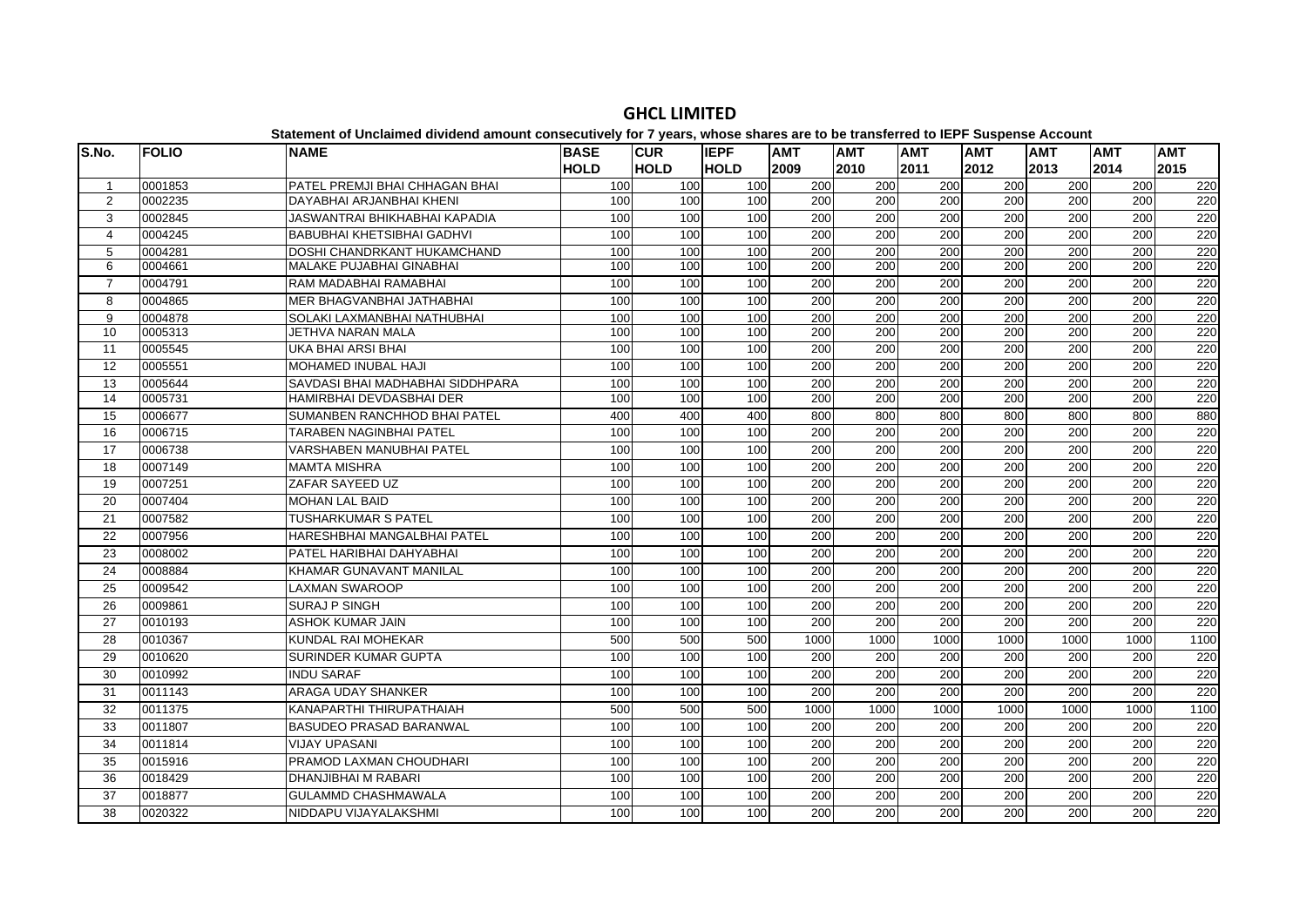| S.No.           | <b>FOLIO</b> | <b>NAME</b>                      | <b>BASE</b>      | <b>CUR</b>       | <b>IEPF</b>    | <b>AMT</b>       | <b>AMT</b>       | <b>AMT</b>       | <b>AMT</b>       | <b>AMT</b> | <b>AMT</b> | <b>AMT</b> |
|-----------------|--------------|----------------------------------|------------------|------------------|----------------|------------------|------------------|------------------|------------------|------------|------------|------------|
|                 |              |                                  | <b>HOLD</b>      | <b>HOLD</b>      | <b>HOLD</b>    | 2009             | 2010             | 2011             | 2012             | 2013       | 2014       | 2015       |
| 39              | 0020576      | <b>BABU RAM SHARMA</b>           | 100              | 100              | 100            | 200              | 200              | 200              | 200              | 200        | 200        | 220        |
| 40              | 0020862      | <b>DHIRU BHAI RANCHODBHAI</b>    | 100              | 100              | 100            | 200              | $\overline{200}$ | $\overline{200}$ | 200              | 200        | 200        | 220        |
| 41              | 0021232      | <b>DINKAR SADASHIV BANSODE</b>   | 100              | 100              | 100            | 200              | 200              | 200              | 200              | 200        | 200        | 220        |
| 42              | 0022686      | VADHER DHANA RAJA                | 100              | 100              | 100            | 200              | 200              | 200              | 200              | 200        | 200        | 220        |
| 43              | 0023441      | BALUBHAI JIVABHAI                | 100              | 100              | 100            | 200              | 200              | 200              | 200              | 200        | 200        | 220        |
| 44              | 0023472      | <b>DUDHAT MANUBHAI</b>           | 100              | 100              | 100            | $\overline{200}$ | $\overline{200}$ | $\overline{200}$ | 200              | 200        | 200        | 220        |
| 45              | 0029254      | A S GIRIJA                       | 200              | 200              | 200            | 400              | 400              | 400              | 400              | 400        | 400        | 440        |
| 46              | 0032551      | SATYANARAYANA RAJU U             | 100              | 100              | 100            | 200              | 200              | 200              | 200              | 200        | 200        | 220        |
| 47              | 0035828      | <b>RAJNEEBEN SHAH</b>            | 100              | 100              | 100            | 200              | 200              | 200              | 200              | 200        | 200        | 220        |
| 48              | 0041087      | HUSMUKHLAL CHUNAWALA             | 100              | 100              | 100            | 200              | 200              | 200              | 200              | 200        | 200        | 220        |
| 49              | 0041088      | HEMANT CHUNAWALA                 | 100              | 100              | 100            | 200              | 200              | 200              | 200              | 200        | 200        | 220        |
| 50              | 0044968      | <b>SHYAM LAL</b>                 | 100              | 100              | 100            | 200              | 200              | 200              | 200              | 200        | 200        | 220        |
| 51              | 0048283      | <b>MANGILAL MUTHA</b>            | 100              | 100              | 100            | 200              | 200              | 200              | 200              | 200        | 200        | 220        |
| 52              | 0050430      | <b>DWARAPUDI ANNAPOORNA</b>      | 300              | 300              | 300            | 600              | 600              | 600              | 600              | 600        | 600        | 660        |
| $\overline{53}$ | 0051525      | <b>JASWANT SINGH</b>             | 100              | 100              | 100            | $\overline{200}$ | 200              | 200              | 200              | 200        | 200        | 220        |
| 54              | 0051931      | BETHAPUDI SAMUEL ARUN KUMAR      | 100              | 100              | 100            | 200              | 200              | 200              | 200              | 200        | 200        | 220        |
| 55              | 0052062      | <b>RAJESH CHAUHAN</b>            | 100              | 100              | 100            | 200              | 200              | 200              | 200              | 200        | 200        | 220        |
| 56              | 0052162      | YASHWANTSINGH CHAUHAN            | 100              | 100              | 100            | 200              | 200              | 200              | 200              | 200        | 200        | 220        |
| 57              | 0053696      | PHYLLIS SHAH                     | 700              | 700              | 700            | 1400             | 1400             | 1400             | 1400             | 1400       | 1400       | 1540       |
| 58              | 0054646      | A SUDARSANA RAO                  | 100              | 100              | 100            | 200              | 200              | 200              | 200              | 200        | 200        | 220        |
| 59              | 0108426      | VANDNA A SHAH                    | 200              | 200              | 200            | 400              | 400              | 400              | 400              | 400        | 400        | 440        |
| 60              | 0133165      | <b>LAXMAN N KHAMBHALA</b>        | 200              | $\overline{200}$ | 200            | 400              | 400              | 400              | 400              | 400        | 400        | 440        |
| 61              | 0141627      | <b>KANCHAN JOSHI</b>             | 100              | 100              | 100            | 200              | 200              | 200              | 200              | 200        | 200        | 220        |
| 62              | 0142332      | <b>KUSUM LATA</b>                | 200              | 200              | 200            | 400              | 400              | 400              | 400              | 400        | 400        | 440        |
| 63              | 0143464      | RAJENDRA KUMAR S PATEL           | 100              | 100              | 100            | 200              | 200              | 200              | 200              | 200        | 200        | 220        |
| 64              | 0143950      | <b>MANJULA CHATTERJEE</b>        | 100              | 100              | 100            | 200              | 200              | 200              | 200              | 200        | 200        | 220        |
| 65              | 0148931      | <b>B D AGASANHALLI</b>           | 100              | 100              | 100            | 200              | 200              | 200              | 200              | 200        | 200        | 220        |
| 66              | 0151006      | SHREE HARIOM STOCKS & SECURITIES | 100              | 100              | 100            | 200              | 200              | 200              | 200              | 200        | 200        | 220        |
| 67              | 0163747      | APPARANJI CHETTIAR S             | 4                | $\overline{4}$   | 4              | 8                | $\mathsf{R}$     | 8                | 8                | 8          | 8          | 8.8        |
| 68              | 0163752      | <b>ALAGIA SINGAM PILLAI</b>      | 70               | 70               | 70             | 140              | 140              | 140              | 140              | 140        | 140        | 154        |
| 69              | 0163773      | BALUSAMY CHETTIAR N              | $\overline{4}$   | $\overline{4}$   | $\overline{4}$ | 8                | 8                | 8                | 8                | 8          | 8          | 8.8        |
| 70              | 0163806      | VENKATACHALAM CHTR KMSV          | 86               | 86               | 86             | 172              | 172              | 172              | $\overline{172}$ | 172        | 172        | 189.2      |
| 71              | 0163820      | DORAIRAJ S                       | $\overline{241}$ | 241              | 241            | 482              | 482              | 482              | 482              | 482        | 482        | 530.2      |
| 72              | 0163833      | <b>GOVINDAPPA MUDALIAR</b>       | 86               | 86               | 86             | 172              | 172              | 172              | 172              | 172        | 172        | 189.2      |
| 73              | 0163862      | KUPPUSAMY ASARY K M (J)          | 9                | 9                | 9              | 18               | 18               | 18               | 18               | 18         | 18         | 19.8       |
| 74              | 0163895      | KUMARASWAMI IYER M.R (J)         | 20               | 20               | 20             | 40               | 40               | 40               | 40               | 40         | 40         | 44         |
| 75              | 0163956      | SUBRMANIAN CHTR SP M             | 18               | 18               | 18             | 36               | 36               | 36               | 36               | 36         | 36         | 39.6       |
| 76              | 0164034      | <b>PONNAMMAL</b>                 | 19               | 19               | 19             | 38               | 38               | 38               | 38               | 38         | 38         | 41.8       |
| 77              | 0164035      | PAPPATHI AMMAL                   | 9                | 9                | 9              | 18               | 18               | 18               | 18               | 18         | 18         | 19.8       |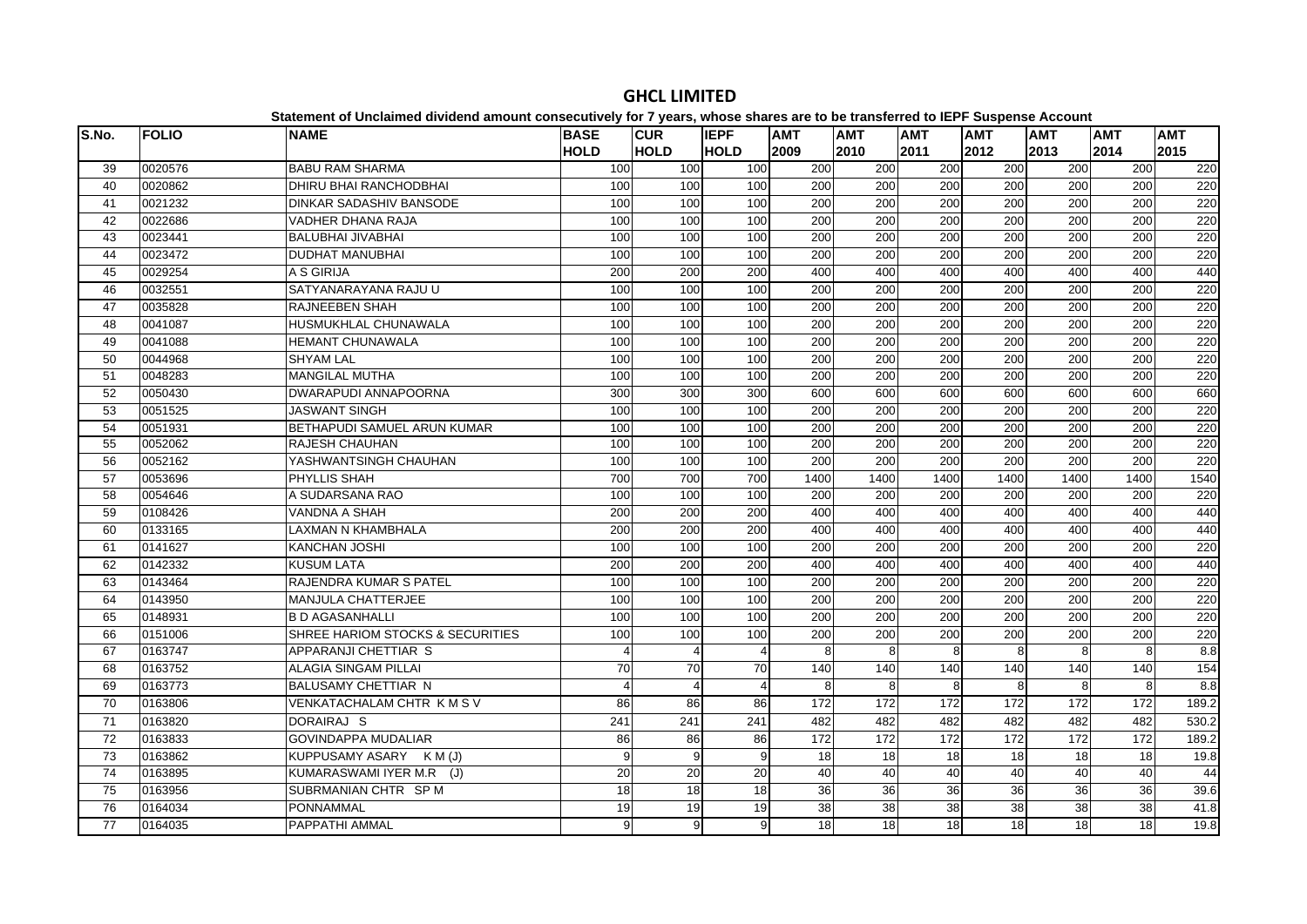#### **S.No. FOLIO NAME BASE HOLDCUR HOLDIEPF HOLDAMT AMT AMT AMT AMT AMT AMT**  0164037 PARVATHI AMMAL S R 19 19 19 38 38 38 38 38 38 41.8 0164040 QULZOON BI AMMAL P K 9 9 9 18 18 18 18 18 18 19.880 0164071 RENGASAMI NAIDU SK 35 35 35 35 70 70 70 70 70 70 70 7 0164098 RAMA.RAMANATHAN ALS SIVALINGAM CHTR 39 39 39 78 78 78 78 78 78 85.8 0164118 SITARAMAN S 10 10 10 20 20 20 20 20 20 22 0164124 SYED MOHAMED N K A 4 44 4 8 8 8 8 8 8 8 8 8.8 0164175 SOMASUNDARAM PILLAI A 86 86 86 172 172 172 172 172 172 189.2 0164196 SIGAPPI ACHI PR.C.T (J) 117 117 117 234 234 234 234 234 234 257.4 0164208 SANNASI KONAR K 19 19 19 38 38 38 38 38 38 41.887 0164266 SUBRAMANIAN T.G 1 1 2 2 2 2 2 2 2 2 2 88 0164313 SHANMUGAM CHETTIAR S.T 107 107 107 107 214 214 214 214 214 214 215.4 0164367 MASTHAN N.M.K 35 35 35 70 70 70 70 70 70 77 0164405 AMMA PONNAMMAL K 7 7 7 14 14 14 14 14 14 15.4 0164486 SHEIK MOHIDEEN M.K 9 9 9 18 18 18 18 18 18 19.819.8 0164756 MEENAKSHI A 18 18 18 36 36 36 36 36 36 39.6 0164757 SEKAR K 18 18 18 36 36 36 36 36 36 39.6 0164758 KUMAR K 18 18 18 36 36 36 36 36 36 39.6 0164759 ANANDAVALLI K 27 27 27 54 54 54 54 54 54 59.4 0164797 RAMACHANDRAN G 6 6 6 12 12 12 12 12 12 13.2 0164798 JAYALAKSHMI G 6 6 6 12 12 12 12 12 12 13.2 0166135 ARUTHANAYAGAM M 35 35 35 70 70 70 70 70 70 77 0901536 SURESH KARKAL 200 200 200 400 400 400 400 400 400 440 0901772 DHANANJAY CHANDRAKANT SHETH 200 200 200 400 400 400 400 400 400 440 0902770 STANLEY FREDERICK 100 100 100 200 200 200 200 200 200 220 0902960 ANIL KUMAR RAMANBHAI PATEL 1000 1000 1000 2000 2000 2000 2000 2000 2000 2200 0903914 A SANKARA RAJ 200 200 200 400 400 400 400 400 400 440 0904406 UDIPI ANANTHARAMA 300 300 300 600 600 600 600 600 600 660 0005725 RAMBHAI GOVINDBHAI 100 100 100 200 200 200 200 200 200 220106 |0133846 |NIRMALA GOURISARIA | 100| 100| 100| 200| 200| 200| 200| 200| 200 0139291 PRABIR KR.CHAKRABORTY 100 100 100 200 200 200 200 200 200 220 0008380 KANWAL JIT SINGH 100 100 100 200 200 200 200 200 200 220 0011001 M VIJAYAN 300 300 300 600 600 600 600 600 600 660 0011465 KAMAL KUMARI SRIVASTAVA 100 100 100 200 200 200 200 200 200 220 0011657 LAXMI CHAND 200 200 200 400 400 400 400 400 400 440 0012041 VENKATA R S ARNI 100 100 100 200 200 200 200 200 200 220 0012181 GIRISH DHUME 1500 1500 1500 3000 3000 3000 3000 3000 3000 3300 0017277 RAJENDRA PRASAD YADAV 100 100 100 200 200 200 200 200 200 220 0023918 RAMIA SABHERWAL 200 200 200 400 400 400 400 400 400 4400029373 MAJOR PREM KRISHENKASHYAP 100 100 100 200 200 200 200 200 200 220

## **GHCL LIMITED**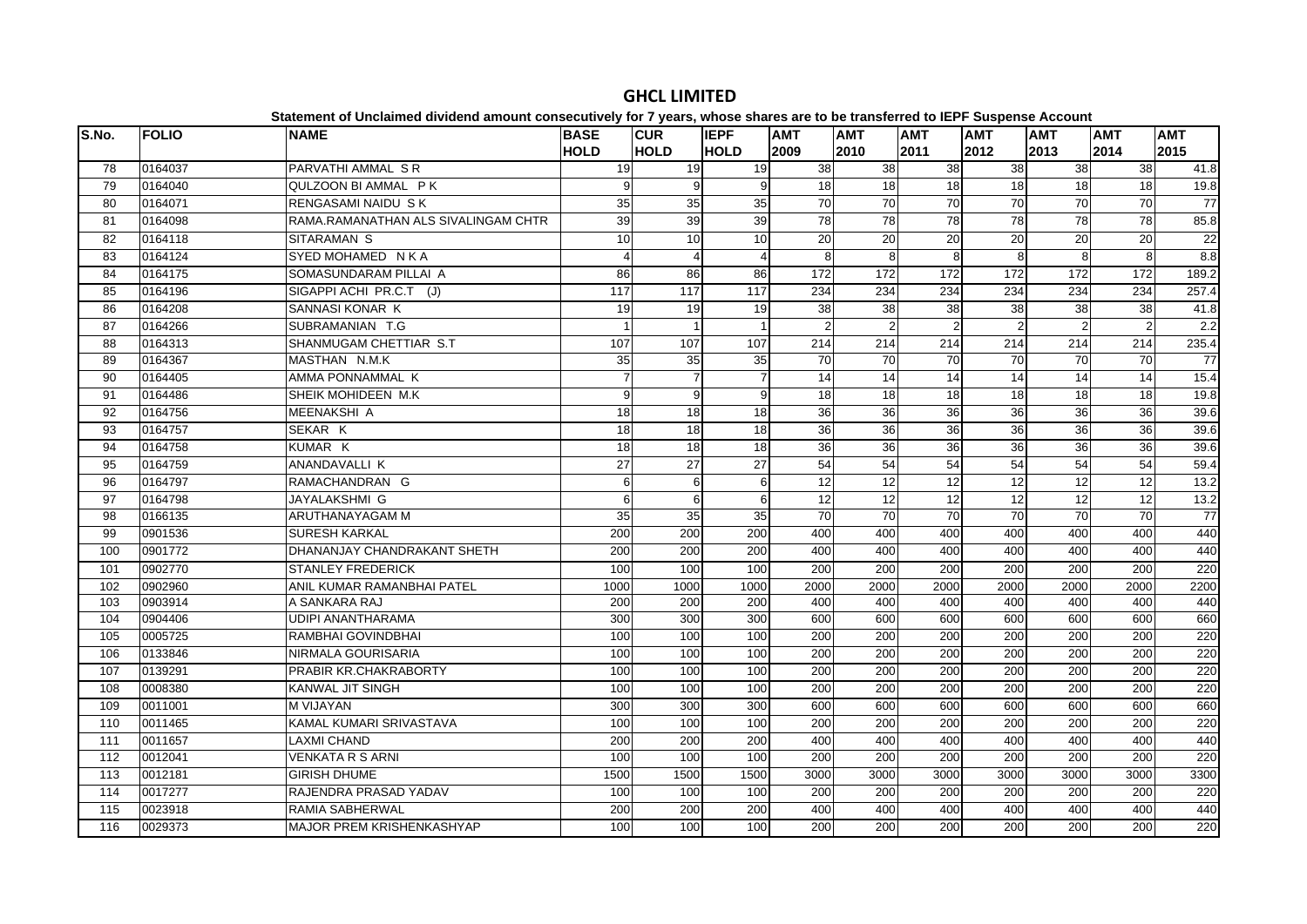| S.No.            | <b>FOLIO</b> | <b>NAME</b>                         | <b>BASE</b> | <b>CUR</b>  | <b>IEPF</b> | <b>AMT</b> | <b>AMT</b>       | <b>AMT</b>       | <b>AMT</b>       | <b>AMT</b> | <b>AMT</b> | <b>AMT</b> |
|------------------|--------------|-------------------------------------|-------------|-------------|-------------|------------|------------------|------------------|------------------|------------|------------|------------|
|                  |              |                                     | <b>HOLD</b> | <b>HOLD</b> | <b>HOLD</b> | 2009       | 2010             | 2011             | 2012             | 2013       | 2014       | 2015       |
| 117              | 0033291      | KSHITISH CHANDRA CHOWDHURY          | 100         | 100         | 100         | 200        | 200              | 200              | 200              | 200        | 200        | 220        |
| 118              | 0033566      | <b>JAYAPRAKASH</b>                  | 100         | 100         | 100         | 200        | 200              | 200              | 200              | 200        | 200        | 220        |
| 119              | 0033606      | SUBHASH CHANDER GUPTA               | 100         | 100         | 100         | 200        | 200              | 200              | $\overline{200}$ | 200        | 200        | 220        |
| 120              | 0033717      | <b>ANUP KUMAR MAITY</b>             | 100         | 100         | 100         | 200        | 200              | 200              | $\overline{200}$ | 200        | 200        | 220        |
| $\overline{121}$ | 0033768      | <b>HEMRAJ</b>                       | 200         | 200         | 200         | 400        | 400              | 400              | 400              | 400        | 400        | 440        |
| 122              | 0044035      | <b>H B SINGH</b>                    | 300         | 300         | 300         | 600        | 600              | 600              | 600              | 600        | 600        | 660        |
| 123              | 0044445      | <b>BIMAL RAI</b>                    | 100         | 100         | 100         | 200        | $\overline{200}$ | 200              | $\overline{200}$ | 200        | 200        | 220        |
| 124              | 0044984      | <b>MAMAN SINGH DHIMAN</b>           | 100         | 100         | 100         | 200        | $\overline{200}$ | 200              | 200              | 200        | 200        | 220        |
| 125              | 0045234      | SATYA PAL AGGARWAL                  | 100         | 100         | 100         | 200        | 200              | 200              | 200              | 200        | 200        | 220        |
| 126              | 0045324      | V P MAHESHWARI                      | 200         | 200         | 200         | 400        | 400              | 400              | 400              | 400        | 400        | 440        |
| 127              | 0050616      | KANWARANI SHIVANI KAUL              | 200         | 200         | 200         | 400        | 400              | 400              | 400              | 400        | 400        | 440        |
| 128              | 0050621      | <b>SNEH LATA</b>                    | 200         | 200         | 200         | 400        | 400              | 400              | 400              | 400        | 400        | 440        |
| 129              | 0050677      | AMBICA JANARDANAN                   | 100         | 100         | 100         | 200        | 200              | 200              | 200              | 200        | 200        | 220        |
| 130              | 0050750      | <b>STEPHEN D COSTA</b>              | 100         | 100         | 100         | 200        | 200              | 200              | 200              | 200        | 200        | 220        |
| 131              | 0051311      | <b>M MISRA</b>                      | 100         | 100         | 100         | 200        | 200              | 200              | 200              | 200        | 200        | 220        |
| 132              | 0052741      | <b>DEEPTI GUPTA</b>                 | 100         | 100         | 100         | 200        | 200              | $\overline{200}$ | 200              | 200        | 200        | 220        |
| 133              | 0054942      | S CHARANJIT SINGH MINHAS            | 100         | 100         | 100         | 200        | 200              | 200              | $\overline{200}$ | 200        | 200        | 220        |
| 134              | 0054959      | <b>BABRU BAHAN YADAV</b>            | 500         | 500         | 500         | 1000       | 1000             | 1000             | 1000             | 1000       | 1000       | 1100       |
| 135              | 0055091      | <b>NEETI GUPTA</b>                  | 200         | 200         | 200         | 400        | 400              | 400              | 400              | 400        | 400        | 440        |
| 136              | 0057865      | <b>SANJEEV NARAYAN</b>              | 200         | 200         | 200         | 400        | 400              | 400              | 400              | 400        | 400        | 440        |
| 137              | 0058260      | <b>OM WATI</b>                      | 100         | 100         | 100         | 200        | 200              | 200              | $\overline{200}$ | 200        | 200        | 220        |
| 138              | 0058282      | <b>ANITA KADYAN</b>                 | 100         | 100         | 100         | 200        | $\overline{200}$ | 200              | $\overline{200}$ | 200        | 200        | 220        |
| 139              | 0066602      | RAMESH KUMAR BANSAL                 | 100         | 100         | 100         | 200        | 200              | 200              | 200              | 200        | 200        | 220        |
| 140              | 0070822      | CHANDRA KISHORE CHAWLA              | 100         | 100         | 100         | 200        | 200              | 200              | 200              | 200        | 200        | 220        |
| 141              | 0091467      | URMI PRADEEP GANDHI                 | 100         | 100         | 100         | 200        | 200              | 200              | $\overline{200}$ | 200        | 200        | 220        |
| 142              | 0100827      | SUCHETA SHRIVASTAVA                 | 100         | 100         | 100         | 200        | 200              | 200              | $\overline{200}$ | 200        | 200        | 220        |
| 143              | 0101658      | RAGHUNATH SRINIVASAN                | 500         | 500         | 500         | 1000       | 1000             | 1000             | 1000             | 1000       | 1000       | 1100       |
| 144              | 0125049      | <b>TRIVIKRAM C PRABHU</b>           | 800         | 800         | 800         | 1600       | 1600             | 1600             | 1600             | 1600       | 1600       | 1760       |
| 145              | 0128847      | <b>GAJE SINGH PUNIA</b>             | 100         | 100         | 100         | 200        | 200              | 200              | 200              | 200        | 200        | 220        |
| 146              | 0133583      | <b>KAVITA TULSI</b>                 | 100         | 100         | 100         | 200        | 200              | 200              | $\overline{200}$ | 200        | 200        | 220        |
| 147              | 0136917      | MOHINDER PAL SINGH                  | 100         | 100         | 100         | 200        | 200              | 200              | 200              | 200        | 200        | 220        |
| 148              | 0137212      | <b>INDO RAMA SYNTHETICS (I) LTD</b> | 100         | 100         | 100         | 200        | 200              | 200              | 200              | 200        | 200        | 220        |
| 149              | 0140433      | SINCLAIR EXPORTS (PVT.) LIMITED     | 100         | 100         | 100         | 200        | 200              | 200              | 200              | 200        | 200        | 220        |
| 150              | 0145172      | V A LATIF                           | 100         | 100         | 100         | 200        | 200              | 200              | $\overline{200}$ | 200        | 200        | 220        |
| 151              | 0147772      | S BHATTACHARYA                      | 100         | 100         | 100         | 200        | 200              | 200              | $\overline{200}$ | 200        | 200        | 220        |
| 152              | 0148785      | RAJENDRA KUMAR SHRIVASTVA           | 100         | 100         | 100         | 200        | 200              | 200              | 200              | 200        | 200        | 220        |
| 153              | 0150334      | MANISHA                             | 300         | 300         | 300         | 600        | 600              | 600              | 600              | 600        | 600        | 660        |
| 154              | 0150335      | <b>RAJESH GULATI</b>                | 100         | 100         | 100         | 200        | $\overline{200}$ | 200              | $\overline{200}$ | 200        | 200        | 220        |
| 155              | 0150880      | <b>VIJAY K RAITANI</b>              | 500         | 500         | 500         | 1000       | 1000             | 1000             | 1000             | 1000       | 1000       | 1100       |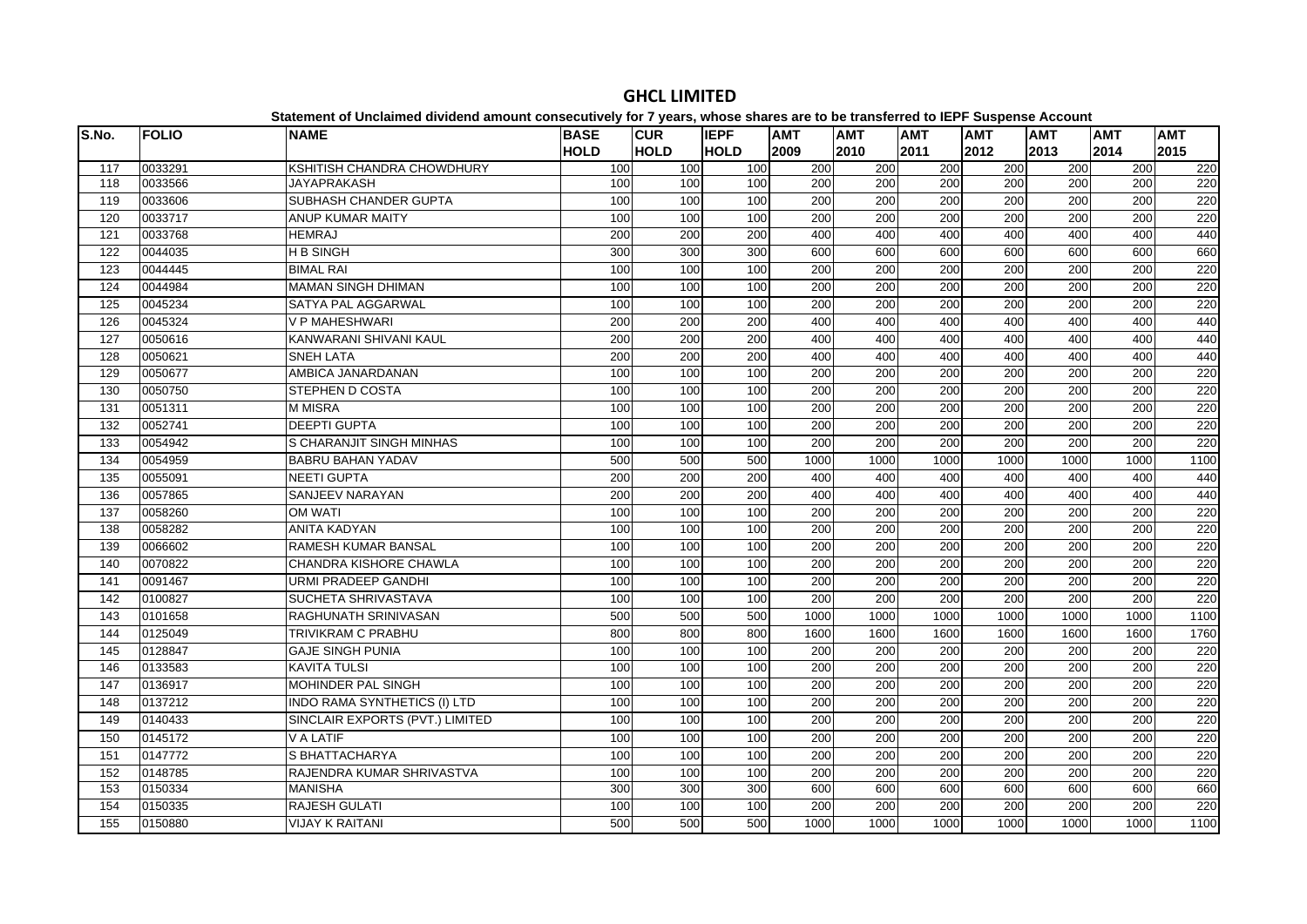| S.No. | <b>FOLIO</b> | <b>NAME</b>                  | <b>BASE</b>     | <b>CUR</b>       | <b>IEPF</b> | <b>AMT</b> | <b>AMT</b>       | <b>AMT</b>       | <b>AMT</b>       | <b>AMT</b>      | <b>AMT</b> | <b>AMT</b> |
|-------|--------------|------------------------------|-----------------|------------------|-------------|------------|------------------|------------------|------------------|-----------------|------------|------------|
|       |              |                              | <b>HOLD</b>     | <b>HOLD</b>      | <b>HOLD</b> | 2009       | 2010             | 2011             | 2012             | 2013            | 2014       | 2015       |
| 156   | 0025314      | <b>SHIV SHANKAR SHARMA</b>   | 200             | 200              | 200         | 400        | 400              | 400              | 400              | 400             | 400        | 440        |
| 157   | 0050619      | N JANARDANAN                 | 100             | 100              | 100         | 200        | 200              | 200              | 200              | 200             | 200        | 220        |
| 158   | 0114033      | <b>D R SHARMA</b>            | 100             | 100              | 100         | 200        | 200              | 200              | 200              | 200             | 200        | 220        |
| 159   | 0083028      | <b>SANDEEP KUMAR</b>         | 100             | 100              | 100         | 200        | $\overline{200}$ | $\overline{200}$ | $\overline{200}$ | 200             | 200        | 220        |
| 160   | 0102995      | PRADEEP GOYAL                | 100             | 100              | 100         | 200        | $\overline{200}$ | $\overline{200}$ | $\overline{200}$ | 200             | 200        | 220        |
| 161   | 0125222      | RAJIV SOD                    | 100             | 100              | 100         | 200        | 200              | $\overline{200}$ | 200              | 200             | 200        | 220        |
| 162   | 0135927      | PRADEEP BHARGAVA             | 200             | 200              | 200         | 400        | 400              | 400              | 400              | 40 <sub>C</sub> | 400        | 440        |
| 163   | 0136347      | Y K GOVIL                    | 100             | 100              | 100         | 200        | 200              | 200              | 200              | 200             | 200        | 220        |
| 164   | 0136867      | <b>DEV KISHAN TAPARIA</b>    | 100             | 100              | 100         | 200        | 200              | 200              | 200              | 200             | 200        | 220        |
| 165   | 0011428      | HOSANG EDULJE DARUWALLA      | 1000            | 1000             | 1000        | 2000       | 2000             | 2000             | 2000             | 2000            | 2000       | 2200       |
| 166   | 0024149      | <b>MOHIT SAHNI</b>           | 200             | $\overline{200}$ | 200         | 400        | 400              | 400              | 400              | 400             | 400        | 440        |
| 167   | 0033193      | <b>SANSAR CHAND SUD</b>      | 100             | 100              | 100         | 200        | 200              | 200              | 200              | 200             | 200        | 220        |
| 168   | 0058649      | <b>SARLA SRIVASTAVA</b>      | 100             | 100              | 100         | 200        | 200              | 200              | 200              | 200             | 200        | 220        |
| 169   | 0089658      | <b>GAURI SETH</b>            | 200             | 200              | 200         | 400        | 400              | 400              | 400              | 400             | 400        | 440        |
| 170   | 0097744      | <b>SUSHIL KUMAR BATRA</b>    | 100             | 100              | 100         | 200        | 200              | $\overline{200}$ | 200              | 200             | 200        | 220        |
| 171   | 0098351      | <b>DAVENDRA NATH</b>         | 200             | 200              | 200         | 400        | 400              | 400              | 400              | 400             | 400        | 440        |
| 172   | 0106669      | <b>SANJEEV RISHI</b>         | 100             | 100              | 100         | 200        | 200              | 200              | $\overline{200}$ | 200             | 200        | 220        |
| 173   | 0113586      | <b>V KOHLI</b>               | 100             | 100              | 100         | 200        | 200              | 200              | 200              | 200             | 200        | 220        |
| 174   | 0120726      | <b>SUKHDEEP SINGH</b>        | 100             | 100              | 100         | 200        | 200              | 200              | 200              | 200             | 200        | 220        |
| 175   | 0133900      | <b>SUKESH KUMAR</b>          | 100             | 100              | 100         | 200        | 200              | 200              | 200              | 200             | 200        | 220        |
| 176   | 0138031      | NANDINI KRISHNASWAMY         | 100             | 100              | 100         | 200        | 200              | 200              | 200              | 200             | 200        | 220        |
| 177   | 0151302      | <b>BUDHI RAM AGGARWAL</b>    | 100             | 100              | 100         | 200        | 200              | $\overline{200}$ | 200              | 200             | 200        | 220        |
| 178   | 0011591      | V RAVINDRAN NAIR             | 100             | 100              | 100         | 200        | 200              | 200              | 200              | 200             | 200        | 220        |
| 179   | 0023840      | RADHAKRISHAN GUPTA           | 200             | 200              | 200         | 400        | 400              | 400              | 400              | 400             | 400        | 440        |
| 180   | 0030236      | Y K GAIHA                    | 400             | 400              | 400         | 800        | 800              | 800              | 800              | 800             | 800        | 880        |
| 181   | 0033731      | JYOTSNA MOGHE                | 100             | 100              | 100         | 200        | 200              | 200              | 200              | 200             | 200        | 220        |
| 182   | 0041756      | T JABAGA LAKSHMI             | 200             | 200              | 200         | 400        | 400              | 400              | 400              | 400             | 400        | 440        |
| 183   | 0100343      | <b>RAJESH KUMAR</b>          | 200             | 200              | 200         | 400        | 400              | 400              | 400              | 400             | 400        | 440        |
| 184   | 0118249      | PANKAJ KHANDELWAL            | 100             | 100              | 100         | 200        | 200              | 200              | 200              | 200             | 200        | 220        |
| 185   | 0118813      | SATISH KUMAR MAKAN           | 400             | 400              | 400         | 800        | 800              | 800              | 800              | 800             | 800        | 880        |
| 186   | 0150458      | RADHEY MOHAN GUPTA           | 100             | 100              | 100         | 200        | 200              | 200              | 200              | 200             | 200        | 220        |
| 187   | 0164655      | USHA MAHADEVAN               | $\overline{19}$ | $\overline{19}$  | 19          | 38         | $\overline{38}$  | 38               | $\overline{38}$  | $\overline{38}$ | 38         | 41.8       |
| 188   | 0165074      | ABHINANDAN JAIN              | 480             | 480              | 480         | 960        | 960              | 960              | 960              | 960             | 960        | 1056       |
| 189   | 0165243      | <b>SEEMA JAIN</b>            | 525             | 525              | 525         | 1050       | 1050             | 1050             | 1050             | 1050            | 1050       | 1155       |
| 190   | 0165483      | VIDYAVATHI GABA<br>(J)       | 15              | 15               | 15          | 30         | 30               | 30               | 30               | 30              | 30         | 33         |
| 191   | 0129996      | <b>S ANANT</b>               | 300             | 300              | 300         | 600        | 600              | 600              | 600              | 600             | 600        | 660        |
| 192   | 0009837      | <b>INDERJEET SINGH YADAV</b> | 100             | 100              | 100         | 200        | 200              | 200              | 200              | 200             | 200        | 220        |
| 193   | 0024029      | <b>ATUL VYAS</b>             | 100             | 100              | 100         | 200        | 200              | $\overline{200}$ | 200              | 200             | 200        | 220        |
| 194   | 0032980      | <b>SUNITA JAIN</b>           | 300             | 300              | 300         | 600        | 600              | 600              | 600              | 600             | 600        | 660        |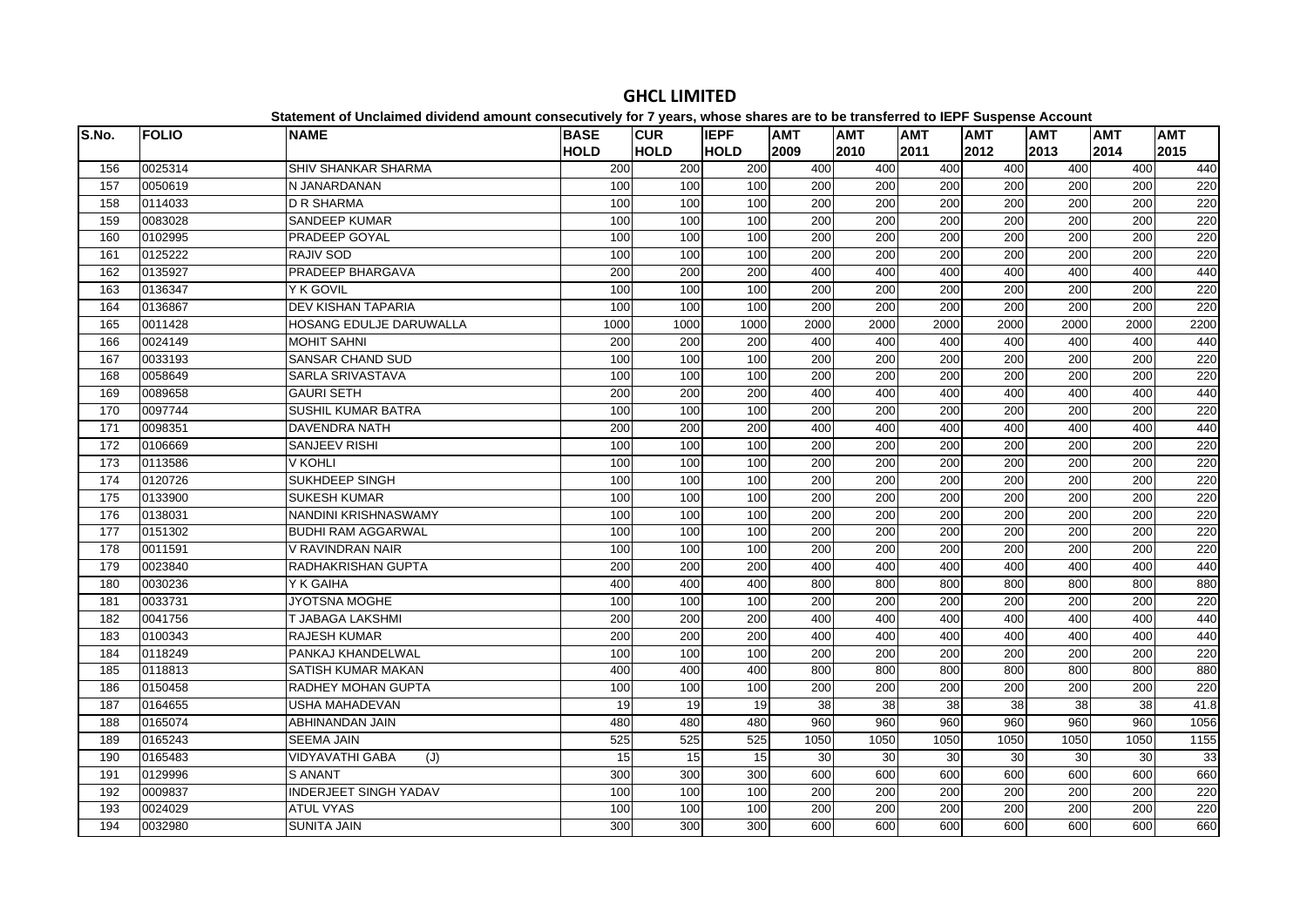| S.No. | <b>FOLIO</b> | <b>NAME</b>                    | <b>BASE</b>      | <b>CUR</b>  | <b>IEPF</b> | <b>AMT</b>       | <b>AMT</b>       | <b>AMT</b>       | <b>AMT</b>       | <b>AMT</b> | <b>AMT</b> | <b>AMT</b> |
|-------|--------------|--------------------------------|------------------|-------------|-------------|------------------|------------------|------------------|------------------|------------|------------|------------|
|       |              |                                | <b>HOLD</b>      | <b>HOLD</b> | <b>HOLD</b> | 2009             | 2010             | 2011             | 2012             | 2013       | 2014       | 2015       |
| 195   | 0050463      | <b>VIDYA KHANNA</b>            | 100              | 100         | 100         | 200              | 200              | 200              | 200              | 200        | 200        | 220        |
| 196   | 0050493      | SHEIKH HAJI MOHD SAID          | 100              | 100         | 100         | 200              | $\overline{200}$ | $\overline{200}$ | $\overline{200}$ | 200        | 200        | 220        |
| 197   | 0070547      | <b>RAJ KUMAR MALIK</b>         | 100              | 100         | 100         | 200              | 200              | 200              | 200              | 200        | 200        | 220        |
| 198   | 0093892      | <b>ANU SHARMA</b>              | 100              | 100         | 100         | 200              | 200              | 200              | 200              | 200        | 200        | 220        |
| 199   | 0123205      | <b>HARICHAND C MANGALA</b>     | 100              | 100         | 100         | 200              | 200              | 200              | 200              | 200        | 200        | 220        |
| 200   | 0145519      | OM PRAKASH AGRAWAL HU F        | 200              | 200         | 200         | 400              | 400              | 400              | 400              | 400        | 400        | 440        |
| 201   | 0024094      | <b>EDWIN JOSE WILLIAMS</b>     | 200              | 200         | 200         | 400              | 400              | 400              | 400              | 400        | 400        | 440        |
| 202   | 0053163      | SHASHI BHUSHAN ARORA           | 100              | 100         | 100         | 200              | 200              | 200              | 200              | 200        | 200        | 220        |
| 203   | 0086505      | <b>ASHA JAITLY</b>             | 100              | 100         | 100         | 200              | 200              | $\overline{200}$ | 200              | 200        | 200        | 220        |
| 204   | 0137148      | SUSHIL KUMAR MONGA             | 100              | 100         | 100         | 200              | 200              | 200              | 200              | 200        | 200        | 220        |
| 205   | 0141585      | URMILA GUPTA                   | 100              | 100         | 100         | 200              | $\overline{200}$ | $\overline{200}$ | 200              | 200        | 200        | 220        |
| 206   | 0012303      | <b>MANMOHAN MALHOTRA</b>       | 200              | 200         | 200         | 400              | 400              | 400              | 400              | 400        | 400        | 440        |
| 207   | 0023852      | <b>HITESH GROVER</b>           | 100              | 100         | 100         | 200              | 200              | 200              | 200              | 200        | 200        | 220        |
| 208   | 0058323      | <b>S S SHUKLA</b>              | 200              | 200         | 200         | 400              | 400              | 400              | 400              | 400        | 400        | 440        |
| 209   | 0116004      | <b>SWEETY GARG</b>             | 200              | 200         | 200         | 400              | 400              | 400              | 400              | 400        | 400        | 440        |
| 210   | 0120763      | ROOMA NAGRATH                  | 100              | 100         | 100         | 200              | 200              | 200              | 200              | 200        | 200        | 220        |
| 211   | 0136706      | <b>RAJESH CHADHA</b>           | 100              | 100         | 100         | $\overline{200}$ | $\overline{200}$ | 200              | 200              | 200        | 200        | 220        |
| 212   | 0148104      | <b>VIDYA SAGAR MANCHANDA</b>   | 100              | 100         | 100         | 200              | $\overline{200}$ | $\overline{200}$ | $\overline{200}$ | 200        | 200        | 220        |
| 213   | 0150245      | <b>J S CHADHA</b>              | 100              | 100         | 100         | 200              | 200              | 200              | 200              | 200        | 200        | 220        |
| 214   | 0152375      | <b>JAGTARAM SINGH</b>          | 300              | 300         | 300         | 600              | 600              | 600              | 600              | 600        | 600        | 660        |
| 215   | 0023673      | <b>RAJIV KUMAR</b>             | 200              | 200         | 200         | 400              | 400              | 400              | 400              | 400        | 400        | 440        |
| 216   | 0051523      | <b>CHANDRA SINHA</b>           | 300              | 300         | 300         | 600              | 600              | 600              | 600              | 600        | 600        | 660        |
| 217   | 0133202      | <b>BIMAL KUMAR JALAN</b>       | 300              | 300         | 300         | 600              | 600              | 600              | 600              | 600        | 600        | 660        |
| 218   | 0135538      | <b>RAGHUBIR DAS</b>            | 100              | 100         | 100         | 200              | $\overline{200}$ | $\overline{200}$ | $\overline{200}$ | 200        | 200        | 220        |
| 219   | 0151557      | <b>S K TANTIA</b>              | 200              | 200         | 200         | 400              | 400              | 400              | 400              | 400        | 400        | 440        |
| 220   | 0163774      | BALASUBRAMANIA IYER R          | $\mathsf{Q}$     | 9           | 9           | 18               | 18               | $\overline{18}$  | $\overline{18}$  | 18         | 18         | 19.8       |
| 221   | 0065825      | RAMESH CHANDER KHANNA          | 100              | 100         | 100         | 200              | 200              | 200              | 200              | 200        | 200        | 220        |
| 222   | 0138548      | <b>SHYAMA KUMARI</b>           | 100              | 100         | 100         | 200              | 200              | 200              | 200              | 200        | 200        | 220        |
| 223   | 0045339      | <b>SONI MITAL</b>              | 100              | 100         | 100         | 200              | 200              | 200              | 200              | 200        | 200        | 220        |
| 224   | 0045340      | <b>RAKESH K MITAL</b>          | 100              | 100         | 100         | 200              | 200              | 200              | 200              | 200        | 200        | 220        |
| 225   | 0054779      | <b>RAJNI LAMBAH</b>            | 100              | 100         | 100         | 200              | 200              | 200              | 200              | 200        | 200        | 220        |
| 226   | 0060846      | <b>KHADIJA KHAN</b>            | 100              | 100         | 100         | 200              | 200              | 200              | 200              | 200        | 200        | 220        |
| 227   | 0099204      | SHILPI SINGH                   | 400              | 400         | 400         | 800              | 800              | 800              | 800              | 800        | 800        | 880        |
| 228   | 0051299      | SHIV SHARAN LAL CHHABRA        | 200              | 200         | 200         | 400              | 400              | 400              | 400              | 400        | 400        | 440        |
| 229   | 0121378      | <b>KESAR DAS</b>               | 100              | 100         | 100         | 200              | 200              | 200              | 200              | 200        | 200        | 220        |
| 230   | 0012253      | <b>GYAN PRAKASH SRIVASTAVA</b> | 100              | 100         | 100         | 200              | $\overline{200}$ | $\overline{200}$ | 200              | 200        | 200        | 220        |
| 231   | 0048808      | <b>RAJ ZUTSHI</b>              | 100              | 100         | 100         | 200              | 200              | 200              | 200              | 200        | 200        | 220        |
| 232   | 0055084      | <b>VIJAYA LAXMI</b>            | 100              | 100         | 100         | 200              | 200              | 200              | 200              | 200        | 200        | 220        |
| 233   | 0062194      | SANTOSH KUMAR BHATTACHARYYA    | $\overline{200}$ | 200         | 200         | 400              | 400              | 400              | 400              | 400        | 400        | 440        |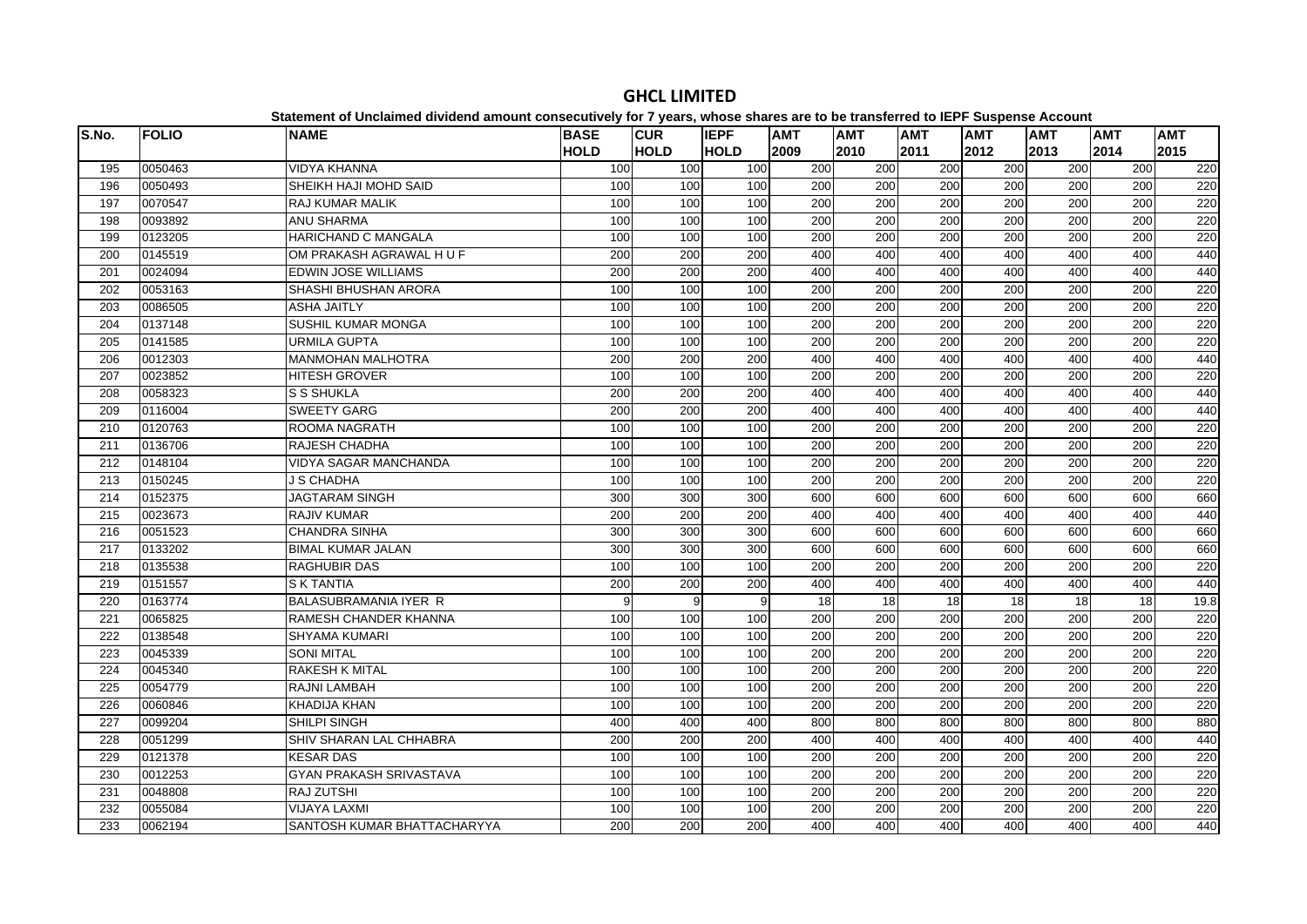| S.No. | <b>FOLIO</b> | paromont or onorannou urritoriu amount concesumorf for 1 fourof mnoco charge are to<br><b>NAME</b> | <b>BASE</b> | <b>CUR</b>  | <b>IEPF</b> | <b>AMT</b> | <b>AMT</b>       | <b>AMT</b> | <b>AMT</b>       | <b>AMT</b>       | <b>AMT</b> | <b>AMT</b> |
|-------|--------------|----------------------------------------------------------------------------------------------------|-------------|-------------|-------------|------------|------------------|------------|------------------|------------------|------------|------------|
|       |              |                                                                                                    | <b>HOLD</b> | <b>HOLD</b> | <b>HOLD</b> | 2009       | 2010             | 2011       | 2012             | 2013             | 2014       | 2015       |
| 234   | 0100072      | <b>IRA SAXENA</b>                                                                                  | 100         | 100         | 100         | 200        | 200              | 200        | 200              | 200              | 200        | 220        |
| 235   | 0101646      | URMIL JAIN                                                                                         | 100         | 100         | 100         | 200        | 200              | 200        | 200              | 200              | 200        | 220        |
| 236   | 0102510      | <b>DEVESH BEHARI SAXENA</b>                                                                        | 100         | 100         | 100         | 200        | 200              | 200        | 200              | 200              | 200        | 220        |
| 237   | 0119976      | <b>RAVI DEV GUPTA</b>                                                                              | 100         | 100         | 100         | 200        | 200              | 200        | 200              | 200              | 200        | 220        |
| 238   | 0138954      | <b>BRIJ LAL VARSHNEY</b>                                                                           | 200         | 200         | 200         | 400        | 400              | 400        | 400              | 400              | 400        | 440        |
| 239   | 0139145      | S M RAO                                                                                            | 100         | 100         | 100         | 200        | 200              | 200        | $\overline{200}$ | $\overline{200}$ | 200        | 220        |
| 240   | 0141643      | <b>BRIJ LAL VARSHNEY</b>                                                                           | 200         | 200         | 200         | 400        | 400              | 400        | 400              | 400              | 400        | 440        |
| 241   | 0165266      | SULATHA SHENOY                                                                                     | 60          | 60          | 60          | 120        | 120              | 120        | 120              | 120              | 120        | 132        |
| 242   | 0011681      | <b>CHATUR SINGH BISHT</b>                                                                          | 100         | 100         | 100         | 200        | 200              | 200        | 200              | 200              | 200        | 220        |
| 243   | 0011696      | <b>ESME VAZ</b>                                                                                    | 1100        | 1100        | 1100        | 2200       | 2200             | 2200       | 2200             | 2200             | 2200       | 2420       |
| 244   | 0012017      | HERO ALPHONSUS MARIA LIGOURI VAZ                                                                   | 600         | 600         | 600         | 1200       | 1200             | 1200       | 1200             | 1200             | 1200       | 1320       |
| 245   | 0032822      | <b>NEELAM SOOD</b>                                                                                 | 100         | 100         | 100         | 200        | 200              | 200        | 200              | 200              | 200        | 220        |
| 246   | 0033124      | <b>SUSHMA DWIVEDI</b>                                                                              | 100         | 100         | 100         | 200        | 200              | 200        | 200              | 200              | 200        | 220        |
| 247   | 0033458      | <b>SANJAY PRAKASH</b>                                                                              | 200         | 200         | 200         | 400        | 400              | 400        | 400              | 400              | 400        | 440        |
| 248   | 0055028      | BRIGADIER ATMA RAM JAIN                                                                            | 100         | 100         | 100         | 200        | 200              | 200        | 200              | 200              | 200        | 220        |
| 249   | 0068455      | <b>MALLIKA</b>                                                                                     | 100         | 100         | 100         | 200        | 200              | 200        | 200              | 200              | 200        | 220        |
| 250   | 0097774      | <b>PIYUSH MEHRISHI</b>                                                                             | 100         | 100         | 100         | 200        | $\overline{200}$ | 200        | 200              | 200              | 200        | 220        |
| 251   | 0118008      | <b>RANJIT KAUR</b>                                                                                 | 100         | 100         | 100         | 200        | 200              | 200        | 200              | 200              | 200        | 220        |
| 252   | 0131897      | <b>ARVIND K BHATNAGAR</b>                                                                          | 200         | 200         | 200         | 400        | 400              | 400        | 400              | 400              | 400        | 440        |
| 253   | 0146846      | <b>ARUN KR AGRAWAL</b>                                                                             | 100         | 100         | 100         | 200        | 200              | 200        | 200              | 200              | 200        | 220        |
| 254   | 0150175      | <b>COSMO FINVEST LTD</b>                                                                           | 500         | 500         | 500         | 1000       | 1000             | 1000       | 1000             | 1000             | 1000       | 1100       |
| 255   | 0159685      | RAMESH B DUDANI                                                                                    | 100         | 100         | 100         | 200        | 200              | 200        | 200              | 200              | 200        | 220        |
| 256   | 0162723      | <b>ASHA PALANI KUMAR</b>                                                                           | 500         | 500         | 500         | 1000       | 1000             | 1000       | 1000             | 1000             | 1000       | 1100       |
| 257   | 0101833      | <b>TARUNA LAUL</b>                                                                                 | 100         | 100         | 100         | 200        | 200              | 200        | 200              | 200              | 200        | 220        |
| 258   | 0119254      | <b>SHIV KUMAR SHARMA</b>                                                                           | 100         | 100         | 100         | 200        | 200              | 200        | $\overline{200}$ | 200              | 200        | 220        |
| 259   | 0119877      | R N SHARMA                                                                                         | 100         | 100         | 100         | 200        | 200              | 200        | 200              | 200              | 200        | 220        |
| 260   | 0007534      | <b>AKHILESH PRASAD</b>                                                                             | 200         | 200         | 200         | 400        | 400              | 400        | 400              | 400              | 400        | 440        |
| 261   | 0007535      | <b>AKHILESH PRASAD</b>                                                                             | 300         | 300         | 300         | 600        | 600              | 600        | 600              | 600              | 600        | 660        |
| 262   | 0011923      | <b>KULDEB SINGH RAWAT</b>                                                                          | 200         | 200         | 200         | 400        | 400              | 400        | 400              | 400              | 400        | 440        |
| 263   | 0012169      | ANIL KUMAR GUHA                                                                                    | 100         | 100         | 100         | 200        | 200              | 200        | 200              | 200              | 200        | 220        |
| 264   | 0012207      | <b>ANJALI DEEP</b>                                                                                 | 400         | 400         | 400         | 800        | 800              | 800        | 800              | 800              | 800        | 880        |
| 265   | 0033005      | <b>VIMAL KISHORE CHANANA</b>                                                                       | 100         | 100         | 100         | 200        | 200              | 200        | $\overline{200}$ | 200              | 200        | 220        |
| 266   | 0033872      | AMARENDRA NATH NANDI                                                                               | 100         | 100         | 100         | 200        | 200              | 200        | 200              | 200              | 200        | 220        |
| 267   | 0041928      | SUDHA N SHELAT                                                                                     | 300         | 300         | 300         | 600        | 600              | 600        | 600              | 600              | 600        | 660        |
| 268   | 0055207      | POONAM SETH                                                                                        | 100         | 100         | 100         | 200        | 200              | 200        | $\overline{200}$ | 200              | 200        | 220        |
| 269   | 0066570      | A.R. JAIN                                                                                          | 200         | 200         | 200         | 400        | 400              | 400        | 400              | 400              | 400        | 440        |
| 270   | 0069993      | <b>DEEPIKA THUKRAL</b>                                                                             | 100         | 100         | 100         | 200        | 200              | 200        | 200              | 200              | 200        | 220        |
| 271   | 0085272      | DAMAN PAL SINGH                                                                                    | 100         | 100         | 100         | 200        | 200              | 200        | 200              | 200              | 200        | 220        |
| 272   | 0085273      | <b>HARMEET KAUR</b>                                                                                | 200         | 200         | 200         | 400        | 400              | 400        | 400              | 400              | 400        | 440        |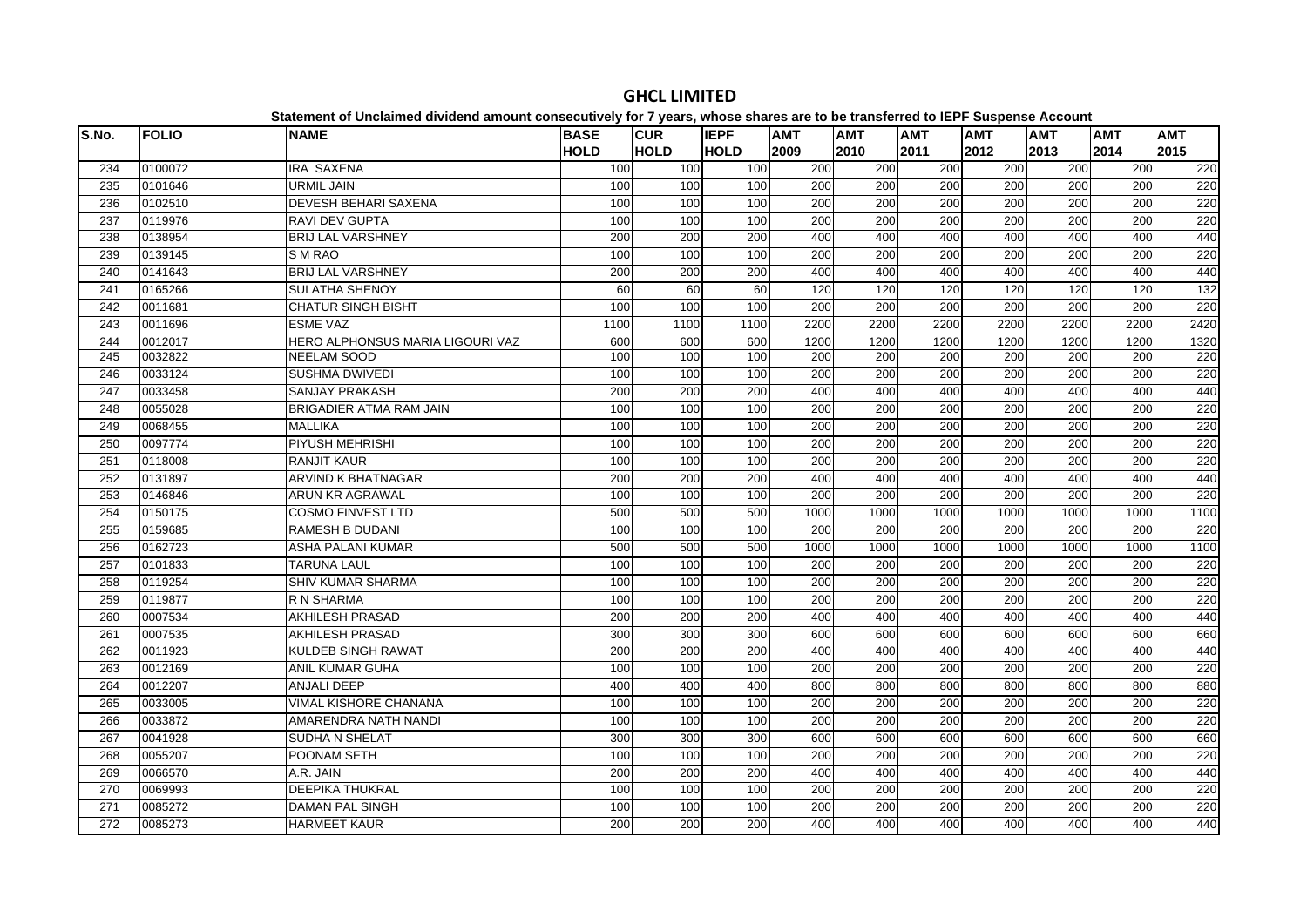| S.No. | <b>FOLIO</b>     | paromont or onorannou urritoriu amount concesumorf for 1 fourof mnoco charge are to<br><b>NAME</b> | <b>BASE</b> | <b>CUR</b>  | <b>IEPF</b> | <b>AMT</b>       | .<br><b>AMT</b>  | <b>AMT</b>       | $-$<br><b>AMT</b> | <b>AMT</b> | <b>AMT</b> | <b>AMT</b> |
|-------|------------------|----------------------------------------------------------------------------------------------------|-------------|-------------|-------------|------------------|------------------|------------------|-------------------|------------|------------|------------|
|       |                  |                                                                                                    | <b>HOLD</b> | <b>HOLD</b> | <b>HOLD</b> | 2009             | 2010             | 2011             | 2012              | 2013       | 2014       | 2015       |
| 273   | 0090260          | <b>GITI DUTT GUPTA</b>                                                                             | 200         | 200         | 200         | 400              | 400              | 400              | 400               | 400        | 400        | 440        |
| 274   | 0121976          | <b>SURINDER K NISCHAL</b>                                                                          | 100         | 100         | 100         | 200              | 200              | 200              | 200               | 200        | 200        | 220        |
| 275   | 0128413          | <b>SANJAY AHUJA</b>                                                                                | 100         | 100         | 100         | 200              | 200              | 200              | 200               | 200        | 200        | 220        |
| 276   | 0131674          | RACHANA BHUSHAN                                                                                    | 200         | 200         | 200         | 400              | 400              | 400              | 400               | 400        | 400        | 440        |
| 277   | 0132248          | HEMANT THAWANI                                                                                     | 100         | 100         | 100         | 200              | 200              | 200              | 200               | 200        | 200        | 220        |
| 278   | 0133435          | <b>ASHA DEB</b>                                                                                    | 100         | 100         | 100         | 200              | $\overline{200}$ | 200              | 200               | 200        | 200        | 220        |
| 279   | 0138365          | TUSHAR KANTI GANGULI                                                                               | 100         | 100         | 100         | 200              | 200              | $\overline{200}$ | 200               | 200        | 200        | 220        |
| 280   | 0139596          | P V MURALI MOHAN                                                                                   | 100         | 100         | 100         | 200              | 200              | 200              | 200               | 200        | 200        | 220        |
| 281   | 0142252          | D P BAHL                                                                                           | 200         | 200         | 200         | 400              | 400              | 400              | 400               | 400        | 400        | 440        |
| 282   | 0145523          | RAJ KUMAR BHOLA                                                                                    | 500         | 500         | 500         | 1000             | 1000             | 1000             | 1000              | 1000       | 1000       | 1100       |
| 283   | 0147001          | SARALA M MOHAN                                                                                     | 500         | 500         | 500         | 1000             | 1000             | 1000             | 1000              | 1000       | 1000       | 1100       |
| 284   | 0149075          | <b>SAMTA BORDIA</b>                                                                                | 500         | 500         | 500         | 1000             | 1000             | 1000             | 1000              | 1000       | 1000       | 1100       |
| 285   | 1202300000006949 | SHAPE- N- STYLE (INDIA) PVT LTD                                                                    | 15302       | 15302       | 15302       | 30604            | 30604            | 30604            | 30604             | 30604      | 30604      | 33664.4    |
| 286   | IN30018313253826 | COMOSUM INVESTMENT PVT LTD                                                                         | 701         | 701         | 701         | 1402             | 1402             | 1402             | 1402              | 1402       | 1402       | 1542.2     |
| 287   | 0145663          | ANANG PAL SINGH                                                                                    | 100         | 100         | 100         | 200              | 200              | 200              | 200               | 200        | 200        | 220        |
| 288   | 0033289          | N C BHARADWAJ                                                                                      | 100         | 100         | 100         | 200              | 200              | 200              | 200               | 200        | 200        | 220        |
| 289   | 0033305          | PRAMOD AHUJA                                                                                       | 100         | 100         | 100         | 200              | 200              | 200              | 200               | 200        | 200        | 220        |
| 290   | 0065773          | <b>TARIQ SHAH</b>                                                                                  | 100         | 100         | 100         | 200              | 200              | 200              | 200               | 200        | 200        | 220        |
| 291   | 0121091          | ROHITASHVA DASMANA                                                                                 | 100         | 100         | 100         | $\overline{200}$ | $\overline{200}$ | $\overline{200}$ | 200               | 200        | 200        | 220        |
| 292   | 0126097          | <b>NIRMAL SEHGAL</b>                                                                               | 100         | 100         | 100         | 200              | 200              | $\overline{200}$ | 200               | 200        | 200        | 220        |
| 293   | 0136150          | <b>SWATI CHATURVEDI</b>                                                                            | 200         | 200         | 200         | 400              | 400              | 400              | 400               | 400        | 400        | 440        |
| 294   | 0146853          | R C SHARMA                                                                                         | 200         | 200         | 200         | 400              | 400              | 400              | 400               | 400        | 400        | 440        |
| 295   | 0164276          | SUBRAMANIAN LT.P.S                                                                                 | 61          | 61          | 61          | 122              | 122              | 122              | 122               | 122        | 122        | 134.2      |
| 296   | 0011667          | <b>HARI SINGH</b>                                                                                  | 100         | 100         | 100         | 200              | 200              | 200              | 200               | 200        | 200        | 220        |
| 297   | 0012008          | <b>ANAND SINGH NEGI</b>                                                                            | 100         | 100         | 100         | $\overline{200}$ | 200              | $\overline{200}$ | $\overline{200}$  | 200        | 200        | 220        |
| 298   | 0023795          | HIMMATLAL DEVABHAI PATEL                                                                           | 300         | 300         | 300         | 600              | 600              | 600              | 600               | 600        | 600        | 660        |
| 299   | 0033217          | JANABEN HIMMATLAL PATEL                                                                            | 300         | 300         | 300         | 600              | 600              | 600              | 600               | 600        | 600        | 660        |
| 300   | 0050725          | SHIV KUMAR VASESI                                                                                  | 500         | 500         | 500         | 1000             | 1000             | 1000             | 1000              | 1000       | 1000       | 1100       |
| 301   | 0054838          | RADHA RANI                                                                                         | 100         | 100         | 100         | 200              | 200              | 200              | 200               | 200        | 200        | 220        |
| 302   | 0057764          | PRADEEP KUMAR CHADHA                                                                               | 200         | 200         | 200         | 400              | 400              | 400              | 400               | 400        | 400        | 440        |
| 303   | 0074915          | T.SITARAMANA                                                                                       | 100         | 100         | 100         | 200              | 200              | 200              | $\overline{200}$  | 200        | 200        | 220        |
| 304   | 0117368          | <b>GURPREET S SOKHI</b>                                                                            | 100         | 100         | 100         | 200              | $\overline{200}$ | 200              | 200               | 200        | 200        | 220        |
| 305   | 0152605          | <b>ANSHU GARG</b>                                                                                  | 500         | 500         | 500         | 1000             | 1000             | 1000             | 1000              | 1000       | 1000       | 1100       |
| 306   | 0012023          | <b>DEVIKA MUKHERJEE</b>                                                                            | 100         | 100         | 100         | 200              | 200              | 200              | 200               | 200        | 200        | 220        |
| 307   | 0143136          | RICHA SHARMA                                                                                       | 100         | 100         | 100         | 200              | 200              | 200              | 200               | 200        | 200        | 220        |
| 308   | 0150430          | <b>RAJ KUMAR SINGH</b>                                                                             | 200         | 200         | 200         | 400              | 400              | 400              | 400               | 400        | 400        | 440        |
| 309   | 0011557          | <b>GANESH B</b>                                                                                    | 100         | 100         | 100         | 200              | 200              | $\overline{200}$ | $\overline{200}$  | 200        | 200        | 220        |
| 310   | 0012026          | <b>HAR DEVI</b>                                                                                    | 100         | 100         | 100         | 200              | 200              | $\overline{200}$ | 200               | 200        | 200        | 220        |
| 311   | 0041780          | A RAMASESHAMMA                                                                                     | 200         | 200         | 200         | 400              | 400              | 400              | 400               | 400        | 400        | 440        |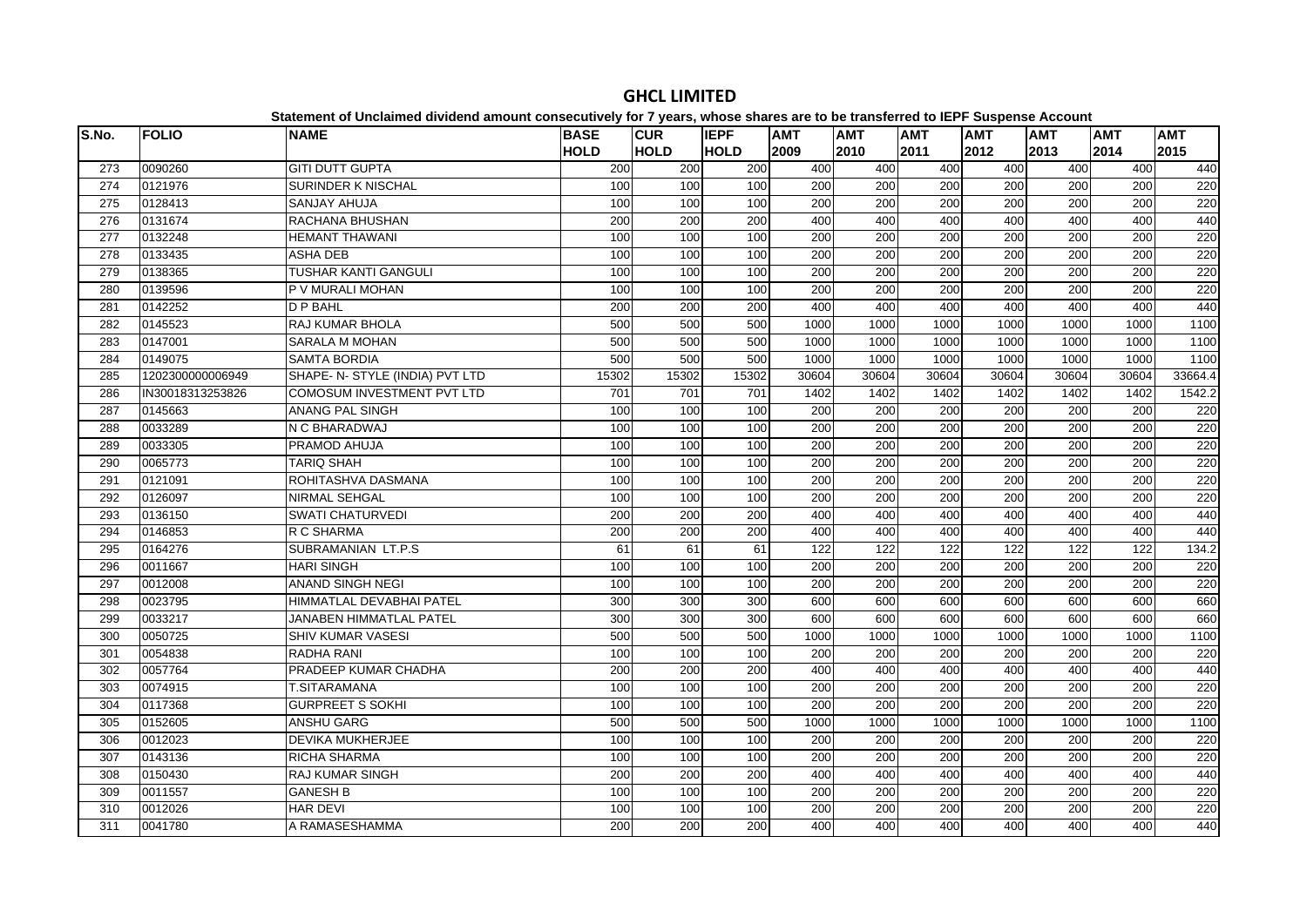| S.No. | <b>FOLIO</b>     | <b>NAME</b>                 | <b>BASE</b> | <b>CUR</b>       | <b>IEPF</b> | <b>AMT</b>    | <b>AMT</b>       | <b>AMT</b>     | <b>AMT</b>       | <b>AMT</b>       | <b>AMT</b>     | <b>AMT</b> |
|-------|------------------|-----------------------------|-------------|------------------|-------------|---------------|------------------|----------------|------------------|------------------|----------------|------------|
|       |                  |                             | <b>HOLD</b> | <b>HOLD</b>      | <b>HOLD</b> | 2009          | 2010             | 2011           | 2012             | 2013             | 2014           | 2015       |
| 312   | 0050665          | SANJIV KUMAR CHAUDHARY      | 100         | 100              | 100         | 200           | 200              | 200            | 200              | 200              | 200            | 220        |
| 313   | 0060382          | <b>SUMAN AGGARWAL</b>       | 100         | 100              | 100         | 200           | 200              | 200            | $\overline{200}$ | 200              | 200            | 220        |
| 314   | 0066597          | <b>SANJAY LOHIA</b>         | 100         | 100              | 100         | 200           | 200              | 200            | 200              | 200              | 200            | 220        |
| 315   | 0066644          | <b>ALKA LOHIA</b>           | 200         | 200              | 200         | 400           | 400              | 400            | 400              | 400              | 400            | 440        |
| 316   | 0109990          | <b>HARISH KAPUR</b>         | 100         | 100              | 100         | 200           | 200              | 200            | 200              | 200              | 200            | 220        |
| 317   | 0117891          | <b>ANITA KUMAR</b>          | 100         | 100              | 100         | 200           | $\overline{200}$ | 200            | $\overline{200}$ | $\overline{200}$ | 200            | 220        |
| 318   | 0117945          | <b>NEETA KUMAR</b>          | 100         | 100              | 100         | 200           | 200              | 200            | 200              | 200              | 200            | 220        |
| 319   | 0134831          | RAJ KUMAR SARAF             | 800         | 800              | 800         | 1600          | 1600             | 1600           | 1600             | 1600             | 1600           | 1760       |
| 320   | 0150686          | <b>MADHU SUDAN RATERIA</b>  | 100         | 100              | 100         | 200           | 200              | 200            | 200              | 200              | 200            | 220        |
| 321   | 0161500          | <b>NEENA CHOPRA</b>         | 100         | 100              | 100         | 200           | 200              | 200            | 200              | 200              | 200            | 220        |
| 322   | 0032855          | PREM KUMAR SAHNI            | 100         | 100              | 100         | 200           | 200              | 200            | 200              | 200              | 200            | 220        |
| 323   | 0133441          | <b>SHAHNAZ PARVEEN</b>      | 200         | 200              | 200         | 400           | 400              | 400            | 400              | 400              | 400            | 440        |
| 324   | 0153308          | SAIFUR REHMAN KHAN          | 200         | 200              | 200         | 400           | 400              | 400            | 400              | 400              | 400            | 440        |
| 325   | 0154888          | MAHFOOZUR RAHMAN KHAN       | 500         | 500              | 500         | 1000          | 1000             | 1000           | 1000             | 1000             | 1000           | 1100       |
| 326   | 0024055          | <b>ARVIND KUMAR NAGPAL</b>  | 200         | $\overline{200}$ | 200         | 400           | 400              | 400            | 400              | 400              | 400            | 440        |
| 327   | 0075961          | <b>R.GROVER</b>             | 100         | 100              | 100         | 200           | 200              | 200            | 200              | 200              | 200            | 220        |
| 328   | 0131576          | <b>BHARTI CHADHA</b>        | 200         | 200              | 200         | 400           | 400              | 400            | 400              | 400              | 400            | 440        |
| 329   | 0135104          | RAJESH BAWA                 | 100         | 100              | 100         | 200           | 200              | 200            | 200              | 200              | 200            | 220        |
| 330   | 0143329          | <b>RITU TARA</b>            | 100         | 100              | 100         | 200           | 200              | 200            | 200              | 200              | 200            | 220        |
| 331   | 0143581          | HARPREET BINDRA             | 100         | 100              | 100         | 200           | 200              | 200            | $\overline{200}$ | 200              | 200            | 220        |
| 332   | 0147576          | <b>SONI SHARMA</b>          | 500         | 500              | 500         | 1000          | 1000             | 1000           | 1000             | 1000             | 1000           | 1100       |
| 333   | 0147813          | N S KOHLI                   | 500         | 500              | 500         | 1000          | 1000             | 1000           | 1000             | 1000             | 1000           | 1100       |
| 334   | 0147814          | <b>BALINDER SINGH KOHLI</b> | 1300        | 1300             | 1300        | 2600          | 2600             | 2600           | 2600             | 2600             | 2600           | 2860       |
| 335   | IN30047641908067 | <b>INDRESH SETHI</b>        |             | $\overline{1}$   |             | $\mathcal{P}$ | $\overline{2}$   | $\overline{2}$ | $\mathfrak{D}$   | $\mathfrak{p}$   | $\mathfrak{p}$ | 2.2        |
| 336   | 0011701          | <b>DHARAM DEV GROVER</b>    | 1000        | 1000             | 1000        | 2000          | 2000             | 2000           | 2000             | 2000             | 2000           | 2200       |
| 337   | 0059712          | REVATHI RANGARAJ            | 100         | 100              | 100         | 200           | 200              | 200            | 200              | 200              | 200            | 220        |
| 338   | 0101139          | <b>MANDIP KAUR</b>          | 100         | 100              | 100         | 200           | 200              | 200            | 200              | 200              | 200            | 220        |
| 339   | 0101191          | <b>MANDIP KAUR</b>          | 200         | 200              | 200         | 400           | 400              | 400            | 400              | 400              | 400            | 440        |
| 340   | 0118081          | N K AGGARWAL                | 100         | 100              | 100         | 200           | 200              | 200            | 200              | 200              | 200            | 220        |
| 341   | 0099358          | <b>APRAJITA KISHORE</b>     | 100         | 100              | 100         | 200           | 200              | 200            | 200              | 200              | 200            | 220        |
| 342   | 0134609          | R S SACHDEV                 | 200         | 200              | 200         | 400           | 400              | 400            | 400              | 400              | 400            | 440        |
| 343   | 0136450          | R S SACHDEV                 | 300         | 300              | 300         | 600           | 600              | 600            | 600              | 600              | 600            | 660        |
| 344   | 0045365          | <b>CHANDER KANTA</b>        | 100         | 100              | 100         | 200           | 200              | 200            | 200              | 200              | 200            | 220        |
| 345   | 0119218          | RITU WADHWA                 | 500         | 500              | 500         | 1000          | 1000             | 1000           | 1000             | 1000             | 1000           | 1100       |
| 346   | 0120874          | <b>RATNESH SINGH</b>        | 100         | 100              | 100         | 200           | 200              | 200            | $\overline{200}$ | $\overline{200}$ | 200            | 220        |
| 347   | 0123484          | <b>BHUSHAN ARORA</b>        | 100         | 100              | 100         | 200           | 200              | 200            | 200              | 200              | 200            | 220        |
| 348   | 0100469          | PRADEEP KUMAR SHARMA        | 200         | 200              | 200         | 400           | 400              | 400            | 400              | 400              | 400            | 440        |
| 349   | 0087363          | VIJAY KUMAR AGARWAL         | 100         | 100              | 100         | 200           | 200              | 200            | 200              | 200              | 200            | 220        |
| 350   | 0126767          | <b>MEENAKSHI JOSHI</b>      | 100         | 100              | 100         | 200           | 200              | 200            | 200              | 200              | 200            | 220        |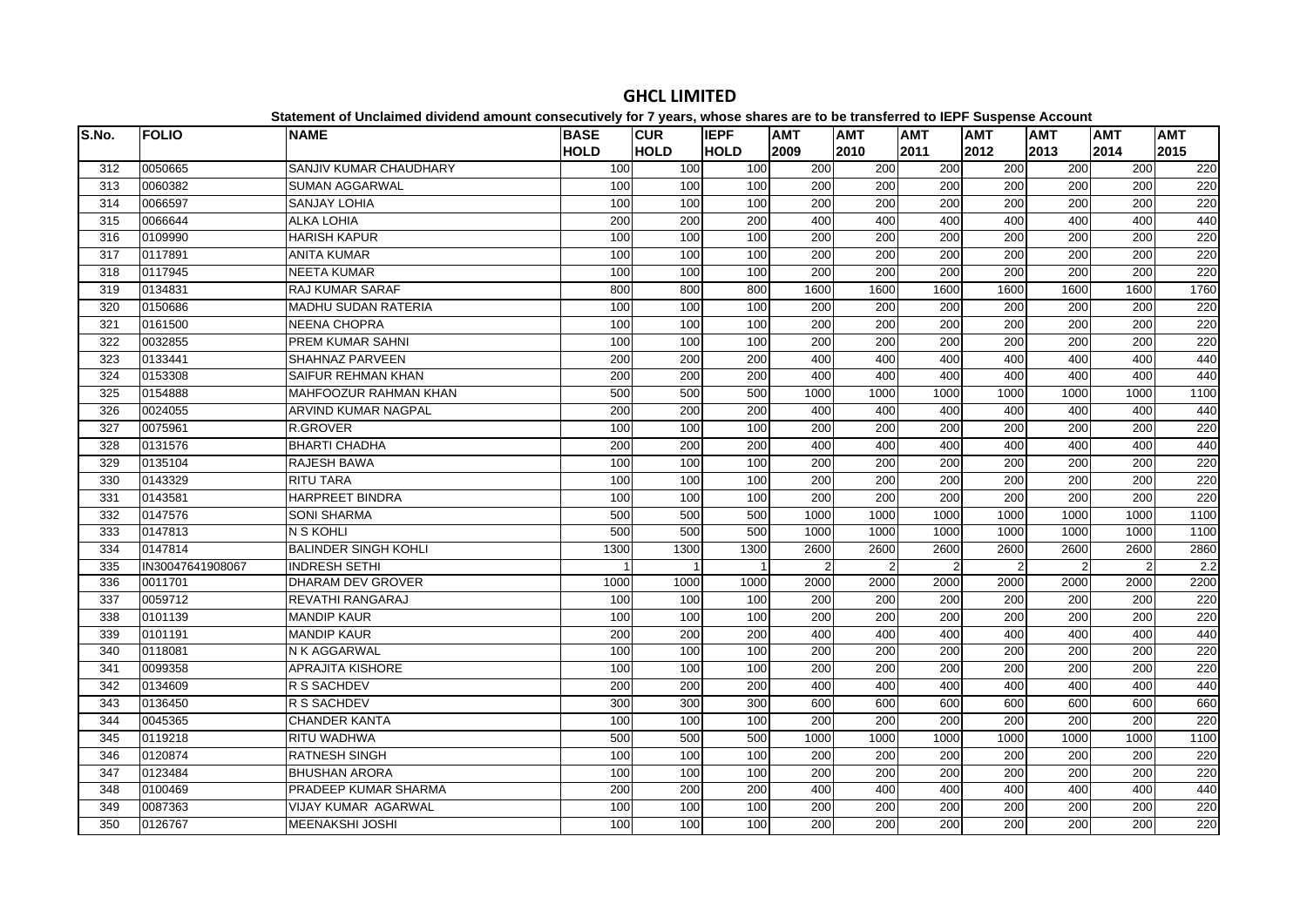| S.No. | <b>FOLIO</b>     | platomont or onolalmoa annaona amoant oonoodatroff for riffoaroj miooo onaroo aro t<br><b>NAME</b> | <b>BASE</b> | <b>CUR</b>     | <b>IEPF</b> | <b>AMT</b>    | <b>AMT</b>       | <b>AMT</b>     | <b>AMT</b>       | <b>AMT</b>       | <b>AMT</b>     | <b>AMT</b> |
|-------|------------------|----------------------------------------------------------------------------------------------------|-------------|----------------|-------------|---------------|------------------|----------------|------------------|------------------|----------------|------------|
|       |                  |                                                                                                    | <b>HOLD</b> | <b>HOLD</b>    | <b>HOLD</b> | 2009          | 2010             | 2011           | 2012             | 2013             | 2014           | 2015       |
| 351   | 0127649          | M L DEEWAN                                                                                         | 100         | 100            | 100         | 200           | 200              | 200            | 200              | 200              | 200            | 220        |
| 352   | 0134677          | <b>MANJU SINGHAL</b>                                                                               | 100         | 100            | 100         | 200           | 200              | 200            | 200              | 200              | 200            | 220        |
| 353   | 0128732          | <b>DEEPAK DHINGRA</b>                                                                              | 100         | 100            | 100         | 200           | 200              | 200            | 200              | 200              | 200            | 220        |
| 354   | 0171254          | TAJINDER KAUR ANEJA                                                                                | 100         | 100            | 100         | 200           | 200              | 200            | 200              | 200              | 200            | 220        |
| 355   | 0023839          | <b>BIMAL KUMAR LAKHOTIA</b>                                                                        | 100         | 100            | 100         | 200           | 200              | 200            | 200              | 200              | 200            | 220        |
| 356   | 0130840          | E MURALIDHARA RAO                                                                                  | 200         | 200            | 200         | 400           | 400              | 400            | 400              | 400              | 400            | 440        |
| 357   | 0136913          | <b>MUKESH KAUSHIK</b>                                                                              | 100         | 100            | 100         | 200           | 200              | 200            | 200              | 200              | 200            | 220        |
| 358   | 0136940          | <b>KEDAR NATH GUPTA</b>                                                                            | 400         | 400            | 400         | 800           | 800              | 800            | 800              | 800              | 800            | 880        |
| 359   | 0142772          | <b>PREETEE MEHTA</b>                                                                               | 1000        | 1000           | 1000        | 2000          | 2000             | 2000           | 2000             | 2000             | 2000           | 2200       |
| 360   | 0143522          | <b>AMRITLEEN KHANNA</b>                                                                            | 500         | 500            | 500         | 1000          | 1000             | 1000           | 1000             | 1000             | 1000           | 1100       |
| 361   | 0151489          | DEEPAK KOCHHAR                                                                                     | 500         | 500            | 500         | 1000          | 1000             | 1000           | 1000             | 1000             | 1000           | 1100       |
| 362   | 0118531          | <b>JAI BHAGWAN TAYAL</b>                                                                           | 100         | 100            | 100         | 200           | 200              | 200            | 200              | 200              | 200            | 220        |
| 363   | 0041698          | <b>KIRAN GUPTA</b>                                                                                 | 200         | 200            | 200         | 400           | 400              | 400            | 400              | 400              | 400            | 440        |
| 364   | 0063630          | <b>SUSHMA GUPTA</b>                                                                                | 100         | 100            | 100         | 200           | 200              | 200            | 200              | 200              | 200            | 220        |
| 365   | 0169831          | <b>SANJAY SHARMA</b>                                                                               | 100         | 100            | 100         | 200           | 200              | 200            | 200              | 200              | 200            | 220        |
| 366   | 0133968          | KISHORE KUMAR MUKHERJEE                                                                            | 100         | 100            | 100         | 200           | 200              | 200            | 200              | 200              | 200            | 220        |
| 367   | 0011512          | <b>JAI PRAKASH SRIVASTAVA</b>                                                                      | 100         | 100            | 100         | 200           | $\overline{200}$ | 200            | $\overline{200}$ | 200              | 200            | 220        |
| 368   | 0053130          | <b>SANJEEV GUPTA</b>                                                                               | 100         | 100            | 100         | 200           | 200              | 200            | 200              | 200              | 200            | 220        |
| 369   | 0111702          | <b>HARBANS LAL ARORA</b>                                                                           | 100         | 100            | 100         | 200           | 200              | 200            | 200              | 200              | 200            | 220        |
| 370   | 0134580          | <b>ANITA SRIVASTAVA</b>                                                                            | 200         | 200            | 200         | 400           | 400              | 400            | 400              | 400              | 400            | 440        |
| 371   | 1201060001498453 | <b>PARAM JEET</b>                                                                                  |             | $\overline{1}$ |             | $\mathcal{P}$ | $\overline{2}$   | $\overline{2}$ | $\mathfrak{p}$   | $\mathfrak{p}$   | $\overline{2}$ | 2.2        |
| 372   | 0032934          | <b>KRISHNASWAMI RAJAMAN</b>                                                                        | 100         | 100            | 100         | 200           | 200              | 200            | 200              | 200              | 200            | 220        |
| 373   | 0141898          | <b>MONICA SHARMA</b>                                                                               | 100         | 100            | 100         | 200           | 200              | 200            | 200              | 200              | 200            | 220        |
| 374   | 0101359          | PRAGTI SHARMA                                                                                      | 100         | 100            | 100         | 200           | 200              | 200            | 200              | 200              | 200            | 220        |
| 375   | 0055200          | <b>KRISHAN KUMAR</b>                                                                               | 100         | 100            | 100         | 200           | $\overline{200}$ | 200            | 200              | 200              | 200            | 220        |
| 376   | 0071079          | RAJESHWAR KATHPALIA                                                                                | 100         | 100            | 100         | 200           | 200              | 200            | $\overline{200}$ | $\overline{200}$ | 200            | 220        |
| 377   | 0118142          | <b>MANOJ KUMAR MISHRA</b>                                                                          | 500         | 500            | 500         | 1000          | 1000             | 1000           | 1000             | 1000             | 1000           | 1100       |
| 378   | 0130838          | <b>ANIL SHARMA</b>                                                                                 | 100         | 100            | 100         | 200           | 200              | 200            | 200              | 200              | 200            | 220        |
| 379   | 0085806          | <b>RAJ KUMARI CHAWLA</b>                                                                           | 100         | 100            | 100         | 200           | 200              | 200            | 200              | 200              | 200            | 220        |
| 380   | IN30011811033098 | <b>SUMIRA LUND</b>                                                                                 | 600         | 600            | 600         | 1200          | 1200             | 1200           | 1200             | 1200             | 1200           | 1320       |
| 381   | 0032951          | S S ALAG                                                                                           | 100         | 100            | 100         | 200           | 200              | 200            | 200              | 200              | 200            | 220        |
| 382   | 0032952          | <b>BIRINDER KAUR</b>                                                                               | 300         | 300            | 300         | 600           | 600              | 600            | 600              | 600              | 600            | 660        |
| 383   | 0045372          | <b>SHYAM KRISHAN KHANNA</b>                                                                        | 200         | 200            | 200         | 400           | 400              | 400            | 400              | 400              | 400            | 440        |
| 384   | 0077884          | <b>MOHINI PURI</b>                                                                                 | 500         | 500            | 500         | 1000          | 1000             | 1000           | 1000             | 1000             | 1000           | 1100       |
| 385   | 0077885          | <b>AJAY PURI</b>                                                                                   | 500         | 500            | 500         | 1000          | 1000             | 1000           | 1000             | 1000             | 1000           | 1100       |
| 386   | 0115863          | <b>DEEPANKAR BARAT</b>                                                                             | 500         | 500            | 500         | 1000          | 1000             | 1000           | 1000             | 1000             | 1000           | 1100       |
| 387   | 0122712          | <b>RIC REKHY</b>                                                                                   | 400         | 400            | 400         | 800           | 800              | 800            | 800              | 800              | 800            | 880        |
| 388   | 0130512          | <b>VIKASH CHANDRA</b>                                                                              | 100         | 100            | 100         | 200           | 200              | 200            | 200              | 200              | 200            | 220        |
| 389   | 0131292          | <b>SUJATA DEWAN</b>                                                                                | 100         | 100            | 100         | 200           | 200              | 200            | 200              | 200              | 200            | 220        |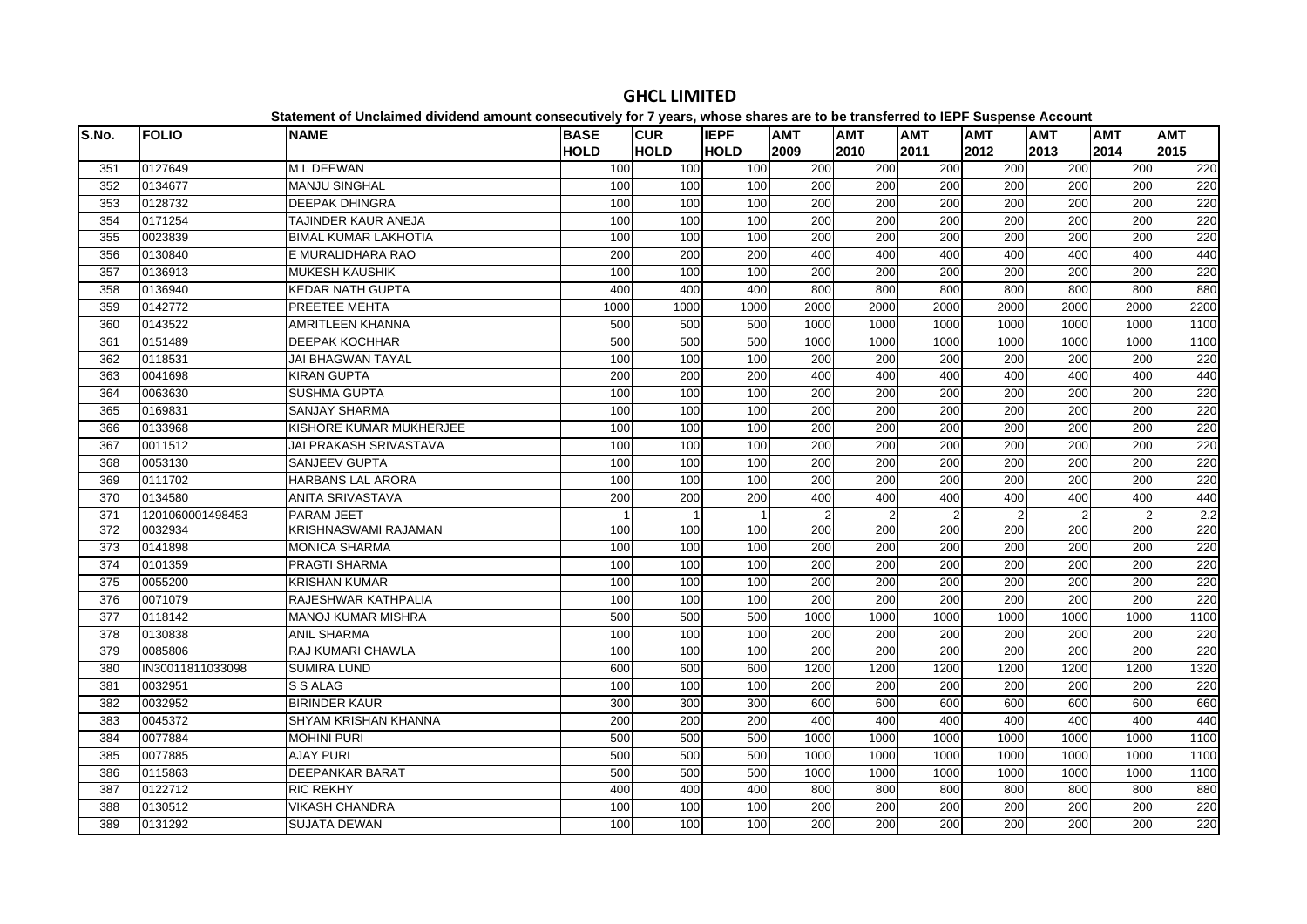| S.No. | <b>FOLIO</b> | platomont or onolalmoa annaona amount oonoodan lorj for rijparoj milood onarod are t<br><b>NAME</b> | <b>BASE</b>     | <b>CUR</b>  | <b>IEPF</b> | <b>AMT</b> | <b>AMT</b>       | <b>AMT</b> | <b>AMT</b>       | <b>AMT</b>       | <b>AMT</b> | <b>AMT</b> |
|-------|--------------|-----------------------------------------------------------------------------------------------------|-----------------|-------------|-------------|------------|------------------|------------|------------------|------------------|------------|------------|
|       |              |                                                                                                     | <b>HOLD</b>     | <b>HOLD</b> | <b>HOLD</b> | 2009       | 2010             | 2011       | 2012             | 2013             | 2014       | 2015       |
| 390   | 0132259      | <b>VIKRAM ISSAR</b>                                                                                 | 400             | 400         | 400         | 800        | 800              | 800        | 800              | 800              | 800        | 880        |
| 391   | 0132482      | <b>REKHA DARAL</b>                                                                                  | 100             | 100         | 100         | 200        | 200              | 200        | 200              | 200              | 200        | 220        |
| 392   | 0134326      | <b>ANILJIT SINGH</b>                                                                                | 200             | 200         | 200         | 400        | 400              | 400        | 400              | 400              | 400        | 440        |
| 393   | 0136907      | ARTEMIS CONSULTANTS PVT LTD                                                                         | 100             | 100         | 100         | 200        | 200              | 200        | 200              | 200              | 200        | 220        |
| 394   | 0143708      | <b>SHYAM TUGNAIT</b>                                                                                | 500             | 500         | 500         | 1000       | 1000             | 1000       | 1000             | 1000             | 1000       | 1100       |
| 395   | 0155893      | <b>DINESH KOTHARI</b>                                                                               | 200             | 200         | 200         | 400        | 400              | 400        | 400              | 400              | 400        | 440        |
| 396   | 0165398      | <b>INDRANI SENGUPTA</b><br>(J)                                                                      | $\overline{30}$ | 30          | 30          | 60         | 60               | 60         | 60               | 60               | 60         | 66         |
| 397   | 0011974      | <b>ANIL VIVIAN SINGH</b>                                                                            | 100             | 100         | 100         | 200        | 200              | 200        | 200              | 200              | 200        | 220        |
| 398   | 0033268      | C M SHARMA                                                                                          | 100             | 100         | 100         | 200        | 200              | 200        | 200              | 200              | 200        | 220        |
| 399   | 0033742      | SAHAJA NAND SINGH                                                                                   | 100             | 100         | 100         | 200        | 200              | 200        | 200              | 200              | 200        | 220        |
| 400   | 0133221      | PALLAVI AGRAWAL                                                                                     | 100             | 100         | 100         | 200        | 200              | 200        | 200              | 200              | 200        | 220        |
| 401   | 0143664      | <b>DAYA SHANKER</b>                                                                                 | 200             | 200         | 200         | 400        | 400              | 400        | 400              | 400              | 400        | 440        |
| 402   | 0144626      | SHEFALI KASHYAP                                                                                     | 100             | 100         | 100         | 200        | 200              | 200        | 200              | 200              | 200        | 220        |
| 403   | 0017142      | DEVINDER KUMAR AGGARWAL                                                                             | 200             | 200         | 200         | 400        | 400              | 400        | 400              | 400              | 400        | 440        |
| 404   | 0050721      | <b>ANIL BAJAJ</b>                                                                                   | 200             | 200         | 200         | 400        | 400              | 400        | 400              | 400              | 400        | 440        |
| 405   | 0064059      | <b>NAVITA ARORA</b>                                                                                 | 100             | 100         | 100         | 200        | 200              | 200        | 200              | 200              | 200        | 220        |
| 406   | 0066600      | <b>BITENDER JAIN</b>                                                                                | 100             | 100         | 100         | 200        | 200              | 200        | 200              | 200              | 200        | 220        |
| 407   | 0075473      | ARJUN DEV KATHURIA                                                                                  | 200             | 200         | 200         | 400        | 400              | 400        | 400              | 400              | 400        | 440        |
| 408   | 0114695      | ANUJ JAIN                                                                                           | 200             | 200         | 200         | 400        | 400              | 400        | 400              | 400              | 400        | 440        |
| 409   | 0128479      | SUDERSHAN K CHADHA                                                                                  | 100             | 100         | 100         | 200        | 200              | 200        | 200              | 200              | 200        | 220        |
| 410   | 0142079      | <b>SANJAY JAIN</b>                                                                                  | 300             | 300         | 300         | 600        | 600              | 600        | 600              | 600              | 600        | 660        |
| 411   | 0103693      | <b>BINOD KUMAR</b>                                                                                  | 100             | 100         | 100         | 200        | 200              | 200        | 200              | 200              | 200        | 220        |
| 412   | 0023793      | <b>MUMTAZ BEGUM</b>                                                                                 | 100             | 100         | 100         | 200        | 200              | 200        | 200              | 200              | 200        | 220        |
| 413   | 0041697      | ANUJ KUMAR VARMA                                                                                    | 100             | 100         | 100         | 200        | 200              | 200        | 200              | 200              | 200        | 220        |
| 414   | 0143932      | SOORAJ SINGH                                                                                        | 100             | 100         | 100         | 200        | 200              | 200        | $\overline{200}$ | 200              | 200        | 220        |
| 415   | 0050530      | <b>GIRISH BHATT</b>                                                                                 | 100             | 100         | 100         | 200        | 200              | 200        | $\overline{200}$ | 200              | 200        | 220        |
| 416   | 0085336      | <b>CHAMELI DEVI</b>                                                                                 | 100             | 100         | 100         | 200        | $\overline{200}$ | 200        | $\overline{200}$ | $\overline{200}$ | 200        | 220        |
| 417   | 0130282      | <b>RAMESH KUMAR GOYAL</b>                                                                           | 100             | 100         | 100         | 200        | 200              | 200        | 200              | 200              | 200        | 220        |
| 418   | 0050600      | THAKUR VARINDER SINGH                                                                               | 100             | 100         | 100         | 200        | 200              | 200        | 200              | 200              | 200        | 220        |
| 419   | 0074703      | OM PRAKASH KEDIA                                                                                    | 200             | 200         | 200         | 400        | 400              | 400        | 400              | 400              | 400        | 440        |
| 420   | 0134312      | <b>BRIJ MOHAN BAJAJ</b>                                                                             | 200             | 200         | 200         | 400        | 400              | 400        | 400              | 400              | 400        | 440        |
| 421   | 0138210      | <b>ASHOK KUMAR BHATIA</b>                                                                           | 100             | 100         | 100         | 200        | 200              | 200        | $\overline{200}$ | 200              | 200        | 220        |
| 422   | 0138211      | <b>BRIJ BALA BHATIA</b>                                                                             | 100             | 100         | 100         | 200        | $\overline{200}$ | 200        | $\overline{200}$ | $\overline{200}$ | 200        | 220        |
| 423   | 0138539      | <b>VIRENDER KR GUPTA</b>                                                                            | 500             | 500         | 500         | 1000       | 1000             | 1000       | 1000             | 1000             | 1000       | 1100       |
| 424   | 0140640      | <b>VIKAS CHOPRA</b>                                                                                 | 100             | 100         | 100         | 200        | 200              | 200        | 200              | 200              | 200        | 220        |
| 425   | 0147330      | R K SHARMA                                                                                          | 100             | 100         | 100         | 200        | 200              | 200        | 200              | 200              | 200        | 220        |
| 426   | 0147611      | <b>SULABH JAIN</b>                                                                                  | 200             | 200         | 200         | 400        | 400              | 400        | 400              | 400              | 400        | 440        |
| 427   | 0087516      | DEVENDRA SEN                                                                                        | 100             | 100         | 100         | 200        | 200              | 200        | 200              | 200              | 200        | 220        |
| 428   | 0155339      | SNAM INVESTMENT PVT LTD                                                                             | 1200            | 1200        | 1200        | 2400       | 2400             | 2400       | 2400             | 2400             | 2400       | 2640       |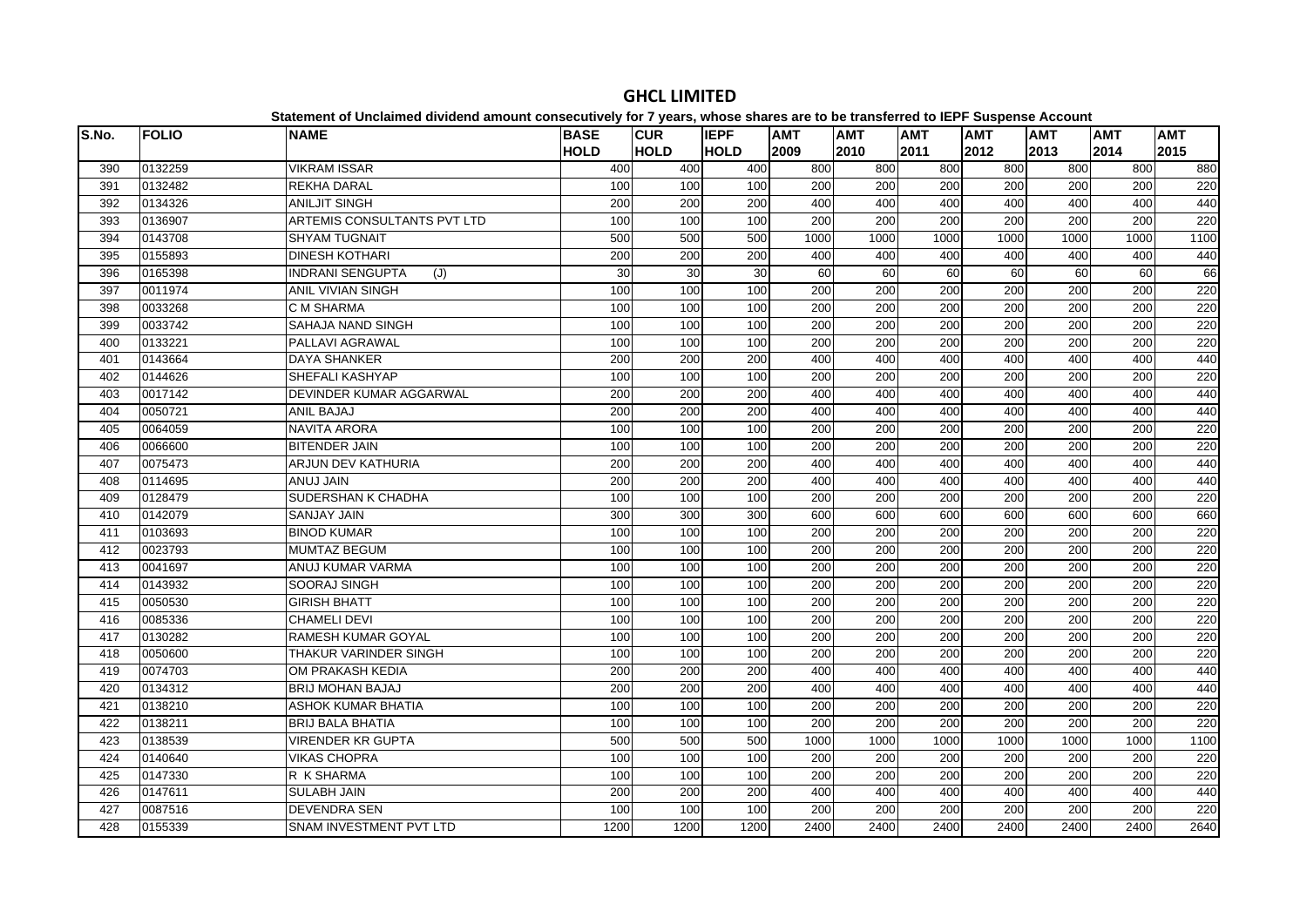| S.No. | <b>FOLIO</b> | platomont of onolalmoa arriaona amount concooutriory for Figuary, mnoco charge are to<br><b>NAME</b> | <b>BASE</b> | <b>CUR</b>       | <b>IEPF</b>      | <b>AMT</b>       | ~~~~~~~~~~~~~~~<br><b>AMT</b> | <b>AMT</b>       | <b>AMT</b> | $-$ 0.000 $-$ 0.000 $-$ 0.000 $-$ 0.000 $-$<br><b>AMT</b> | <b>AMT</b>       | <b>AMT</b> |
|-------|--------------|------------------------------------------------------------------------------------------------------|-------------|------------------|------------------|------------------|-------------------------------|------------------|------------|-----------------------------------------------------------|------------------|------------|
|       |              |                                                                                                      | <b>HOLD</b> | <b>HOLD</b>      | <b>HOLD</b>      | 2009             | 2010                          | 2011             | 2012       | 2013                                                      | 2014             | 2015       |
| 429   | 0165114      | <b>HARMALA SINGH</b>                                                                                 | 300         | 300              | 300              | 600              | 600                           | 600              | 600        | 600                                                       | 600              | 660        |
| 430   | 0011849      | SHRIDHAR PRASAD BHATT                                                                                | 200         | 200              | 200              | 400              | 400                           | 400              | 400        | 400                                                       | 400              | 440        |
| 431   | 0023800      | MAHARAJ KRISHAN TULI                                                                                 | 100         | 100              | 100              | 200              | 200                           | 200              | 200        | 200                                                       | 200              | 220        |
| 432   | 0033259      | R SUNDARAMURTHI                                                                                      | 100         | 100              | 100              | 200              | 200                           | $\overline{200}$ | 200        | 200                                                       | $\overline{200}$ | 220        |
| 433   | 0048749      | <b>VIJAY MALHOTRA</b>                                                                                | 100         | 100              | 100              | 200              | 200                           | 200              | 200        | 200                                                       | 200              | 220        |
| 434   | 0058939      | SUBHADRA BASANTANI                                                                                   | 200         | 200              | 200              | 400              | 400                           | 400              | 400        | 400                                                       | 400              | 440        |
| 435   | 0115107      | ANAND PRAKASH BANSAL                                                                                 | 100         | 100              | 100              | 200              | 200                           | 200              | 200        | 200                                                       | 200              | 220        |
| 436   | 0140289      | NARSINGH DASS GUPTA                                                                                  | 100         | 100              | 100              | 200              | 200                           | 200              | 200        | 200                                                       | 200              | 220        |
| 437   | 0140610      | <b>SHASHANK SHARMA</b>                                                                               | 100         | 100              | 100              | 200              | 200                           | 200              | 200        | 200                                                       | 200              | 220        |
| 438   | 0150621      | <b>NITISH TREHAN</b>                                                                                 | 400         | 400              | 400              | 800              | 800                           | 800              | 800        | 800                                                       | 800              | 880        |
| 439   | 0032767      | <b>BASHAMBER NATH</b>                                                                                | 100         | 100              | 100              | 200              | 200                           | 200              | 200        | 200                                                       | 200              | 220        |
| 440   | 0129646      | SHEELA DEVI                                                                                          | 100         | 100              | 100              | 200              | 200                           | 200              | 200        | 200                                                       | 200              | 220        |
| 441   | 0139823      | NARESH KUMAR KAPUR                                                                                   | 200         | 200              | 200              | 400              | 400                           | 400              | 400        | 400                                                       | 400              | 440        |
| 442   | 0033085      | KISHINCHAND BHATIA                                                                                   | 200         | $\overline{200}$ | $\overline{200}$ | 400              | 400                           | 400              | 400        | 400                                                       | 400              | 440        |
| 443   | 0065802      | <b>SAMRITI BHASIN</b>                                                                                | 100         | 100              | 100              | 200              | 200                           | 200              | 200        | 200                                                       | 200              | 220        |
| 444   | 0087430      | PANKAJ KUMAR                                                                                         | 100         | 100              | 100              | 200              | 200                           | 200              | 200        | 200                                                       | 200              | 220        |
| 445   | 0117736      | ANOOP WADHWA                                                                                         | 100         | 100              | 100              | 200              | 200                           | 200              | 200        | 200                                                       | 200              | 220        |
| 446   | 0129461      | <b>K S LAMBA</b>                                                                                     | 500         | 500              | 500              | 1000             | 1000                          | 1000             | 1000       | 1000                                                      | 1000             | 1100       |
| 447   | 0137674      | <b>PROMILA GARG</b>                                                                                  | 100         | 100              | 100              | 200              | 200                           | 200              | 200        | 200                                                       | 200              | 220        |
| 448   | 0138931      | <b>SHUBHA SAXENA</b>                                                                                 | 100         | 100              | 100              | 200              | 200                           | 200              | 200        | 200                                                       | 200              | 220        |
| 449   | 0141093      | SUDHIR KUMAR PAHWA                                                                                   | 100         | 100              | 100              | 200              | 200                           | 200              | 200        | 200                                                       | 200              | 220        |
| 450   | 0146735      | <b>K S LAMBA</b>                                                                                     | 400         | 400              | 400              | 800              | 800                           | 800              | 800        | 800                                                       | 800              | 880        |
| 451   | 0165181      | NIRMALA SUBRAMANIAN                                                                                  | 30          | 30               | 30               | 60               | 60                            | 60               | 60         | 60                                                        | 60               | 66         |
| 452   | 0024203      | <b>CHAMAN LAL KAKKAR</b>                                                                             | 100         | 100              | 100              | 200              | 200                           | 200              | 200        | 200                                                       | 200              | 220        |
| 453   | 0041830      | <b>SUHASINI RAVINDRAN</b>                                                                            | 100         | 100              | 100              | 200              | 200                           | 200              | 200        | 200                                                       | 200              | 220        |
| 454   | 0157223      | RAHUL KHANNA                                                                                         | 200         | 200              | 200              | 400              | 400                           | 400              | 400        | 400                                                       | 400              | 440        |
| 455   | 0165151      | <b>MANJU JALAN</b>                                                                                   | 300         | 300              | 300              | 600              | 600                           | 600              | 600        | 600                                                       | 600              | 660        |
| 456   | 0144997      | <b>VERESH KALRA</b>                                                                                  | 200         | $\overline{200}$ | 200              | 400              | 400                           | 400              | 400        | 400                                                       | 400              | 440        |
| 457   | 0033459      | V K CHACKO                                                                                           | 200         | 200              | 200              | 400              | 400                           | 400              | 400        | 400                                                       | 400              | 440        |
| 458   | 0089615      | O P KUMAR                                                                                            | 1400        | 1400             | 1400             | 2800             | 2800                          | 2800             | 2800       | 2800                                                      | 2800             | 3080       |
| 459   | 0109593      | SHASHI BALA MANGLA                                                                                   | 100         | 100              | 100              | 200              | 200                           | 200              | 200        | 200                                                       | 200              | 220        |
| 460   | 0115220      | <b>ARUN SHARMA</b>                                                                                   | 100         | 100              | 100              | 200              | 200                           | 200              | 200        | 200                                                       | 200              | 220        |
| 461   | 0135789      | <b>KAMALJEET KAUR</b>                                                                                | 100         | 100              | 100              | $\overline{200}$ | 200                           | $\overline{200}$ | 200        | 200                                                       | $\overline{200}$ | 220        |
| 462   | 0142080      | <b>NARESH TAJNEKAR</b>                                                                               | 100         | 100              | 100              | 200              | 200                           | 200              | 200        | 200                                                       | 200              | 220        |
| 463   | 0146335      | <b>SANJIT NAYAK</b>                                                                                  | 900         | 900              | 900              | 1800             | 1800                          | 1800             | 1800       | 1800                                                      | 1800             | 1980       |
| 464   | 0148338      | <b>NISHA BATRA</b>                                                                                   | 100         | 100              | 100              | 200              | 200                           | 200              | 200        | 200                                                       | 200              | 220        |
| 465   | 0152424      | NARESH GOLAMDAS TAJNEKAR                                                                             | 100         | 100              | 100              | 200              | 200                           | 200              | 200        | 200                                                       | 200              | 220        |
| 466   | 0000008      | RAMA KRISHNA JAJOO                                                                                   | 6           | 6                | 6                | 12               | 12                            | $\overline{12}$  | 12         | $\overline{12}$                                           | $\overline{12}$  | 13.2       |
| 467   | 0032852      | <b>ALKA RATHI</b>                                                                                    | 200         | 200              | 200              | 400              | 400                           | 400              | 400        | 400                                                       | 400              | 440        |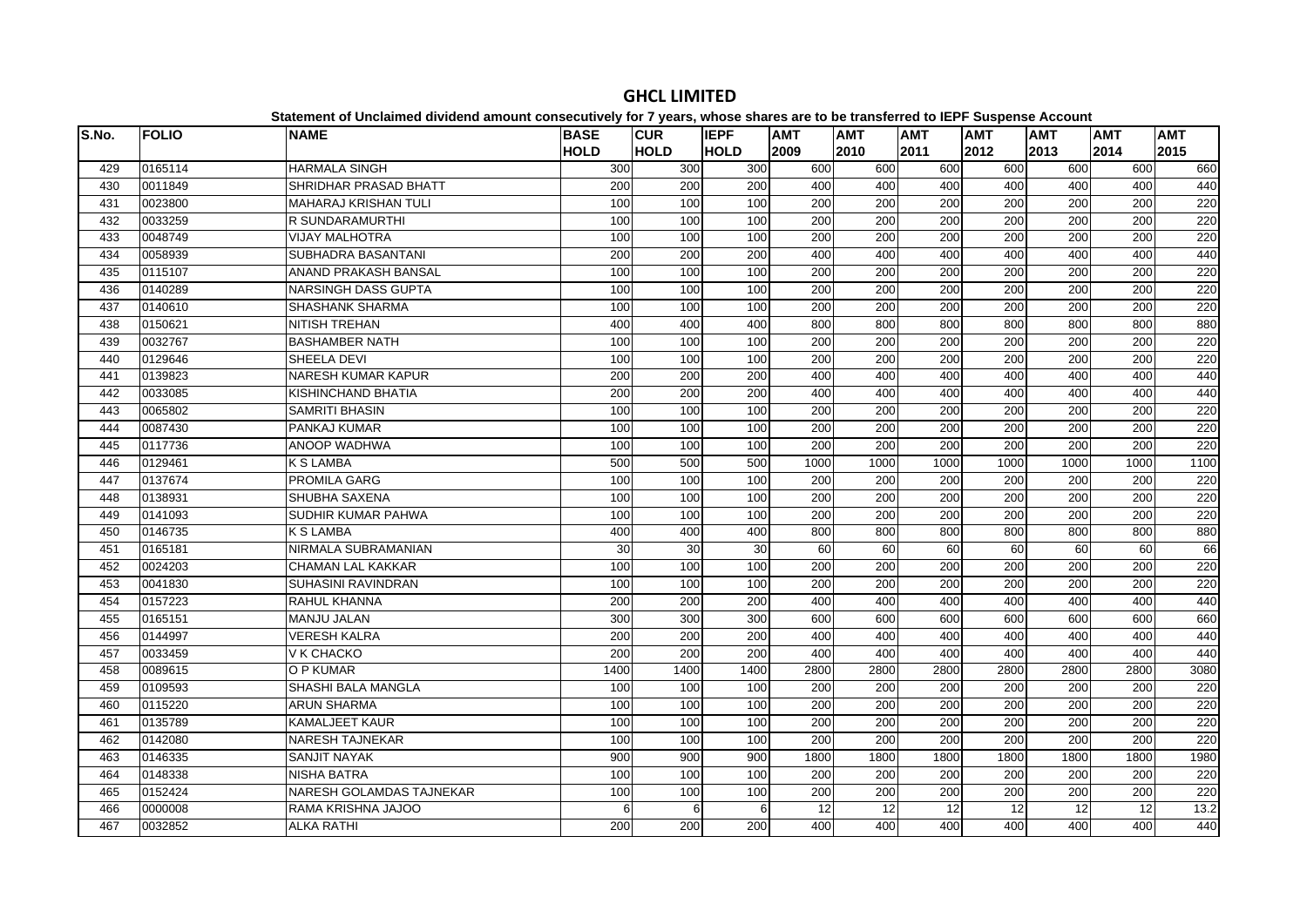| S.No. | <b>FOLIO</b> | platomont or onolalmoa annaona amoant oonoocatroff for 1 foarof mnooo onaroo aro ta<br><b>NAME</b> | <b>BASE</b> | <b>CUR</b>  | <b>IEPF</b> | <b>AMT</b>       | .<br><b>AMT</b>  | <b>AMT</b> | $- - -$<br><b>AMT</b> | <b>AMT</b> | <b>AMT</b> | <b>AMT</b> |
|-------|--------------|----------------------------------------------------------------------------------------------------|-------------|-------------|-------------|------------------|------------------|------------|-----------------------|------------|------------|------------|
|       |              |                                                                                                    | <b>HOLD</b> | <b>HOLD</b> | <b>HOLD</b> | 2009             | 2010             | 2011       | 2012                  | 2013       | 2014       | 2015       |
| 468   | 0032853      | SUSHILA JAJOO                                                                                      | 200         | 200         | 200         | 400              | 400              | 400        | 400                   | 400        | 400        | 440        |
| 469   | 0066669      | <b>RAMESH SINGH</b>                                                                                | 300         | 300         | 300         | 600              | 600              | 600        | 600                   | 600        | 600        | 660        |
| 470   | 0066677      | <b>SUKUMARI NAIR</b>                                                                               | 100         | 100         | 100         | 200              | 200              | 200        | 200                   | 200        | 200        | 220        |
| 471   | 0066696      | I.D. SHARMA                                                                                        | 200         | 200         | 200         | 400              | 400              | 400        | 400                   | 400        | 400        | 440        |
| 472   | 0076583      | <b>KISHAN LOIWAL</b>                                                                               | 500         | 500         | 500         | 1000             | 1000             | 1000       | 1000                  | 1000       | 1000       | 1100       |
| 473   | 0090641      | <b>KISHAN LOIWAL</b>                                                                               | 100         | 100         | 100         | 200              | 200              | 200        | 200                   | 200        | 200        | 220        |
| 474   | 0118877      | <b>PREETI KUMAR</b>                                                                                | 200         | 200         | 200         | 400              | 400              | 400        | 400                   | 400        | 400        | 440        |
| 475   | 0122134      | <b>AJAY DAGA</b>                                                                                   | 500         | 500         | 500         | 1000             | 1000             | 1000       | 1000                  | 1000       | 1000       | 1100       |
| 476   | 0127047      | P M NARAYANAN                                                                                      | 200         | 200         | 200         | 400              | 400              | 400        | 400                   | 400        | 400        | 440        |
| 477   | 0138646      | <b>RAJNEESH SEKHRI</b>                                                                             | 100         | 100         | 100         | 200              | 200              | 200        | 200                   | 200        | 200        | 220        |
| 478   | 0147941      | <b>JASBIR SINGH UPPAL</b>                                                                          | 500         | 500         | 500         | 1000             | 1000             | 1000       | 1000                  | 1000       | 1000       | 1100       |
| 479   | 0149873      | <b>MANJINDER SINGH</b>                                                                             | 300         | 300         | 300         | 600              | 600              | 600        | 600                   | 600        | 600        | 660        |
| 480   | 0150007      | <b>MANJEET KAUR</b>                                                                                | 500         | 500         | 500         | 1000             | 1000             | 1000       | 1000                  | 1000       | 1000       | 1100       |
| 481   | 0164766      | JAJOO R.K                                                                                          | 120         | 120         | 120         | $\overline{240}$ | 240              | 240        | 240                   | 240        | 240        | 264        |
| 482   | 0165192      | PRABHU T.C                                                                                         | 300         | 300         | 300         | 600              | 600              | 600        | 600                   | 600        | 600        | 660        |
| 483   | 0170844      | <b>ANIL KUMAR</b>                                                                                  | 100         | 100         | 100         | 200              | 200              | 200        | 200                   | 200        | 200        | 220        |
| 484   | 0147373      | <b>MRARUN</b>                                                                                      | 1500        | 1500        | 1500        | 3000             | 3000             | 3000       | 3000                  | 3000       | 3000       | 3300       |
| 485   | 0017229      | <b>ANUP GURTU</b>                                                                                  | 100         | 100         | 100         | 200              | 200              | 200        | 200                   | 200        | 200        | 220        |
| 486   | 0023805      | <b>MEENAKSHI PARIDA</b>                                                                            | 100         | 100         | 100         | 200              | 200              | 200        | 200                   | 200        | 200        | 220        |
| 487   | 0111797      | <b>SHASH PAL PURI</b>                                                                              | 200         | 200         | 200         | 400              | 400              | 400        | 400                   | 400        | 400        | 440        |
| 488   | 0136974      | RAJESH K PRASAD                                                                                    | 100         | 100         | 100         | 200              | 200              | 200        | 200                   | 200        | 200        | 220        |
| 489   | 0062185      | ROMA TAPARIA                                                                                       | 100         | 100         | 100         | 200              | 200              | 200        | 200                   | 200        | 200        | 220        |
| 490   | 0116765      | <b>SUSHMA GOYAL</b>                                                                                | 100         | 100         | 100         | 200              | $\overline{200}$ | 200        | 200                   | 200        | 200        | 220        |
| 491   | 0122069      | <b>SUBARNA NAIK</b>                                                                                | 200         | 200         | 200         | 400              | 400              | 400        | 400                   | 400        | 400        | 440        |
| 492   | 0130990      | <b>ASHIM BABBAR</b>                                                                                | 200         | 200         | 200         | 400              | 400              | 400        | 400                   | 400        | 400        | 440        |
| 493   | 0140147      | <b>SUSHIL KUMAR</b>                                                                                | 200         | 200         | 200         | 400              | 400              | 400        | 400                   | 400        | 400        | 440        |
| 494   | 0140616      | <b>ANIL KHATRI</b>                                                                                 | 100         | 100         | 100         | 200              | 200              | 200        | 200                   | 200        | 200        | 220        |
| 495   | 0140786      | <b>JUGNU BAGGA</b>                                                                                 | 200         | 200         | 200         | 400              | 400              | 400        | 400                   | 400        | 400        | 440        |
| 496   | 0143851      | RAMESH CHANDRA KHULBE                                                                              | 100         | 100         | 100         | 200              | 200              | 200        | 200                   | 200        | 200        | 220        |
| 497   | 0153125      | <b>MANJEET KAUR</b>                                                                                | 400         | 400         | 400         | 800              | 800              | 800        | 800                   | 800        | 800        | 880        |
| 498   | 0153360      | PARAMJEET KAUR                                                                                     | 400         | 400         | 400         | 800              | 800              | 800        | 800                   | 800        | 800        | 880        |
| 499   | 0160720      | <b>MANJINDER SINGH</b>                                                                             | 1000        | 1000        | 1000        | 2000             | 2000             | 2000       | 2000                  | 2000       | 2000       | 2200       |
| 500   | 0052339      | <b>KAMLESH GROVER</b>                                                                              | 100         | 100         | 100         | 200              | 200              | 200        | 200                   | 200        | 200        | 220        |
| 501   | 0052340      | <b>DINESH KUMAR GROVER</b>                                                                         | 100         | 100         | 100         | 200              | 200              | 200        | 200                   | 200        | 200        | 220        |
| 502   | 0008181      | SUDERSHAN SIRKA                                                                                    | 100         | 100         | 100         | 200              | 200              | 200        | 200                   | 200        | 200        | 220        |
| 503   | 0033934      | POONAM NAGPAL                                                                                      | 100         | 100         | 100         | 200              | 200              | 200        | 200                   | 200        | 200        | 220        |
| 504   | 0060690      | SHOBHA SHUKLA                                                                                      | 100         | 100         | 100         | 200              | 200              | 200        | 200                   | 200        | 200        | 220        |
| 505   | 0093926      | <b>GIRISH MAHESHWARI</b>                                                                           | 200         | 200         | 200         | 400              | 400              | 400        | 400                   | 400        | 400        | 440        |
| 506   | 0109174      | <b>D K SAWHNEY</b>                                                                                 | 100         | 100         | 100         | 200              | 200              | 200        | 200                   | 200        | 200        | 220        |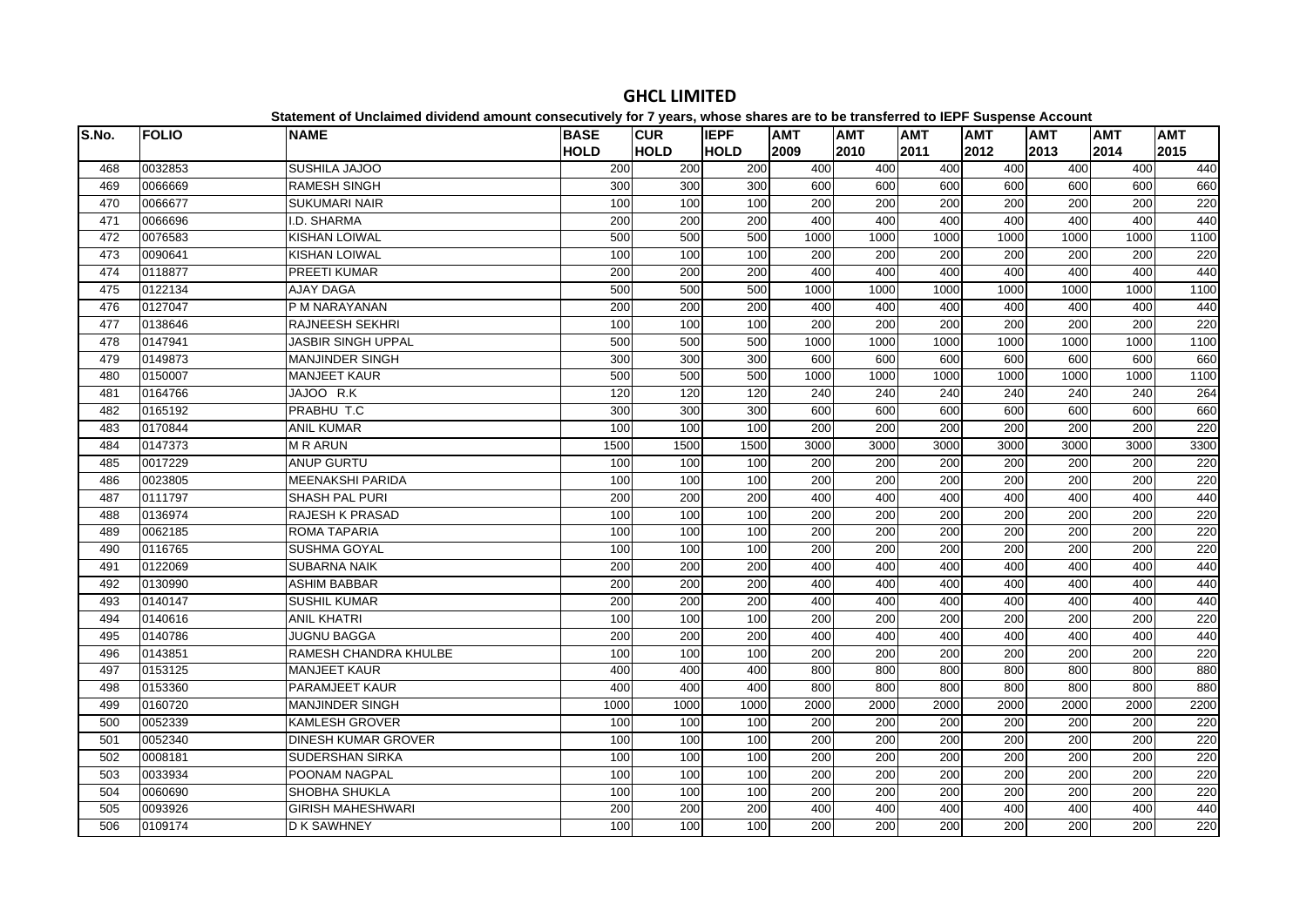| S.No. | <b>FOLIO</b>     | platomont or onolalmoa annaona amoant oonoocatroff for 1 foarof mnooo onaroo aro ta<br><b>NAME</b> | <b>BASE</b> | <b>CUR</b>  | <b>IEPF</b> | <b>AMT</b>       | .<br><b>AMT</b>  | <b>AMT</b>       | $- - -$<br><b>AMT</b> | <b>AMT</b> | <b>AMT</b>       | <b>AMT</b> |
|-------|------------------|----------------------------------------------------------------------------------------------------|-------------|-------------|-------------|------------------|------------------|------------------|-----------------------|------------|------------------|------------|
|       |                  |                                                                                                    | <b>HOLD</b> | <b>HOLD</b> | <b>HOLD</b> | 2009             | 2010             | 2011             | 2012                  | 2013       | 2014             | 2015       |
| 507   | 0147023          | P C SHUKLA                                                                                         | 100         | 100         | 100         | 200              | 200              | 200              | 200                   | 200        | 200              | 220        |
| 508   | 0021014          | SHIELA ROYE                                                                                        | 100         | 100         | 100         | 200              | 200              | 200              | 200                   | 200        | 200              | 220        |
| 509   | 0050751          | JACINTA D COSTA                                                                                    | 100         | 100         | 100         | 200              | 200              | 200              | 200                   | 200        | 200              | 220        |
| 510   | 0054676          | <b>VEENA KATHURIA</b>                                                                              | 200         | 200         | 200         | 400              | 400              | 400              | 400                   | 400        | 400              | 440        |
| 511   | 0054697          | RAJ KATHURIA                                                                                       | 100         | 100         | 100         | 200              | 200              | 200              | 200                   | 200        | 200              | 220        |
| 512   | 0071684          | <b>ALIKA SACHDEV RAI</b>                                                                           | 100         | 100         | 100         | 200              | 200              | 200              | 200                   | 200        | 200              | 220        |
| 513   | 0077693          | <b>REENA SINGH</b>                                                                                 | 200         | 200         | 200         | 400              | 400              | 400              | 400                   | 400        | 400              | 440        |
| 514   | 0085630          | <b>SATISH KUMAR</b>                                                                                | 100         | 100         | 100         | 200              | 200              | 200              | 200                   | 200        | 200              | 220        |
| 515   | 0129802          | RAJAT VARDHAN                                                                                      | 100         | 100         | 100         | 200              | 200              | 200              | 200                   | 200        | 200              | 220        |
| 516   | 0135312          | <b>MAMTA JAIN</b>                                                                                  | 2200        | 2200        | 2200        | 4400             | 4400             | 4400             | 4400                  | 4400       | 4400             | 4840       |
| 517   | 0140016          | <b>SUSHIL SINGHAL</b>                                                                              | 100         | 100         | 100         | 200              | 200              | 200              | 200                   | 200        | 200              | 220        |
| 518   | 0140017          | V B DHAVLE                                                                                         | 100         | 100         | 100         | 200              | 200              | 200              | 200                   | 200        | 200              | 220        |
| 519   | 0152757          | <b>VIJAY MITTAL</b>                                                                                | 100         | 100         | 100         | 200              | 200              | 200              | 200                   | 200        | 200              | 220        |
| 520   | 1201090001769831 | <b>GOBIND AJWANI</b>                                                                               | 10          | 10          | 10          | 20               | 20               | 20               | 20                    | 20         | 20               | 22         |
| 521   | 0150960          | FMI INVESTMENTS PVT.LTD                                                                            | 100         | 100         | 100         | $\overline{200}$ | $\overline{200}$ | $\overline{200}$ | 200                   | 200        | 200              | 220        |
| 522   | 0154662          | <b>ANIL MEHTA</b>                                                                                  | 100         | 100         | 100         | 200              | 200              | 200              | 200                   | 200        | 200              | 220        |
| 523   | 0133956          | PRITI SINGH                                                                                        | 500         | 500         | 500         | 1000             | 1000             | 1000             | 1000                  | 1000       | 1000             | 1100       |
| 524   | 0056680          | LAMPA TRADING CO LTD                                                                               | 400         | 400         | 400         | 800              | 800              | 800              | 800                   | 800        | 800              | 880        |
| 525   | 0120924          | SURESH CHANDRA AGARWAL                                                                             | 100         | 100         | 100         | 200              | 200              | 200              | 200                   | 200        | 200              | 220        |
| 526   | 0032774          | SUKANYA SUNDARA RAJAN                                                                              | 100         | 100         | 100         | 200              | 200              | 200              | 200                   | 200        | 200              | 220        |
| 527   | 0058429          | ASHOK KUMAR SHARMA                                                                                 | 100         | 100         | 100         | 200              | 200              | 200              | 200                   | 200        | 200              | 220        |
| 528   | 0075335          | SATYA PAL MANGA                                                                                    | 100         | 100         | 100         | 200              | 200              | 200              | 200                   | 200        | 200              | 220        |
| 529   | 0103976          | <b>ATANU CHAKRABORTY</b>                                                                           | 100         | 100         | 100         | 200              | 200              | 200              | 200                   | 200        | 200              | 220        |
| 530   | 0122914          | <b>SUKHDEV KAUR KAPOOR</b>                                                                         | 100         | 100         | 100         | $\overline{200}$ | $\overline{200}$ | $\overline{200}$ | 200                   | 200        | $\overline{200}$ | 220        |
| 531   | 0128182          | <b>RAM SAMUJH SINGH</b>                                                                            | 100         | 100         | 100         | 200              | 200              | 200              | 200                   | 200        | 200              | 220        |
| 532   | 0136868          | <b>TARUN LAL</b>                                                                                   | 200         | 200         | 200         | 400              | 400              | 400              | 400                   | 400        | 400              | 440        |
| 533   | 0140368          | <b>VED PARKASH GUPTA</b>                                                                           | 100         | 100         | 100         | 200              | 200              | 200              | 200                   | 200        | 200              | 220        |
| 534   | 0121049          | PRAMOD KUMAR                                                                                       | 100         | 100         | 100         | 200              | 200              | 200              | 200                   | 200        | 200              | 220        |
| 535   | 0144817          | <b>SUNIL AGGARWAL</b>                                                                              | 100         | 100         | 100         | 200              | 200              | 200              | 200                   | 200        | 200              | 220        |
| 536   | 0151351          | <b>INDERJIT SHARMA</b>                                                                             | 1500        | 1500        | 1500        | 3000             | 3000             | 3000             | 3000                  | 3000       | 3000             | 3300       |
| 537   | 0151352          | <b>INDERJIT SHARMA</b>                                                                             | 1500        | 1500        | 1500        | 3000             | 3000             | 3000             | 3000                  | 3000       | 3000             | 3300       |
| 538   | 0154797          | <b>RAM CHANDER MANDAL</b>                                                                          | 200         | 200         | 200         | 400              | 400              | 400              | 400                   | 400        | 400              | 440        |
| 539   | 0053049          | <b>NEERA ARORA</b>                                                                                 | 100         | 100         | 100         | 200              | 200              | 200              | 200                   | 200        | 200              | 220        |
| 540   | 0053050          | <b>RAMLAL JAGGI</b>                                                                                | 100         | 100         | 100         | 200              | 200              | 200              | 200                   | 200        | 200              | 220        |
| 541   | 0058441          | <b>V K ARORA</b>                                                                                   | 100         | 100         | 100         | 200              | 200              | 200              | 200                   | 200        | 200              | 220        |
| 542   | 0119909          | <b>SAT PAL GUPTA</b>                                                                               | 100         | 100         | 100         | 200              | 200              | 200              | 200                   | 200        | 200              | 220        |
| 543   | 0138158          | RAJINDER KUMAR ARORA                                                                               | 100         | 100         | 100         | 200              | 200              | 200              | 200                   | 200        | 200              | 220        |
| 544   | 0117202          | SUDHANSU BHUSAN MOHAPATRA                                                                          | 100         | 100         | 100         | 200              | 200              | 200              | $\overline{200}$      | 200        | $\overline{200}$ | 220        |
| 545   | 0058440          | RAMESH KUMAR JASWAL                                                                                | 100         | 100         | 100         | 200              | 200              | 200              | 200                   | 200        | 200              | 220        |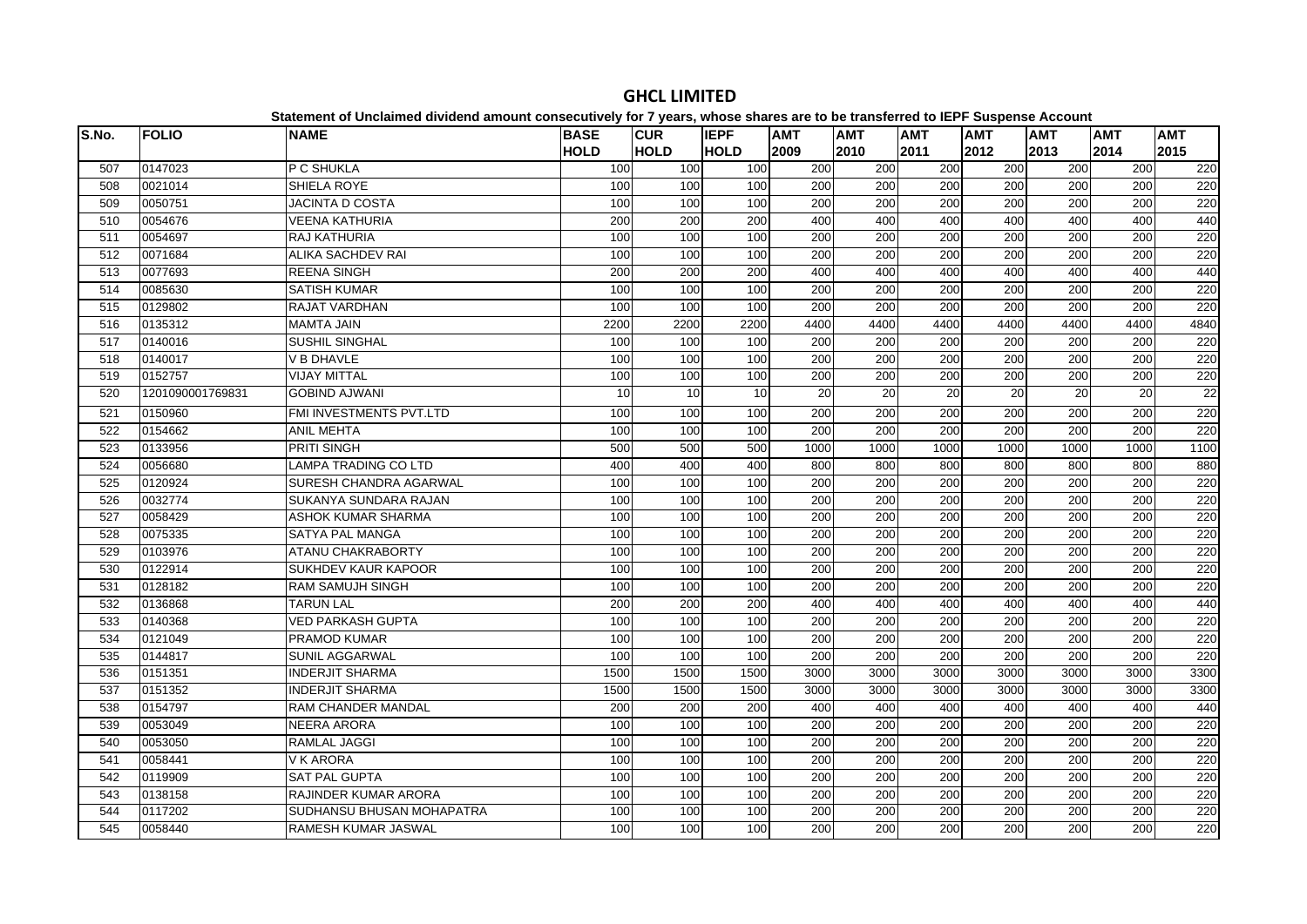| S.No. | <b>FOLIO</b>     | <b>NAME</b>                  | <b>BASE</b> | <b>CUR</b>   | <b>IEPF</b> | <b>AMT</b>       | <b>AMT</b>       | <b>AMT</b>       | <b>AMT</b>       | <b>AMT</b>     | <b>AMT</b>     | <b>AMT</b> |
|-------|------------------|------------------------------|-------------|--------------|-------------|------------------|------------------|------------------|------------------|----------------|----------------|------------|
|       |                  |                              | <b>HOLD</b> | <b>HOLD</b>  | <b>HOLD</b> | 2009             | 2010             | 2011             | 2012             | 2013           | 2014           | 2015       |
| 546   | 0136954          | <b>MAHAVIR GOYAL</b>         | 100         | 100          | 100         | 200              | 200              | 200              | 200              | 200            | 200            | 220        |
| 547   | 0035438          | <b>ANUPAM AHLAWAT</b>        | 300         | 300          | 300         | 600              | 600              | 600              | 600              | 600            | 600            | 660        |
| 548   | 0057819          | SIDDHARTHA SANKAR SAMANTA    | 200         | 200          | 200         | 400              | 400              | 400              | 400              | 400            | 400            | 440        |
| 549   | 0131971          | <b>KALINDI GURUMAITA</b>     | 100         | 100          | 100         | 200              | 200              | 200              | 200              | 200            | 200            | 220        |
| 550   | 0131972          | <b>ANILA GURUMAITA</b>       | 100         | 100          | 100         | 200              | $\overline{200}$ | 200              | $\overline{200}$ | 200            | 200            | 220        |
| 551   | 0134756          | <b>JAGIR DARAL</b>           | 100         | 100          | 100         | 200              | 200              | 200              | 200              | 200            | 200            | 220        |
| 552   | 0152289          | <b>JYOTSANA RAI</b>          | 100         | 100          | 100         | $\overline{200}$ | 200              | $\overline{200}$ | 200              | 200            | 200            | 220        |
| 553   | 0133433          | KISHORE CHAND NAYAR          | 300         | 300          | 300         | 600              | 600              | 600              | 600              | 600            | 600            | 660        |
| 554   | IN30226910034381 | <b>HARMEET SINGH KOHLI</b>   | 302         | 302          | 302         | 604              | 604              | 604              | 604              | 604            | 604            | 664.4      |
| 555   | 0162827          | <b>VEENA MAHESHWARI</b>      | 1000        | 1000         | 1000        | 2000             | 2000             | 2000             | 2000             | 2000           | 2000           | 2200       |
| 556   | 0121607          | <b>NISHU KAUL</b>            | 100         | 100          | 100         | 200              | 200              | 200              | 200              | 200            | 200            | 220        |
| 557   | 0054663          | <b>MADHU GARG</b>            | 200         | 200          | 200         | 400              | 400              | 400              | 400              | 400            | 400            | 440        |
| 558   | 0117911          | <b>RAM PRASHAD</b>           | 100         | 100          | 100         | 200              | 200              | 200              | 200              | 200            | 200            | 220        |
| 559   | 0010965          | ANANG PAL YADAV              | 200         | 200          | 200         | 400              | 400              | 400              | 400              | 400            | 400            | 440        |
| 560   | 0118974          | <b>MAHESH SHARMA</b>         | 100         | 100          | 100         | 200              | 200              | 200              | 200              | 200            | 200            | 220        |
| 561   | 0088862          | <b>AMIT BHATIA</b>           | 100         | 100          | 100         | 200              | 200              | 200              | 200              | 200            | 200            | 220        |
| 562   | 0073530          | H.S. RATHEE                  | 100         | 100          | 100         | 200              | 200              | 200              | 200              | 200            | 200            | 220        |
| 563   | 0129258          | <b>HAWA SINGH RATHEE</b>     | 200         | 200          | 200         | 400              | 400              | 400              | 400              | 400            | 400            | 440        |
| 564   | 0090549          | <b>LIYAKAT ALI</b>           | 100         | 100          | 100         | 200              | 200              | 200              | 200              | 200            | 200            | 220        |
| 565   | 0141720          | <b>AMAR SINGH</b>            | 100         | 100          | 100         | 200              | $\overline{200}$ | $\overline{200}$ | 200              | 200            | 200            | 220        |
| 566   | IN30094010004064 | <b>BAL KRISHAN MOUDGIL</b>   | 100         | 100          | 100         | 200              | 200              | 200              | 200              | 200            | 200            | 220        |
| 567   | IN30094010071754 | <b>MOHUN SINGHAL</b>         | 500         | 500          | 500         | 1000             | 1000             | 1000             | 1000             | 1000           | 1000           | 1100       |
| 568   | IN30310810010990 | <b>JAGDISH CHANDER</b>       | 250         | 250          | 250         | 500              | 500              | 500              | 500              | 500            | 500            | 550        |
| 569   | 0113174          | <b>HARI MOHAN GUPTA</b>      | 100         | 100          | 100         | 200              | 200              | 200              | 200              | 200            | 200            | 220        |
| 570   | 0114964          | <b>SUNEHARI MITTAL</b>       | 200         | 200          | 200         | 400              | 400              | 400              | 400              | 400            | 400            | 440        |
| 571   | 1304140001986556 | <b>RAJESH KUMAR</b>          | 50          | 50           | 50          | 100              | 100              | 100              | 100              | 100            | 100            | 110        |
| 572   | IN30011810528257 | <b>BHARAT BHUSHAN</b>        |             | $\mathbf{1}$ |             | $\overline{c}$   | 2                | $\overline{2}$   |                  | $\overline{2}$ | $\overline{2}$ | 2.2        |
| 573   | 0075321          | <b>SUSHIL GUPTA</b>          | 100         | 100          | 100         | $\overline{200}$ | $\overline{200}$ | $\overline{200}$ | $\overline{200}$ | 200            | 200            | 220        |
| 574   | 0141012          | <b>DEEPAK KR.JAIN</b>        | 200         | 200          | 200         | 400              | 400              | 400              | 400              | 400            | 400            | 440        |
| 575   | 0058814          | <b>SURESH KUMAR MALIK</b>    | 100         | 100          | 100         | 200              | 200              | 200              | 200              | 200            | 200            | 220        |
| 576   | 0042014          | ALOYSIUS JOSEH LEWIS         | 200         | 200          | 200         | 400              | 400              | 400              | 400              | 400            | 400            | 440        |
| 577   | 0048707          | <b>ISHWAR SINGH</b>          | 100         | 100          | 100         | 200              | 200              | 200              | 200              | 200            | 200            | 220        |
| 578   | 0137245          | <b>DHARM VIR</b>             | 300         | 300          | 300         | 600              | 600              | 600              | 600              | 600            | 600            | 660        |
| 579   | 0128659          | <b>H S BHARDWAJ</b>          | 100         | 100          | 100         | 200              | 200              | 200              | 200              | 200            | 200            | 220        |
| 580   | 0069059          | <b>VEENA SONI</b>            | 100         | 100          | 100         | 200              | 200              | 200              | 200              | 200            | 200            | 220        |
| 581   | 0128660          | PREET GURCHARAN SINGH SANDHU | 100         | 100          | 100         | 200              | 200              | 200              | 200              | 200            | 200            | 220        |
| 582   | 0153011          | <b>ROMI SHARMA</b>           | 200         | 200          | 200         | 400              | 400              | 400              | 400              | 400            | 400            | 440        |
| 583   | 0031634          | PRIT PAL SINGH               | 100         | 100          | 100         | 200              | 200              | 200              | 200              | 200            | 200            | 220        |
| 584   | 0031635          | <b>D S GREWAL</b>            | 100         | 100          | 100         | 200              | 200              | 200              | 200              | 200            | 200            | 220        |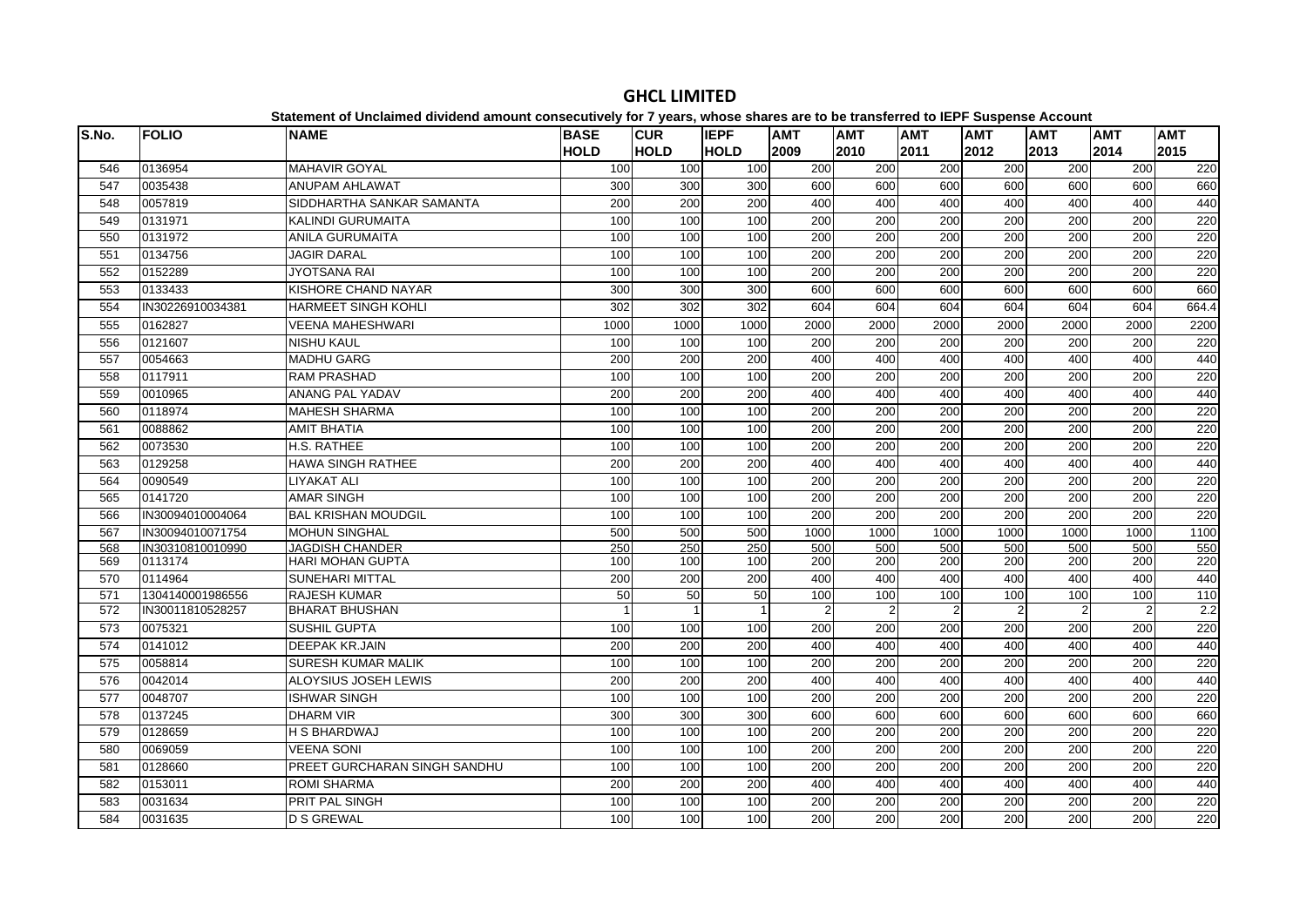| S.No. | <b>FOLIO</b>     | <b>NAME</b>                          | <b>BASE</b> | <b>CUR</b>  | <b>IEPF</b> | <b>AMT</b>       | <b>AMT</b>       | <b>AMT</b>       | <b>AMT</b>       | <b>AMT</b> | <b>AMT</b> | <b>AMT</b> |
|-------|------------------|--------------------------------------|-------------|-------------|-------------|------------------|------------------|------------------|------------------|------------|------------|------------|
|       |                  |                                      | <b>HOLD</b> | <b>HOLD</b> | <b>HOLD</b> | 2009             | 2010             | 2011             | 2012             | 2013       | 2014       | 2015       |
| 585   | 0117829          | <b>LAL SINGH</b>                     | 100         | 100         | 100         | 200              | 200              | 200              | 200              | 200        | 200        | 220        |
| 586   | 0043973          | CHIRJIV SINGH KHURANA                | 100         | 100         | 100         | 200              | 200              | 200              | 200              | 200        | 200        | 220        |
| 587   | 0044054          | <b>KAUSHALYA DEVI</b>                | 200         | 200         | 200         | 400              | 400              | 400              | 400              | 400        | 400        | 440        |
| 588   | 0044515          | SHAILENDRA SANDHU                    | 200         | 200         | 200         | 400              | 400              | 400              | 400              | 400        | 400        | 440        |
| 589   | 0043789          | <b>SATWANT KAUR</b>                  | 100         | 100         | 100         | 200              | 200              | 200              | 200              | 200        | 200        | 220        |
| 590   | 0044710          | <b>TRIPTA GUPTA</b>                  | 100         | 100         | 100         | 200              | 200              | 200              | 200              | 200        | 200        | 220        |
| 591   | 0044801          | <b>KAMAL PARKASH</b>                 | 100         | 100         | 100         | 200              | 200              | 200              | 200              | 200        | 200        | 220        |
| 592   | 0050297          | KANWAL KRISHAN SHARMA                | 100         | 100         | 100         | 200              | 200              | 200              | 200              | 200        | 200        | 220        |
| 593   | 0077497          | <b>CHANDER JAITWANI</b>              | 200         | 200         | 200         | 400              | 400              | 400              | 400              | 400        | 400        | 440        |
| 594   | 0133810          | SHEELA DEVI                          | 300         | 300         | 300         | 600              | 600              | 600              | 600              | 600        | 600        | 660        |
| 595   | IN30112715921135 | <b>DEV PARKASH</b>                   | 100         | 100         | 100         | 200              | $\overline{200}$ | $\overline{200}$ | 200              | 200        | 200        | 220        |
| 596   | IN30156510068594 | <b>GAURAV PANDAY</b>                 | 5           | 5           | 5           | 10               | 10               | $\overline{10}$  | $\overline{10}$  | 10         | 10         | 11         |
| 597   | 0044789          | <b>PERBIN KAUR</b>                   | 100         | 100         | 100         | 200              | 200              | 200              | 200              | 200        | 200        | 220        |
| 598   | 0044840          | SAMPURAN SINGH BINDRA                | 100         | 100         | 100         | 200              | 200              | 200              | 200              | 200        | 200        | 220        |
| 599   | 0044849          | <b>ANUJ SINGHANIA</b>                | 100         | 100         | 100         | 200              | 200              | $\overline{200}$ | $\overline{200}$ | 200        | 200        | 220        |
| 600   | 0044871          | <b>NEERAJ SINGHANIA</b>              | 100         | 100         | 100         | 200              | 200              | 200              | 200              | 200        | 200        | 220        |
| 601   | 0052765          | <b>SHAM LAL GUPTA</b>                | 100         | 100         | 100         | 200              | 200              | 200              | 200              | 200        | 200        | 220        |
| 602   | 0033255          | <b>TEK CHAND SINGAL</b>              | 200         | 200         | 200         | 400              | 400              | 400              | 400              | 400        | 400        | 440        |
| 603   | 0021594          | <b>ZAREEN ALAM</b>                   | 400         | 400         | 400         | 800              | 800              | 800              | 800              | 800        | 800        | 880        |
| 604   | 0043295          | <b>MOHINDER SINGH ARORA</b>          | 200         | 200         | 200         | 400              | 400              | 400              | 400              | 400        | 400        | 440        |
| 605   | 0043412          | <b>SHIV PARSHAD SHARMA</b>           | 500         | 500         | 500         | 1000             | 1000             | 1000             | 1000             | 1000       | 1000       | 1100       |
| 606   | 0094289          | <b>BALDEV SINGH</b>                  | 200         | 200         | 200         | 400              | 400              | 400              | 400              | 400        | 400        | 440        |
| 607   | 0107313          | <b>NARINDER KAUR</b>                 | 100         | 100         | 100         | 200              | 200              | $\overline{200}$ | 200              | 200        | 200        | 220        |
| 608   | 0112520          | <b>CHANDER MOHAN</b>                 | 100         | 100         | 100         | 200              | 200              | 200              | 200              | 200        | 200        | 220        |
| 609   | 0156476          | <b>HARDEEP SINGH</b>                 | 200         | 200         | 200         | 400              | 400              | 400              | 400              | 400        | 400        | 440        |
| 610   | 0064619          | <b>INDU ANEJA</b>                    | 100         | 100         | 100         | 200              | 200              | 200              | 200              | 200        | 200        | 220        |
| 611   | 0091251          | P SHIHABUDEEN                        | 100         | 100         | 100         | $\overline{200}$ | $\overline{200}$ | $\overline{200}$ | $\overline{200}$ | 200        | 200        | 220        |
| 612   | 0152027          | <b>SANJEEV</b>                       | 100         | 100         | 100         | 200              | 200              | 200              | 200              | 200        | 200        | 220        |
| 613   | 0043401          | <b>GURPREET SINGH</b>                | 500         | 500         | 500         | 1000             | 1000             | 1000             | 1000             | 1000       | 1000       | 1100       |
| 614   | 0047745          | <b>SAVINDER BRAR</b>                 | 200         | 200         | 200         | 400              | 400              | 400              | 400              | 400        | 400        | 440        |
| 615   | 0044368          | <b>SARDARI LAL</b>                   | 100         | 100         | 100         | 200              | 200              | 200              | 200              | 200        | 200        | 220        |
| 616   | 0058692          | <b>RATTAN DEVI</b>                   | 200         | 200         | 200         | 400              | 400              | 400              | 400              | 400        | 400        | 440        |
| 617   | 0085427          | NIRMALA KUMARI JUNEJA                | 100         | 100         | 100         | 200              | 200              | 200              | 200              | 200        | 200        | 220        |
| 618   | 0122248          | NIRMALA KUMARI JUNEJA                | 100         | 100         | 100         | 200              | 200              | 200              | 200              | 200        | 200        | 220        |
| 619   | 0126517          | <b>HARISH CHANDER BAJAJ</b>          | 200         | 200         | 200         | 400              | 400              | 400              | 400              | 400        | 400        | 440        |
| 620   | 0138704          | SHASHI KUMAR THAPAR                  | 100         | 100         | 100         | 200              | 200              | $\overline{200}$ | 200              | 200        | 200        | 220        |
| 621   | IN30114310062330 | PARAMOUNT FINANCIAL SERVICES PVT LTD | 500         | 500         | 500         | 1000             | 1000             | 1000             | 1000             | 1000       | 1000       | 1100       |
| 622   | 1203340000006904 | <b>JASPREET SINGH</b>                | 100         | 100         | 100         | 200              | 200              | 200              | 200              | 200        | 200        | 220        |
| 623   | 0136304          | <b>MALKIAT SINGH MALHI</b>           | 100         | 100         | 100         | 200              | 200              | 200              | 200              | 200        | 200        | 220        |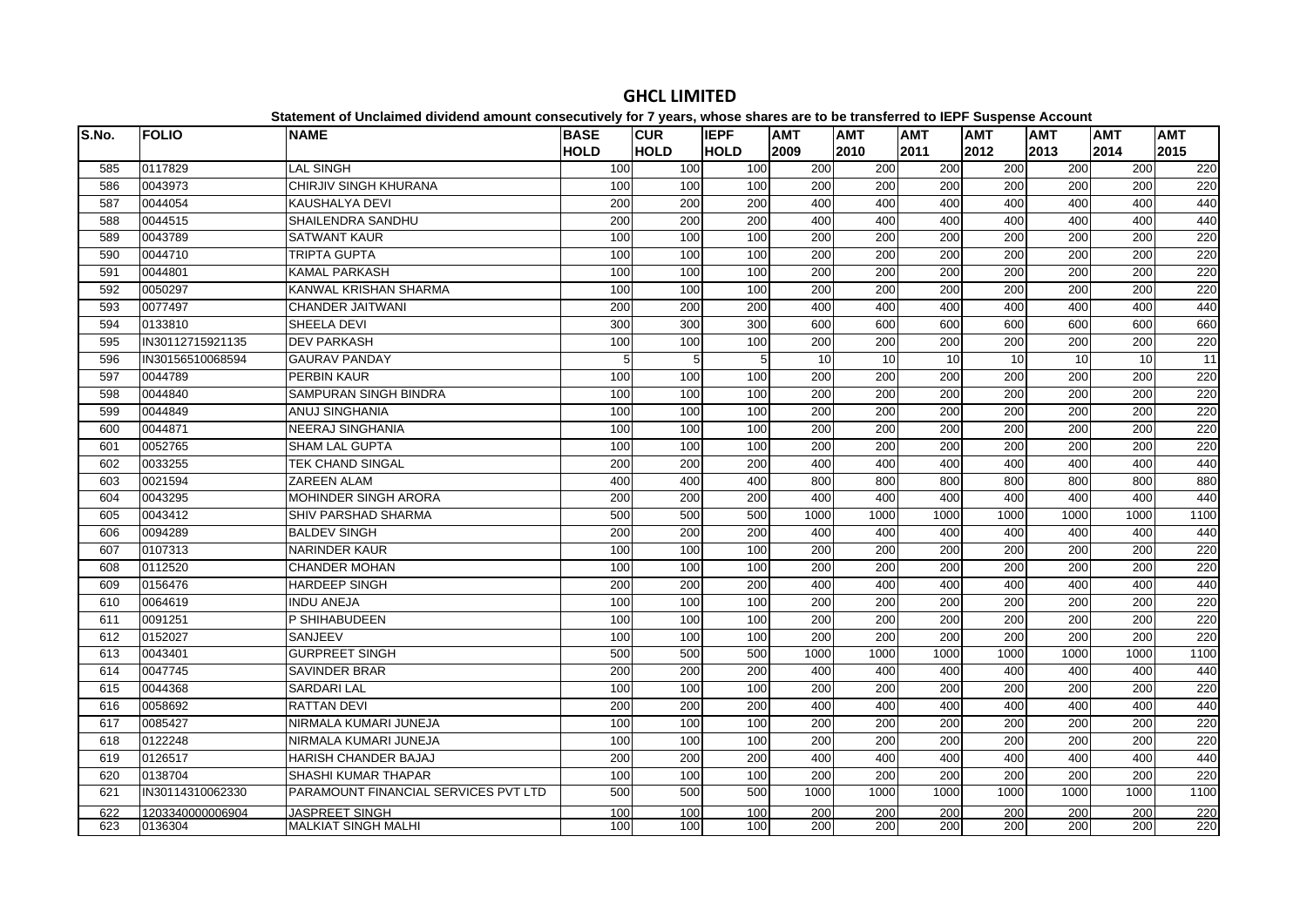| S.No. | <b>FOLIO</b>     | platomont or onolalmoa annaona amoant oonoooathoff for 1 foarof mnooo onaroo aro ta<br><b>NAME</b> | <b>BASE</b> | <b>CUR</b>     | <b>IEPF</b>    | <b>AMT</b>       | .<br><b>AMT</b>  | <b>AMT</b> | $- - -$<br><b>AMT</b> | <b>AMT</b>       | <b>AMT</b> | <b>AMT</b> |
|-------|------------------|----------------------------------------------------------------------------------------------------|-------------|----------------|----------------|------------------|------------------|------------|-----------------------|------------------|------------|------------|
|       |                  |                                                                                                    | <b>HOLD</b> | <b>HOLD</b>    | <b>HOLD</b>    | 2009             | 2010             | 2011       | 2012                  | 2013             | 2014       | 2015       |
| 624   | 0033315          | PARKASH VATI                                                                                       | 100         | 100            | 100            | 200              | 200              | 200        | 200                   | 200              | 200        | 220        |
| 625   | 0044439          | <b>RAVI PRAKASH SHARMA</b>                                                                         | 100         | 100            | 100            | 200              | 200              | 200        | 200                   | 200              | 200        | 220        |
| 626   | 0044422          | <b>SUKHJEET SHARMA</b>                                                                             | 200         | 200            | 200            | 400              | 400              | 400        | 400                   | 400              | 400        | 440        |
| 627   | 0043408          | <b>AUTAR SINGH</b>                                                                                 | 200         | 200            | 200            | 400              | 400              | 400        | 400                   | 400              | 400        | 440        |
| 628   | 0074865          | PARDEEP KUMAR GUPTA                                                                                | 200         | 200            | 200            | 400              | 400              | 400        | 400                   | 400              | 400        | 440        |
| 629   | 0044387          | <b>GURMAIL SINGH</b>                                                                               | 100         | 100            | 100            | $\overline{200}$ | $\overline{200}$ | 200        | 200                   | $\overline{200}$ | 200        | 220        |
| 630   | 0015810          | <b>HARPARTAP RAI PURI</b>                                                                          | 500         | 500            | 500            | 1000             | 1000             | 1000       | 1000                  | 1000             | 1000       | 1100       |
| 631   | 0044443          | <b>J L JAIN</b>                                                                                    | 100         | 100            | 100            | 200              | 200              | 200        | 200                   | 200              | 200        | 220        |
| 632   | 0013663          | <b>MALUK SINGH</b>                                                                                 | 200         | 200            | 200            | 400              | 400              | 400        | 400                   | 400              | 400        | 440        |
| 633   | 0029973          | <b>GURDIP SINGH DHAMI</b>                                                                          | 100         | 100            | 100            | 200              | 200              | 200        | 200                   | 200              | 200        | 220        |
| 634   | 0053094          | <b>INDER JIT SINGH</b>                                                                             | 200         | 200            | 200            | 400              | 400              | 400        | 400                   | 400              | 400        | 440        |
| 635   | 0053142          | <b>KULRAJ SINGH CHHABRA</b>                                                                        | 200         | 200            | 200            | 400              | 400              | 400        | 400                   | 400              | 400        | 440        |
| 636   | 0140043          | <b>PRADEEP SETIA</b>                                                                               | 500         | 500            | 500            | 1000             | 1000             | 1000       | 1000                  | 1000             | 1000       | 1100       |
| 637   | IN30226911994820 | <b>AMRIK SINGH</b>                                                                                 | 12          | 12             | 12             | 24               | 24               | 24         | 24                    | 24               | 24         | 26.4       |
| 638   | 0058813          | <b>KEWAL SINGH DHALIWAL</b>                                                                        | 100         | 100            | 100            | 200              | 200              | 200        | 200                   | 200              | 200        | 220        |
| 639   | 0117851          | <b>RENU KAREER</b>                                                                                 | 100         | 100            | 100            | 200              | 200              | 200        | 200                   | 200              | 200        | 220        |
| 640   | 0053082          | <b>BALRAM GUPTA</b>                                                                                | 100         | 100            | 100            | 200              | 200              | 200        | 200                   | 200              | 200        | 220        |
| 641   | IN30039416278340 | J P SINGH                                                                                          | 2           | $\overline{2}$ | $\overline{2}$ |                  |                  |            |                       |                  | $\Delta$   | 4.4        |
| 642   | 0109023          | <b>BALLI SANDHU</b>                                                                                | 100         | 100            | 100            | 200              | 200              | 200        | 200                   | 200              | 200        | 220        |
| 643   | 0012106          | <b>GULSHAN RAI NIJHAWAN</b>                                                                        | 100         | 100            | 100            | 200              | 200              | 200        | 200                   | 200              | 200        | 220        |
| 644   | 0043373          | <b>DALBIR SINGH</b>                                                                                | 100         | 100            | 100            | 200              | 200              | 200        | 200                   | 200              | 200        | 220        |
| 645   | 0043839          | <b>ASHOK KUMAR KAPOOR</b>                                                                          | 100         | 100            | 100            | 200              | 200              | 200        | 200                   | 200              | 200        | 220        |
| 646   | 0043930          | <b>HUKAMCHAND DHAWAN</b>                                                                           | 1000        | 1000           | 1000           | 2000             | 2000             | 2000       | 2000                  | 2000             | 2000       | 2200       |
| 647   | 0053314          | <b>DARVESH KUMAR</b>                                                                               | 100         | 100            | 100            | 200              | 200              | 200        | 200                   | 200              | 200        | 220        |
| 648   | 1202420100081769 | <b>MOHINDER KAUR</b>                                                                               | 200         | 200            | 200            | 400              | 400              | 400        | 400                   | 400              | 400        | 440        |
| 649   | 0043761          | PARMOD SHARMA                                                                                      | 100         | 100            | 100            | 200              | 200              | 200        | 200                   | 200              | 200        | 220        |
| 650   | 0043776          | LAKHBIR SINGH DHILLON                                                                              | 200         | 200            | 200            | 400              | 400              | 400        | 400                   | 400              | 400        | 440        |
| 651   | 0043777          | PERMINDER BAJWA                                                                                    | 200         | 200            | 200            | 400              | 400              | 400        | 400                   | 400              | 400        | 440        |
| 652   | 0043779          | SURINDER KAUR DHILLON                                                                              | 200         | 200            | 200            | 400              | 400              | 400        | 400                   | 400              | 400        | 440        |
| 653   | 0044171          | <b>J C PARNAMI</b>                                                                                 | 100         | 100            | 100            | 200              | 200              | 200        | 200                   | 200              | 200        | 220        |
| 654   | 0071900          | <b>MOHINDER KAUR SIDHU</b>                                                                         | 300         | 300            | 300            | 600              | 600              | 600        | 600                   | 600              | 600        | 660        |
| 655   | 0074023          | <b>MOHINDER KAUR SIDHU</b>                                                                         | 600         | 600            | 600            | 1200             | 1200             | 1200       | 1200                  | 1200             | 1200       | 1320       |
| 656   | 0111383          | <b>RAMANJIT VISHAL</b>                                                                             | 100         | 100            | 100            | 200              | 200              | 200        | 200                   | 200              | 200        | 220        |
| 657   | 0126509          | <b>GUNDEEP SINGH GILL</b>                                                                          | 100         | 100            | 100            | 200              | 200              | 200        | 200                   | 200              | 200        | 220        |
| 658   | 0043974          | <b>CHARAN SINGH VERMA</b>                                                                          | 100         | 100            | 100            | 200              | 200              | 200        | 200                   | 200              | 200        | 220        |
| 659   | 0044111          | VIJAYA KUMARI KAPOOR                                                                               | 100         | 100            | 100            | 200              | 200              | 200        | 200                   | 200              | 200        | 220        |
| 660   | 0121303          | RAM MEHAR MALIK                                                                                    | 100         | 100            | 100            | 200              | 200              | 200        | 200                   | 200              | 200        | 220        |
| 661   | 0044819          | <b>B K MANOCHA</b>                                                                                 | 100         | 100            | 100            | 200              | 200              | 200        | 200                   | 200              | 200        | 220        |
| 662   | 0099796          | SURINDER KUMAR BINDLISH                                                                            | 100         | 100            | 100            | 200              | 200              | 200        | 200                   | 200              | 200        | 220        |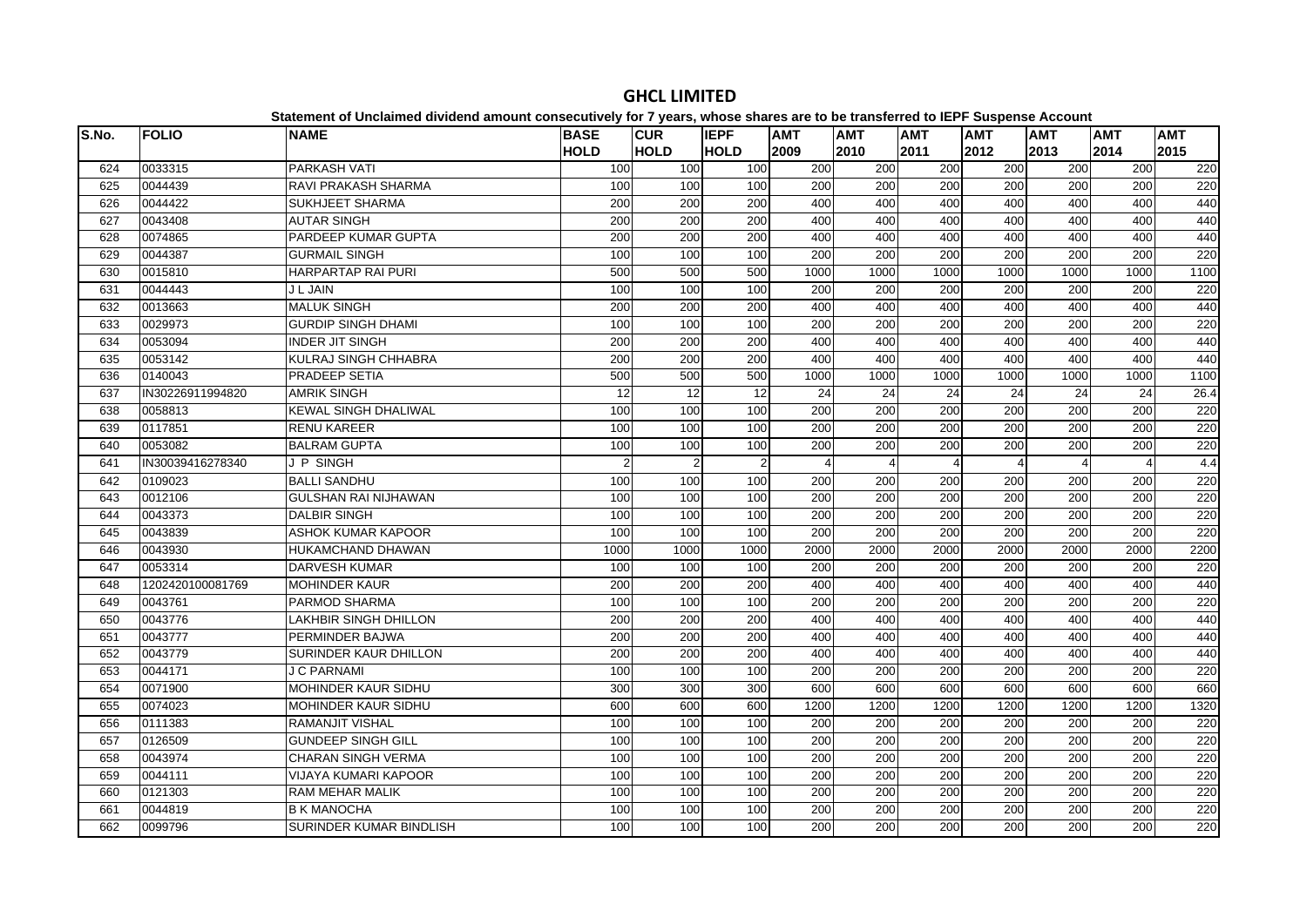| S.No. | <b>FOLIO</b>     | <b>NAME</b>                   | <b>BASE</b>     | <b>CUR</b>  | <b>IEPF</b> | <b>AMT</b>       | <b>AMT</b>       | <b>AMT</b>       | <b>AMT</b> | <b>AMT</b>       | <b>AMT</b>       | <b>AMT</b> |
|-------|------------------|-------------------------------|-----------------|-------------|-------------|------------------|------------------|------------------|------------|------------------|------------------|------------|
|       |                  |                               | <b>HOLD</b>     | <b>HOLD</b> | <b>HOLD</b> | 2009             | 2010             | 2011             | 2012       | 2013             | 2014             | 2015       |
| 663   | 0115677          | <b>S K VALECHA</b>            | 100             | 100         | 100         | 200              | 200              | 200              | 200        | 200              | 200              | 220        |
| 664   | 0128207          | <b>H S NAGRA</b>              | 100             | 100         | 100         | 200              | 200              | 200              | 200        | 200              | 200              | 220        |
| 665   | 0043972          | <b>BHUPESH SHARDA</b>         | 100             | 100         | 100         | 200              | 200              | 200              | 200        | 200              | 200              | 220        |
| 666   | 0044407          | <b>RANA JASMEET KAUR</b>      | 200             | 200         | 200         | 400              | 400              | 400              | 400        | 400              | 400              | 440        |
| 667   | 0129718          | <b>RASWANT SINGH</b>          | 100             | 100         | 100         | 200              | 200              | 200              | 200        | 200              | 200              | 220        |
| 668   | 0011032          | <b>RAJINDER SINGH</b>         | 100             | 100         | 100         | 200              | 200              | 200              | 200        | 200              | 200              | 220        |
| 669   | 0043748          | RATTANJIT SINGH CHADHA        | 100             | 100         | 100         | 200              | 200              | 200              | 200        | 200              | 200              | 220        |
| 670   | 0043756          | <b>ARVIND KUMAR SHARMA</b>    | 100             | 100         | 100         | 200              | 200              | 200              | 200        | 200              | 200              | 220        |
| 671   | 0095187          | SANDEEP SINGH                 | 100             | 100         | 100         | 200              | 200              | 200              | 200        | 200              | 200              | 220        |
| 672   | 0038277          | PRAFUL V DAVE                 | 100             | 100         | 100         | 200              | $\overline{200}$ | 200              | 200        | 200              | 200              | 220        |
| 673   | 0033231          | <b>DESHRAJ SHARMA</b>         | 100             | 100         | 100         | 200              | 200              | $\overline{200}$ | 200        | 200              | 200              | 220        |
| 674   | 0052722          | <b>ROSHAN LAL</b>             | 100             | 100         | 100         | 200              | 200              | 200              | 200        | 200              | 200              | 220        |
| 675   | 0012267          | <b>LALIT KUMAR</b>            | 500             | 500         | 500         | 1000             | 1000             | 1000             | 1000       | 1000             | 1000             | 1100       |
| 676   | 0043852          | <b>BHARAT BUSHAN KOUL</b>     | 200             | 200         | 200         | 400              | 400              | 400              | 400        | 400              | 400              | 440        |
| 677   | 0011805          | USHA CHAUDHARY                | 100             | 100         | 100         | 200              | 200              | 200              | 200        | 200              | 200              | 220        |
| 678   | 0134179          | SUNIL KUMAR TRAKROO           | 100             | 100         | 100         | 200              | 200              | 200              | 200        | 200              | 200              | 220        |
| 679   | 0009070          | <b>ROSIE BHALLA</b>           | 100             | 100         | 100         | $\overline{200}$ | $\overline{200}$ | $\overline{200}$ | 200        | 200              | 200              | 220        |
| 680   | 0009096          | <b>ATUL MODI</b>              | 500             | 500         | 500         | 1000             | 1000             | 1000             | 1000       | 1000             | 1000             | 1100       |
| 681   | 0009063          | <b>KANCHAN NARANIA</b>        | 100             | 100         | 100         | 200              | 200              | 200              | 200        | 200              | 200              | 220        |
| 682   | 0000846          | <b>SUNEEL SARAF</b>           | 200             | 200         | 200         | 400              | 400              | 400              | 400        | 400              | 400              | 440        |
| 683   | 0058600          | J & K CIGARETTES LTD          | 500             | 500         | 500         | 1000             | 1000             | 1000             | 1000       | 1000             | 1000             | 1100       |
| 684   | 0009035          | <b>VIMALA NAIR</b>            | 100             | 100         | 100         | 200              | 200              | 200              | 200        | 200              | 200              | 220        |
| 685   | 0009125          | <b>KANTA RANI</b>             | 100             | 100         | 100         | 200              | 200              | 200              | 200        | 200              | 200              | 220        |
| 686   | 0059820          | <b>AUM PRAKASH</b>            | 300             | 300         | 300         | 600              | 600              | 600              | 600        | 600              | 600              | 660        |
| 687   | 1204470002979165 | PARVAIZ AHMAD BAZAZ           | $\overline{26}$ | 26          | 26          | 52               | 52               | 52               | 52         | 52               | 52               | 57.2       |
| 688   | 0009457          | <b>U C DIXIT</b>              | 100             | 100         | 100         | 200              | 200              | 200              | 200        | 200              | 200              | 220        |
| 689   | 0050517          | SOHANLAL BANSAL               | 100             | 100         | 100         | 200              | 200              | 200              | 200        | 200              | 200              | 220        |
| 690   | 0110089          | PANKAJ KUMAR SINGHAL          | 100             | 100         | 100         | 200              | 200              | $\overline{200}$ | 200        | $\overline{200}$ | $\overline{200}$ | 220        |
| 691   | 0114768          | <b>SHASHI JAIN</b>            | 100             | 100         | 100         | 200              | 200              | 200              | 200        | 200              | 200              | 220        |
| 692   | 0117443          | ATUL KUMAR KHANNA             | 100             | 100         | 100         | 200              | 200              | $\overline{200}$ | 200        | 200              | $\overline{200}$ | 220        |
| 693   | 0131818          | <b>NARESH SAIGAL</b>          | 300             | 300         | 300         | 600              | 600              | 600              | 600        | 600              | 600              | 660        |
| 694   | 0012305          | S SRINIVASAN                  | 100             | 100         | 100         | 200              | 200              | 200              | 200        | 200              | 200              | 220        |
| 695   | 0070770          | <b>VIDYA GUPTA</b>            | 400             | 400         | 400         | 800              | 800              | 800              | 800        | 800              | 800              | 880        |
| 696   | 0094246          | <b>VIJAY LAXMI SINGHAL</b>    | 100             | 100         | 100         | 200              | 200              | 200              | 200        | 200              | 200              | 220        |
| 697   | 0023705          | SHYAM SUNDER PRASAD           | 100             | 100         | 100         | 200              | 200              | 200              | 200        | 200              | 200              | 220        |
| 698   | 0135101          | <b>MAHENDER SINGH</b>         | 200             | 200         | 200         | 400              | 400              | 400              | 400        | 400              | 400              | 440        |
| 699   | 0105095          | <b>RATNA BIJANI</b>           | 100             | 100         | 100         | 200              | 200              | 200              | 200        | 200              | 200              | 220        |
| 700   | 0142429          | <b>NITIN MITTAL</b>           | 200             | 200         | 200         | 400              | 400              | 400              | 400        | 400              | 400              | 440        |
| 701   | 0087904          | SHAIFALI DADU U/G/O S.K. DADU | 400             | 400         | 400         | 800              | 800              | 800              | 800        | 800              | 800              | 880        |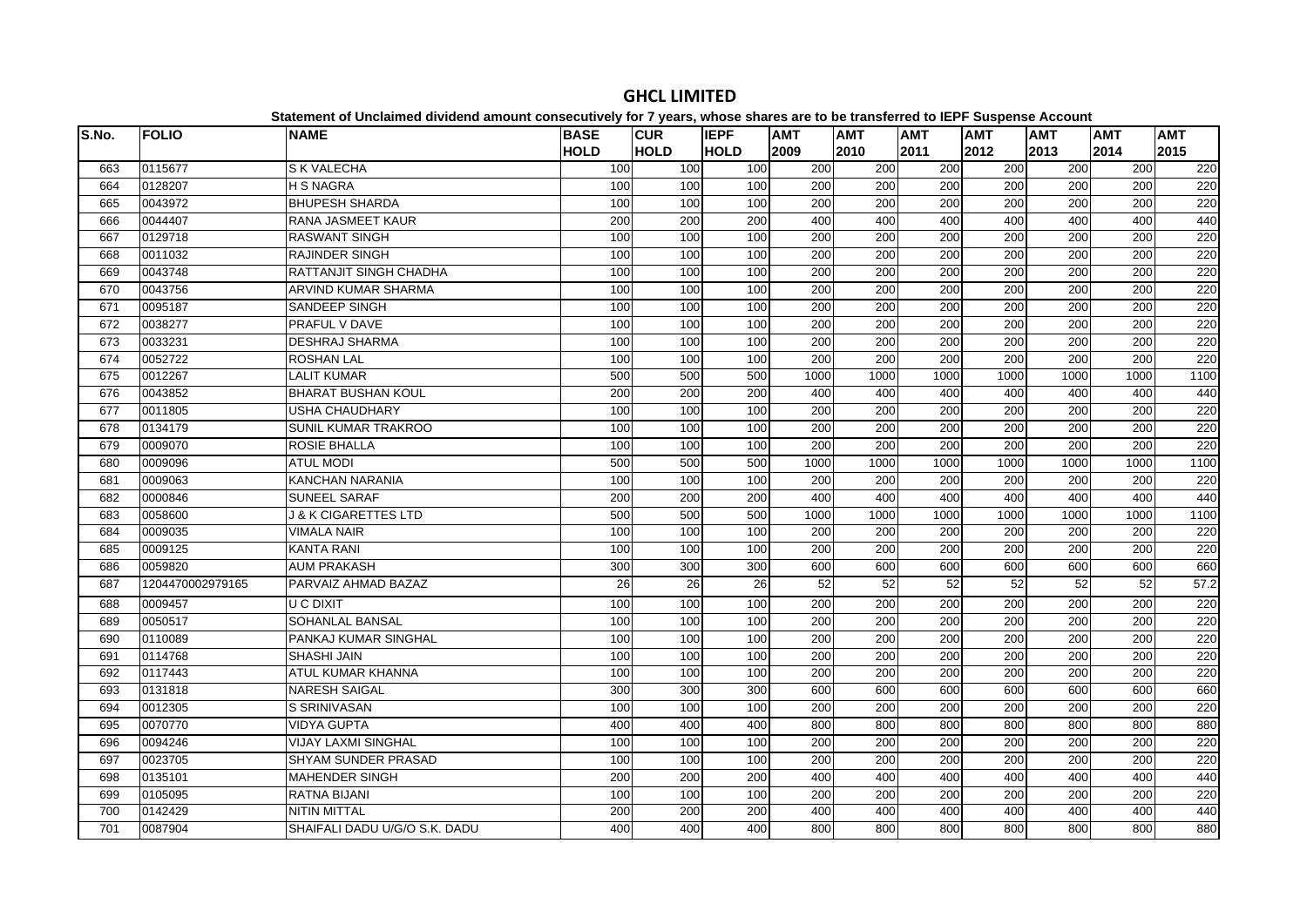| S.No. | <b>FOLIO</b>     | platomont or onolalmou antiuonu alliount oollooodinoly for 1 young mnooo onunco aro to<br><b>NAME</b> | <b>BASE</b> | <b>CUR</b>       | <b>IEPF</b>     | <b>AMT</b> | .<br><b>AMT</b>  | AMT              | $-$<br><b>AMT</b> | <b>AMT</b> | <b>AMT</b> | <b>AMT</b> |
|-------|------------------|-------------------------------------------------------------------------------------------------------|-------------|------------------|-----------------|------------|------------------|------------------|-------------------|------------|------------|------------|
|       |                  |                                                                                                       | <b>HOLD</b> | HOLD             | <b>HOLD</b>     | 2009       | 2010             | 2011             | 2012              | 2013       | 2014       | 2015       |
| 702   | 0129689          | <b>KUSUM LATA</b>                                                                                     | 100         | 100              | 100             | 200        | 200              | 200              | 200               | 200        | 200        | 220        |
| 703   | 0010847          | <b>ARJUN SINGH NAGPAL</b>                                                                             | 100         | 100              | 100             | 200        | 200              | 200              | 200               | 200        | 200        | 220        |
| 704   | 0078498          | PRAKASH AGARWAL                                                                                       | 100         | 100              | 100             | 200        | 200              | 200              | 200               | 200        | 200        | 220        |
| 705   | 0110188          | <b>SALIM BAKHSH</b>                                                                                   | 300         | 300              | 300             | 600        | 600              | 600              | 600               | 600        | 600        | 660        |
| 706   | 0114922          | <b>MANISH KUMAR</b>                                                                                   | 200         | 200              | 200             | 400        | 400              | 400              | 400               | 400        | 400        | 440        |
| 707   | 0130529          | SHASH PAL PURI                                                                                        | 100         | 100              | $\frac{1}{100}$ | 200        | 200              | 200              | 200               | 200        | 200        | 220        |
| 708   | 0135195          | <b>RAJENDAR PRASAD</b>                                                                                | 200         | 200              | 200             | 400        | 400              | 400              | 400               | 400        | 400        | 440        |
| 709   | 0138709          | <b>AMRITAMOY GHOSAL</b>                                                                               | 100         | 100              | 100             | 200        | 200              | 200              | 200               | 200        | 200        | 220        |
| 710   | 0141059          | P S LOHAN                                                                                             | 1000        | 1000             | 1000            | 2000       | 2000             | 2000             | 2000              | 2000       | 2000       | 2200       |
| 711   | 0144110          | <b>SAROJ ARORA</b>                                                                                    | 100         | 100              | 100             | 200        | 200              | 200              | 200               | 200        | 200        | 220        |
| 712   | 0147481          | YOGINDER LAL AGGARWAL                                                                                 | 200         | 200              | 200             | 400        | 400              | 400              | 400               | 400        | 400        | 440        |
| 713   | 0045269          | <b>SAMARJIT KAHLON</b>                                                                                | 100         | 100              | 100             | 200        | 200              | 200              | 200               | 200        | 200        | 220        |
| 714   | 0118791          | S MOHAN                                                                                               | 100         | 100              | 100             | 200        | 200              | 200              | 200               | 200        | 200        | 220        |
| 715   | 0136157          | <b>CHANDRIMA DAW</b>                                                                                  | 400         | 400              | 400             | 800        | 800              | 800              | 800               | 800        | 800        | 880        |
| 716   | 0023900          | <b>RAM SARUP</b>                                                                                      | 100         | 100              | 100             | 200        | $\overline{200}$ | $\overline{200}$ | 200               | 200        | 200        | 220        |
| 717   | 0000847          | <b>VINOD KUMAR MEHROTRA</b>                                                                           | 200         | 200              | 200             | 400        | 400              | 400              | 400               | 400        | 400        | 440        |
| 718   | 0001053          | <b>NARENDRA SINGH SIROHI</b>                                                                          | 100         | 100              | 100             | 200        | 200              | 200              | 200               | 200        | 200        | 220        |
| 719   | 0032818          | <b>RANVIR SINGH</b>                                                                                   | 100         | 100              | 100             | 200        | 200              | 200              | 200               | 200        | 200        | 220        |
| 720   | 0054742          | <b>NAFISUL HASAN</b>                                                                                  | 100         | 100              | 100             | 200        | 200              | 200              | 200               | 200        | 200        | 220        |
| 721   | 1203000000045055 | NASEEMA PEERZADA                                                                                      | 500         | 500              | 500             | 1000       | 1000             | 1000             | 1000              | 1000       | 1000       | 1100       |
| 722   | 0090337          | <b>ALIND BHATIA</b>                                                                                   | 100         | 100              | 100             | 200        | 200              | 200              | 200               | 200        | 200        | 220        |
| 723   | 0009965          | VINOD KUMAR SHARMA                                                                                    | 200         | 200              | 200             | 400        | 400              | 400              | 400               | 400        | 400        | 440        |
| 724   | 0029637          | PREM PAL SINGH                                                                                        | 200         | $\overline{200}$ | 200             | 400        | 400              | 400              | 400               | 400        | 400        | 440        |
| 725   | 0035372          | <b>MAHESHCHANDRA VERMA</b>                                                                            | 300         | 300              | 300             | 600        | 600              | 600              | 600               | 600        | 600        | 660        |
| 726   | 0046856          | <b>SANTOSH KOHLI</b>                                                                                  | 100         | 100              | 100             | 200        | 200              | 200              | 200               | 200        | 200        | 220        |
| 727   | 0138716          | NARENDRA KUMAR GUPTA                                                                                  | 200         | 200              | 200             | 400        | 400              | 400              | 400               | 400        | 400        | 440        |
| 728   | 0043096          | RAUNAQ HUSAIN                                                                                         | 200         | 200              | 200             | 400        | 400              | 400              | 400               | 400        | 400        | 440        |
| 729   | 0120097          | <b>ARATI KAPOOR</b>                                                                                   | 200         | 200              | 200             | 400        | 400              | 400              | 400               | 400        | 400        | 440        |
| 730   | IN30262010113353 | <b>NITIN JAIN</b>                                                                                     | 50          | 50               | 50              | 100        | 100              | 100              | 100               | 100        | 100        | 110        |
| 731   | 0054815          | <b>NARENDRA NARAIN</b>                                                                                | 100         | 100              | 100             | 200        | 200              | 200              | 200               | 200        | 200        | 220        |
| 732   | 0020475          | <b>KRISHENDAYAL KAPOOR</b>                                                                            | 100         | 100              | 100             | 200        | 200              | 200              | 200               | 200        | 200        | 220        |
| 733   | 0020485          | YOGESH CHANDRA SACHAN                                                                                 | 300         | $\overline{300}$ | 300             | 600        | 600              | 600              | 600               | 600        | 600        | 660        |
| 734   | 0043764          | <b>ARUN KUMAR MISRA</b>                                                                               | 100         | 100              | 100             | 200        | 200              | 200              | 200               | 200        | 200        | 220        |
| 735   | 0044567          | <b>SAROJ</b>                                                                                          | 1000        | 1000             | 1000            | 2000       | 2000             | 2000             | 2000              | 2000       | 2000       | 2200       |
| 736   | 0063906          | <b>MAHESH PRASAD GAUR</b>                                                                             | 100         | 100              | 100             | 200        | 200              | 200              | 200               | 200        | 200        | 220        |
| 737   | 0070560          | <b>ARVIND RASTOGI</b>                                                                                 | 100         | 100              | 100             | 200        | 200              | 200              | 200               | 200        | 200        | 220        |
| 738   | 0070767          | PUSHPADEVI GUPTA                                                                                      | 300         | 300              | 300             | 600        | 600              | 600              | 600               | 600        | 600        | 660        |
| 739   | 0097074          | <b>MANJU PODDAR</b>                                                                                   | 100         | 100              | 100             | 200        | 200              | 200              | 200               | 200        | 200        | 220        |
| 740   | 0103243          | <b>SOBHA MISRA</b>                                                                                    | 100         | 100              | 100             | 200        | 200              | 200              | 200               | 200        | 200        | 220        |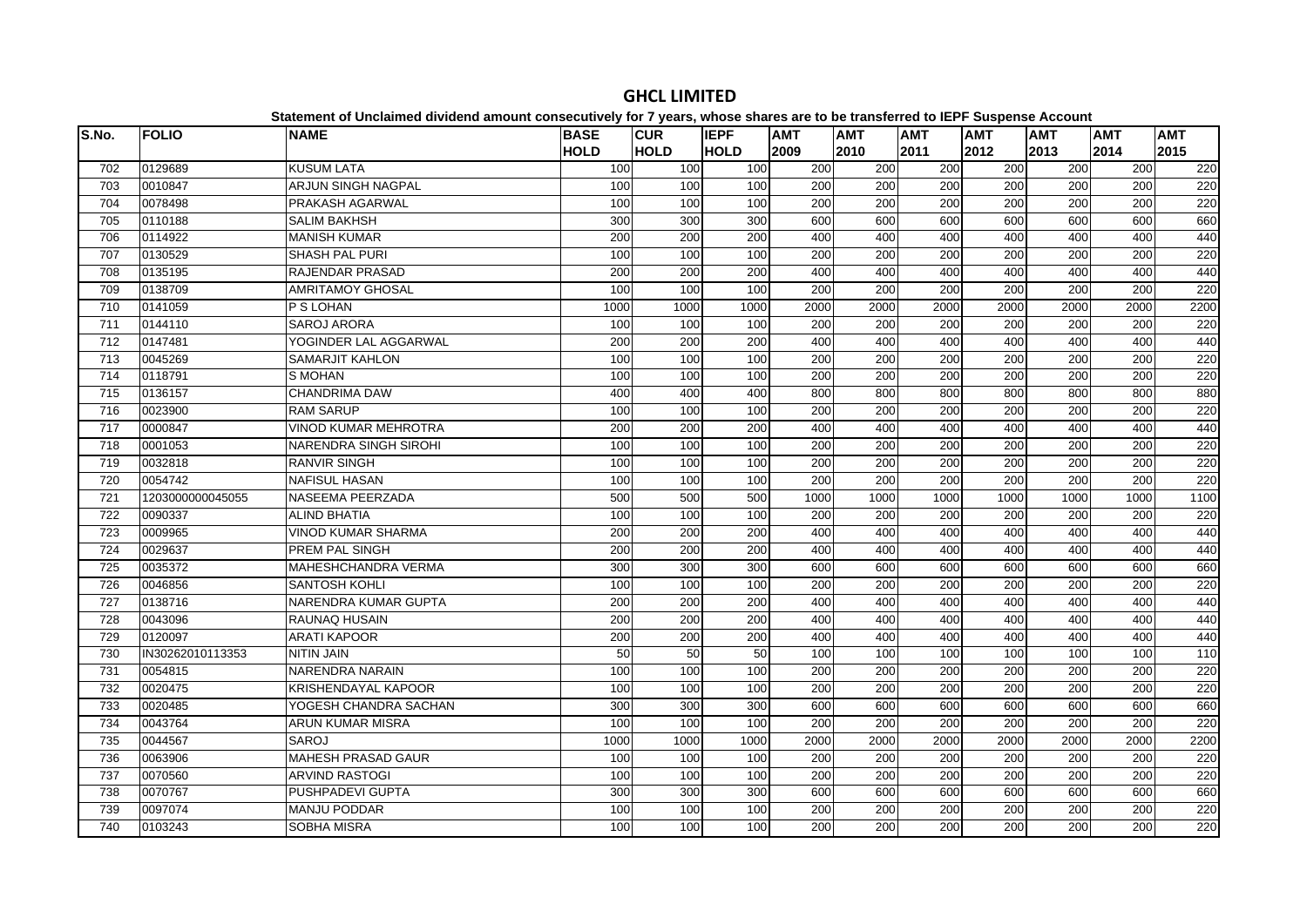| S.No.            | <b>FOLIO</b>     | platomont or onolalmoa arriaona amoant oonoooatirorj for 1 jouroj mnooo onaroo aro te<br><b>NAME</b> | <b>BASE</b> | <b>CUR</b>  | <b>IEPF</b> | <b>AMT</b>       | .<br><b>AMT</b>  | <b>AMT</b>       | $- -$<br><b>AMT</b> | <b>AMT</b>       | <b>AMT</b> | <b>AMT</b> |
|------------------|------------------|------------------------------------------------------------------------------------------------------|-------------|-------------|-------------|------------------|------------------|------------------|---------------------|------------------|------------|------------|
|                  |                  |                                                                                                      | <b>HOLD</b> | <b>HOLD</b> | <b>HOLD</b> | 2009             | 2010             | 2011             | 2012                | 2013             | 2014       | 2015       |
| 741              | 0139767          | <b>MANOJ MAHESHWARI</b>                                                                              | 100         | 100         | 100         | 200              | 200              | 200              | 200                 | 200              | 200        | 220        |
| 742              | 0139794          | SANGEETA AGARWAL                                                                                     | 200         | 200         | 200         | 400              | 400              | 400              | 400                 | 400              | 400        | 440        |
| 743              | 0141381          | <b>LAL BAHADUR</b>                                                                                   | 100         | 100         | 100         | 200              | 200              | 200              | 200                 | 200              | 200        | 220        |
| 744              | 0020612          | <b>SAROJ TIWARI</b>                                                                                  | 100         | 100         | 100         | 200              | 200              | 200              | 200                 | 200              | 200        | 220        |
| 745              | 0064661          | <b>UMA SHANKER GUPTA</b>                                                                             | 100         | 100         | 100         | 200              | 200              | 200              | 200                 | 200              | 200        | 220        |
| 746              | 0075667          | <b>AVESH KAUSHIK</b>                                                                                 | 100         | 100         | 100         | $\overline{200}$ | $\overline{200}$ | $\overline{200}$ | 200                 | 200              | 200        | 220        |
| 747              | 0044565          | <b>RAMESH KUMAR VERMA</b>                                                                            | 100         | 100         | 100         | 200              | 200              | $\overline{200}$ | 200                 | 200              | 200        | 220        |
| 748              | 0113633          | HARISH KUMAR AGRAWAL                                                                                 | 100         | 100         | 100         | 200              | 200              | 200              | 200                 | 200              | 200        | 220        |
| 749              | 0020631          | <b>HITENDRA GUPTA</b>                                                                                | 200         | 200         | 200         | 400              | 400              | 400              | 400                 | 400              | 400        | 440        |
| 750              | 0020632          | HARENDRA KUMAR GUPTA                                                                                 | 200         | 200         | 200         | 400              | 400              | 400              | 400                 | 400              | 400        | 440        |
| 751              | 0044535          | <b>KEDAR NATH TEWARI</b>                                                                             | 100         | 100         | 100         | 200              | 200              | 200              | $\overline{200}$    | 200              | 200        | 220        |
| 752              | 0064571          | USHA NIGAM                                                                                           | 100         | 100         | 100         | 200              | 200              | 200              | 200                 | 200              | 200        | 220        |
| 753              | 0117874          | <b>RAJESH KUMAR BHATIA</b>                                                                           | 100         | 100         | 100         | $\overline{200}$ | 200              | 200              | 200                 | 200              | 200        | 220        |
| 754              | 0149749          | <b>SHYAM KUMAR</b>                                                                                   | 200         | 200         | 200         | 400              | 400              | 400              | 400                 | 400              | 400        | 440        |
| 755              | 0161631          | <b>VIVEK KUMAR</b>                                                                                   | 100         | 100         | 100         | 200              | 200              | 200              | 200                 | 200              | 200        | 220        |
| 756              | 0148378          | SIDDHARIH SAHNI                                                                                      | 100         | 100         | 100         | 200              | 200              | 200              | 200                 | 200              | 200        | 220        |
| $\overline{757}$ | 0017098          | <b>SURESH BAHADUR MATHUR</b>                                                                         | 100         | 100         | 100         | 200              | $\overline{200}$ | 200              | 200                 | $\overline{200}$ | 200        | 220        |
| 758              | 0017275          | <b>KALPNATH YADAV</b>                                                                                | 100         | 100         | 100         | 200              | 200              | $\overline{200}$ | $\overline{200}$    | 200              | 200        | 220        |
| 759              | 0017286          | RAM AVTAR AGARWAL                                                                                    | 100         | 100         | 100         | 200              | 200              | 200              | 200                 | 200              | 200        | 220        |
| 760              | 0146787          | <b>RAM BABOO GUPTA</b>                                                                               | 100         | 100         | 100         | 200              | 200              | 200              | 200                 | 200              | 200        | 220        |
| 761              | 0152069          | ANSHUMAN AGARWAL                                                                                     | 200         | 200         | 200         | 400              | 400              | 400              | 400                 | 400              | 400        | 440        |
| 762              | 0091796          | <b>SANJEEV MITTAL</b>                                                                                | 100         | 100         | 100         | 200              | 200              | 200              | 200                 | 200              | 200        | 220        |
| 763              | 0147208          | <b>GOVIND BALLABHPANT</b>                                                                            | 200         | 200         | 200         | 400              | 400              | 400              | 400                 | 400              | 400        | 440        |
| 764              | 0131919          | <b>VINOD SINGH</b>                                                                                   | 100         | 100         | 100         | $\overline{200}$ | $\overline{200}$ | 200              | $\overline{200}$    | 200              | 200        | 220        |
| 765              | 0017131          | AWADH BEHARI AGRAWAL                                                                                 | 100         | 100         | 100         | 200              | 200              | $\overline{200}$ | $\overline{200}$    | 200              | 200        | 220        |
| 766              | 0017232          | <b>ARUN MISRA</b>                                                                                    | 100         | 100         | 100         | 200              | 200              | 200              | 200                 | 200              | 200        | 220        |
| 767              | 0130187          | SATYA SHEEL RAI                                                                                      | 100         | 100         | 100         | 200              | 200              | 200              | 200                 | 200              | 200        | 220        |
| 768              | 0009986          | <b>M S RASHEED FARUQUIE</b>                                                                          | 100         | 100         | 100         | 200              | 200              | 200              | 200                 | 200              | 200        | 220        |
| 769              | 1204470003194889 | <b>SHAKUNTALA DEVI</b>                                                                               | 50          | 50          | 50          | 100              | 100              | 100              | 100                 | 100              | 100        | 110        |
| 770              | 0045069          | VASUDEO TULSANI                                                                                      | 100         | 100         | 100         | 200              | 200              | 200              | 200                 | 200              | 200        | 220        |
| 771              | 0045109          | DAYA SHANKERLAL NIGAM                                                                                | 100         | 100         | 100         | 200              | 200              | 200              | 200                 | 200              | 200        | 220        |
| 772              | 0045127          | URMILA BEN                                                                                           | 100         | 100         | 100         | 200              | 200              | 200              | 200                 | 200              | 200        | 220        |
| 773              | 0075984          | SHOBHA SRIVASTAVA                                                                                    | 200         | 200         | 200         | 400              | 400              | 400              | 400                 | 400              | 400        | 440        |
| 774              | 0131551          | <b>AVA DASS</b>                                                                                      | 100         | 100         | 100         | 200              | 200              | 200              | 200                 | 200              | 200        | 220        |
| 775              | 0045067          | <b>NEETA TIWARI</b>                                                                                  | 500         | 500         | 500         | 1000             | 1000             | 1000             | 1000                | 1000             | 1000       | 1100       |
| 776              | 0045098          | <b>UDAYA SHANKER SHRESTHA</b>                                                                        | 100         | 100         | 100         | 200              | 200              | 200              | $\overline{200}$    | 200              | 200        | 220        |
| 777              | 0119388          | <b>RAM KISHOR</b>                                                                                    | 100         | 100         | 100         | 200              | 200              | 200              | 200                 | 200              | 200        | 220        |
| 778              | 0134505          | <b>NEELIMA PANDEY</b>                                                                                | 100         | 100         | 100         | 200              | 200              | 200              | 200                 | 200              | 200        | 220        |
| 779              | 0139103          | <b>NEELIMA PANDEY</b>                                                                                | 100         | 100         | 100         | 200              | 200              | 200              | 200                 | 200              | 200        | 220        |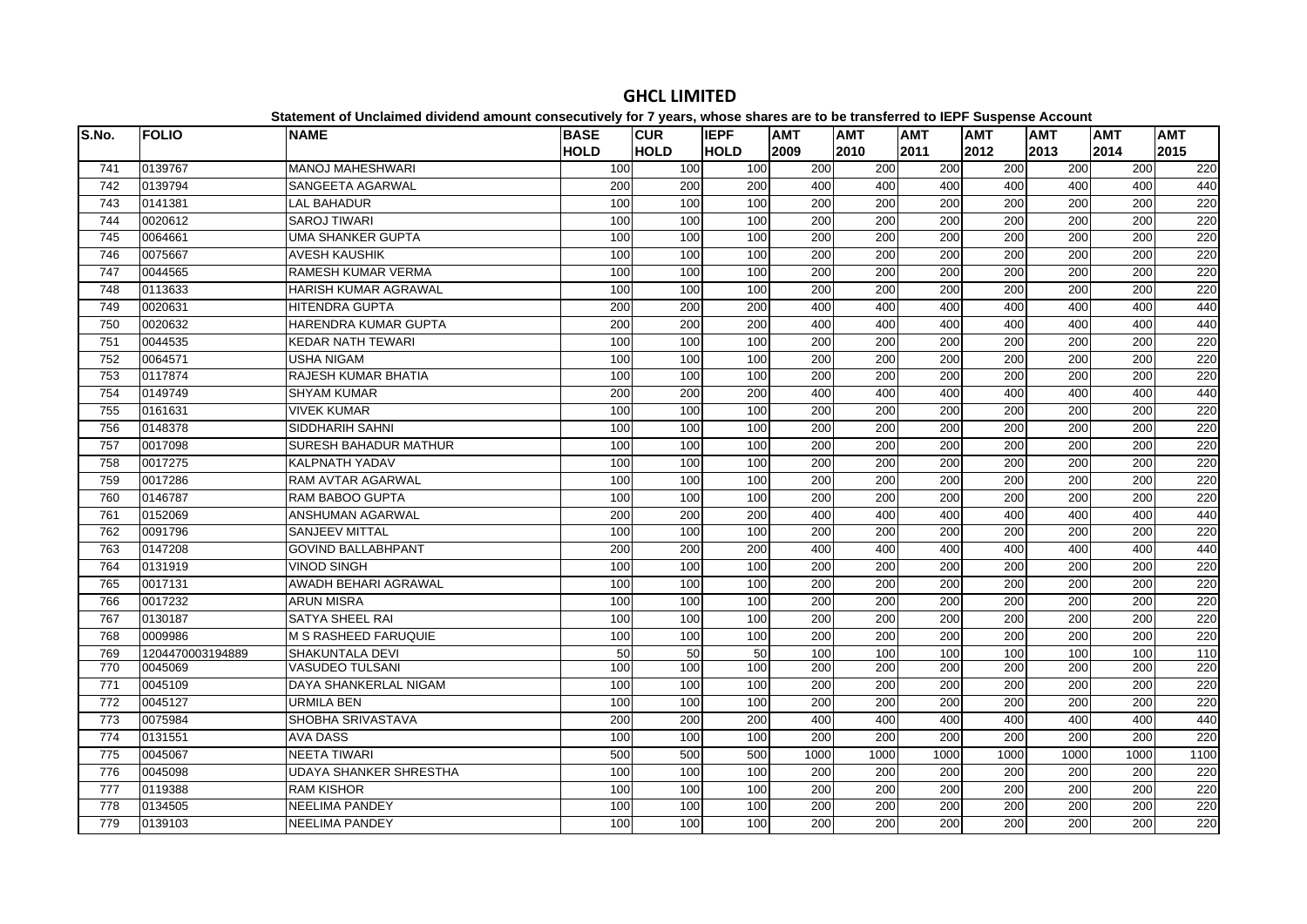| S.No.      | <b>FOLIO</b>       | <b>NAME</b>                                                    | <b>BASE</b> | <b>CUR</b><br><b>HOLD</b> | <b>IEPF</b> | <b>AMT</b>       | <b>AMT</b>              | <b>AMT</b>              | <b>AMT</b><br>2012      | <b>AMT</b> | <b>AMT</b> | <b>AMT</b>       |
|------------|--------------------|----------------------------------------------------------------|-------------|---------------------------|-------------|------------------|-------------------------|-------------------------|-------------------------|------------|------------|------------------|
|            |                    |                                                                | <b>HOLD</b> |                           | <b>HOLD</b> | 2009             | 2010                    | 2011                    |                         | 2013       | 2014       | 2015             |
| 780        | 0017699<br>0045216 | <b>VIKRAMA SINGH YADAVA</b><br><b>MANABENDRA PRASAD LAHIRI</b> | 200<br>100  | 200<br>100                | 200<br>100  | 400<br>200       | 400<br>$\overline{200}$ | 400<br>$\overline{200}$ | 400<br>$\overline{200}$ | 400<br>200 | 400<br>200 | 440<br>220       |
| 781<br>782 | 0150271            | <b>MANORAMA JAUHARI</b>                                        | 1900        | 1900                      | 1900        | 3800             | 3800                    | 3800                    | 3800                    | 3800       | 3800       | 4180             |
| 783        | 0045150            | <b>SUMITA GHOSH</b>                                            | 100         | 100                       | 100         | 200              | $\overline{200}$        | $\overline{200}$        | $\overline{200}$        | 200        | 200        | 220              |
| 784        | 0045199            | <b>VIDYA SAGAR BANSAL</b>                                      | 300         | 300                       | 300         | 600              | 600                     | 600                     | 600                     | 600        | 600        | 660              |
| 785        | 0045200            | <b>KUSUM LATA BANSAL</b>                                       | 600         | 600                       | 600         | 1200             | 1200                    | 1200                    | 1200                    | 1200       | 1200       | 1320             |
| 786        | 0045168            | <b>SHITLA PRASAD</b>                                           | 100         | 100                       | 100         | 200              | 200                     | $\overline{200}$        | $\overline{200}$        | 200        | 200        | 220              |
| 787        | IN30155720802078   | <b>RAM SHANKAR GUPTA</b>                                       | 100         | 100                       | 100         | 200              | 200                     | 200                     | 200                     | 200        | 200        | 220              |
| 788        | 0116551            | <b>ASHA JAIN</b>                                               | 100         | 100                       | 100         | 200              | 200                     | 200                     | 200                     | 200        | 200        | 220              |
| 789        | 0077241            | <b>KRISHNA KUMAR SINGH</b>                                     | 100         | 100                       | 100         | 200              | 200                     | 200                     | 200                     | 200        | 200        | 220              |
| 790        | 0009437            | <b>CHAITANYA LAL MITTAL</b>                                    | 100         | 100                       | 100         | 200              | 200                     | $\overline{200}$        | 200                     | 200        | 200        | 220              |
| 791        | 0009443            | <b>AVINASH CHANDRA</b>                                         | 100         | 100                       | 100         | 200              | 200                     | 200                     | 200                     | 200        | 200        | 220              |
| 792        | 0009468            | <b>PURUSHOTTAM CAPOOR</b>                                      | 100         | 100                       | 100         | $\overline{200}$ | $\overline{200}$        | $\overline{200}$        | $\overline{200}$        | 200        | 200        | 220              |
| 793        | 0009497            | SHRIDHAR SINGH YADAV                                           | 100         | 100                       | 100         | 200              | 200                     | 200                     | 200                     | 200        | 200        | 220              |
| 794        | 0009663            | PUSHPA M GAUTAM                                                | 100         | 100                       | 100         | 200              | 200                     | 200                     | 200                     | 200        | 200        | 220              |
| 795        | 0104547            | J N TONDON                                                     | 100         | 100                       | 100         | 200              | $\overline{200}$        | 200                     | $\overline{200}$        | 200        | 200        | 220              |
| 796        | 0132671            | <b>DEEPAK AGARWAL</b>                                          | 100         | 100                       | 100         | 200              | 200                     | 200                     | 200                     | 200        | 200        | 220              |
| 797        | 0145285            | <b>BEENA KUMARI</b>                                            | 100         | 100                       | 100         | 200              | 200                     | 200                     | 200                     | 200        | 200        | 220              |
| 798        | 0170964            | PEUSH TANDON                                                   | 300         | 300                       | 300         | 600              | 600                     | 600                     | 600                     | 600        | 600        | 660              |
| 799        | 0146147            | <b>KT SREEKUMAR</b>                                            | 100         | 100                       | 100         | 200              | 200                     | 200                     | 200                     | 200        | 200        | 220              |
| 800        | 0151491            | SANGEETA KHANNA                                                | 100         | 100                       | 100         | 200              | 200                     | 200                     | 200                     | 200        | 200        | 220              |
| 801        | 0058517            | SHIKHA SHARMA                                                  | 100         | 100                       | 100         | 200              | 200                     | $\overline{200}$        | $\overline{200}$        | 200        | 200        | 220              |
| 802        | 0017267            | <b>SANNY LALL</b>                                              | 100         | 100                       | 100         | 200              | 200                     | 200                     | 200                     | 200        | 200        | 220              |
| 803        | 0076519            | <b>MANMOHAN RAJPAL</b>                                         | 100         | 100                       | 100         | $\overline{200}$ | $\overline{200}$        | 200                     | 200                     | 200        | 200        | 220              |
| 804        | 0077460            | <b>GURDIP SINGH</b>                                            | 100         | 100                       | 100         | 200              | $\overline{200}$        | $\overline{200}$        | $\overline{200}$        | 200        | 200        | 220              |
| 805        | 0093131            | PRADEEP KUMAR DUTTA                                            | 100         | 100                       | 100         | 200              | 200                     | 200                     | 200                     | 200        | 200        | 220              |
| 806        | 0145743            | <b>MUNISHWAR NATH MISRA</b>                                    | 100         | 100                       | 100         | $\overline{200}$ | $\overline{200}$        | 200                     | 200                     | 200        | 200        | 220              |
| 807        | 0009486            | <b>VISHWA NATH VARMA</b>                                       | 200         | 200                       | 200         | 400              | 400                     | 400                     | 400                     | 400        | 400        | 440              |
| 808        | 0009595            | <b>SHAKUNTLA SINGH</b>                                         | 100         | 100                       | 100         | 200              | 200                     | 200                     | 200                     | 200        | 200        | 220              |
| 809        | 0020248            | <b>S K PANT</b>                                                | 100         | 100                       | 100         | 200              | 200                     | 200                     | $\overline{200}$        | 200        | 200        | 220              |
| 810        | 0009898            | <b>GIRISH BEHARI</b>                                           | 100         | 100                       | 100         | 200              | $\overline{200}$        | 200                     | $\overline{200}$        | 200        | 200        | 220              |
| 811        | 0113229            | <b>JAI CHANDRA JAIN</b>                                        | 100         | 100                       | 100         | 200              | 200                     | 200                     | 200                     | 200        | 200        | 220              |
| 812        | IN30155720438477   | NEMAT ULLAH KHAN                                               | 300         | $\overline{300}$          | 300         | 600              | 600                     | 600                     | 600                     | 600        | 600        | 660              |
| 813        | 0009958            | <b>RANAJIT KUMAR RAY</b>                                       | 200         | 200                       | 200         | 400              | 400                     | 400                     | 400                     | 400        | 400        | 440              |
| 814        | 1203980000064671   | <b>SATYA PAL SINGH</b>                                         | 50          | 50                        | 50          | 100              | 100                     | 100                     | 100                     | 100        | 100        | $\frac{110}{10}$ |
| 815        | 0009481            | <b>RIZWANA ANJUM</b>                                           | 100         | 100                       | 100         | $\overline{200}$ | $\overline{200}$        | $\overline{200}$        | 200                     | 200        | 200        | 220              |
| 816        | 0062422            | <b>PUSHPA SINGH</b>                                            | 100         | 100                       | 100         | 200              | 200                     | 200                     | 200                     | 200        | 200        | 220              |
| 817        | 0009785            | <b>MAHENDRA SINGH</b>                                          | 400         | 400                       | 400         | 800              | 800                     | 800                     | 800                     | 800        | 800        | 880              |
| 818        | IN30133019736765   | DAYA SHANKAR GUPTA                                             | 50          | 50                        | 50          | 100              | 100                     | 100                     | 100                     | 100        | 100        | 110              |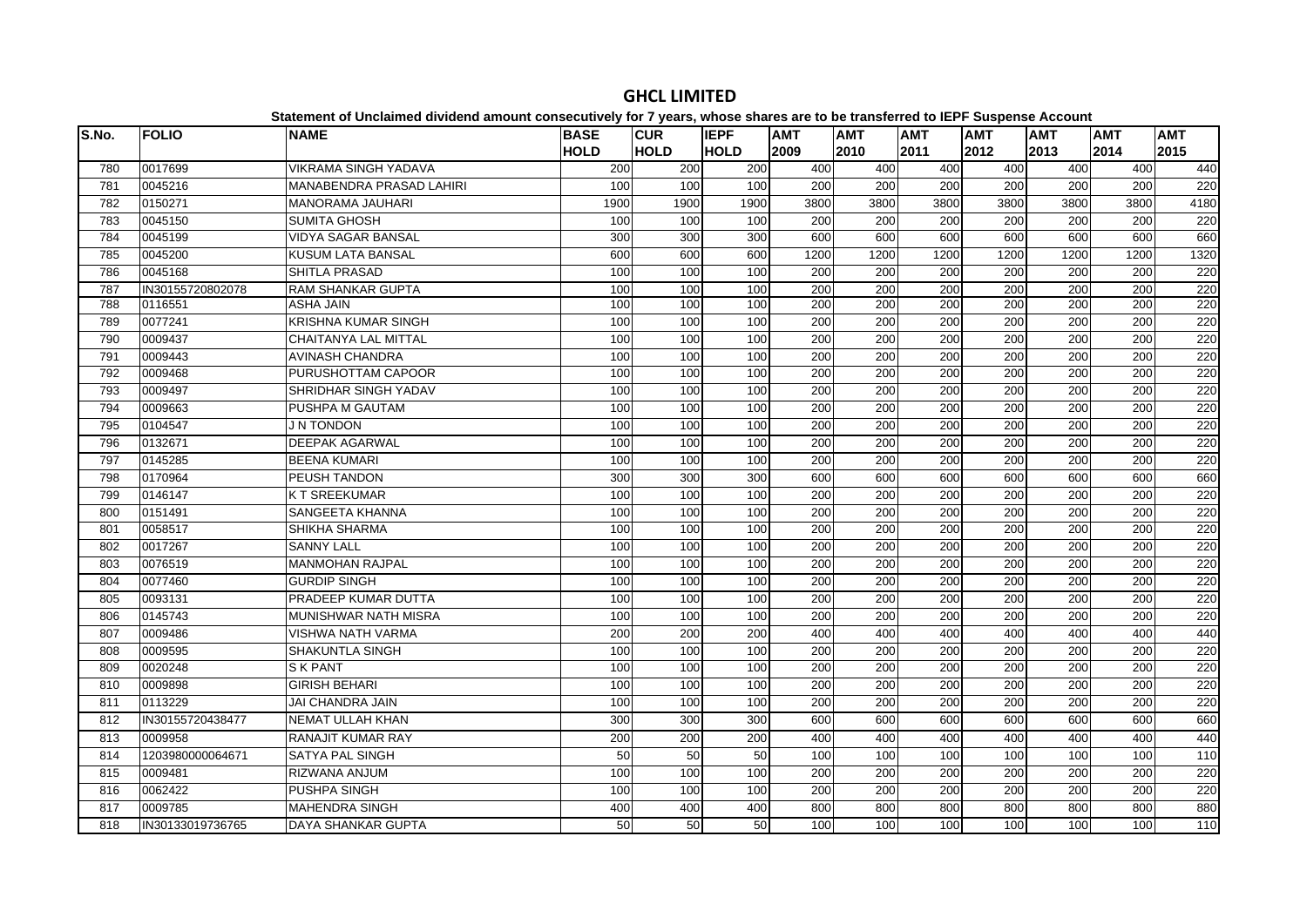| S.No. | <b>FOLIO</b> | platomont or onolalmoa arriaona amoant oonoooativoly for 1 youroj mnooo onaroo aro te<br><b>NAME</b> | <b>BASE</b> | <b>CUR</b>  | <b>IEPF</b> | <b>AMT</b>       | .<br><b>AMT</b>  | <b>AMT</b>       | $- - -$<br><b>AMT</b> | <b>AMT</b> | <b>AMT</b> | <b>AMT</b> |
|-------|--------------|------------------------------------------------------------------------------------------------------|-------------|-------------|-------------|------------------|------------------|------------------|-----------------------|------------|------------|------------|
|       |              |                                                                                                      | <b>HOLD</b> | <b>HOLD</b> | <b>HOLD</b> | 2009             | 2010             | 2011             | 2012                  | 2013       | 2014       | 2015       |
| 819   | 0009591      | <b>KIRAN SHANKAR BHATT</b>                                                                           | 300         | 300         | 300         | 600              | 600              | 600              | 600                   | 600        | 600        | 660        |
| 820   | 0009704      | <b>RAMA SHANKER DUBAY</b>                                                                            | 100         | 100         | 100         | 200              | 200              | 200              | 200                   | 200        | 200        | 220        |
| 821   | 0146598      | <b>SAROJ KHANDELWAL</b>                                                                              | 100         | 100         | 100         | 200              | 200              | 200              | 200                   | 200        | 200        | 220        |
| 822   | 0009959      | <b>BALKRISHNA AGRAWAL</b>                                                                            | 100         | 100         | 100         | 200              | 200              | 200              | 200                   | 200        | 200        | 220        |
| 823   | 0009962      | ANOOP CHANDRA SRIVASTAVA                                                                             | 200         | 200         | 200         | 400              | 400              | 400              | 400                   | 400        | 400        | 440        |
| 824   | 0148872      | <b>MAMTA VERMA</b>                                                                                   | 1000        | 1000        | 1000        | 2000             | 2000             | 2000             | 2000                  | 2000       | 2000       | 2200       |
| 825   | 0009653      | <b>RAMSRI GAUTAM</b>                                                                                 | 200         | 200         | 200         | 400              | 400              | 400              | 400                   | 400        | 400        | 440        |
| 826   | 0033297      | <b>CHANDER SHEKHAR NARANG</b>                                                                        | 100         | 100         | 100         | 200              | 200              | 200              | 200                   | 200        | 200        | 220        |
| 827   | 0012310      | <b>KIRAN DEVI</b>                                                                                    | 200         | 200         | 200         | 400              | 400              | 400              | 400                   | 400        | 400        | 440        |
| 828   | 0043695      | <b>USHA SHARMA</b>                                                                                   | 100         | 100         | 100         | 200              | 200              | 200              | 200                   | 200        | 200        | 220        |
| 829   | 0089603      | MAHENDRA PAL JAVHRI                                                                                  | 100         | 100         | 100         | 200              | 200              | 200              | 200                   | 200        | 200        | 220        |
| 830   | 0146613      | <b>IRFAN AHMED</b>                                                                                   | 700         | 700         | 700         | 1400             | 1400             | 1400             | 1400                  | 1400       | 1400       | 1540       |
| 831   | 0134186      | <b>MAHABIR PARSAD AGARWAL</b>                                                                        | 200         | 200         | 200         | 400              | 400              | 400              | 400                   | 400        | 400        | 440        |
| 832   | 0142546      | SHARAD CHANDRA                                                                                       | 100         | 100         | 100         | 200              | 200              | 200              | 200                   | 200        | 200        | 220        |
| 833   | 0150554      | <b>JAWAHAR LAL</b>                                                                                   | 100         | 100         | 100         | 200              | 200              | 200              | 200                   | 200        | 200        | 220        |
| 834   | 0012086      | <b>RAM CHANDRA TIWARI</b>                                                                            | 100         | 100         | 100         | 200              | 200              | 200              | 200                   | 200        | 200        | 220        |
| 835   | 0124392      | RAMESH CHAND                                                                                         | 100         | 100         | 100         | 200              | 200              | 200              | 200                   | 200        | 200        | 220        |
| 836   | 0140165      | <b>BALA GUPTA</b>                                                                                    | 200         | 200         | 200         | 400              | 400              | 400              | 400                   | 400        | 400        | 440        |
| 837   | 0143665      | <b>DINESH KUMAR</b>                                                                                  | 200         | 200         | 200         | 400              | 400              | 400              | 400                   | 400        | 400        | 440        |
| 838   | 0138901      | V K YADAV                                                                                            | 100         | 100         | 100         | 200              | 200              | 200              | 200                   | 200        | 200        | 220        |
| 839   | 0145712      | ASHOK KUMAR AGRAWAL                                                                                  | 100         | 100         | 100         | 200              | 200              | 200              | 200                   | 200        | 200        | 220        |
| 840   | 0159331      | <b>BHARAT BHUSHAN</b>                                                                                | 300         | 300         | 300         | 600              | 600              | 600              | 600                   | 600        | 600        | 660        |
| 841   | 0048731      | <b>MOTILAL DHAR</b>                                                                                  | 100         | 100         | 100         | 200              | 200              | 200              | 200                   | 200        | 200        | 220        |
| 842   | 0118981      | <b>MANI PRAKASH TYAGI</b>                                                                            | 100         | 100         | 100         | 200              | 200              | 200              | 200                   | 200        | 200        | 220        |
| 843   | 0116575      | <b>NEELAM VERMA</b>                                                                                  | 200         | 200         | 200         | 400              | 400              | 400              | 400                   | 400        | 400        | 440        |
| 844   | 0118320      | <b>DAVENDRA SINGH</b>                                                                                | 100         | 100         | 100         | 200              | 200              | 200              | 200                   | 200        | 200        | 220        |
| 845   | 0140170      | JAGDISH CHANDRA GOYAL                                                                                | 200         | 200         | 200         | 400              | 400              | 400              | 400                   | 400        | 400        | 440        |
| 846   | 0153857      | ASHWANI KUMAR AGARWAL                                                                                | 100         | 100         | 100         | 200              | 200              | 200              | 200                   | 200        | 200        | 220        |
| 847   | 0902834      | <b>FASAHAT ALI KHAN</b>                                                                              | 200         | 200         | 200         | 400              | 400              | 400              | 400                   | 400        | 400        | 440        |
| 848   | 0903556      | NAJMA KHAN                                                                                           | 200         | 200         | 200         | 400              | 400              | 400              | 400                   | 400        | 400        | 440        |
| 849   | 0011073      | <b>HARCHARAN SINGH</b>                                                                               | 200         | 200         | 200         | 400              | 400              | 400              | 400                   | 400        | 400        | 440        |
| 850   | 0043631      | <b>ANIL SAHAJPAL</b>                                                                                 | 100         | 100         | 100         | $\overline{200}$ | $\overline{200}$ | $\overline{200}$ | 200                   | 200        | 200        | 220        |
| 851   | 0044261      | <b>VIRENDRA KUMAR AGARWAL</b>                                                                        | 100         | 100         | 100         | 200              | $\overline{200}$ | $\overline{200}$ | 200                   | 200        | 200        | 220        |
| 852   | 0083427      | <b>CHANCHAL ARORA</b>                                                                                | 100         | 100         | 100         | 200              | 200              | 200              | 200                   | 200        | 200        | 220        |
| 853   | 0073594      | <b>ANISH LAIKER</b>                                                                                  | 100         | 100         | 100         | 200              | 200              | 200              | 200                   | 200        | 200        | 220        |
| 854   | 0044242      | SALOCHANA DEVI                                                                                       | 300         | 300         | 300         | 600              | 600              | 600              | 600                   | 600        | 600        | 660        |
| 855   | 0055083      | PARAMJEET KAUR                                                                                       | 100         | 100         | 100         | 200              | 200              | $\overline{200}$ | 200                   | 200        | 200        | 220        |
| 856   | 0086689      | <b>KALAVATI</b>                                                                                      | 100         | 100         | 100         | 200              | 200              | $\overline{200}$ | $\overline{200}$      | 200        | 200        | 220        |
| 857   | 0099019      | <b>NEERJA JAIN</b>                                                                                   | 100         | 100         | 100         | 200              | 200              | 200              | 200                   | 200        | 200        | 220        |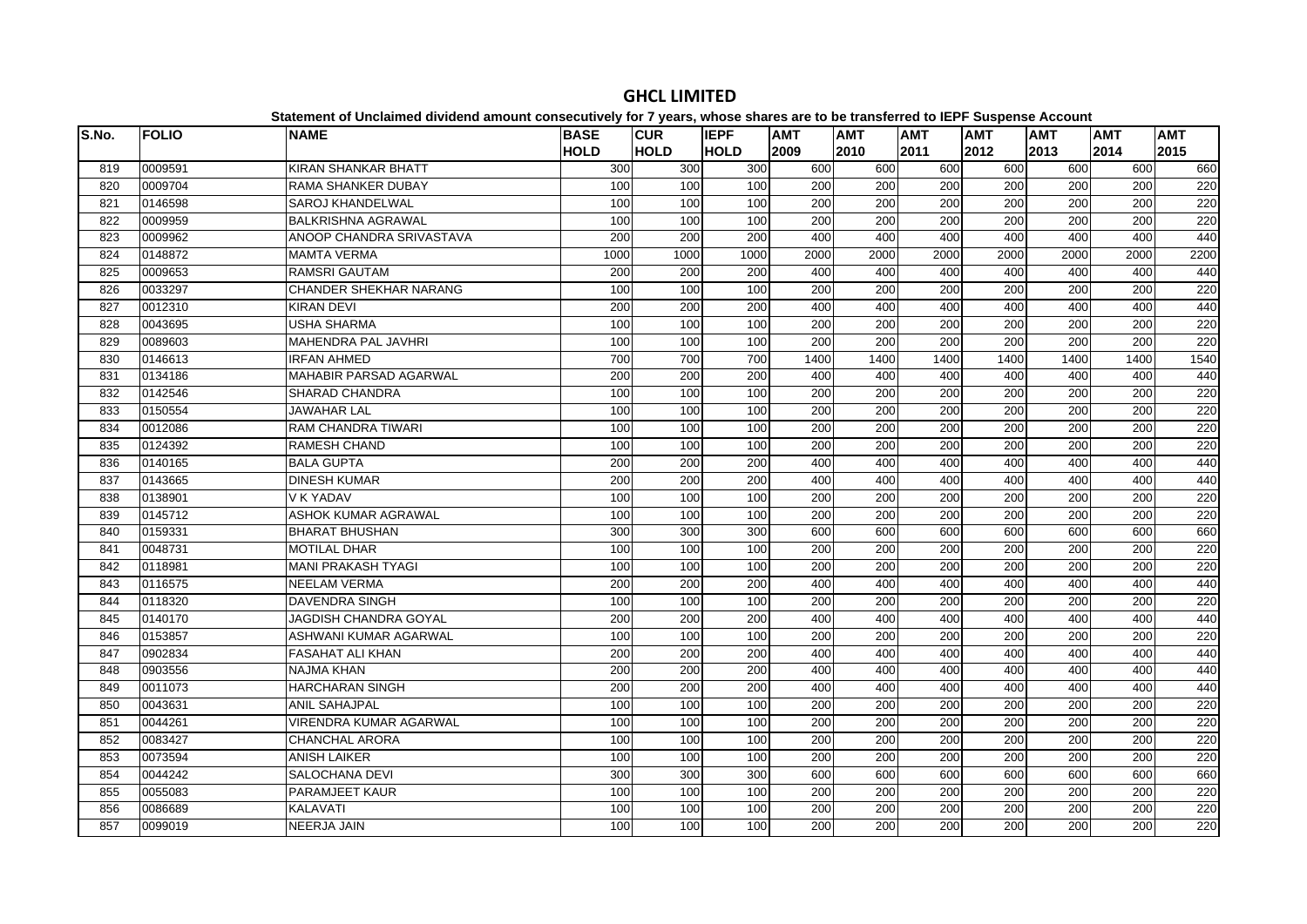| S.No. | <b>FOLIO</b>     | platomont or onolalmoa arriaona amoant oonoooativoly for 1 youroj mnooo onaroo aro te<br><b>NAME</b> | <b>BASE</b> | <b>CUR</b>  | <b>IEPF</b> | <b>AMT</b>       | .<br><b>AMT</b>  | <b>AMT</b>       | <b>AMT</b>       | $-200$<br><b>AMT</b> | <b>AMT</b> | <b>AMT</b> |
|-------|------------------|------------------------------------------------------------------------------------------------------|-------------|-------------|-------------|------------------|------------------|------------------|------------------|----------------------|------------|------------|
|       |                  |                                                                                                      | <b>HOLD</b> | <b>HOLD</b> | <b>HOLD</b> | 2009             | 2010             | 2011             | 2012             | 2013                 | 2014       | 2015       |
| 858   | 0145927          | PRASHANT GHILDIYAL                                                                                   | 100         | 100         | 100         | 200              | 200              | 200              | 200              | 200                  | 200        | 220        |
| 859   | 0149172          | <b>INDU GUPTA</b>                                                                                    | 100         | 100         | 100         | 200              | 200              | 200              | 200              | 200                  | 200        | 220        |
| 860   | 0044317          | <b>NANDA MALIK</b>                                                                                   | 300         | 300         | 300         | 600              | 600              | 600              | 600              | 600                  | 600        | 660        |
| 861   | 0044340          | <b>SAMBA SIVA RAO</b>                                                                                | 200         | 200         | 200         | 400              | 400              | 400              | 400              | 400                  | 400        | 440        |
| 862   | 0107045          | MANISHA AGARWAL                                                                                      | 100         | 100         | 100         | 200              | 200              | 200              | 200              | 200                  | 200        | 220        |
| 863   | 0115881          | <b>SUDHA GUPTA</b>                                                                                   | 100         | 100         | 100         | $\overline{200}$ | $\overline{200}$ | $\overline{200}$ | 200              | 200                  | 200        | 220        |
| 864   | 0065566          | VISHWAMBHAR LAL HARMILAPI                                                                            | 100         | 100         | 100         | 200              | 200              | $\overline{200}$ | 200              | 200                  | 200        | 220        |
| 865   | 0032866          | <b>RAJEEV CHAUHAN</b>                                                                                | 100         | 100         | 100         | 200              | 200              | 200              | 200              | 200                  | 200        | 220        |
| 866   | 0083130          | <b>REKHA MITTAL</b>                                                                                  | 200         | 200         | 200         | 400              | 400              | 400              | 400              | 400                  | 400        | 440        |
| 867   | 0007471          | <b>DHARMENDRA SINGH RAWAT</b>                                                                        | 100         | 100         | 100         | 200              | 200              | 200              | 200              | 200                  | 200        | 220        |
| 868   | 0044959          | <b>VED PRAKASH MITHAL</b>                                                                            | 200         | 200         | 200         | 400              | 400              | 400              | 400              | 400                  | 400        | 440        |
| 869   | 0088651          | <b>RAJ DEVI</b>                                                                                      | 100         | 100         | 100         | 200              | 200              | 200              | 200              | 200                  | 200        | 220        |
| 870   | 1201060400044494 | <b>AJAY KUMAR TRIPATHI</b>                                                                           | 100         | 100         | 100         | $\overline{200}$ | 200              | 200              | 200              | 200                  | 200        | 220        |
| 871   | 0045065          | <b>NAFIS FATMA</b>                                                                                   | 100         | 100         | 100         | 200              | 200              | 200              | 200              | 200                  | 200        | 220        |
| 872   | 0099319          | <b>SAURABH KUMAR</b>                                                                                 | 100         | 100         | 100         | 200              | 200              | 200              | 200              | 200                  | 200        | 220        |
| 873   | 0092895          | <b>NEELAM SHARMA</b>                                                                                 | 100         | 100         | 100         | 200              | 200              | 200              | 200              | 200                  | 200        | 220        |
| 874   | 0148093          | <b>KUMAR GORAVE</b>                                                                                  | 200         | 200         | 200         | 400              | 400              | 400              | 400              | 400                  | 400        | 440        |
| 875   | 0012312          | DUTANDRANATH JAGOTA                                                                                  | 100         | 100         | 100         | 200              | 200              | 200              | 200              | 200                  | 200        | 220        |
| 876   | 0092897          | <b>NITISH KABRA</b>                                                                                  | 100         | 100         | 100         | 200              | 200              | 200              | 200              | 200                  | 200        | 220        |
| 877   | 0009726          | <b>HIMANSHU SWARUP PANDEY</b>                                                                        | 200         | 200         | 200         | 400              | 400              | 400              | 400              | 400                  | 400        | 440        |
| 878   | 0118175          | <b>AJAI DIXIT</b>                                                                                    | 100         | 100         | 100         | $\overline{200}$ | $\overline{200}$ | $\overline{200}$ | $\overline{200}$ | 200                  | 200        | 220        |
| 879   | 0011742          | SHAKAMBARI DWIVEDI                                                                                   | 500         | 500         | 500         | 1000             | 1000             | 1000             | 1000             | 1000                 | 1000       | 1100       |
| 880   | 0076605          | <b>RAMESH CHANDU</b>                                                                                 | 1000        | 1000        | 1000        | 2000             | 2000             | 2000             | 2000             | 2000                 | 2000       | 2200       |
| 881   | 0033611          | <b>BINDBASANI SHARAN SRIVASTAVA</b>                                                                  | 100         | 100         | 100         | $\overline{200}$ | 200              | 200              | $\overline{200}$ | 200                  | 200        | 220        |
| 882   | 0115019          | <b>K ANANTHA</b>                                                                                     | 100         | 100         | 100         | 200              | 200              | 200              | 200              | 200                  | 200        | 220        |
| 883   | 0901035          | <b>SURJAN ABHRAJ GUJAR</b>                                                                           | 500         | 500         | 500         | 1000             | 1000             | 1000             | 1000             | 1000                 | 1000       | 1100       |
| 884   | 0088213          | <b>MALA SINGH</b>                                                                                    | 100         | 100         | 100         | 200              | 200              | 200              | 200              | 200                  | 200        | 220        |
| 885   | 0147465          | SHAILENDRA KUMAR GUPTA                                                                               | 100         | 100         | 100         | 200              | $\overline{200}$ | 200              | $\overline{200}$ | 200                  | 200        | 220        |
| 886   | 0000878          | <b>AFROZ AHMAD SIDDIQUI</b>                                                                          | 100         | 100         | 100         | 200              | 200              | 200              | 200              | 200                  | 200        | 220        |
| 887   | 0033922          | CHANDRA LEKHA AGARWAL                                                                                | 400         | 400         | 400         | 800              | 800              | 800              | 800              | 800                  | 800        | 880        |
| 888   | 0033923          | <b>BAL KRISHNA AGARWAL</b>                                                                           | 400         | 400         | 400         | 800              | 800              | 800              | 800              | 800                  | 800        | 880        |
| 889   | 0033925          | <b>RUCHI AGARWAL</b>                                                                                 | 400         | 400         | 400         | 800              | 800              | 800              | 800              | 800                  | 800        | 880        |
| 890   | 0033926          | <b>ASHISH AGARWAL</b>                                                                                | 400         | 400         | 400         | 800              | 800              | 800              | 800              | 800                  | 800        | 880        |
| 891   | 0137046          | <b>MINI SAURABH</b>                                                                                  | 100         | 100         | 100         | 200              | 200              | 200              | 200              | 200                  | 200        | 220        |
| 892   | 0145484          | <b>MINI SAURABH</b>                                                                                  | 100         | 100         | 100         | $\overline{200}$ | 200              | $\overline{200}$ | 200              | 200                  | 200        | 220        |
| 893   | 0162885          | <b>BANWARILAL MATANHELIA</b>                                                                         | 200         | 200         | 200         | 400              | 400              | 400              | 400              | 400                  | 400        | 440        |
| 894   | 0008207          | RAJDEO PRASAD                                                                                        | 100         | 100         | 100         | 200              | 200              | 200              | 200              | 200                  | 200        | 220        |
| 895   | 0010220          | <b>G HASAN</b>                                                                                       | 100         | 100         | 100         | 200              | 200              | 200              | 200              | 200                  | 200        | 220        |
| 896   | 0118556          | <b>RAM ASREKH SINGH</b>                                                                              | 100         | 100         | 100         | 200              | $\overline{200}$ | 200              | $\overline{200}$ | 200                  | 200        | 220        |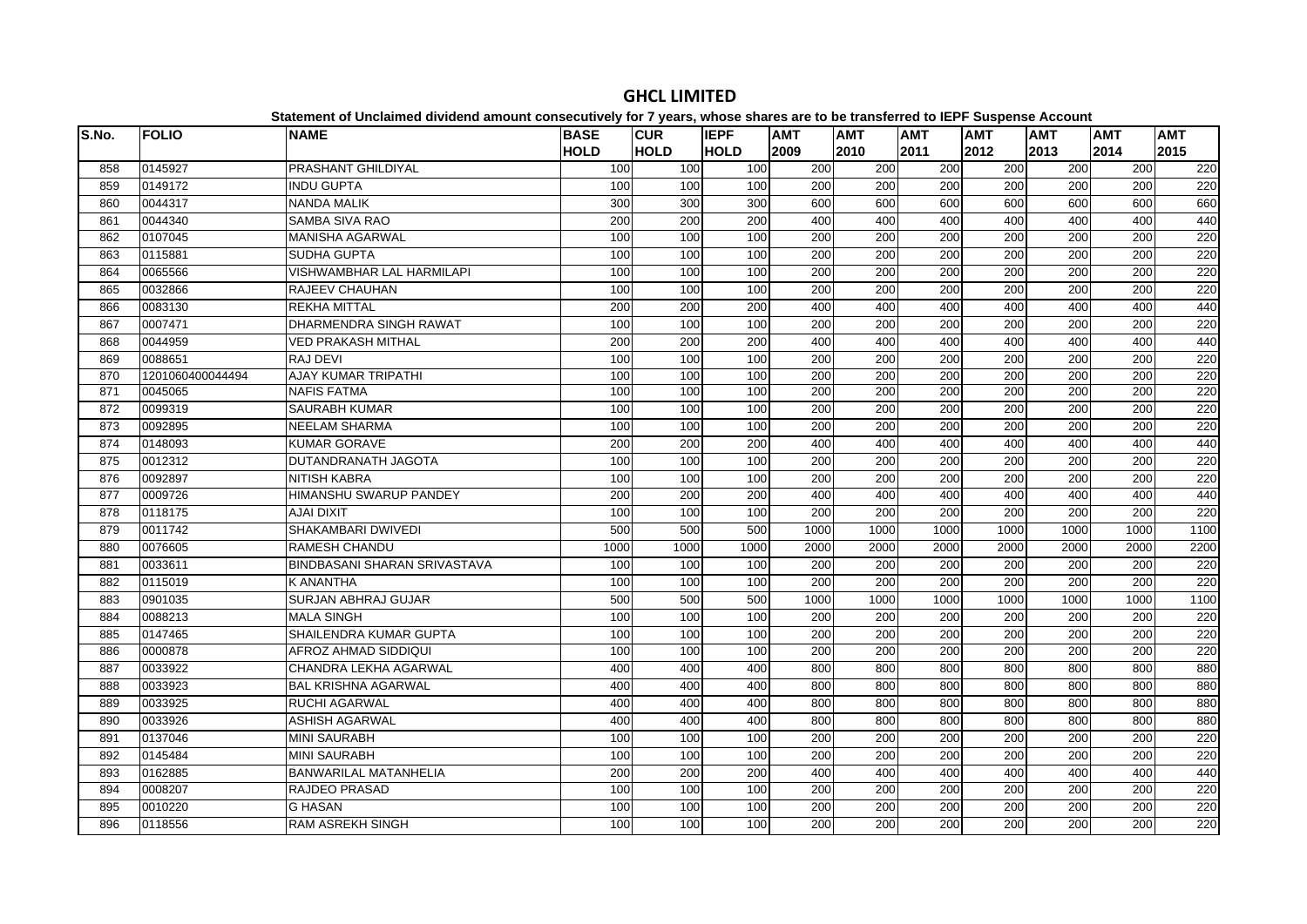| S.No. | <b>FOLIO</b>     | <b>NAME</b>                   | <b>BASE</b> | <b>CUR</b>  | <b>IEPF</b> | <b>AMT</b>       | <b>AMT</b>       | <b>AMT</b>       | <b>AMT</b>       | <b>AMT</b> | <b>AMT</b> | <b>AMT</b> |
|-------|------------------|-------------------------------|-------------|-------------|-------------|------------------|------------------|------------------|------------------|------------|------------|------------|
|       |                  |                               | <b>HOLD</b> | <b>HOLD</b> | <b>HOLD</b> | 2009             | 2010             | 2011             | 2012             | 2013       | 2014       | 2015       |
| 897   | 0120056          | RADHEY SHYAM SHUKLA           | 100         | 100         | 100         | 200              | 200              | 200              | 200              | 200        | 200        | 220        |
| 898   | 0130680          | <b>JAGDHARI RAM</b>           | 200         | 200         | 200         | 400              | 400              | 400              | 400              | 400        | 400        | 440        |
| 899   | 0045154          | <b>SHIPRA LAHIRI</b>          | 100         | 100         | 100         | 200              | 200              | 200              | 200              | 200        | 200        | 220        |
| 900   | 0121217          | <b>DAMODAR DAS SHARMA</b>     | 100         | 100         | 100         | 200              | 200              | 200              | 200              | 200        | 200        | 220        |
| 901   | 0138319          | DHAN RAJ SINGH YADAV          | 300         | 300         | 300         | 600              | 600              | 600              | 600              | 600        | 600        | 660        |
| 902   | 0043061          | <b>RAMESH C PATEL</b>         | 100         | 100         | 100         | 200              | $\overline{200}$ | $\overline{200}$ | 200              | 200        | 200        | 220        |
| 903   | 0043281          | <b>MOTLAL JAIN</b>            | 100         | 100         | 100         | 200              | 200              | 200              | 200              | 200        | 200        | 220        |
| 904   | 0116973          | <b>HEERA HEGDE</b>            | 100         | 100         | 100         | 200              | 200              | 200              | 200              | 200        | 200        | 220        |
| 905   | 0043239          | <b>DAYAL SINGH SAINI</b>      | 100         | 100         | 100         | 200              | 200              | 200              | 200              | 200        | 200        | 220        |
| 906   | 0043115          | <b>ARVIND NATH TIWARI</b>     | 100         | 100         | 100         | 200              | 200              | 200              | 200              | 200        | 200        | 220        |
| 907   | 0043285          | <b>ANITA DIXIT</b>            | 100         | 100         | 100         | 200              | $\overline{200}$ | $\overline{200}$ | 200              | 200        | 200        | 220        |
| 908   | 0047648          | <b>VIJAY PAL SINGH CHAHAR</b> | 200         | 200         | 200         | 400              | 400              | 400              | 400              | 400        | 400        | 440        |
| 909   | 0073534          | RAJENDRA SINGH VERMA          | 100         | 100         | 100         | 200              | 200              | 200              | 200              | 200        | 200        | 220        |
| 910   | 0143200          | <b>RAM GYAN GUPTA</b>         | 100         | 100         | 100         | $\overline{200}$ | $\overline{200}$ | $\overline{200}$ | 200              | 200        | 200        | 220        |
| 911   | 1201090000149423 | <b>SANJAY KUMAR SINGHAI</b>   | 200         | 200         | 200         | 400              | 400              | 400              | 400              | 400        | 400        | 440        |
| 912   | 0116624          | <b>ANIL KUMAR SHARMA</b>      | 100         | 100         | 100         | 200              | 200              | 200              | 200              | 200        | 200        | 220        |
| 913   | 0158242          | <b>SATYA PAL VIG</b>          | 200         | 200         | 200         | 400              | 400              | 400              | 400              | 400        | 400        | 440        |
| 914   | 0123527          | SANJIVA CHOWDHARY             | 700         | 700         | 700         | 1400             | 1400             | 1400             | 1400             | 1400       | 1400       | 1540       |
| 915   | 0014539          | <b>DEEPA MOHAN</b>            | 100         | 100         | 100         | 200              | 200              | 200              | 200              | 200        | 200        | 220        |
| 916   | 0139788          | <b>NAVEEN KUMBHAT</b>         | 100         | 100         | 100         | $\overline{200}$ | $\overline{200}$ | $\overline{200}$ | 200              | 200        | 200        | 220        |
| 917   | 0029318          | <b>PRAMOD AGARWAL</b>         | 100         | 100         | 100         | 200              | $\overline{200}$ | 200              | 200              | 200        | 200        | 220        |
| 918   | 0069349          | <b>SURYA PARKASH SHARMA</b>   | 500         | 500         | 500         | 1000             | 1000             | 1000             | 1000             | 1000       | 1000       | 1100       |
| 919   | 0029639          | <b>DILIP KUMAR DEB</b>        | 100         | 100         | 100         | 200              | 200              | 200              | 200              | 200        | 200        | 220        |
| 920   | 1201060500353244 | <b>GOVIND SINDHI</b>          | 460         | 200         | 200         | 920              | 920              | 400              | 400              | 400        | 400        | 440        |
| 921   | 0093149          | <b>SANTOSH DEVI BANSAL</b>    | 100         | 100         | 100         | 200              | 200              | 200              | 200              | 200        | 200        | 220        |
| 922   | 0072178          | <b>BABU LAL BOHRA</b>         | 100         | 100         | 100         | 200              | 200              | 200              | 200              | 200        | 200        | 220        |
| 923   | 0027171          | CHUNNILAL MOHNOT              | 1100        | 1100        | 1100        | 2200             | 2200             | 2200             | 2200             | 2200       | 2200       | 2420       |
| 924   | 0032443          | SANTANU KUMAR BARUA           | 100         | 100         | 100         | 200              | 200              | 200              | 200              | 200        | 200        | 220        |
| 925   | 0150053          | <b>HARIKRISHAN SHARMA</b>     | 100         | 100         | 100         | $\overline{200}$ | $\overline{200}$ | 200              | 200              | 200        | 200        | 220        |
| 926   | 0015822          | <b>DIPENDRA MATHUR</b>        | 100         | 100         | 100         | 200              | 200              | $\overline{200}$ | $\overline{200}$ | 200        | 200        | 220        |
| 927   | 0022390          | RAMA SHANKER PANDEY           | 100         | 100         | 100         | 200              | 200              | 200              | 200              | 200        | 200        | 220        |
| 928   | 0076258          | <b>MADHU SOOD</b>             | 100         | 100         | 100         | 200              | 200              | 200              | 200              | 200        | 200        | 220        |
| 929   | 0146347          | <b>PARAS CHANDIWAL</b>        | 100         | 100         | 100         | 200              | $\overline{200}$ | 200              | 200              | 200        | 200        | 220        |
| 930   | 0130157          | RAJESH KUMAR A GANDHI         | 100         | 100         | 100         | 200              | 200              | 200              | 200              | 200        | 200        | 220        |
| 931   | 0041986          | A T ABRAHAM                   | 100         | 100         | 100         | 200              | 200              | 200              | 200              | 200        | 200        | 220        |
| 932   | 0041988          | S KRISHNA DAS                 | 100         | 100         | 100         | 200              | 200              | 200              | $\overline{200}$ | 200        | 200        | 220        |
| 933   | 0041992          | <b>VINAY KUMAR</b>            | 200         | 200         | 200         | 400              | 400              | 400              | 400              | 400        | 400        | 440        |
| 934   | 0051460          | <b>H S SRIVASTAVA</b>         | 100         | 100         | 100         | 200              | 200              | 200              | 200              | 200        | 200        | 220        |
| 935   | 0051454          | ROOP KISHORE CHATURVEDI       | 100         | 100         | 100         | 200              | $\overline{200}$ | 200              | 200              | 200        | 200        | 220        |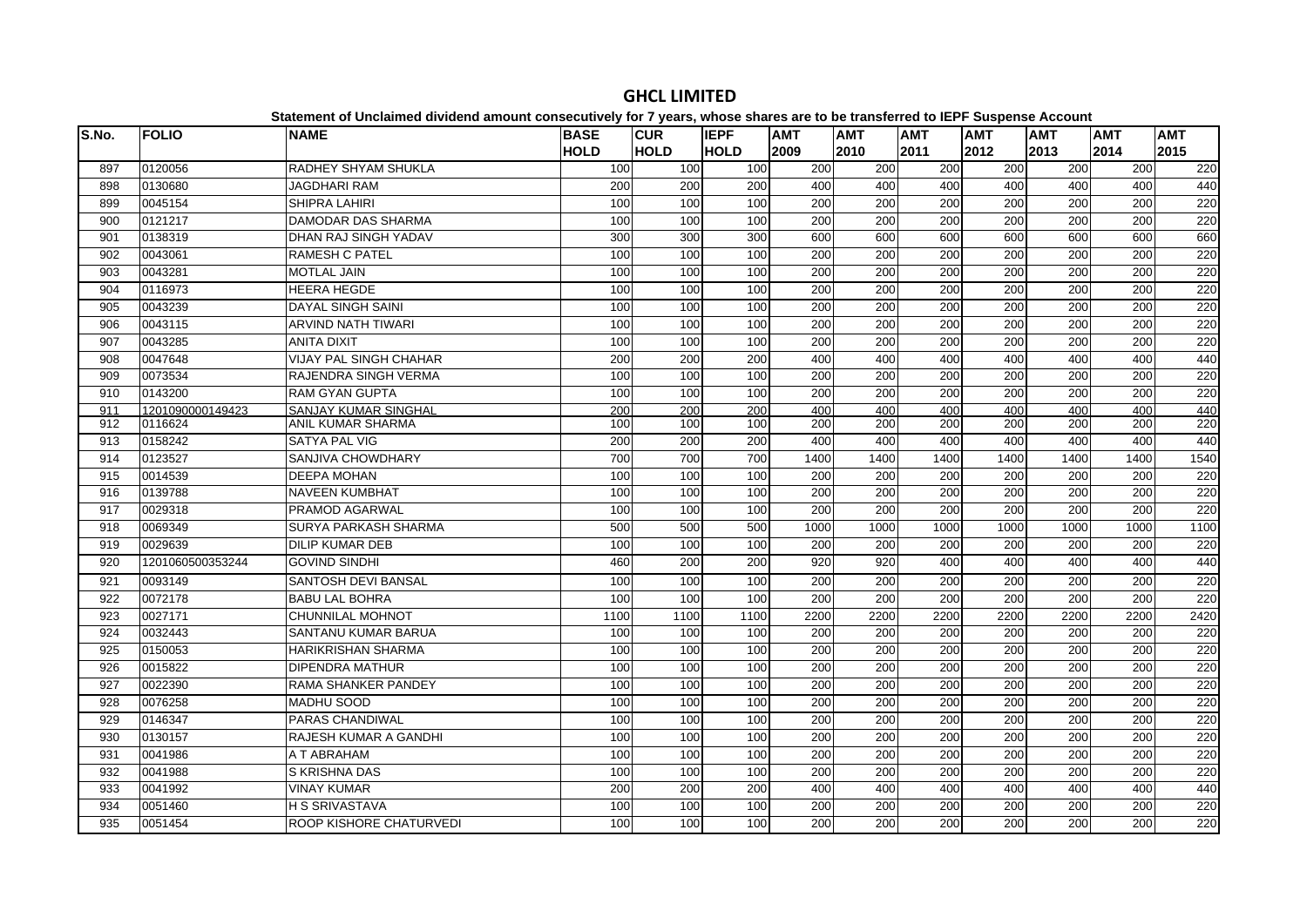| S.No. | <b>FOLIO</b>     | <b>NAME</b>                        | <b>BASE</b> | <b>CUR</b>  | <b>IEPF</b> | <b>AMT</b>       | <b>AMT</b> | <b>AMT</b>       | <b>AMT</b> | AMT  | <b>AMT</b> | <b>AMT</b> |
|-------|------------------|------------------------------------|-------------|-------------|-------------|------------------|------------|------------------|------------|------|------------|------------|
|       |                  |                                    | <b>HOLD</b> | <b>HOLD</b> | <b>HOLD</b> | 2009             | 2010       | 2011             | 2012       | 2013 | 2014       | 2015       |
| 936   | 0042032          | <b>VIRENDRA SINGH</b>              | 100         | 100         | 100         | 200              | 200        | 200              | 200        | 200  | 200        | 220        |
| 937   | 0041975          | <b>MALU SINGH CHOUHAN</b>          | 100         | 100         | 100         | 200              | 200        | 200              | 200        | 200  | 200        | 220        |
| 938   | 0170842          | JITENDRA KACHOLIYA                 | 100         | 100         | 100         | 200              | 200        | 200              | 200        | 200  | 200        | 220        |
| 939   | 0062216          | HARISH CHANDRA ROHILLA             | 100         | 100         | 100         | 200              | 200        | $\overline{200}$ | 200        | 200  | 200        | 220        |
| 940   | 0028813          | PUSHKAR TALDAR                     | 100         | 100         | 100         | 200              | 200        | 200              | 200        | 200  | 200        | 220        |
| 941   | 1203070000206699 | NAZRUL ISLAM KOHRI                 | 75          | 75          | 75          | 150              | 150        | 150              | 150        | 150  | 150        | 165        |
| 942   | 0011560          | <b>MAN MOHAN SETIA</b>             | 100         | 100         | 100         | 200              | 200        | 200              | 200        | 200  | 200        | 220        |
| 943   | 0029699          | <b>HARBANS SINGH JAKHAR</b>        | 100         | 100         | 100         | 200              | 200        | $\overline{200}$ | 200        | 200  | 200        | 220        |
| 944   | 0051305          | MAHIPAL SINGH                      | 100         | 100         | 100         | 200              | 200        | 200              | 200        | 200  | 200        | 220        |
| 945   | 0136426          | SUBHASH CHANDER TANEJA             | 300         | 300         | 300         | 600              | 600        | 600              | 600        | 600  | 600        | 660        |
| 946   | 0149770          | SHANKAR LAL GOLYAN                 | 100         | 100         | 100         | 200              | 200        | 200              | 200        | 200  | 200        | 220        |
| 947   | 0149772          | NIRANJAN LAL GOLYAN                | 100         | 100         | 100         | 200              | 200        | 200              | 200        | 200  | 200        | 220        |
| 948   | 0149773          | ASHOK KUMAR GOLYAN                 | 100         | 100         | 100         | 200              | 200        | 200              | 200        | 200  | 200        | 220        |
| 949   | 0029518          | <b>LALA RAM KUMAWAT</b>            | 100         | 100         | 100         | 200              | 200        | 200              | 200        | 200  | 200        | 220        |
| 950   | 0097686          | DAMAJIBHAI MANJIBHAI PATEL         | 100         | 100         | 100         | 200              | 200        | 200              | 200        | 200  | 200        | 220        |
| 951   | 0051372          | PRAFUL KANWAR BHANDARI             | 300         | 300         | 300         | 600              | 600        | 600              | 600        | 600  | 600        | 660        |
| 952   | 0110021          | SHREE NAKODA GROUP INVESTORS P LTD | 500         | 500         | 500         | 1000             | 1000       | 1000             | 1000       | 1000 | 1000       | 1100       |
| 953   | 0051258          | <b>ROHIT SARAF</b>                 | 100         | 100         | 100         | 200              | 200        | 200              | 200        | 200  | 200        | 220        |
| 954   | 0002391          | VANRAJSINH GUMANSINH SARVAIYA      | 100         | 100         | 100         | 200              | 200        | 200              | 200        | 200  | 200        | 220        |
| 955   | 0008929          | OM PRAKASH AGRAWAL                 | 100         | 100         | 100         | 200              | 200        | 200              | 200        | 200  | 200        | 220        |
| 956   | 0022006          | SHAILESH KUMAR PABARI              | 100         | 100         | 100         | 200              | 200        | 200              | 200        | 200  | 200        | 220        |
| 957   | 0039003          | <b>MESUR DASOTIA</b>               | 100         | 100         | 100         | 200              | 200        | 200              | 200        | 200  | 200        | 220        |
| 958   | 0040150          | VYAS MAHENDRA N                    | 100         | 100         | 100         | 200              | 200        | 200              | 200        | 200  | 200        | 220        |
| 959   | 0072584          | BHAVANA M. DOSHI                   | 100         | 100         | 100         | $\overline{200}$ | 200        | $\overline{200}$ | 200        | 200  | 200        | 220        |
| 960   | 0077243          | HASMUKH S.SHAH                     | 100         | 100         | 100         | 200              | 200        | 200              | 200        | 200  | 200        | 220        |
| 961   | 0115291          | <b>JITABEN L CHETTA</b>            | 100         | 100         | 100         | 200              | 200        | 200              | 200        | 200  | 200        | 220        |
| 962   | 0115967          | <b>HEMA THAKER</b>                 | 100         | 100         | 100         | 200              | 200        | 200              | 200        | 200  | 200        | 220        |
| 963   | 0117888          | RITABEN ASHOK KUMAR PATEL          | 100         | 100         | 100         | 200              | 200        | 200              | 200        | 200  | 200        | 220        |
| 964   | 0117890          | ASHOK BHOVANBHAI PATEL             | 300         | 300         | 300         | 600              | 600        | 600              | 600        | 600  | 600        | 660        |
| 965   | 0119343          | <b>BAIJU S SHAH</b>                | 100         | 100         | 100         | 200              | 200        | 200              | 200        | 200  | 200        | 220        |
| 966   | 0119619          | DARSHANLAL MANDHANI                | 100         | 100         | 100         | 200              | 200        | 200              | 200        | 200  | 200        | 220        |
| 967   | 0120609          | CHANDRIKA HARSHAD DOSHI            | 200         | 200         | 200         | 400              | 400        | 400              | 400        | 400  | 400        | 440        |
| 968   | 0133474          | CHIMANBHAI P FALDU                 | 100         | 100         | 100         | 200              | 200        | $\overline{200}$ | 200        | 200  | 200        | 220        |
| 969   | 0121280          | JAYSHRI H CHINOY                   | 100         | 100         | 100         | $\overline{200}$ | 200        | 200              | 200        | 200  | 200        | 220        |
| 970   | 0148632          | <b>JUHI B MEHTA</b>                | 100         | 100         | 100         | 200              | 200        | 200              | 200        | 200  | 200        | 220        |
| 971   | 0117789          | HITESH R PATEL                     | 500         | 500         | 500         | 1000             | 1000       | 1000             | 1000       | 1000 | 1000       | 1100       |
| 972   | 0153810          | BHANUBHAI RANABHAI KHANBHLA        | 100         | 100         | 100         | 200              | 200        | 200              | 200        | 200  | 200        | 220        |
| 973   | 0073112          | PREMJI LAVJI SOLANKI               | 100         | 100         | 100         | 200              | 200        | 200              | 200        | 200  | 200        | 220        |
| 974   | 0106832          | <b>AMRUTLAL GOVANI</b>             | 100         | 100         | 100         | 200              | 200        | 200              | 200        | 200  | 200        | 220        |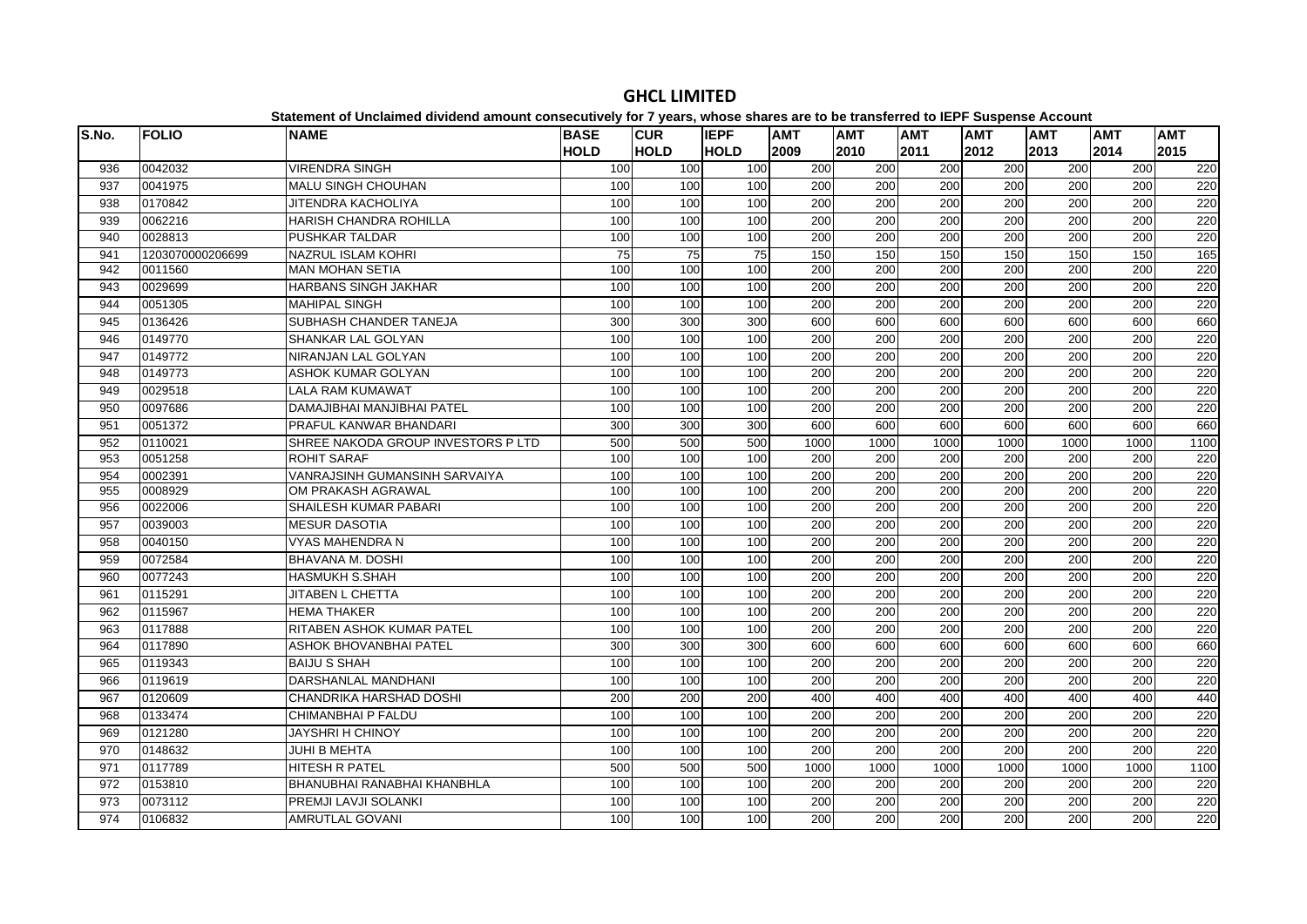#### **S.No. FOLIO NAME BASE HOLDCUR HOLDIEPF HOLDAMT AMT AMT AMT AMT AMT AMT** 975 |IN30097410277591 |JITESHBHAI L. BHORANIYA | 175 175 175 350 350 350 350 350 350 350 385 0004395 PRABHUDAS RAMJIBHAI TALALIYA 100 100 100 200 200 200 200 200 200 220 0022169 BABUBHAI GOL 100 100 100 200 200 200 200 200 200 220 0122435 TULSIDAS NANJIBHAI 100 100 100 200 200 200 200 200 200 220 0021976 SURESH NANJI RANPARIA 100 100 100 200 200 200 200 200 200 220 0038207 CHETAN MAHENDRA DOSHI 100 100 100 200 200 200 200 200 200 220 0074926 KIRIT DHIRAJLAL PATEL 100 100 100 200 200 200 200 200 200 220 0022243 DHARINI AVASHIA 100 100 100 200 200 200 200 200 200 220 0022225 KANCHANA RAVINDRA 500 500 500 1000 1000 1000 1000 1000 1000 1100 0022226 T V RAVINDRAN 500 500 500 1000 1000 1000 1000 1000 1000 1100 0023134 KUBAVAT DHIRAJLAL PRAGDAS 100 100 100 200 200 200 200 200 200 220 0039958 BHUPAT NANJI 100 100 100 200 200 200 200 200 200 220 0039965 VISHWANATH SHARMA 100 100 100 200 200 200 200 200 200 220 0040031 MANOJ NATWARLAL 100 100 100 200 200 200 200 200 200 220 0072451 KANJI MADHAVJI JOSHI 100 100 100 200 200 200 200 200 200 220 0086027 GOPALDAS BHAGWANJI POPAT 100 100 100 200 200 200 200 200 200 220 0090256 LATTA HIRALAL AMLANI 100 100 100 200 200 200 200 200 200 220 0109499 ROHAN B DHOKAI 100 100 100 200 200 200 200 200 200 220993 |0155731 |BHIKHAN RAJSHI | 400| 400| 400| 800| 800| 800| 800| 880 0004558 BHAYABHAI BHAGUBHAI 200 200 200 400 400 400 400 400 400 440 0080235 KAMLESH AGRAWAL 100 100 100 200 200 200 200 200 200 220996 |0154376 IS LAGARWAL 100 100 200 200 200 200 200 200 220 220 IN30018313219229 KARA BHOJABHAI MODHWADIA 100 100 100 200 200 200 200 200 200 220 0076366 VINA PRIYAVADAN VAIDYA 100 100 100 200 200 200 200 200 200 220 0076367 LATTA MAHESHCHANDRA SHAH 100 100 100 200 200 200 200 200 200 220 0081473 MEENA A. SHETH 100 100 100 200 200 200 200 200 200 220 0084926 PRAKASH DWARKADAS RAICHURA 100 100 100 200 200 200 200 200 200 220 0099054 ANILA R GOSWAMI 100 100 100 200 200 200 200 200 200 2201003 |0111861 |FFLIX RFMFDIOS | 100| 100| 100| 200| 200| 200| 200| 220<br>1003 |0111861 |FFLIX RFMFDIOS 0152475 SURESH PREMJIBHAI PATEL 600 600 600 1200 1200 1200 1200 1200 1200 1320 0152476 RAMESH PURUSHOTTAMBHAI PATEL 400 400 400 800 800 800 800 800 800 880 0038434 KAPIL DEVALIA 100 100 100 200 200 200 200 200 200 220 0038440 NANDA VITHALDAS VERSIBHAI 100 100 100 200 200 200 200 200 200 220 0038441 NANDA MEGHBAI VERSI 100 100 100 200 200 200 200 200 200 220 0038272 SEEMA PANDYA 100 100 100 200 200 200 200 200 200 220 $\overline{220}$  0116766 BHARAT SUKHARAM GONDALIA 100 100 100 200 200 200 200 200 200 220 0139265 SURESH MAKHANASA 200 200 200 400 400 400 400 400 400 440 0147199 ANJANA DOGRA 100 100 100 200 200 200 200 200 200 2200155780 SHITAL PRATAPRAY 300 300 300 600 600 600 600 600 600 660

## **GHCL LIMITED**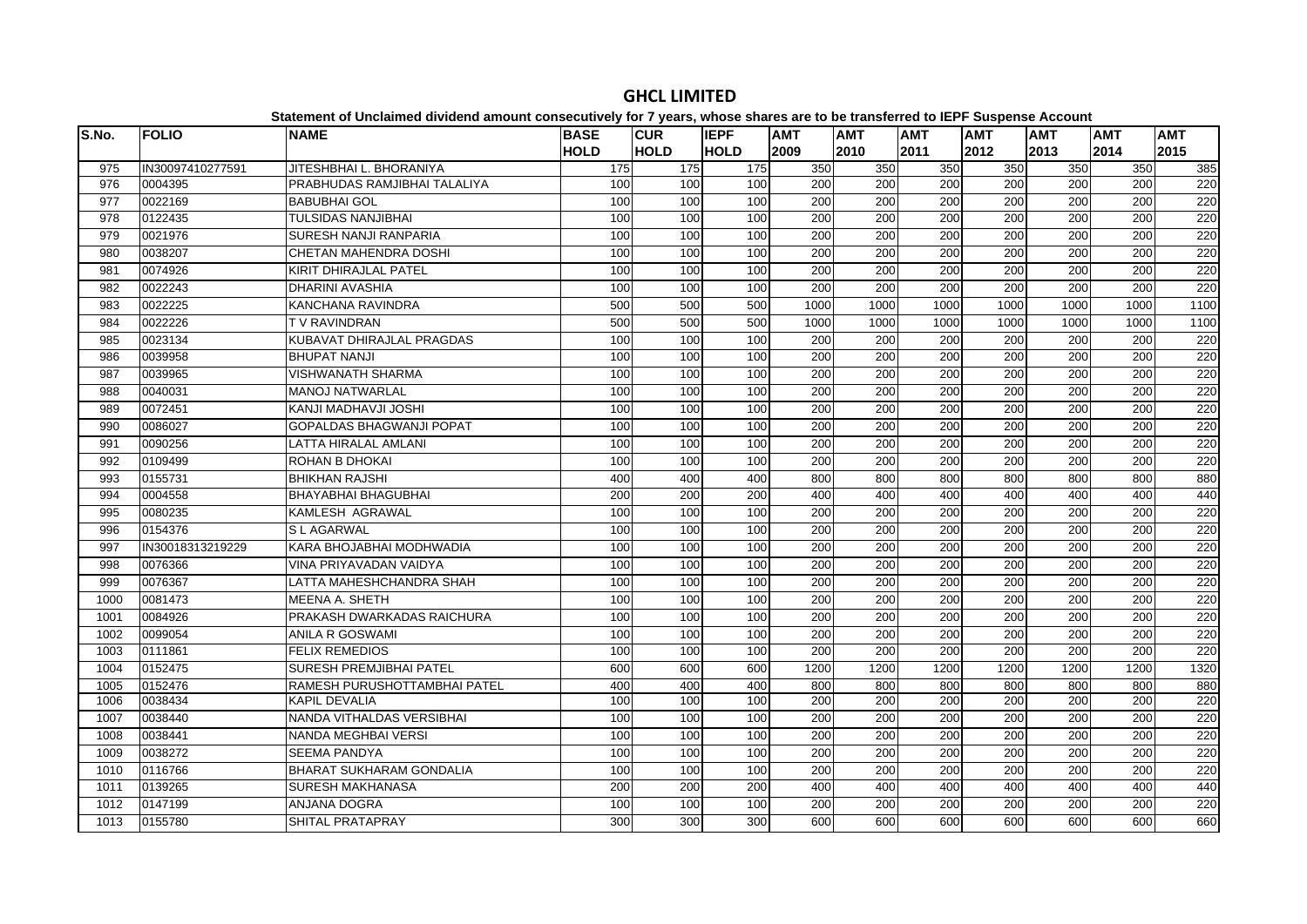#### **S.No. FOLIO NAME BASE HOLDCUR HOLDIEPF HOLDAMT AMT AMT AMT AMT AMT AMT**  IN30097410492162 PREMJI JASMAT DHAMSANIA 200 200 200 400 400 400 400 400 400 440 0065371 NAKUM MANSUKHLAL H. 100 100 100 200 200 200 200 200 200 220 0038267 PRAKASH CHAND MEHTA 400 400 400 800 800 800 800 800 800 880 0021941 SHANTILAL KANJI BHENSDADIYA 200 200 200 400 400 400 400 400 400 440 0038302 JUNAS JAMA SUMANIYA 100 100 100 200 200 200 200 200 200 220 0038368 BHIMA RAYDE SOLANKI 100 100 100 200 200 200 200 200 200 220 0038387 RAMA HARIHARA SWAMY 100 100 100 200 200 200 200 200 200 220 0038388 JAIGOPAL SUNDARAM H 100 100 100 200 200 200 200 200 200 220 0038398 NIRMALSIH DIPSIH VADHER 100 100 100 200 200 200 200 200 200 220 0038414 BERAJBA BALUBHA ZALA 100 100 100 200 200 200 200 200 200 220 0038490 SHEKH MAHMAD SHEKHHAROON 100 100 100 200 200 200 200 200 200 220 0038567 PARSHOTAM B SOLANKI 100 100 100 200 200 200 200 200 200 2201026 10038589 IDHIRAJLAL D PATEL 100 1001 2001 2001 2001 2001 200 0038608 MAHENDRA NARANDAS KAPADI 100 100 100 200 200 200 200 200 200 220 0038609 NARENDRA NARANDAS KAPADI 100 100 100 200 200 200 200 200 200 220 0060907 PRAFULLA ANIRUDDH PUROHIT 100 100 100 200 200 200 200 200 200 220 0071480 NAMRATA D. DAVDA 100 100 100 200 200 200 200 200 200 220 0079097 ANIL KARA 100 100 100 200 200 200 200 200 200 220 0089957 VANDANA R. SUKTHANKAR 100 100 100 200 200 200 200 200 200 220 0003726 RATILAL NARANDAS SHAH 100 100 100 200 200 200 200 200 200 220 0003748 ANRANI RAMJIBHAI JERAMBHAI 300 300 300 600 600 600 600 600 600 660 0004446 SIDDIQUE ABDUL GANIH KUTCHHI 100 100 100 200 200 200 200 200 200 220 0038789 CHAITANYA VORA 100 100 100 200 200 200 200 200 200 220 0038930 SIMON PAUL CHRISTIAN 100 100 100 200 200 200 200 200 200 220 0039030 PRABHULAL P VYAS 100 100 100 200 200 200 200 200 200 220 0113630 ASHUSH KUMAR N PATEL 100 100 100 200 200 200 200 200 200 2201040 |0162872 |AMI+H RAWAL | 300| 300| 600| 600| 600| 600| 600| 660 0154251 PATEL RAJESHKUMAR 200 200 200 400 400 400 400 400 400 440 0038840 LILAVANTI J PANDYA 100 100 100 200 200 200 200 200 200 220 0119044 ARVINDKUMAR M PATOLIA 100 100 100 200 200 200 200 200 200 2201044 |0125904 |SACHIN TIMBADIA | 100| 100| 100| 200| 200| 200| 200| 220| 220 0004086 GOVINDBHAI ARJANBHAI SAVALIYA 100 100 100 200 200 200 200 200 200 220 0004106 DHIRAJLAL BHIJIBHAI CHOVATIYA 100 100 100 200 200 200 200 200 200 220 0004124 LIMBABHAI BHURABHAI BAMBHROLIYA 100 100 100 200 200 200 200 200 200 220 $\overline{220}$ 1048 |0004127 |POPATBHAI RAVJIBHAI SANGHANI | 100| 100| 100| 200| 200| 200| 200| 200<br>100 0004138 HANSRAJ BHAI DEVDAS BHAI TALAVIA 100 100 100 200 200 200 200 200 200 220 0004139 RAMARA MILK PROD CO OP SOCIETY 100 100 100 200 200 200 200 200 200 2200004203 MEGHJIBHAI MANJIBHAI RAKHOLIA 100 100 100 200 200 200 200 200 200 220

# **GHCL LIMITED**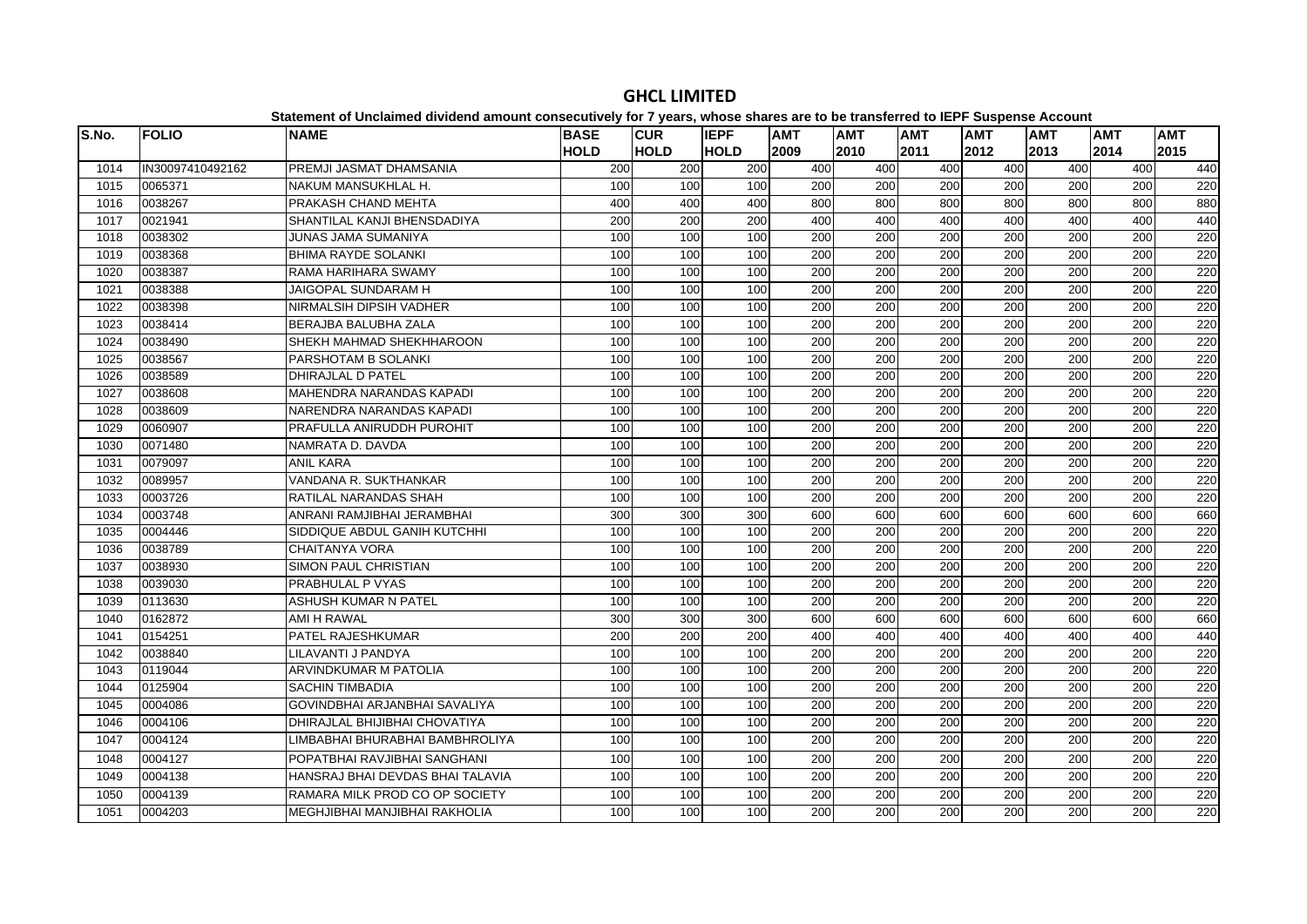|       |              | Statement of Unclaimed dividend amount consecutively for 7 years, whose shares are to be transferred to IEPF Suspense Account |             |             |             |      |                  |                  |                  |                  |            |            |
|-------|--------------|-------------------------------------------------------------------------------------------------------------------------------|-------------|-------------|-------------|------|------------------|------------------|------------------|------------------|------------|------------|
| S.No. | <b>FOLIO</b> | <b>NAME</b>                                                                                                                   | <b>BASE</b> | <b>CUR</b>  | <b>IEPF</b> | AMT  | <b>AMT</b>       | AMT              | <b>AMT</b>       | <b>AMT</b>       | <b>AMT</b> | <b>AMT</b> |
|       |              |                                                                                                                               | <b>HOLD</b> | <b>HOLD</b> | <b>HOLD</b> | 2009 | 2010             | 2011             | 2012             | 2013             | 2014       | 2015       |
| 1052  | 0004301      | MOHANBHAI GOKADBHAI KALSARIA                                                                                                  | 100         | 100         | 100         | 200  | 200              | 200              | 200              | 200              | 200        | 220        |
| 1053  | 0004306      | <b>JASINGBHAI KUMBHBHAI</b>                                                                                                   | 100         | 100         | 100         | 200  | 200              | 200              | $\overline{200}$ | 200              | 200        | 220        |
| 1054  | 0004307      | DEDUBHAI RAJABHAI ZALA                                                                                                        | 100         | 100         | 100         | 200  | 200              | 200              | 200              | 200              | 200        | 220        |
| 1055  | 0004319      | BHIMABHAI KALABHAI RANK                                                                                                       | 100         | 100         | 100         | 200  | $\overline{200}$ | 200              | 200              | $\overline{200}$ | 200        | 220        |
| 1056  | 0004324      | MAHENDRA KUMAR MANSUKHLAL GAGLANI                                                                                             | 100         | 100         | 100         | 200  | 200              | 200              | 200              | 200              | 200        | 220        |
| 1057  | 0004352      | NARANBHAI RAVJIBHAI KALARIYA                                                                                                  | 100         | 100         | 100         | 200  | 200              | 200              | 200              | 200              | 200        | 220        |
| 1058  | 0004373      | BAGAJANBHAI ARJANBHAI VADHER                                                                                                  | 100         | 100         | 100         | 200  | 200              | 200              | $\overline{200}$ | 200              | 200        | 220        |
| 1059  | 0004380      | CHAGANBHAI MULAJIBHAI VADI                                                                                                    | 100         | 100         | 100         | 200  | 200              | 200              | 200              | 200              | 200        | 220        |
| 1060  | 0004388      | ARJANBHAI MADABHAI VADHAR                                                                                                     | 100         | 100         | 100         | 200  | $\overline{200}$ | $\overline{200}$ | 200              | $\overline{200}$ | 200        | 220        |
| 1061  | 0005589      | RAVJIBHAI AKUBHAI BHANDERI                                                                                                    | 100         | 100         | 100         | 200  | 200              | 200              | 200              | 200              | 200        | 220        |
| 1062  | 0005605      | <b>BABUBHAI HARIDAS AJODIYA</b>                                                                                               | 100         | 100         | 100         | 200  | 200              | 200              | 200              | 200              | 200        | 220        |
| 1063  | 0005733      | BACHUBHAI MAGANJIBHAI TALAGIYA                                                                                                | 100         | 100         | 100         | 200  | 200              | 200              | 200              | 200              | 200        | 220        |
| 1064  | 0005864      | MOHANLAL RAMJIBHAI KASUNDRA                                                                                                   | 100         | 100         | 100         | 200  | 200              | 200              | 200              | 200              | 200        | 220        |
| 1065  | 0005867      | GOVINDBHAI LAKHAMANBHAI VADHER                                                                                                | 100         | 100         | 100         | 200  | 200              | 200              | 200              | 200              | 200        | 220        |
| 1066  | 0004360      | MAGANLAL VIRJIBHAI SIDDHPARA                                                                                                  | 100         | 100         | 100         | 200  | $\overline{200}$ | $\overline{200}$ | 200              | $\overline{200}$ | 200        | 220        |
| 1067  | 0004367      | BALUBHAI OGHADBHAI RIBADIYA                                                                                                   | 100         | 100         | 100         | 200  | 200              | 200              | $\overline{200}$ | 200              | 200        | 220        |
| 1068  | 0004912      | JADAV ABSHIBHAI PUJABHAI                                                                                                      | 100         | 100         | 100         | 200  | 200              | 200              | 200              | 200              | 200        | 220        |
| 1069  | 0005070      | RAMJIBHAI JETHABHAI JETHAVA                                                                                                   | 100         | 100         | 100         | 200  | 200              | $\overline{200}$ | 200              | $\overline{200}$ | 200        | 220        |
| 1070  | 0005072      | RAMJIBHAI PARBATBHAI RAMOLIA                                                                                                  | 100         | 100         | 100         | 200  | 200              | 200              | 200              | 200              | 200        | 220        |
| 1071  | 0005078      | <b>BHAGVAN BHAI ARSIBHAI PATAT</b>                                                                                            | 100         | 100         | 100         | 200  | 200              | 200              | 200              | 200              | 200        | 220        |
| 1072  | 0005106      | ARJANBHAI RAMABHAI BARAD                                                                                                      | 100         | 100         | 100         | 200  | 200              | 200              | 200              | 200              | 200        | 220        |
| 1073  | 0005110      | NITAGAURI KANJIBHAI BARIA                                                                                                     | 100         | 100         | 100         | 200  | 200              | 200              | 200              | 200              | 200        | 220        |
| 1074  | 0005118      | RAVJIBHAI LALJIBHAI PATEL                                                                                                     | 100         | 100         | 100         | 200  | 200              | 200              | 200              | 200              | 200        | 220        |
| 1075  | 0005145      | GULABBEN VIRENDRABHAI GADHESARIA                                                                                              | 100         | 100         | 100         | 200  | 200              | 200              | 200              | $\overline{200}$ | 200        | 220        |
| 1076  | 0005146      | VIRENDRA KUMAR MOHANBHAI GADHESARIA                                                                                           | 100         | 100         | 100         | 200  | 200              | 200              | 200              | $\overline{200}$ | 200        | 220        |
| 1077  | 0005294      | UKABHAI PUJABHAI VAGH                                                                                                         | 100         | 100         | 100         | 200  | 200              | 200              | 200              | 200              | 200        | 220        |
| 1078  | 0005359      | KRUPASHANKER GAURISHANKER                                                                                                     | 100         | 100         | 100         | 200  | 200              | 200              | 200              | 200              | 200        | 220        |
| 1079  | 0005369      | LAKHABHAI MARWABHAI DODIYA                                                                                                    | 100         | 100         | 100         | 200  | 200              | 200              | 200              | 200              | 200        | 220        |
| 1080  | 0005560      | KANABHAI PUJABHAI NAGHARA                                                                                                     | 100         | 100         | 100         | 200  | $\overline{200}$ | 200              | 200              | 200              | 200        | 220        |
| 1081  | 0005634      | VITHLBHAI VALLABHBHAI VASHOYA                                                                                                 | 100         | 100         | 100         | 200  | 200              | 200              | 200              | 200              | 200        | 220        |
| 1082  | 0005647      | MANSHUKHLAL GOKULBHAI DOBARIYA                                                                                                | 100         | 100         | 100         | 200  | $\overline{200}$ | 200              | 200              | $\overline{200}$ | 200        | 220        |
| 1083  | 0005654      | BALUBHAI AMBABHAI HIRAPARA                                                                                                    | 100         | 100         | 100         | 200  | 200              | 200              | 200              | 200              | 200        | 220        |
| 1084  | 0005664      | SATAR HABIBA SURAIYA                                                                                                          | 100         | 100         | 100         | 200  | 200              | 200              | 200              | 200              | 200        | 220        |
| 1085  | 0005691      | PUNABHAI LAKHMANBHAI BAMANIYA                                                                                                 | 100         | 100         | 100         | 200  | 200              | $\overline{200}$ | $\overline{200}$ | 200              | 200        | 220        |
| 1086  | 0005757      | RASINGH HAMIR PARMAR                                                                                                          | 100         | 100         | 100         | 200  | 200              | 200              | 200              | 200              | 200        | 220        |
| 1087  | 0005930      | PARSHOTAM KASHAVJI DATANI                                                                                                     | 100         | 100         | 100         | 200  | 200              | 200              | 200              | 200              | 200        | 220        |
| 1088  | 0022470      | NARANBHAI PATEL                                                                                                               | 300         | 300         | 300         | 600  | 600              | 600              | 600              | 600              | 600        | 660        |
| 1089  | 0152223      | <b>LAKHUBHAI N PARMAR</b>                                                                                                     | 100         | 100         | 100         | 200  | 200              | 200              | 200              | 200              | 200        | 220        |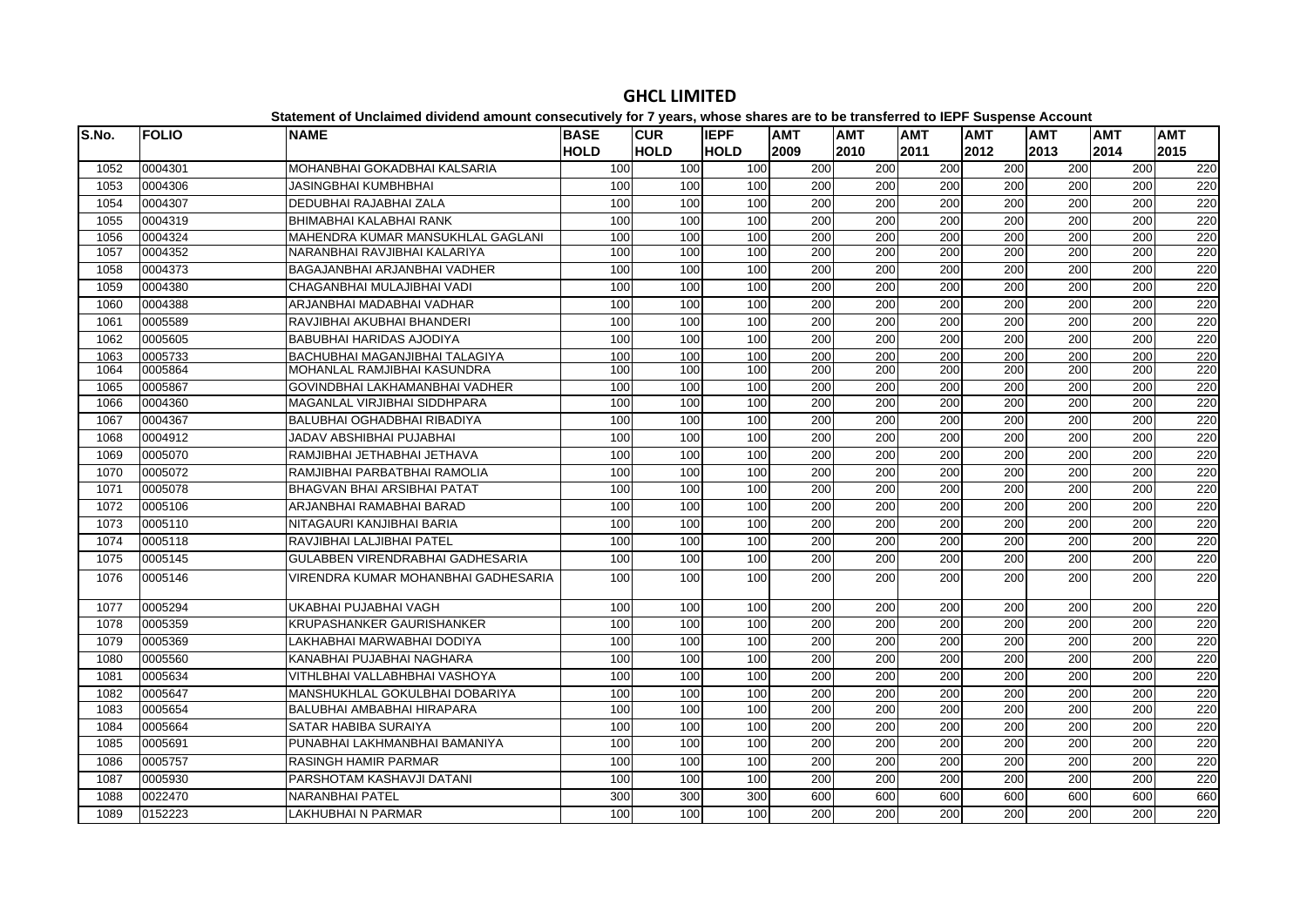| S.No. | <b>FOLIO</b>     | <b>NAME</b>                  | <b>BASE</b> | <b>CUR</b>  | <b>IEPF</b> | <b>AMT</b> | <b>AMT</b>       | <b>AMT</b>       | <b>AMT</b> | <b>AMT</b> | <b>AMT</b> | <b>AMT</b> |
|-------|------------------|------------------------------|-------------|-------------|-------------|------------|------------------|------------------|------------|------------|------------|------------|
|       |                  |                              | <b>HOLD</b> | <b>HOLD</b> | <b>HOLD</b> | 2009       | 2010             | 2011             | 2012       | 2013       | 2014       | 2015       |
| 1090  | 0005714          | JOTEVA RANABHAI HAJABHAI     | 100         | 100         | 100         | 200        | 200              | 200              | 200        | 200        | 200        | 220        |
| 1091  | 0038837          | KESHAVLAL MAYASHANKAR JOSHI  | 100         | 100         | 100         | 200        | 200              | 200              | 200        | 200        | 200        | 220        |
| 1092  | 0103531          | PRABHUDAS BHIMJI PATEL       | 100         | 100         | 100         | 200        | 200              | 200              | 200        | 200        | 200        | 220        |
| 1093  | 0004482          | PREMJIBHAI JASMATBHAI        | 100         | 100         | 100         | 200        | 200              | 200              | 200        | 200        | 200        | 220        |
| 1094  | 0022616          | <b>MADAM BHIMASIBHAI</b>     | 100         | 100         | 100         | 200        | 200              | 200              | 200        | 200        | 200        | 220        |
| 1095  | 0042547          | JAYESHKUMAR P KAMANI         | 100         | 100         | 100         | 200        | 200              | 200              | 200        | 200        | 200        | 220        |
| 1096  | 0118754          | PARSHOTAMBHAI R PATEL        | 200         | 200         | 200         | 400        | 400              | 400              | 400        | 400        | 400        | 440        |
| 1097  | 0004707          | <b>BHUPAT KARSAN BARAD</b>   | 100         | 100         | 100         | 200        | 200              | 200              | 200        | 200        | 200        | 220        |
| 1098  | 0004708          | ARJUN KARSAN BARAD           | 100         | 100         | 100         | 200        | 200              | 200              | 200        | 200        | 200        | 220        |
| 1099  | 0005916          | MANSHIBHAI VASHABHAI         | 100         | 100         | 100         | 200        | 200              | 200              | 200        | 200        | 200        | 220        |
| 1100  | 0042593          | UPENDRAKUMAR RAVAL           | 100         | 100         | 100         | 200        | 200              | 200              | 200        | 200        | 200        | 220        |
| 1101  | 0042596          | <b>JAGATSINH CHAUHAN</b>     | 100         | 100         | 100         | 200        | 200              | 200              | 200        | 200        | 200        | 220        |
| 1102  | 0042602          | HIRAGOURI ODHAVJEE JOSHI     | 100         | 100         | 100         | 200        | 200              | 200              | 200        | 200        | 200        | 220        |
| 1103  | 0097861          | <b>DEEPAK V KARIA</b>        | 100         | 100         | 100         | 200        | 200              | $\overline{200}$ | 200        | 200        | 200        | 220        |
| 1104  | 0004486          | DAHIBEN RAM BHAI BHEDA       | 100         | 100         | 100         | 200        | 200              | 200              | 200        | 200        | 200        | 220        |
| 1105  | 0083889          | SINDHAV LABHUBHAI M.         | 100         | 100         | 100         | 200        | 200              | 200              | 200        | 200        | 200        | 220        |
| 1106  | 0022915          | DINESH KUMAR RAJPOPAT        | 100         | 100         | 100         | 200        | 200              | 200              | 200        | 200        | 200        | 220        |
| 1107  | 0004705          | RAMESH K CHAVDA              | 100         | 100         | 100         | 200        | 200              | 200              | 200        | 200        | 200        | 220        |
| 1108  | 0022745          | KADAVABHAI ARJANMER          | 100         | 100         | 100         | 200        | 200              | 200              | 200        | 200        | 200        | 220        |
| 1109  | 0004759          | DAYABEN VALLABHDAS GODASHARA | 100         | 100         | 100         | 200        | 200              | 200              | 200        | 200        | 200        | 220        |
| 1110  | 0004958          | RAM NAJABHAI RANABHAI        | 100         | 100         | 100         | 200        | 200              | 200              | 200        | 200        | 200        | 220        |
| 1111  | 0005705          | RAM PARBATBHAI MANSHIBHAI    | 100         | 100         | 100         | 200        | 200              | 200              | 200        | 200        | 200        | 220        |
| 1112  | 0022771          | <b>KIRIT GHODASARA</b>       | 100         | 100         | 100         | 200        | 200              | 200              | 200        | 200        | 200        | 220        |
| 1113  | IN30097410786536 | HASMUKHGIRI D. MEGHANATHI    | 100         | 100         | 100         | 200        | 200              | 200              | 200        | 200        | 200        | 220        |
| 1114  | 0022443          | <b>NARAN</b>                 | 100         | 100         | 100         | 200        | 200              | 200              | 200        | 200        | 200        | 220        |
| 1115  | 0022444          | <b>HARILAL</b>               | 100         | 100         | 100         | 200        | 200              | 200              | 200        | 200        | 200        | 220        |
| 1116  | 0022658          | NAGHERA DAYABHAI KANABHAI    | 100         | 100         | 100         | 200        | 200              | 200              | 200        | 200        | 200        | 220        |
| 1117  | 0022726          | SHANTILAL SHAH               | 100         | 100         | 100         | 200        | 200              | 200              | 200        | 200        | 200        | 220        |
| 1118  | 0022768          | <b>LABHKUVAR H SHAH</b>      | 100         | 100         | 100         | 200        | 200              | 200              | 200        | 200        | 200        | 220        |
| 1119  | 0022877          | PRABHAT SHIPPING CO          | 100         | 100         | 100         | 200        | 200              | 200              | 200        | 200        | 200        | 220        |
| 1120  | 0022878          | ALI RAHIM BHONIYA            | 100         | 100         | 100         | 200        | 200              | 200              | 200        | 200        | 200        | 220        |
| 1121  | 0022911          | ABDURMAN JUSAB BASDIYA       | 100         | 100         | 100         | 200        | 200              | 200              | 200        | 200        | 200        | 220        |
| 1122  | 0022944          | <b>MUSTAQ R PATNI</b>        | 100         | 100         | 100         | 200        | 200              | 200              | 200        | 200        | 200        | 220        |
| 1123  | 0023012          | VALJI RAMJI VISAVADIYA       | 100         | 100         | 100         | 200        | 200              | 200              | 200        | 200        | 200        | 220        |
| 1124  | 0023226          | VISHANDAS JIVATRAM           | 100         | 100         | 100         | 200        | 200              | 200              | 200        | 200        | 200        | 220        |
| 1125  | 0023269          | KANJI DEVJI FOFANDI          | 200         | 200         | 200         | 400        | 400              | 400              | 400        | 400        | 400        | 440        |
| 1126  | 0023272          | <b>BHIMSHI PITHA SOLANKI</b> | 200         | 200         | 200         | 400        | 400              | 400              | 400        | 400        | 400        | 440        |
| 1127  | 0023275          | <b>RAMSI PITHA SOLANKI</b>   | 200         | 200         | 200         | 400        | 400              | 400              | 400        | 400        | 400        | 440        |
| 1128  | 0023279          | <b>SANTOKBEN GOHIL</b>       | 200         | 200         | 200         | 400        | $\overline{400}$ | 400              | 400        | 400        | 400        | 440        |

**GHCL LIMITED**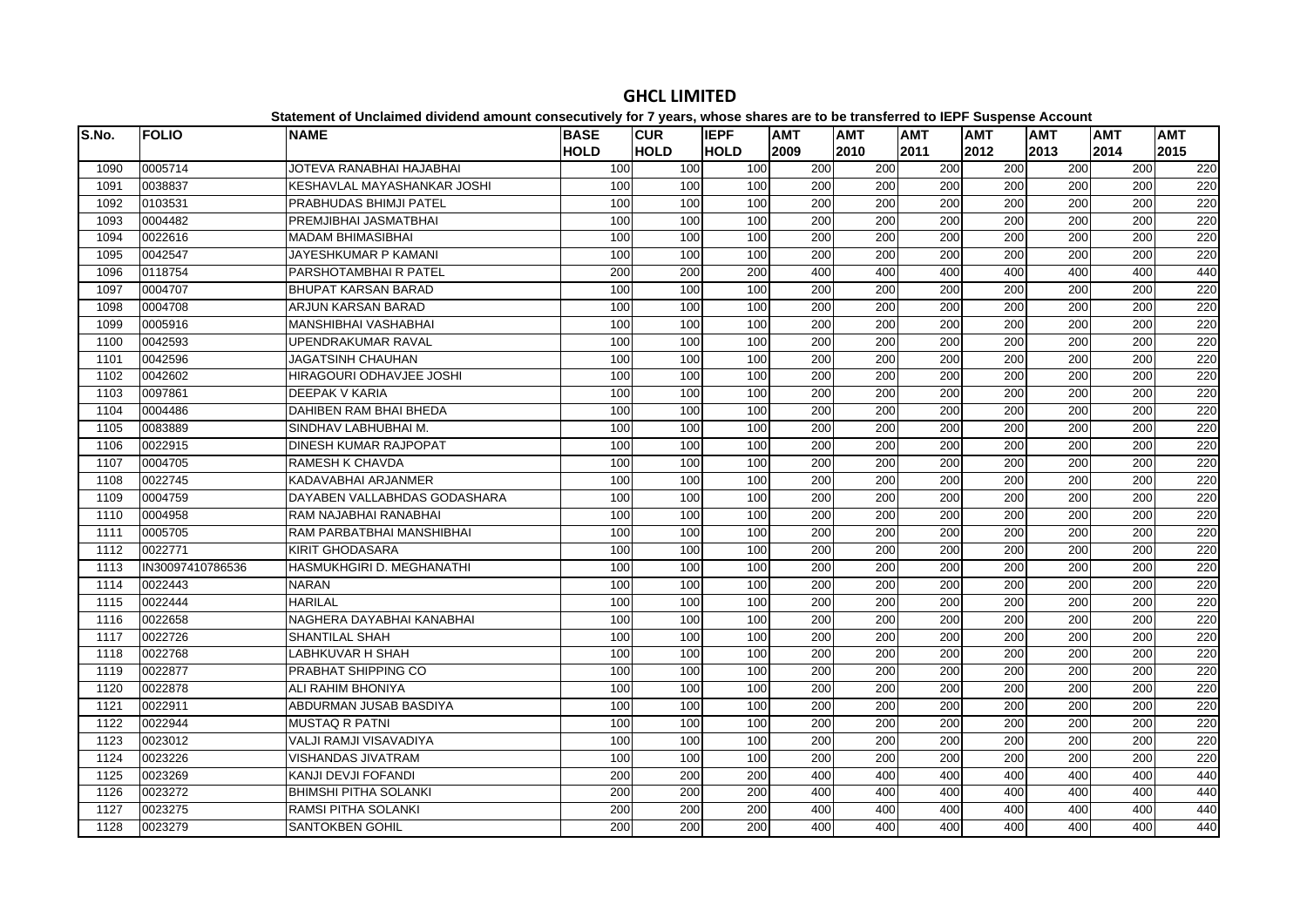#### **S.No. FOLIO NAME BASE HOLDCUR HOLDIEPF HOLDAMT AMT AMT AMT AMT AMT AMT**  0023292 BHARATKUMAR HIRALAL DAVADA 100 100 100 200 200 200 200 200 200 220 0023394 ANWAR HAJI TAYAB 100 100 100 200 200 200 200 200 200 220 0023424 KACHARABHAI BARAD 100 100 100 200 200 200 200 200 200 220 0023427 HAJI ALIMAMAD HAJI 100 100 100 200 200 200 200 200 200 2201133 10023476 ISAMAT MERAMAN 1001 1001 2001 2001 2001 2001 2001 220 0083711 JOSHI RAJENDRA PRASAD AMRUTLAL 100 100 100 200 200 200 200 200 200 220 0088571 A. RAZAK A. SATTAR ZAVERI 100 100 100 200 200 200 200 200 200 220 0109498 TRILOK HARIPRASAD MEHTA 100 100 100 200 200 200 200 200 200 220 0170985 PUSHPABEN M DODIYA 100 100 100 200 200 200 200 200 200 220 0172559 VEJIBEN NARANDAS JETHAVA 100 100 100 200 200 200 200 200 200 220 0005351 SHAGANI SHANTILAL VALLABHDAS 100 100 100 200 200 200 200 200 200 220 0022438 DHARAMSI BHAGWAN GOHEL 100 100 100 200 200 200 200 200 200 220 0022498 VINA BABULAL ADHIA 200 200 200 400 400 400 400 400 400 440 0022500 BABULAL LALJI ADHIA 200 200 200 400 400 400 400 400 400 440 0023091 KANTILAL LAJI JOSHI 100 100 100 200 200 200 200 200 200 220 0023282 CHETNABEN H RUGHANI 100 100 100 200 200 200 200 200 200 220 0023463 PRATAPRAY KALACHAND 100 100 100 200 200 200 200 200 200 220 0096217 ATUL KUMAR JAIN 100 100 100 200 200 200 200 200 200 220 0004976 ISHA GANI PATEL 100 100 100 200 200 200 200 200 200 220 0023340 ASHRAF UMAR SAKHIYANI 200 200 200 400 400 400 400 400 400 440 0001533 PARAMAR RAMANIK BHAIR 100 100 100 200 200 200 200 200 200 220 0001577 KALABHAI BALUBHAI NAKUM 100 100 100 200 200 200 200 200 200 220 0001589 DEVABHAI HAJABHAI GOHIL 100 100 100 200 200 200 200 200 200 220 0001600 KARSAN ARJAN 100 100 100 200 200 200 200 200 200 220 0001614 UKABHAI ARSAIBHAI BALA 100 100 100 200 200 200 200 200 200 220 0001615 RATSINHBHAI ARJANBHAI 100 100 100 200 200 200 200 200 200 220 0004564 VADHVA INDERLAL CHAWARAM 100 100 100 200 200 200 200 200 200 220 0004683 ISHA NUR KALUNIVA 100 100 100 200 200 200 200 200 200 220 0004692 ISHABHAI MAMADBHAI FALWAN 100 100 100 200 200 200 200 200 200 220 0004790 DHUDHIBEN MADABHAI RAM 100 100 100 200 200 200 200 200 200 220 0004881 RATHOD POLA KHRJANBHAI 100 100 100 200 200 200 200 200 200 220 0004898 MAGROLIYA MOHMAD ESHA 100 100 100 200 200 200 200 200 200 220 0004900 JADAV KARSAN SOLANKI 100 100 100 200 200 200 200 200 200 220 0004901 MERU JADAV SOLANKI 100 100 100 200 200 200 200 200 200 2201163 |0004928 |PUJA MULA RAMA | 100| 100| 100| 200| 200| 200| 200| 220<br>1163 |0004928 |PUJA MULA RAMA 0004935 PUJA SIDA KACHOT 100 100 100 200 200 200 200 200 200 220 0004939 PUJA LAXMAN SOLANKI 100 100 100 200 200 200 200 200 200 220 0004997 VARJANGBHAI KALABHAI NAGHERA 100 100 100 200 200 200 200 200 200 2200004998 NARANBHAI KALABHAI NAGHERA 100 100 100 200 200 200 200 200 200 220

#### **GHCL LIMITED**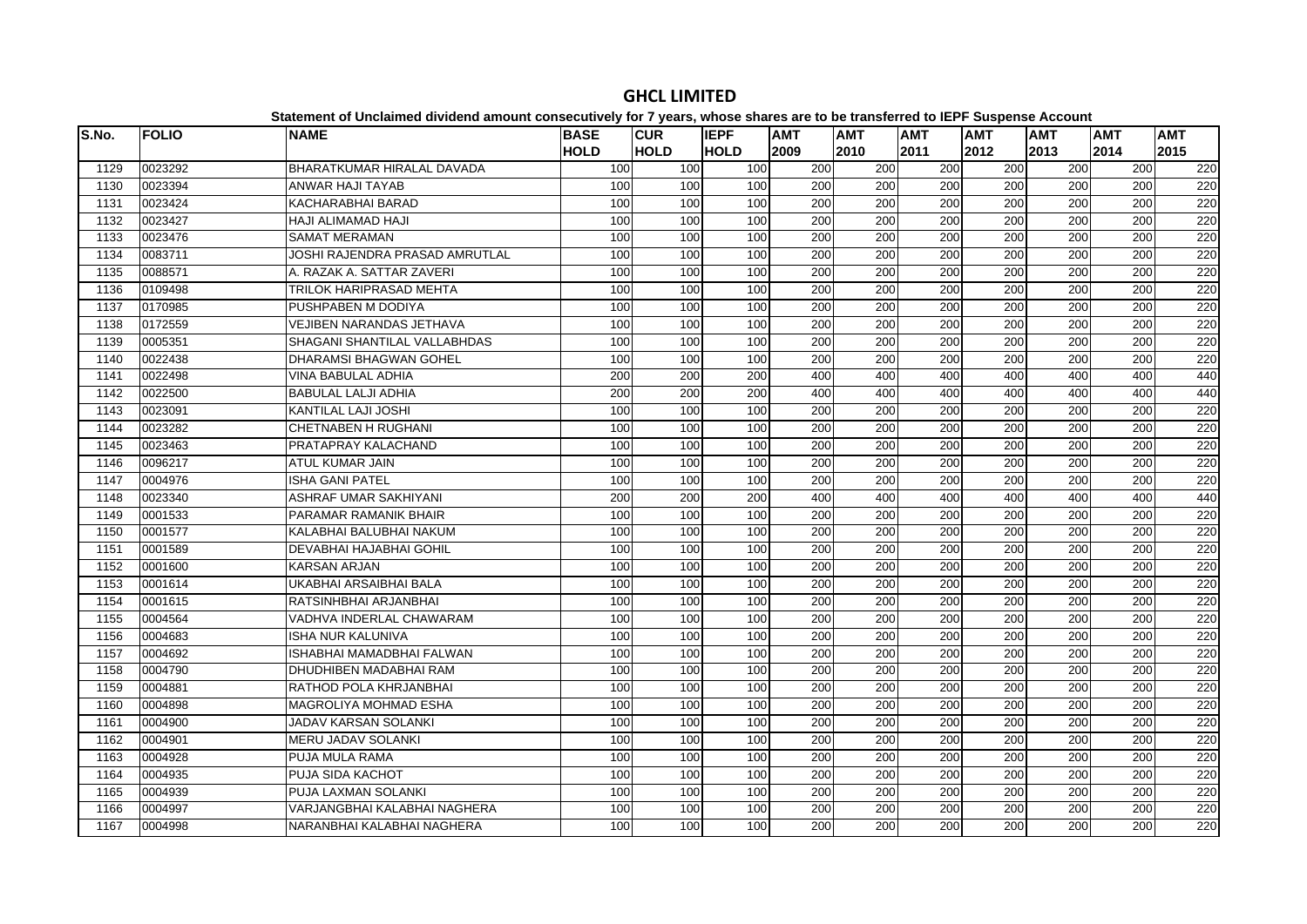| S.No. | <b>FOLIO</b> | <b>NAME</b>                          | <b>BASE</b> | <b>CUR</b>  | <b>IEPF</b> | <b>AMT</b>       | <b>AMT</b>       | <b>AMT</b>       | <b>AMT</b>       | <b>AMT</b>       | <b>AMT</b> | <b>AMT</b> |
|-------|--------------|--------------------------------------|-------------|-------------|-------------|------------------|------------------|------------------|------------------|------------------|------------|------------|
|       |              |                                      | <b>HOLD</b> | <b>HOLD</b> | <b>HOLD</b> | 2009             | 2010             | 2011             | 2012             | 2013             | 2014       | 2015       |
| 1168  | 0005022      | CHUDASMA VIRABHAI ARJANBHAI          | 100         | 100         | 100         | 200              | 200              | 200              | 200              | 200              | 200        | 220        |
| 1169  | 0005040      | HAMIR GOVIND DODIYA                  | 100         | 100         | 100         | 200              | 200              | 200              | 200              | 200              | 200        | 220        |
| 1170  | 0005228      | DHARAMSHI KALABHAI SUDRA             | 100         | 100         | 100         | 200              | 200              | 200              | 200              | 200              | 200        | 220        |
| 1171  | 0005233      | AHER KHUBHA SHADUL                   | 100         | 100         | 100         | $\overline{200}$ | $\overline{200}$ | 200              | 200              | $\overline{200}$ | 200        | 220        |
| 1172  | 0005238      | AHER JETHVA MENSHI SOLANKI           | 100         | 100         | 100         | 200              | 200              | 200              | 200              | 200              | 200        | 220        |
| 1173  | 0005257      | MADAN BHIMA JETHVA                   | 100         | 100         | 100         | 200              | 200              | 200              | 200              | 200              | 200        | 220        |
| 1174  | 0005264      | <b>BHIMSI MENSI KHUNTED</b>          | 100         | 100         | 100         | 200              | 200              | 200              | 200              | 200              | 200        | 220        |
| 1175  | 0005265      | ARJAN MADA JETHVA                    | 100         | 100         | 100         | 200              | 200              | 200              | 200              | 200              | 200        | 220        |
| 1176  | 0005266      | KOLI KANA JIVA JETHVA                | 100         | 100         | 100         | 200              | 200              | 200              | 200              | 200              | 200        | 220        |
| 1177  | 0005337      | ISHA KASHAM SHULTAN                  | 100         | 100         | 100         | 200              | 200              | 200              | 200              | 200              | 200        | 220        |
| 1178  | 0005387      | SIDHA DAVSHI JATHVA                  | 100         | 100         | 100         | 200              | 200              | 200              | 200              | 200              | 200        | 220        |
| 1179  | 0005388      | RAJA SIDHA JATHVA                    | 100         | 100         | 100         | 200              | 200              | 200              | 200              | 200              | 200        | 220        |
| 1180  | 0005510      | AHER JESHABHAI ARSHIBHAI SOLANKI     | 100         | 100         | 100         | 200              | 200              | 200              | 200              | 200              | 200        | 220        |
| 1181  | 0005706      | VANKER DEVA ARJAN                    | 100         | 100         | 100         | 200              | 200              | 200              | 200              | 200              | 200        | 220        |
| 1182  | 0005773      | DEVBHAI GOVIND BARAD                 | 100         | 100         | 100         | 200              | 200              | 200              | 200              | 200              | 200        | 220        |
| 1183  | 0005784      | BAMANIYA KANABHAI RAMABHAI           | 100         | 100         | 100         | $\overline{200}$ | $\overline{200}$ | $\overline{200}$ | 200              | $\overline{200}$ | 200        | 220        |
| 1184  | 0005786      | BAMNIYA KARANBHAI GOVINBHAI          | 100         | 100         | 100         | 200              | 200              | 200              | 200              | 200              | 200        | 220        |
| 1185  | 0005884      | <b>VARAJAG VASA VANI</b>             | 100         | 100         | 100         | 200              | 200              | 200              | 200              | 200              | 200        | 220        |
| 1186  | 0005887      | KOLI LAXMAN JASHA JETHVA             | 100         | 100         | 100         | 200              | 200              | 200              | 200              | 200              | 200        | 220        |
| 1187  | 0005892      | <b>MASUR LAXMAN VAJA</b>             | 100         | 100         | 100         | 200              | 200              | 200              | 200              | 200              | 200        | 220        |
| 1188  | 0022638      | <b>MUKESH N TRIVEDI</b>              | 100         | 100         | 100         | 200              | 200              | 200              | 200              | 200              | 200        | 220        |
| 1189  | 0022649      | <b>GOVA RAJSI NAGHERA</b>            | 100         | 100         | 100         | 200              | 200              | 200              | 200              | 200              | 200        | 220        |
| 1190  | 0022854      | <b>MOHANLAL</b>                      | 100         | 100         | 100         | 200              | 200              | 200              | 200              | 200              | 200        | 220        |
| 1191  | 0022933      | <b>MANDA KUNBHA VAJA</b>             | 100         | 100         | 100         | 200              | 200              | 200              | 200              | 200              | 200        | 220        |
| 1192  | 0022986      | <b>BABU LAKHMAN VAYA</b>             | 100         | 100         | 100         | 200              | 200              | $\overline{200}$ | $\overline{200}$ | 200              | 200        | 220        |
| 1193  | 0022987      | JETHA CHINA JETHVA                   | 100         | 100         | 100         | $\overline{200}$ | $\overline{200}$ | 200              | 200              | $\overline{200}$ | 200        | 220        |
| 1194  | 0023023      | NARAN KARASAN BAMANIYA               | 100         | 100         | 100         | 200              | 200              | 200              | 200              | 200              | 200        | 220        |
| 1195  | 0023124      | CHANIYARA JAMNADAS ARJAN             | 100         | 100         | 100         | 200              | 200              | 200              | 200              | 200              | 200        | 220        |
| 1196  | 0023378      | <b>ISHWAR PRASAD NATHA</b>           | 100         | 100         | 100         | 200              | 200              | 200              | 200              | 200              | 200        | 220        |
| 1197  | 0023380      | <b>JAGDISH PRASHAD</b>               | 100         | 100         | 100         | 200              | 200              | 200              | 200              | 200              | 200        | 220        |
| 1198  | 0023473      | NIRUPAMA TRIVEDI                     | 100         | 100         | 100         | $\overline{200}$ | $\overline{200}$ | 200              | 200              | $\overline{200}$ | 200        | 220        |
| 1199  | 0004666      | <b>HEERA BHGWAN</b>                  | 100         | 100         | 100         | 200              | 200              | 200              | 200              | 200              | 200        | 220        |
| 1200  | 0004719      | <b>MALAKE AAPSUBAI ALIBHAI</b>       | 100         | 100         | 100         | 200              | 200              | 200              | 200              | 200              | 200        | 220        |
| 1201  | 0004886      | PATHAN MAHMADRHA MURKHA              | 100         | 100         | 100         | 200              | 200              | 200              | 200              | 200              | 200        | 220        |
| 1202  | 0004888      | JADAV NATHABHAI RAVDAS BHAI          | 100         | 100         | 100         | 200              | 200              | $\overline{200}$ | 200              | 200              | 200        | 220        |
| 1203  | 0004893      | JADAV KANJIBHAI RANABHAI             | 100         | 100         | 100         | $\overline{200}$ | $\overline{200}$ | 200              | 200              | $\overline{200}$ | 200        | 220        |
| 1204  | 0004894      | <b>JADAV BHIKHA BHAI KESHAR BHAI</b> | 100         | 100         | 100         | 200              | 200              | 200              | 200              | 200              | 200        | 220        |
| 1205  | 0005196      | <b>ADER MOHAN MENSHI</b>             | 100         | 100         | 100         | 200              | 200              | $\overline{200}$ | 200              | 200              | 200        | 220        |
| 1206  | 0005199      | <b>ADER MANSHI JETHABHAI</b>         | 100         | 100         | 100         | 200              | 200              | 200              | 200              | 200              | 200        | 220        |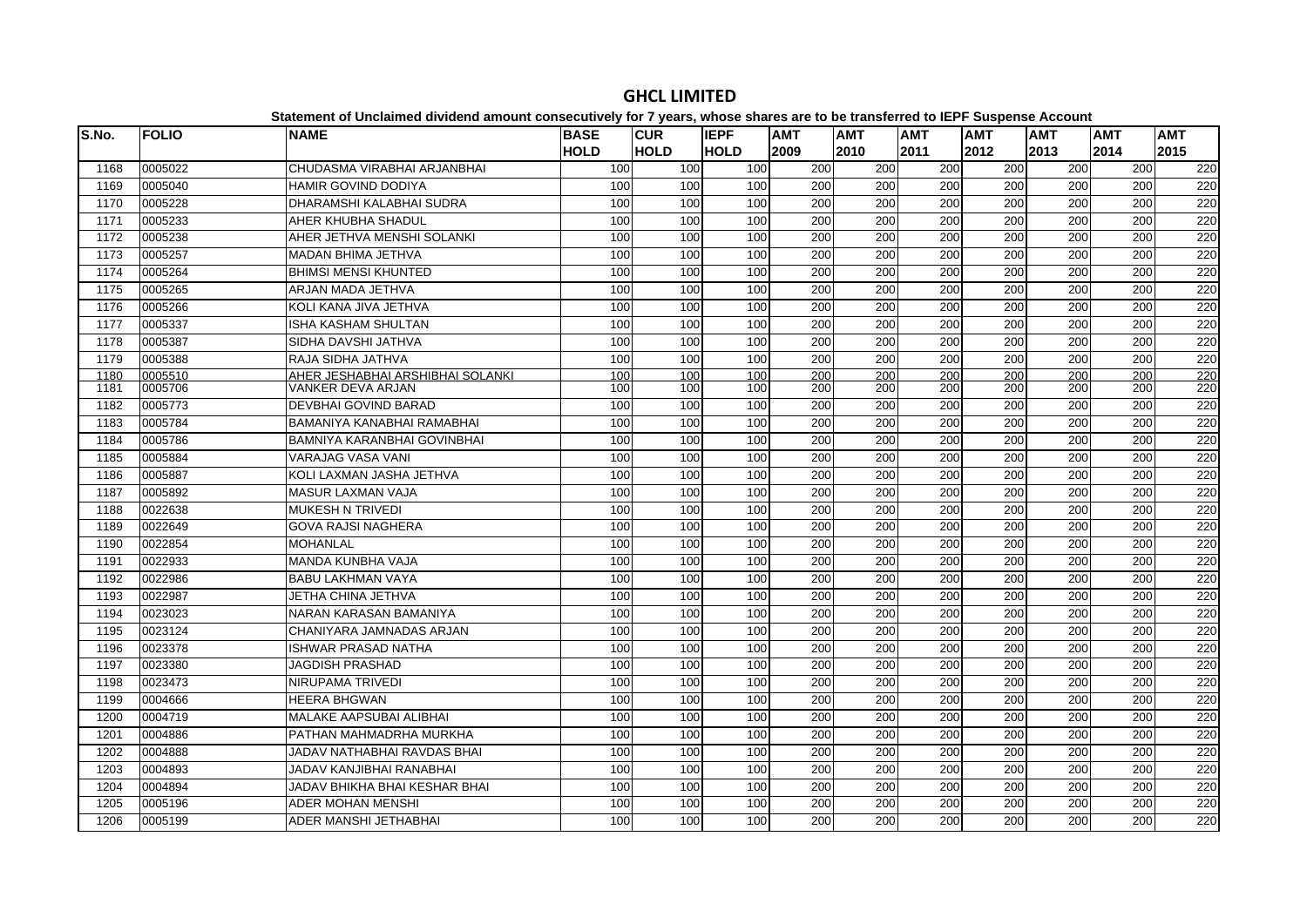| S.No. | <b>FOLIO</b> | <b>NAME</b>                     | <b>BASE</b><br><b>HOLD</b> | <b>CUR</b><br><b>HOLD</b> | <b>IEPF</b><br><b>HOLD</b> | <b>AMT</b><br>2009 | <b>AMT</b><br>2010 | <b>AMT</b><br>2011 | AMT<br>2012 | <b>AMT</b><br>2013 | <b>AMT</b><br>2014 | <b>AMT</b><br>2015 |
|-------|--------------|---------------------------------|----------------------------|---------------------------|----------------------------|--------------------|--------------------|--------------------|-------------|--------------------|--------------------|--------------------|
| 1207  | 0005324      | LAKHMANBHAI NARANBHAI VAISY     | 100                        | 100                       | 100                        | 200                | 200                | 200                | 200         | 200                | 200                | 220                |
| 1208  | 0005326      | GOVINSINGH LAKHMANBHAI VRISY    | 100                        | 100                       | 100                        | 200                | 200                | 200                | 200         | 200                | 200                | 220                |
| 1209  | 0005345      | <b>JADAV MALA PITHA</b>         | 100                        | 100                       | 100                        | 200                | 200                | 200                | 200         | 200                | 200                | 220                |
| 1210  | 0005400      | JATHVA VIJA KACHRA              | 100                        | 100                       | 100                        | 200                | 200                | 200                | 200         | 200                | 200                | 220                |
| 1211  | 0005425      | DAVSHIBHAI MASARIBHAI JATHAVA   | 100                        | 100                       | 100                        | 200                | 200                | 200                | 200         | 200                | 200                | 220                |
| 1212  | 0005426      | <b>VANI RAJSHI VARJANG</b>      | 100                        | 100                       | 100                        | 200                | 200                | 200                | 200         | 200                | 200                | 220                |
| 1213  | 0005428      | MARAVANBHAI DASABHAI VAJA       | 100                        | 100                       | 100                        | 200                | 200                | 200                | 200         | 200                | 200                | 220                |
| 1214  | 0005448      | MULJIBHAI BHANABHAI MORI        | 100                        | 100                       | 100                        | 200                | 200                | 200                | 200         | 200                | 200                | 220                |
| 1215  | 0005463      | NGABHAI MASHRIBHAI CHAWADA      | 100                        | 100                       | 100                        | 200                | 200                | 200                | 200         | 200                | 200                | 220                |
| 1216  | 0005473      | ARSHIBHAI MADABHAI MODI         | 100                        | 100                       | 100                        | 200                | 200                | 200                | 200         | 200                | 200                | 220                |
| 1217  | 0005506      | AHER BHIKA BAGWAN               | 100                        | 100                       | 100                        | 200                | 200                | 200                | 200         | 200                | 200                | 220                |
| 1218  | 0005523      | MAGSHIBHAI VASHABHAI PAMPANIYA  | 100                        | 100                       | 100                        | 200                | 200                | 200                | 200         | 200                | 200                | 220                |
| 1219  | 0005702      | JETHVA MADA KACHARABHAI         | 100                        | 100                       | 100                        | 200                | 200                | 200                | 200         | 200                | 200                | 220                |
| 1220  | 0005803      | KARSANBHAI GOVINDBHAI KOLI      | 100                        | 100                       | 100                        | 200                | 200                | 200                | 200         | 200                | 200                | 220                |
| 1221  | 0005804      | KESHUERBHAI PARBATBHAI MER      | 100                        | 100                       | 100                        | 200                | 200                | 200                | 200         | 200                | 200                | 220                |
| 1222  | 0022505      | NARSHI HIRAJI SUDRA             | 100                        | 100                       | 100                        | 200                | 200                | 200                | 200         | 200                | 200                | 220                |
| 1223  | 0022668      | NARENDRA SINH INDRASINH         | 100                        | 100                       | 100                        | 200                | 200                | 200                | 200         | 200                | 200                | 220                |
| 1224  | 0022688      | SUDRA JAGJIVAN BHAGVANJI        | 100                        | 100                       | 100                        | 200                | 200                | $\overline{200}$   | 200         | $\overline{200}$   | $\overline{200}$   | 220                |
| 1225  | 0022780      | <b>CHANIYARA</b>                | 100                        | 100                       | 100                        | 200                | 200                | 200                | 200         | 200                | 200                | 220                |
| 1226  | 0022783      | <b>HAMIR NARAN BARAD</b>        | 100                        | 100                       | 100                        | 200                | 200                | 200                | 200         | 200                | 200                | 220                |
| 1227  | 0022949      | <b>BABU ISMAIL CHOUHAN</b>      | 100                        | 100                       | 100                        | 200                | 200                | 200                | 200         | 200                | 200                | 220                |
| 1228  | 0023202      | <b>KANA VIRA BARAD</b>          | 100                        | 100                       | 100                        | 200                | 200                | 200                | 200         | 200                | 200                | 220                |
| 1229  | 0023480      | NEELKANTHRAY M VYAS             | 100                        | 100                       | 100                        | 200                | 200                | 200                | 200         | 200                | 200                | 220                |
| 1230  | 0023490      | <b>MASARI BHAI MORI</b>         | 100                        | 100                       | 100                        | 200                | 200                | 200                | 200         | 200                | 200                | 220                |
| 1231  | 0041790      | <b>JOYCE S KULKARNI</b>         | 200                        | 200                       | 200                        | 400                | 400                | 400                | 400         | 400                | 400                | 440                |
| 1232  | 0066955      | PATEL MANOHAR RAMAJIBHAI        | 100                        | 100                       | 100                        | 200                | 200                | 200                | 200         | 200                | 200                | 220                |
| 1233  | 0133549      | <b>R RAMANI</b>                 | 200                        | 200                       | 200                        | 400                | 400                | 400                | 400         | 400                | 400                | 440                |
| 1234  | 0156900      | <b>SHARMILA HALDER</b>          | 100                        | 100                       | 100                        | 200                | 200                | 200                | 200         | 200                | 200                | 220                |
| 1235  | 0167201      | RAHIM HUSAIN MALEK              | 100                        | 100                       | 100                        | 200                | 200                | 200                | 200         | 200                | 200                | 220                |
| 1236  | 0004736      | MUDABHAI HIRABHAI BHOLA         | 100                        | 100                       | 100                        | 200                | 200                | 200                | 200         | 200                | 200                | 220                |
| 1237  | 0005497      | <b>HAMIR DANA WALA</b>          | 100                        | 100                       | 100                        | 200                | 200                | 200                | 200         | 200                | 200                | 220                |
| 1238  | 0022939      | <b>SHAH DAHYALAL</b>            | 100                        | 100                       | 100                        | 200                | 200                | 200                | 200         | 200                | 200                | 220                |
| 1239  | 0003535      | KUNBHABHAI VIRABHAI ZANKAR      | 100                        | 100                       | 100                        | 200                | 200                | 200                | 200         | 200                | 200                | 220                |
| 1240  | 0003628      | DANABHAI MERAMANBHAI JANKAR     | 100                        | 100                       | 100                        | 200                | 200                | 200                | 200         | 200                | 200                | 220                |
| 1241  | 0003642      | POPAT BHAI LAKHMANBHAI MAVALIA  | 100                        | 100                       | 100                        | 200                | 200                | 200                | 200         | 200                | 200                | 220                |
| 1242  | 0003648      | VALAJIBHAI LAKHMANBHAI DOMADIA  | 100                        | 100                       | 100                        | 200                | 200                | $\overline{200}$   | 200         | 200                | $\overline{200}$   | 220                |
| 1243  | 0003777      | VALAJIBHAI KARSHANBHAI MALAVIA  | 100                        | 100                       | 100                        | 200                | 200                | 200                | 200         | 200                | 200                | 220                |
| 1244  | 0003813      | DOSHI KANAIYALAL PANACHAND      | 100                        | 100                       | 100                        | 200                | 200                | 200                | 200         | 200                | 200                | 220                |
| 1245  | 0003816      | KANAIYAI AL KARSHANRHAI MALAVIA | 100                        | 100                       | 100                        | 200                | 200                | 200                | 200         | 200                | 200                | 220                |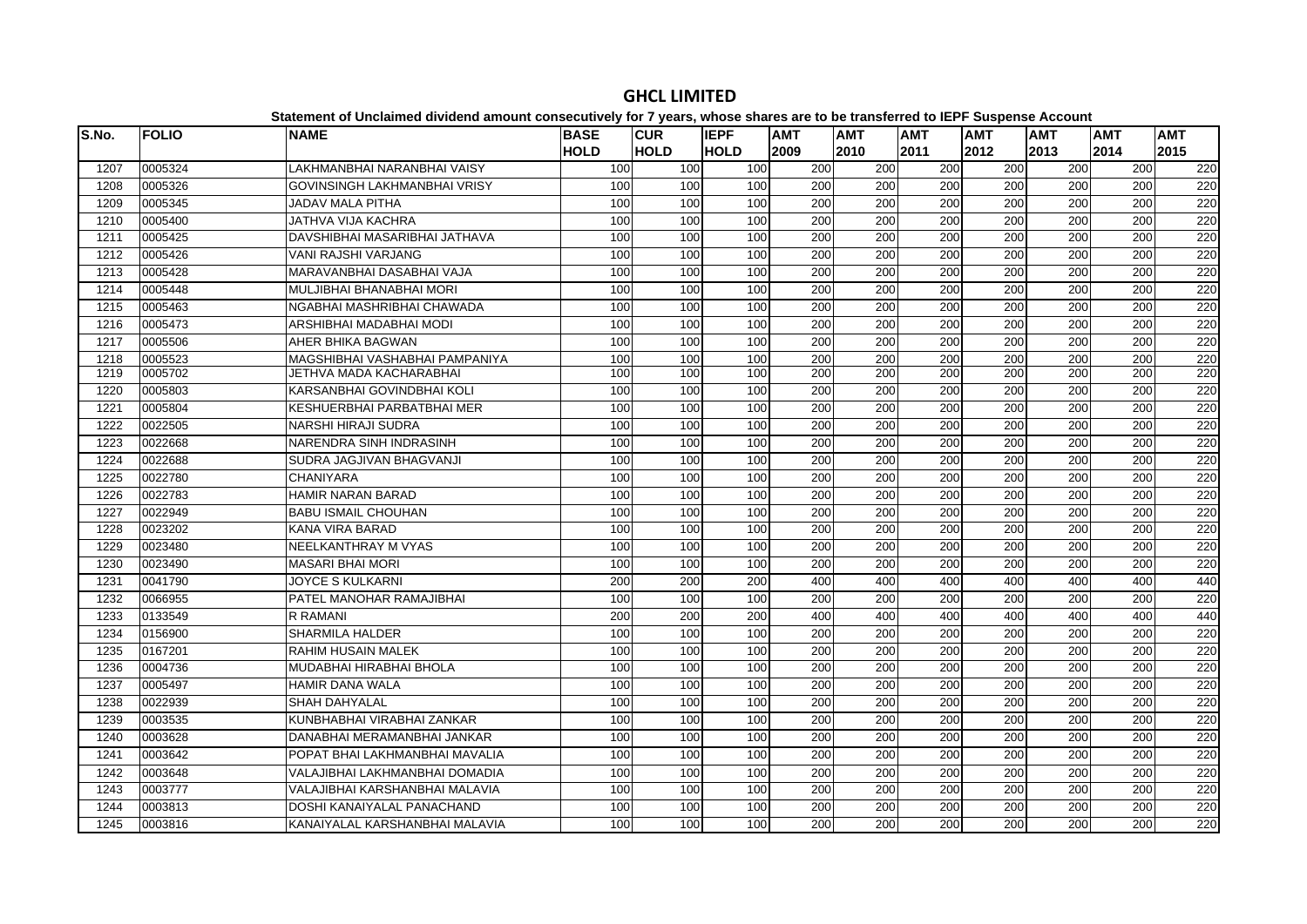#### **S.No. FOLIO NAME BASE HOLDCUR HOLDIEPF HOLDAMT AMT AMT AMT AMT AMT AMT**  0003836 MAVJIBHAI SHAMJIBHAI RIKHDIA 100 100 100 200 200 200 200 200 200 220 0003837 SHAMJIBHAI VIRABHAI RIBDIA 100 100 100 200 200 200 200 200 200 220 0003870 RASIKLAL R KANABAR 100 100 100 200 200 200 200 200 200 220 0003884 DILIPKUMAR JAGJIVANDAS 100 100 100 200 200 200 200 200 200 220 0004069 HASMUKH BALUBHAI KIDECHA 100 100 100 200 200 200 200 200 200 220 0004093 BABUBHAI DAHYABHAI DONGA 100 100 100 200 200 200 200 200 200 220 0004225 DHIRAJLAL JIVARAJBHAI KOKHAR 100 100 100 200 200 200 200 200 200 220 0004266 ISMALBHAI NURAMAD VORA 100 100 100 200 200 200 200 200 200 220 0004270 GAJARUBHAI LAKHMANBHAI VAGHELA 100 100 100 200 200 200 200 200 200 220 0004275 BHAVSINGH UKABHAI ZALA 100 100 100 200 200 200 200 200 200 220 0004279 DOSHI RAJSEN KANIYALAL 100 100 100 200 200 200 200 200 200 220 0004280 DOSHI CHANDRASEN KANIYALAL 100 100 100 200 200 200 200 200 200 220 0003749 ANRANI MANIBEN RAMAJIBHAI 300 300 300 600 600 600 600 600 600 660 0003728 YASHWANTRAY CHUNILAL SOLANKI 100 100 100 200 200 200 200 200 200 220 0004033 GABHRU BHAI VIRJIBHAI SOLANKI 100 100 100 200 200 200 200 200 200 220 0000581 BHARATKUMAR HIMATLAL KASANDARIA 100 100 100 200 200 200 200 200 200 220 0000585 HATHISINH DIPSINH RATHOD 100 100 100 200 200 200 200 200 200 220 0003567 HASMUKHRAI JATASHANKAR TRIVEDI 100 100 100 200 200 200 200 200 200 220 0003586 CHIMANLAL BABUBHAI KANOJIA 100 100 100 200 200 200 200 200 200 220 0003621 HARIBHAI NANJI BHAI SAVALIA 100 100 100 200 200 200 200 200 200 220 0003639 SHANTILAL GANJIBHAI VAKHELA 100 100 100 200 200 200 200 200 200 220 0003720 NAGJIBHAI GORDHAN BHAI PARMAR 100 100 100 200 200 200 200 200 200 220 0003734 BHIMJIBHAI RUKHADBHAI DANGODRA 100 100 100 200 200 200 200 200 200 220 0003797 ARJANBHAI KALUBHAI 200 200 200 400 400 400 400 400 400 440 0003885 NAYANABEN J TANNA 100 100 100 200 200 200 200 200 200 220 0004147 KANABHAI DEVABHAI JADAV 100 100 100 200 200 200 200 200 200 220 0004293 GOHEL BHAUSANG MASRIBHAI 100 100 100 200 200 200 200 200 200 220 0004294 GOHEL NAJABHAI SIDIBHAI 100 100 100 200 200 200 200 200 200 220 0004296 DHIRAJLAL KUVARJI MAKVANA 100 100 100 200 200 200 200 200 200 220 0004435 VADHABHAI KHEDABHAI PARMAR 100 100 100 200 200 200 200 200 200 220 0003791 PANNABEN MANILAL TANNA 100 100 100 200 200 200 200 200 200 220 $\overline{220}$  0003793 BHAVNABEN MANILAL TANNA 100 100 100 200 200 200 200 200 200 220 0003802 LAKHMANBHAI RAMBHAI SOLANKI 100 100 100 200 200 200 200 200 200 220 0004015 BALUBHAI RATNABHAI GAJJAR 100 100 100 200 200 200 200 200 200 220 0081302 MAKWANA PRAFULKUMAR VITHALBHAI 100 100 100 200 200 200 200 200 200 220 0003112 LAKHAMANBHAI KHIMJIBHAI 100 100 100 200 200 200 200 200 200 220 0003116 SANGABHAI BHARABHAI JALU 100 100 100 200 200 200 200 200 200 220 0039048 HIRJI YADAV 100 100 100 200 200 200 200 200 200 2200001426 HASAM BHAI MOHAMMAD BHAI SORATHIA 100 100 100 200 200 200 200 200 200 220

## **GHCL LIMITED**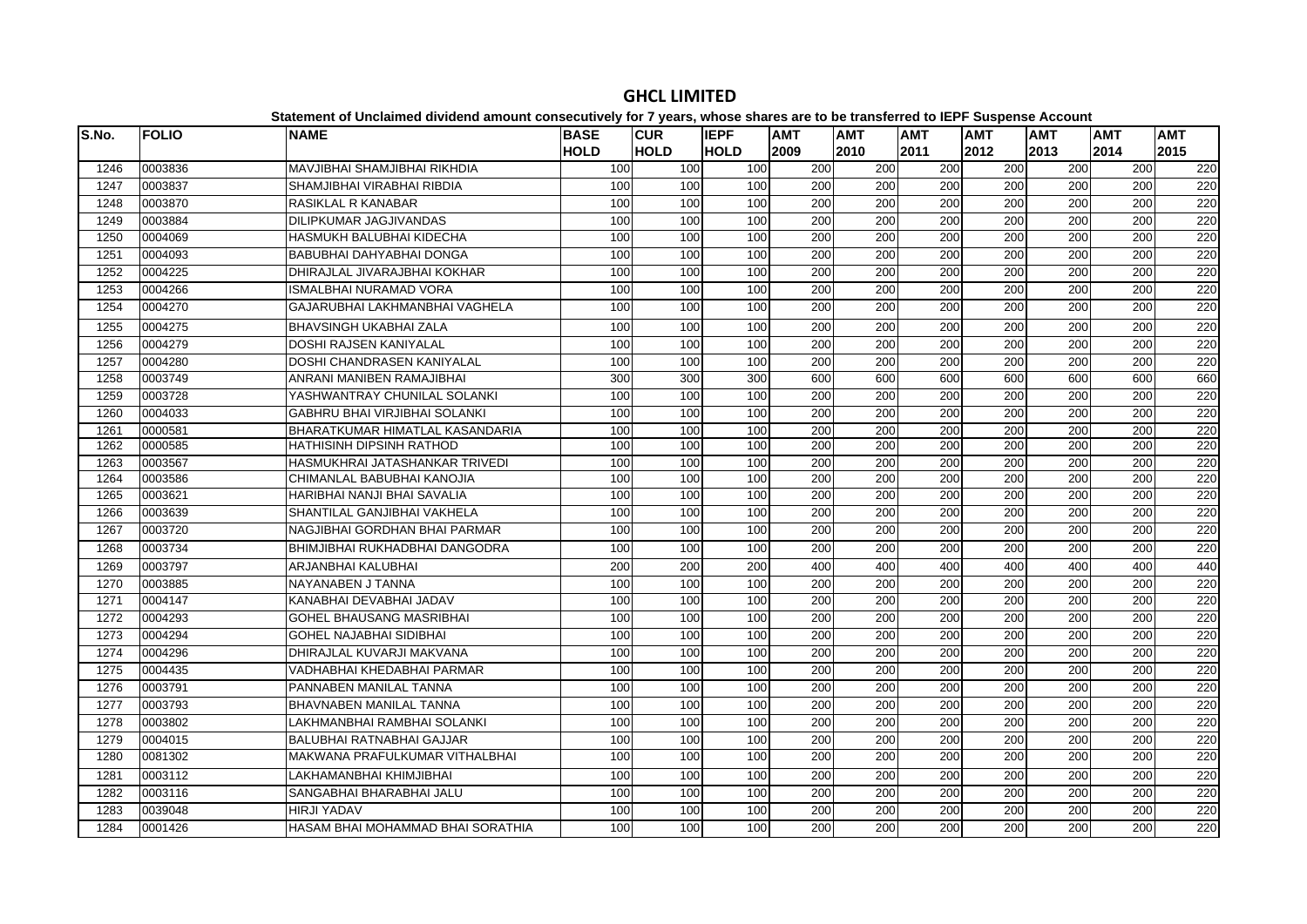| S.No. | <b>FOLIO</b>     | <b>NAME</b>                         | <b>BASE</b> | <b>CUR</b>  | <b>IEPF</b> | <b>AMT</b>       | <b>AMT</b>       | <b>AMT</b>       | <b>AMT</b> | <b>AMT</b> | <b>AMT</b>       | <b>AMT</b> |
|-------|------------------|-------------------------------------|-------------|-------------|-------------|------------------|------------------|------------------|------------|------------|------------------|------------|
|       |                  |                                     | <b>HOLD</b> | <b>HOLD</b> | <b>HOLD</b> | 2009             | 2010             | 2011             | 2012       | 2013       | 2014             | 2015       |
| 1285  | 0001652          | MALABHAI JOGHABHAI BAYAD            | 200         | 200         | 200         | 400              | 400              | 400              | 400        | 400        | 400              | 440        |
| 1286  | 0001410          | DEVABHAI RAJABHAI DODIYA            | 100         | 100         | 100         | $\overline{200}$ | $\overline{200}$ | $\overline{200}$ | 200        | 200        | $\overline{200}$ | 220        |
| 1287  | 0001464          | <b>DAWUDKHAN SULTAN</b>             | 100         | 100         | 100         | 200              | 200              | 200              | 200        | 200        | 200              | 220        |
| 1288  | 0001474          | <b>IKRARHUSEN</b>                   | 100         | 100         | 100         | 200              | 200              | $\overline{200}$ | 200        | 200        | $\overline{200}$ | 220        |
| 1289  | 0001475          | <b>HASAMALI IKRAR</b>               | 100         | 100         | 100         | 200              | 200              | 200              | 200        | 200        | 200              | 220        |
| 1290  | 0001536          | HAMBAVADBHAI KALABHAI               | 100         | 100         | 100         | $\overline{200}$ | 200              | 200              | 200        | 200        | $\overline{200}$ | 220        |
| 1291  | 0001599          | <b>KIRITKUMAR PATHAK</b>            | 100         | 100         | 100         | 200              | 200              | 200              | 200        | 200        | 200              | 220        |
| 1292  | 0001651          | RANVIR MALABHAI BAYAD               | 200         | 200         | 200         | 400              | 400              | 400              | 400        | 400        | 400              | 440        |
| 1293  | 0001656          | <b>GULAM MOHAMAD ABAS ALI</b>       | 100         | 100         | 100         | 200              | 200              | 200              | 200        | 200        | 200              | 220        |
| 1294  | 0001666          | NIHAMADKHAN HAJIAYUB                | 100         | 100         | 100         | 200              | 200              | $\overline{200}$ | 200        | 200        | 200              | 220        |
| 1295  | 0042455          | <b>MANSHANKER KHOTALAL</b>          | 100         | 100         | 100         | 200              | 200              | 200              | 200        | 200        | 200              | 220        |
| 1296  | 0042521          | PARKESH KUMAR BABUBHAI              | 100         | 100         | 100         | 200              | 200              | 200              | 200        | 200        | 200              | 220        |
| 1297  | 1201800000196386 | <b>JAYESH DHIRAJLAL HIRPARA</b>     | 50          | 50          | 50          | 100              | 100              | 100              | 100        | 100        | 100              | 110        |
| 1298  | 0042473          | <b>MOHAN LAL CHAMOLI</b>            | 100         | 100         | 100         | 200              | 200              | 200              | 200        | 200        | 200              | 220        |
| 1299  | 0092830          | <b>MUNIRA SIRAJBHAI</b>             | 100         | 100         | 100         | 200              | $\overline{200}$ | 200              | 200        | 200        | $\overline{200}$ | 220        |
| 1300  | 0041510          | SAVALIYA VRAJALAL BHIMAJI           | 200         | 200         | 200         | 400              | 400              | 400              | 400        | 400        | 400              | 440        |
| 1301  | 0001980          | <b>HARKISHAN A DESAI</b>            | 100         | 100         | 100         | 200              | $\overline{200}$ | 200              | 200        | 200        | $\overline{200}$ | 220        |
| 1302  | 0002209          | SUNIL BALKRISHNA OZA                | 100         | 100         | 100         | 200              | 200              | 200              | 200        | 200        | 200              | 220        |
| 1303  | 0002210          | NANJIBHAI GANESHBHAI PATEL          | 100         | 100         | 100         | 200              | 200              | 200              | 200        | 200        | 200              | 220        |
| 1304  | 0019537          | HARIPRASAD SHAMBHUPRASAD            | 100         | 100         | 100         | 200              | 200              | 200              | 200        | 200        | 200              | 220        |
| 1305  | 0019603          | NIRUPAMA ADIGA                      | 100         | 100         | 100         | $\overline{200}$ | 200              | 200              | 200        | 200        | $\overline{200}$ | 220        |
| 1306  | 0035268          | <b>SUNIL ANANT SALVI</b>            | 200         | 200         | 200         | 400              | 400              | 400              | 400        | 400        | 400              | 440        |
| 1307  | 0040597          | <b>NADIABEN</b>                     | 500         | 500         | 500         | 1000             | 1000             | 1000             | 1000       | 1000       | 1000             | 1100       |
| 1308  | 0002347          | <b>HARISH GAGUBHAI GOHIL</b>        | 100         | 100         | 100         | 200              | 200              | $\overline{200}$ | 200        | 200        | 200              | 220        |
| 1309  | 0019474          | <b>HIRABEN CHANDALIYA</b>           | 100         | 100         | 100         | 200              | 200              | 200              | 200        | 200        | 200              | 220        |
| 1310  | 0019523          | <b>NARANDAS M SHAH</b>              | 100         | 100         | 100         | 200              | $\overline{200}$ | $\overline{200}$ | 200        | 200        | 200              | 220        |
| 1311  | 0109683          | DHANJIBHAI BHIKHABHAI PATEL         | 100         | 100         | 100         | 200              | 200              | 200              | 200        | 200        | 200              | 220        |
| 1312  | IN30047642263764 | ASHOKBHAI MAVJIBHAI BHINGRADIYA     | 100         | 100         | 100         | 200              | 200              | $\overline{200}$ | 200        | 200        | $\overline{200}$ | 220        |
| 1313  | 0003361          | HARISHANKER JIVANLAL JOSHI          | 100         | 100         | 100         | 200              | 200              | 200              | 200        | 200        | 200              | 220        |
| 1314  | 0002298          | <b>JADAVBHAI SAVJIBHAI PATEL</b>    | 100         | 100         | 100         | 200              | 200              | 200              | 200        | 200        | 200              | 220        |
| 1315  | 0001986          | AMBALAL JOITARAM PATEL              | 100         | 100         | 100         | 200              | 200              | 200              | 200        | 200        | 200              | 220        |
| 1316  | 0002011          | <b>BARIA BATUKRAI HARGOVINDBHAI</b> | 100         | 100         | 100         | 200              | 200              | $\overline{200}$ | 200        | 200        | 200              | 220        |
| 1317  | 0002350          | RAOL BHADRASINHJI DILAWAR SINHJI    | 100         | 100         | 100         | 200              | 200              | 200              | 200        | 200        | 200              | 220        |
| 1318  | 0002390          | LALLUBHAI NARSIBHAI PATEL           | 400         | 400         | 400         | 800              | 800              | 800              | 800        | 800        | 800              | 880        |
| 1319  | 0002416          | HEMUBHA GAJUBHA JADEJA              | 100         | 100         | 100         | 200              | 200              | 200              | 200        | 200        | 200              | 220        |
| 1320  | 0003166          | <b>BARAIYA GIRISHKUMAR</b>          | 100         | 100         | 100         | 200              | 200              | 200              | 200        | 200        | 200              | 220        |
| 1321  | 0158983          | SURESHBHAI D GOLAKIYA               | 200         | 200         | 200         | 400              | 400              | 400              | 400        | 400        | 400              | 440        |
| 1322  | 0002369          | DINESHCHANDRA SHANABHAI CHAUHAN     | 100         | 100         | 100         | 200              | 200              | 200              | 200        | 200        | 200              | 220        |
| 1323  | 0002370          | SANABHAI JIVABHAI CHAUHAN           | 100         | 100         | 100         | 200              | 200              | 200              | 200        | 200        | 200              | 220        |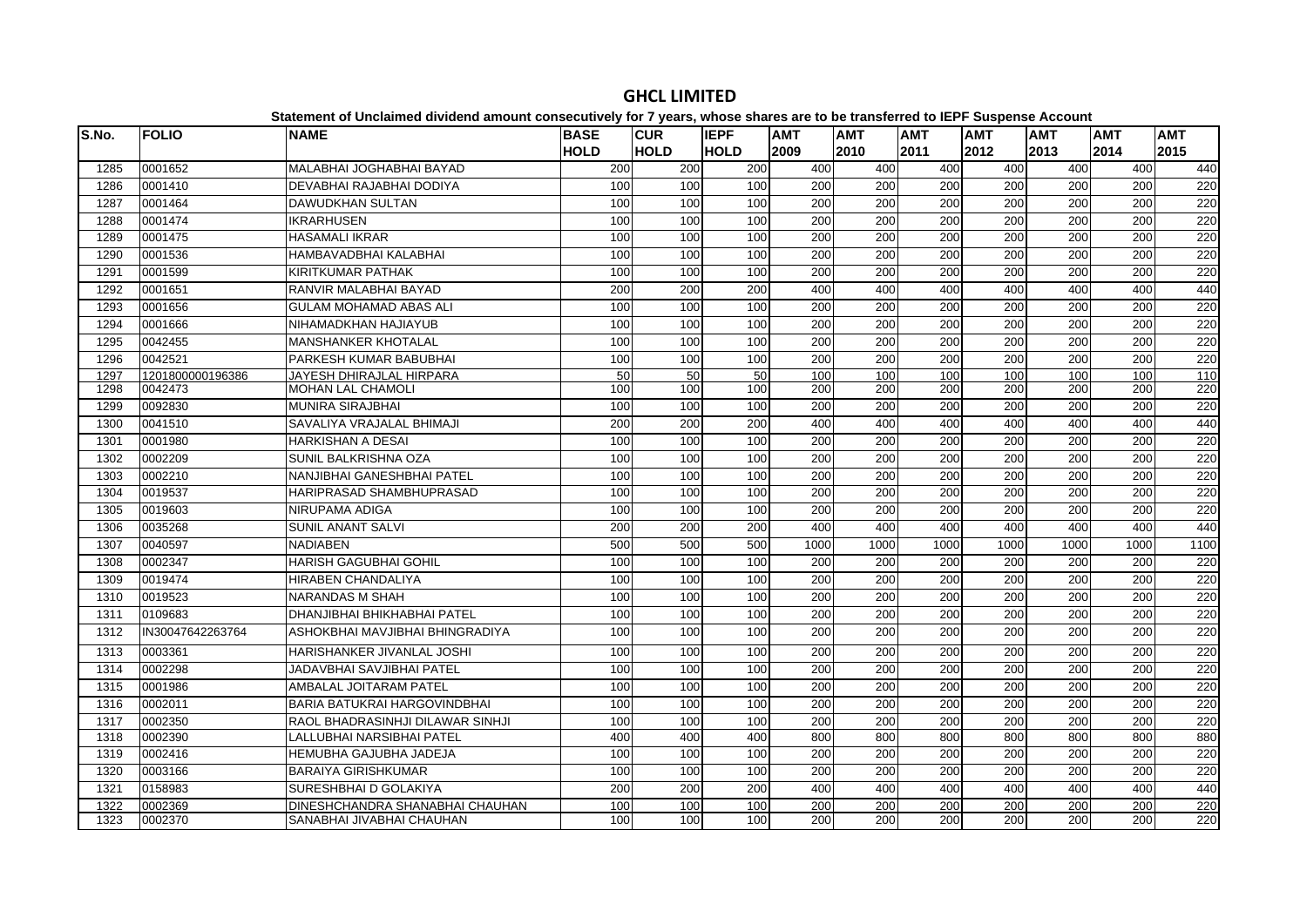|       |              | Statement of Unclaimed dividend amount consecutively for 7 years, whose shares are to be transferred to lEFF Suspense Account |                  |             |             |                  |      |                  |                  |                  |                  |                  |
|-------|--------------|-------------------------------------------------------------------------------------------------------------------------------|------------------|-------------|-------------|------------------|------|------------------|------------------|------------------|------------------|------------------|
| S.No. | <b>FOLIO</b> | <b>NAME</b>                                                                                                                   | <b>BASE</b>      | <b>CUR</b>  | <b>IEPF</b> | <b>AMT</b>       | AMT  | <b>AMT</b>       | <b>AMT</b>       | <b>AMT</b>       | <b>AMT</b>       | <b>AMT</b>       |
|       |              |                                                                                                                               | <b>HOLD</b>      | <b>HOLD</b> | <b>HOLD</b> | 2009             | 2010 | 2011             | 2012             | 2013             | 2014             | 2015             |
| 1324  | 0003149      | DEVJIBHAI RAVJIBHAI PALDIA                                                                                                    | 100              | 100         | 100         | 200              | 200  | 200              | 200              | 200              | 200              | 220              |
| 1325  | 0019497      | HASOMATIBEN BABUBHAI SHAH                                                                                                     | 100              | 100         | 100         | 200              | 200  | 200              | $\overline{200}$ | 200              | 200              | 220              |
| 1326  | 0003231      | LAKHMANBHAI GANESHBHAI PATEL                                                                                                  | 100              | 100         | 100         | 200              | 200  | 200              | 200              | 200              | 200              | 220              |
| 1327  | 0003232      | HIRJIBHAI BHAVANBHAI MAVANI                                                                                                   | 100              | 100         | 100         | 200              | 200  | 200              | 200              | 200              | 200              | 220              |
| 1328  | 0003247      | AMBABHAI KURJIBHAI KAKADIYA                                                                                                   | 100              | 100         | 100         | 200              | 200  | $\overline{200}$ | 200              | 200              | $\overline{200}$ | 220              |
| 1329  | 0003201      | RAMJIBHAI DHANJIBHAI DESAI                                                                                                    | 100              | 100         | 100         | 200              | 200  | 200              | 200              | 200              | $\overline{200}$ | 220              |
| 1330  | 0003215      | PRAVEENKUMAR BECHARBHAI VAGHANI                                                                                               | 100              | 100         | 100         | 200              | 200  | 200              | 200              | 200              | 200              | 220              |
| 1331  | 0003238      | JIVRAJBHAI NANBHAI                                                                                                            | 100              | 100         | 100         | 200              | 200  | 200              | 200              | 200              | 200              | 220              |
| 1332  | 0003346      | RANBHAI THAKARSINH KOLI                                                                                                       | 100              | 100         | 100         | 200              | 200  | 200              | 200              | 200              | 200              | 220              |
| 1333  | 0003328      | <b>JALIA JUTH KHARID VECHAN</b>                                                                                               | 500              | 500         | 500         | 1000             | 1000 | 1000             | 1000             | 1000             | 1000             | 1100             |
| 1334  | 0001879      | SUBHASH SANATKUMAR MAJMUDAR                                                                                                   | 400              | 400         | 400         | 800              | 800  | 800              | 800              | 800              | 800              | 880              |
| 1335  | 0001882      | KASHIBEN DAYALBHAI DHORAJIYA                                                                                                  | 500              | 500         | 500         | 1000             | 1000 | 1000             | 1000             | 1000             | 1000             | 1100             |
| 1336  | 0001903      | KALUBHAI RAMJIBHAI SUTARIYA                                                                                                   | 100              | 100         | 100         | 200              | 200  | 200              | 200              | 200              | 200              | 220              |
| 1337  | 0001905      | BABUBHAI ODHAVJIBHAI SONANI                                                                                                   | 500              | 500         | 500         | 1000             | 1000 | 1000             | 1000             | 1000             | 1000             | 1100             |
| 1338  | 0001952      | <b>LABHUBEN CHHAGANBHAI PATEL</b>                                                                                             | 200              | 200         | 200         | 400              | 400  | 400              | 400              | 400              | 400              | 440              |
| 1339  | 0002232      | MANJIBHAI JAGGABHAI KHENI                                                                                                     | 100              | 100         | 100         | 200              | 200  | 200              | 200              | 200              | 200              | 220              |
| 1340  | 0003287      | KALUBHAI RAGHAVJI VIRANI                                                                                                      | 100              | 100         | 100         | 200              | 200  | $\overline{200}$ | 200              | 200              | 200              | 220              |
| 1341  | 0003298      | <b>BHASNA BHAI ANAND BHAI</b>                                                                                                 | 100              | 100         | 100         | 200              | 200  | 200              | 200              | 200              | 200              | 220              |
| 1342  | 0003365      | THAKARSIBHAI MULJIBHAI PATEL                                                                                                  | 400              | 400         | 400         | 800              | 800  | 800              | 800              | 800              | 800              | 880              |
| 1343  | 0003384      | KURJI KARMSHI NAGJI PATAWALA                                                                                                  | 100              | 100         | 100         | 200              | 200  | 200              | $\overline{200}$ | $\overline{200}$ | $\overline{200}$ | 220              |
| 1344  | 0002856      | KALSARIA VALABHAI PUNABHAI                                                                                                    | 100              | 100         | 100         | 200              | 200  | 200              | 200              | 200              | 200              | 220              |
| 1345  | 0001297      | SUSHILABEN NATAVARLAL OZA                                                                                                     | 100              | 100         | 100         | 200              | 200  | 200              | 200              | 200              | 200              | 220              |
| 1346  | 0001329      | AHMADKHA AIDMKHA SETA                                                                                                         | 100              | 100         | 100         | 200              | 200  | $\overline{200}$ | $\overline{200}$ | 200              | $\overline{200}$ | 220              |
| 1347  | 0001366      | AMRELI DIST MADHYUSTH SAHAKARI BANK<br>LTD                                                                                    | 200              | 200         | 200         | 400              | 400  | 400              | 400              | 400              | 400              | 440              |
| 1348  | 0002542      | SAVAJ KHUDABHAI SHAMJIBHAI                                                                                                    | 100              | 100         | 100         | 200              | 200  | 200              | 200              | 200              | 200              | 220              |
| 1349  | 0003167      | BHATT ASHOKKUMAR JATASHANKER                                                                                                  | 100              | 100         | 100         | 200              | 200  | 200              | 200              | 200              | 200              | 220              |
| 1350  | 0003174      | NANIVAVDI DIL SEEDS PRODUCING CO OP<br>SOCI                                                                                   | 100              | 100         | 100         | 200              | 200  | 200              | 200              | 200              | $\overline{200}$ | 220              |
| 1351  | 0003175      | SEPOI HABIBBHAI MAHMADBHAI                                                                                                    | 100              | 100         | 100         | 200              | 200  | 200              | 200              | 200              | 200              | 220              |
| 1352  | 0003194      | PATEL GHANSHYAMBHAI JIVRAJBHAI                                                                                                | 100              | 100         | 100         | 200              | 200  | 200              | 200              | 200              | 200              | 220              |
| 1353  | 0003274      | ARVIND BHAI VALLABHBHAI PATEL                                                                                                 | 100              | 100         | 100         | 200              | 200  | 200              | 200              | 200              | 200              | 220              |
| 1354  | 0003303      | BHAVNABEN ARVIND BHAI                                                                                                         | 100              | 100         | 100         | 200              | 200  | $\overline{200}$ | 200              | 200              | $\overline{200}$ | 220              |
| 1355  | 0002821      | <b>VIKODARABHAI PRAGJIBHAI RAMANI</b>                                                                                         | 100              | 100         | 100         | $\overline{200}$ | 200  | $\overline{200}$ | $\overline{200}$ | 200              | $\overline{200}$ | $\overline{220}$ |
| 1356  | 0002884      | DHIRAJLAL SHAMBHUBHAI TALAVIA                                                                                                 | 100              | 100         | 100         | 200              | 200  | 200              | 200              | 200              | 200              | 220              |
| 1357  | 0002904      | BALUBHAI JERAMBHAI GAJERA                                                                                                     | 100              | 100         | 100         | 200              | 200  | 200              | 200              | 200              | 200              | 220              |
| 1358  | 0002906      | NANNABHAI BAJALBHAI                                                                                                           | 100              | 100         | 100         | 200              | 200  | 200              | 200              | 200              | 200              | 220              |
| 1359  | 0109525      | <b>BHIKHAJI BHAI K BARIYA</b>                                                                                                 | $\overline{200}$ | 200         | 200         | 400              | 400  | 400              | 400              | 400              | 400              | 440              |
| 1360  | 0000652      | <b>ISMAIL NURMAHMAD SUMBHANIA</b>                                                                                             | 100              | 100         | 100         | 200              | 200  | $\overline{200}$ | $\overline{200}$ | 200              | 200              | 220              |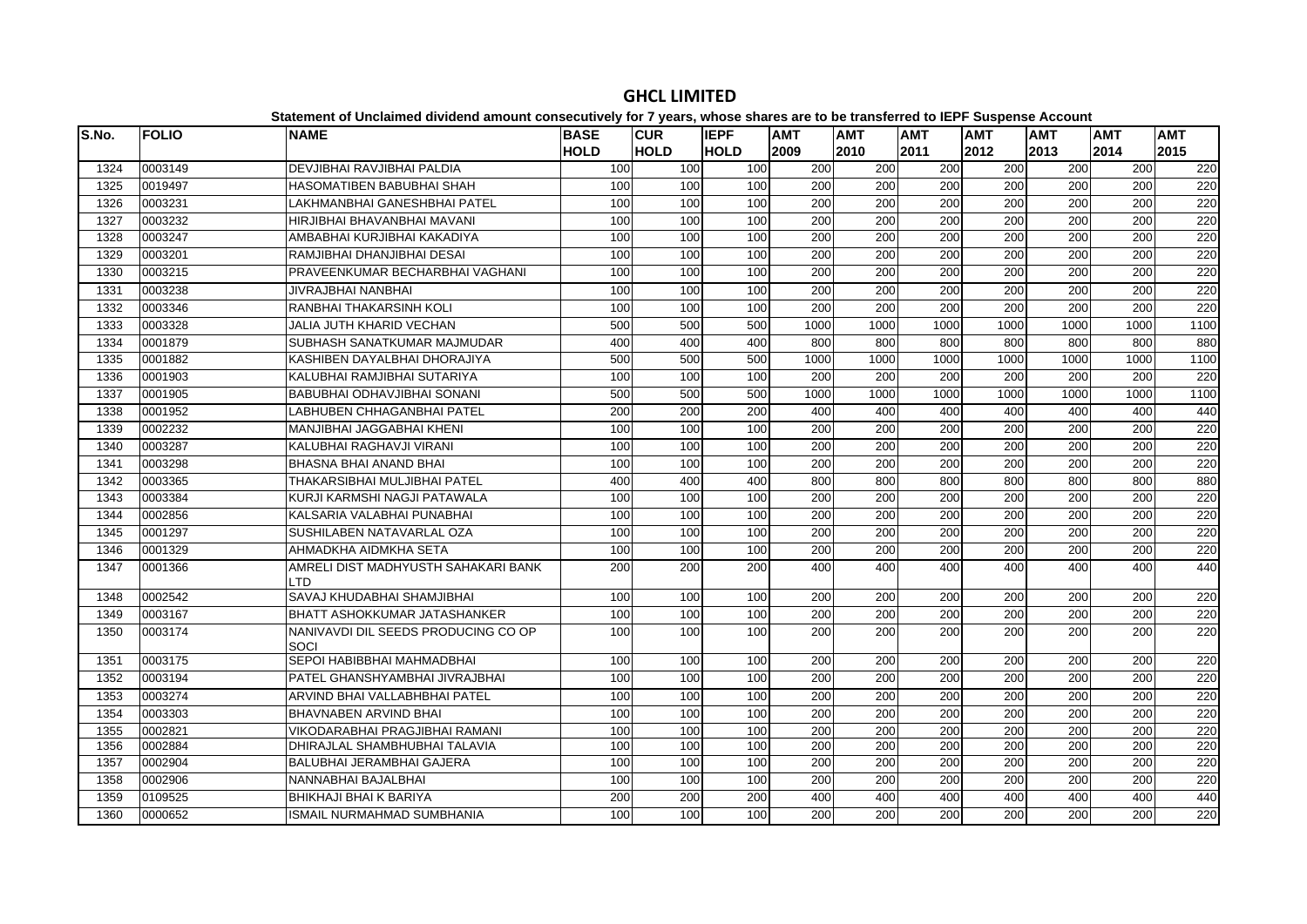| S.No. | <b>FOLIO</b>     | platomont of onolamiou antiuonu amount oonoooutroff for riffourof mnooo onuroo aro th<br><b>NAME</b> | <b>BASE</b> | <b>CUR</b>  | <b>IEPF</b> | <b>AMT</b>       | .<br><b>AMT</b>  | <b>AMT</b>       | $- - -$<br><b>AMT</b> | <b>AMT</b>       | <b>AMT</b>       | <b>AMT</b> |
|-------|------------------|------------------------------------------------------------------------------------------------------|-------------|-------------|-------------|------------------|------------------|------------------|-----------------------|------------------|------------------|------------|
|       |                  |                                                                                                      | <b>HOLD</b> | <b>HOLD</b> | <b>HOLD</b> | 2009             | 2010             | 2011             | 2012                  | 2013             | 2014             | 2015       |
| 1361  | 0000653          | RAMABHAI B SAKHAT                                                                                    | 100         | 100         | 100         | 200              | 200              | 200              | 200                   | 200              | 200              | 220        |
| 1362  | 0000658          | SHAH DHIRAJLAL GANDALAL                                                                              | 100         | 100         | 100         | $\overline{200}$ | $\overline{200}$ | $\overline{200}$ | 200                   | $\overline{200}$ | $\overline{200}$ | 220        |
| 1363  | 0000687          | ATABHAI GANDABHAI VAGH                                                                               | 100         | 100         | 100         | 200              | 200              | 200              | 200                   | 200              | 200              | 220        |
| 1364  | 0000689          | BHIKHABHAI MAYABHAI VAGH                                                                             | 100         | 100         | 100         | $\overline{200}$ | 200              | $\overline{200}$ | 200                   | 200              | $\overline{200}$ | 220        |
| 1365  | 0000691          | GHUSHABHAI NANJIBHAI GADHADRE                                                                        | 100         | 100         | 100         | 200              | 200              | 200              | 200                   | 200              | 200              | 220        |
| 1366  | 0002483          | BHARATKUMAR JAYSANKAR OZA                                                                            | 100         | 100         | 100         | $\overline{200}$ | $\overline{200}$ | $\overline{200}$ | 200                   | $\overline{200}$ | $\overline{200}$ | 220        |
| 1367  | 0002492          | DUNGAR OILSEEDS MFG CO OP SOCIETY LTD                                                                | 100         | 100         | 100         | 200              | 200              | 200              | 200                   | 200              | 200              | 220        |
| 1368  | 0022969          | <b>JADAV BHAI VORA</b>                                                                               | 200         | 200         | 200         | 400              | 400              | 400              | 400                   | 400              | 400              | 440        |
| 1369  | 0090346          | DHIRUBHAI GOVINDBHAI KIKANI                                                                          | 100         | 100         | 100         | 200              | 200              | 200              | 200                   | 200              | 200              | 220        |
| 1370  | 0123108          | <b>MAGANLAL K UPADHYAY</b>                                                                           | 100         | 100         | 100         | 200              | 200              | $\overline{200}$ | 200                   | 200              | $\overline{200}$ | 220        |
| 1371  | 0002546          | BHAVNABEN VALJIBHAI GEDIA                                                                            | 100         | 100         | 100         | 200              | 200              | 200              | 200                   | 200              | 200              | 220        |
| 1372  | 0002548          | SAVITABEN NARANBHAI GEDIA                                                                            | 100         | 100         | 100         | 200              | $\overline{200}$ | $\overline{200}$ | 200                   | 200              | 200              | 220        |
| 1373  | 0002560          | SADARUDDINBHAI MANSURBHAI BOGANI                                                                     | 100         | 100         | 100         | 200              | 200              | 200              | 200                   | 200              | 200              | 220        |
| 1374  | 0002595          | CHUNILAL MAVJIBHAI BABARIA                                                                           | 100         | 100         | 100         | 200              | 200              | 200              | 200                   | 200              | 200              | 220        |
| 1375  | 0002721          | PRAFUL KUMAR JAYANTILAL GOHEL                                                                        | 100         | 100         | 100         | 200              | 200              | 200              | 200                   | 200              | 200              | 220        |
| 1376  | 0002624          | KISHOR KUMAR SHAMJIBHAI RANGANI                                                                      | 100         | 100         | 100         | 200              | 200              | $\overline{200}$ | 200                   | 200              | $\overline{200}$ | 220        |
| 1377  | 0002687          | KANJIBHAI VASHRAMBHAI HADIYA                                                                         | 200         | 200         | 200         | 400              | 400              | 400              | 400                   | 400              | 400              | 440        |
| 1378  | 0002605          | RASIKLAL DEVRAJBHAI KATHIRIYA                                                                        | 100         | 100         | 100         | 200              | 200              | 200              | 200                   | 200              | 200              | 220        |
| 1379  | 0060899          | VALJIBHAI TAPUBHAI YADAV                                                                             | 100         | 100         | 100         | 200              | 200              | 200              | 200                   | 200              | 200              | 220        |
| 1380  | 0002936          | NATUBHAI VAGHAJIBHAI                                                                                 | 100         | 100         | 100         | 200              | 200              | 200              | 200                   | 200              | 200              | 220        |
| 1381  | 0002932          | KAILASH CHADRA SHYAMSWAROOP SAXENA                                                                   | 100         | 100         | 100         | 200              | 200              | 200              | 200                   | 200              | 200              | 220        |
| 1382  | 0002874          | KHATABHAI SOMANTBHAI SHIYAL                                                                          | 100         | 100         | 100         | 200              | 200              | 200              | 200                   | 200              | 200              | 220        |
| 1383  | 0037173          | <b>ASHABEN KURUNDALE</b>                                                                             | 100         | 100         | 100         | 200              | 200              | 200              | 200                   | 200              | 200              | 220        |
| 1384  | 0120433          | PRAVINCHANDRA MAGANLAL CHAV                                                                          | 100         | 100         | 100         | 200              | 200              | 200              | 200                   | 200              | 200              | 220        |
| 1385  | 0171230          | AMRELI JILLA MADHYASTHA SAHAKARI BANK<br>LT                                                          | 100         | 100         | 100         | 200              | 200              | 200              | 200                   | 200              | 200              | 220        |
| 1386  | 0002519          | KANUBHAI KHODIDAS BHAI THAKKAR                                                                       | 100         | 100         | 100         | 200              | 200              | 200              | 200                   | 200              | 200              | 220        |
| 1387  | IN30097410633537 | BALABHAI VASRAMBHAI                                                                                  | 200         | 200         | 200         | 400              | 400              | 400              | 400                   | 400              | 400              | 440        |
| 1388  | 0002747          | MONVEL TELIBIYA UTPADAK SANG LTD                                                                     | 200         | 200         | 200         | 400              | 400              | 400              | 400                   | 400              | 400              | 440        |
| 1389  | 0045400          | KUMUDCHANDRA DALAL                                                                                   | 100         | 100         | 100         | 200              | 200              | 200              | 200                   | 200              | 200              | 220        |
| 1390  | 0108945          | JAYSUKHLAL H SHAH                                                                                    | 100         | 100         | 100         | 200              | 200              | 200              | 200                   | 200              | 200              | 220        |
| 1391  | 0111265          | CHETAN MANILAL THALKER                                                                               | 100         | 100         | 100         | 200              | 200              | 200              | 200                   | 200              | 200              | 220        |
| 1392  | 0123827          | <b>BINA SHAH</b>                                                                                     | 100         | 100         | 100         | 200              | 200              | 200              | 200                   | 200              | 200              | 220        |
| 1393  | 0124045          | <b>BINA SHAH</b>                                                                                     | 100         | 100         | 100         | $\overline{200}$ | 200              | $\overline{200}$ | 200                   | $\overline{200}$ | $\overline{200}$ | 220        |
| 1394  | 0019708          | <b>PATEL DRASTI</b>                                                                                  | 100         | 100         | 100         | 200              | 200              | 200              | 200                   | 200              | 200              | 220        |
| 1395  | 0019740          | <b>JAYKUMAR NARSINGH RATHOR</b>                                                                      | 100         | 100         | 100         | 200              | 200              | 200              | 200                   | 200              | 200              | 220        |
| 1396  | 0109738          | DEEPAK P TIKYANI                                                                                     | 100         | 100         | 100         | 200              | 200              | 200              | 200                   | 200              | 200              | 220        |
| 1397  | 0139236          | <b>REKHA M RATWANI</b>                                                                               | 100         | 100         | 100         | 200              | 200              | $\overline{200}$ | 200                   | 200              | $\overline{200}$ | 220        |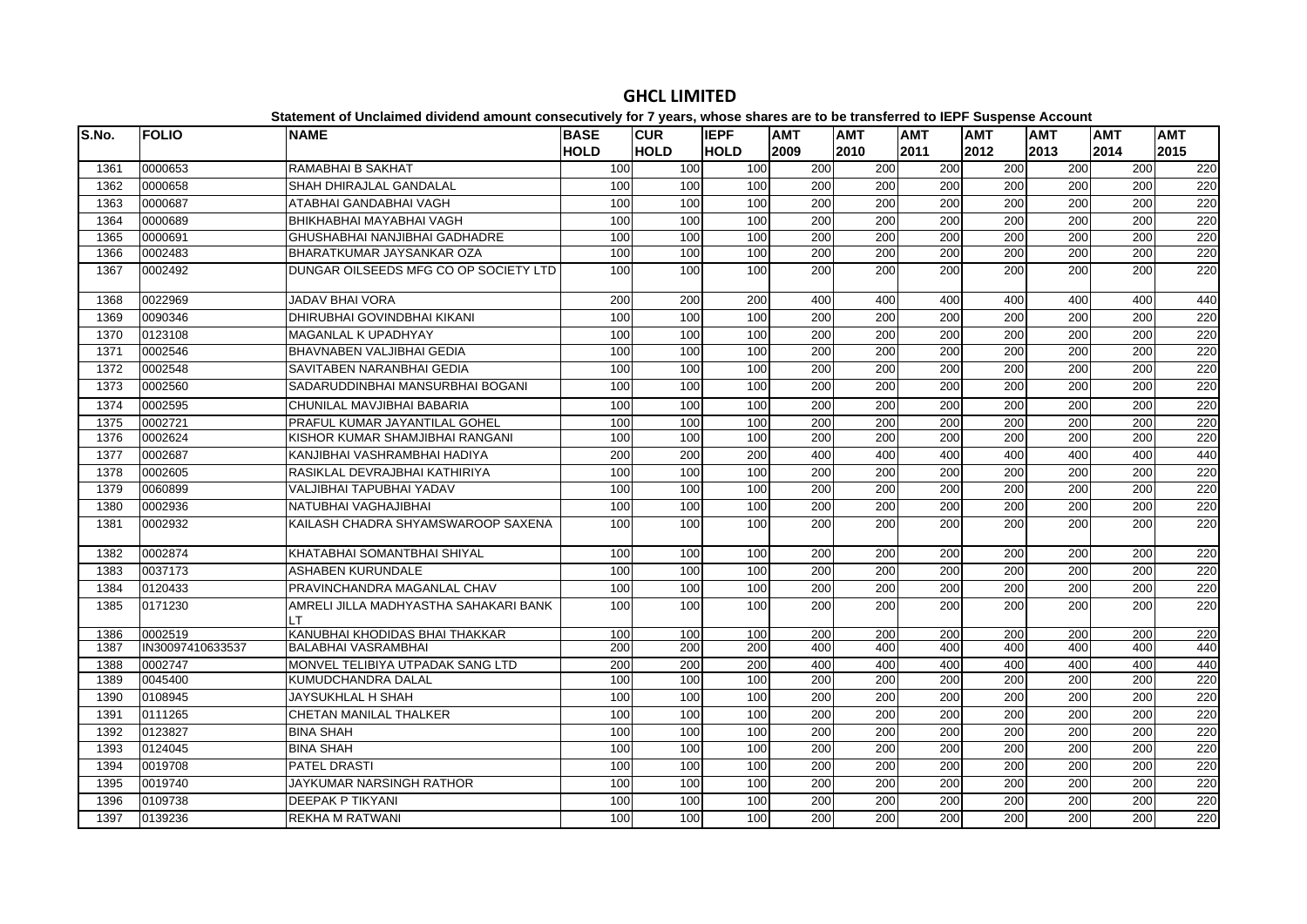| S.No. | <b>FOLIO</b> | <b>NAME</b>                       | <b>BASE</b> | <b>CUR</b>  | <b>IEPF</b> | <b>AMT</b> | AMT              | <b>AMT</b>       | <b>AMT</b>       | <b>AMT</b>       | <b>AMT</b> | <b>AMT</b> |
|-------|--------------|-----------------------------------|-------------|-------------|-------------|------------|------------------|------------------|------------------|------------------|------------|------------|
|       |              |                                   | <b>HOLD</b> | <b>HOLD</b> | <b>HOLD</b> | 2009       | 2010             | 2011             | 2012             | 2013             | 2014       | 2015       |
| 1398  | 0040114      | <b>MUKESH SHAHANI</b>             | 100         | 100         | 100         | 200        | 200              | 200              | 200              | 200              | 200        | 220        |
| 1399  | 0019705      | <b>REVATHI RANGADURAI</b>         | 200         | 200         | 200         | 400        | 400              | 400              | 400              | 400              | 400        | 440        |
| 1400  | 0007162      | RANCHOD RAGHAV PATEL              | 500         | 500         | 500         | 1000       | 1000             | 1000             | 1000             | 1000             | 1000       | 1100       |
| 1401  | 0016437      | JERAM R ZINZUWADIA                | 100         | 100         | 100         | 200        | 200              | 200              | 200              | 200              | 200        | 220        |
| 1402  | 0016528      | <b>BHARAT HIMATLAL SHAH</b>       | 100         | 100         | 100         | 200        | 200              | 200              | 200              | 200              | 200        | 220        |
| 1403  | 0026554      | GANDHI MUKUNDCHANDRA              | 100         | 100         | 100         | 200        | 200              | 200              | 200              | 200              | 200        | 220        |
| 1404  | 0026607      | ILA NATVERLAL PARMAR              | 100         | 100         | 100         | 200        | 200              | 200              | 200              | 200              | 200        | 220        |
| 1405  | 0027016      | ACHARYA GHANSHYAM LAXMIPRASAD     | 500         | 500         | 500         | 1000       | 1000             | 1000             | 1000             | 1000             | 1000       | 1100       |
| 1406  | 0027017      | NALINKANT LAXMIPRASAD ACHARYA     | 100         | 100         | 100         | 200        | 200              | 200              | 200              | 200              | 200        | 220        |
| 1407  | 0027334      | <b>SURYANARAN MURTHY</b>          | 200         | 200         | 200         | 400        | 400              | 400              | 400              | 400              | 400        | 440        |
| 1408  | 0041940      | SHAIKH SABBIRHUSAIN               | 100         | 100         | 100         | 200        | 200              | 200              | 200              | 200              | 200        | 220        |
| 1409  | 0064185      | <b>NALINI ARUNKUMAR TANKSHALI</b> | 200         | 200         | 200         | 400        | 400              | 400              | 400              | 400              | 400        | 440        |
| 1410  | 0072761      | RAJESH ANUBHAI SHAH               | 100         | 100         | 100         | 200        | 200              | 200              | 200              | 200              | 200        | 220        |
| 1411  | 0075824      | <b>KRISHAN V.PATEL</b>            | 100         | 100         | 100         | 200        | 200              | 200              | 200              | 200              | 200        | 220        |
| 1412  | 0077493      | <b>VASANT SHAH</b>                | 100         | 100         | 100         | 200        | 200              | 200              | 200              | 200              | 200        | 220        |
| 1413  | 0079666      | SUDHA SHASHIKAT SHAH              | 100         | 100         | 100         | 200        | 200              | 200              | 200              | 200              | 200        | 220        |
| 1414  | 0080142      | SUSHILABEN RAMESH CHANDRA         | 100         | 100         | 100         | 200        | 200              | 200              | 200              | 200              | 200        | 220        |
| 1415  | 0088331      | TRIVEDI ASHWANI KUMAR             | 100         | 100         | 100         | 200        | 200              | 200              | 200              | 200              | 200        | 220        |
| 1416  | 0093100      | <b>NARESH GOVINDLAL MODI</b>      | 100         | 100         | 100         | 200        | 200              | $\overline{200}$ | 200              | 200              | 200        | 220        |
| 1417  | 0097914      | ANITA JAYANT TAMBE                | 100         | 100         | 100         | 200        | $\overline{200}$ | 200              | 200              | 200              | 200        | 220        |
| 1418  | 0118822      | <b>KETAN P SHAH</b>               | 100         | 100         | 100         | 200        | 200              | 200              | $\overline{200}$ | $\overline{200}$ | 200        | 220        |
| 1419  | 0119308      | <b>BHAVESH JAYANTILAL JOSHI</b>   | 200         | 200         | 200         | 400        | 400              | 400              | 400              | 400              | 400        | 440        |
| 1420  | 0169991      | <b>SUREKHA H ADANI</b>            | 100         | 100         | 100         | 200        | 200              | $\overline{200}$ | 200              | $\overline{200}$ | 200        | 220        |
| 1421  | 0064247      | <b>MADHUSUDAN B. PATEL</b>        | 200         | 200         | 200         | 400        | 400              | 400              | 400              | 400              | 400        | 440        |
| 1422  | 0153636      | PRAHALAD CHINUBHAI MODI           | 100         | 100         | 100         | 200        | 200              | 200              | 200              | 200              | 200        | 220        |
| 1423  | 0068735      | <b>AJITKUMAR MEHRA</b>            | 100         | 100         | 100         | 200        | 200              | 200              | $\overline{200}$ | $\overline{200}$ | 200        | 220        |
| 1424  | 0104707      | SHREEKANT SARABHAI                | 100         | 100         | 100         | 200        | 200              | 200              | 200              | 200              | 200        | 220        |
| 1425  | 0070015      | HARSHABEN BANKIM KANSARA          | 200         | 200         | 200         | 400        | 400              | 400              | 400              | 400              | 400        | 440        |
| 1426  | 0007989      | PANCHAL KANTILAL MULCHANDAS       | 100         | 100         | 100         | 200        | 200              | 200              | 200              | 200              | 200        | 220        |
| 1427  | 0069905      | N.P. AGARWAL                      | 100         | 100         | 100         | 200        | 200              | 200              | 200              | 200              | 200        | 220        |
| 1428  | 0090079      | RAKESH SOOD                       | 200         | 200         | 200         | 400        | 400              | 400              | 400              | 400              | 400        | 440        |
| 1429  | 0106522      | JOHN J FERNANDES                  | 100         | 100         | 100         | 200        | 200              | 200              | 200              | 200              | 200        | 220        |
| 1430  | 0112544      | MAHENDRA VRAJLAL SHAH             | 100         | 100         | 100         | 200        | 200              | 200              | 200              | 200              | 200        | 220        |
| 1431  | 0124877      | ROHIT I MODY                      | 100         | 100         | 100         | 200        | 200              | 200              | 200              | 200              | 200        | 220        |
| 1432  | 0124878      | ROHITKUMAR I MODY                 | 100         | 100         | 100         | 200        | 200              | 200              | 200              | 200              | 200        | 220        |
| 1433  | 0127880      | RAJENDRA AMBALAL PATEL            | 100         | 100         | 100         | 200        | 200              | 200              | 200              | 200              | 200        | 220        |
| 1434  | 0026479      | <b>ARABINDA MISRA</b>             | 100         | 100         | 100         | 200        | 200              | 200              | 200              | 200              | 200        | 220        |
| 1435  | 0027101      | SANJAY MOHAN KHANNA               | 100         | 100         | 100         | 200        | 200              | 200              | 200              | 200              | 200        | 220        |
| 1436  | 0044221      | <b>DIPAK PATEL</b>                | 200         | 200         | 200         | 400        | 400              | 400              | 400              | 400              | 400        | 440        |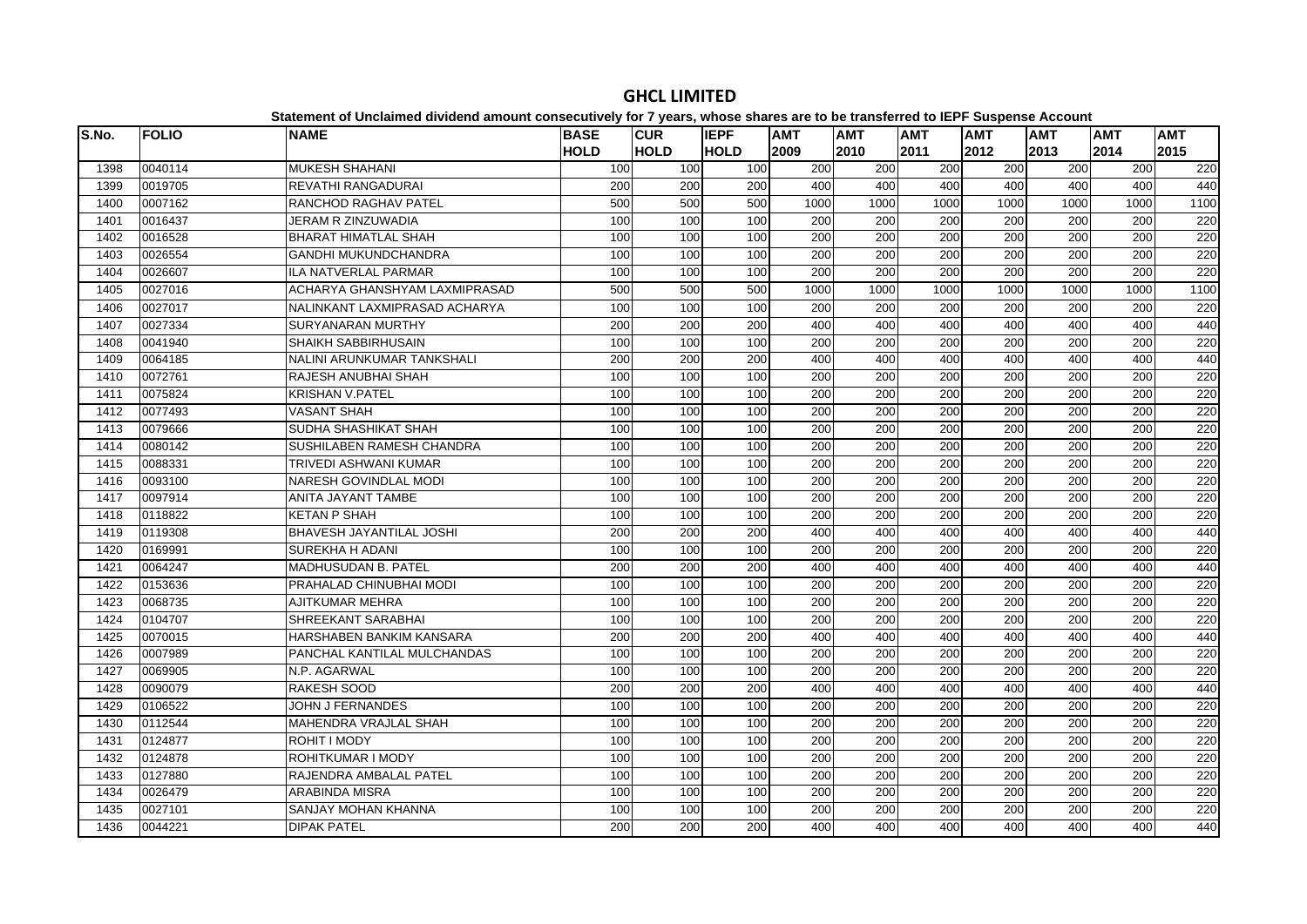| S.No. | <b>FOLIO</b>     | <b>NAME</b>                                    | <b>BASE</b> | <b>CUR</b>  | <b>IEPF</b> | <b>AMT</b>       | .<br><b>AMT</b>  | <b>AMT</b>       | $- -$<br><b>AMT</b> | <b>AMT</b> | AMT              | <b>AMT</b> |
|-------|------------------|------------------------------------------------|-------------|-------------|-------------|------------------|------------------|------------------|---------------------|------------|------------------|------------|
|       |                  |                                                | <b>HOLD</b> | <b>HOLD</b> | <b>HOLD</b> | 2009             | 2010             | 2011             | 2012                | 2013       | 2014             | 2015       |
| 1437  | 0070345          | <b>GOVINDBHAI T. PATEL</b>                     | 100         | 100         | 100         | 200              | 200              | 200              | 200                 | 200        | 200              | 220        |
| 1438  | 0007202          | <b>RAGHURAMA RAO GADAHAD</b>                   | 1000        | 1000        | 1000        | 2000             | 2000             | 2000             | 2000                | 2000       | 2000             | 2200       |
| 1439  | 0111965          | <b>NIRANJAN SINGH</b>                          | 100         | 100         | 100         | 200              | 200              | 200              | 200                 | 200        | 200              | 220        |
| 1440  | 0124531          | <b>ARPITA MANISH MESWANI</b>                   | 200         | 200         | 200         | 400              | 400              | 400              | 400                 | 400        | 400              | 440        |
| 1441  | 0126491          | KISHOR AGNIHOTRI                               | 200         | 200         | 200         | 400              | 400              | 400              | 400                 | 400        | 400              | 440        |
| 1442  | 0129847          | <b>SURESH H THAKKAR</b>                        | 100         | 100         | 100         | 200              | 200              | 200              | 200                 | 200        | 200              | 220        |
| 1443  | 0130607          | <b>JAYSHREE H BHATT</b>                        | 100         | 100         | 100         | 200              | 200              | 200              | 200                 | 200        | 200              | 220        |
| 1444  | 0130608          | <b>JAYSHREE H BHATT</b>                        | 100         | 100         | 100         | 200              | 200              | 200              | 200                 | 200        | 200              | 220        |
| 1445  | 0146118          | <b>JAYKUMAR N AMIN</b>                         | 200         | 200         | 200         | 400              | 400              | 400              | 400                 | 400        | 400              | 440        |
| 1446  | IN30034310609114 | NISHANT U. AGRAWAL                             | 150         | 150         | 150         | 300              | 300              | 300              | 300                 | 300        | 300              | 330        |
| 1447  | 0098272          | <b>LATA ADVANI</b>                             | 100         | 100         | 100         | 200              | 200              | 200              | 200                 | 200        | 200              | 220        |
| 1448  | 0007666          | JOHNSON PAUL MURINGATHERY                      | 200         | 200         | 200         | 400              | 400              | 400              | 400                 | 400        | 400              | 440        |
| 1449  | 0026226          | <b>BHANUPRASAD DALAL</b>                       | 100         | 100         | 100         | 200              | 200              | 200              | 200                 | 200        | 200              | 220        |
| 1450  | 0026901          | MUSARRAT ZAFAR SHAIKH                          | 100         | 100         | 100         | 200              | 200              | 200              | 200                 | 200        | 200              | 220        |
| 1451  | 0064365          | <b>ALKA GARG</b>                               | 100         | 100         | 100         | 200              | 200              | 200              | 200                 | 200        | 200              | 220        |
| 1452  | 0068694          | NAYANA U. SHAH                                 | 100         | 100         | 100         | 200              | 200              | 200              | 200                 | 200        | 200              | 220        |
| 1453  | 0071870          | PRAVINA NATVERLAL SHAH                         | 100         | 100         | 100         | 200              | 200              | 200              | 200                 | 200        | 200              | 220        |
| 1454  | 0080066          | <b>VINOD KUMAR MATHUR</b>                      | 100         | 100         | 100         | 200              | 200              | 200              | 200                 | 200        | 200              | 220        |
| 1455  | 0106494          | <b>SANDIP C SHAH</b>                           | 100         | 100         | 100         | 200              | 200              | 200              | 200                 | 200        | 200              | 220        |
| 1456  | 0115577          | <b>BHAVINI B PATEL</b>                         | 100         | 100         | 100         | 200              | 200              | 200              | 200                 | 200        | 200              | 220        |
| 1457  | 0122527          | <b>BHARAT J SHAH</b>                           | 200         | 200         | 200         | 400              | 400              | 400              | 400                 | 400        | 400              | 440        |
| 1458  | 0140734          | CHINTANBEN HASMUKHLAL SHAH                     | 200         | 200         | 200         | 400              | 400              | 400              | 400                 | 400        | 400              | 440        |
| 1459  | 0141871          | <b>IRASHMIBHAI BABULAL SHAH</b>                | 100         | 100         | 100         | 200              | 200              | 200              | 200                 | 200        | 200              | 220        |
| 1460  | 0008116          | PATEL PRAVINCHANDRA KANJIBHI                   | 100         | 100         | 100         | 200              | $\overline{200}$ | $\overline{200}$ | 200                 | 200        | $\overline{200}$ | 220        |
| 1461  | 0037075          | İNIKUNJ RAMANLAL JOSHI                         | 200         | 200         | 200         | 400              | 400              | 400              | 400                 | 400        | 400              | 440        |
| 1462  | 0045551          | NAYANABEN D SHAH                               | 100         | 100         | 100         | 200              | 200              | 200              | 200                 | 200        | 200              | 220        |
| 1463  | 0045681          | ILILAVATI GOKALDAS CHCHA                       | 100         | 100         | 100         | 200              | 200              | $\overline{200}$ | 200                 | 200        | 200              | 220        |
| 1464  | 0045682          | LILAVATIBEN GOKALDAS CHCHA                     | 100         | 100         | 100         | 200              | 200              | 200              | 200                 | 200        | 200              | 220        |
| 1465  | 0072781          | NAYANA P. THAKKAR                              | 100         | 100         | 100         | 200              | 200              | 200              | 200                 | 200        | 200              | 220        |
| 1466  | 0036985          | <b>SAVITABEN BHATT</b>                         | 100         | 100         | 100         | $\overline{200}$ | $\overline{200}$ | $\overline{200}$ | 200                 | 200        | $\overline{200}$ | 220        |
| 1467  | 0079126          | <b>DEVANGI A. VANODIA</b>                      | 100         | 100         | 100         | 200              | 200              | 200              | 200                 | 200        | 200              | 220        |
| 1468  | 0079127          | ANIL C. VANODIA                                | 100         | 100         | 100         | 200              | 200              | 200              | 200                 | 200        | 200              | 220        |
| 1469  | 0007032          | <b>MAYABEN I PATEL</b>                         | 500         | 500         | 500         | 1000             | 1000             | 1000             | 1000                | 1000       | 1000             | 1100       |
| 1470  | 0023997          | IINDUSTRIAL FINANCE CORPORATION OF             | 4104        | 4104        | 4104        | 8208             | 8208             | 8208             | 8208                | 8208       | 8208             | 9028.8     |
| 1471  | 0027523          | <b>INDIA</b><br><b>HAMIDA ABDULKADAR NASIR</b> | 100         | 100         | 100         | 200              | 200              | 200              | 200                 | 200        | 200              | 220        |
| 1472  | 0042884          | <b>NAHAR SINGH RATHOD</b>                      | 100         |             |             | 200              | 200              | 200              | 200                 |            | 200              | 220        |
| 1473  | 0086765          | <b>AMRUT PATEL</b>                             | 100         | 100<br>100  | 100<br>100  | 200              | 200              | 200              | 200                 | 200<br>200 | 200              | 220        |
|       |                  |                                                |             |             |             |                  |                  |                  |                     |            |                  |            |
| 1474  | 0117156          | SAVITABEN JAYANTILAL PACHAL                    | 100         | 100         | 100         | 200              | 200              | 200              | $\overline{200}$    | 200        | 200              | 220        |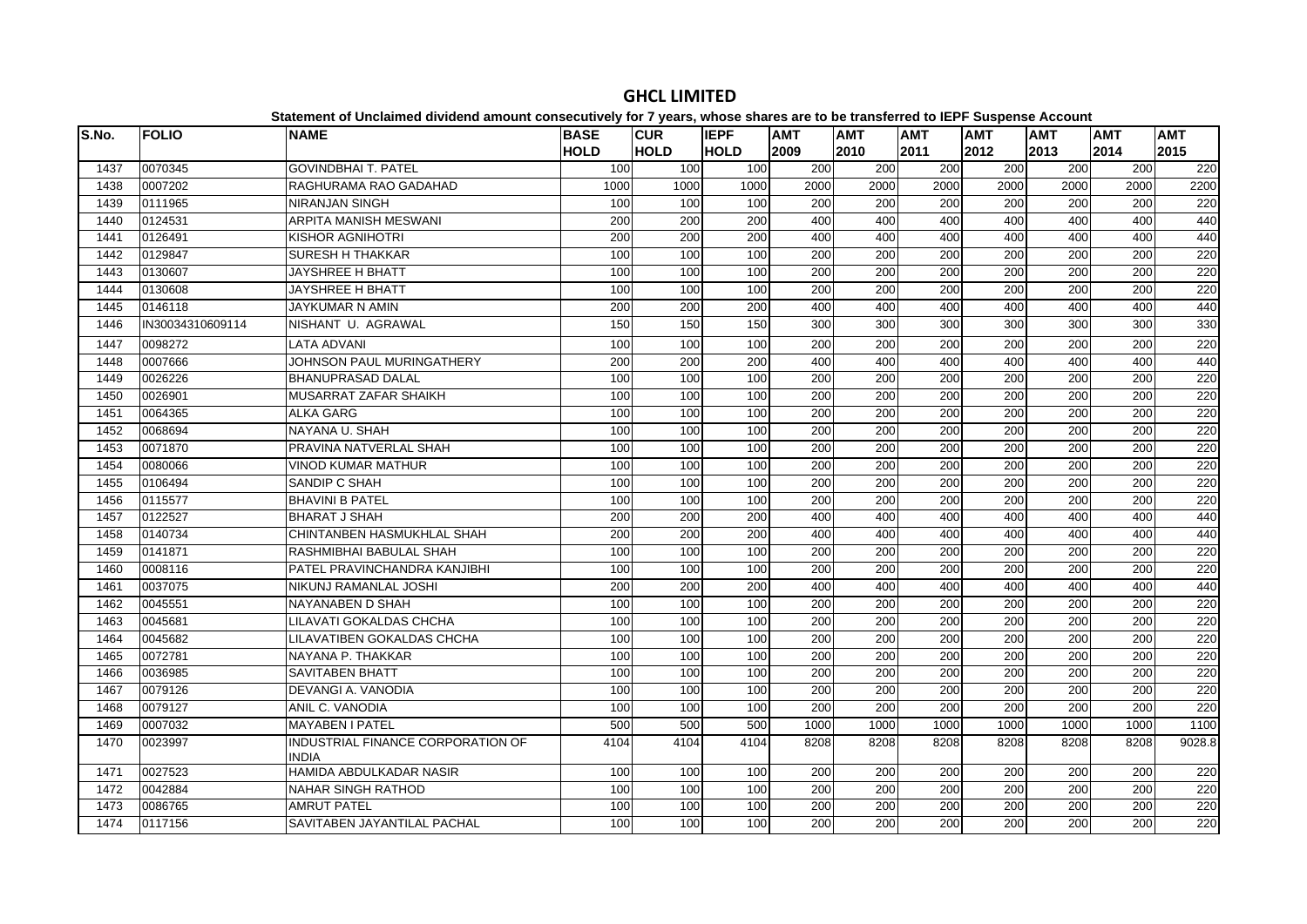| S.No. | <b>FOLIO</b> | <b>NAME</b>                    | <b>BASE</b><br><b>HOLD</b> | <b>CUR</b><br><b>HOLD</b> | <b>IEPF</b><br><b>HOLD</b> | <b>AMT</b><br>2009 | <b>AMT</b><br>2010 | <b>AMT</b><br>2011 | <b>AMT</b><br>2012 | <b>AMT</b><br>2013 | <b>AMT</b><br>2014 | <b>AMT</b><br>2015 |
|-------|--------------|--------------------------------|----------------------------|---------------------------|----------------------------|--------------------|--------------------|--------------------|--------------------|--------------------|--------------------|--------------------|
| 1475  | 0117157      | SAVITABEN JAYANTILAL PANCHAL   | 100                        | 100                       | 100                        | 200                | 200                | 200                | 200                | 200                | 200                | 220                |
| 1476  | 0016498      | <b>RAJU C GANDHI</b>           | 200                        | 200                       | 200                        | 400                | 400                | 400                | 400                | 400                | 400                | 440                |
| 1477  | 0026754      | <b>GOVINDBHAI PRAJAPATI</b>    | 100                        | 100                       | 100                        | 200                | 200                | 200                | 200                | 200                | 200                | 220                |
| 1478  | 0026756      | <b>VIMALABEN PRAJAPATI</b>     | 100                        | 100                       | 100                        | 200                | 200                | 200                | 200                | 200                | 200                | 220                |
| 1479  | 0043021      | PANCHAL SANJAY KUMAR           | 200                        | 200                       | 200                        | 400                | 400                | 400                | 400                | 400                | 400                | 440                |
| 1480  | 0070682      | JYOTIBEN K. SHAH               | 100                        | 100                       | 100                        | $\overline{200}$   | 200                | 200                | 200                | 200                | 200                | 220                |
| 1481  | 0074020      | PATEL MANGUBEN RAMANLAL        | 100                        | 100                       | 100                        | $\overline{200}$   | 200                | $\overline{200}$   | 200                | 200                | 200                | 220                |
| 1482  | 0080030      | PRITI MAHENDRA PADHYE          | 100                        | 100                       | 100                        | 200                | 200                | 200                | 200                | 200                | 200                | 220                |
| 1483  | 0080150      | <b>ASHA PATEL</b>              | 100                        | 100                       | 100                        | 200                | 200                | 200                | 200                | 200                | 200                | 220                |
| 1484  | 0086583      | DIPAKKUMAR DAYABHAI PATEL      | 100                        | 100                       | 100                        | 200                | 200                | 200                | 200                | 200                | 200                | 220                |
| 1485  | 0090446      | NANDITA B GANDHI               | 100                        | 100                       | 100                        | 200                | 200                | 200                | 200                | 200                | 200                | 220                |
| 1486  | 0157478      | <b>BHAVESH M GANDHI</b>        | 100                        | 100                       | 100                        | 200                | 200                | 200                | 200                | 200                | 200                | 220                |
| 1487  | 0037104      | <b>DILIP PANDYA</b>            | 100                        | 100                       | 100                        | 200                | 200                | 200                | 200                | 200                | 200                | 220                |
| 1488  | 0037107      | <b>INDUBEN SHETH</b>           | 100                        | 100                       | 100                        | 200                | 200                | $\overline{200}$   | 200                | 200                | 200                | 220                |
| 1489  | 0037120      | <b>KAMLESH SHAH</b>            | 100                        | 100                       | 100                        | 200                | 200                | 200                | 200                | 200                | 200                | 220                |
| 1490  | 0077286      | NATVERLAL AMTHALAL PATEL       | 100                        | 100                       | 100                        | 200                | 200                | 200                | 200                | 200                | 200                | 220                |
| 1491  | 0097772      | NARESHKUMAR CHAMANLAL SHAH     | 100                        | 100                       | 100                        | 200                | 200                | 200                | 200                | 200                | 200                | 220                |
| 1492  | 0001407      | SURPALBHAI LAKHABHAI DODIYA    | 100                        | 100                       | 100                        | 200                | 200                | 200                | 200                | 200                | 200                | 220                |
| 1493  | 0007221      | <b>NAWAL KISHORE MALAVIYA</b>  | 200                        | 200                       | 200                        | 400                | 400                | 400                | 400                | 400                | 400                | 440                |
| 1494  | 0007339      | JOSHI NATHALAL LALLUBHAI       | 200                        | 200                       | 200                        | 400                | 400                | 400                | 400                | 400                | 400                | 440                |
| 1495  | 0019098      | VIMAL J DAVE                   | 100                        | 100                       | 100                        | 200                | 200                | 200                | 200                | 200                | 200                | 220                |
| 1496  | 0019410      | RAJENDRA KAUL                  | 100                        | 100                       | 100                        | 200                | 200                | 200                | 200                | 200                | 200                | 220                |
| 1497  | 0026323      | KISHORKUMAR VIRJIBHAI PATEL    | 100                        | 100                       | 100                        | 200                | 200                | 200                | 200                | 200                | 200                | 220                |
| 1498  | 0026354      | <b>SUNITA MAKHIJANI</b>        | 400                        | 400                       | 400                        | 800                | 800                | 800                | 800                | 800                | 800                | 880                |
| 1499  | 0026865      | <b>HARIDAS DESANI</b>          | 100                        | 100                       | 100                        | 200                | 200                | $\overline{200}$   | $\overline{200}$   | 200                | 200                | 220                |
| 1500  | 0027063      | KANTILAL MOTILAL KOTADIA       | 300                        | 300                       | 300                        | 600                | 600                | 600                | 600                | 600                | 600                | 660                |
| 1501  | 0045637      | KANCHANLAL ASHARAM MODI        | 300                        | 300                       | 300                        | 600                | 600                | 600                | 600                | 600                | 600                | 660                |
| 1502  | 0063831      | NARENDRAKUMAR K. DHOLAKIA      | 100                        | 100                       | 100                        | 200                | 200                | 200                | 200                | 200                | 200                | 220                |
| 1503  | 0070944      | <b>MOHINDER KAPOOR</b>         | 100                        | 100                       | 100                        | 200                | 200                | 200                | 200                | 200                | 200                | 220                |
| 1504  | 0078120      | MEHUL C. MEHTA                 | 100                        | 100                       | 100                        | 200                | 200                | 200                | 200                | 200                | 200                | 220                |
| 1505  | 0078250      | M.K.DESAI                      | 200                        | 200                       | 200                        | 400                | 400                | 400                | 400                | 400                | 400                | 440                |
| 1506  | 0103661      | <b>ANIL PRASAD</b>             | 900                        | 900                       | 900                        | 1800               | 1800               | 1800               | 1800               | 1800               | 1800               | 1980               |
| 1507  | 0105437      | <b>ANIL PRASAD</b>             | 100                        | 100                       | 100                        | 200                | 200                | $\overline{200}$   | $\overline{200}$   | 200                | 200                | 220                |
| 1508  | 0106413      | <b>MOHINDER K KAPOOR</b>       | 200                        | 200                       | 200                        | 400                | 400                | 400                | 400                | 400                | 400                | 440                |
| 1509  | 0112436      | <b>MOHINDER K KAPOOR</b>       | 100                        | 100                       | 100                        | 200                | 200                | 200                | 200                | 200                | 200                | 220                |
| 1510  | 0112925      | KRISHNASINHJI RUPSINHJI JADEJA | 200                        | 200                       | 200                        | 400                | 400                | 400                | 400                | 400                | 400                | 440                |
| 1511  | 0125081      | <b>RANI JAIN</b>               | 100                        | 100                       | 100                        | 200                | 200                | 200                | 200                | 200                | 200                | 220                |
| 1512  | 0125082      | RANI B JAIN                    | 100                        | 100                       | 100                        | 200                | 200                | 200                | $\overline{200}$   | 200                | 200                | 220                |
| 1513  | 0149522      | PRAKASH MANKAD                 | 100                        | 100                       | 100                        | 200                | 200                | 200                | 200                | 200                | 200                | 220                |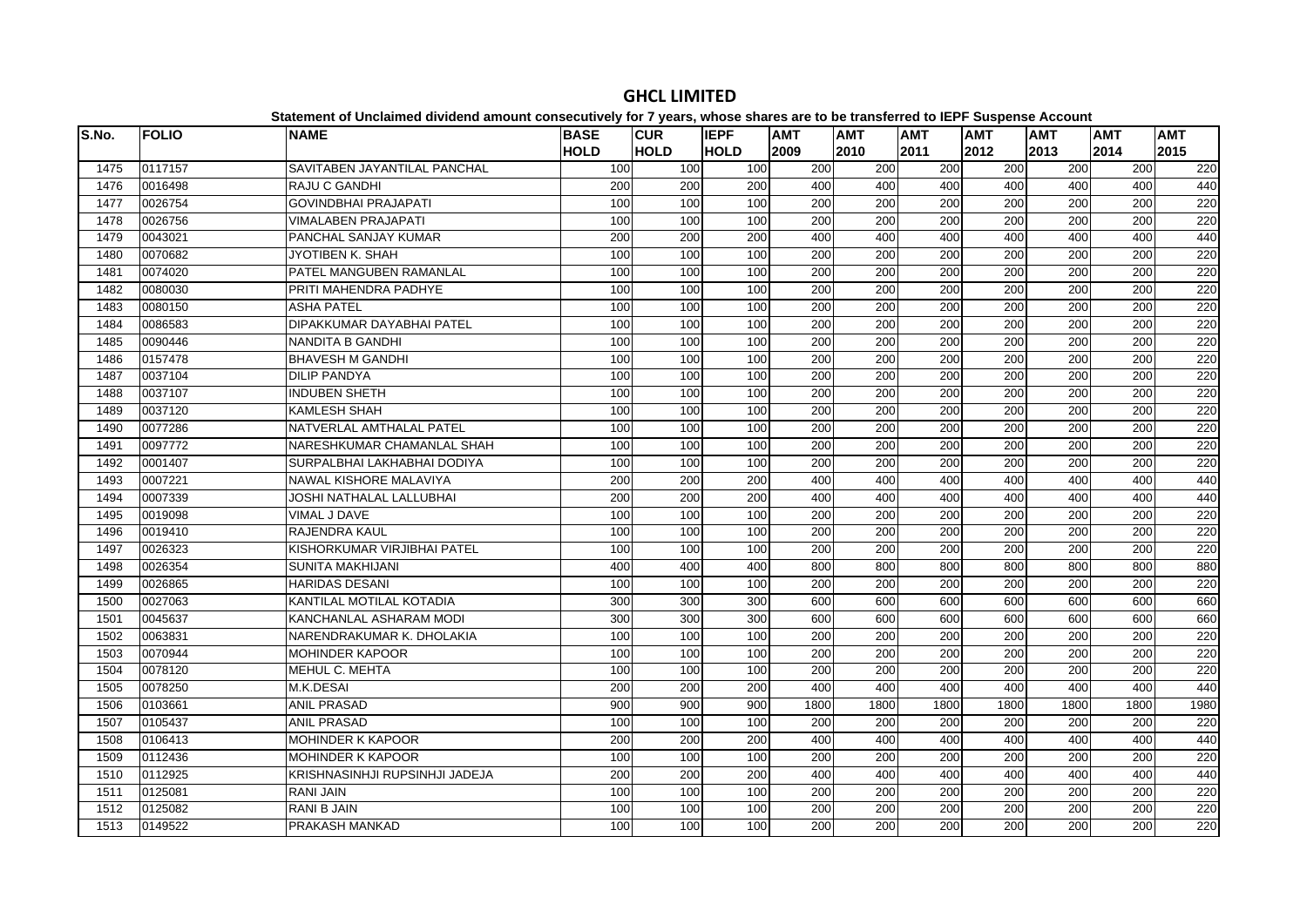| S.No. | <b>FOLIO</b>     | platomont of onolamiou urritoriu umount concocutriory for Figure, impose charge uro te<br><b>NAME</b> | <b>BASE</b> | <b>CUR</b>  | <b>IEPF</b> | <b>AMT</b>       | .<br><b>AMT</b>  | <b>AMT</b>       | $-$<br><b>AMT</b> | <b>AMT</b> | <b>AMT</b>       | <b>AMT</b> |
|-------|------------------|-------------------------------------------------------------------------------------------------------|-------------|-------------|-------------|------------------|------------------|------------------|-------------------|------------|------------------|------------|
|       |                  |                                                                                                       | <b>HOLD</b> | <b>HOLD</b> | <b>HOLD</b> | 2009             | 2010             | 2011             | 2012              | 2013       | 2014             | 2015       |
| 1514  | 0155768          | NITIN KUMAR SHARMA                                                                                    | 100         | 100         | 100         | 200              | 200              | 200              | 200               | 200        | 200              | 220        |
| 1515  | 0066812          | <b>HASMUKHLAL SHAH</b>                                                                                | 100         | 100         | 100         | 200              | 200              | 200              | 200               | 200        | 200              | 220        |
| 1516  | 0008031          | PATEL LILABEN KANTILAL                                                                                | 100         | 100         | 100         | 200              | 200              | 200              | 200               | 200        | 200              | 220        |
| 1517  | 0026957          | PATEL NARESH SHANKARBHAI                                                                              | 100         | 100         | 100         | 200              | 200              | 200              | 200               | 200        | 200              | 220        |
| 1518  | 0018555          | ARVIND KUMAR M KACHA                                                                                  | 200         | 200         | 200         | 400              | 400              | 400              | 400               | 400        | 400              | 440        |
| 1519  | 0026345          | BHUPATRAY ANANDJI MEHTA                                                                               | 100         | 100         | 100         | $\overline{200}$ | $\overline{200}$ | 200              | 200               | 200        | 200              | 220        |
| 1520  | 0026290          | <b>HEMISHA VAGHELA</b>                                                                                | 100         | 100         | 100         | 200              | 200              | 200              | 200               | 200        | 200              | 220        |
| 1521  | 0026291          | <b>MAHESH KUMAR VAGHELA</b>                                                                           | 100         | 100         | 100         | 200              | 200              | 200              | 200               | 200        | 200              | 220        |
| 1522  | 0027444          | JUNEJA MADANLAL                                                                                       | 100         | 100         | 100         | 200              | 200              | 200              | 200               | 200        | 200              | 220        |
| 1523  | 0123660          | S VINAY RAO                                                                                           | 100         | 100         | 100         | 200              | 200              | 200              | 200               | 200        | 200              | 220        |
| 1524  | 0027018          | PIYUSHKUMAR K JANI                                                                                    | 100         | 100         | 100         | 200              | 200              | 200              | 200               | 200        | 200              | 220        |
| 1525  | 0113611          | <b>DEEPAK R DAVE</b>                                                                                  | 100         | 100         | 100         | 200              | 200              | 200              | 200               | 200        | 200              | 220        |
| 1526  | 0000613          | <b>K SHANTARAM</b>                                                                                    | 100         | 100         | 100         | 200              | 200              | 200              | 200               | 200        | 200              | 220        |
| 1527  | 0026215          | <b>MANSUKHLAL RAJANI</b>                                                                              | 200         | 200         | 200         | 400              | 400              | 400              | 400               | 400        | 400              | 440        |
| 1528  | 0068786          | NALINI DHIRANDRA SAVAK                                                                                | 100         | 100         | 100         | 200              | 200              | 200              | 200               | 200        | 200              | 220        |
| 1529  | 0016518          | <b>DWIVEDI MAHENDRA C</b>                                                                             | 100         | 100         | 100         | 200              | 200              | 200              | 200               | 200        | 200              | 220        |
| 1530  | 0098164          | SHUSHIL LAXMINARAYAN VAIDYA                                                                           | 100         | 100         | 100         | 200              | 200              | 200              | 200               | 200        | 200              | 220        |
| 1531  | IN30154916642366 | RAVINDRA BACHUBHAI SHAH                                                                               | 20          | 20          | 20          | 40               | 40               | 40               | 40                | 40         | 40               | 44         |
| 1532  | 0000721          | <b>RAJU B THAKUR</b>                                                                                  | 100         | 100         | 100         | 200              | 200              | 200              | 200               | 200        | 200              | 220        |
| 1533  | 0007498          | <b>GANPAT BHAI ISWARBHAI PATEL</b>                                                                    | 100         | 100         | 100         | 200              | 200              | 200              | 200               | 200        | 200              | 220        |
| 1534  | 0058719          | AMRSINH M. PALSETKAR                                                                                  | 100         | 100         | 100         | 200              | 200              | 200              | 200               | 200        | 200              | 220        |
| 1535  | 0074475          | <b>KESHAV GOVIND KARULKAR</b>                                                                         | 100         | 100         | 100         | 200              | 200              | 200              | 200               | 200        | 200              | 220        |
| 1536  | 0075635          | <b>VENIBEN HARILAL PANDYA</b>                                                                         | 100         | 100         | 100         | 200              | 200              | 200              | 200               | 200        | 200              | 220        |
| 1537  | 0171225          | <b>VARSHA ARVIND MODI</b>                                                                             | 100         | 100         | 100         | 200              | 200              | 200              | 200               | 200        | 200              | 220        |
| 1538  | IN30123310205036 | SONALBEN SANJAYKUMAR SHAH                                                                             | 50          | 50          | 50          | 100              | 100              | 100              | 100               | 100        | 100              | 110        |
| 1539  | 0026269          | <b>KANTILAL PATEL</b>                                                                                 | 100         | 100         | 100         | 200              | 200              | 200              | 200               | 200        | 200              | 220        |
| 1540  | 0037060          | <b>BASHIR F SHAIKH</b>                                                                                | 100         | 100         | 100         | 200              | 200              | $\overline{200}$ | 200               | 200        | $\overline{200}$ | 220        |
| 1541  | 0073666          | <b>DINESH R.SHAH</b>                                                                                  | 100         | 100         | 100         | 200              | 200              | 200              | 200               | 200        | 200              | 220        |
| 1542  | 0900329          | PATEL NARMADABEN CHINUBHAI                                                                            | 100         | 100         | 100         | 200              | 200              | 200              | 200               | 200        | 200              | 220        |
| 1543  | 0008870          | KALPESH J JOSHI                                                                                       | 400         | 400         | 400         | 800              | 800              | 800              | 800               | 800        | 800              | 880        |
| 1544  | 0019845          | <b>THAKER RAMABEN</b>                                                                                 | 100         | 100         | 100         | 200              | 200              | 200              | 200               | 200        | 200              | 220        |
| 1545  | 0019906          | <b>SHAILESH MEHTA</b>                                                                                 | 100         | 100         | 100         | 200              | $\overline{200}$ | 200              | 200               | 200        | $\overline{200}$ | 220        |
| 1546  | 0019956          | KU DIPTY YASHVANT JANI                                                                                | 100         | 100         | 100         | 200              | 200              | $\overline{200}$ | 200               | 200        | 200              | 220        |
| 1547  | 0006999          | <b>HASHMUKHBHAI A PATEL</b>                                                                           | 100         | 100         | 100         | 200              | 200              | 200              | 200               | 200        | 200              | 220        |
| 1548  | 0129185          | <b>RAJU SHAH</b>                                                                                      | 100         | 100         | 100         | 200              | 200              | 200              | 200               | 200        | 200              | 220        |
| 1549  | 0127667          | <b>KOKILABEN THAKKER</b>                                                                              | 300         | 300         | 300         | 600              | 600              | 600              | 600               | 600        | 600              | 660        |
| 1550  | 0082443          | JIVANLAL TULSIDAS THAKKAR                                                                             | 100         | 100         | 100         | 200              | 200              | 200              | 200               | 200        | 200              | 220        |
| 1551  | 0026706          | RAJNIKANT RAMLALNAIK                                                                                  | 200         | 200         | 200         | 400              | 400              | 400              | 400               | 400        | 400              | 440        |
| 1552  | 0062839          | <b>MURLI M. BHATIA</b>                                                                                | 200         | 100         | 100         | 400              | 400              | 400              | 400               | 400        | 400              | 220        |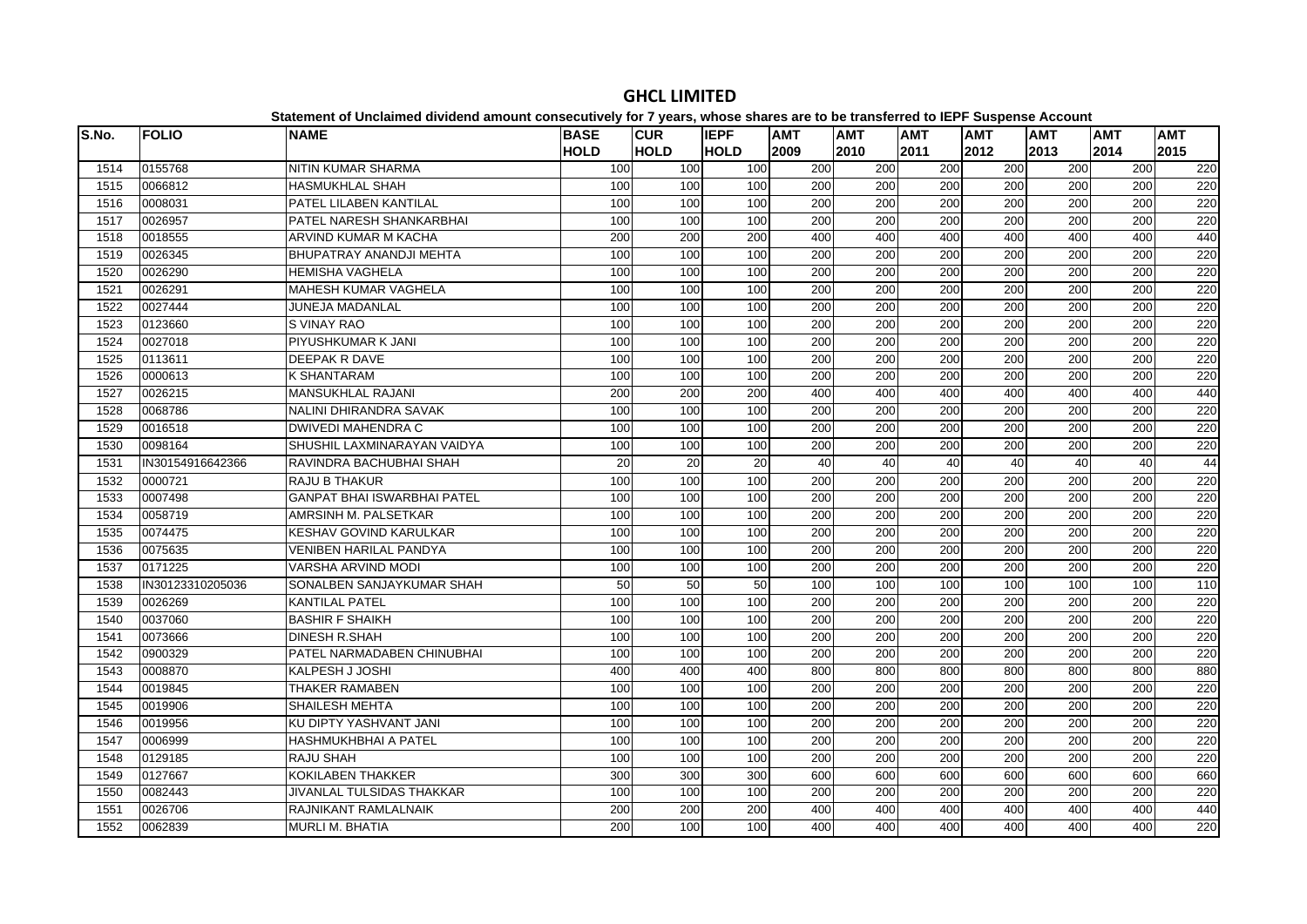#### **S.No. FOLIO NAME BASE HOLDCUR HOLDIEPF HOLDAMT AMT AMT AMT AMT AMT AMT**  0111963 SHANKARLAL NIHALCHAND MAKHIJA 100 100 100 200 200 200 200 200 200 220 0155090 BALABHAI HADIYA 1500 1500 1500 3000 3000 3000 3000 3000 3000 3300 0155234 PUNABHAI HADIYA 200 200 200 400 400 400 400 400 400 440 1203500000163148 SANJAYBHAI DHARMSHIBHAI PATEL 150 131 131 300 300 300 300 300 300 301.4 0145348 JAYESH P PATEL 100 100 100 200 200 200 200 200 200 220 0007648 SANKARLAL BAJORIA 100 100 100 200 200 200 200 200 200 220 0019869 SUDHIRKUMAR VADILAL SONI 200 200 200 400 400 400 400 400 400 440 0037011 HITESH MAHIPATLAL SHAH 100 100 100 200 200 200 200 200 200 220 0016570 PATEL BABULAL KESHAVAL 200 200 200 400 400 400 400 400 400 440 0089146 HEMANT NATWARLAL SAH 100 100 100 200 200 200 200 200 200 220 0036970 JAYANTILAL M PATEL 100 100 100 200 200 200 200 200 200 2201564 |0083442 |PATEL PRAHLADBHAI BECHARDAS | 100| 100| 100| 200| 200| 200| 200| 200| 220 0073867 PRADIPKUMAR JASWANTLAL JOSHI 100 100 100 200 200 200 200 200 200 220 0095824 PRAKASH DALA PATEL 100 100 100 200 200 200 200 200 200 220 0141606 KIRITBHAI DAHYABHAI PATEL 300 300 300 600 600 600 600 600 600 660 0006274 GOPAL KRISHNA MEHTA 100 100 100 200 200 200 200 200 200 220 0042771 DWARKABHAI SHIVARAMDAS PATEL 100 100 100 200 200 200 200 200 200 220 0118337 NIRUBEN VINODCHANDRA SHAH 100 100 100 200 200 200 200 200 200 220 0123440 PARESHKUMAR P PATEL 100 100 100 200 200 200 200 200 200 220 0006405 SHAH PUNJALAL C 100 100 100 200 200 200 200 200 200 2201573 |0047797 |PAYAL\_R\_KALWANI | 100| 100| 100| 200| 200| 200| 200| 220| 220 IN30034310969593 LAXMANBHAI KARAMSHIBHAI PATEL 2 22 2 4 4 4 4 4 4 4 4 4 1575 IN30146910014256 BINABEN ATULKUMAR JAYSWAL 1575 IN30146910014256 1 1 2 2 2 2 2 2 2 2 2 0068535 NIKUJBEN VASUDEV RAVAL 100 100 100 200 200 200 200 200 200 220 0131864 DOLIBEN VALAJIBHAI ASODA 100 100 100 200 200 200 200 200 200 220 0133292 DOLIBEN VALJIBHAI ASODA 100 100 100 200 200 200 200 200 200 220 0026999 RATILAL NATHALAL PATEL 100 100 100 200 200 200 200 200 200 220 0060226 ARVINDBHAI KANJIBHAI PATEL 200 200 200 400 400 400 400 400 400 440 0062458 BHAVNABEN DINESH KUMAR JOSHI 100 100 100 200 200 200 200 200 200 220 0042851 LABHUBHAI PADHAR 500 500 500 1000 1000 1000 1000 1000 1000 1100 0006435 PATEL MADHUBHAI SARDARBHAI 100 100 100 200 200 200 200 200 200 220 0006428 HARIPRASAD M PANDYA 100 100 100 200 200 200 200 200 200 220 0006450 PATEL MAHENDRAKUMAR SHANKERBHAI 100 100 100 200 200 200 200 200 200 2201586 10006466 ISUSHII\_ABEN\_DAR.II 1001 1001 2001 2001 2001 2001 2001 2200 0003468 LALJIBHAI PHULJIBHAI CHOUDHRY 100 100 100 200 200 200 200 200 200 220 0158537 NAVINBHAI PATEL 200 200 200 400 400 400 400 400 400 440 0123297 PAVAN AGGARWAL 100 100 100 200 200 200 200 200 200 220 0004699 UMARBHAI ISHA MAGROLIYA 200 200 200 400 400 400 400 400 400 4400042800 PUNITA SUNILKUMAR PARIKH 100 100 100 200 200 200 200 200 200 220

## **GHCL LIMITED**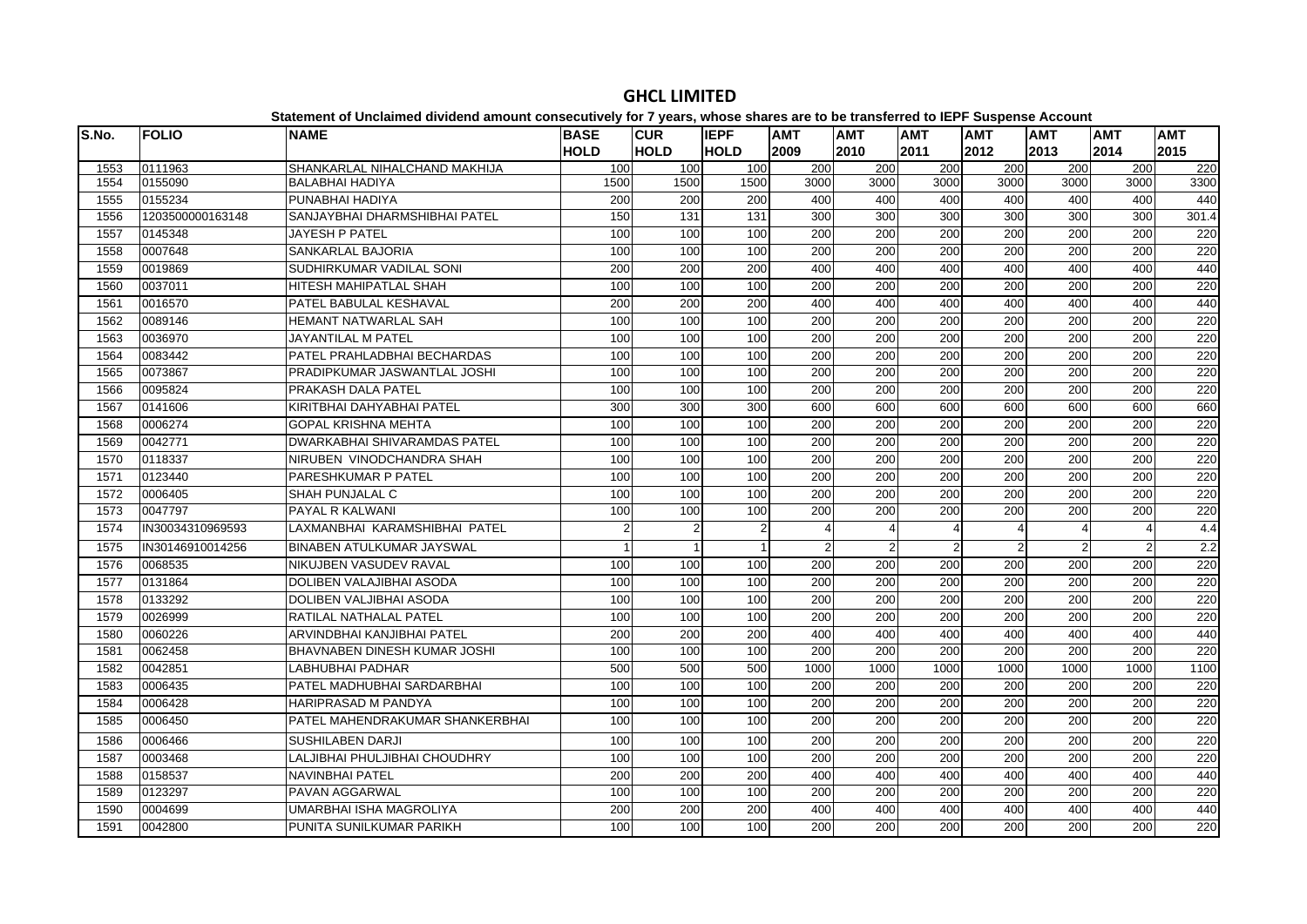| IS.No. | <b>FOLIO</b>     | Unanimon or Unividimoa urriadha amoant consecutivoly for 1 years, whose shares are to be transferred to lEFT Ouspense Account<br><b>NAME</b> | <b>BASE</b> | <b>CUR</b>     | <b>IEPF</b> | <b>AMT</b> | <b>AMT</b> | <b>AMT</b> | AMT              | <b>AMT</b>       | <b>AMT</b>       | <b>AMT</b> |
|--------|------------------|----------------------------------------------------------------------------------------------------------------------------------------------|-------------|----------------|-------------|------------|------------|------------|------------------|------------------|------------------|------------|
|        |                  |                                                                                                                                              | <b>HOLD</b> | <b>HOLD</b>    | <b>HOLD</b> | 2009       | 2010       | 2011       | 2012             | 2013             | 2014             | 2015       |
| 1592   | 0124488          | <b>VIKRAM BACHUBHAI SONI</b>                                                                                                                 | 100         | 100            | 100         | 200        | 200        | 200        | 200              | 200              | 200              | 220        |
| 1593   | 0042695          | KANABHAI PRAJAPATI                                                                                                                           | 100         | 100            | 100         | 200        | 200        | 200        | 200              | 200              | 200              | 220        |
| 1594   | 0042612          | <b>BABUBHAI JIVANBHAI</b>                                                                                                                    | 100         | 100            | 100         | 200        | 200        | 200        | 200              | 200              | 200              | 220        |
| 1595   | 0081703          | KESHAVLAL M. PATEL                                                                                                                           | 100         | 100            | 100         | 200        | 200        | 200        | 200              | 200              | 200              | 220        |
| 1596   | 0105498          | BHAGAVANBHAI JORABHAI PATEL                                                                                                                  | 100         | 100            | 100         | 200        | 200        | 200        | 200              | 200              | 200              | 220        |
| 1597   | 0021830          | <b>GIRDHARLAL KARELIA</b>                                                                                                                    | 200         | 200            | 200         | 400        | 400        | 400        | 400              | 400              | 400              | 440        |
| 1598   | IN30048412978704 | MOHHAMMEDBHAI PALSARA                                                                                                                        |             | $\overline{4}$ |             | 8          | 8          | 8          | 8                | 8                | 8                | 8.8        |
| 1599   | IN30034320066257 | PATEL VAKTABHAI                                                                                                                              | 300         | 300            | 300         | 600        | 600        | 600        | 600              | 600              | 600              | 660        |
| 1600   | 0039789          | <b>GOPALDAS C KHATRI</b>                                                                                                                     | 100         | 100            | 100         | 200        | 200        | 200        | 200              | 200              | 200              | 220        |
| 1601   | 0039809          | NATVERLAL MANILAL SHAH                                                                                                                       | 100         | 100            | 100         | 200        | 200        | 200        | 200              | 200              | 200              | 220        |
| 1602   | 0067570          | NIRANJANBHAI G. BHATT                                                                                                                        | 100         | 100            | 100         | 200        | 200        | 200        | 200              | 200              | 200              | 220        |
| 1603   | 0126145          | MANILAL REVIDAS PATEL                                                                                                                        | 100         | 100            | 100         | 200        | 200        | 200        | 200              | 200              | 200              | 220        |
| 1604   | 0039613          | VIMALABEN RAMAN BHAI PATEL                                                                                                                   | 100         | 100            | 100         | 200        | 200        | 200        | 200              | 200              | 200              | 220        |
| 1605   | 0016639          | ANVARBHAI IBRAHIMBHAI VOHRA                                                                                                                  | 100         | 100            | 100         | 200        | 200        | 200        | 200              | 200              | 200              | 220        |
| 1606   | 0042581          | NARENDRA M TRIVEDI                                                                                                                           | 100         | 100            | 100         | 200        | 200        | 200        | 200              | 200              | 200              | 220        |
| 1607   | 0039616          | PATEL SAVITABEN J                                                                                                                            | 100         | 100            | 100         | 200        | 200        | 200        | 200              | 200              | 200              | 220        |
| 1608   | 0039618          | PATEL JASHBHAI                                                                                                                               | 100         | 100            | 100         | 200        | 200        | 200        | 200              | 200              | 200              | 220        |
| 1609   | 0063828          | MAHMAD YUSUF ALI MOHMAD MOMIN                                                                                                                | 100         | 100            | 100         | 200        | 200        | 200        | 200              | 200              | 200              | 220        |
| 1610   | 0006663          | RUJANBEN RAMESHBHAI PATEL                                                                                                                    | 100         | 100            | 100         | 200        | 200        | 200        | 200              | 200              | 200              | 220        |
| 1611   | 0016653          | PRAJAPATI KAILASHBEN                                                                                                                         | 100         | 100            | 100         | 200        | 200        | 200        | 200              | 200              | 200              | 220        |
| 1612   | 0016786          | UPENDRABHAI JASHBHAI PATEL                                                                                                                   | 100         | 100            | 100         | 200        | 200        | 200        | 200              | 200              | 200              | 220        |
| 1613   | 0016787          | JASHBHAI VAGHJIBHAI PATEL                                                                                                                    | 100         | 100            | 100         | 200        | 200        | 200        | 200              | 200              | 200              | 220        |
| 1614   | 0016859          | RAMANBHAI B PADHIAR                                                                                                                          | 100         | 100            | 100         | 200        | 200        | 200        | 200              | 200              | 200              | 220        |
| 1615   | 0059489          | RANJANBEN RAMESH BHAI PATEL                                                                                                                  | 100         | 100            | 100         | 200        | 200        | 200        | 200              | 200              | 200              | 220        |
| 1616   | 0078845          | SAILESH S.DAVE                                                                                                                               | 100         | 100            | 100         | 200        | 200        | 200        | 200              | 200              | 200              | 220        |
| 1617   | 0127645          | NAVINCHANDRA B SHAH                                                                                                                          | 100         | 100            | 100         | 200        | 200        | 200        | $\overline{200}$ | 200              | 200              | 220        |
| 1618   | 0128578          | <b>MAHESH J RAO</b>                                                                                                                          | 100         | 100            | 100         | 200        | 200        | 200        | 200              | 200              | 200              | 220        |
| 1619   | 0016834          | <b>CHIMANLAL D SUTHAR</b>                                                                                                                    | 100         | 100            | 100         | 200        | 200        | 200        | $\overline{200}$ | $\overline{200}$ | $\overline{200}$ | 220        |
| 1620   | 1201130000086374 | ASHWINKUMAR AMBALAL PUROHIT                                                                                                                  | 40          | 40             | 40          | 80         | 80         | 80         | 80               | 80               | 80               | 88         |
| 1621   | 0017009          | MAHENDRABHAI PATEL                                                                                                                           | 100         | 100            | 100         | 200        | 200        | 200        | 200              | 200              | 200              | 220        |
| 1622   | 0147105          | V VENKATESH                                                                                                                                  | 100         | 100            | 100         | 200        | 200        | 200        | 200              | 200              | 200              | 220        |
| 1623   | 0006067          | ISHAWARBHAI KHODABHAI CHAVDA                                                                                                                 | 100         | 100            | 100         | 200        | 200        | 200        | 200              | 200              | 200              | 220        |
| 1624   | 0016843          | RAMESHBHAI RAMBHAI PATEL                                                                                                                     | 100         | 100            | 100         | 200        | 200        | 200        | 200              | 200              | 200              | 220        |
| 1625   | 0145084          | ABDULRASID ISMAIL KARKUN                                                                                                                     | 200         | 200            | 200         | 400        | 400        | 400        | 400              | 400              | 400              | 440        |
| 1626   | 0141951          | RANJANBEN A PATEL                                                                                                                            | 100         | 100            | 100         | 200        | 200        | 200        | 200              | 200              | 200              | 220        |
| 1627   | 0006085          | KANTIBHAI MAGANBHAI PATEL                                                                                                                    | 100         | 100            | 100         | 200        | 200        | 200        | 200              | 200              | 200              | 220        |
| 1628   | 0006177          | <b>MANIBHAI PURSHOTTAMBHAI PATEL</b>                                                                                                         | 100         | 100            | 100         | 200        | 200        | 200        | 200              | 200              | 200              | 220        |
| 1629   | 0006180          | MANIBHAI PURSHOTTAMBHAI PATEL                                                                                                                | 100         | 100            | 100         | 200        | 200        | 200        | 200              | 200              | 200              | 220        |
| 1630   | 0103294          | KANTABEN SURYAKANT PATEL                                                                                                                     | 100         | 100            | 100         | 200        | 200        | 200        | 200              | 200              | 200              | 220        |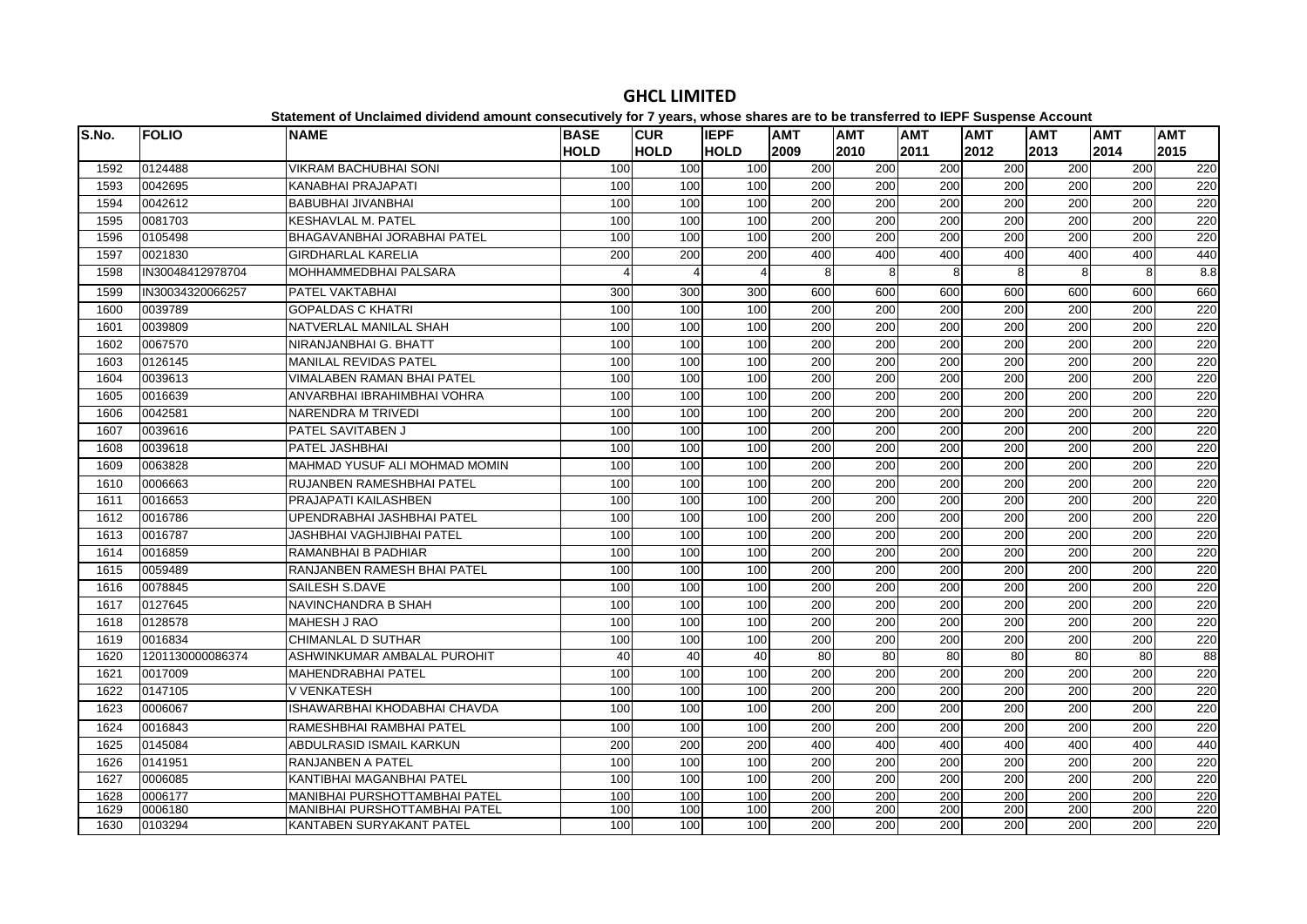| lS.No. | <b>FOLIO</b>     | <b>NAME</b>                     | <b>BASE</b> | <b>CUR</b>  | <b>IEPF</b> | <b>AMT</b>     | <b>AMT</b>       | <b>AMT</b> | <b>AMT</b>       | <b>AMT</b>       | <b>AMT</b>     | <b>AMT</b> |
|--------|------------------|---------------------------------|-------------|-------------|-------------|----------------|------------------|------------|------------------|------------------|----------------|------------|
|        |                  |                                 | <b>HOLD</b> | <b>HOLD</b> | <b>HOLD</b> | 2009           | 2010             | 2011       | 2012             | 2013             | 2014           | 2015       |
| 1631   | 0006154          | RAMANBHAI BHUPATBHAI PADHIAR    | 200         | 200         | 200         | 400            | 400              | 400        | 400              | 400              | 400            | 440        |
| 1632   | 0024268          | SAJIDIBHAI ABUBHAI CHOKSHI      | 100         | 100         | 100         | 200            | 200              | 200        | 200              | 200              | 200            | 220        |
| 1633   | 0016968          | KIRITKUMAR A PATEL              | 100         | 100         | 100         | 200            | 200              | 200        | 200              | 200              | 200            | 220        |
| 1634   | 0063485          | CHANDRAHAS MAFATLAL OZA         | 100         | 100         | 100         | 200            | 200              | 200        | 200              | 200              | 200            | 220        |
| 1635   | 0070783          | RAKSHABEN GUNVANTLAL PATEL      | 100         | 100         | 100         | 200            | 200              | 200        | 200              | 200              | 200            | 220        |
| 1636   | 0037964          | NARENDRA DAHYABHAI PATEL        | 100         | 100         | 100         | 200            | 200              | 200        | 200              | $\overline{200}$ | 200            | 220        |
| 1637   | 0020905          | LOMESH R SHAH                   | 300         | 300         | 300         | 600            | 600              | 600        | 600              | 600              | 600            | 660        |
| 1638   | 0001788          | PARIKH PANKAJ R                 | 100         | 100         | 100         | 200            | 200              | 200        | 200              | 200              | 200            | 220        |
| 1639   | 0017907          | CHANDRAKANT RANBIRRAJ CHANDHOK  | 200         | 200         | 200         | 400            | 400              | 400        | 400              | 400              | 400            | 440        |
| 1640   | 0038090          | SATISHKUMAR RAMESHCHANDRA BHATT | 100         | 100         | 100         | 200            | 200              | 200        | 200              | 200              | 200            | 220        |
| 1641   | 0074324          | <b>MANHARLAL MOHANLAL SHAH</b>  | 100         | 100         | 100         | 200            | 200              | 200        | 200              | 200              | 200            | 220        |
| 1642   | 0083663          | ANIL M. PARIKH                  | 100         | 100         | 100         | 200            | 200              | 200        | 200              | 200              | 200            | 220        |
| 1643   | 0110539          | PRATIK B TALATI                 | 100         | 100         | 100         | 200            | 200              | 200        | 200              | 200              | 200            | 220        |
| 1644   | 0140553          | CHIRAYU MAHENDRA CHOKSHI        | 300         | 300         | 300         | 600            | 600              | 600        | 600              | 600              | 600            | 660        |
| 1645   | 0155748          | <b>GOPAL R PANCHAL</b>          | 100         | 100         | 100         | 200            | 200              | 200        | 200              | 200              | 200            | 220        |
| 1646   | 0018568          | PRITAM KHEMCHAND THAKORE        | 500         | 500         | 500         | 1000           | 1000             | 1000       | 1000             | 1000             | 1000           | 1100       |
| 1647   | 0019369          | <b>MANSUKHLAL ISHWER</b>        | 100         | 100         | 100         | 200            | 200              | 200        | 200              | 200              | 200            | 220        |
| 1648   | 0085023          | <b>GULAL F. PATIL</b>           | 100         | 100         | 100         | 200            | 200              | 200        | 200              | 200              | 200            | 220        |
| 1649   | 0131038          | DEVANAND NARSINHBHAI PATEL      | 100         | 100         | 100         | 200            | 200              | 200        | 200              | 200              | 200            | 220        |
| 1650   | 0136703          | QUANUNGO MOHOMMED NAEEM         | 400         | 400         | 400         | 800            | 800              | 800        | 800              | 800              | 800            | 880        |
| 1651   | 0125009          | DIPTI KIRTIKUMAR BHATT          | 100         | 100         | 100         | 200            | 200              | 200        | $\overline{200}$ | 200              | 200            | 220        |
| 1652   | 0141462          | <b>MUKUND R SHASTRY</b>         | 100         | 100         | 100         | 200            | $\overline{200}$ | 200        | $\overline{200}$ | 200              | 200            | 220        |
| 1653   | 0143412          | <b>SAPNA P SURANA</b>           | 100         | 100         | 100         | 200            | 200              | 200        | 200              | 200              | 200            | 220        |
| 1654   | 0051007          | <b>CHANDUR BIJLANI</b>          | 200         | 200         | 200         | 400            | 400              | 400        | 400              | 400              | 400            | 440        |
| 1655   | IN30199110414239 | <b>SURESH KANOJIYA</b>          |             |             |             | $\overline{2}$ | $\overline{2}$   |            |                  |                  | $\overline{2}$ | 2.2        |
| 1656   | 0063899          | HEMANGINI RAMESHCHANDRA BHATT   | 100         | 100         | 100         | 200            | 200              | 200        | 200              | 200              | 200            | 220        |
| 1657   | 0076255          | <b>MITA GOVIND CHOKSHI</b>      | 100         | 100         | 100         | 200            | 200              | 200        | $\overline{200}$ | $\overline{200}$ | 200            | 220        |
| 1658   | 0081575          | CHIMANLAL R.GANDHI              | 100         | 100         | 100         | 200            | 200              | 200        | 200              | 200              | 200            | 220        |
| 1659   | 0090004          | RAVI N. BANDI                   | 100         | 100         | 100         | 200            | 200              | 200        | 200              | 200              | 200            | 220        |
| 1660   | 0091840          | VANITA N. GALANI                | 100         | 100         | 100         | 200            | 200              | 200        | 200              | 200              | 200            | 220        |
| 1661   | 0120029          | <b>VIRMESHBHAI G PATEL</b>      | 200         | 200         | 200         | 400            | 400              | 400        | 400              | 400              | 400            | 440        |
| 1662   | 0132247          | JANANI SUBRAMANIAN              | 100         | 100         | 100         | 200            | 200              | 200        | $\overline{200}$ | 200              | 200            | 220        |
| 1663   | 0145026          | <b>MAMTA N SHAH</b>             | 100         | 100         | 100         | 200            | 200              | 200        | 200              | 200              | 200            | 220        |
| 1664   | 0018159          | SUBHASH DHANRAJ TREHAN          | 300         | 300         | 300         | 600            | 600              | 600        | 600              | 600              | 600            | 660        |
| 1665   | 0018160          | KAMLABEN SUBHASH TREHAN         | 200         | 200         | 200         | 400            | 400              | 400        | 400              | 400              | 400            | 440        |
| 1666   | 0018980          | <b>ARUN NIRANTARE</b>           | 100         | 100         | 100         | 200            | 200              | 200        | 200              | 200              | 200            | 220        |
| 1667   | 0018987          | <b>KAMLESH K KHAIRE</b>         | 100         | 100         | 100         | 200            | 200              | 200        | 200              | 200              | 200            | 220        |
| 1668   | 0110587          | ASIT BABUBHAI CHOKSI            | 100         | 100         | 100         | 200            | 200              | 200        | 200              | 200              | 200            | 220        |
| 1669   | 0902177          | <b>SHYAM H HINGORANI</b>        | 400         | 400         | 400         | 800            | 800              | 800        | 800              | 800              | 800            | 880        |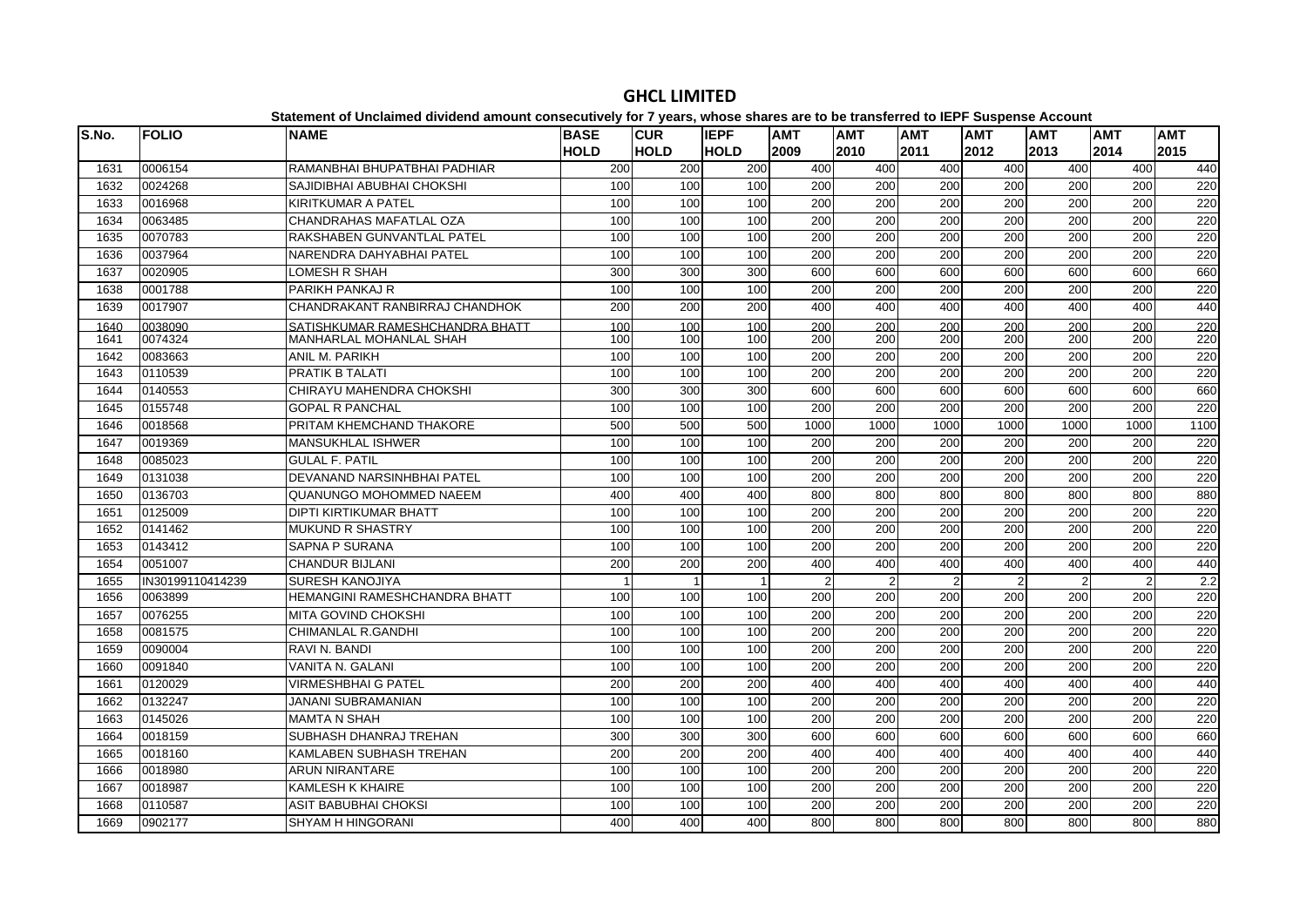| S.No. | <b>FOLIO</b>     | <b>NAME</b>                       | <b>BASE</b> | <b>CUR</b>  | <b>IEPF</b> | AMT  | <b>AMT</b> | <b>AMT</b> | <b>AMT</b> | <b>AMT</b> | <b>AMT</b> | <b>AMT</b>      |
|-------|------------------|-----------------------------------|-------------|-------------|-------------|------|------------|------------|------------|------------|------------|-----------------|
|       |                  |                                   | <b>HOLD</b> | <b>HOLD</b> | <b>HOLD</b> | 2009 | 2010       | 2011       | 2012       | 2013       | 2014       | 2015            |
| 1670  | 0000502          | <b>ASIM KUMAR BOSE</b>            | 200         | 200         | 200         | 400  | 400        | 400        | 400        | 400        | 400        | 440             |
| 1671  | 0000541          | IM K MADHU SUDHANAN PILLAI        | 200         | 200         | 200         | 400  | 400        | 400        | 400        | 400        | 400        | 440             |
| 1672  | 0037904          | <b>BIPINKUMAR PUROHIT</b>         | 100         | 100         | 100         | 200  | 200        | 200        | 200        | 200        | 200        | 220             |
| 1673  | 0041514          | <b>GURU PRASAD MOHAPATRA</b>      | 100         | 100         | 100         | 200  | 200        | 200        | 200        | 200        | 200        | 220             |
| 1674  | 0085263          | VINODBHAI MADHAVLAL PATEL         | 100         | 100         | 100         | 200  | 200        | 200        | 200        | 200        | 200        | 220             |
| 1675  | 0117626          | HITESHBHAI D CHUHAN               | 100         | 100         | 100         | 200  | 200        | 200        | 200        | 200        | 200        | 220             |
| 1676  | 0123744          | <b>MANJOO KUMAR</b>               | 100         | 100         | 100         | 200  | 200        | 200        | 200        | 200        | 200        | 220             |
| 1677  | IN30112715900922 | <b>MUKUND YARDI</b>               | 200         | 200         | 200         | 400  | 400        | 400        | 400        | 400        | 400        | 440             |
| 1678  | 0000547          | <b>VARGHESE N</b>                 | 100         | 100         | 100         | 200  | 200        | 200        | 200        | 200        | 200        | 220             |
| 1679  | 0017768          | <b>CHUNILAL K BHAVSAR</b>         | 200         | 200         | 200         | 400  | 400        | 400        | 400        | 400        | 400        | 440             |
| 1680  | 0030583          | MADABHUSHI SRINIVASA DESIK ACHRYA | 100         | 100         | 100         | 200  | 200        | 200        | 200        | 200        | 200        | 220             |
| 1681  | 0037609          | RAVASHHES APPA MAGADUM            | 300         | 300         | 300         | 600  | 600        | 600        | 600        | 600        | 600        | 660             |
| 1682  | 0037436          | <b>KAILASHBEN M BHATT</b>         | 100         | 100         | 100         | 200  | 200        | 200        | 200        | 200        | 200        | 220             |
| 1683  | 0018213          | <b>SURENDRA R KAPOOR</b>          | 100         | 100         | 100         | 200  | 200        | 200        | 200        | 200        | 200        | 220             |
| 1684  | 0018405          | <b>S N SAWHNEY</b>                | 100         | 100         | 100         | 200  | 200        | 200        | 200        | 200        | 200        | 220             |
| 1685  | 0037705          | <b>RAJI GOPALRATNAM</b>           | 100         | 100         | 100         | 200  | 200        | 200        | 200        | 200        | 200        | 220             |
| 1686  | 0037951          | <b>SANEH LATA GUPTA</b>           | 100         | 100         | 100         | 200  | 200        | 200        | 200        | 200        | 200        | 220             |
| 1687  | 0090029          | SHANTABEN B. PATEL                | 100         | 100         | 100         | 200  | 200        | 200        | 200        | 200        | 200        | 220             |
| 1688  | 0127386          | K VENKATAKRISHNAN                 | 100         | 100         | 100         | 200  | 200        | 200        | 200        | 200        | 200        | 220             |
| 1689  | 0018441          | PRAFUL CHATURBHAI PATEL           | 100         | 100         | 100         | 200  | 200        | 200        | 200        | 200        | 200        | 220             |
| 1690  | 0123175          | <b>BHATT UPENDRA DEVASHANKAR</b>  | 100         | 100         | 100         | 200  | 200        | 200        | 200        | 200        | 200        | 220             |
| 1691  | IN30021412600925 | SHAH KANTABEN JAGDISHCHANDRA      | 10          | 10          | 10          | 20   | 20         | 20         | 20         | 20         | 20         | $\overline{22}$ |
| 1692  | 0035917          | <b>DEEPIKA GIRDHAR</b>            | 100         | 100         | 100         | 200  | 200        | 200        | 200        | 200        | 200        | 220             |
| 1693  | 0018024          | MANHARLAL GAURISHANKER JOSHI      | 100         | 100         | 100         | 200  | 200        | 200        | 200        | 200        | 200        | 220             |
| 1694  | 0018025          | KETAN MANHARLAL JOSHI             | 100         | 100         | 100         | 200  | 200        | 200        | 200        | 200        | 200        | 220             |
| 1695  | 0139187          | NARENDRA MAL MOHNOT               | 100         | 100         | 100         | 200  | 200        | 200        | 200        | 200        | 200        | 220             |
| 1696  | 0140594          | <b>ARCHANA ANUPAM DESAI</b>       | 100         | 100         | 100         | 200  | 200        | 200        | 200        | 200        | 200        | 220             |
| 1697  | 0904099          | İRAJNIKANT JORBHAI PATEL          | 100         | 100         | 100         | 200  | 200        | 200        | 200        | 200        | 200        | 220             |
| 1698  | 0134145          | NATVERLAL VADILAL SHAH            | 200         | 200         | 200         | 400  | 400        | 400        | 400        | 400        | 400        | 440             |
| 1699  | 0136653          | <b>HARESH J SHAH</b>              | 100         | 100         | 100         | 200  | 200        | 200        | 200        | 200        | 200        | 220             |
| 1700  | 0000484          | MOHANLAL MOTIRAM KOTHARI          | 100         | 100         | 100         | 200  | 200        | 200        | 200        | 200        | 200        | 220             |
| 1701  | 0037768          | <b>SWETA</b>                      | 200         | 200         | 200         | 400  | 400        | 400        | 400        | 400        | 400        | 440             |
| 1702  | 0037774          | <b>PRAVIN CHANDRAJ</b>            | 100         | 100         | 100         | 200  | 200        | 200        | 200        | 200        | 200        | 220             |
| 1703  | 0037916          | PRAVINCHANDRA R PATEL             | 100         | 100         | 100         | 200  | 200        | 200        | 200        | 200        | 200        | 220             |
| 1704  | 0037917          | YOGESH P PATEL                    | 100         | 100         | 100         | 200  | 200        | 200        | 200        | 200        | 200        | 220             |
| 1705  | 0038142          | KANUBHAI CHUNILAL BHANSALI        | 100         | 100         | 100         | 200  | 200        | 200        | 200        | 200        | 200        | 220             |
| 1706  | 0060602          | LATA DHANDATT JAIN                | 700         | 700         | 700         | 1400 | 1400       | 1400       | 1400       | 1400       | 1400       | 1540            |
| 1707  | 0060617          | ANIL A. PATEL                     | 100         | 100         | 100         | 200  | 200        | 200        | 200        | 200        | 200        | 220             |
| 1708  | 0076256          | <b>MANITHAN GOVIND CHOKSHI</b>    | 100         | 100         | 100         | 200  | 200        | 200        | 200        | 200        | 200        | 220             |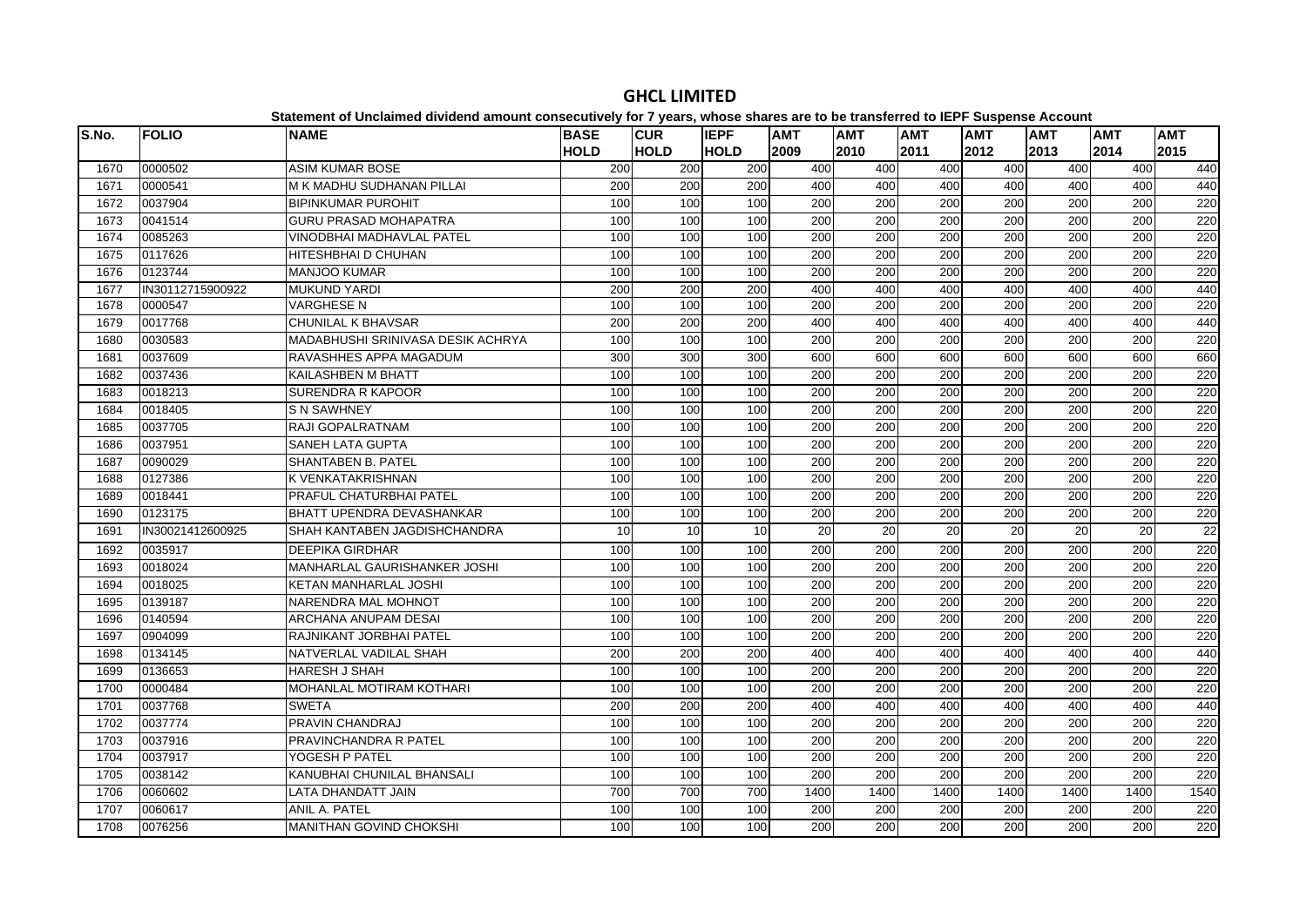| S.No. | <b>FOLIO</b>     | <b>NAME</b>                          | <b>BASE</b> | <b>CUR</b>       | <b>IEPF</b> | <b>AMT</b> | <b>AMT</b>       | <b>AMT</b>       | <b>AMT</b> | <b>AMT</b> | <b>AMT</b>       | <b>AMT</b>          |
|-------|------------------|--------------------------------------|-------------|------------------|-------------|------------|------------------|------------------|------------|------------|------------------|---------------------|
|       |                  |                                      | <b>HOLD</b> | <b>HOLD</b>      | <b>HOLD</b> | 2009       | 2010             | 2011             | 2012       | 2013       | 2014             | 2015                |
| 1709  | 0076257          | MITHIR GOVIND CHOKSHI                | 100         | 100              | 100         | 200        | 200              | 200              | 200        | 200        | 200              | 220                 |
| 1710  | 0111282          | NIMISHA BANSIKUMAR MODI              | 100         | 100              | 100         | 200        | 200              | 200              | 200        | 200        | 200              | 220                 |
| 1711  | IN30133019332222 | NIRMAL PRAVINABEN                    | 50          | 50               | 50          | 100        | 100              | 100              | 100        | 100        | 100              | 110                 |
| 1712  | 0018476          | NAROTTAMBHAI I PATEL                 | 100         | 100              | 100         | 200        | 200              | 200              | 200        | 200        | 200              | 220                 |
| 1713  | 0018595          | <b>KANUBHAI MISTRY</b>               | 100         | 100              | 100         | 200        | 200              | 200              | 200        | 200        | 200              | 220                 |
| 1714  | 0018596          | <b>SURYABEN MISTRY</b>               | 100         | 100              | 100         | 200        | 200              | 200              | 200        | 200        | 200              | 220                 |
| 1715  | 0096391          | <b>MADHUSUDAN OCHHAVLAL DESAI</b>    | 100         | 100              | 100         | 200        | 200              | 200              | 200        | 200        | 200              | 220                 |
| 1716  | 0118477          | <b>SHANTABEN RAO</b>                 | 100         | 100              | 100         | 200        | 200              | 200              | 200        | 200        | 200              | 220                 |
| 1717  | 0146072          | <b>MONA HEMANT DESAI</b>             | 500         | 500              | 500         | 1000       | 1000             | 1000             | 1000       | 1000       | 1000             | $\frac{1100}{1100}$ |
| 1718  | 0085802          | <b>ABHA GUPTA</b>                    | 100         | 100              | 100         | 200        | 200              | 200              | 200        | 200        | 200              | 220                 |
| 1719  | 0141220          | SUVERNA RAJENDRA GUTTIKAR            | 200         | 200              | 200         | 400        | 400              | 400              | 400        | 400        | 400              | 440                 |
| 1720  | 0041611          | <b>SREEDHARAN N</b>                  | 100         | 100              | 100         | 200        | 200              | 200              | 200        | 200        | 200              | 220                 |
| 1721  | 0066986          | ILESH I. THAKAR                      | 200         | 200              | 200         | 400        | 400              | 400              | 400        | 400        | 400              | 440                 |
| 1722  | 0156571          | <b>TEJ RAI</b>                       | 300         | 300              | 300         | 600        | 600              | 600              | 600        | 600        | 600              | 660                 |
| 1723  | 0128540          | <b>HIRAL RAMESHCHANDRA SHAH</b>      | 100         | 100              | 100         | 200        | 200              | 200              | 200        | 200        | 200              | 220                 |
| 1724  | 0019157          | <b>ILA J SURATI</b>                  | 100         | 100              | 100         | 200        | 200              | 200              | 200        | 200        | $\overline{200}$ | 220                 |
| 1725  | 0019158          | <b>SURTI JAYPRAKASH</b>              | 100         | 100              | 100         | 200        | 200              | 200              | 200        | 200        | 200              | 220                 |
| 1726  | 0019151          | <b>VASANTBHAI B PATEL</b>            | 100         | 100              | 100         | 200        | 200              | 200              | 200        | 200        | 200              | 220                 |
| 1727  | 0019166          | RAJENDRA SHAH                        | 100         | 100              | 100         | 200        | 200              | 200              | 200        | 200        | 200              | 220                 |
| 1728  | 0018769          | <b>ARUNKUMAR BHATT</b>               | 100         | 100              | 100         | 200        | 200              | $\overline{200}$ | 200        | 200        | $\overline{200}$ | 220                 |
| 1729  | 0019017          | <b>VITTHALBHAI PARSOTAMDAS PATEL</b> | 100         | 100              | 100         | 200        | 200              | 200              | 200        | 200        | 200              | 220                 |
| 1730  | 0022636          | <b>SANJAY VISHNUPANT SONAR</b>       | 100         | 100              | 100         | 200        | 200              | 200              | 200        | 200        | 200              | 220                 |
| 1731  | 0037413          | PADMAJA VIVEK                        | 100         | 100              | 100         | 200        | 200              | 200              | 200        | 200        | 200              | 220                 |
| 1732  | 0019173          | RAKESHBEN A SHAH                     | 100         | 100              | 100         | 200        | 200              | 200              | 200        | 200        | 200              | 220                 |
| 1733  | 0018186          | RENU PRASAD                          | 100         | 100              | 100         | 200        | 200              | 200              | 200        | 200        | 200              | 220                 |
| 1734  | 0038117          | T R NAGESH                           | 300         | $\overline{300}$ | 300         | 600        | 600              | 600              | 600        | 600        | 600              | 660                 |
| 1735  | 0070327          | <b>RENU SINGH</b>                    | 100         | 100              | 100         | 200        | 200              | 200              | 200        | 200        | 200              | 220                 |
| 1736  | 0108161          | <b>KUKOO SAMUEL</b>                  | 100         | 100              | 100         | 200        | 200              | 200              | 200        | 200        | 200              | 220                 |
| 1737  | 0087057          | KALYANJI SHIVSHARAPPA MANORE         | 100         | 100              | 100         | 200        | 200              | 200              | 200        | 200        | 200              | 220                 |
| 1738  | 0140080          | <b>KALPESH H PATEL</b>               | 100         | 100              | 100         | 200        | $\overline{200}$ | $\overline{200}$ | 200        | 200        | $\overline{200}$ | 220                 |
| 1739  | 0037856          | MANGUBEN CHHAGAN BHAI PATEL          | 200         | 200              | 200         | 400        | 400              | 400              | 400        | 400        | 400              | 440                 |
| 1740  | 0080232          | <b>KAPILABEN B. PATEL</b>            | 100         | 100              | 100         | 200        | 200              | 200              | 200        | 200        | 200              | 220                 |
| 1741  | 0055817          | BHAVENDRA J PANDYA                   | 100         | 100              | 100         | 200        | 200              | 200              | 200        | 200        | 200              | 220                 |
| 1742  | 0114478          | <b>ISMAIL MOHAMMED PATEL</b>         | 100         | 100              | 100         | 200        | 200              | $\overline{200}$ | 200        | 200        | $\overline{200}$ | 220                 |
| 1743  | 0123703          | <b>MEHTA CHIDAMBAR BIPINCHANDRA</b>  | 200         | 200              | 200         | 400        | 400              | 400              | 400        | 400        | 400              | 440                 |
| 1744  | 0079449          | <b>VENILAL AMRATLAL BENGALI</b>      | 400         | 400              | 400         | 800        | 800              | 800              | 800        | 800        | 800              | 880                 |
| 1745  | 0113566          | <b>GORDHANBHAI P BADHIWALA</b>       | 100         | 100              | 100         | 200        | 200              | 200              | 200        | 200        | 200              | 220                 |
| 1746  | 0019879          | <b>VIRAL S SHAH</b>                  | 100         | 100              | 100         | 200        | 200              | 200              | 200        | 200        | 200              | 220                 |
| 1747  | 0084042          | SAKERA BIBI JAFARULLAKHAN PATHAN     | 100         | 100              | 100         | 200        | 200              | 200              | 200        | 200        | 200              | 220                 |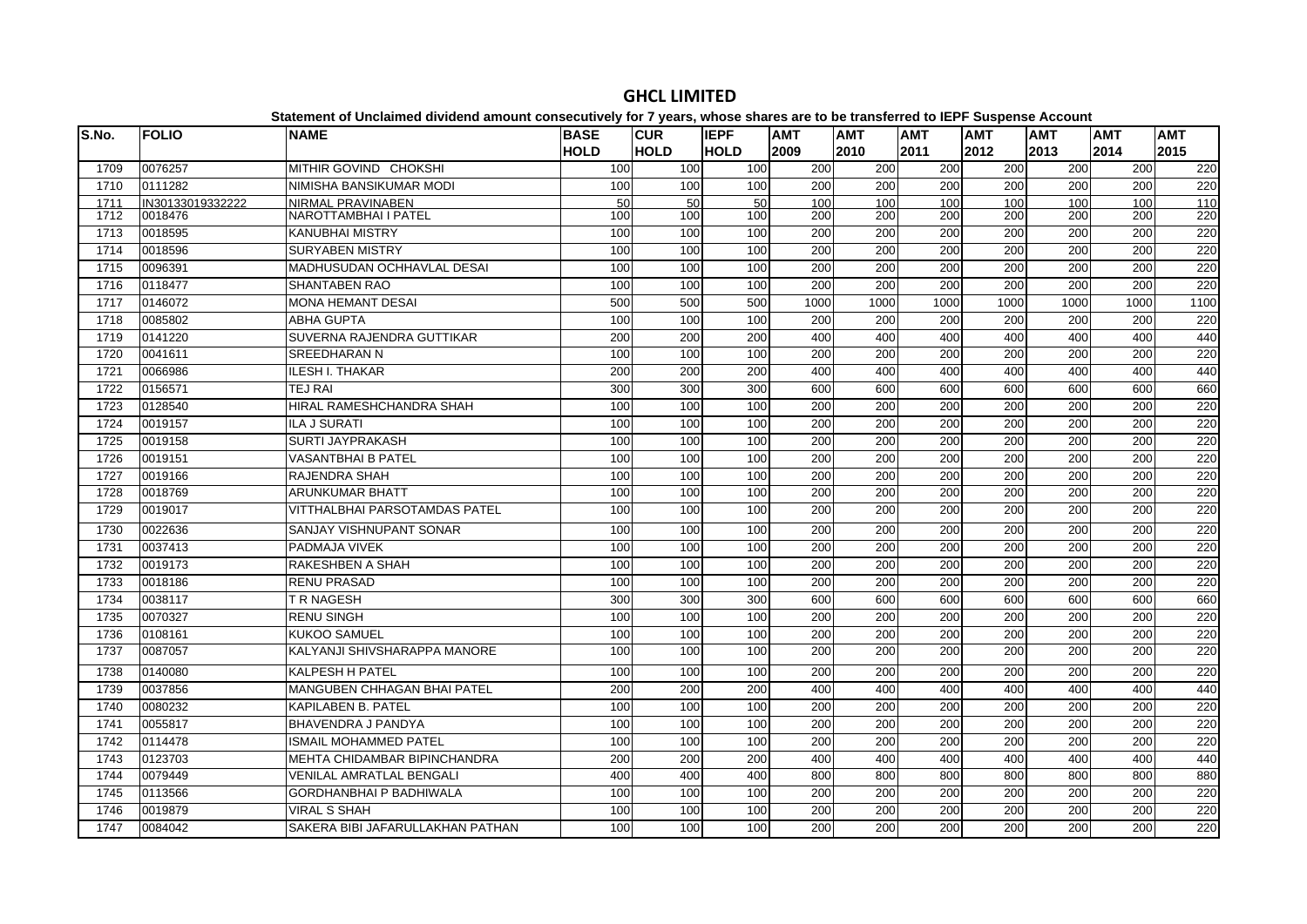| S.No. | <b>FOLIO</b>     | <b>NAME</b>                       | <b>BASE</b> | <b>CUR</b>  | <b>IEPF</b> | <b>AMT</b>       | <b>AMT</b>       | <b>AMT</b>       | <b>AMT</b>       | <b>AMT</b>      | <b>AMT</b> | <b>AMT</b> |
|-------|------------------|-----------------------------------|-------------|-------------|-------------|------------------|------------------|------------------|------------------|-----------------|------------|------------|
|       |                  |                                   | <b>HOLD</b> | <b>HOLD</b> | <b>HOLD</b> | 2009             | 2010             | 2011             | 2012             | 2013            | 2014       | 2015       |
| 1748  | 0001770          | ISWARBHAI AMARJIBHAI PARMAR       | 100         | 100         | 100         | 200              | 200              | 200              | 200              | 200             | 200        | 220        |
| 1749  | 0001771          | <b>GAMBHIRSANG NARSANG PARMAR</b> | 100         | 100         | 100         | 200              | 200              | 200              | 200              | 200             | 200        | 220        |
| 1750  | 0017465          | <b>SAVITA SINGH</b>               | 100         | 100         | 100         | 200              | 200              | 200              | 200              | 200             | 200        | 220        |
| 1751  | 0035686          | <b>VISHNUPRASAD PANDYA</b>        | 100         | 100         | 100         | 200              | $\overline{200}$ | $\overline{200}$ | 200              | 200             | 200        | 220        |
| 1752  | 0037219          | <b>BHALCHANDRA R MULYE</b>        | 100         | 100         | 100         | 200              | 200              | $\overline{200}$ | 200              | 200             | 200        | 220        |
| 1753  | 0037220          | <b>MILIND B MULYE</b>             | 100         | 100         | 100         | 200              | 200              | $\overline{200}$ | 200              | 200             | 200        | 220        |
| 1754  | 0149467          | <b>JAY PRAKASH SURTI</b>          | 100         | 100         | 100         | 200              | 200              | 200              | 200              | 200             | 200        | 220        |
| 1755  | IN30047640948202 | NAGIN SAKHARAM CHOUDHARI          | 50          | 50          | 50          | 100              | 100              | 100              | 100              | 100             | 100        | 110        |
| 1756  | 0017457          | ANNRAJ JAIN                       | 100         | 100         | 100         | 200              | 200              | 200              | 200              | 200             | 200        | 220        |
| 1757  | 0037266          | HEMANT KUMAR CHATURVEDI           | 100         | 100         | 100         | 200              | 200              | 200              | 200              | 200             | 200        | 220        |
| 1758  | 0037280          | RAGHUPATRUNI MUKANDA RAO          | 100         | 100         | 100         | $\overline{200}$ | $\overline{200}$ | $\overline{200}$ | 200              | 200             | 200        | 220        |
| 1759  | 0125385          | <b>GOURI BISWAS</b>               | 100         | 100         | 100         | 200              | 200              | 200              | 200              | 200             | 200        | 220        |
| 1760  | 0161718          | RAKESHKUMAR AMBALAL THAKAR        | 100         | 100         | 100         | 200              | 200              | 200              | 200              | 200             | 200        | 220        |
| 1761  | 0041158          | ROHITKUMAR BHURABHAI VARIA        | 100         | 100         | 100         | 200              | 200              | 200              | 200              | 200             | 200        | 220        |
| 1762  | 0040753          | <b>REGU NANDAN R MENON</b>        | 100         | 100         | 100         | 200              | $\overline{200}$ | $\overline{200}$ | 200              | 200             | 200        | 220        |
| 1763  | IN30133020023997 | ABDULSAMAD MOHAMMED RASID PERAGAR | 40          | 40          | 40          | 80               | 80               | $\overline{80}$  | 80               | 80              | 80         | 88         |
| 1764  | 0057241          | PRADYUMNNA LOHIA                  | 100         | 100         | 100         | 200              | 200              | $\overline{200}$ | 200              | 200             | 200        | 220        |
| 1765  | 0006676          | RANCHHODBHAI DHAYABHAI PATEL      | 300         | 300         | 300         | 600              | 600              | 600              | 600              | 600             | 600        | 660        |
| 1766  | 0137498          | NAROTTAMBHAI MULJIBHAI PATEL      | 100         | 100         | 100         | 200              | 200              | 200              | 200              | 200             | 200        | 220        |
| 1767  | 0006722          | AMBUBHAI GOWANBHAI PATEL          | 100         | 100         | 100         | 200              | 200              | 200              | 200              | 200             | 200        | 220        |
| 1768  | 0006669          | <b>BHAKTA VALLABHBHAI</b>         | 200         | 200         | 200         | 400              | 400              | 400              | 400              | 400             | 400        | 440        |
| 1769  | 0042677          | <b>RAMILABEN PATEL</b>            | 100         | 100         | 100         | 200              | 200              | 200              | 200              | 200             | 200        | 220        |
| 1770  | 0040761          | <b>MAHESH B KAHODARIYA</b>        | 100         | 100         | 100         | 200              | 200              | 200              | 200              | 200             | 200        | 220        |
| 1771  | 0040762          | HEMATSINH BHIKHUBHAI DODIVA       | 100         | 100         | 100         | 200              | 200              | 200              | 200              | 200             | 200        | 220        |
| 1772  | 0041313          | <b>GOVIND JIVA BHARADVA</b>       | 200         | 200         | 200         | 400              | 400              | 400              | 400              | 400             | 400        | 440        |
| 1773  | 0006599          | PATEL FAKIRBHAI PREMA BHAI        | 300         | 300         | 300         | 600              | 600              | 600              | 600              | 600             | 600        | 660        |
| 1774  | 0006714          | NAGIN BHAI BHIKHABHAI PATEL       | 100         | 100         | 100         | $\overline{200}$ | $\overline{200}$ | $\overline{200}$ | 200              | 200             | 200        | 220        |
| 1775  | 0066885          | M.K. VINDAL                       | 200         | 200         | 200         | 400              | 400              | 400              | 400              | 40 <sub>C</sub> | 400        | 440        |
| 1776  | 0093294          | <b>RITU RASTOGI</b>               | 100         | 100         | 100         | 200              | 200              | 200              | 200              | 200             | 200        | 220        |
| 1777  | 0015710          | ROHINI DEEPAK SHUKLA              | 100         | 100         | 100         | 200              | 200              | 200              | 200              | 200             | 200        | 220        |
| 1778  | 0041133          | CHANDRAMANI BHALCHANDRA BHATT     | 100         | 100         | 100         | 200              | 200              | 200              | 200              | 200             | 200        | 220        |
| 1779  | 0041359          | <b>MUKESH KUMAR SUTHAR</b>        | 100         | 100         | 100         | 200              | 200              | 200              | 200              | 200             | 200        | 220        |
| 1780  | 0069376          | SAIFEE T. RAILWAYWALA             | 100         | 100         | 100         | 200              | 200              | $\overline{200}$ | $\overline{200}$ | 200             | 200        | 220        |
| 1781  | 0132520          | <b>MINAXI ASHVIN RATHOD</b>       | 100         | 100         | 100         | 200              | $\overline{200}$ | $\overline{200}$ | 200              | 200             | 200        | 220        |
| 1782  | 0124158          | <b>VIMALA LUNIA</b>               | 100         | 100         | 100         | 200              | 200              | 200              | 200              | 200             | 200        | 220        |
| 1783  | 0022888          | JETHAVA KANJI DEVJI               | 100         | 100         | 100         | 200              | 200              | 200              | 200              | 200             | 200        | 220        |
| 1784  | 0040523          | KAUSHLYA JAYANTILAL               | 100         | 100         | 100         | 200              | 200              | 200              | 200              | 200             | 200        | 220        |
| 1785  | 0040652          | <b>MANJULA ADITBHAI PATEL</b>     | 100         | 100         | 100         | $\overline{200}$ | 200              | $\overline{200}$ | $\overline{200}$ | 200             | 200        | 220        |
| 1786  | 0040686          | RAMILA KISHORE SHAH               | 200         | 200         | 200         | 400              | 400              | 400              | 400              | 400             | 400        | 440        |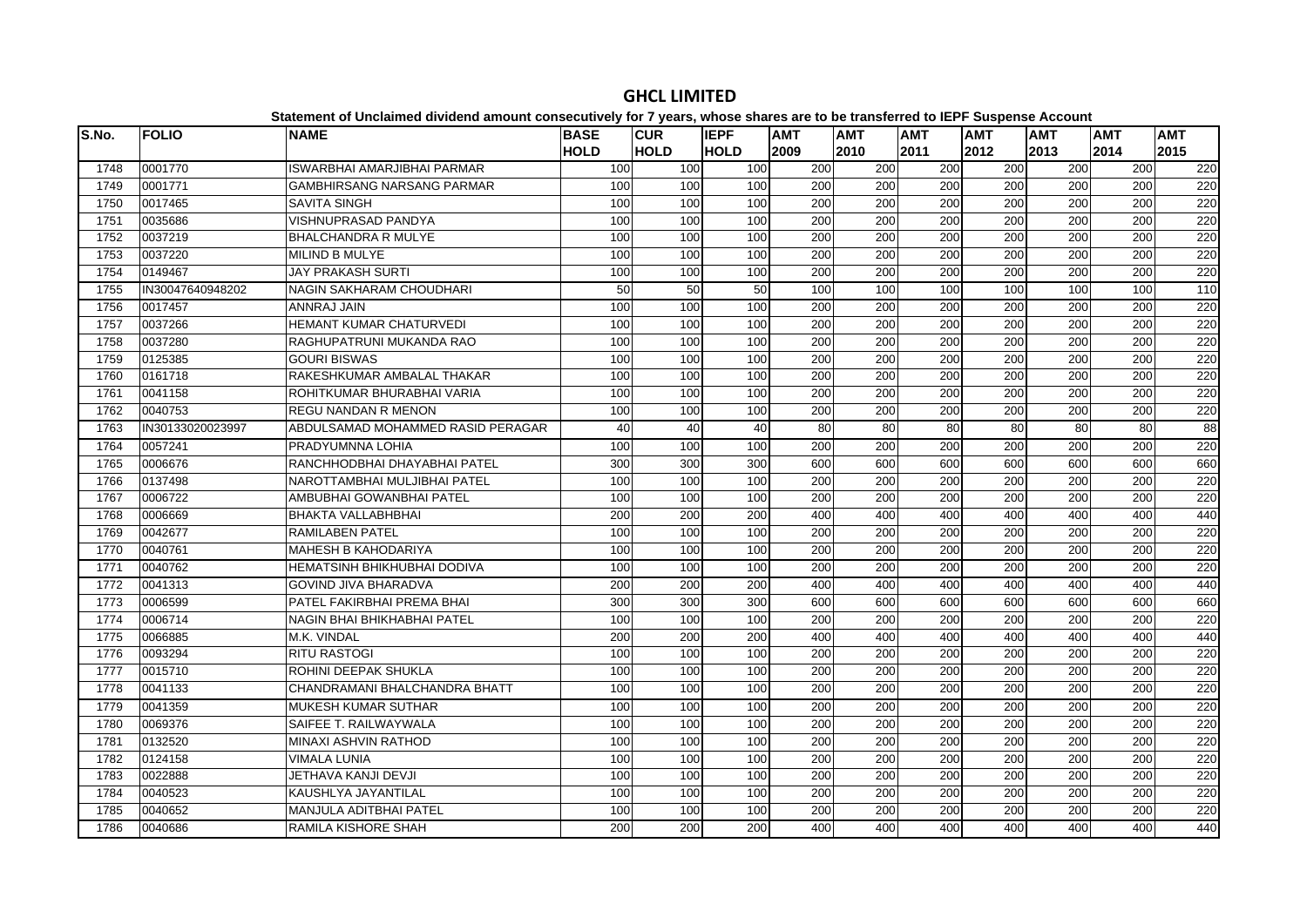#### **S.No. FOLIO NAME BASE HOLDCUR HOLDIEPF HOLDAMT AMT AMT AMT AMT AMT AMT**  0061590 RAMNIKLAL CHHABILDAS SANKARIA 200 200 200 400 400 400 400 400 400 440 0084124 ANJU GOYAL 100 100 100 200 200 200 200 200 200 220 0112255 VIJAY M VIMAWALA 300 300 300 600 600 600 600 600 600 660 0114440 SAHEDABIBI ABEDIN SHAIKH 100 100 100 200 200 200 200 200 200 220 0120234 VIJAY M VIMAWALA 200 200 200 400 400 400 400 400 400 440 1204470001673211 BHIMJIBHAI HARIBHAI MANGROLA 80 80 80 160 160 160 160 160 160 176 0086549 CHANDRESH P. THAKKAR 200 200 200 400 400 400 400 400 400 440 0001834 HARIBHAI BALUBHAI PATEL 100 100 100 200 200 200 200 200 200 220 0001851 KHODA BHAI KANJIBHAI GABANI 100 100 100 200 200 200 200 200 200 220 0001852 MANU BHAI HARIBHAI GABANI 100 100 100 200 200 200 200 200 200 220 0002020 HANSABEN BHAGWANBHAI DHADUK 100 100 100 200 200 200 200 200 200 220 0002021 SAKARBEN NAGSIBHAI DHDUK 100 100 100 200 200 200 200 200 200 220 0002050 PATEL DHIRUBHAI LAKSHMANBHAI 100 100 100 200 200 200 200 200 200 220 0002056 BHAGWANBHAI MANJIBHAI 100 100 100 200 200 200 200 200 200 220 0002062 GORDHANBHAI DHANJIBHAI PATEL 100 100 100 200 200 200 200 200 200 220 0002063 KANTABEN GORDANBHAI PATEL 100 100 100 200 200 200 200 200 200 220 0002075 DAMJIBHAI RANCHHODBHAI PATEL 100 100 100 200 200 200 200 200 200 220 0002078 VALLABHBHAI RAVJIBHAI PATEL 100 100 100 200 200 200 200 200 200 220 0002079 MAGANBHAI LABHOBHAI BUHA 100 100 100 200 200 200 200 200 200 220 0002127 VASHRAMBHAI ARJANBHAI 200 200 200 400 400 400 400 400 400 440 0002128 KHODABHAI ARJANBHAI 200 200 200 400 400 400 400 400 400 440 0002134 NAGJIBHAI VALLABHBHAI DHADUK 200 200 200 400 400 400 400 400 400 440 0002135 BHAGWANBHAI VALLABHBHAI DHADUK 200 200 200 400 400 400 400 400 400 440 0002136 MAGANBHAI VALLABHBHAI GHADUK 200 200 200 400 400 400 400 400 400 440 0002137 BHUPATBHAI VALLABHBHAI DHADOK 200 200 200 400 400 400 400 400 400 440 0002150 SHAMJIBHAI KHODABHAI 200 200 200 400 400 400 400 400 400 440 0002164 PARSHOTTAMBHAI HARJIBHAI DAKHRA 200 200 200 400 400 400 400 400 400 440 0002238 NARANBHAI KHODABHAI KHENI 100 100 100 200 200 200 200 200 200 220 0002241 DHIRUBHAI HARJIBHAI KHENI 100 100 100 200 200 200 200 200 200 220 0002339 PANKAJKUMAR LAVJIBHAI RANINGA 100 100 100 200 200 200 200 200 200 220 0003189 BHIKHABHAI RANABHAI BARVAVIA 100 100 100 200 200 200 200 200 200 220 0004445 LALJIBHAI MOHANBHAI SUTARIA 100 100 100 200 200 200 200 200 200 220 0006497 BIPINCHANDRA L PATEL 200 200 200 400 400 400 400 400 400 440 0109049 ASHOK V PATEL 100 100 100 200 200 200 200 200 200 220 0120353 VITHALBHAI KESHUBHAI 100 100 100 200 200 200 200 200 200 220 0901394 DINESHCHANDRA B SUBA 200 200 200 400 400 400 400 400 400 440 1204470002437453 NARSHIBHAI B PALDIYA 100 100 100 200 200 200 200 200 200 220 0047890 DHIRAJLAL SATANI 100 100 100 200 200 200 200 200 200 2200092804 SHILPA KAUSHIK KAPADIA 100 100 100 200 200 200 200 200 200 220

# **GHCL LIMITED**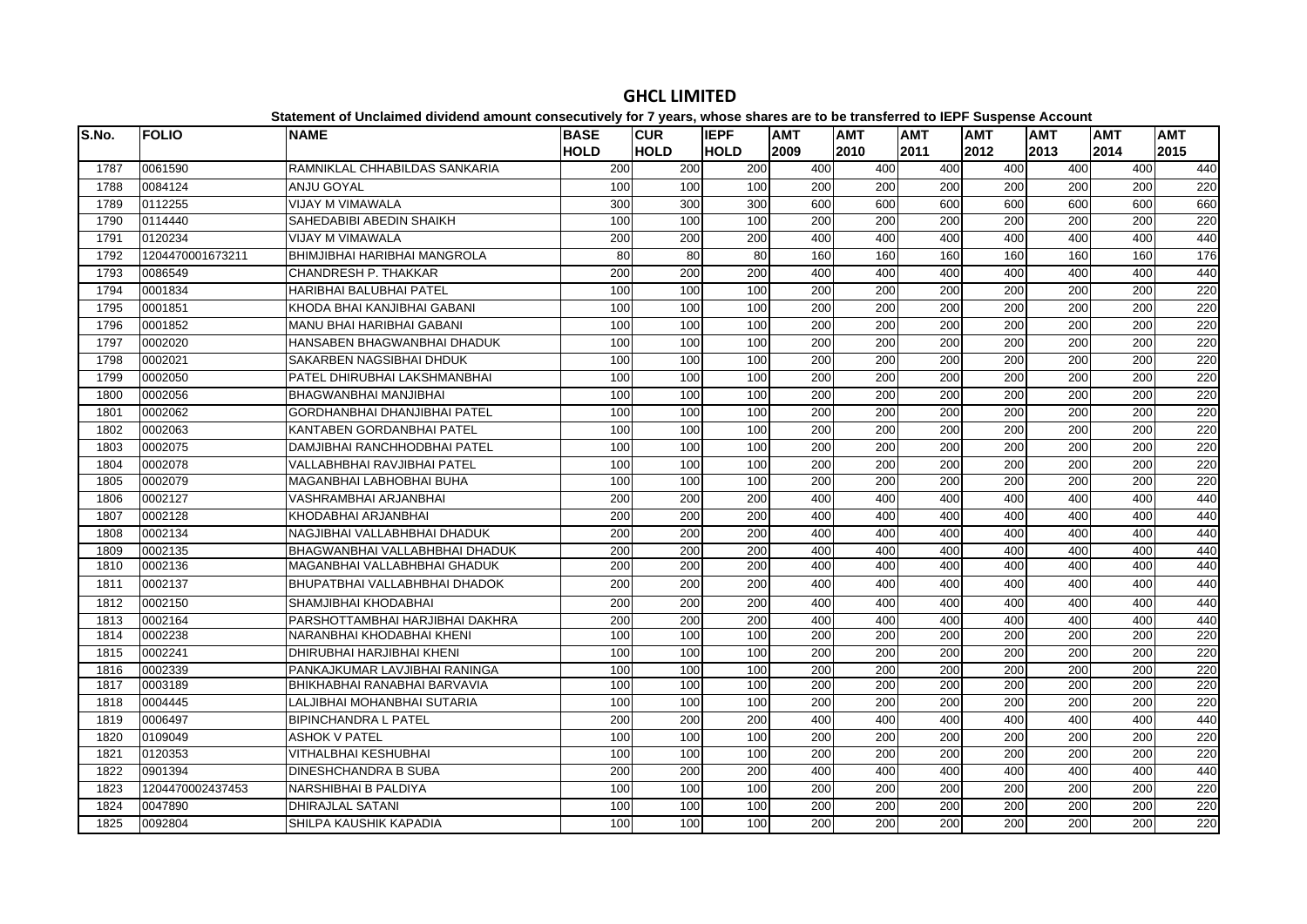#### **S.No. FOLIO NAME BASE HOLDCUR HOLDIEPF HOLDAMT AMT AMT AMT AMT AMT AMT**  0151792 DAYASHANKAR M JOSHI 100 100 100 200 200 200 200 200 200 220 0151793 HANSA D JOSHI 100 100 100 200 200 200 200 200 200 220 0041020 SMITA VIRESH PATEL 100 100 100 200 200 200 200 200 200 220 0041057 INDIRABEN ARVINDBHAI 100 100 100 200 200 200 200 200 200 220 0090249 RAMESHCHANDRA NANABHAI NAUDIWALA 100 100 100 200 200 200 200 200 200 2201831 10139284 HASMUKH B PATEL 2001 2001 4001 4001 4001 4001 4001 440 1201090000226677 KISHORSINH NATVERSINH BARAD 100 100 100 200 200 200 200 200 200 220 IN30047641869292 PRASHANT GHANSHYAMLAL THAKER 100 100 100 200 200 200 200 200 200 220 0041171 KAPADIYA ARJANBHAI K 100 100 100 200 200 200 200 200 200 220 0006800 NANUBHAI MANIBHAI DESAI 100 100 100 200 200 200 200 200 200 220 0041589 JOSHI KAMLESH KHEMSHANKER 100 100 100 200 200 200 200 200 200 220 0041600 PRASANNA G KAKADE 100 100 100 200 200 200 200 200 200 220 0041610 NARENDRA AMBELAL DESAI 100 100 100 200 200 200 200 200 200 220 0137618 CHANDNI A SHAH 400 400 400 800 800 800 800 800 800 880 0006820 TANDEL CHIMANLAL MITHABHAI 200 200 200 400 400 400 400 400 400 440 0000708 MOHANSINGH B JETHWA 100 100 100 200 200 200 200 200 200 220 0125271 SRIPATHAE APARAJITHAN 100 100 100 200 200 200 200 200 200 220 0122170 SAVITABEN MOHANLAL RANA 100 100 100 200 200 200 200 200 200 220 0023634 RAMJIBHAI N DAMANIA 100 100 100 200 200 200 200 200 200 220 0047495 NILESH SHETH 100 100 100 200 200 200 200 200 200 220 IN30051312636869 HEMIL C SHAH 25 25 25 50 50 50 50 50 50 55 0023547 RUJUTA ARUN UPADHYAY 100 100 100 200 200 200 200 200 200 220 0023549 MANJULA KANAIYALAL 100 100 100 200 200 200 200 200 200 220 0023621 BHAGWAT SAHAY RAWAT 100 100 100 200 200 200 200 200 200 220 0006775 NAGARBHAI MAKANJI PATEL 100 100 100 200 200 200 200 200 200 220 0086304 VIJAY KANTILAL DESAI 300 300 300 600 600 600 600 600 600 660 0005919 NANJIBHAI NATHUBHAI VANVI 100 100 100 200 200 200 200 200 200 2201853 |0020707 |JAYESH DOLATRAI VASHI | 100| 100| 100| 200| 200| 200| 200| 200 0020812 DHIRUBHAI VASHEE 100 100 100 200 200 200 200 200 200 220 0020813 KAMLABEN VASHEE 100 100 100 200 200 200 200 200 200 220 0037293 GOVIND J RAMPARIA 200 200 200 400 400 400 400 400 400 4401857 10904304 lJAL DAROOWALLA 1001 1001 2001 2001 2000 2001 2001 220 0020731 MALABEN N SHAH 100 100 100 200 200 200 200 200 200 220 0020782 GONSAIBHAI KALABHAI NAIK 100 100 100 200 200 200 200 200 200 220 0006836 HARISHBHAI MANIBHAI TAILOR 100 100 100 200 200 200 200 200 200 220 $\overline{220}$ 1861 |0006837 |PATEL VALLABHBHAI KALABHAI | 100| 100| 100| 200| 200| 200| 200| 200| 1862 |0051006 |R.RUKMANI | 100| 100| 100| 200| 200| 200| 200| 200| 220 1863 |0055801 |RUGMINI GOPINATH NAIR | 100| 100| 100| 200| 200| 200| 200| 200| 20 0055805 RADHAKRISHNA M SHETTY 100 100 100 200 200 200 200 200 200 220

# **GHCL LIMITED**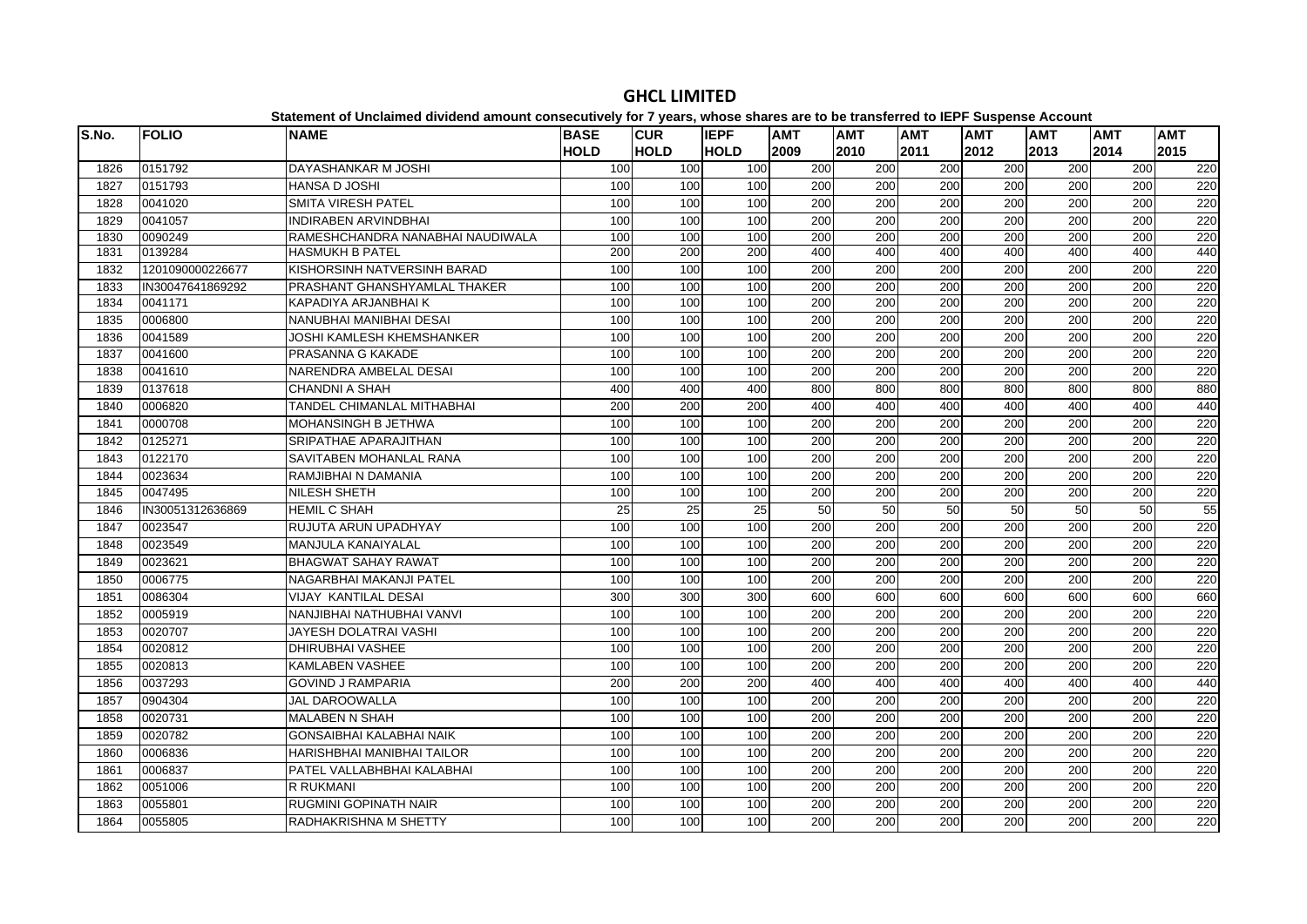| S.No. | <b>FOLIO</b> | <b>NAME</b>                      | <b>BASE</b><br><b>HOLD</b> | <b>CUR</b><br><b>HOLD</b> | <b>IEPF</b><br><b>HOLD</b> | <b>AMT</b><br>2009 | <b>AMT</b><br>2010 | <b>AMT</b><br>2011 | <b>AMT</b><br>2012 | <b>AMT</b><br>2013 | <b>AMT</b><br>2014 | <b>AMT</b><br>2015 |
|-------|--------------|----------------------------------|----------------------------|---------------------------|----------------------------|--------------------|--------------------|--------------------|--------------------|--------------------|--------------------|--------------------|
| 1865  | 0061265      | SUDHAKAR VINAYAK GHOLKAR         | 300                        | 300                       | 300                        | 600                | 600                | 600                | 600                | 600                | 600                | 660                |
| 1866  | 0062267      | PRATIK SHETH                     | 200                        | 200                       | 200                        | 400                | 400                | 400                | 400                | 400                | 400                | 440                |
| 1867  | 0064737      | SHETH M.C.                       | 200                        | 200                       | 200                        | 400                | 400                | 400                | 400                | 400                | 400                | 440                |
| 1868  | 0103988      | NARENDRA R DUBEY                 | 500                        | 500                       | 500                        | 1000               | 1000               | 1000               | 1000               | 1000               | 1000               | 1100               |
| 1869  | 0108422      | SHAILESH VINOD THAKKAR           | 100                        | 100                       | 100                        | 200                | 200                | 200                | 200                | 200                | 200                | 220                |
| 1870  | 0117170      | MEHRAULI TRADERS PVT LTD         | 300                        | 300                       | 300                        | 600                | 600                | 600                | 600                | 600                | 600                | 660                |
| 1871  | 0120111      | <b>RAMESH A</b>                  | 100                        | 100                       | 100                        | 200                | 200                | 200                | 200                | 200                | 200                | 220                |
| 1872  | 0159654      | <b>MAHENDRA PATEL</b>            | 100                        | 100                       | 100                        | 200                | 200                | 200                | 200                | 200                | 200                | 220                |
| 1873  | 0168652      | PRAVIN LAXMAN NAIRI              | 100                        | 100                       | 100                        | 200                | 200                | 200                | 200                | 200                | 200                | 220                |
| 1874  | 0015004      | <b>TILAK RAJ AGARWAL</b>         | 100                        | 100                       | 100                        | 200                | 200                | 200                | 200                | 200                | 200                | 220                |
| 1875  | 0024433      | KISHAN S RAJ                     | 100                        | 100                       | 100                        | 200                | 200                | 200                | 200                | 200                | 200                | 220                |
| 1876  | 0036378      | <b>DIWAKAR SABAJI DHAWDE</b>     | 100                        | 100                       | 100                        | 200                | 200                | 200                | 200                | 200                | 200                | 220                |
| 1877  | 0084258      | <b>HANSA SURESH SHAH</b>         | 100                        | 100                       | 100                        | 200                | 200                | 200                | 200                | 200                | 200                | 220                |
| 1878  | 0099932      | <b>LALIT JOGANI</b>              | 200                        | 200                       | 200                        | 400                | 400                | 400                | 400                | 400                | 400                | 440                |
| 1879  | 0108709      | <b>ANIL N SHAH</b>               | 100                        | 100                       | 100                        | 200                | 200                | 200                | 200                | 200                | 200                | 220                |
| 1880  | 0110000      | <b>JAIRAM M JASHNANI</b>         | 500                        | 500                       | 500                        | 1000               | 1000               | 1000               | 1000               | 1000               | 1000               | 1100               |
| 1881  | 0119580      | <b>HARESH K BHAVSAR</b>          | 200                        | 200                       | 200                        | 400                | 400                | 400                | 400                | 400                | 400                | 440                |
| 1882  | 0125478      | <b>HARESH K BHAVSHAR</b>         | 100                        | 100                       | 100                        | 200                | 200                | 200                | 200                | 200                | 200                | 220                |
| 1883  | 0129033      | <b>MANOJ AGIWAL</b>              | 100                        | 100                       | 100                        | 200                | 200                | 200                | 200                | 200                | 200                | 220                |
| 1884  | 0164168      | SETH DAYALDAS HASSANAND          | 27                         | $\overline{27}$           | 27                         | 54                 | 54                 | $\overline{54}$    | 54                 | 54                 | 54                 | 59.4               |
| 1885  | 0036273      | <b>IMTIAZ AHMED YUSUF BUTLER</b> | 500                        | 500                       | 500                        | 1000               | 1000               | 1000               | 1000               | 1000               | 1000               | 1100               |
| 1886  | 0087987      | <b>SAROJ KUMAR</b>               | 600                        | 600                       | 600                        | 1200               | 1200               | 1200               | 1200               | 1200               | 1200               | 1320               |
| 1887  | 0087988      | <b>SAROJ KUMAR</b>               | 100                        | 100                       | 100                        | 200                | 200                | 200                | 200                | 200                | 200                | 220                |
| 1888  | 0090748      | MUFADDAL H. LAKDAWALA            | 100                        | 100                       | 100                        | 200                | $\overline{200}$   | $\overline{200}$   | 200                | 200                | 200                | 220                |
| 1889  | 0095311      | <b>SAROJ KUMAR</b>               | 300                        | 300                       | 300                        | 600                | 600                | 600                | 600                | 600                | 600                | 660                |
| 1890  | 0100658      | Y M IMANI                        | 100                        | 100                       | 100                        | 200                | 200                | 200                | 200                | 200                | 200                | 220                |
| 1891  | 0113095      | <b>F M KHALIL</b>                | 100                        | 100                       | 100                        | 200                | 200                | 200                | 200                | 200                | 200                | 220                |
| 1892  | 0001863      | NANJIBHAI KARSHANJIBHAI GOYANI   | 100                        | 100                       | 100                        | $\overline{200}$   | 200                | $\overline{200}$   | 200                | 200                | $\overline{200}$   | 220                |
| 1893  | 0001864      | SAVJIBHAI KARSANBHAI GOYANI      | 100                        | 100                       | 100                        | 200                | 200                | 200                | 200                | 200                | 200                | 220                |
| 1894  | 0021333      | <b>TANITA KAUR PATHEJA</b>       | 1800                       | 1800                      | 1800                       | 3600               | 3600               | 3600               | 3600               | 3600               | 3600               | 3960               |
| 1895  | 0024519      | <b>VASANTI DESHMUKH CHHOWALA</b> | 100                        | 100                       | 100                        | 200                | 200                | 200                | 200                | 200                | 200                | 220                |
| 1896  | 0034795      | <b>SHRIRANG KISAN SHELAR</b>     | 100                        | 100                       | 100                        | 200                | 200                | 200                | 200                | 200                | 200                | 220                |
| 1897  | 0050798      | <b>VILLOO RUSTOMJI PATEL</b>     | 100                        | 100                       | 100                        | 200                | 200                | 200                | 200                | 200                | 200                | 220                |
| 1898  | 0055399      | <b>LAXMIDAS DARJI</b>            | 100                        | 100                       | 100                        | 200                | 200                | 200                | 200                | 200                | 200                | 220                |
| 1899  | 0076095      | <b>VINOD CHANDARANA</b>          | 200                        | 200                       | 200                        | 400                | 400                | 400                | 400                | 400                | 400                | 440                |
| 1900  | 0077528      | PUSHPA ARVINDKUMAR PARIKH        | 200                        | 200                       | 200                        | 400                | 400                | 400                | 400                | 400                | 400                | 440                |
| 1901  | 0107534      | BHAGWANDAS KARSANDAS DHUTIA      | 100                        | 100                       | 100                        | 200                | 200                | 200                | 200                | 200                | 200                | 220                |
| 1902  | 0108646      | MITHALAL HIRACHAND SHAH          | 100                        | 100                       | 100                        | 200                | 200                | 200                | 200                | 200                | 200                | 220                |
| 1903  | 0109115      | <b>LALIT B MULCHANDANI</b>       | 200                        | 200                       | 200                        | 400                | 400                | 400                | 400                | 400                | 400                | 440                |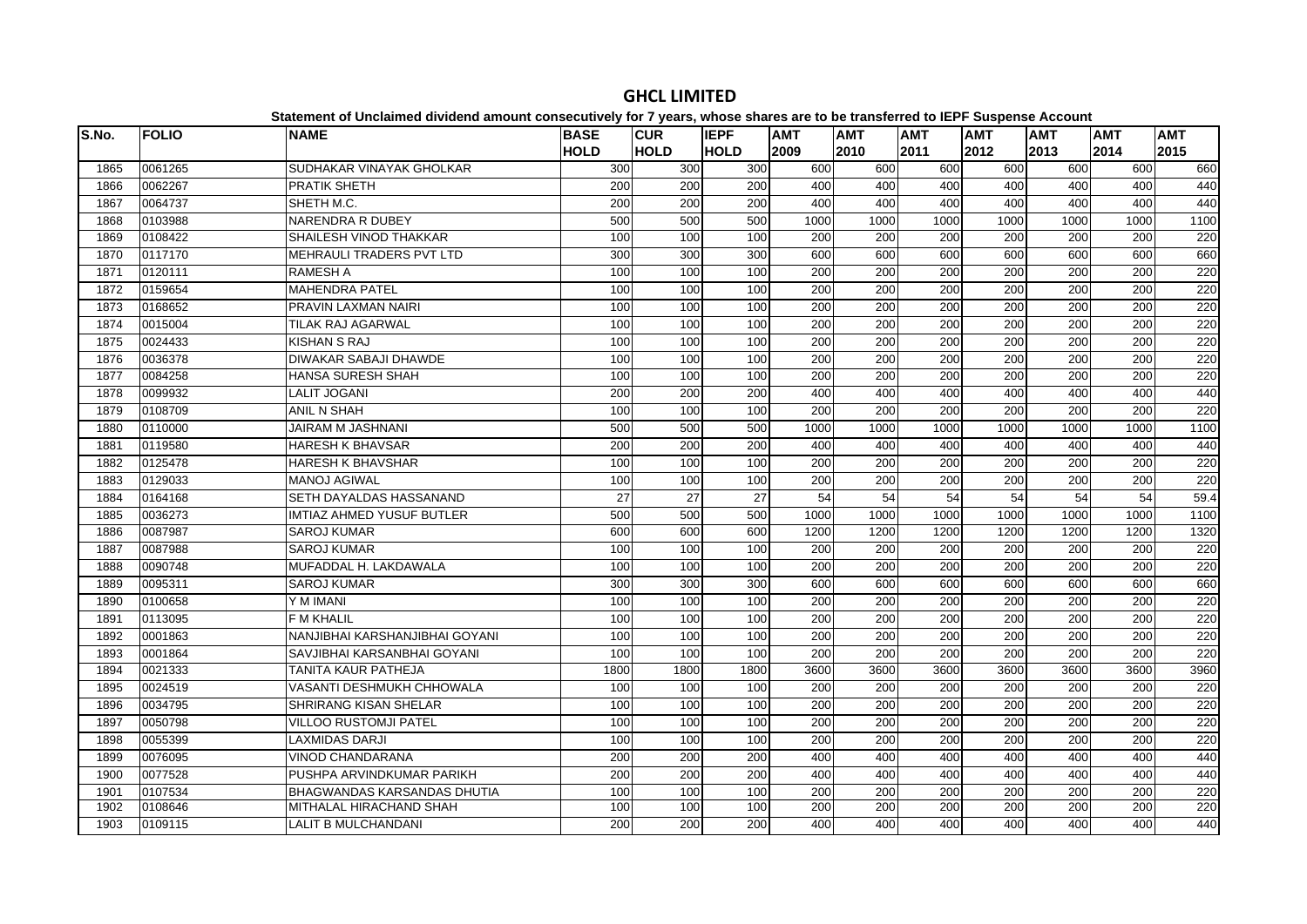| S.No. | <b>FOLIO</b> | platomont or onolalmoa arriaona amoant oonoodatroff for 1 foarof mnooo onaroo aro t<br><b>NAME</b> | <b>BASE</b>      | <b>CUR</b>       | <b>IEPF</b> | <b>AMT</b>       | <b>AMT</b>       | <b>AMT</b>       | $- -$<br><b>AMT</b> | <b>AMT</b> | <b>AMT</b> | <b>AMT</b> |
|-------|--------------|----------------------------------------------------------------------------------------------------|------------------|------------------|-------------|------------------|------------------|------------------|---------------------|------------|------------|------------|
|       |              |                                                                                                    | <b>HOLD</b>      | <b>HOLD</b>      | <b>HOLD</b> | 2009             | 2010             | 2011             | 2012                | 2013       | 2014       | 2015       |
| 1904  | 0125508      | HIRA MANILAL TRALSHAWALA                                                                           | 100              | 100              | 100         | 200              | 200              | 200              | 200                 | 200        | 200        | 220        |
| 1905  | 0125509      | <b>HIRA TRALSHAWALA</b>                                                                            | 100              | 100              | 100         | 200              | 200              | 200              | 200                 | 200        | 200        | 220        |
| 1906  | 0131891      | <b>VIJAY SHAH</b>                                                                                  | 100              | 100              | 100         | 200              | 200              | 200              | 200                 | 200        | 200        | 220        |
| 1907  | 0015737      | <b>GIRDHARI LAL SARAF</b>                                                                          | 100              | 100              | 100         | 200              | 200              | $\overline{200}$ | $\overline{200}$    | 200        | 200        | 220        |
| 1908  | 0025628      | <b>NARENDRA M BANSAL</b>                                                                           | 200              | 200              | 200         | 400              | 400              | 400              | 400                 | 400        | 400        | 440        |
| 1909  | 0028713      | A K BAIRAGI                                                                                        | 200              | 200              | 200         | 400              | 400              | 400              | 400                 | 400        | 400        | 440        |
| 1910  | 0063797      | <b>GURDISH SINGH GILL</b>                                                                          | 100              | 100              | 100         | 200              | 200              | 200              | 200                 | 200        | 200        | 220        |
| 1911  | 0077234      | NEELAM CHOPRA                                                                                      | 100              | 100              | 100         | 200              | 200              | 200              | 200                 | 200        | 200        | 220        |
| 1912  | 0092185      | <b>JOCKIM LOBO</b>                                                                                 | 200              | 200              | 200         | 400              | 400              | 400              | 400                 | 400        | 400        | 440        |
| 1913  | 0101177      | <b>KETAN M PAREKH</b>                                                                              | 100              | 100              | 100         | 200              | 200              | 200              | $\overline{200}$    | 200        | 200        | 220        |
| 1914  | 0114263      | RUSTOMJI LIMJIBHAI PAGDIWALLA                                                                      | 100              | 100              | 100         | 200              | 200              | 200              | 200                 | 200        | 200        | 220        |
| 1915  | 0115393      | <b>KUM CHOPRA</b>                                                                                  | 100              | 100              | 100         | 200              | 200              | 200              | 200                 | 200        | 200        | 220        |
| 1916  | 0115676      | <b>BANOO JUBANI</b>                                                                                | 200              | 200              | 200         | 400              | 400              | 400              | 400                 | 400        | 400        | 440        |
| 1917  | 0127166      | <b>SHAILESH SHARMA</b>                                                                             | 100              | 100              | 100         | $\overline{200}$ | $\overline{200}$ | $\overline{200}$ | 200                 | 200        | 200        | 220        |
| 1918  | 0127995      | <b>JAIKISHAN</b>                                                                                   | 200              | 200              | 200         | 400              | 400              | 400              | 400                 | 400        | 400        | 440        |
| 1919  | 0130000      | YERRAMSETTY SHEKHAR                                                                                | 100              | 100              | 100         | 200              | 200              | 200              | 200                 | 200        | 200        | 220        |
| 1920  | 0165536      | NARENDRA KUMAR GUPTA (J)                                                                           | 15               | 15               | 15          | 30               | 30               | 30               | 30                  | 30         | 30         | 33         |
| 1921  | 0165565      | RAMESH CHANDRAGUPTA                                                                                | 30               | 30               | 30          | 60               | 60               | 60               | 60                  | 60         | 60         | 66         |
| 1922  | 0165566      | <b>NISHA GUPTA</b>                                                                                 | 60               | 60               | 60          | 120              | 120              | 120              | 120                 | 120        | 120        | 132        |
| 1923  | 0165574      | <b>GEETA KOSHTI</b>                                                                                | 120              | 120              | 120         | 240              | 240              | 240              | 240                 | 240        | 240        | 264        |
| 1924  | 0902440      | <b>VILAS BANDOPANT GURAV</b>                                                                       | 100              | 100              | 100         | 200              | 200              | 200              | 200                 | 200        | 200        | 220        |
| 1925  | 0036535      | RASHILA B HINGU                                                                                    | 100              | 100              | 100         | 200              | 200              | 200              | 200                 | 200        | 200        | 220        |
| 1926  | 0111082      | <b>NIRMALA ANAND</b>                                                                               | 200              | 200              | 200         | 400              | 400              | 400              | 400                 | 400        | 400        | 440        |
| 1927  | 0111443      | PUSHPA K AHUJA                                                                                     | 100              | 100              | 100         | 200              | 200              | 200              | 200                 | 200        | 200        | 220        |
| 1928  | 0136506      | <b>BHAGWANTI BATRA</b>                                                                             | 100              | 100              | 100         | 200              | 200              | 200              | $\overline{200}$    | 200        | 200        | 220        |
| 1929  | 0012783      | PARVIN NAGARWALA                                                                                   | 100              | 100              | 100         | 200              | 200              | 200              | 200                 | 200        | 200        | 220        |
| 1930  | 0025419      | <b>JAYESH PAREKH</b>                                                                               | 100              | 100              | 100         | 200              | 200              | 200              | 200                 | 200        | 200        | 220        |
| 1931  | 0057964      | KARAI MURZBAN JAMSHED                                                                              | 200              | $\overline{200}$ | 200         | 400              | 400              | 400              | 400                 | 400        | 400        | 440        |
| 1932  | 0078302      | <b>CHANDRAKANT T DESAI</b>                                                                         | 100              | 100              | 100         | 200              | 200              | 200              | 200                 | 200        | 200        | 220        |
| 1933  | 0099749      | <b>DEEPESH M MEHTA</b>                                                                             | 500              | 500              | 500         | 1000             | 1000             | 1000             | 1000                | 1000       | 1000       | 1100       |
| 1934  | 0013539      | <b>NAJMUDDIN</b>                                                                                   | 100              | 100              | 100         | 200              | 200              | 200              | 200                 | 200        | 200        | 220        |
| 1935  | 0061285      | <b>BHAILAL H. SHAH</b>                                                                             | 100              | 100              | 100         | 200              | 200              | 200              | 200                 | 200        | 200        | 220        |
| 1936  | 0063991      | ABBAS G. BOOKWALA                                                                                  | 200              | 200              | 200         | 400              | 400              | 400              | 400                 | 400        | 400        | 440        |
| 1937  | 0120280      | SUNEELA JOHN HANCHINMANI                                                                           | 200              | 200              | 200         | 400              | 400              | 400              | 400                 | 400        | 400        | 440        |
| 1938  | 0098671      | <b>GULAM HASSAN AHMED</b>                                                                          | 100              | 100              | 100         | 200              | 200              | $\overline{200}$ | $\overline{200}$    | 200        | 200        | 220        |
| 1939  | 0100395      | NOORBANU ASGARALI JASSANI                                                                          | 100              | 100              | 100         | 200              | 200              | 200              | 200                 | 200        | 200        | 220        |
| 1940  | 0100441      | VINOD J SOMAIYA                                                                                    | 200              | 200              | 200         | 400              | 400              | 400              | 400                 | 400        | 400        | 440        |
| 1941  | 0013493      | <b>BRAHMANAND PATRO</b>                                                                            | $\overline{200}$ | 200              | 200         | 400              | 400              | 400              | 400                 | 400        | 400        | 440        |
| 1942  | 0105256      | RAGHUNATH SAMPAT HANKARE                                                                           | 100              | 100              | 100         | 200              | 200              | 200              | 200                 | 200        | 200        | 220        |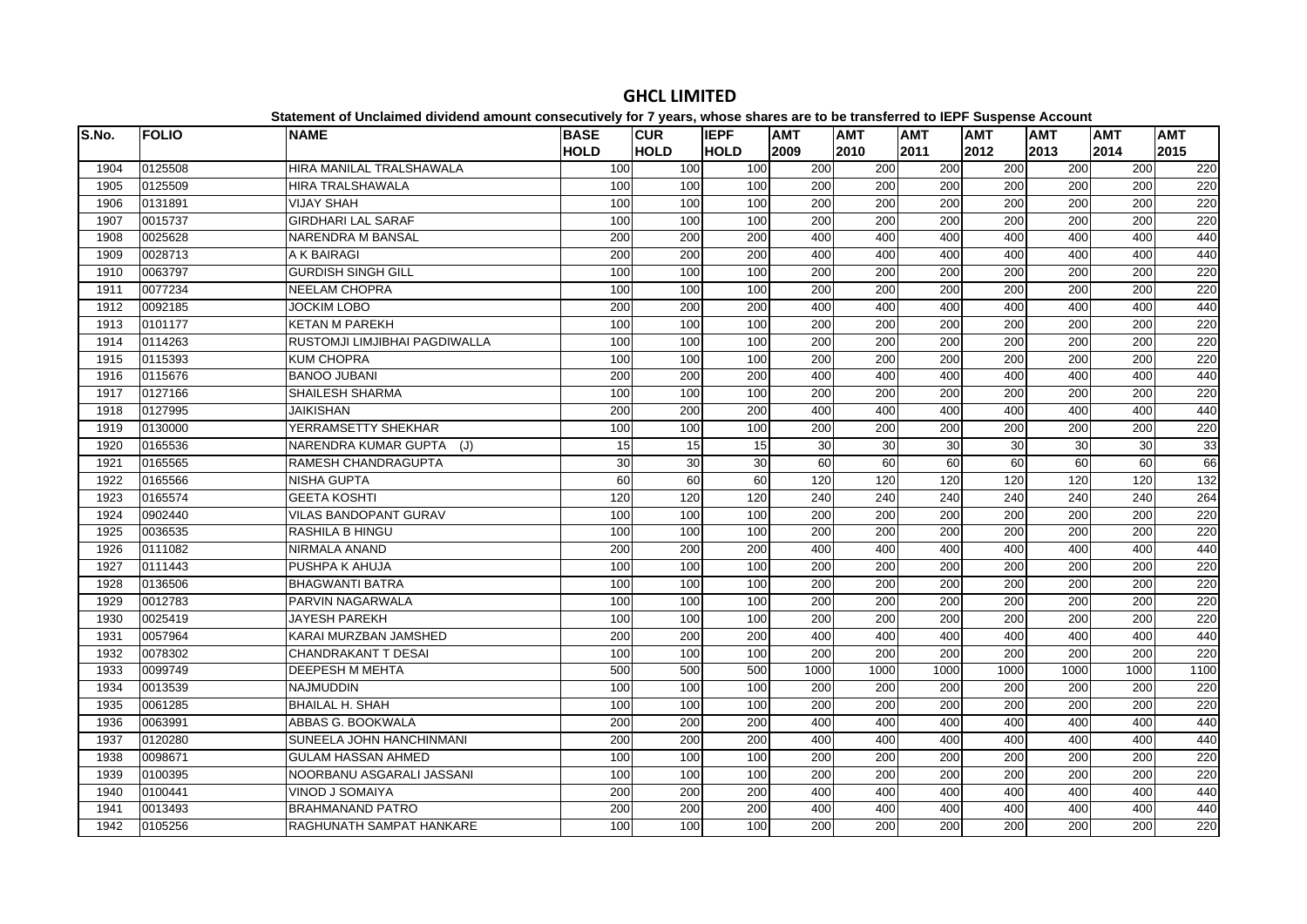| S.No. | <b>FOLIO</b> | <b>NAME</b>                   | <b>BASE</b>      | <b>CUR</b>  | <b>IEPF</b> | <b>AMT</b> | <b>AMT</b>       | <b>AMT</b>       | <b>AMT</b>       | <b>AMT</b> | <b>AMT</b> | <b>AMT</b> |
|-------|--------------|-------------------------------|------------------|-------------|-------------|------------|------------------|------------------|------------------|------------|------------|------------|
|       |              |                               | <b>HOLD</b>      | <b>HOLD</b> | <b>HOLD</b> | 2009       | 2010             | 2011             | 2012             | 2013       | 2014       | 2015       |
| 1943  | 0162877      | <b>BASANTI R SINGH</b>        | 100              | 100         | 100         | 200        | 200              | 200              | 200              | 200        | 200        | 220        |
| 1944  | 0075018      | <b>SANJAY J.VORA</b>          | 100              | 100         | 100         | 200        | 200              | 200              | 200              | 200        | 200        | 220        |
| 1945  | 0012389      | <b>SHANKAR VASUDEO DESAI</b>  | 200              | 200         | 200         | 400        | 400              | 400              | 400              | 400        | 400        | 440        |
| 1946  | 0032305      | SUMANT KESHAV REDKAR          | 100              | 100         | 100         | 200        | 200              | 200              | 200              | 200        | 200        | 220        |
| 1947  | 0123185      | PRASHANT BABURAO PADMAN       | 100              | 100         | 100         | 200        | 200              | 200              | 200              | 200        | 200        | 220        |
| 1948  | 0132390      | <b>ABDUL RAZAK MALKANI</b>    | 100              | 100         | 100         | 200        | 200              | $\overline{200}$ | 200              | 200        | 200        | 220        |
| 1949  | 0134849      | EKNATH RANGNATH AVHAD         | 200              | 200         | 200         | 400        | 400              | 400              | 400              | 400        | 400        | 440        |
| 1950  | 0014226      | NICHOLAS JOSEPH D SOUZA       | 100              | 100         | 100         | 200        | 200              | 200              | 200              | 200        | 200        | 220        |
| 1951  | 0036596      | <b>RABINDRANATH PANDEY</b>    | 100              | 100         | 100         | 200        | 200              | 200              | $\overline{200}$ | 200        | 200        | 220        |
| 1952  | 0074350      | RAGHAVENDRA KESHAV INAMDAR    | 100              | 100         | 100         | 200        | 200              | 200              | 200              | 200        | 200        | 220        |
| 1953  | 0114927      | HEMANT VALLABHDAS JAGWANI     | 100              | 100         | 100         | 200        | $\overline{200}$ | $\overline{200}$ | 200              | 200        | 200        | 220        |
| 1954  | 0122888      | ASHOK KISHINDAS LALWANI       | 100              | 100         | 100         | 200        | 200              | 200              | 200              | 200        | 200        | 220        |
| 1955  | 0146373      | AKHTAR HASSAN SHAIKH          | 100              | 100         | 100         | 200        | 200              | 200              | 200              | 200        | 200        | 220        |
| 1956  | 0069118      | ANUJ INVESTMENT (P) LTD.      | 100              | 100         | 100         | 200        | 200              | 200              | 200              | 200        | 200        | 220        |
| 1957  | 0112551      | ANUJ INVESTMENT PVT LTD       | 400              | 400         | 400         | 800        | 800              | 800              | 800              | 800        | 800        | 880        |
| 1958  | 0016056      | SHOBHA GANPAT RAMTEKE         | 200              | 200         | 200         | 400        | 400              | 400              | 400              | 400        | 400        | 440        |
| 1959  | 0024470      | PANSARE HARISHCHANDRA BARKOO  | 100              | 100         | 100         | 200        | $\overline{200}$ | 200              | 200              | 200        | 200        | 220        |
| 1960  | 0035954      | PRABHAKAR MAHATME             | 200              | 200         | 200         | 400        | 400              | 400              | 400              | 400        | 400        | 440        |
| 1961  | 0107532      | <b>KETAN J MEHTA</b>          | 100              | 100         | 100         | 200        | 200              | 200              | 200              | 200        | 200        | 220        |
| 1962  | 0164380      | JAMNADAS MAGANLAL PATEL       | 6                | 6           | 6           | 12         | 12               | 12               | 12               | 12         | 12         | 13.2       |
| 1963  | 0025915      | A AHAMED BAKKAR               | $\overline{200}$ | 200         | 200         | 400        | 400              | 400              | 400              | 400        | 400        | 440        |
| 1964  | 0034607      | <b>RENEE NESSIM EZAIR</b>     | 200              | 200         | 200         | 400        | 400              | 400              | 400              | 400        | 400        | 440        |
| 1965  | 0034926      | <b>NESSIM SION EZAIR</b>      | 200              | 200         | 200         | 400        | 400              | 400              | 400              | 400        | 400        | 440        |
| 1966  | 0065804      | HIMMATLAL V. GANDHI           | 100              | 100         | 100         | 200        | 200              | 200              | $\overline{200}$ | 200        | 200        | 220        |
| 1967  | 0069513      | <b>RAJ SHANKAR</b>            | 100              | 100         | 100         | 200        | 200              | 200              | 200              | 200        | 200        | 220        |
| 1968  | 0136949      | <b>ASHISH SEN</b>             | 500              | 500         | 500         | 1000       | 1000             | 1000             | 1000             | 1000       | 1000       | 1100       |
| 1969  | 0155507      | <b>INDER RAJ VIG</b>          | 1000             | 1000        | 1000        | 2000       | 2000             | 2000             | 2000             | 2000       | 2000       | 2200       |
| 1970  | 0035858      | AELAVANTHARA JOB XAVIER       | 200              | 200         | 200         | 400        | 400              | 400              | 400              | 400        | 400        | 440        |
| 1971  | 0055814      | <b>GUPTESHWAR RAM</b>         | 100              | 100         | 100         | 200        | $\overline{200}$ | 200              | 200              | 200        | 200        | 220        |
| 1972  | 0105640      | PRAVINDRA SINGH KATARIA       | 100              | 100         | 100         | 200        | $\overline{200}$ | 200              | $\overline{200}$ | 200        | 200        | 220        |
| 1973  | 0117502      | PRITI P KATARIA               | 100              | 100         | 100         | 200        | 200              | 200              | 200              | 200        | 200        | 220        |
| 1974  | 0135669      | <b>LLOYDS FINANCE LIMITED</b> | 100              | 100         | 100         | 200        | 200              | 200              | 200              | 200        | 200        | 220        |
| 1975  | 0147503      | <b>SANDRA PATEL</b>           | 600              | 600         | 600         | 1200       | 1200             | 1200             | 1200             | 1200       | 1200       | 1320       |
| 1976  | 0150123      | <b>MIHEER M CHINAI</b>        | 100              | 100         | 100         | 200        | 200              | 200              | 200              | 200        | 200        | 220        |
| 1977  | 0156765      | <b>GOPINATH K PRASAD</b>      | 100              | 100         | 100         | 200        | 200              | 200              | 200              | 200        | 200        | 220        |
| 1978  | 0165198      | PUKHRAJ SETHI                 | 30               | 30          | 30          | 60         | 60               | 60               | 60               | 60         | 60         | 66         |
| 1979  | 0097062      | <b>UMESHKUMAR Y SHAH</b>      | 200              | 200         | 200         | 400        | 400              | 400              | 400              | 400        | 400        | 440        |
| 1980  | 0113623      | <b>DURGA M GAJRA</b>          | 100              | 100         | 100         | 200        | 200              | 200              | 200              | 200        | 200        | 220        |
| 1981  | 0130747      | <b>ANITA WADHUMAL</b>         | 200              | 200         | 200         | 400        | 400              | 400              | 400              | 400        | 400        | 440        |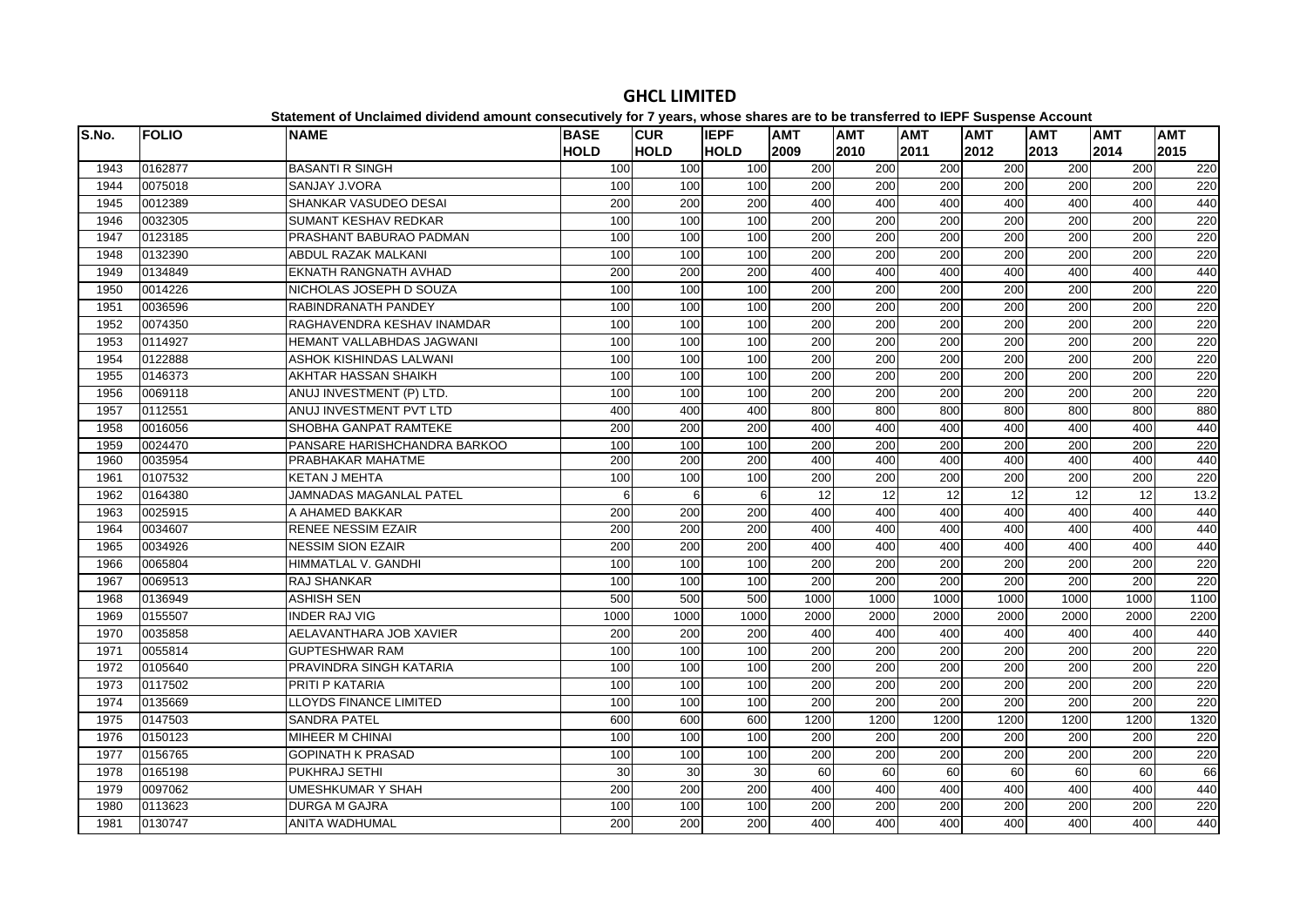| S.No. | <b>FOLIO</b> | platomont of onolalmoa arriaona amount concooutriory for Figuard, miloco onaroe are to<br><b>NAME</b> | <b>BASE</b>     | <b>CUR</b>  | <b>IEPF</b>     | <b>AMT</b>       | ~~   ~~ .~ .=. .<br><b>AMT</b> | <b>AMT</b>       | <b>AMT</b> | $-$ 0.000 $-$ 0.000 $-$ 0.000 $-$ 0.000 $-$<br><b>AMT</b> | <b>AMT</b>       | <b>AMT</b> |
|-------|--------------|-------------------------------------------------------------------------------------------------------|-----------------|-------------|-----------------|------------------|--------------------------------|------------------|------------|-----------------------------------------------------------|------------------|------------|
|       |              |                                                                                                       | <b>HOLD</b>     | <b>HOLD</b> | <b>HOLD</b>     | 2009             | 2010                           | 2011             | 2012       | 2013                                                      | 2014             | 2015       |
| 1982  | 0135002      | S MAHALAKSHMI                                                                                         | 100             | 100         | 100             | 200              | 200                            | 200              | 200        | 200                                                       | 200              | 220        |
| 1983  | 0164275      | VENKATESAN P.S                                                                                        | $\overline{25}$ | 25          | $\overline{25}$ | 50               | 50                             | 50               | 50         | 50                                                        | 50               | 55         |
| 1984  | 0077662      | <b>MANASI JAGDISH MEHTA</b>                                                                           | 100             | 100         | 100             | 200              | 200                            | 200              | 200        | 200                                                       | 200              | 220        |
| 1985  | 0024680      | PRABHA AJIT PATEL                                                                                     | 100             | 100         | 100             | 200              | 200                            | $\overline{200}$ | 200        | 200                                                       | $\overline{200}$ | 220        |
| 1986  | 0042379      | <b>GURMUKHDAS DAYARAM SHAHANI</b>                                                                     | 100             | 100         | 100             | $\overline{200}$ | 200                            | $\overline{200}$ | 200        | 200                                                       | $\overline{200}$ | 220        |
| 1987  | 0060258      | <b>SHANKAR VEER</b>                                                                                   | 200             | 200         | 200             | 400              | 400                            | 400              | 400        | 400                                                       | 400              | 440        |
| 1988  | 0075011      | SHIRAZ RAHIM TOOLA                                                                                    | 100             | 100         | 100             | 200              | 200                            | 200              | 200        | 200                                                       | 200              | 220        |
| 1989  | 0077158      | SAMEER KISHORE KOTICHA                                                                                | 100             | 100         | 100             | 200              | 200                            | 200              | 200        | 200                                                       | 200              | 220        |
| 1990  | 0092563      | <b>NEELAM R. CHOKHANI</b>                                                                             | 100             | 100         | 100             | $\overline{200}$ | 200                            | 200              | 200        | 200                                                       | $\overline{200}$ | 220        |
| 1991  | 0095703      | BANK OF INDIA A/C BOI MUTUAL FUND                                                                     | 200             | 200         | 200             | 400              | 400                            | 400              | 400        | 400                                                       | 400              | 440        |
| 1992  | 0121402      | <b>BANK OF BARODA</b>                                                                                 | 100             | 100         | 100             | 200              | 200                            | 200              | 200        | 200                                                       | 200              | 220        |
| 1993  | 0122844      | <b>NAINA R DHARIA</b>                                                                                 | 100             | 100         | 100             | 200              | $\overline{200}$               | $\overline{200}$ | 200        | 200                                                       | 200              | 220        |
| 1994  | 0130733      | <b>BHADRESH NAGINDAS DOSHI</b>                                                                        | 200             | 200         | 200             | 400              | 400                            | 400              | 400        | 400                                                       | 400              | 440        |
| 1995  | 0134790      | APPLE MUTUAL FUND                                                                                     | 500             | 500         | 500             | 1000             | 1000                           | 1000             | 1000       | 1000                                                      | 1000             | 1100       |
| 1996  | 0137392      | <b>S K KHANDELWAL</b>                                                                                 | 100             | 100         | 100             | 200              | $\overline{200}$               | 200              | 200        | 200                                                       | 200              | 220        |
| 1997  | 0140137      | SHREE GOPAL CHANDAK                                                                                   | 100             | 100         | 100             | $\overline{200}$ | $\overline{200}$               | 200              | 200        | 200                                                       | 200              | 220        |
| 1998  | 0147653      | <b>RAMESH VYAS</b>                                                                                    | 100             | 100         | 100             | 200              | 200                            | 200              | 200        | 200                                                       | 200              | 220        |
| 1999  | 0150574      | APPLE FINANCIAL SECURITIES LTD.                                                                       | 100             | 100         | 100             | 200              | 200                            | $\overline{200}$ | 200        | 200                                                       | $\overline{200}$ | 220        |
| 2000  | 0161254      | <b>KRISHNA SAHAY</b>                                                                                  | 100             | 100         | 100             | 200              | 200                            | $\overline{200}$ | 200        | 200                                                       | $\overline{200}$ | 220        |
| 2001  | 0013306      | KAYAKKOOL SURESH HARIDAS                                                                              | 100             | 100         | 100             | 200              | 200                            | 200              | 200        | 200                                                       | 200              | 220        |
| 2002  | 0015801      | <b>GOVINDROY M SANKOLLI</b>                                                                           | 100             | 100         | 100             | 200              | 200                            | 200              | 200        | 200                                                       | 200              | 220        |
| 2003  | 0036053      | BALKRISHNA PURUSHOTTAM HUDLIKAR                                                                       | 200             | 200         | 200             | 400              | 400                            | 400              | 400        | 400                                                       | 400              | 440        |
| 2004  | 0036054      | SHARADINI BALKRISHNA HUDLIKAR                                                                         | 200             | 200         | 200             | 400              | 400                            | 400              | 400        | 400                                                       | 400              | 440        |
| 2005  | 0042208      | <b>SUSHIL KAPOOR</b>                                                                                  | 100             | 100         | 100             | 200              | 200                            | 200              | 200        | 200                                                       | 200              | 220        |
| 2006  | 0042221      | <b>SUNIL KAPOOR</b>                                                                                   | 200             | 200         | 200             | 400              | 400                            | 400              | 400        | 400                                                       | 400              | 440        |
| 2007  | 0094218      | <b>MOHAN K SALEKAR</b>                                                                                | 100             | 100         | 100             | 200              | 200                            | 200              | 200        | 200                                                       | 200              | 220        |
| 2008  | 0155635      | <b>VIJAY RANADE</b>                                                                                   | 500             | 500         | 500             | 1000             | 1000                           | 1000             | 1000       | 1000                                                      | 1000             | 1100       |
| 2009  | 0050984      | <b>TULSYAN VISHWANATH</b>                                                                             | 100             | 100         | 100             | 200              | 200                            | 200              | 200        | 200                                                       | 200              | 220        |
| 2010  | 0068724      | SAPNA M. HIRANANDANI                                                                                  | 300             | 300         | 300             | 600              | 600                            | 600              | 600        | 600                                                       | 600              | 660        |
| 2011  | 0078826      | <b>ABHAY SHANTILAL SHAH</b>                                                                           | 500             | 500         | 500             | 1000             | 1000                           | 1000             | 1000       | 1000                                                      | 1000             | 1100       |
| 2012  | 0096071      | PREETI CHITALE                                                                                        | 100             | 100         | 100             | 200              | 200                            | 200              | 200        | 200                                                       | 200              | 220        |
| 2013  | 0102275      | KIRIT NAUNITLAL DAMAMA                                                                                | 100             | 100         | 100             | 200              | 200                            | 200              | 200        | 200                                                       | 200              | 220        |
| 2014  | 0120536      | <b>SAMEER BHATNAGAR</b>                                                                               | 100             | 100         | 100             | 200              | 200                            | 200              | 200        | 200                                                       | 200              | 220        |
| 2015  | 0127920      | <b>MOTI SARAF</b>                                                                                     | 100             | 100         | 100             | $\overline{200}$ | 200                            | $\overline{200}$ | 200        | 200                                                       | 200              | 220        |
| 2016  | 0061048      | PERVIZ R. KARKARIA                                                                                    | 100             | 100         | 100             | 200              | 200                            | 200              | 200        | 200                                                       | 200              | 220        |
| 2017  | 0066034      | RATAN JIVANJI TAVARIA                                                                                 | 100             | 100         | 100             | 200              | 200                            | 200              | 200        | 200                                                       | 200              | 220        |
| 2018  | 0071644      | PERVIZ R. KARKARIA                                                                                    | 100             | 100         | 100             | 200              | 200                            | 200              | 200        | 200                                                       | 200              | 220        |
| 2019  | 0074470      | <b>ROSHAN D.TAVARIA</b>                                                                               | 100             | 100         | 100             | $\overline{200}$ | 200                            | 200              | 200        | $\overline{200}$                                          | 200              | 220        |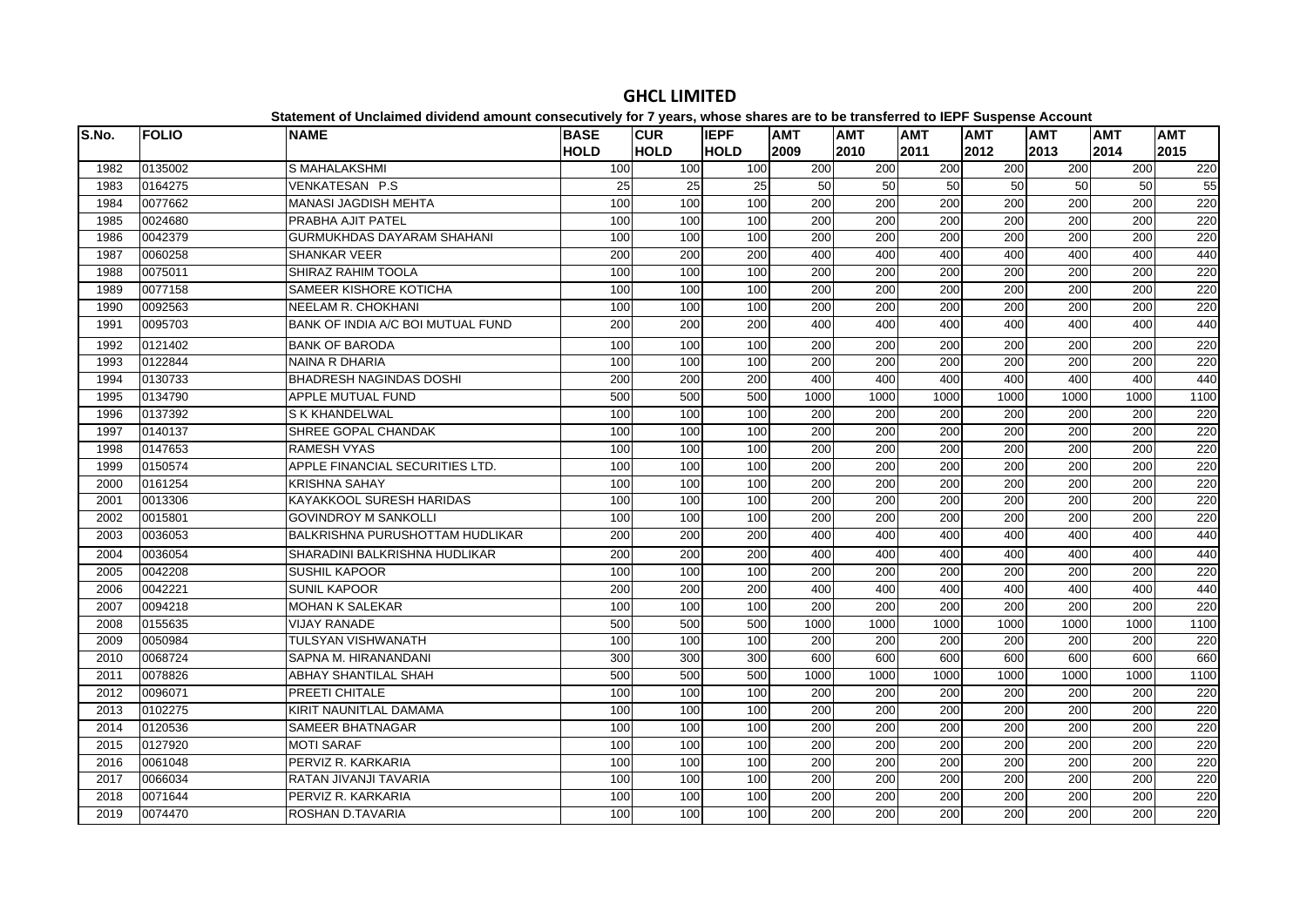| S.No. | <b>FOLIO</b> | <b>NAME</b>                              | <b>BASE</b> | <b>CUR</b>       | <b>IEPF</b>      | <b>AMT</b>       | <b>AMT</b>       | <b>AMT</b>       | <b>AMT</b> | <b>AMT</b> | <b>AMT</b>       | <b>AMT</b> |
|-------|--------------|------------------------------------------|-------------|------------------|------------------|------------------|------------------|------------------|------------|------------|------------------|------------|
|       |              |                                          | <b>HOLD</b> | <b>HOLD</b>      | <b>HOLD</b>      | 2009             | 2010             | 2011             | 2012       | 2013       | 2014             | 2015       |
| 2020  | 0103844      | <b>MAHENDRA P JAIN</b>                   | 100         | 100              | 100              | 200              | 200              | 200              | 200        | 200        | 200              | 220        |
| 2021  | 0076591      | <b>CHUNILAL BALUBHAI</b>                 | 100         | 100              | 100              | 200              | 200              | 200              | 200        | 200        | 200              | 220        |
| 2022  | 0014699      | <b>JERIHARY INVESTMENT PVT LTD</b>       | 100         | 100              | 100              | 200              | 200              | 200              | 200        | 200        | 200              | 220        |
| 2023  | 0025784      | USHA PRABHAKAR WAGLE                     | 500         | 500              | 500              | 1000             | 1000             | 1000             | 1000       | 1000       | 1000             | 1100       |
| 2024  | 0051715      | K V R SREENIVASA MURTHY                  | 300         | 300              | 300              | 600              | 600              | 600              | 600        | 600        | 600              | 660        |
| 2025  | 0067615      | ANURADHA SUBHASH GHARMALKAR              | 100         | 100              | 100              | 200              | 200              | 200              | 200        | 200        | 200              | 220        |
| 2026  | 0083118      | SHANKAR DINKAR VAIDYA                    | 200         | 200              | 200              | 400              | 400              | 400              | 400        | 400        | 400              | 440        |
| 2027  | 0086458      | KULKARNI RAVINDRA VINAYAK                | 100         | 100              | 100              | 200              | 200              | 200              | 200        | 200        | 200              | 220        |
| 2028  | 0128690      | <b>CELINE LOBO</b>                       | 100         | 100              | 100              | 200              | 200              | 200              | 200        | 200        | 200              | 220        |
| 2029  | 0016050      | YADUVANSH BEHARI LAL MATHUR              | 100         | 100              | 100              | 200              | $\overline{200}$ | 200              | 200        | 200        | 200              | 220        |
| 2030  | 0035232      | <b>CHITRA SINGH</b>                      | 100         | 100              | 100              | $\overline{200}$ | 200              | 200              | 200        | 200        | 200              | 220        |
| 2031  | 0058214      | <b>SK PRASAD</b>                         | 400         | 400              | 400              | 800              | 800              | 800              | 800        | 800        | 800              | 880        |
| 2032  | 0130778      | <b>TWENTYFIRST CENT MGT SERV PVT LTD</b> | 300         | 300              | 300              | 600              | 600              | 600              | 600        | 600        | 600              | 660        |
| 2033  | 0137472      | AMOD P PHATARPEKAR                       | 100         | 100              | 100              | 200              | 200              | 200              | 200        | 200        | 200              | 220        |
| 2034  | 0143267      | <b>DIPAK K PATHAK</b>                    | 100         | 100              | 100              | 200              | 200              | 200              | 200        | 200        | 200              | 220        |
| 2035  | 0063061      | <b>OOMMEN VARGHESE</b>                   | 300         | 300              | 300              | 600              | 600              | 600              | 600        | 600        | 600              | 660        |
| 2036  | 0015061      | NIRMALA NAGESH MURDESHWAR                | 200         | $\overline{200}$ | $\overline{200}$ | 400              | 400              | 400              | 400        | 400        | 400              | 440        |
| 2037  | 0116167      | CHANDRAKANT HIRALAL DESAI                | 500         | 500              | 500              | 1000             | 1000             | 1000             | 1000       | 1000       | 1000             | 1100       |
| 2038  | 0071902      | <b>ARUNA SHAH</b>                        | 100         | 100              | 100              | 200              | 200              | 200              | 200        | 200        | 200              | 220        |
| 2039  | 0120819      | VIJAY N THANAWALLA                       | 100         | 100              | 100              | 200              | 200              | 200              | 200        | 200        | 200              | 220        |
| 2040  | 0143240      | <b>BIBUDHENDU NANDA</b>                  | 100         | 100              | 100              | 200              | $\overline{200}$ | 200              | 200        | 200        | $\overline{200}$ | 220        |
| 2041  | 0155294      | <b>MANISH DEVENDRA SHAH</b>              | 500         | 500              | 500              | 1000             | 1000             | 1000             | 1000       | 1000       | 1000             | 1100       |
| 2042  | 0000342      | <b>VARGHESE EAPEN</b>                    | 200         | $\overline{200}$ | 200              | 400              | 400              | 400              | 400        | 400        | 400              | 440        |
| 2043  | 0014559      | <b>NAIR SHALINI G</b>                    | 200         | 200              | 200              | 400              | 400              | 400              | 400        | 400        | 400              | 440        |
| 2044  | 0058027      | SURESH KRISHANAN NAIR                    | 200         | 200              | 200              | 400              | 400              | 400              | 400        | 400        | 400              | 440        |
| 2045  | 0078666      | SANTI BRATA CHAKRAVARTY                  | 400         | 400              | 400              | 800              | 800              | 800              | 800        | 800        | 800              | 880        |
| 2046  | 0015438      | MAHENDRA CHHABILDAS SHAH                 | 100         | 100              | 100              | 200              | 200              | 200              | 200        | 200        | 200              | 220        |
| 2047  | 0049150      | <b>SYLVIA MENDONSA</b>                   | 100         | 100              | 100              | 200              | 200              | 200              | 200        | 200        | 200              | 220        |
| 2048  | 0126703      | <b>ALOO MEHLI MAHAVA</b>                 | 500         | 500              | 500              | 1000             | 1000             | 1000             | 1000       | 1000       | 1000             | 1100       |
| 2049  | 0013071      | PARPATI H THADANI                        | 100         | 100              | 100              | 200              | 200              | 200              | 200        | 200        | 200              | 220        |
| 2050  | 0013309      | V JAMBUNATHAN                            | 100         | 100              | 100              | 200              | 200              | 200              | 200        | 200        | 200              | 220        |
| 2051  | 0014350      | <b>KEWAL AGARWAL</b>                     | 100         | 100              | 100              | 200              | 200              | 200              | 200        | 200        | 200              | 220        |
| 2052  | 0128552      | SHAMBA VENKTESH CHENDIAKAR               | 300         | 300              | 300              | 600              | 600              | 600              | 600        | 600        | 600              | 660        |
| 2053  | 0904283      | <b>MOHAMMED SAMI ANARULLA</b>            | 500         | 500              | 500              | 1000             | 1000             | 1000             | 1000       | 1000       | 1000             | 1100       |
| 2054  | 0000040      | ABDULLAH M KHAN                          | 100         | 100              | 100              | 200              | 200              | 200              | 200        | 200        | 200              | 220        |
| 2055  | 0024938      | <b>JULIE LOUIS LOBO</b>                  | 100         | 100              | 100              | 200              | 200              | 200              | 200        | 200        | 200              | 220        |
| 2056  | 0077638      | A.N.WANCHOO                              | 100         | 100              | 100              | 200              | 200              | 200              | 200        | 200        | 200              | 220        |
| 2057  | 0104224      | SUREKHA B SHAH                           | 100         | 100              | 100              | $\overline{200}$ | $\overline{200}$ | $\overline{200}$ | 200        | 200        | $\overline{200}$ | 220        |
| 2058  | 0110468      | <b>MEDI ANGAMI</b>                       | 100         | 100              | 100              | 200              | 200              | 200              | 200        | 200        | 200              | 220        |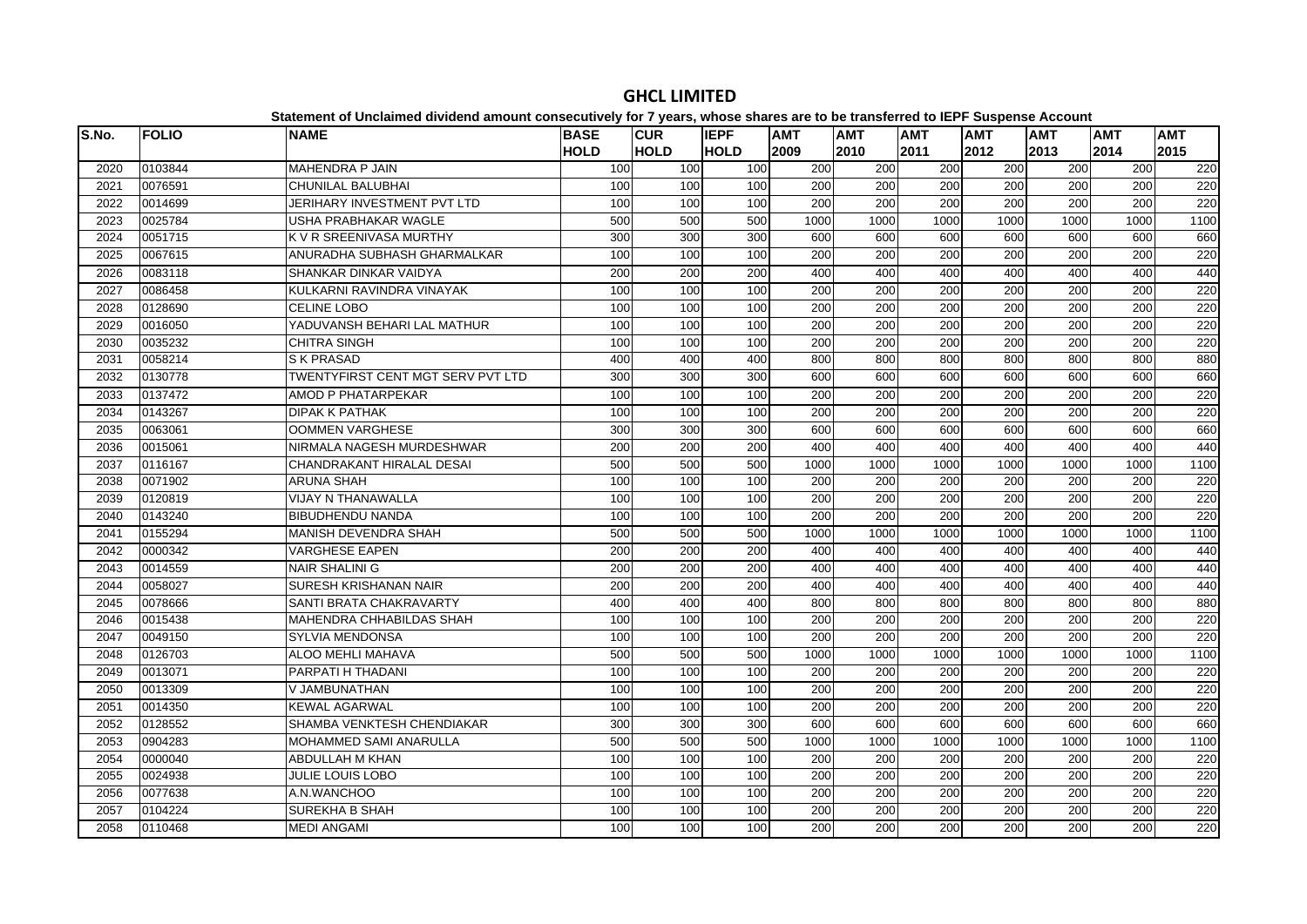| S.No. | <b>FOLIO</b> | <b>NAME</b>                         | <b>BASE</b> | <b>CUR</b>  | <b>IEPF</b>      | <b>AMT</b> | <b>AMT</b>       | <b>AMT</b> | <b>AMT</b> | AMT  | <b>AMT</b>       | <b>AMT</b> |
|-------|--------------|-------------------------------------|-------------|-------------|------------------|------------|------------------|------------|------------|------|------------------|------------|
|       |              |                                     | <b>HOLD</b> | <b>HOLD</b> | <b>HOLD</b>      | 2009       | 2010             | 2011       | 2012       | 2013 | 2014             | 2015       |
| 2059  | 0110924      | <b>MANJU SAMTANEY</b>               | 200         | 200         | 200              | 400        | 400              | 400        | 400        | 400  | 400              | 440        |
| 2060  | 0123011      | <b>JULIE LOUIS LOBO</b>             | 100         | 100         | 100              | 200        | 200              | 200        | 200        | 200  | 200              | 220        |
| 2061  | 0106580      | <b>SUNILKUMAR V GUPTA</b>           | 100         | 100         | 100              | 200        | 200              | 200        | 200        | 200  | 200              | 220        |
| 2062  | 0008596      | K V S MADHAVA RAO                   | 100         | 100         | 100              | 200        | 200              | 200        | 200        | 200  | 200              | 220        |
| 2063  | 0012116      | <b>BHASAN SEDANI</b>                | 100         | 100         | 100              | 200        | 200              | 200        | 200        | 200  | 200              | 220        |
| 2064  | 0014288      | CHERYL FRANCES BAPTISTA             | 200         | 200         | 200              | 400        | 400              | 400        | 400        | 400  | 400              | 440        |
| 2065  | 0014289      | <b>IRIS MARIETTE BAPTISTA</b>       | 200         | 200         | $\overline{200}$ | 400        | 400              | 400        | 400        | 400  | 400              | 440        |
| 2066  | 0014980      | <b>SEEMA CHANDNANI</b>              | 200         | 200         | 200              | 400        | 400              | 400        | 400        | 400  | 400              | 440        |
| 2067  | 0014997      | DAYANAND A SALIAN                   | 100         | 100         | 100              | 200        | 200              | 200        | 200        | 200  | 200              | 220        |
| 2068  | 0034533      | JYOTI HAROON SHAIKH                 | 100         | 100         | 100              | 200        | 200              | 200        | 200        | 200  | 200              | 220        |
| 2069  | 0034882      | ABDUL SHAKOOR ABDUL KADAR LAKDAWALA | 100         | 100         | 100              | 200        | 200              | 200        | 200        | 200  | 200              | 220        |
| 2070  | 0083331      | <b>RATI MERWANJEE MEHTA</b>         | 100         | 100         | 100              | 200        | 200              | 200        | 200        | 200  | 200              | 220        |
| 2071  | 0092586      | ROBIN P. D'SOUZA                    | 100         | 100         | 100              | 200        | 200              | 200        | 200        | 200  | $\overline{200}$ | 220        |
| 2072  | 0117260      | <b>IQBAL ESSC LAKDAWALA</b>         | 100         | 100         | 100              | 200        | 200              | 200        | 200        | 200  | 200              | 220        |
| 2073  | 0118090      | <b>LARRY REBELLO</b>                | 100         | 100         | 100              | 200        | 200              | 200        | 200        | 200  | 200              | 220        |
| 2074  | 0128718      | <b>BETTY GONSALVES</b>              | 200         | 200         | 200              | 400        | 400              | 400        | 400        | 400  | 400              | 440        |
| 2075  | 0145138      | <b>DEBASHISH CHATTERJEE</b>         | 200         | 200         | 200              | 400        | 400              | 400        | 400        | 400  | 400              | 440        |
| 2076  | 0146123      | PADMAKAR DESAI                      | 500         | 500         | 500              | 1000       | 1000             | 1000       | 1000       | 1000 | 1000             | 1100       |
| 2077  | 0155873      | <b>NOEL GODIN</b>                   | 1000        | 1000        | 1000             | 2000       | 2000             | 2000       | 2000       | 2000 | 2000             | 2200       |
| 2078  | 0055791      | SALIAN LILAVATHI SANJIVA            | 100         | 100         | 100              | 200        | 200              | 200        | 200        | 200  | 200              | 220        |
| 2079  | 0133356      | <b>JAGDISH KAUR</b>                 | 100         | 100         | 100              | 200        | 200              | 200        | 200        | 200  | $\overline{200}$ | 220        |
| 2080  | 0133357      | <b>JASKIRAT SINGH</b>               | 100         | 100         | 100              | 200        | 200              | 200        | 200        | 200  | 200              | 220        |
| 2081  | 0137337      | D N ZHA                             | 100         | 100         | 100              | 200        | 200              | 200        | 200        | 200  | 200              | 220        |
| 2082  | 0137338      | D N ZHA                             | 100         | 100         | 100              | 200        | 200              | 200        | 200        | 200  | 200              | 220        |
| 2083  | 0034831      | <b>DUSHANTA MAHABAL SHETTY</b>      | 100         | 100         | 100              | 200        | 200              | 200        | 200        | 200  | 200              | 220        |
| 2084  | 0069343      | SUNDERLAL G. SHAH                   | 100         | 100         | 100              | 200        | $\overline{200}$ | 200        | 200        | 200  | $\overline{200}$ | 220        |
| 2085  | 0073812      | KISHORE MULCHAND RAMANI             | 100         | 100         | 100              | 200        | 200              | 200        | 200        | 200  | 200              | 220        |
| 2086  | 0088326      | <b>MADHUSUDAN GOVIND BHAT</b>       | 1000        | 1000        | 1000             | 2000       | 2000             | 2000       | 2000       | 2000 | 2000             | 2200       |
| 2087  | 0093568      | JAYA NIRMAL PANJABI                 | 100         | 100         | 100              | 200        | 200              | 200        | 200        | 200  | 200              | 220        |
| 2088  | 0103868      | <b>KISHINCHAND GURNANI</b>          | 100         | 100         | 100              | 200        | 200              | 200        | 200        | 200  | 200              | 220        |
| 2089  | 0106644      | <b>SUNIL R AIYER</b>                | 100         | 100         | 100              | 200        | 200              | 200        | 200        | 200  | 200              | 220        |
| 2090  | 0111259      | NAMRATA ANKOLEKAR                   | 100         | 100         | 100              | 200        | 200              | 200        | 200        | 200  | 200              | 220        |
| 2091  | 0133488      | <b>SUNDIP R MEHTA</b>               | 100         | 100         | 100              | 200        | 200              | 200        | 200        | 200  | 200              | 220        |
| 2092  | 0141962      | <b>SANJIV MINIR</b>                 | 100         | 100         | 100              | 200        | 200              | 200        | 200        | 200  | $\overline{200}$ | 220        |
| 2093  | 0014505      | NITA DINESH VIBHAKER                | 200         | 200         | 200              | 400        | 400              | 400        | 400        | 400  | 400              | 440        |
| 2094  | 0024516      | <b>K NARESH</b>                     | 100         | 100         | 100              | 200        | 200              | 200        | 200        | 200  | 200              | 220        |
| 2095  | 0105637      | KAMOSH SUPERIOR INVESTMENT PVT LTD  | 300         | 300         | 300              | 600        | 600              | 600        | 600        | 600  | 600              | 660        |
| 2096  | 0123643      | HARSHAVADAN JEYSHANKER BHATT        | 100         | 100         | 100              | 200        | 200              | 200        | 200        | 200  | 200              | 220        |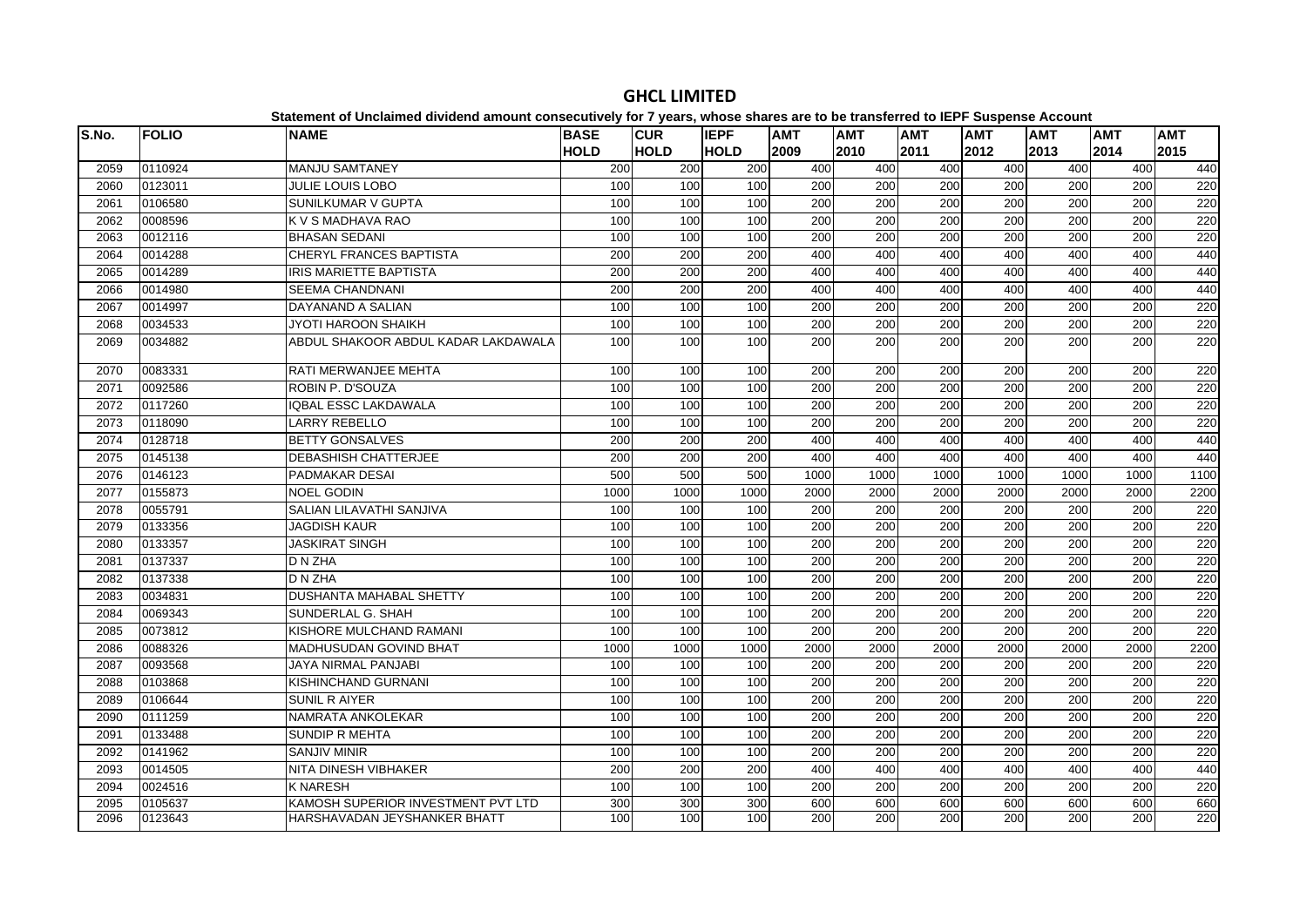| S.No. | <b>FOLIO</b> | platomont or onolalmoa arriaona amoant oonoodatroff for 1 foarof mnooo onaroo aro t<br><b>NAME</b> | <b>BASE</b> | <b>CUR</b>  | <b>IEPF</b>      | <b>AMT</b>       | .<br><b>AMT</b> | <b>AMT</b>       | $- -$<br><b>AMT</b> | <b>AMT</b> | <b>AMT</b>       | <b>AMT</b> |
|-------|--------------|----------------------------------------------------------------------------------------------------|-------------|-------------|------------------|------------------|-----------------|------------------|---------------------|------------|------------------|------------|
|       |              |                                                                                                    | <b>HOLD</b> | <b>HOLD</b> | <b>HOLD</b>      | 2009             | 2010            | 2011             | 2012                | 2013       | 2014             | 2015       |
| 2097  | 0000172      | P RAJU FANNASWAMI                                                                                  | 200         | 200         | 200              | 400              | 400             | 400              | 400                 | 400        | 400              | 440        |
| 2098  | 0000780      | SOMCHAND PRABHUDAS PATEL                                                                           | 200         | 200         | 200              | 400              | 400             | 400              | 400                 | 400        | 400              | 440        |
| 2099  | 0013882      | PRAMOD VASUDEO VALVAIKAR                                                                           | 100         | 100         | 100              | 200              | 200             | 200              | 200                 | 200        | 200              | 220        |
| 2100  | 0109976      | <b>SHIRIN IRANI</b>                                                                                | 200         | 200         | 200              | 400              | 400             | 400              | 400                 | 400        | 400              | 440        |
| 2101  | 0115714      | AMEET S CHHEDA                                                                                     | 100         | 100         | 100              | 200              | 200             | 200              | 200                 | 200        | 200              | 220        |
| 2102  | 0116396      | <b>HORMAZ IRANI</b>                                                                                | 100         | 100         | 100              | $\overline{200}$ | 200             | 200              | 200                 | 200        | 200              | 220        |
| 2103  | 0116397      | <b>SHAHZAD IRANI</b>                                                                               | 100         | 100         | 100              | 200              | 200             | 200              | 200                 | 200        | 200              | 220        |
| 2104  | 0140410      | SIDDHARTH A CONTRACTOR                                                                             | 400         | 400         | 400              | 800              | 800             | 800              | 800                 | 800        | 800              | 880        |
| 2105  | 0150311      | NATALIA NORONHA                                                                                    | 200         | 200         | 200              | 400              | 400             | 400              | 400                 | 400        | 400              | 440        |
| 2106  | 0000078      | PAUL CHERUMAKADA K                                                                                 | 100         | 100         | 100              | 200              | 200             | 200              | 200                 | 200        | 200              | 220        |
| 2107  | 0013884      | <b>GOVIND ACHUT GAONKAR</b>                                                                        | 1000        | 1000        | 1000             | 2000             | 2000            | 2000             | 2000                | 2000       | 2000             | 2200       |
| 2108  | 0075972      | NAVIN RANCHHODDAS SHROFF                                                                           | 200         | 200         | 200              | 400              | 400             | 400              | 400                 | 400        | 400              | 440        |
| 2109  | 0085268      | <b>MULJIBHAI A SHAH</b>                                                                            | 100         | 100         | 100              | 200              | 200             | 200              | 200                 | 200        | 200              | 220        |
| 2110  | 0096337      | <b>NIPESH A PATEL</b>                                                                              | 100         | 100         | 100              | 200              | 200             | 200              | 200                 | 200        | 200              | 220        |
| 2111  | 0103703      | <b>CHANDRAKANT A SHAH</b>                                                                          | 100         | 100         | 100              | 200              | 200             | 200              | 200                 | 200        | 200              | 220        |
| 2112  | 0165301      | YAZDY DARUWALA                                                                                     | 30          | 30          | 30               | 60               | 60              | 60               | 60                  | 60         | 60               | 66         |
| 2113  | 0077886      | MADHU NARENDRA TIMBADIA                                                                            | 400         | 400         | 400              | 800              | 800             | 800              | 800                 | 800        | 800              | 880        |
| 2114  | 0000212      | SUSHILA FATTESING VISHWASRAO                                                                       | 100         | 100         | 100              | 200              | 200             | 200              | 200                 | 200        | 200              | 220        |
| 2115  | 0000781      | <b>GODIBAI VISHNU JADHAV</b>                                                                       | 200         | 200         | 200              | 400              | 400             | 400              | 400                 | 400        | 400              | 440        |
| 2116  | 0013918      | <b>MYTHILI SRINIVASAN</b>                                                                          | 100         | 100         | 100              | 200              | 200             | 200              | 200                 | 200        | 200              | 220        |
| 2117  | 0013919      | <b>MYTHILI SRINIVASAN</b>                                                                          | 100         | 100         | 100              | 200              | 200             | 200              | 200                 | 200        | 200              | 220        |
| 2118  | 0015138      | <b>GALA DEVSHIK</b>                                                                                | 100         | 100         | 100              | 200              | 200             | 200              | 200                 | 200        | 200              | 220        |
| 2119  | 0068956      | <b>GEETA ASHOK DEDHIA</b>                                                                          | 100         | 100         | 100              | 200              | 200             | 200              | 200                 | 200        | 200              | 220        |
| 2120  | 0094637      | NITA N. MATHURE                                                                                    | 100         | 100         | 100              | 200              | 200             | 200              | 200                 | 200        | 200              | 220        |
| 2121  | 0109628      | PATEL MANOJ PRABHULAL                                                                              | 100         | 100         | 100              | 200              | 200             | $\overline{200}$ | 200                 | 200        | $\overline{200}$ | 220        |
| 2122  | 0123650      | <b>SWETA VIKRAM CHOTALIA</b>                                                                       | 100         | 100         | 100              | 200              | 200             | 200              | 200                 | 200        | 200              | 220        |
| 2123  | 0139897      | RAJENDRA FATTESING VISHWASRAO                                                                      | 400         | 400         | 400              | 800              | 800             | 800              | 800                 | 800        | 800              | 880        |
| 2124  | 0144036      | SAKARBEN MADHAVJI VARDHAN                                                                          | 500         | 500         | 500              | 1000             | 1000            | 1000             | 1000                | 1000       | 1000             | 1100       |
| 2125  | 0000233      | <b>VINOD BABURAO DALVI</b>                                                                         | 200         | 200         | 200              | 400              | 400             | 400              | 400                 | 400        | 400              | 440        |
| 2126  | 0000330      | TARUNKUMAR NARSIDAS PUROHIT                                                                        | 100         | 100         | 100              | 200              | 200             | 200              | 200                 | 200        | 200              | 220        |
| 2127  | 0000778      | NIRMALA DATTATRAY PATIL                                                                            | 200         | 200         | $\overline{200}$ | 400              | 400             | 400              | 400                 | 400        | 400              | 440        |
| 2128  | 0013509      | KANCHANGAURI N SHAH                                                                                | 700         | 700         | 700              | 1400             | 1400            | 1400             | 1400                | 1400       | 1400             | 1540       |
| 2129  | 0013797      | NAYANA DHIREN SHUKLA                                                                               | 100         | 100         | 100              | 200              | 200             | $\overline{200}$ | 200                 | 200        | 200              | 220        |
| 2130  | 0014139      | <b>BHALCHANDRA U KULKARNI</b>                                                                      | 100         | 100         | 100              | 200              | 200             | 200              | 200                 | 200        | 200              | 220        |
| 2131  | 0014862      | <b>KANAN MEHTA</b>                                                                                 | 100         | 100         | 100              | 200              | 200             | 200              | 200                 | 200        | 200              | 220        |
| 2132  | 0015212      | PARIKH JIGNESH B                                                                                   | 100         | 100         | 100              | 200              | 200             | 200              | 200                 | 200        | 200              | 220        |
| 2133  | 0019022      | JAYANT S KAKODKAR                                                                                  | 100         | 100         | 100              | 200              | 200             | 200              | 200                 | 200        | 200              | 220        |
| 2134  | 0025899      | KUNDEY RAM CHATURVEDI                                                                              | 500         | 500         | 500              | 1000             | 1000            | 1000             | 1000                | 1000       | 1000             | 1100       |
| 2135  | 0034530      | <b>AFAQ QAYUM PATEL</b>                                                                            | 100         | 100         | 100              | 200              | 200             | 200              | 200                 | 200        | 200              | 220        |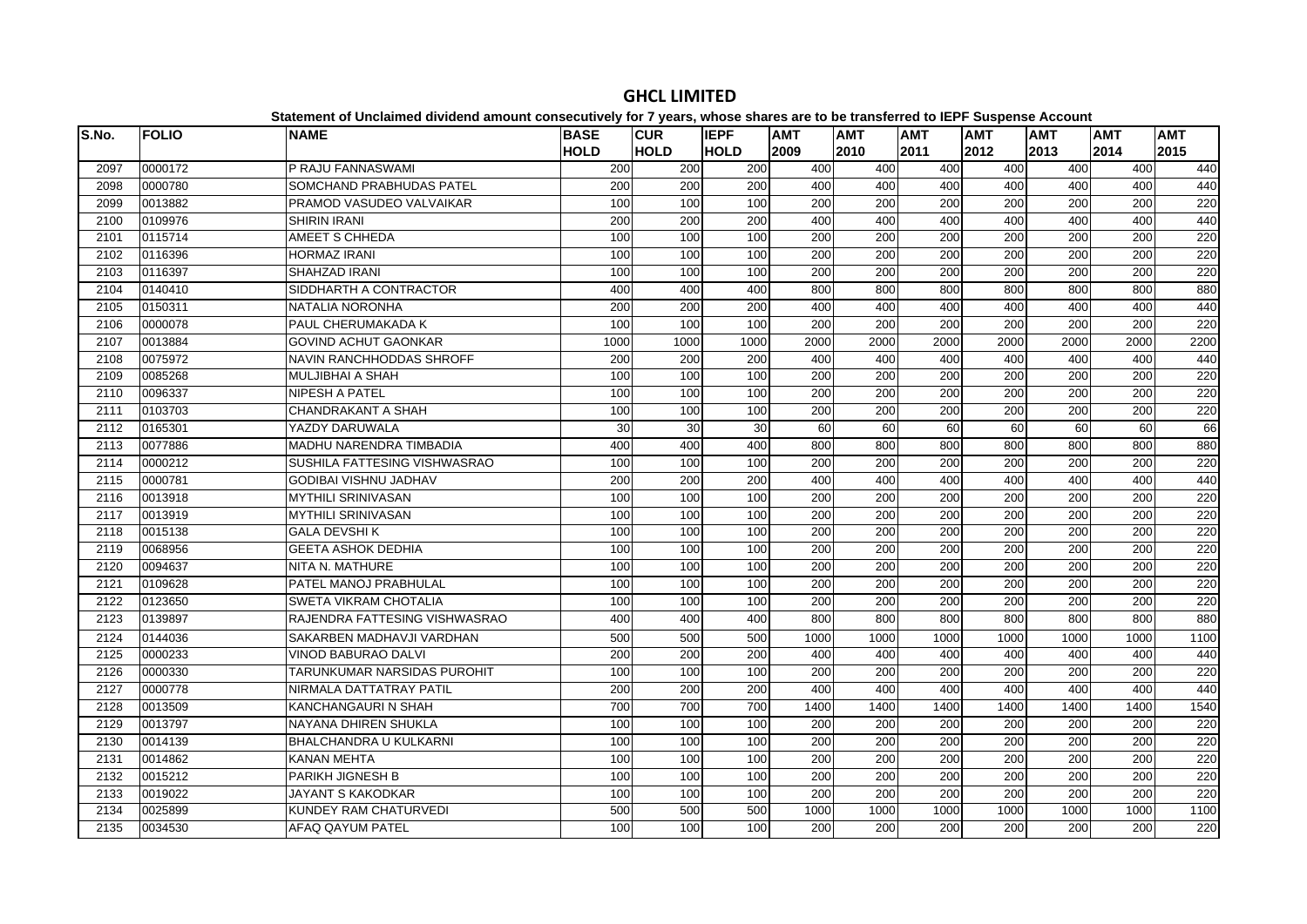| S.No. | <b>FOLIO</b> | <b>NAME</b>                     | <b>BASE</b> | <b>CUR</b>  | <b>IEPF</b> | <b>AMT</b>       | <b>AMT</b>       | <b>AMT</b>       | <b>AMT</b> | <b>AMT</b> | <b>AMT</b>       | <b>AMT</b> |
|-------|--------------|---------------------------------|-------------|-------------|-------------|------------------|------------------|------------------|------------|------------|------------------|------------|
|       |              |                                 | <b>HOLD</b> | <b>HOLD</b> | <b>HOLD</b> | 2009             | 2010             | 2011             | 2012       | 2013       | 2014             | 2015       |
| 2136  | 0034531      | <b>IQBAL BASHIR SHAIKH</b>      | 100         | 100         | 100         | 200              | 200              | 200              | 200        | 200        | 200              | 220        |
| 2137  | 0051137      | <b>KUMUD RAMKRISHNA</b>         | 100         | 100         | 100         | 200              | 200              | 200              | 200        | 200        | 200              | 220        |
| 2138  | 0062473      | RAKESH R. AGGARWAL              | 100         | 100         | 100         | 200              | 200              | 200              | 200        | 200        | 200              | 220        |
| 2139  | 0066307      | <b>ALOK KANTA MOITRA</b>        | 200         | 200         | 200         | 400              | 400              | 400              | 400        | 400        | 400              | 440        |
| 2140  | 0068419      | T.V. HARIHARAN                  | 100         | 100         | 100         | 200              | 200              | $\overline{200}$ | 200        | 200        | $\overline{200}$ | 220        |
| 2141  | 0071233      | <b>BALKRISHNA JIWAN TUPE</b>    | 100         | 100         | 100         | 200              | 200              | $\overline{200}$ | 200        | 200        | 200              | 220        |
| 2142  | 0077795      | <b>JAYESH M.ASHER</b>           | 300         | 300         | 300         | 600              | 600              | 600              | 600        | 600        | 600              | 660        |
| 2143  | 0084152      | RAJESH J. CHOKSI                | 100         | 100         | 100         | 200              | 200              | 200              | 200        | 200        | 200              | 220        |
| 2144  | 0088123      | MASHRU JAYSUKH MAGANLAL         | 100         | 100         | 100         | 200              | 200              | 200              | 200        | 200        | 200              | 220        |
| 2145  | 0089933      | <b>BALKRISHNA JIWAN TUPE</b>    | 100         | 100         | 100         | 200              | 200              | 200              | 200        | 200        | 200              | 220        |
| 2146  | 0111168      | SHARAD JAIRAM BANAVALI          | 100         | 100         | 100         | $\overline{200}$ | $\overline{200}$ | $\overline{200}$ | 200        | 200        | $\overline{200}$ | 220        |
| 2147  | 0115008      | TANUJA RAJENDRA PARSHURAM GAWDI | 100         | 100         | 100         | 200              | 200              | 200              | 200        | 200        | 200              | 220        |
| 2148  | 0119912      | <b>VIPUL A SAPANI</b>           | 100         | 100         | 100         | 200              | 200              | 200              | 200        | 200        | 200              | 220        |
| 2149  | 0132878      | <b>ARUN KESHEO VAIDYA</b>       | 400         | 400         | 400         | 800              | 800              | 800              | 800        | 800        | 800              | 880        |
| 2150  | 0137651      | ANNU G CHOUDHARY                | 100         | 100         | 100         | 200              | 200              | 200              | 200        | 200        | 200              | 220        |
| 2151  | 0144245      | <b>MARINA MATHEW</b>            | 100         | 100         | 100         | 200              | 200              | 200              | 200        | 200        | 200              | 220        |
| 2152  | 0150217      | <b>AJIT G JOSHI</b>             | 500         | 500         | 500         | 1000             | 1000             | 1000             | 1000       | 1000       | 1000             | 1100       |
| 2153  | 0000143      | C K VISAKHAN THAMPY             | 200         | 200         | 200         | 400              | 400              | 400              | 400        | 400        | 400              | 440        |
| 2154  | 0000751      | <b>GULAB DAHYA</b>              | 200         | 200         | 200         | 400              | 400              | 400              | 400        | 400        | 400              | 440        |
| 2155  | 0034343      | <b>SHYAM THAKUR</b>             | 200         | 200         | 200         | 400              | 400              | 400              | 400        | 400        | 400              | 440        |
| 2156  | 0123626      | KAKUM BHASKARAN                 | 100         | 100         | 100         | 200              | 200              | 200              | 200        | 200        | 200              | 220        |
| 2157  | 0014609      | RAJDULARI KADALBAJU             | 100         | 100         | 100         | 200              | 200              | 200              | 200        | 200        | 200              | 220        |
| 2158  | 0055793      | PIYUSH MANUBHAI RAVAL           | 200         | 200         | 200         | 400              | 400              | 400              | 400        | 400        | 400              | 440        |
| 2159  | 0073955      | <b>MARY MATHEWS</b>             | 100         | 100         | 100         | 200              | 200              | 200              | 200        | 200        | 200              | 220        |
| 2160  | 0107648      | <b>ASHWIN R SHAH</b>            | 100         | 100         | 100         | 200              | 200              | 200              | 200        | 200        | 200              | 220        |
| 2161  | 0130832      | SANJAY AGARWAL                  | 100         | 100         | 100         | 200              | 200              | 200              | 200        | 200        | 200              | 220        |
| 2162  | 0130833      | <b>SUNIL AGARWAL</b>            | 100         | 100         | 100         | $\overline{200}$ | $\overline{200}$ | $\overline{200}$ | 200        | 200        | $\overline{200}$ | 220        |
| 2163  | 0130834      | <b>ANCHANA AGARWAL</b>          | 100         | 100         | 100         | 200              | 200              | 200              | 200        | 200        | 200              | 220        |
| 2164  | 0132954      | <b>ASHOK S MANDAVIA</b>         | 100         | 100         | 100         | 200              | 200              | 200              | 200        | 200        | 200              | 220        |
| 2165  | 0134646      | <b>BENIGOPAL MAHESHWARI</b>     | 100         | 100         | 100         | 200              | 200              | 200              | 200        | 200        | 200              | 220        |
| 2166  | 0069288      | LALITHA SREEKUMAR MENON         | 100         | 100         | 100         | 200              | 200              | 200              | 200        | 200        | 200              | 220        |
| 2167  | 0106681      | <b>AMITA SOMCHAND</b>           | 100         | 100         | 100         | $\overline{200}$ | $\overline{200}$ | 200              | 200        | 200        | $\overline{200}$ | 220        |
| 2168  | 0110664      | <b>MEERA S KAMATH</b>           | 100         | 100         | 100         | 200              | 200              | $\overline{200}$ | 200        | 200        | $\overline{200}$ | 220        |
| 2169  | 0131998      | <b>RAMA SHRIVASTAV</b>          | 200         | 200         | 200         | 400              | 400              | 400              | 400        | 400        | 400              | 440        |
| 2170  | 0012470      | V P JOSEPH LOUIS                | 100         | 100         | 100         | 200              | 200              | 200              | 200        | 200        | 200              | 220        |
| 2171  | 0090821      | <b>BISMARCK GONSALVES</b>       | 100         | 100         | 100         | 200              | 200              | 200              | 200        | 200        | 200              | 220        |
| 2172  | 0133130      | CHANDER N SURJANI               | 100         | 100         | 100         | 200              | 200              | 200              | 200        | 200        | 200              | 220        |
| 2173  | 0159483      | <b>HARISH PATHAK</b>            | 200         | 200         | 200         | 400              | 400              | 400              | 400        | 400        | 400              | 440        |
| 2174  | 0016053      | PALLAVI PRAFULLA KHANOLKAR      | 100         | 100         | 100         | 200              | 200              | 200              | 200        | 200        | 200              | 220        |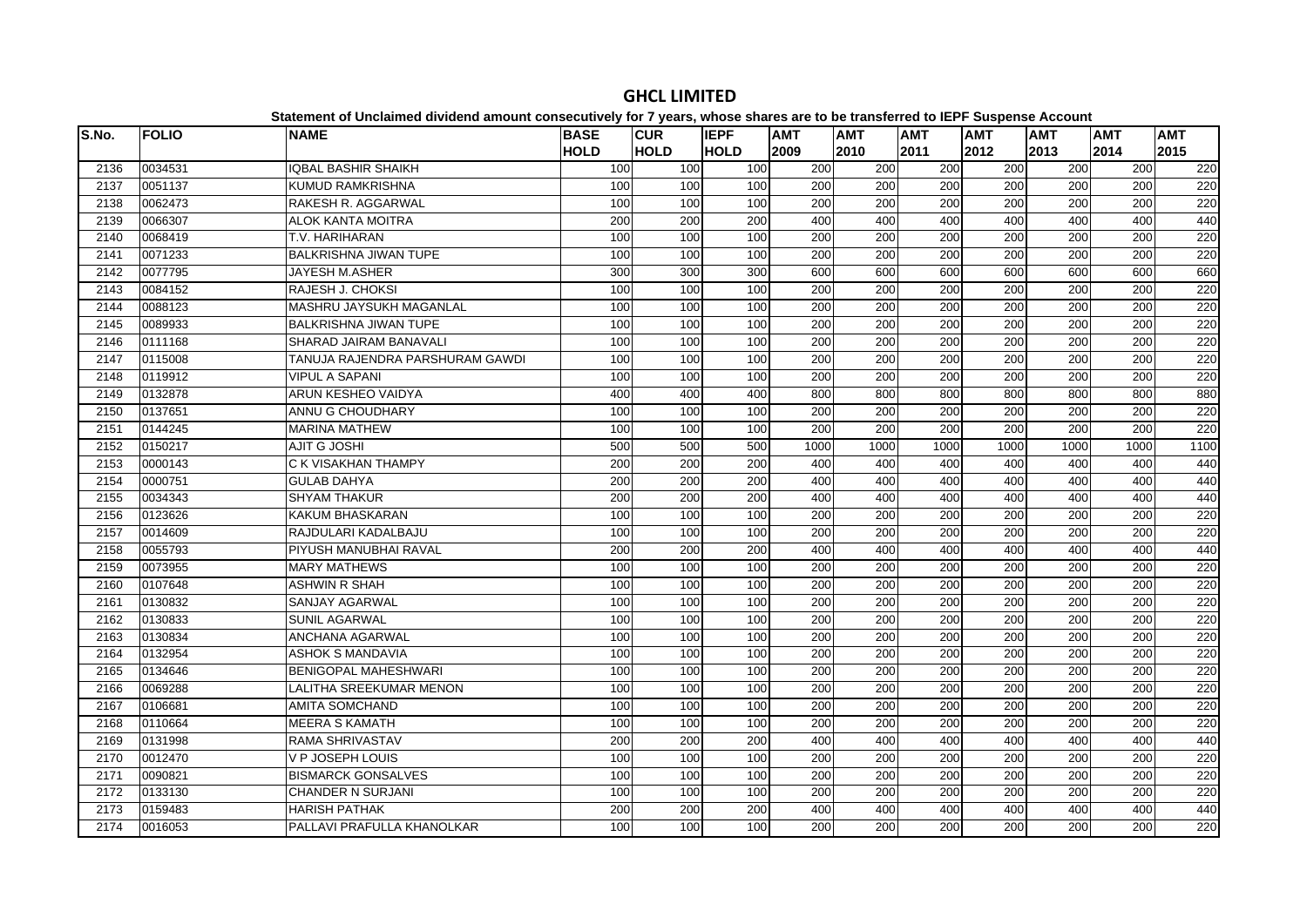| S.No. | <b>FOLIO</b>     | platomont or onolalmoa arriaona amoant concocativity for r-yourof mnoco charge are t<br><b>NAME</b> | <b>BASE</b> | <b>CUR</b>  | <b>IEPF</b> | <b>AMT</b>       | .<br><b>AMT</b>  | <b>AMT</b>       | $- -$<br><b>AMT</b> | <b>AMT</b> | <b>AMT</b> | <b>AMT</b> |
|-------|------------------|-----------------------------------------------------------------------------------------------------|-------------|-------------|-------------|------------------|------------------|------------------|---------------------|------------|------------|------------|
|       |                  |                                                                                                     | <b>HOLD</b> | <b>HOLD</b> | <b>HOLD</b> | 2009             | 2010             | 2011             | 2012                | 2013       | 2014       | 2015       |
| 2175  | 0049032          | <b>GODBOLE SURESH GAJANAN</b>                                                                       | 200         | 200         | 200         | 400              | 400              | 400              | 400                 | 400        | 400        | 440        |
| 2176  | 0092914          | <b>BHUPAT D BHAYAMI</b>                                                                             | 300         | 300         | 300         | 600              | 600              | 600              | 600                 | 600        | 600        | 660        |
| 2177  | 0115422          | PUSHPABEN DILIPKUMAR SHETH                                                                          | 200         | 200         | 200         | 400              | 400              | 400              | 400                 | 400        | 400        | 440        |
| 2178  | 0132368          | <b>JITENDRA N RAJPUT</b>                                                                            | 100         | 100         | 100         | 200              | 200              | 200              | 200                 | 200        | 200        | 220        |
| 2179  | 0137408          | NARESH N MAHESHWARI                                                                                 | 100         | 100         | 100         | 200              | 200              | 200              | 200                 | 200        | 200        | 220        |
| 2180  | 0156414          | KUMARPAL VADILAL SHAH                                                                               | 100         | 100         | 100         | $\overline{200}$ | $\overline{200}$ | $\overline{200}$ | $\overline{200}$    | 200        | 200        | 220        |
| 2181  | 0000124          | THAKKAR JITENDRA DWARKADAS                                                                          | 100         | 100         | 100         | 200              | 200              | $\overline{200}$ | 200                 | 200        | 200        | 220        |
| 2182  | 0024469          | SANDEEP PAMPATTIWAR                                                                                 | 100         | 100         | 100         | 200              | 200              | 200              | 200                 | 200        | 200        | 220        |
| 2183  | 0079804          | C.O. SOORO                                                                                          | 100         | 100         | 100         | 200              | 200              | 200              | 200                 | 200        | 200        | 220        |
| 2184  | 0115391          | USHA GOVINDJI LAL                                                                                   | 100         | 100         | 100         | 200              | 200              | 200              | $\overline{200}$    | 200        | 200        | 220        |
| 2185  | 0134798          | <b>RUPAL H GANDHI</b>                                                                               | 500         | 500         | 500         | 1000             | 1000             | 1000             | 1000                | 1000       | 1000       | 1100       |
| 2186  | 0152723          | <b>BABITA RAJESH</b>                                                                                | 100         | 100         | 100         | 200              | 200              | 200              | 200                 | 200        | 200        | 220        |
| 2187  | 0158685          | SHAKUNTALA T BHATIA                                                                                 | 100         | 100         | 100         | $\overline{200}$ | $\overline{200}$ | $\overline{200}$ | 200                 | 200        | 200        | 220        |
| 2188  | 1301540000110312 | <b>VALLABHADAS B. DODIA</b>                                                                         | 200         | 200         | 200         | 400              | 400              | 400              | 400                 | 400        | 400        | 440        |
| 2189  | IN30009510649227 | Dilip Ahuja                                                                                         | 15          | 15          | 15          | 30               | 30               | 30               | 30                  | 30         | 30         | 33         |
| 2190  | 0012463          | SOMNATH ROY CHOUDHURI                                                                               | 100         | 100         | 100         | 200              | 200              | 200              | 200                 | 200        | 200        | 220        |
| 2191  | 0034588          | <b>JASBIR ARORA</b>                                                                                 | 100         | 100         | 100         | 200              | 200              | 200              | $\overline{200}$    | 200        | 200        | 220        |
| 2192  | 0034880          | RAJAN LAXMAN SALVI                                                                                  | 100         | 100         | 100         | 200              | 200              | 200              | 200                 | 200        | 200        | 220        |
| 2193  | 0042304          | DHANPAL CHINUBHAI SHAH                                                                              | 100         | 100         | 100         | 200              | 200              | 200              | 200                 | 200        | 200        | 220        |
| 2194  | 0096880          | VITHALBHAI RAMJIBHAI PATEL                                                                          | 100         | 100         | 100         | 200              | 200              | 200              | 200                 | 200        | 200        | 220        |
| 2195  | 0131631          | VINOD GHANSHYAMBHAI PARIKH                                                                          | 100         | 100         | 100         | $\overline{200}$ | $\overline{200}$ | $\overline{200}$ | $\overline{200}$    | 200        | 200        | 220        |
| 2196  | 0137797          | PATEL URMILA VISHNUBHAI                                                                             | 100         | 100         | 100         | 200              | 200              | 200              | 200                 | 200        | 200        | 220        |
| 2197  | 0149337          | <b>VIJAY KHANNA</b>                                                                                 | 100         | 100         | 100         | 200              | 200              | 200              | 200                 | 200        | 200        | 220        |
| 2198  | 0024706          | SHARAD MANOHAR KHARSIKAR                                                                            | 100         | 100         | 100         | 200              | 200              | $\overline{200}$ | 200                 | 200        | 200        | 220        |
| 2199  | 0096614          | <b>DINA J.GANDHI</b>                                                                                | 100         | 100         | 100         | 200              | 200              | 200              | 200                 | 200        | 200        | 220        |
| 2200  | 0120479          | <b>JAGRUT G SHAH</b>                                                                                | 100         | 100         | 100         | 200              | 200              | 200              | 200                 | 200        | 200        | 220        |
| 2201  | 0126283          | RAJESH B LAD                                                                                        | 100         | 100         | 100         | 200              | 200              | 200              | 200                 | 200        | 200        | 220        |
| 2202  | 0013739          | <b>SAROJ PANDHARNATH MUNGRE</b>                                                                     | 200         | 200         | 200         | 400              | 400              | 400              | 400                 | 400        | 400        | 440        |
| 2203  | 0035580          | SHERIGAR PRASAD MOHAN                                                                               | 100         | 100         | 100         | 200              | 200              | 200              | 200                 | 200        | 200        | 220        |
| 2204  | 0035633          | ACHUTHAN NARAYAN NAIR                                                                               | 200         | 200         | 200         | 400              | 400              | 400              | 400                 | 400        | 400        | 440        |
| 2205  | 0036588          | PRADIP KESHAV KADAM                                                                                 | 100         | 100         | 100         | 200              | $\overline{200}$ | $\overline{200}$ | 200                 | 200        | 200        | 220        |
| 2206  | 0048986          | <b>IMTIAZ AHMAD</b>                                                                                 | 100         | 100         | 100         | $\overline{200}$ | 200              | $\overline{200}$ | 200                 | 200        | 200        | 220        |
| 2207  | 0088807          | <b>UDAY GOPAL JOGLEKAR</b>                                                                          | 100         | 100         | 100         | 200              | 200              | 200              | 200                 | 200        | 200        | 220        |
| 2208  | 0034127          | LAXMIBAI NARAYAN TAMHANKAR                                                                          | 300         | 300         | 300         | 600              | 600              | 600              | 600                 | 600        | 600        | 660        |
| 2209  | 0034208          | <b>KNK VASAN</b>                                                                                    | 1000        | 1000        | 1000        | 2000             | 2000             | 2000             | 2000                | 2000       | 2000       | 2200       |
| 2210  | 0058099          | SHAHANI PAHILAJ VASSONMAL                                                                           | 100         | 100         | 100         | 200              | 200              | 200              | 200                 | 200        | 200        | 220        |
| 2211  | 0061288          | ANNAPURNA D. TRIVEDI                                                                                | 100         | 100         | 100         | 200              | 200              | 200              | 200                 | 200        | 200        | 220        |
| 2212  | 0110730          | ASHOK HARBANSLAL CHOPRA                                                                             | 400         | 400         | 400         | 800              | 800              | 800              | 800                 | 800        | 800        | 880        |
| 2213  | 0168611          | <b>SANJAY G NAIK</b>                                                                                | 100         | 100         | 100         | 200              | 200              | 200              | $\overline{200}$    | 200        | 200        | 220        |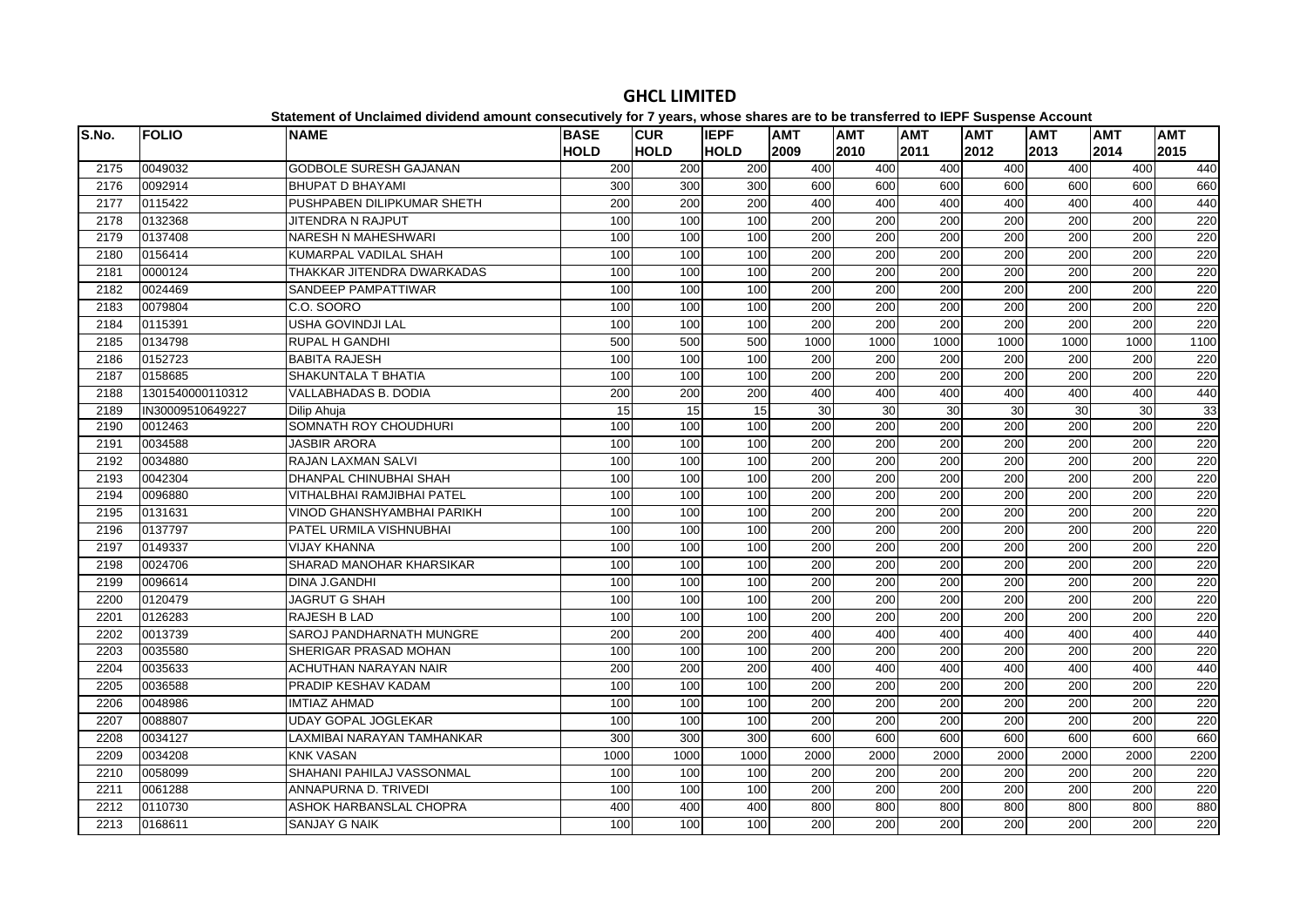| S.No. | <b>FOLIO</b> | <b>NAME</b>                   | <b>BASE</b> | <b>CUR</b>            | <b>IEPF</b> | <b>AMT</b>       | <b>AMT</b>       | <b>AMT</b>       | <b>AMT</b>       | <b>AMT</b>       | <b>AMT</b> | <b>AMT</b> |
|-------|--------------|-------------------------------|-------------|-----------------------|-------------|------------------|------------------|------------------|------------------|------------------|------------|------------|
|       |              |                               | <b>HOLD</b> | <b>HOLD</b>           | <b>HOLD</b> | 2009             | 2010             | 2011             | 2012             | 2013             | 2014       | 2015       |
| 2214  | 0098151      | <b>BIPIN KUMAR</b>            | 100         | 100                   | 100         | 200              | 200              | 200              | 200              | 200              | 200        | 220        |
| 2215  | 0025288      | <b>AJIT SINGH BHAMBRA</b>     | 100         | 100                   | 100         | 200              | 200              | 200              | 200              | 200              | 200        | 220        |
| 2216  | 0034272      | <b>RAJANIKANT SANKHE</b>      | 200         | 200                   | 200         | 400              | 400              | 400              | 400              | 400              | 400        | 440        |
| 2217  | 0036185      | NARINDER SINGH BHAMBRA        | 100         | 100                   | 100         | 200              | 200              | 200              | 200              | 200              | 200        | 220        |
| 2218  | 0164344      | ABDUL RAHIM M.A               |             | $\boldsymbol{\Delta}$ | 4           | 8                | 8                | 8                | 8                | 8                | 8          | 8.8        |
| 2219  | 0061314      | SHREE KRISHNA PANDEY          | 100         | 100                   | 100         | 200              | 200              | $\overline{200}$ | 200              | 200              | 200        | 220        |
| 2220  | 0153537      | <b>SEJAL M PAREKH</b>         | 100         | 100                   | 100         | 200              | 200              | 200              | 200              | 200              | 200        | 220        |
| 2221  | 0036656      | JAYACHANDRAN H                | 500         | 500                   | 500         | 1000             | 1000             | 1000             | 1000             | 1000             | 1000       | 1100       |
| 2222  | 0084621      | PRADEEP RAMNATH KAMAT         | 100         | 100                   | 100         | 200              | 200              | 200              | 200              | 200              | 200        | 220        |
| 2223  | 0152118      | <b>ARUN KHANNA</b>            | 100         | 100                   | 100         | 200              | 200              | 200              | 200              | 200              | 200        | 220        |
| 2224  | 0014949      | MAHENDRA REVASHANKER MEHTA    | 100         | 100                   | 100         | $\overline{200}$ | $\overline{200}$ | $\overline{200}$ | 200              | 200              | 200        | 220        |
| 2225  | 0015474      | <b>MAKANDAS DAYALJI MEHTA</b> | 200         | 200                   | 200         | 400              | 400              | 400              | 400              | 400              | 400        | 440        |
| 2226  | 0015478      | HARESH MAKANDAS MEHTA         | 100         | 100                   | 100         | 200              | 200              | 200              | 200              | 200              | 200        | 220        |
| 2227  | 0042170      | PRAVIN PUTHRAN                | 200         | 200                   | 200         | 400              | 400              | 400              | 400              | 400              | 400        | 440        |
| 2228  | 0124337      | <b>HARESH LATHIA</b>          | 100         | 100                   | 100         | 200              | $\overline{200}$ | $\overline{200}$ | 200              | 200              | 200        | 220        |
| 2229  | 0135100      | <b>MUKUND MANILAL HARIA</b>   | 100         | 100                   | 100         | 200              | 200              | $\overline{200}$ | 200              | 200              | 200        | 220        |
| 2230  | 0137857      | <b>SHARAD R PASAD</b>         | 300         | 300                   | 300         | 600              | 600              | 600              | 600              | 600              | 600        | 660        |
| 2231  | 0024735      | <b>SHARAD M LIMAYE</b>        | 100         | 100                   | 100         | 200              | 200              | 200              | 200              | 200              | 200        | 220        |
| 2232  | 0035494      | SHAH DIVESH RAMANLAL          | 100         | 100                   | 100         | 200              | 200              | 200              | 200              | 200              | 200        | 220        |
| 2233  | 0036191      | J GANESH                      | 100         | 100                   | 100         | 200              | 200              | 200              | 200              | 200              | 200        | 220        |
| 2234  | 0062144      | RAJARAM ANANTA KUCHEKAR       | 100         | 100                   | 100         | 200              | 200              | 200              | 200              | 200              | 200        | 220        |
| 2235  | 0135826      | <b>MALYAKAL NARAYANAN</b>     | 200         | 200                   | 200         | 400              | 400              | 400              | 400              | 400              | 400        | 440        |
| 2236  | 0145426      | SANGEETA SANJAY RAJIGIRE      | 100         | 100                   | 100         | 200              | 200              | 200              | 200              | 200              | 200        | 220        |
| 2237  | 0104341      | RAJKUMAR GYANCHAND MIRANI     | 100         | 100                   | 100         | 200              | 200              | 200              | 200              | 200              | 200        | 220        |
| 2238  | 0100567      | UNIT TRUST OF INDIA           | 7900        | 7800                  | 7800        | 15800            | 15800            | 15800            | 15800            | 15800            | 15800      | 17380      |
| 2239  | 0127354      | <b>ABBAS PATEL</b>            | 100         | 100                   | 100         | 200              | 200              | 200              | 200              | 200              | 200        | 220        |
| 2240  | 0129072      | <b>ABBAS SULEMAN PATEL</b>    | 100         | 100                   | 100         | 200              | 200              | 200              | 200              | 200              | 200        | 220        |
| 2241  | 0024265      | <b>DILIP SURENDRA VYAS</b>    | 100         | 100                   | 100         | 200              | 200              | $\overline{200}$ | 200              | 200              | 200        | 220        |
| 2242  | 0055532      | RAJKUMAR AHUJA                | 100         | 100                   | 100         | 200              | 200              | 200              | 200              | 200              | 200        | 220        |
| 2243  | 0090550      | SHANTILAL H. THAKKAR          | 100         | 100                   | 100         | 200              | 200              | 200              | 200              | 200              | 200        | 220        |
| 2244  | 0120172      | SAROJA KRISHNAN               | 100         | 100                   | 100         | 200              | 200              | 200              | 200              | 200              | 200        | 220        |
| 2245  | 0125230      | LAXMI P KATARIA               | 100         | 100                   | 100         | $\overline{200}$ | $\overline{200}$ | 200              | 200              | $\overline{200}$ | 200        | 220        |
| 2246  | 0129014      | NAYNA J SHAH                  | 200         | 200                   | 200         | 400              | 400              | 400              | 400              | 400              | 400        | 440        |
| 2247  | 0145233      | <b>GURPREET KAUR</b>          | 300         | 300                   | 300         | 600              | 600              | 600              | 600              | 600              | 600        | 660        |
| 2248  | 0146703      | <b>JASWANT SINGH</b>          | 100         | 100                   | 100         | 200              | 200              | 200              | 200              | 200              | 200        | 220        |
| 2249  | 0152445      | SMITHA VENUGOPAL              | 200         | 200                   | 200         | 400              | 400              | 400              | 400              | 400              | 400        | 440        |
| 2250  | 0098306      | DHIRAJLAL MULCHAND ZAVERI     | 100         | 100                   | 100         | 200              | 200              | 200              | 200              | 200              | 200        | 220        |
| 2251  | 0130780      | RAMKRISHNA NAYAK S            | 100         | 100                   | 100         | 200              | 200              | $\overline{200}$ | $\overline{200}$ | 200              | 200        | 220        |
| 2252  | 0035398      | SOSAMMA GEORGEKUTTY           | 100         | 100                   | 100         | 200              | 200              | 200              | 200              | 200              | 200        | 220        |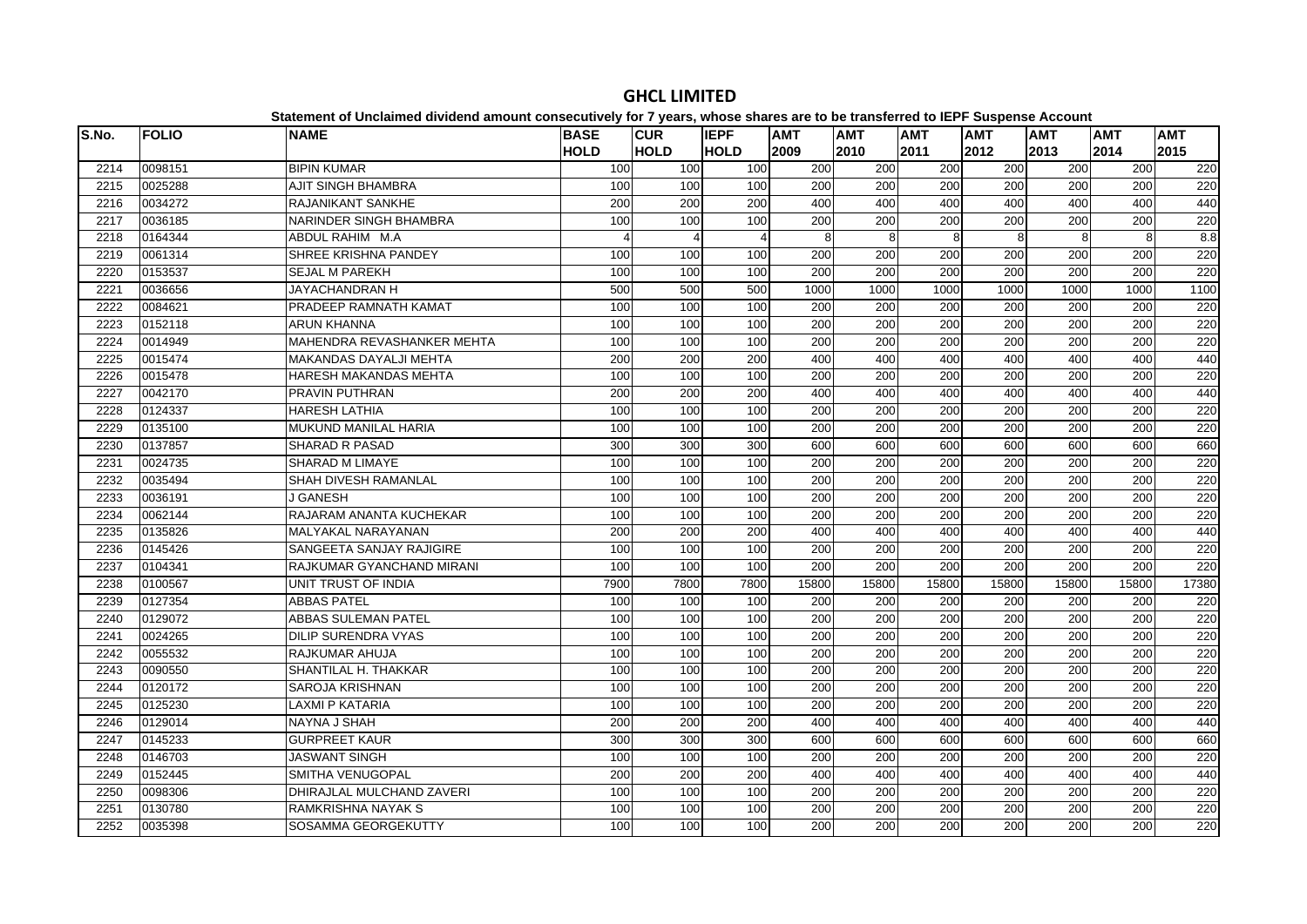| S.No. | <b>FOLIO</b> | <b>NAME</b>                     | <b>BASE</b> | <b>CUR</b>  | <b>IEPF</b> | <b>AMT</b>       | <b>AMT</b>       | <b>AMT</b>       | <b>AMT</b> | <b>AMT</b> | <b>AMT</b>       | <b>AMT</b> |
|-------|--------------|---------------------------------|-------------|-------------|-------------|------------------|------------------|------------------|------------|------------|------------------|------------|
|       |              |                                 | <b>HOLD</b> | <b>HOLD</b> | <b>HOLD</b> | 2009             | 2010             | 2011             | 2012       | 2013       | 2014             | 2015       |
| 2253  | 0042344      | DARSHNA V SEJPAL                | 200         | 200         | 200         | 400              | 400              | 400              | 400        | 400        | 400              | 440        |
| 2254  | 0024994      | <b>NARENDRA GROVER</b>          | 200         | 200         | 200         | 400              | 400              | 400              | 400        | 400        | 400              | 440        |
| 2255  | 0036138      | <b>MALINI RAWOOL</b>            | 200         | 200         | 200         | 400              | 400              | 400              | 400        | 400        | 400              | 440        |
| 2256  | 0118415      | BHACHIBAI MADHVJI BHANUSHALI    | 100         | 100         | 100         | 200              | 200              | $\overline{200}$ | 200        | 200        | $\overline{200}$ | 220        |
| 2257  | 0118416      | <b>BHACHIBAI MADHUJI</b>        | 100         | 100         | 100         | 200              | 200              | 200              | 200        | 200        | 200              | 220        |
| 2258  | 0152143      | <b>GEETA MANOHAR PARADKAR</b>   | 100         | 100         | 100         | $\overline{200}$ | $\overline{200}$ | $\overline{200}$ | 200        | 200        | $\overline{200}$ | 220        |
| 2259  | 0152144      | <b>GEETA MANOHAR PARADKAR</b>   | 100         | 100         | 100         | $\overline{200}$ | 200              | $\overline{200}$ | 200        | 200        | $\overline{200}$ | 220        |
| 2260  | 0036844      | RINA NILRATNA MEHTA             | 2000        | 2000        | 2000        | 4000             | 4000             | 4000             | 4000       | 4000       | 4000             | 4400       |
| 2261  | 0076357      | SIPLA B.KAPADIA                 | 100         | 100         | 100         | 200              | 200              | 200              | 200        | 200        | 200              | 220        |
| 2262  | 0012709      | PRABHA JAWAHAR                  | 200         | 200         | 200         | 400              | 400              | 400              | 400        | 400        | 400              | 440        |
| 2263  | 0109417      | <b>MEENA VASANT KORGAONKAR</b>  | 100         | 100         | 100         | 200              | 200              | 200              | 200        | 200        | 200              | 220        |
| 2264  | 0025897      | C R GOPALAKRISHNAN NAIR         | 100         | 100         | 100         | 200              | 200              | 200              | 200        | 200        | 200              | 220        |
| 2265  | 0120645      | GAVANKAR RAMCHANDRA KRISHAN     | 100         | 100         | 100         | 200              | 200              | 200              | 200        | 200        | 200              | 220        |
| 2266  | 0144887      | JOMON V C                       | 100         | 100         | 100         | 200              | 200              | 200              | 200        | 200        | 200              | 220        |
| 2267  | 0051023      | HARISH BABURAO MAYEKAR          | 1000        | 1000        | 1000        | 2000             | 2000             | 2000             | 2000       | 2000       | 2000             | 2200       |
| 2268  | 0133503      | WAMAN NARHARI TAMHANKAR         | 100         | 100         | 100         | 200              | 200              | 200              | 200        | 200        | 200              | 220        |
| 2269  | 0014127      | OMPRAKASH NARANDAS SAMPAT       | 100         | 100         | 100         | 200              | 200              | 200              | 200        | 200        | 200              | 220        |
| 2270  | 0059887      | SHAH ANIL G.                    | 100         | 100         | 100         | 200              | 200              | 200              | 200        | 200        | 200              | 220        |
| 2271  | 0082372      | RADHA S. NAIR                   | 100         | 100         | 100         | 200              | $\overline{200}$ | 200              | 200        | 200        | 200              | 220        |
| 2272  | 0083142      | <b>FREEDA REBELLO</b>           | 100         | 100         | 100         | 200              | 200              | 200              | 200        | 200        | 200              | 220        |
| 2273  | 0118769      | CHAILESH JAYANTILAL CHOWHAN     | 100         | 100         | 100         | $\overline{200}$ | $\overline{200}$ | $\overline{200}$ | 200        | 200        | $\overline{200}$ | 220        |
| 2274  | 0119726      | <b>MURLI M VOTHALA</b>          | 100         | 100         | 100         | 200              | 200              | 200              | 200        | 200        | 200              | 220        |
| 2275  | 0119728      | SAROJANI M VOJHALA              | 100         | 100         | 100         | 200              | 200              | 200              | 200        | 200        | 200              | 220        |
| 2276  | 0141122      | TUSHAR RAMESH NEGANDHI          | 100         | 100         | 100         | 200              | 200              | $\overline{200}$ | 200        | 200        | $\overline{200}$ | 220        |
| 2277  | 0059432      | NAND KISHOR R.PUROHIT           | 100         | 100         | 100         | 200              | 200              | 200              | 200        | 200        | 200              | 220        |
| 2278  | 0081553      | <b>JAGDISH S. PAREKH</b>        | 100         | 100         | 100         | $\overline{200}$ | 200              | 200              | 200        | 200        | $\overline{200}$ | 220        |
| 2279  | 0129438      | <b>SWATI S PARIKH</b>           | 100         | 100         | 100         | 200              | 200              | 200              | 200        | 200        | 200              | 220        |
| 2280  | 0034314      | SUNIL VASUDEV JIANDANI          | 200         | 200         | 200         | 400              | 400              | 400              | 400        | 400        | 400              | 440        |
| 2281  | 0057323      | <b>LEELAMANI S NAMBISAN</b>     | 100         | 100         | 100         | $\overline{200}$ | 200              | $\overline{200}$ | 200        | 200        | $\overline{200}$ | 220        |
| 2282  | 0072166      | <b>LAXMI NARAYAN KHANDELWAL</b> | 200         | 200         | 200         | 400              | 400              | 400              | 400        | 400        | 400              | 440        |
| 2283  | 0101739      | <b>B K SHARMA</b>               | 100         | 100         | 100         | 200              | 200              | 200              | 200        | 200        | 200              | 220        |
| 2284  | 0117642      | <b>NIRMAL SINGH KABARWAL</b>    | 100         | 100         | 100         | $\overline{200}$ | 200              | $\overline{200}$ | 200        | 200        | 200              | 220        |
| 2285  | 0124579      | KISHINDAS HINDUJA               | 100         | 100         | 100         | 200              | 200              | 200              | 200        | 200        | 200              | 220        |
| 2286  | 0147154      | <b>RAMLAL VERMA</b>             | 100         | 100         | 100         | 200              | 200              | 200              | 200        | 200        | 200              | 220        |
| 2287  | 0153506      | YOGENDRA K GUPTA                | 100         | 100         | 100         | 200              | 200              | 200              | 200        | 200        | 200              | 220        |
| 2288  | 0159353      | SHEELA BALA CHANDRAN            | 100         | 100         | 100         | 200              | $\overline{200}$ | $\overline{200}$ | 200        | 200        | 200              | 220        |
| 2289  | 0000257      | <b>LAXMAN N SWAMY</b>           | 200         | 200         | 200         | 400              | 400              | 400              | 400        | 400        | 400              | 440        |
| 2290  | 0094171      | <b>GOVRI CHAKRABORTI</b>        | 100         | 100         | 100         | 200              | 200              | 200              | 200        | 200        | 200              | 220        |
| 2291  | 0131845      | TIMOTHY JOHN D'SOUZA            | 100         | 100         | 100         | 200              | 200              | 200              | 200        | 200        | $\overline{200}$ | 220        |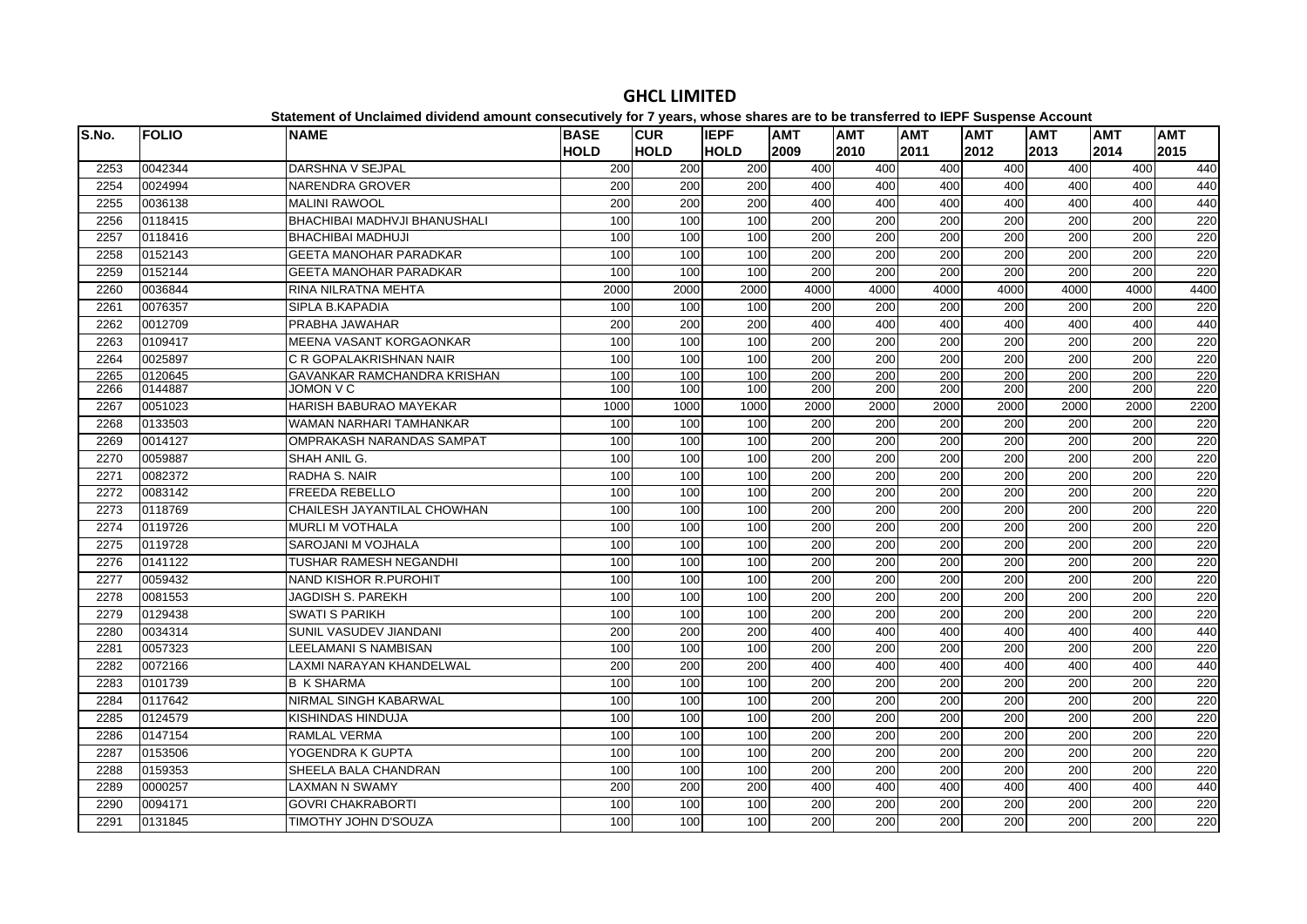| S.No. | <b>FOLIO</b>     | platomont of onolamiou urritoriu umount concocutriory for Figure, impose charge uro te<br><b>NAME</b> | <b>BASE</b> | <b>CUR</b>       | <b>IEPF</b> | <b>AMT</b>       | .<br><b>AMT</b>  | <b>AMT</b> | $- - -$<br><b>AMT</b> | <b>AMT</b> | <b>AMT</b>       | <b>AMT</b> |
|-------|------------------|-------------------------------------------------------------------------------------------------------|-------------|------------------|-------------|------------------|------------------|------------|-----------------------|------------|------------------|------------|
|       |                  |                                                                                                       | <b>HOLD</b> | <b>HOLD</b>      | <b>HOLD</b> | 2009             | 2010             | 2011       | 2012                  | 2013       | 2014             | 2015       |
| 2292  | 0000741          | PRAVINCHANDRA NICHABHAI VASHI                                                                         | 200         | 200              | 200         | 400              | 400              | 400        | 400                   | 400        | 400              | 440        |
| 2293  | 0067558          | <b>INDRAMAL S. JAIN</b>                                                                               | 200         | 200              | 200         | 400              | 400              | 400        | 400                   | 400        | 400              | 440        |
| 2294  | 0128720          | YASEEN PATEL                                                                                          | 100         | 100              | 100         | 200              | 200              | 200        | 200                   | 200        | 200              | 220        |
| 2295  | 0147879          | <b>AMIT RAMESH DOSHI</b>                                                                              | 200         | 200              | 200         | 400              | 400              | 400        | 400                   | 400        | 400              | 440        |
| 2296  | 0155327          | HITESH S SHAH                                                                                         | 100         | 100              | 100         | 200              | 200              | 200        | 200                   | 200        | 200              | 220        |
| 2297  | 0165228          | <b>REKHA KATRA</b>                                                                                    | 240         | 240              | 240         | 480              | 480              | 480        | 480                   | 480        | 480              | 528        |
| 2298  | 0115975          | <b>ALOK JAIN</b>                                                                                      | 200         | 200              | 200         | 400              | 400              | 400        | 400                   | 400        | 400              | 440        |
| 2299  | 0080248          | MAHESH M. MAYEKAR                                                                                     | 100         | 100              | 100         | 200              | 200              | 200        | 200                   | 200        | 200              | 220        |
| 2300  | 0122585          | CHANDERKANT ROBINSON MOSIH                                                                            | 100         | 100              | 100         | 200              | 200              | 200        | 200                   | 200        | 200              | 220        |
| 2301  | 0148278          | <b>B T SEBASTIAN</b>                                                                                  | 100         | 100              | 100         | 200              | 200              | 200        | 200                   | 200        | 200              | 220        |
| 2302  | 0069553          | <b>DAMODAR BAPUSAHEB SAWANT</b>                                                                       | 100         | 100              | 100         | 200              | 200              | 200        | 200                   | 200        | 200              | 220        |
| 2303  | 0096565          | <b>WALTER GUNSALVES</b>                                                                               | 100         | 100              | 100         | 200              | 200              | 200        | 200                   | 200        | 200              | 220        |
| 2304  | 0025935          | CHANDA VASUDEO SAVLANI                                                                                | 100         | 100              | 100         | $\overline{200}$ | 200              | 200        | 200                   | 200        | $\overline{200}$ | 220        |
| 2305  | 0142288          | CHANDRAKANT BABU B MOHITE                                                                             | 100         | 100              | 100         | 200              | 200              | 200        | 200                   | 200        | 200              | 220        |
| 2306  | 0142290          | <b>CHANDRAKANT SALVA</b>                                                                              | 100         | 100              | 100         | 200              | 200              | 200        | 200                   | 200        | 200              | 220        |
| 2307  | 0149508          | <b>INDRANEEL SHAH</b>                                                                                 | 100         | 100              | 100         | 200              | 200              | 200        | 200                   | 200        | 200              | 220        |
| 2308  | 0013196          | <b>MALTI CHANDAN</b>                                                                                  | 100         | 100              | 100         | $\overline{200}$ | $\overline{200}$ | 200        | 200                   | 200        | 200              | 220        |
| 2309  | 0024588          | <b>SUNANDA R HALADI</b>                                                                               | 200         | 200              | 200         | 400              | 400              | 400        | 400                   | 400        | 400              | 440        |
| 2310  | 0104658          | <b>UDAY KUMAR GURKAR</b>                                                                              | 200         | 200              | 200         | 400              | 400              | 400        | 400                   | 400        | 400              | 440        |
| 2311  | 0106254          | SANDHYA CHANDRASEKARAN                                                                                | 100         | 100              | 100         | 200              | 200              | 200        | 200                   | 200        | 200              | 220        |
| 2312  | 0122202          | <b>VIJAYALAXMI S KARNAD</b>                                                                           | 100         | 100              | 100         | 200              | 200              | 200        | 200                   | 200        | 200              | 220        |
| 2313  | 0000126          | <b>MADAN DADASO YADAV</b>                                                                             | 100         | 100              | 100         | 200              | 200              | 200        | 200                   | 200        | 200              | 220        |
| 2314  | 0000728          | AJGAONKAR PRAMOD NARESH                                                                               | 100         | 100              | 100         | 200              | 200              | 200        | 200                   | 200        | 200              | 220        |
| 2315  | 0165092          | <b>BASANT PRABHA SINGHVI</b>                                                                          | 240         | $\overline{240}$ | 240         | 480              | 480              | 480        | 480                   | 480        | 480              | 528        |
| 2316  | 1205090000006379 | <b>DINESH GAUTAM CHAND JAIN</b>                                                                       | 2100        | 2100             | 2100        | 4200             | 4200             | 4200       | 4200                  | 4200       | 4200             | 4620       |
| 2317  | 0016197          | KOMALI KAPIL ANEJA                                                                                    | 100         | 100              | 100         | 200              | 200              | 200        | 200                   | 200        | 200              | 220        |
| 2318  | 0035283          | <b>KRISHNA B POOJARY</b>                                                                              | 100         | 100              | 100         | 200              | 200              | 200        | 200                   | 200        | 200              | 220        |
| 2319  | 0035528          | PRADIP G RAMBAKSH                                                                                     | 100         | 100              | 100         | $\overline{200}$ | 200              | 200        | 200                   | 200        | 200              | 220        |
| 2320  | 0055447          | <b>IRENE D CUNHA</b>                                                                                  | 200         | 200              | 200         | 400              | 400              | 400        | 400                   | 400        | 400              | 440        |
| 2321  | 0079089          | MADHU K. SABHAGANI                                                                                    | 200         | 200              | 200         | 400              | 400              | 400        | 400                   | 400        | 400              | 440        |
| 2322  | 0098940          | <b>CHANDRA B SHAH</b>                                                                                 | 100         | 100              | 100         | 200              | 200              | 200        | 200                   | 200        | 200              | 220        |
| 2323  | 0109677          | PREMCHAND WAMAN CHAUDHARI                                                                             | 100         | 100              | 100         | 200              | $\overline{200}$ | 200        | 200                   | 200        | 200              | 220        |
| 2324  | 0032339          | MADHURAO RAMRAO YAVAGAL                                                                               | 200         | 200              | 200         | 400              | 400              | 400        | 400                   | 400        | 400              | 440        |
| 2325  | 0062441          | <b>MADAN KRISHNA GORE</b>                                                                             | 100         | 100              | 100         | 200              | 200              | 200        | 200                   | 200        | 200              | 220        |
| 2326  | 0065852          | NANDINI KRISHNACHANDRA KOLAMBKAR                                                                      | 100         | 100              | 100         | 200              | 200              | 200        | 200                   | 200        | 200              | 220        |
| 2327  | 0091337          | <b>DEVENDRA OZA</b>                                                                                   | 100         | 100              | 100         | 200              | 200              | 200        | 200                   | 200        | 200              | 220        |
| 2328  | 0134796          | <b>MV DURGE</b>                                                                                       | 400         | 400              | 400         | 800              | 800              | 800        | 800                   | 800        | 800              | 880        |
| 2329  | 0032323          | MANJUSH KUMAR PAL                                                                                     | 100         | 100              | 100         | 200              | 200              | 200        | 200                   | 200        | 200              | 220        |
| 2330  | 0038295          | KASHINATH RAMBHAU DESAI                                                                               | 200         | 200              | 200         | 400              | 400              | 400        | 400                   | 400        | 400              | 440        |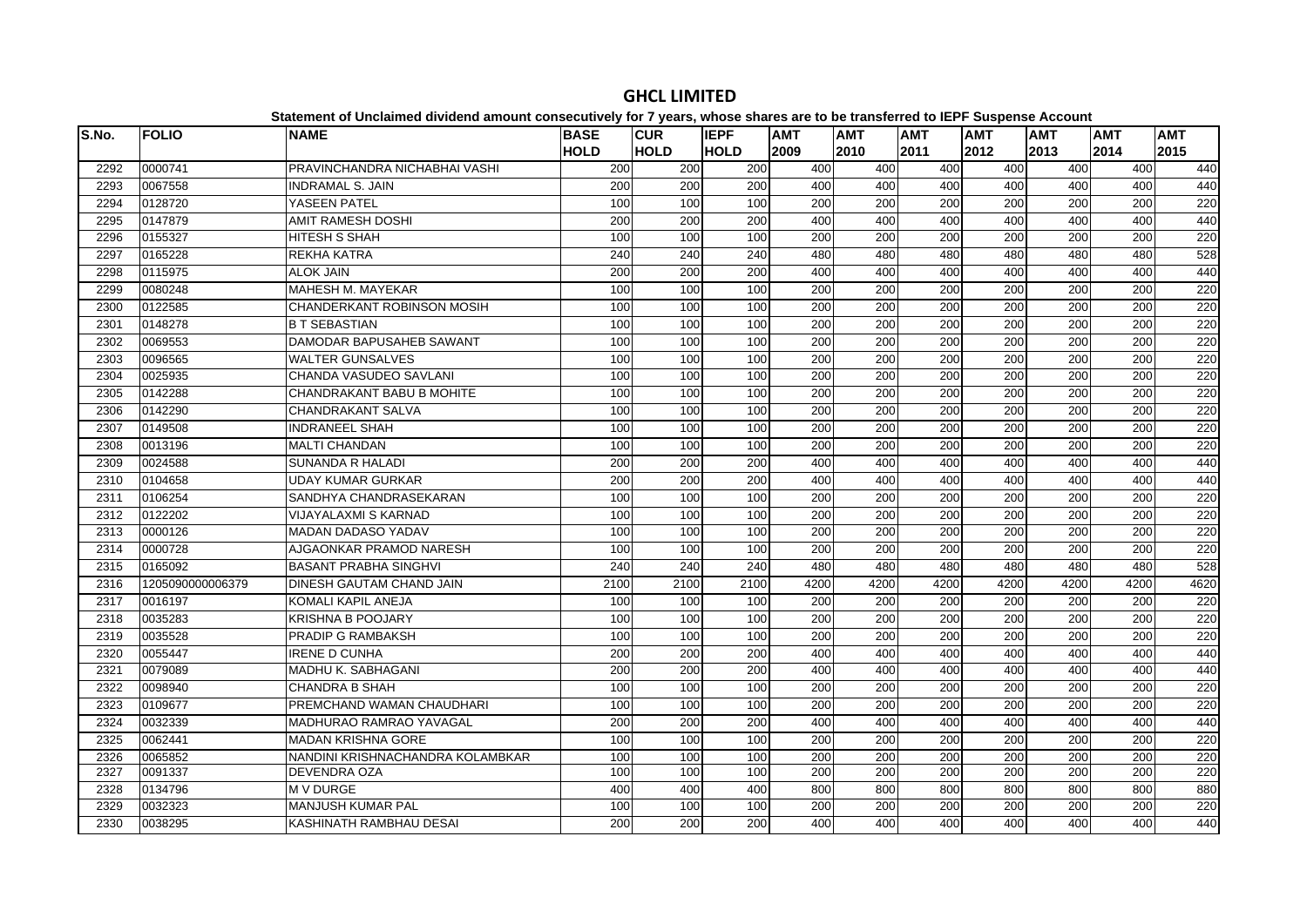| S.No. | <b>FOLIO</b>     | <b>NAME</b>                      | <b>BASE</b>     | <b>CUR</b>  | <b>IEPF</b> | <b>AMT</b> | <b>AMT</b>       | <b>AMT</b> | $- - -$<br><b>AMT</b> | <b>AMT</b> | <b>AMT</b> | <b>AMT</b>       |
|-------|------------------|----------------------------------|-----------------|-------------|-------------|------------|------------------|------------|-----------------------|------------|------------|------------------|
|       |                  |                                  | <b>HOLD</b>     | <b>HOLD</b> | <b>HOLD</b> | 2009       | 2010             | 2011       | 2012                  | 2013       | 2014       | 2015             |
| 2331  | 1203460000061631 | <b>RAJESH KULIKANT THAKKAR</b>   | 100             | 99          | 99          | 200        | 200              | 200        | 200                   | 200        | 200        | 220              |
| 2332  | 0055803          | <b>LALITHA KAKARLA</b>           | 100             | 100         | 100         | 200        | 200              | 200        | 200                   | 200        | 200        | 220              |
| 2333  | 0125888          | <b>DINESH KUMAR</b>              | 100             | 100         | 100         | 200        | 200              | 200        | 200                   | 200        | 200        | 220              |
| 2334  | 0156168          | <b>RAJESH G SHETTY</b>           | 200             | 200         | 200         | 400        | 400              | 400        | 400                   | 400        | 400        | 440              |
| 2335  | 0159887          | <b>ANAGHA LAXMAN PALAV</b>       | 100             | 100         | 100         | 200        | 200              | 200        | 200                   | 200        | 200        | 220              |
| 2336  | 0032340          | <b>VILAS MADHURAO YAVAGAL</b>    | 100             | 100         | 100         | 200        | 200              | 200        | 200                   | 200        | 200        | 220              |
| 2337  | 0058544          | <b>INDER PAL YADAV</b>           | 200             | 200         | 200         | 400        | 400              | 400        | 400                   | 400        | 400        | 440              |
| 2338  | 0109070          | V ANAND                          | 100             | 100         | 100         | 200        | 200              | 200        | 200                   | 200        | 200        | 220              |
| 2339  | 0132875          | T ANBUMANI                       | 100             | 100         | 100         | 200        | 200              | 200        | 200                   | 200        | 200        | 220              |
| 2340  | 0146988          | <b>MEHUL SHUKLA</b>              | 100             | 100         | 100         | 200        | 200              | 200        | 200                   | 200        | 200        | 220              |
| 2341  | 0106949          | <b>DINESH KUMAR SINGH</b>        | 100             | 100         | 100         | 200        | $\overline{200}$ | 200        | $\overline{200}$      | 200        | 200        | 220              |
| 2342  | 0060301          | KAMALA R. NAIK                   | 200             | 200         | 200         | 400        | 400              | 400        | 400                   | 400        | 400        | 440              |
| 2343  | 0068197          | <b>TOLARAM VARMA</b>             | 200             | 200         | 200         | 400        | 400              | 400        | 400                   | 400        | 400        | 440              |
| 2344  | 0143256          | <b>MAHIMA V RAJAN</b>            | 100             | 100         | 100         | 200        | 200              | 200        | 200                   | 200        | 200        | 220              |
| 2345  | 0042498          | <b>VORA JAYESH</b>               | 100             | 100         | 100         | 200        | 200              | 200        | 200                   | 200        | 200        | 220              |
| 2346  | 0055260          | A K JACOB                        | 200             | 200         | 200         | 400        | 400              | 400        | 400                   | 400        | 400        | 440              |
| 2347  | 0153335          | <b>SANJEEV MITTAL</b>            | 100             | 100         | 100         | 200        | 200              | 200        | 200                   | 200        | 200        | 220              |
| 2348  | IN30047641987192 | ANKIT PRADEEP MEHTA              | 50              | 50          | 50          | 100        | 100              | 100        | 100                   | 100        | 100        | $\frac{110}{10}$ |
| 2349  | 0080541          | <b>RAMESH M. JALAN</b>           | 100             | 100         | 100         | 200        | 200              | 200        | 200                   | 200        | 200        | 220              |
| 2350  | 0137476          | <b>SUMAN AGARWAL</b>             | 300             | 300         | 300         | 600        | 600              | 600        | 600                   | 600        | 600        | 660              |
| 2351  | 0057919          | <b>VIJAYSINH L KAPADIA</b>       | 100             | 100         | 100         | 200        | 200              | 200        | 200                   | 200        | 200        | 220              |
| 2352  | 0000032          | <b>RAMESH BABANI NAIK</b>        | 200             | 200         | 200         | 400        | 400              | 400        | 400                   | 400        | 400        | 440              |
| 2353  | 0012347          | <b>MAULESH RASIKLAL POTA</b>     | 100             | 100         | 100         | 200        | 200              | 200        | 200                   | 200        | 200        | 220              |
| 2354  | 0026010          | <b>SUKANYA NARAYAN</b>           | 200             | 200         | 200         | 400        | 400              | 400        | 400                   | 400        | 400        | 440              |
| 2355  | 0171653          | <b>BHARATLAL SHANKER SOMPURA</b> | 100             | 100         | 100         | 200        | 200              | 200        | 200                   | 200        | 200        | 220              |
| 2356  | 0026011          | CHANDRAVATHI NARAYAN             | 200             | 200         | 200         | 400        | 400              | 400        | 400                   | 400        | 400        | 440              |
| 2357  | 0100816          | <b>ANIL SRICHAND PUNJABI</b>     | 100             | 100         | 100         | 200        | 200              | 200        | $\overline{200}$      | 200        | 200        | 220              |
| 2358  | 0014201          | PALLIYIL UNNIKRISHNAN            | 100             | 100         | 100         | 200        | 200              | 200        | 200                   | 200        | 200        | 220              |
| 2359  | 0055685          | <b>CAETANO A P MIRANDA</b>       | 100             | 100         | 100         | 200        | 200              | 200        | 200                   | 200        | 200        | 220              |
| 2360  | 0055688          | <b>ANNETTE MIRANDA</b>           | 100             | 100         | 100         | 200        | 200              | 200        | 200                   | 200        | 200        | 220              |
| 2361  | 0097199          | SANDHYA A. DEO                   | 100             | 100         | 100         | 200        | 200              | 200        | 200                   | 200        | 200        | 220              |
| 2362  | 0015323          | <b>KUDSIA CHORGHAY</b>           | 100             | 100         | 100         | 200        | 200              | 200        | 200                   | 200        | 200        | 220              |
| 2363  | 0092887          | <b>SHAMJI DEDHIA</b>             | 100             | 100         | 100         | 200        | 200              | 200        | 200                   | 200        | 200        | 220              |
| 2364  | 1201320000215215 | <b>KAMLESH KUMAR</b>             | 20              | 20          | 20          | 40         | 40               | 40         | 40                    | 40         | 40         | 44               |
| 2365  | 0015909          | SMITA BHASKAR BHAGAT             | 100             | 100         | 100         | 200        | 200              | 200        | 200                   | 200        | 200        | 220              |
| 2366  | 0048626          | <b>JULIUS ALBERT NAZARETH</b>    | 200             | 200         | 200         | 400        | 400              | 400        | 400                   | 400        | 400        | 440              |
| 2367  | 0902458          | <b>SIMON ALMEIDA</b>             | 200             | 200         | 200         | 400        | 400              | 400        | 400                   | 400        | 400        | 440              |
| 2368  | IN30048413327400 | SAVIO ANGELO DIAS                | $\overline{50}$ | 50          | 50          | 100        | 100              | 100        | 100                   | 100        | 100        | 110              |
| 2369  | 0048596          | <b>NIMISH D KERKAR</b>           | 400             | 400         | 400         | 800        | 800              | 800        | 800                   | 800        | 800        | 880              |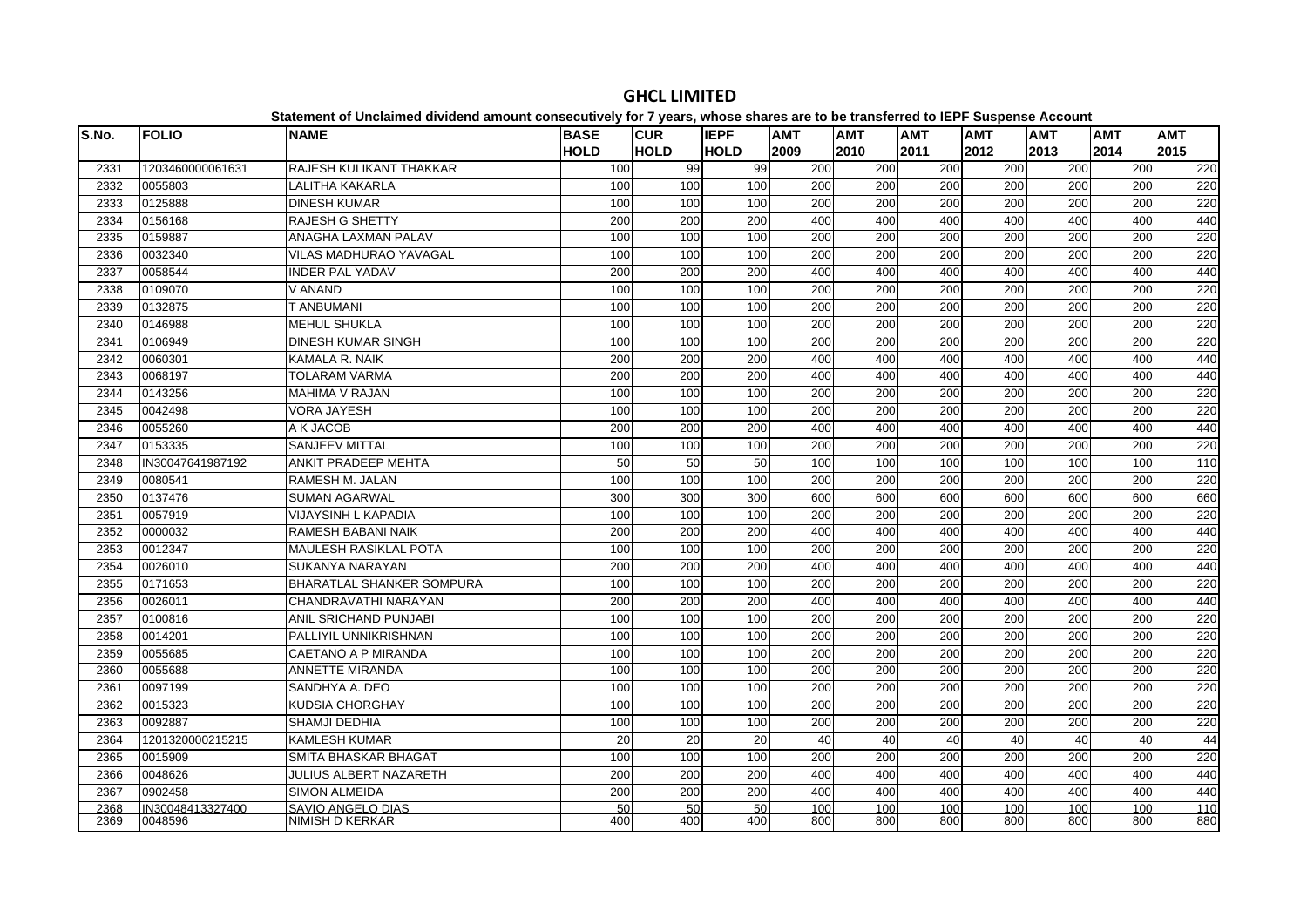| S.No. | <b>FOLIO</b> | <b>NAME</b>                     | <b>BASE</b><br><b>HOLD</b> | <b>CUR</b><br><b>HOLD</b> | <b>IEPF</b><br><b>HOLD</b> | <b>AMT</b><br>2009 | <b>AMT</b><br>2010 | <b>AMT</b><br>2011 | <b>AMT</b><br>2012 | <b>AMT</b><br>2013 | <b>AMT</b><br>2014 | <b>AMT</b><br>2015 |
|-------|--------------|---------------------------------|----------------------------|---------------------------|----------------------------|--------------------|--------------------|--------------------|--------------------|--------------------|--------------------|--------------------|
| 2370  | 0048603      | <b>NAMITA D KERKAR</b>          | 400                        | 400                       | 400                        | 800                | 800                | 800                | 800                | 800                | 800                | 880                |
| 2371  | 0107818      | <b>ANIRUDH GADGIL</b>           | 100                        | 100                       | 100                        | 200                | 200                | 200                | 200                | 200                | 200                | 220                |
| 2372  | 0133180      | <b>ELVIRA SARDINHA</b>          | 100                        | 100                       | 100                        | 200                | 200                | 200                | 200                | 200                | 200                | 220                |
| 2373  | 0046253      | <b>RAJKARN SINGH</b>            | 100                        | 100                       | 100                        | 200                | 200                | $\overline{200}$   | $\overline{200}$   | 200                | 200                | 220                |
| 2374  | 0048499      | <b>SURESH KUMAR</b>             | 100                        | 100                       | 100                        | 200                | 200                | 200                | 200                | 200                | 200                | 220                |
| 2375  | 0020366      | NERELLA KARUNA KUMARI           | 300                        | 300                       | 300                        | 600                | 600                | 600                | 600                | 600                | 600                | 660                |
| 2376  | 0011802      | VARKEY CHACKO KUNJU KUNJU       | 100                        | 100                       | 100                        | 200                | 200                | 200                | 200                | 200                | 200                | 220                |
| 2377  | 0011060      | <b>NIRAJ PANT</b>               | 200                        | 200                       | 200                        | 400                | 400                | 400                | 400                | 400                | 400                | 440                |
| 2378  | 0021324      | <b>HARRY HEERA</b>              | 100                        | 100                       | 100                        | 200                | 200                | $\overline{200}$   | $\overline{200}$   | 200                | 200                | 220                |
| 2379  | 0021325      | <b>JIMMY HEERA</b>              | 100                        | 100                       | 100                        | 200                | 200                | 200                | 200                | 200                | 200                | 220                |
| 2380  | 0021326      | SHIVKUMAR HEERA                 | 100                        | 100                       | 100                        | 200                | 200                | 200                | 200                | 200                | 200                | 220                |
| 2381  | 0021327      | <b>UMA HEERA</b>                | 100                        | 100                       | 100                        | 200                | 200                | 200                | 200                | 200                | 200                | 220                |
| 2382  | 0069034      | <b>LANCELOT MARK D'SOUZA</b>    | 200                        | 200                       | 200                        | 400                | 400                | 400                | 400                | 400                | 400                | 440                |
| 2383  | 0083629      | PUSHPA KAN MALKANI              | 100                        | 100                       | 100                        | 200                | 200                | 200                | 200                | 200                | 200                | 220                |
| 2384  | 0112428      | <b>RAPATEL</b>                  | 100                        | 100                       | 100                        | 200                | 200                | 200                | 200                | 200                | 200                | 220                |
| 2385  | 0079470      | NIRMALA GOEL                    | 100                        | 100                       | 100                        | 200                | 200                | 200                | 200                | 200                | 200                | 220                |
| 2386  | 0010408      | DHAMALE PRAKASH RAGHUNATH       | 100                        | 100                       | 100                        | $\overline{200}$   | $\overline{200}$   | $\overline{200}$   | $\overline{200}$   | 200                | 200                | 220                |
| 2387  | 0021356      | VIMAL VISHWANATH MALVADKAR      | 100                        | 100                       | 100                        | 200                | 200                | 200                | $\overline{200}$   | 200                | 200                | 220                |
| 2388  | 0032073      | <b>BHASE SHUBHANGI DIGAMBAR</b> | 100                        | 100                       | 100                        | 200                | 200                | 200                | 200                | 200                | 200                | 220                |
| 2389  | 0032353      | ACHALKAR SANTOSH PURUSHOTTAM    | 100                        | 100                       | 100                        | 200                | 200                | 200                | 200                | 200                | 200                | 220                |
| 2390  | 0032354      | <b>ACHALKAR SAROJINI P</b>      | 100                        | 100                       | 100                        | 200                | 200                | 200                | 200                | 200                | 200                | 220                |
| 2391  | 0114417      | <b>BHARAT S GANDHI</b>          | 100                        | 100                       | 100                        | 200                | 200                | 200                | 200                | 200                | 200                | 220                |
| 2392  | 0031744      | <b>VIMLA K SAHNI</b>            | 100                        | 100                       | 100                        | 200                | 200                | 200                | 200                | 200                | 200                | 220                |
| 2393  | 0032142      | MOTIRAM LAXMANRAO SUKODE        | 100                        | 100                       | 100                        | 200                | 200                | 200                | 200                | 200                | 200                | 220                |
| 2394  | 0061406      | SHAHAJI BHANUDAS CHAVAN         | 100                        | 100                       | 100                        | 200                | 200                | 200                | 200                | 200                | 200                | 220                |
| 2395  | 0092832      | G. BANUMATHY                    | 200                        | 200                       | 200                        | 400                | 400                | 400                | 400                | 400                | 400                | 440                |
| 2396  | 0157369      | CHANDRAKANT RAMCHANDRA PURAM    | 100                        | 100                       | 100                        | 200                | 200                | 200                | 200                | 200                | 200                | 220                |
| 2397  | 0073649      | <b>MANMOHAN JOSHI</b>           | 100                        | 100                       | 100                        | 200                | 200                | 200                | 200                | 200                | 200                | 220                |
| 2398  | 0071103      | <b>SUMAN KUMAR OPAL</b>         | 100                        | 100                       | 100                        | 200                | 200                | 200                | 200                | 200                | 200                | 220                |
| 2399  | 0094301      | <b>NITIN SUBHASH BHAGALI</b>    | 500                        | 500                       | 500                        | 1000               | 1000               | 1000               | 1000               | 1000               | 1000               | 1100               |
| 2400  | 0032140      | <b>MANGALA THAKUR</b>           | 200                        | 200                       | 200                        | 400                | 400                | 400                | 400                | 400                | 400                | 440                |
| 2401  | 0032141      | <b>SHRINIVAS THAKUR</b>         | 200                        | 200                       | 200                        | 400                | 400                | 400                | 400                | 400                | 400                | 440                |
| 2402  | 0031675      | <b>VRINDA VIJAY NAIK</b>        | 100                        | 100                       | 100                        | 200                | 200                | 200                | 200                | 200                | 200                | 220                |
| 2403  | 0111264      | <b>MANJU ASHOK JAIN</b>         | 200                        | 200                       | 200                        | 400                | 400                | 400                | 400                | 400                | 400                | 440                |
| 2404  | 0031751      | <b>VIJAY KHAMKAR</b>            | 1000                       | 1000                      | 1000                       | 2000               | 2000               | 2000               | 2000               | 2000               | 2000               | 2200               |
| 2405  | 0031998      | NALINI DATTATRAYA LIMAYE        | 100                        | 100                       | 100                        | 200                | 200                | 200                | 200                | 200                | 200                | 220                |
| 2406  | 0032020      | HEMANT DAMODAR GOKHALE          | 200                        | 200                       | 200                        | 400                | 400                | 400                | 400                | 400                | 400                | 440                |
| 2407  | 0094152      | <b>HEMLATA VIJAY DEO</b>        | 100                        | 100                       | 100                        | $\overline{200}$   | $\overline{200}$   | $\overline{200}$   | $\overline{200}$   | 200                | 200                | 220                |
| 2408  | 0140954      | <b>BHARATI KARPUR</b>           | 200                        | 200                       | 200                        | 400                | 400                | 400                | 400                | 400                | 400                | 440                |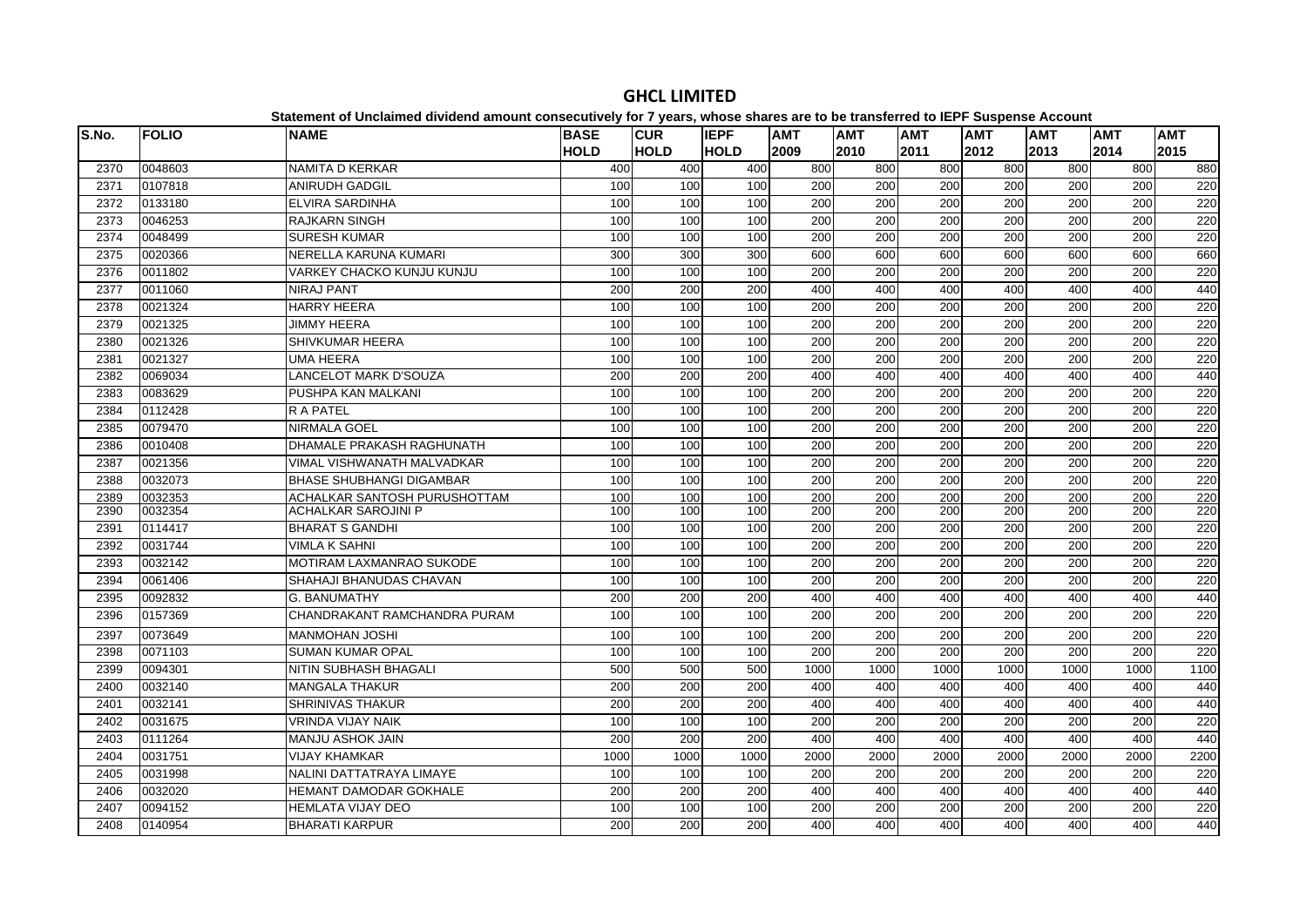| S.No. | <b>FOLIO</b>     | <b>NAME</b>                    | <b>BASE</b>     | <b>CUR</b>      | <b>IEPF</b>     | <b>AMT</b>       | .<br><b>AMT</b>  | <b>AMT</b>       | ----<br><b>AMT</b> | <b>AMT</b> | <b>AMT</b> | <b>AMT</b> |
|-------|------------------|--------------------------------|-----------------|-----------------|-----------------|------------------|------------------|------------------|--------------------|------------|------------|------------|
|       |                  |                                | <b>HOLD</b>     | <b>HOLD</b>     | <b>HOLD</b>     | 2009             | 2010             | 2011             | 2012               | 2013       | 2014       | 2015       |
| 2409  | 0146292          | <b>VIMAL JAGANNATH WANI</b>    | 500             | 500             | 500             | 1000             | 1000             | 1000             | 1000               | 1000       | 1000       | 1100       |
| 2410  | 0149613          | <b>GOVIND H DESAI</b>          | 100             | 100             | 100             | 200              | 200              | 200              | 200                | 200        | 200        | 220        |
| 2411  | 0021334          | UTTARA AVINASH DEODHAR         | 100             | 100             | 100             | 200              | 200              | 200              | 200                | 200        | 200        | 220        |
| 2412  | 0123992          | SHAIKH MEHBOOB ABDUL JALIL     | 100             | 100             | 100             | 200              | 200              | $\overline{200}$ | 200                | 200        | 200        | 220        |
| 2413  | 0900653          | <b>MALTI WABLE</b>             | 200             | 200             | 200             | 400              | 400              | 400              | 400                | 400        | 400        | 440        |
| 2414  | 0900654          | <b>MADHUKAR E WABLE</b>        | 100             | 100             | 100             | 200              | 200              | $\overline{200}$ | $\overline{200}$   | 200        | 200        | 220        |
| 2415  | 0020988          | <b>B Y DESHPANDE</b>           | 100             | 100             | 100             | 200              | 200              | 200              | 200                | 200        | 200        | 220        |
| 2416  | 0033045          | RAJENDRA KUMAR PAWAH           | 200             | 200             | 200             | 400              | 400              | 400              | 400                | 400        | 400        | 440        |
| 2417  | 0032051          | <b>JAGDEEP SINGH AHLUWALIA</b> | 2200            | 2200            | 2200            | 4400             | 4400             | 4400             | 4400               | 4400       | 4400       | 4840       |
| 2418  | 0074943          | FINOLEX COIL CORP. PVT. LTD    | 100             | 100             | 100             | 200              | 200              | 200              | 200                | 200        | 200        | 220        |
| 2419  | 0000844          | CHANDRAKANT BALVANTRAO BADHE   | 200             | 200             | 200             | 400              | 400              | 400              | 400                | 400        | 400        | 440        |
| 2420  | 0021227          | <b>DILIP DEOKAR</b>            | 100             | 100             | 100             | 200              | 200              | 200              | 200                | 200        | 200        | 220        |
| 2421  | 0021272          | <b>APTE SANJAY</b>             | 100             | 100             | 100             | 200              | 200              | $\overline{200}$ | $\overline{200}$   | 200        | 200        | 220        |
| 2422  | 0149369          | P SATHYANARAYANA RAO           | 100             | 100             | 100             | 200              | 200              | 200              | 200                | 200        | 200        | 220        |
| 2423  | 0021185          | <b>INDRA RAMESH RATHI</b>      | 200             | 200             | 200             | 400              | 400              | 400              | 400                | 400        | 400        | 440        |
| 2424  | 0031425          | <b>MUGDHA DIVEKAR</b>          | 100             | 100             | 100             | 200              | 200              | 200              | 200                | 200        | 200        | 220        |
| 2425  | 0032093          | RAJESH VISHWANATH IDATE        | 200             | 200             | 200             | 400              | 400              | 400              | 400                | 400        | 400        | 440        |
| 2426  | 0065519          | <b>NITIN SUBHASH BHAGALI</b>   | 200             | 200             | 200             | 400              | 400              | 400              | 400                | 400        | 400        | 440        |
| 2427  | 0074145          | MALATI SHREPAD PHALNIKAR       | 200             | 200             | 200             | 400              | 400              | 400              | 400                | 400        | 400        | 440        |
| 2428  | 0075973          | PRAKASH MANIKCHAND DAKLE       | 100             | 100             | 100             | 200              | 200              | 200              | 200                | 200        | 200        | 220        |
| 2429  | 0076935          | YASHWANT BHILARE               | 100             | 100             | 100             | 200              | 200              | 200              | 200                | 200        | 200        | 220        |
| 2430  | 0032150          | PRABHA BHAIRAWANATH PARKHI     | 100             | 100             | 100             | $\overline{200}$ | 200              | $\overline{200}$ | $\overline{200}$   | 200        | 200        | 220        |
| 2431  | 0031864          | SHARADCHANDRA R TIPNIS         | 100             | 100             | 100             | 200              | 200              | $\overline{200}$ | $\overline{200}$   | 200        | 200        | 220        |
| 2432  | 0124809          | JANGALE KUNDALIK BABURAO       | 100             | 100             | 100             | 200              | 200              | 200              | 200                | 200        | 200        | 220        |
| 2433  | 0131878          | NITIN D LAGAWANKAR             | 100             | 100             | 100             | 200              | 200              | 200              | 200                | 200        | 200        | 220        |
| 2434  | 0031767          | YESHWANT UDDHAV MUTKE          | 100             | 100             | 100             | 200              | 200              | 200              | 200                | 200        | 200        | 220        |
| 2435  | 0031519          | <b>KASHINATH N JOGAL</b>       | 100             | 100             | 100             | $\overline{200}$ | 200              | $\overline{200}$ | $\overline{200}$   | 200        | 200        | 220        |
| 2436  | 0149734          | HARISH DATTATRAYA GONDAVALE    | 100             | 100             | 100             | 200              | 200              | $\overline{200}$ | 200                | 200        | 200        | 220        |
| 2437  | 1202970000051902 | Amir Fiddali Bharmal           | 700             | 700             | 700             | 1400             | 1400             | 1400             | 1400               | 1400       | 1400       | 1540       |
| 2438  | 0134990          | <b>V SHANKAR</b>               | 100             | 100             | 100             | 200              | 200              | 200              | 200                | 200        | 200        | 220        |
| 2439  | 0021314          | <b>GANGABAI BHATE</b>          | 100             | 100             | 100             | 200              | 200              | 200              | 200                | 200        | 200        | 220        |
| 2440  | 0015583          | <b>VASUDEO SHANKAR DATAR</b>   | 100             | 100             | 100             | 200              | $\overline{200}$ | $\overline{200}$ | $\overline{200}$   | 200        | 200        | 220        |
| 2441  | 0037706          | <b>SUNIL SHRIRAM BHIDE</b>     | 100             | 100             | 100             | 200              | 200              | $\overline{200}$ | 200                | 200        | 200        | 220        |
| 2442  | 1202890000507162 | RAJABHAU SAWLARAM KADAM        | $\overline{25}$ | $\overline{25}$ | $\overline{25}$ | 50               | 150              | $\overline{200}$ | $\overline{200}$   | 150        | 50         | 55         |
| 2443  | 0032081          | <b>GOPINATH HARI DESHMUKH</b>  | 200             | 200             | 200             | 400              | 400              | 400              | 400                | 400        | 400        | 440        |
| 2444  | 0021068          | MOHAN MADHUKAR SAHASRABUDHE    | 100             | 100             | 100             | 200              | 200              | 200              | 200                | 200        | 200        | 220        |
| 2445  | 0051190          | THORAT ANANDRAO K              | 100             | 100             | 100             | 200              | 200              | 200              | 200                | 200        | 200        | 220        |
| 2446  | 0015630          | SUBIMAL GHOSE                  | 100             | 100             | 100             | 200              | 200              | 200              | 200                | 200        | 200        | 220        |
| 2447  | 0032078          | <b>JASBIR KAUR GADHOKE</b>     | 100             | 100             | 100             | 200              | 200              | 200              | $\overline{200}$   | 200        | 200        | 220        |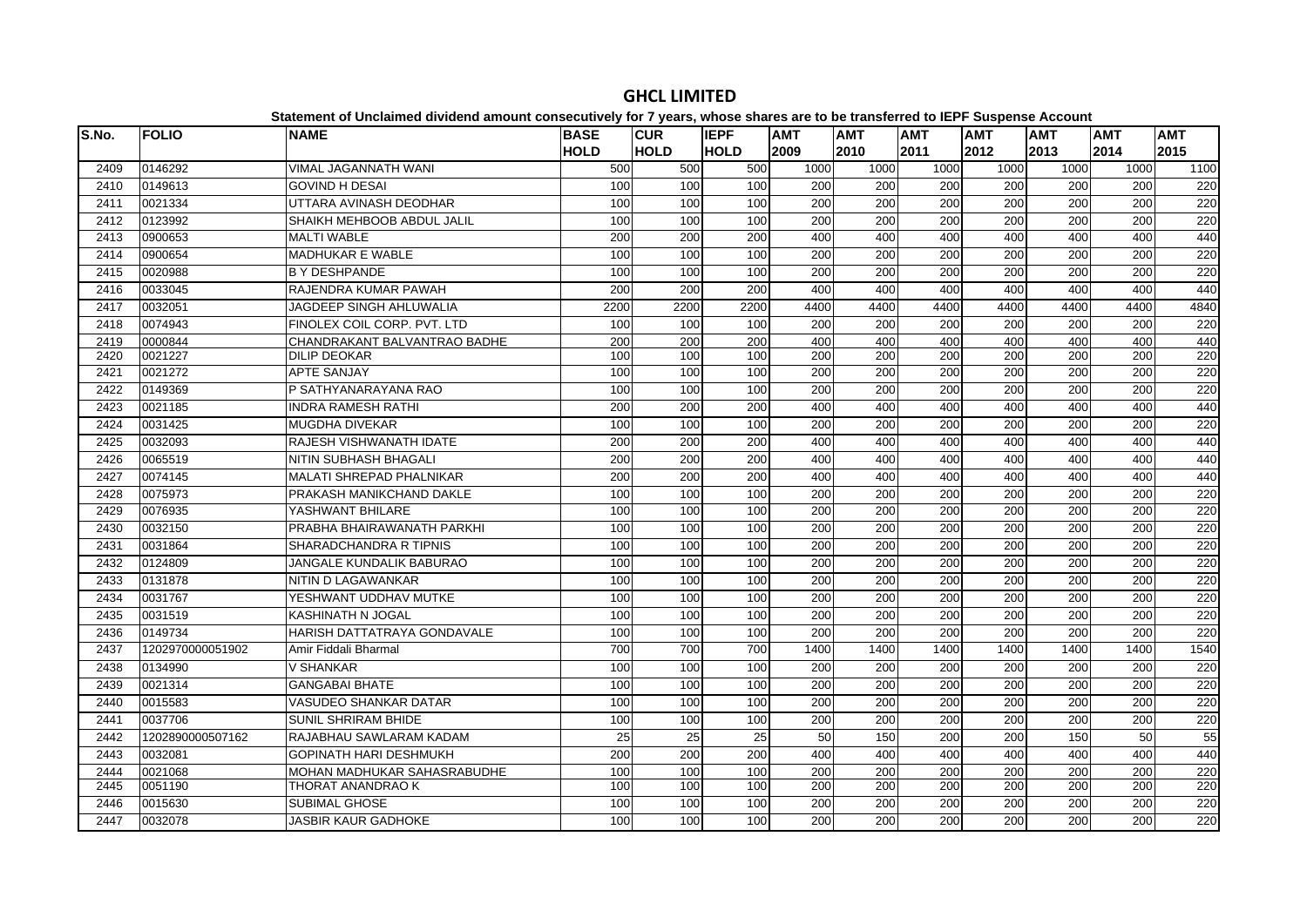| S.No. | <b>FOLIO</b>     | <b>NAME</b>                  | <b>BASE</b> | <b>CUR</b>  | <b>IEPF</b> | <b>AMT</b>       | <b>AMT</b> | <b>AMT</b>       | <b>AMT</b>       | <b>AMT</b> | <b>AMT</b> | <b>AMT</b> |
|-------|------------------|------------------------------|-------------|-------------|-------------|------------------|------------|------------------|------------------|------------|------------|------------|
|       |                  |                              | <b>HOLD</b> | <b>HOLD</b> | <b>HOLD</b> | 2009             | 2010       | 2011             | 2012             | 2013       | 2014       | 2015       |
| 2448  | 0031384          | BALAVANT DAMODARINAMDAR      | 100         | 100         | 100         | 200              | 200        | 200              | 200              | 200        | 200        | 220        |
| 2449  | 0031551          | <b>ABASAHEB MARUTI PATIL</b> | 300         | 300         | 300         | 600              | 600        | 600              | 600              | 600        | 600        | 660        |
| 2450  | 0089794          | MOHD ASHRAF ISMAIL PATANKAR  | 200         | 200         | 200         | 400              | 400        | 400              | 400              | 400        | 400        | 440        |
| 2451  | 0029733          | <b>GAJANAN VASUDEO REGE</b>  | 100         | 100         | 100         | $\overline{200}$ | 200        | 200              | 200              | 200        | 200        | 220        |
| 2452  | 0029732          | RAGHUNATH HANAMANT KULKARNI  | 100         | 100         | 100         | $\overline{200}$ | 200        | 200              | $\overline{200}$ | 200        | 200        | 220        |
| 2453  | 0129958          | AMBIKA V ERANDOLE            | 100         | 100         | 100         | 200              | 200        | 200              | 200              | 200        | 200        | 220        |
| 2454  | 0902474          | AHARURDA NADKARNI            | 2000        | 2000        | 2000        | 4000             | 4000       | 4000             | 4000             | 4000       | 4000       | 4400       |
| 2455  | 0029024          | HEMA SHASHIKANT SANGAONKAR   | 100         | 100         | 100         | 200              | 200        | 200              | 200              | 200        | 200        | 220        |
| 2456  | 0036580          | SUBIR CHANDRA ROY            | 100         | 100         | 100         | 200              | 200        | 200              | 200              | 200        | 200        | 220        |
| 2457  | 0016135          | <b>KAMAL R SHINDE</b>        | 100         | 100         | 100         | 200              | 200        | 200              | 200              | 200        | 200        | 220        |
| 2458  | 0024295          | SUBHADRA SREEDHARAN          | 100         | 100         | 100         | 200              | 200        | $\overline{200}$ | 200              | 200        | 200        | 220        |
| 2459  | 0123419          | KALPANA SURESH DEVLE         | 100         | 100         | 100         | 200              | 200        | 200              | 200              | 200        | 200        | 220        |
| 2460  | 0035110          | <b>ASHA G NAIR</b>           | 100         | 100         | 100         | 200              | 200        | 200              | 200              | 200        | 200        | 220        |
| 2461  | 0070424          | <b>DIPAK M. PATEL</b>        | 100         | 100         | 100         | 200              | 200        | 200              | 200              | 200        | 200        | 220        |
| 2462  | 0035934          | <b>GURUDAS CHANDRA KAMAT</b> | 100         | 100         | 100         | 200              | 200        | 200              | 200              | 200        | 200        | 220        |
| 2463  | 0100798          | P S RAGHURAMAN               | 100         | 100         | 100         | 200              | 200        | 200              | 200              | 200        | 200        | 220        |
| 2464  | 0134303          | S PURUSHOTTAM                | 100         | 100         | 100         | 200              | 200        | 200              | 200              | 200        | 200        | 220        |
| 2465  | 0035018          | <b>ASHWINI ARUN BHATE</b>    | 100         | 100         | 100         | 200              | 200        | 200              | 200              | 200        | 200        | 220        |
| 2466  | 0104762          | <b>M SEETHA</b>              | 100         | 100         | 100         | 200              | 200        | 200              | 200              | 200        | 200        | 220        |
| 2467  | 0109315          | VIJAYALAKSHMI PUROHIT        | 100         | 100         | 100         | 200              | 200        | 200              | 200              | 200        | 200        | 220        |
| 2468  | 0163996          | NATARAJAN R                  | 16          | 16          | 16          | 32               | 32         | 32               | $\overline{32}$  | 32         | 32         | 35.2       |
| 2469  | 0016192          | DIGAMBAR GANPATI KALYANKAR   | 100         | 100         | 100         | 200              | 200        | 200              | 200              | 200        | 200        | 220        |
| 2470  | 0036601          | <b>BIPIN NARASHIMA PAI</b>   | 100         | 100         | 100         | 200              | 200        | 200              | 200              | 200        | 200        | 220        |
| 2471  | 0145563          | SINDHU S BHALERAO            | 200         | 200         | 200         | 400              | 400        | 400              | 400              | 400        | 400        | 440        |
| 2472  | 0049029          | NASEEMUDDIN SAMLUDDIN ANSARI | 200         | 200         | 200         | 400              | 400        | 400              | 400              | 400        | 400        | 440        |
| 2473  | 0036579          | KATTILA PEEDIKA              | 100         | 100         | 100         | 200              | 200        | 200              | 200              | 200        | 200        | 220        |
| 2474  | 0055266          | VIDYADHAR SHANKAR KULKARNI   | 100         | 100         | 100         | 200              | 200        | 200              | 200              | 200        | 200        | 220        |
| 2475  | 0048948          | <b>MANILAL ROY</b>           | 100         | 100         | 100         | 200              | 200        | 200              | 200              | 200        | 200        | 220        |
| 2476  | 0128511          | LALIT MOHANLAL SAKHALA       | 200         | 200         | 200         | 400              | 400        | 400              | 400              | 400        | 400        | 440        |
| 2477  | 0129481          | <b>LALIT M SAKHALA</b>       | 200         | 200         | 200         | 400              | 400        | 400              | 400              | 400        | 400        | 440        |
| 2478  | 0125006          | <b>VIJAY KUMAR YADAV</b>     | 100         | 100         | 100         | 200              | 200        | 200              | 200              | 200        | 200        | 220        |
| 2479  | 0160020          | THAKUR PALLAVI PRAMOD        | 100         | 100         | 100         | 200              | 200        | 200              | 200              | 200        | 200        | 220        |
| 2480  | 0039384          | <b>VIKAS PALKHEDKAR</b>      | 100         | 100         | 100         | 200              | 200        | 200              | 200              | 200        | 200        | 220        |
| 2481  | 0123303          | <b>BAPU BADHAN</b>           | 100         | 100         | 100         | 200              | 200        | 200              | 200              | 200        | 200        | 220        |
| 2482  | 0039519          | NAND KISHOR JAKHMOLA         | 100         | 100         | 100         | 200              | 200        | 200              | 200              | 200        | 200        | 220        |
| 2483  | IN30021412188044 | <b>MAHESHSINGH RAJPUT</b>    | 50          | 50          | 50          | 100              | 100        | 100              | 100              | 100        | 100        | 110        |
| 2484  | 0039421          | KHAIRNAR SAHERAO BIMBAJI     | 100         | 100         | 100         | 200              | 200        | 200              | 200              | 200        | 200        | 220        |
| 2485  | 0039496          | <b>MADHAV PRASAD DUBEY</b>   | 100         | 100         | 100         | 200              | 200        | $\overline{200}$ | 200              | 200        | 200        | 220        |
| 2486  | 0039497          | <b>SUNITA DUBEY</b>          | 100         | 100         | 100         | 200              | 200        | 200              | 200              | 200        | 200        | 220        |

**GHCL LIMITED**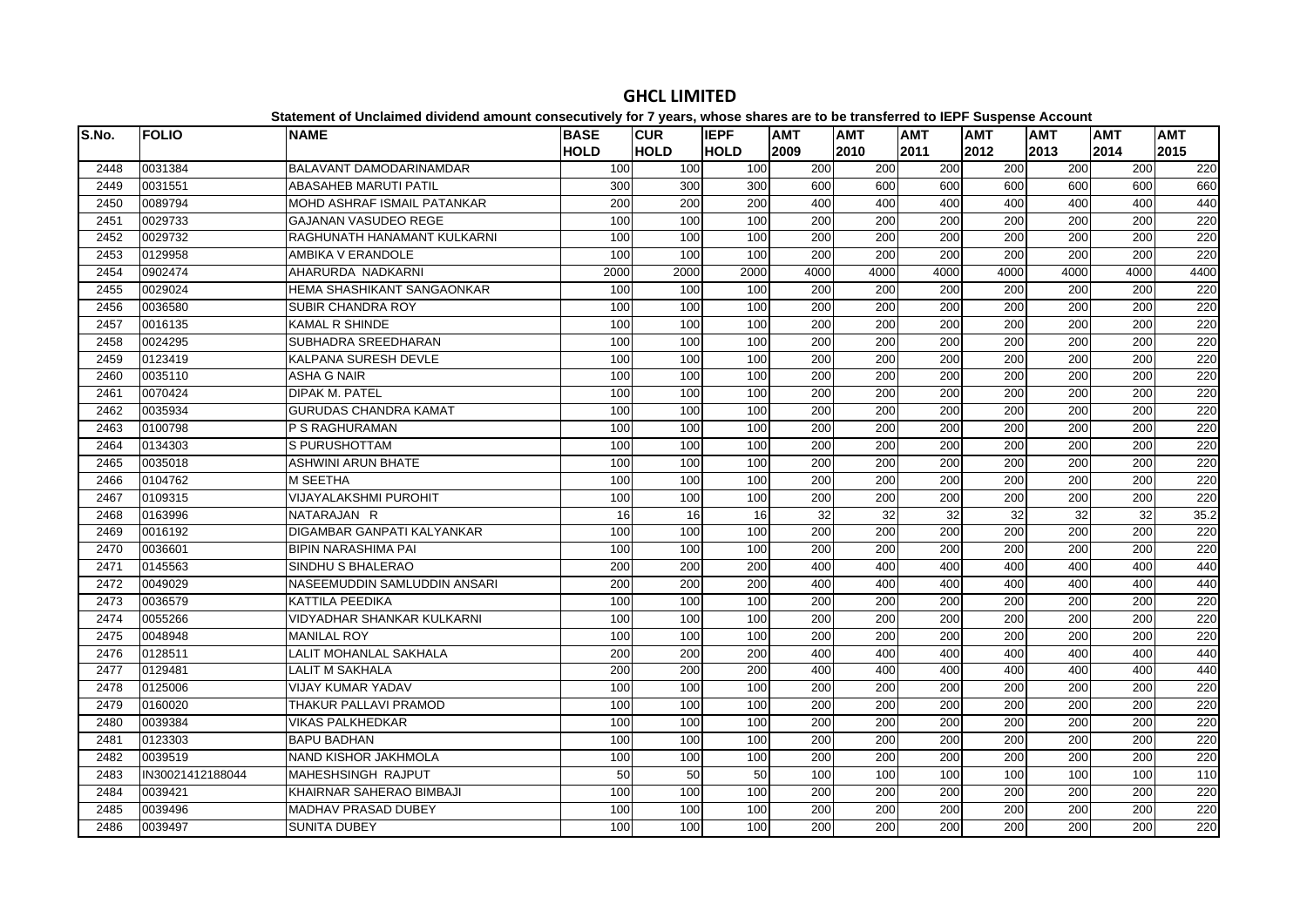| S.No. | <b>FOLIO</b>     | <b>NAME</b>                      | <b>BASE</b> | <b>CUR</b>  | <b>IEPF</b> | <b>AMT</b>       | .<br><b>AMT</b> | <b>AMT</b>       | $- - -$<br><b>AMT</b> | <b>AMT</b> | <b>AMT</b>       | <b>AMT</b> |
|-------|------------------|----------------------------------|-------------|-------------|-------------|------------------|-----------------|------------------|-----------------------|------------|------------------|------------|
|       |                  |                                  | <b>HOLD</b> | <b>HOLD</b> | <b>HOLD</b> | 2009             | 2010            | 2011             | 2012                  | 2013       | 2014             | 2015       |
| 2487  | 0125756          | <b>GRETA BEATRICE D'SOUZA</b>    | 400         | 400         | 400         | 800              | 800             | 800              | 800                   | 800        | 800              | 880        |
| 2488  | 1201060000234636 | <b>SANJAY RAMDAS PATIL</b>       | 10          | 10          | 10          | 20               | 20              | 20               | 20                    | 20         | 20               | 22         |
| 2489  | 0126976          | <b>B D KSHIRSAGAR</b>            | 100         | 100         | 100         | 200              | 200             | 200              | 200                   | 200        | 200              | 220        |
| 2490  | 0121374          | <b>MARY N MARKOSE</b>            | 300         | 300         | 300         | 600              | 600             | 600              | 600                   | 600        | 600              | 660        |
| 2491  | 0039518          | RANGARAO DADU CHAUGULE           | 100         | 100         | 100         | 200              | 200             | 200              | 200                   | 200        | 200              | 220        |
| 2492  | 0095422          | <b>LALIT KUMAR MANDLECHA</b>     | 500         | 500         | 500         | 1000             | 1000            | 1000             | 1000                  | 1000       | 1000             | 1100       |
| 2493  | 0047751          | MADHU SUDAN KHANDELWAL           | 200         | 200         | 200         | 400              | 400             | 400              | 400                   | 400        | 400              | 440        |
| 2494  | 0048923          | RAMESH DEORAM PATIL              | 100         | 100         | 100         | 200              | 200             | 200              | 200                   | 200        | 200              | 220        |
| 2495  | 0000646          | <b>GOPAL A KULKARNI</b>          | 100         | 100         | 100         | 200              | 200             | 200              | 200                   | 200        | 200              | 220        |
| 2496  | 0051784          | NARENDRA SHANKERLAL              | 100         | 100         | 100         | 200              | 200             | 200              | 200                   | 200        | 200              | 220        |
| 2497  | 0150191          | MUKUND ARVIND JAGIRDAR           | 100         | 100         | 100         | 200              | 200             | 200              | 200                   | 200        | 200              | 220        |
| 2498  | 0149122          | <b>RAJAN SINGHAL</b>             | 500         | 500         | 500         | 1000             | 1000            | 1000             | 1000                  | 1000       | 1000             | 1100       |
| 2499  | 0042367          | BHUSHAN GOVIND KAKADE            | 100         | 100         | 100         | 200              | 200             | 200              | 200                   | 200        | 200              | 220        |
| 2500  | 0049140          | <b>TARACHAND BHANDARI</b>        | 100         | 100         | 100         | $\overline{200}$ | 200             | $\overline{200}$ | 200                   | 200        | $\overline{200}$ | 220        |
| 2501  | 0137621          | ASHOK LAXMANDAS CHANDWANI        | 500         | 500         | 500         | 1000             | 1000            | 1000             | 1000                  | 1000       | 1000             | 1100       |
| 2502  | 0028790          | <b>EMMANUEL THOMAS</b>           | 300         | 300         | 300         | 600              | 600             | 600              | 600                   | 600        | 600              | 660        |
| 2503  | 0015917          | <b>GAJANAN DESHPANDE</b>         | 200         | 200         | 200         | 400              | 400             | 400              | 400                   | 400        | 400              | 440        |
| 2504  | 0046900          | BHARATI RAVIKANT SHAMRAJ         | 200         | 200         | 200         | 400              | 400             | 400              | 400                   | 400        | 400              | 440        |
| 2505  | 0015644          | SITARAM VAISHAMPAYAN             | 200         | 200         | 200         | 400              | 400             | 400              | 400                   | 400        | 400              | 440        |
| 2506  | 0015645          | <b>VIDYA VAISHAMPAYAN</b>        | 200         | 200         | 200         | 400              | 400             | 400              | 400                   | 400        | 400              | 440        |
| 2507  | 0046899          | SUNITA PRADEEP SHAMRAJ           | 200         | 200         | 200         | 400              | 400             | 400              | 400                   | 400        | 400              | 440        |
| 2508  | 0010492          | <b>K G KOHALEY</b>               | 100         | 100         | 100         | 200              | 200             | 200              | 200                   | 200        | 200              | 220        |
| 2509  | 0010540          | <b>RIAZ KHAN</b>                 | 100         | 100         | 100         | 200              | 200             | 200              | 200                   | 200        | 200              | 220        |
| 2510  | 0062338          | <b>MAMATA VILAS BANGINWAR</b>    | 100         | 100         | 100         | 200              | 200             | 200              | 200                   | 200        | 200              | 220        |
| 2511  | 0137438          | A VENKATESHAWARAN                | 200         | 200         | 200         | 400              | 400             | 400              | 400                   | 400        | 400              | 440        |
| 2512  | 0010223          | DAMODAR PRASAD SHARMA            | 100         | 100         | 100         | 200              | 200             | 200              | 200                   | 200        | 200              | 220        |
| 2513  | 0121088          | PRAKASH RATHI                    | 100         | 100         | 100         | 200              | 200             | 200              | 200                   | 200        | 200              | 220        |
| 2514  | 0010453          | <b>JAGANNADHARAO PUWALA</b>      | 100         | 100         | 100         | $\overline{200}$ | 200             | $\overline{200}$ | 200                   | 200        | $\overline{200}$ | 220        |
| 2515  | 0010161          | <b>RAJENDRA PATEL</b>            | 100         | 100         | 100         | 200              | 200             | 200              | 200                   | 200        | 200              | 220        |
| 2516  | 0010336          | KANAILAL BANERJEE                | 100         | 100         | 100         | 200              | 200             | 200              | 200                   | 200        | 200              | 220        |
| 2517  | 0049156          | V S JAYARAMAN                    | 100         | 100         | 100         | 200              | 200             | 200              | 200                   | 200        | 200              | 220        |
| 2518  | 0059733          | <b>SUMAN AVINASH TURILE</b>      | 100         | 100         | 100         | 200              | 200             | 200              | 200                   | 200        | 200              | 220        |
| 2519  | 0061345          | <b>KAMAL JAIN</b>                | 200         | 200         | 200         | 400              | 400             | 400              | 400                   | 400        | 400              | 440        |
| 2520  | 0022993          | <b>VIJAYA WAMAN TEMBHURNIKAR</b> | 100         | 100         | 100         | 200              | 200             | 200              | 200                   | 200        | 200              | 220        |
| 2521  | 0049157          | CHITRA JAYARAMAN                 | 100         | 100         | 100         | 200              | 200             | 200              | 200                   | 200        | 200              | 220        |
| 2522  | 0108153          | <b>S SWARUPA RANI</b>            | 200         | 200         | 200         | 400              | 400             | 400              | 400                   | 400        | 400              | 440        |
| 2523  | 0010283          | VIJAYA VIJAY KANAL               | 100         | 100         | 100         | 200              | 200             | 200              | 200                   | 200        | 200              | 220        |
| 2524  | 0066927          | <b>DAL BIR SINGH</b>             | 100         | 100         | 100         | 200              | 200             | $\overline{200}$ | 200                   | 200        | $\overline{200}$ | 220        |
| 2525  | 0010538          | PUSHPLATA SHRIKISANDAS           | 100         | 100         | 100         | 200              | 200             | 200              | 200                   | 200        | 200              | 220        |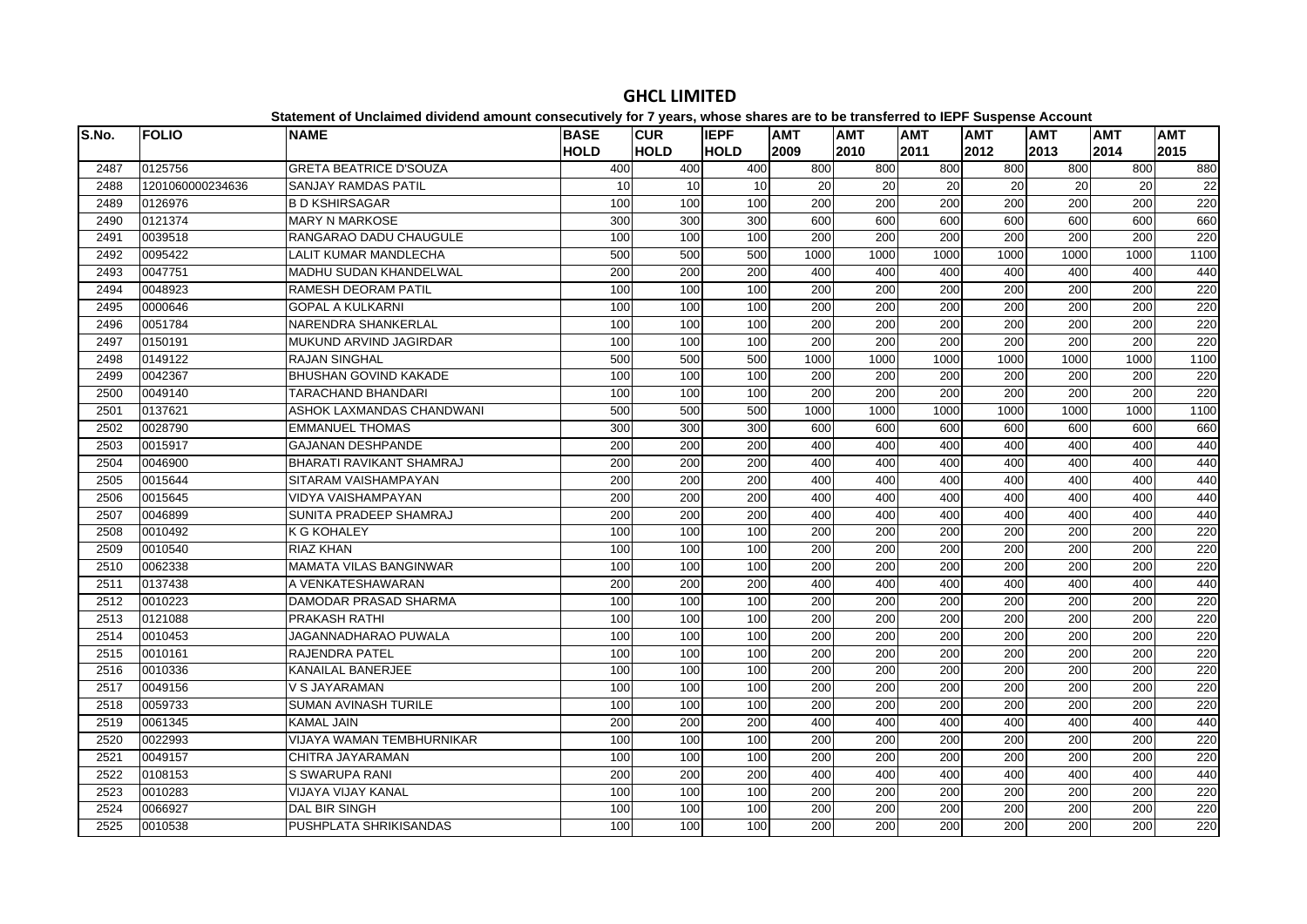| S.No. | <b>FOLIO</b>     | <b>NAME</b>                        | <b>BASE</b> | <b>CUR</b>       | <b>IEPF</b>    | <b>AMT</b>       | <b>AMT</b>       | <b>AMT</b>       | <b>AMT</b>       | <b>AMT</b>     | <b>AMT</b> | <b>AMT</b> |
|-------|------------------|------------------------------------|-------------|------------------|----------------|------------------|------------------|------------------|------------------|----------------|------------|------------|
|       |                  |                                    | <b>HOLD</b> | <b>HOLD</b>      | <b>HOLD</b>    | 2009             | 2010             | 2011             | 2012             | 2013           | 2014       | 2015       |
| 2526  | 1302310000069878 | HARISH MURALIDHARRAO SHELKE        | 15          | 15               | 15             | 30               | 30               | 30               | 30               | 30             | 30         | 33         |
| 2527  | 0014238          | <b>BABARAO KHUSHALRAO SARNAIK</b>  | 300         | 300              | 300            | 600              | 600              | 600              | 600              | 600            | 600        | 660        |
| 2528  | 0010145          | <b>DINESH N DRAVID</b>             | 200         | 200              | 200            | 400              | 400              | 400              | 400              | 400            | 400        | 440        |
| 2529  | 0029185          | <b>ANJAN BAHULIKAR</b>             | 100         | 100              | 100            | 200              | 200              | 200              | $\overline{200}$ | 200            | 200        | 220        |
| 2530  | 0047491          | <b>MOOLCHAND BAHETTI</b>           | 100         | 100              | 100            | 200              | 200              | $\overline{200}$ | $\overline{200}$ | 200            | 200        | 220        |
| 2531  | 0047702          | <b>RAJESH TRIPATHI</b>             | 100         | 100              | 100            | 200              | $\overline{200}$ | $\overline{200}$ | 200              | 200            | 200        | 220        |
| 2532  | 0047826          | <b>ANAND SINGH MEHTA</b>           | 200         | 200              | 200            | 400              | 400              | 400              | 400              | 400            | 400        | 440        |
| 2533  | 0047885          | <b>BALMUKUND VERMA</b>             | 100         | 100              | 100            | 200              | 200              | 200              | 200              | 200            | 200        | 220        |
| 2534  | 0060381          | <b>BHARATIBEN N. GOKANI</b>        | 100         | 100              | 100            | 200              | 200              | 200              | 200              | 200            | 200        | 220        |
| 2535  | 1201120200019021 | SANJAYKUMAR KANTILAL CHHAJED       | 25          | 25               | 25             | 50               | 50               | 50               | 50               | 50             | 50         | 55         |
| 2536  | 0047746          | A V K REDDY                        | 200         | 200              | 200            | 400              | 400              | 400              | 400              | 400            | 400        | 440        |
| 2537  | 0077094          | <b>MANPREET KAUR BAGGA</b>         | 100         | 100              | 100            | 200              | 200              | 200              | 200              | 200            | 200        | 220        |
| 2538  | 0106043          | KULWANT SINGH CHHABRA              | 100         | 100              | 100            | 200              | 200              | 200              | 200              | 200            | 200        | 220        |
| 2539  | 0106044          | <b>DAVINDER CHHABRA</b>            | 100         | 100              | 100            | 200              | 200              | 200              | 200              | 200            | 200        | 220        |
| 2540  | 0120731          | <b>SURINDER SINGH CHHABRA</b>      | 100         | 100              | 100            | 200              | $\overline{200}$ | 200              | 200              | 200            | 200        | 220        |
| 2541  | 0120732          | HARPREET KOUR CHHABRA              | 100         | 100              | 100            | $\overline{200}$ | 200              | $\overline{200}$ | 200              | 200            | 200        | 220        |
| 2542  | 0164443          | <b>MADHU SHANKERLAL KANTAWALIA</b> |             | 1                | $\overline{1}$ | 2                | 2                | $\overline{2}$   | $\mathcal{P}$    | $\mathfrak{p}$ | 2          | 2.2        |
| 2543  | 0047497          | RAJENDRA RATNAKAR                  | 100         | 100              | 100            | 200              | 200              | 200              | 200              | 200            | 200        | 220        |
| 2544  | 0047553          | DARSHAN SINGH RANDHAWA             | 200         | 200              | 200            | 400              | 400              | 400              | 400              | 400            | 400        | 440        |
| 2545  | 0121436          | KARAMJEET SANDHU                   | 100         | 100              | 100            | 200              | 200              | 200              | 200              | 200            | 200        | 220        |
| 2546  | 0081680          | <b>CHANDA MUNDRA</b>               | 500         | 500              | 500            | 1000             | 1000             | 1000             | 1000             | 1000           | 1000       | 1100       |
| 2547  | 0156802          | <b>BADRI PRASAD KHORIA</b>         | 200         | 200              | 200            | 400              | 400              | 400              | 400              | 400            | 400        | 440        |
| 2548  | 0047695          | <b>ANIL GUPTA</b>                  | 100         | 100              | 100            | 200              | 200              | 200              | 200              | 200            | 200        | 220        |
| 2549  | 0047891          | <b>GOVIND SHARMA</b>               | 100         | 100              | 100            | 200              | 200              | 200              | 200              | 200            | 200        | 220        |
| 2550  | 0047892          | <b>GOVIND SHARMA</b>               | 100         | 100              | 100            | 200              | 200              | 200              | 200              | 200            | 200        | 220        |
| 2551  | 0051438          | <b>VEERENDRAK SINGH</b>            | 100         | 100              | 100            | 200              | 200              | 200              | 200              | 200            | 200        | 220        |
| 2552  | 0071607          | <b>ASHOK KUMAR DIKSHIT</b>         | 100         | 100              | 100            | 200              | 200              | $\overline{200}$ | 200              | 200            | 200        | 220        |
| 2553  | 0156272          | A K TIWARI                         | 100         | 100              | 100            | 200              | 200              | $\overline{200}$ | $\overline{200}$ | 200            | 200        | 220        |
| 2554  | 0166478          | <b>FATIMA A SHAUKAT</b>            | 300         | 300              | 300            | 600              | 600              | 600              | 600              | 600            | 600        | 660        |
| 2555  | 0011792          | S N AGARWAL                        | 100         | 100              | 100            | 200              | 200              | 200              | 200              | 200            | 200        | 220        |
| 2556  | 0043533          | P L N SARMA                        | 100         | 100              | 100            | 200              | 200              | 200              | 200              | 200            | 200        | 220        |
| 2557  | 0043534          | <b>KEIRON JOSEPH RODRIGUES</b>     | 200         | $\overline{200}$ | 200            | 400              | 400              | 400              | 400              | 400            | 400        | 440        |
| 2558  | 0147761          | <b>ASHIT VERMA</b>                 | 100         | 100              | 100            | 200              | 200              | 200              | 200              | 200            | 200        | 220        |
| 2559  | 0009093          | <b>SM GOPALAN</b>                  | 200         | 200              | 200            | 400              | 400              | 400              | 400              | 400            | 400        | 440        |
| 2560  | 0043520          | N L JAIN                           | 100         | 100              | 100            | 200              | 200              | 200              | 200              | 200            | 200        | 220        |
| 2561  | 0043675          | <b>TARA BEN C PATEL</b>            | 100         | 100              | 100            | 200              | 200              | 200              | 200              | 200            | 200        | 220        |
| 2562  | 0148047          | <b>VARDHMAN JAIN</b>               | 100         | 100              | 100            | 200              | 200              | 200              | 200              | 200            | 200        | 220        |
| 2563  | 0093112          | <b>RAJAN MAHESHWARI</b>            | 100         | 100              | 100            | 200              | 200              | $\overline{200}$ | $\overline{200}$ | 200            | 200        | 220        |
| 2564  | 0043574          | <b>K C GIDWANI</b>                 | 100         | 100              | 100            | 200              | 200              | 200              | 200              | 200            | 200        | 220        |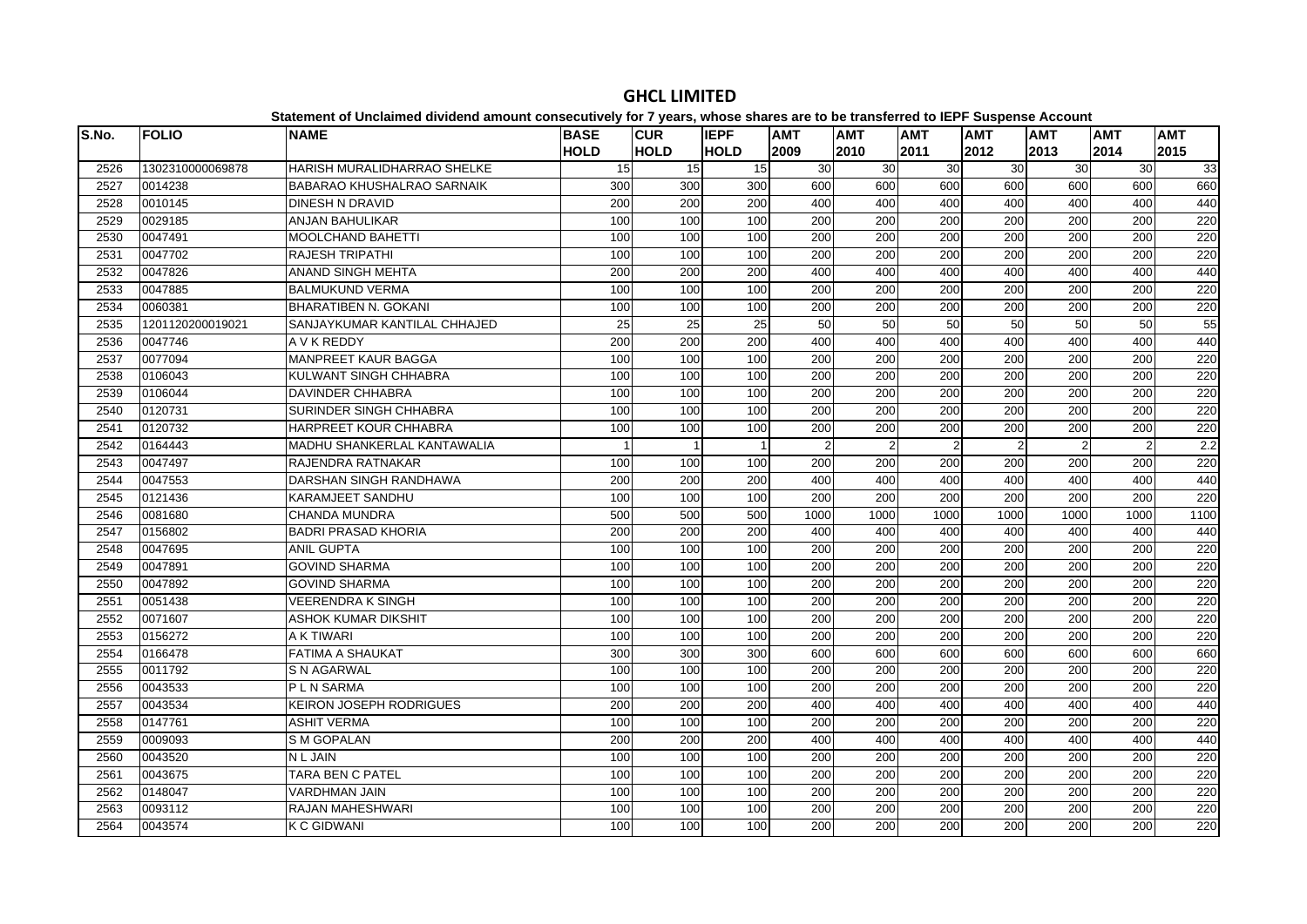| <b>HOLD</b><br><b>HOLD</b><br>2012<br><b>HOLD</b><br>2009<br>2010<br>2011<br>2013<br>2014<br>2015<br>0043658<br>SANGEETA KULKARNI<br>100<br>100<br>200<br>200<br>200<br>200<br>200<br>200<br>220<br>2565<br>100<br>0043586<br>2566<br>V NATARAJAN<br>500<br>500<br>500<br>1000<br>1000<br>1000<br>1000<br>1000<br>1000<br>1100<br>PAWAN KUMAR AGARWAL<br>1000<br>2567<br>0043624<br>500<br>500<br>500<br>1000<br>1000<br>1000<br>1000<br>1000<br>1100<br>2568<br>0043570<br>ANAND PRAKASH SINGHAL<br>200<br>200<br>200<br>400<br>400<br>400<br>400<br>400<br>400<br>440<br>200<br>2569<br>0037568<br><b>SUDHA TRIPATHI</b><br>100<br>100<br>200<br>200<br>200<br>200<br>200<br>220<br>100<br>100<br>200<br>200<br>200<br>200<br>200<br>0043590<br>100<br>100<br>200<br>220<br>2570<br>KARTIK CHANDRA DUTTA<br>200<br>200<br>200<br>200<br>200<br>200<br>220<br>2571<br>0088011<br>SATYAKAM TANDON<br>100<br>100<br>100<br>0141349<br>200<br>400<br>400<br>400<br>400<br>400<br>400<br>2572<br><b>H B DAS BHATIA</b><br>200<br>200<br>440<br>2573<br>0141583<br><b>VIJAY SHANKAR AGARWAL</b><br>100<br>200<br>200<br>200<br>200<br>220<br>100<br>100<br>200<br>200<br>0116220<br>200<br>200<br>200<br>2574<br>JAMUNA DEVI JHAWAR<br>100<br>100<br>100<br>200<br>200<br>200<br>220<br>100<br>200<br>$\overline{200}$<br>200<br>200<br>$\overline{200}$<br>200<br>0120950<br><b>GIRDHARLAL JHAWAR</b><br>100<br>100<br>220<br>2575<br>0120951<br><b>GIRDHARLAL JHAWAR</b><br>100<br>100<br>100<br>200<br>200<br>200<br>200<br>200<br>200<br>220<br>2576<br>0120952<br><b>JAMUNA DEVI JHAWAR</b><br>200<br>200<br>200<br>200<br>200<br>200<br>220<br>2577<br>100<br>100<br>100<br>200<br>200<br>200<br>220<br>2578<br>0007866<br>MULAYAM CHAND<br>100<br>100<br>100<br>200<br>200<br>200<br>200<br>200<br>220<br>2579<br>0122215<br><b>VINOD KUMAR JAIN</b><br>100<br>100<br>100<br>200<br>200<br>200<br>200<br>$\overline{200}$<br>$\overline{200}$<br>0133340<br>SUDHA DWIVEDI<br>100<br>100<br>100<br>200<br>200<br>200<br>200<br>220<br>2580<br>$\overline{200}$<br>200<br>0115230<br><b>MADHU JAIN</b><br>100<br>100<br>100<br>200<br>200<br>200<br>200<br>220<br>2581<br>0129924<br><b>MEENU BHANSALI</b><br>1000<br>1000<br>2582<br>500<br>500<br>500<br>1000<br>1000<br>1000<br>1000<br>1100<br>200<br>400<br>400<br>400<br>2583<br>0148998<br><b>RADHABAI</b><br>200<br>200<br>400<br>400<br>400<br>440<br>50<br>2584<br>IN30155721800208<br><b>MALKEET SINGH</b><br>25<br>25<br>25<br>50<br>50<br>50<br>50<br>50<br>55<br>400<br>400<br>400<br>2585<br>0000611<br>200<br>200<br>200<br>400<br>400<br>400<br>440<br>S C JOSHI<br>0008967<br>100<br>200<br>$\overline{200}$<br>200<br>200<br>200<br>2586<br><b>MANJU MAHESHWARY</b><br>100<br>100<br>200<br>220 |
|---------------------------------------------------------------------------------------------------------------------------------------------------------------------------------------------------------------------------------------------------------------------------------------------------------------------------------------------------------------------------------------------------------------------------------------------------------------------------------------------------------------------------------------------------------------------------------------------------------------------------------------------------------------------------------------------------------------------------------------------------------------------------------------------------------------------------------------------------------------------------------------------------------------------------------------------------------------------------------------------------------------------------------------------------------------------------------------------------------------------------------------------------------------------------------------------------------------------------------------------------------------------------------------------------------------------------------------------------------------------------------------------------------------------------------------------------------------------------------------------------------------------------------------------------------------------------------------------------------------------------------------------------------------------------------------------------------------------------------------------------------------------------------------------------------------------------------------------------------------------------------------------------------------------------------------------------------------------------------------------------------------------------------------------------------------------------------------------------------------------------------------------------------------------------------------------------------------------------------------------------------------------------------------------------------------------------------------------------------------------------------------------------------------------------------------------------------------------------------------------------------------------------------------------------------------------------------------------------------------------------------------------------------------------------------------------------------------------------------------------------------------------|
|                                                                                                                                                                                                                                                                                                                                                                                                                                                                                                                                                                                                                                                                                                                                                                                                                                                                                                                                                                                                                                                                                                                                                                                                                                                                                                                                                                                                                                                                                                                                                                                                                                                                                                                                                                                                                                                                                                                                                                                                                                                                                                                                                                                                                                                                                                                                                                                                                                                                                                                                                                                                                                                                                                                                                                     |
|                                                                                                                                                                                                                                                                                                                                                                                                                                                                                                                                                                                                                                                                                                                                                                                                                                                                                                                                                                                                                                                                                                                                                                                                                                                                                                                                                                                                                                                                                                                                                                                                                                                                                                                                                                                                                                                                                                                                                                                                                                                                                                                                                                                                                                                                                                                                                                                                                                                                                                                                                                                                                                                                                                                                                                     |
|                                                                                                                                                                                                                                                                                                                                                                                                                                                                                                                                                                                                                                                                                                                                                                                                                                                                                                                                                                                                                                                                                                                                                                                                                                                                                                                                                                                                                                                                                                                                                                                                                                                                                                                                                                                                                                                                                                                                                                                                                                                                                                                                                                                                                                                                                                                                                                                                                                                                                                                                                                                                                                                                                                                                                                     |
|                                                                                                                                                                                                                                                                                                                                                                                                                                                                                                                                                                                                                                                                                                                                                                                                                                                                                                                                                                                                                                                                                                                                                                                                                                                                                                                                                                                                                                                                                                                                                                                                                                                                                                                                                                                                                                                                                                                                                                                                                                                                                                                                                                                                                                                                                                                                                                                                                                                                                                                                                                                                                                                                                                                                                                     |
|                                                                                                                                                                                                                                                                                                                                                                                                                                                                                                                                                                                                                                                                                                                                                                                                                                                                                                                                                                                                                                                                                                                                                                                                                                                                                                                                                                                                                                                                                                                                                                                                                                                                                                                                                                                                                                                                                                                                                                                                                                                                                                                                                                                                                                                                                                                                                                                                                                                                                                                                                                                                                                                                                                                                                                     |
|                                                                                                                                                                                                                                                                                                                                                                                                                                                                                                                                                                                                                                                                                                                                                                                                                                                                                                                                                                                                                                                                                                                                                                                                                                                                                                                                                                                                                                                                                                                                                                                                                                                                                                                                                                                                                                                                                                                                                                                                                                                                                                                                                                                                                                                                                                                                                                                                                                                                                                                                                                                                                                                                                                                                                                     |
|                                                                                                                                                                                                                                                                                                                                                                                                                                                                                                                                                                                                                                                                                                                                                                                                                                                                                                                                                                                                                                                                                                                                                                                                                                                                                                                                                                                                                                                                                                                                                                                                                                                                                                                                                                                                                                                                                                                                                                                                                                                                                                                                                                                                                                                                                                                                                                                                                                                                                                                                                                                                                                                                                                                                                                     |
|                                                                                                                                                                                                                                                                                                                                                                                                                                                                                                                                                                                                                                                                                                                                                                                                                                                                                                                                                                                                                                                                                                                                                                                                                                                                                                                                                                                                                                                                                                                                                                                                                                                                                                                                                                                                                                                                                                                                                                                                                                                                                                                                                                                                                                                                                                                                                                                                                                                                                                                                                                                                                                                                                                                                                                     |
|                                                                                                                                                                                                                                                                                                                                                                                                                                                                                                                                                                                                                                                                                                                                                                                                                                                                                                                                                                                                                                                                                                                                                                                                                                                                                                                                                                                                                                                                                                                                                                                                                                                                                                                                                                                                                                                                                                                                                                                                                                                                                                                                                                                                                                                                                                                                                                                                                                                                                                                                                                                                                                                                                                                                                                     |
|                                                                                                                                                                                                                                                                                                                                                                                                                                                                                                                                                                                                                                                                                                                                                                                                                                                                                                                                                                                                                                                                                                                                                                                                                                                                                                                                                                                                                                                                                                                                                                                                                                                                                                                                                                                                                                                                                                                                                                                                                                                                                                                                                                                                                                                                                                                                                                                                                                                                                                                                                                                                                                                                                                                                                                     |
|                                                                                                                                                                                                                                                                                                                                                                                                                                                                                                                                                                                                                                                                                                                                                                                                                                                                                                                                                                                                                                                                                                                                                                                                                                                                                                                                                                                                                                                                                                                                                                                                                                                                                                                                                                                                                                                                                                                                                                                                                                                                                                                                                                                                                                                                                                                                                                                                                                                                                                                                                                                                                                                                                                                                                                     |
|                                                                                                                                                                                                                                                                                                                                                                                                                                                                                                                                                                                                                                                                                                                                                                                                                                                                                                                                                                                                                                                                                                                                                                                                                                                                                                                                                                                                                                                                                                                                                                                                                                                                                                                                                                                                                                                                                                                                                                                                                                                                                                                                                                                                                                                                                                                                                                                                                                                                                                                                                                                                                                                                                                                                                                     |
|                                                                                                                                                                                                                                                                                                                                                                                                                                                                                                                                                                                                                                                                                                                                                                                                                                                                                                                                                                                                                                                                                                                                                                                                                                                                                                                                                                                                                                                                                                                                                                                                                                                                                                                                                                                                                                                                                                                                                                                                                                                                                                                                                                                                                                                                                                                                                                                                                                                                                                                                                                                                                                                                                                                                                                     |
|                                                                                                                                                                                                                                                                                                                                                                                                                                                                                                                                                                                                                                                                                                                                                                                                                                                                                                                                                                                                                                                                                                                                                                                                                                                                                                                                                                                                                                                                                                                                                                                                                                                                                                                                                                                                                                                                                                                                                                                                                                                                                                                                                                                                                                                                                                                                                                                                                                                                                                                                                                                                                                                                                                                                                                     |
|                                                                                                                                                                                                                                                                                                                                                                                                                                                                                                                                                                                                                                                                                                                                                                                                                                                                                                                                                                                                                                                                                                                                                                                                                                                                                                                                                                                                                                                                                                                                                                                                                                                                                                                                                                                                                                                                                                                                                                                                                                                                                                                                                                                                                                                                                                                                                                                                                                                                                                                                                                                                                                                                                                                                                                     |
|                                                                                                                                                                                                                                                                                                                                                                                                                                                                                                                                                                                                                                                                                                                                                                                                                                                                                                                                                                                                                                                                                                                                                                                                                                                                                                                                                                                                                                                                                                                                                                                                                                                                                                                                                                                                                                                                                                                                                                                                                                                                                                                                                                                                                                                                                                                                                                                                                                                                                                                                                                                                                                                                                                                                                                     |
|                                                                                                                                                                                                                                                                                                                                                                                                                                                                                                                                                                                                                                                                                                                                                                                                                                                                                                                                                                                                                                                                                                                                                                                                                                                                                                                                                                                                                                                                                                                                                                                                                                                                                                                                                                                                                                                                                                                                                                                                                                                                                                                                                                                                                                                                                                                                                                                                                                                                                                                                                                                                                                                                                                                                                                     |
|                                                                                                                                                                                                                                                                                                                                                                                                                                                                                                                                                                                                                                                                                                                                                                                                                                                                                                                                                                                                                                                                                                                                                                                                                                                                                                                                                                                                                                                                                                                                                                                                                                                                                                                                                                                                                                                                                                                                                                                                                                                                                                                                                                                                                                                                                                                                                                                                                                                                                                                                                                                                                                                                                                                                                                     |
|                                                                                                                                                                                                                                                                                                                                                                                                                                                                                                                                                                                                                                                                                                                                                                                                                                                                                                                                                                                                                                                                                                                                                                                                                                                                                                                                                                                                                                                                                                                                                                                                                                                                                                                                                                                                                                                                                                                                                                                                                                                                                                                                                                                                                                                                                                                                                                                                                                                                                                                                                                                                                                                                                                                                                                     |
|                                                                                                                                                                                                                                                                                                                                                                                                                                                                                                                                                                                                                                                                                                                                                                                                                                                                                                                                                                                                                                                                                                                                                                                                                                                                                                                                                                                                                                                                                                                                                                                                                                                                                                                                                                                                                                                                                                                                                                                                                                                                                                                                                                                                                                                                                                                                                                                                                                                                                                                                                                                                                                                                                                                                                                     |
|                                                                                                                                                                                                                                                                                                                                                                                                                                                                                                                                                                                                                                                                                                                                                                                                                                                                                                                                                                                                                                                                                                                                                                                                                                                                                                                                                                                                                                                                                                                                                                                                                                                                                                                                                                                                                                                                                                                                                                                                                                                                                                                                                                                                                                                                                                                                                                                                                                                                                                                                                                                                                                                                                                                                                                     |
|                                                                                                                                                                                                                                                                                                                                                                                                                                                                                                                                                                                                                                                                                                                                                                                                                                                                                                                                                                                                                                                                                                                                                                                                                                                                                                                                                                                                                                                                                                                                                                                                                                                                                                                                                                                                                                                                                                                                                                                                                                                                                                                                                                                                                                                                                                                                                                                                                                                                                                                                                                                                                                                                                                                                                                     |
|                                                                                                                                                                                                                                                                                                                                                                                                                                                                                                                                                                                                                                                                                                                                                                                                                                                                                                                                                                                                                                                                                                                                                                                                                                                                                                                                                                                                                                                                                                                                                                                                                                                                                                                                                                                                                                                                                                                                                                                                                                                                                                                                                                                                                                                                                                                                                                                                                                                                                                                                                                                                                                                                                                                                                                     |
| 0008992<br><b>RUPESH BHARDWAJ</b><br>200<br>200<br>200<br>100<br>100<br>100<br>200<br>200<br>200<br>220<br>2587                                                                                                                                                                                                                                                                                                                                                                                                                                                                                                                                                                                                                                                                                                                                                                                                                                                                                                                                                                                                                                                                                                                                                                                                                                                                                                                                                                                                                                                                                                                                                                                                                                                                                                                                                                                                                                                                                                                                                                                                                                                                                                                                                                                                                                                                                                                                                                                                                                                                                                                                                                                                                                                     |
| 0077163<br>200<br>400<br>400<br>400<br>400<br>400<br>2588<br>S.K.PACHNANDA<br>200<br>200<br>400<br>440                                                                                                                                                                                                                                                                                                                                                                                                                                                                                                                                                                                                                                                                                                                                                                                                                                                                                                                                                                                                                                                                                                                                                                                                                                                                                                                                                                                                                                                                                                                                                                                                                                                                                                                                                                                                                                                                                                                                                                                                                                                                                                                                                                                                                                                                                                                                                                                                                                                                                                                                                                                                                                                              |
| 2589<br>0043569<br>200<br>200<br>200<br>400<br>400<br>400<br>SANJEEV SINGHAL<br>400<br>400<br>400<br>440                                                                                                                                                                                                                                                                                                                                                                                                                                                                                                                                                                                                                                                                                                                                                                                                                                                                                                                                                                                                                                                                                                                                                                                                                                                                                                                                                                                                                                                                                                                                                                                                                                                                                                                                                                                                                                                                                                                                                                                                                                                                                                                                                                                                                                                                                                                                                                                                                                                                                                                                                                                                                                                            |
| 0148279<br>200<br>200<br>200<br>220<br>2590<br><b>ASHIS DWIVEDI</b><br>100<br>100<br>100<br>200<br>200<br>200                                                                                                                                                                                                                                                                                                                                                                                                                                                                                                                                                                                                                                                                                                                                                                                                                                                                                                                                                                                                                                                                                                                                                                                                                                                                                                                                                                                                                                                                                                                                                                                                                                                                                                                                                                                                                                                                                                                                                                                                                                                                                                                                                                                                                                                                                                                                                                                                                                                                                                                                                                                                                                                       |
| 100<br>200<br>200<br>200<br>200<br>0146798<br><b>LAXMI UPADHYAY</b><br>100<br>100<br>200<br>200<br>220<br>2591                                                                                                                                                                                                                                                                                                                                                                                                                                                                                                                                                                                                                                                                                                                                                                                                                                                                                                                                                                                                                                                                                                                                                                                                                                                                                                                                                                                                                                                                                                                                                                                                                                                                                                                                                                                                                                                                                                                                                                                                                                                                                                                                                                                                                                                                                                                                                                                                                                                                                                                                                                                                                                                      |
| 400<br>0010537<br><b>GYANDA DEVI</b><br>200<br>200<br>200<br>400<br>400<br>400<br>400<br>400<br>440<br>2592                                                                                                                                                                                                                                                                                                                                                                                                                                                                                                                                                                                                                                                                                                                                                                                                                                                                                                                                                                                                                                                                                                                                                                                                                                                                                                                                                                                                                                                                                                                                                                                                                                                                                                                                                                                                                                                                                                                                                                                                                                                                                                                                                                                                                                                                                                                                                                                                                                                                                                                                                                                                                                                         |
| 0009189<br><b>ASHA SHRIVASTAV</b><br>200<br>200<br>200<br>200<br>200<br>200<br>220<br>2593<br>100<br>100<br>100                                                                                                                                                                                                                                                                                                                                                                                                                                                                                                                                                                                                                                                                                                                                                                                                                                                                                                                                                                                                                                                                                                                                                                                                                                                                                                                                                                                                                                                                                                                                                                                                                                                                                                                                                                                                                                                                                                                                                                                                                                                                                                                                                                                                                                                                                                                                                                                                                                                                                                                                                                                                                                                     |
| 2594<br>0059112<br>A K SHRIVASTAVA<br>200<br>200<br>200<br>400<br>400<br>400<br>400<br>440<br>400<br>400                                                                                                                                                                                                                                                                                                                                                                                                                                                                                                                                                                                                                                                                                                                                                                                                                                                                                                                                                                                                                                                                                                                                                                                                                                                                                                                                                                                                                                                                                                                                                                                                                                                                                                                                                                                                                                                                                                                                                                                                                                                                                                                                                                                                                                                                                                                                                                                                                                                                                                                                                                                                                                                            |
| 200<br>0086991<br>SURENDRA PRAKASH KHARE<br>100<br>200<br>200<br>200<br>200<br>220<br>2595<br>100<br>100<br>200                                                                                                                                                                                                                                                                                                                                                                                                                                                                                                                                                                                                                                                                                                                                                                                                                                                                                                                                                                                                                                                                                                                                                                                                                                                                                                                                                                                                                                                                                                                                                                                                                                                                                                                                                                                                                                                                                                                                                                                                                                                                                                                                                                                                                                                                                                                                                                                                                                                                                                                                                                                                                                                     |
| 200<br>200<br>100<br>100<br>200<br>200<br>200<br>200<br>220<br>2596<br>0009263<br><b>ALKA SHUKLA</b><br>100                                                                                                                                                                                                                                                                                                                                                                                                                                                                                                                                                                                                                                                                                                                                                                                                                                                                                                                                                                                                                                                                                                                                                                                                                                                                                                                                                                                                                                                                                                                                                                                                                                                                                                                                                                                                                                                                                                                                                                                                                                                                                                                                                                                                                                                                                                                                                                                                                                                                                                                                                                                                                                                         |
| <b>BABUBHAI CHAGANLAL PATEL</b><br>400<br>2597<br>0042678<br>200<br>200<br>200<br>400<br>400<br>400<br>400<br>400<br>440                                                                                                                                                                                                                                                                                                                                                                                                                                                                                                                                                                                                                                                                                                                                                                                                                                                                                                                                                                                                                                                                                                                                                                                                                                                                                                                                                                                                                                                                                                                                                                                                                                                                                                                                                                                                                                                                                                                                                                                                                                                                                                                                                                                                                                                                                                                                                                                                                                                                                                                                                                                                                                            |
| 0061966<br><b>SEEMA GUPTA</b><br>200<br>200<br>200<br>200<br>200<br>220<br>2598<br>100<br>100<br>100<br>200                                                                                                                                                                                                                                                                                                                                                                                                                                                                                                                                                                                                                                                                                                                                                                                                                                                                                                                                                                                                                                                                                                                                                                                                                                                                                                                                                                                                                                                                                                                                                                                                                                                                                                                                                                                                                                                                                                                                                                                                                                                                                                                                                                                                                                                                                                                                                                                                                                                                                                                                                                                                                                                         |
| 200<br>200<br>400<br>400<br>400<br>400<br>400<br>2599<br>0091983<br>SANCHITA AGRAWAL<br>200<br>400<br>440                                                                                                                                                                                                                                                                                                                                                                                                                                                                                                                                                                                                                                                                                                                                                                                                                                                                                                                                                                                                                                                                                                                                                                                                                                                                                                                                                                                                                                                                                                                                                                                                                                                                                                                                                                                                                                                                                                                                                                                                                                                                                                                                                                                                                                                                                                                                                                                                                                                                                                                                                                                                                                                           |
| 400<br>400<br>2600<br>0168867<br><b>SUMATI PATHAK</b><br>200<br>200<br>200<br>400<br>400<br>400<br>400<br>440                                                                                                                                                                                                                                                                                                                                                                                                                                                                                                                                                                                                                                                                                                                                                                                                                                                                                                                                                                                                                                                                                                                                                                                                                                                                                                                                                                                                                                                                                                                                                                                                                                                                                                                                                                                                                                                                                                                                                                                                                                                                                                                                                                                                                                                                                                                                                                                                                                                                                                                                                                                                                                                       |
| 20<br>20<br>22<br>2601<br>IN30226910838941<br><b>AJAY SHRIVASTAVA</b><br>10<br>$\overline{7}$<br>$\overline{7}$<br>20<br>20<br>20<br>20                                                                                                                                                                                                                                                                                                                                                                                                                                                                                                                                                                                                                                                                                                                                                                                                                                                                                                                                                                                                                                                                                                                                                                                                                                                                                                                                                                                                                                                                                                                                                                                                                                                                                                                                                                                                                                                                                                                                                                                                                                                                                                                                                                                                                                                                                                                                                                                                                                                                                                                                                                                                                             |
| 200<br>2602<br>0009199<br><b>GANESH PRASAD MISHRA</b><br>100<br>100<br>100<br>200<br>200<br>200<br>200<br>200<br>220                                                                                                                                                                                                                                                                                                                                                                                                                                                                                                                                                                                                                                                                                                                                                                                                                                                                                                                                                                                                                                                                                                                                                                                                                                                                                                                                                                                                                                                                                                                                                                                                                                                                                                                                                                                                                                                                                                                                                                                                                                                                                                                                                                                                                                                                                                                                                                                                                                                                                                                                                                                                                                                |
| 2603<br>0128347<br>PUSHPA AGNIHOTRI<br>100<br>100<br>100<br>200<br>200<br>200<br>200<br>200<br>200<br>220                                                                                                                                                                                                                                                                                                                                                                                                                                                                                                                                                                                                                                                                                                                                                                                                                                                                                                                                                                                                                                                                                                                                                                                                                                                                                                                                                                                                                                                                                                                                                                                                                                                                                                                                                                                                                                                                                                                                                                                                                                                                                                                                                                                                                                                                                                                                                                                                                                                                                                                                                                                                                                                           |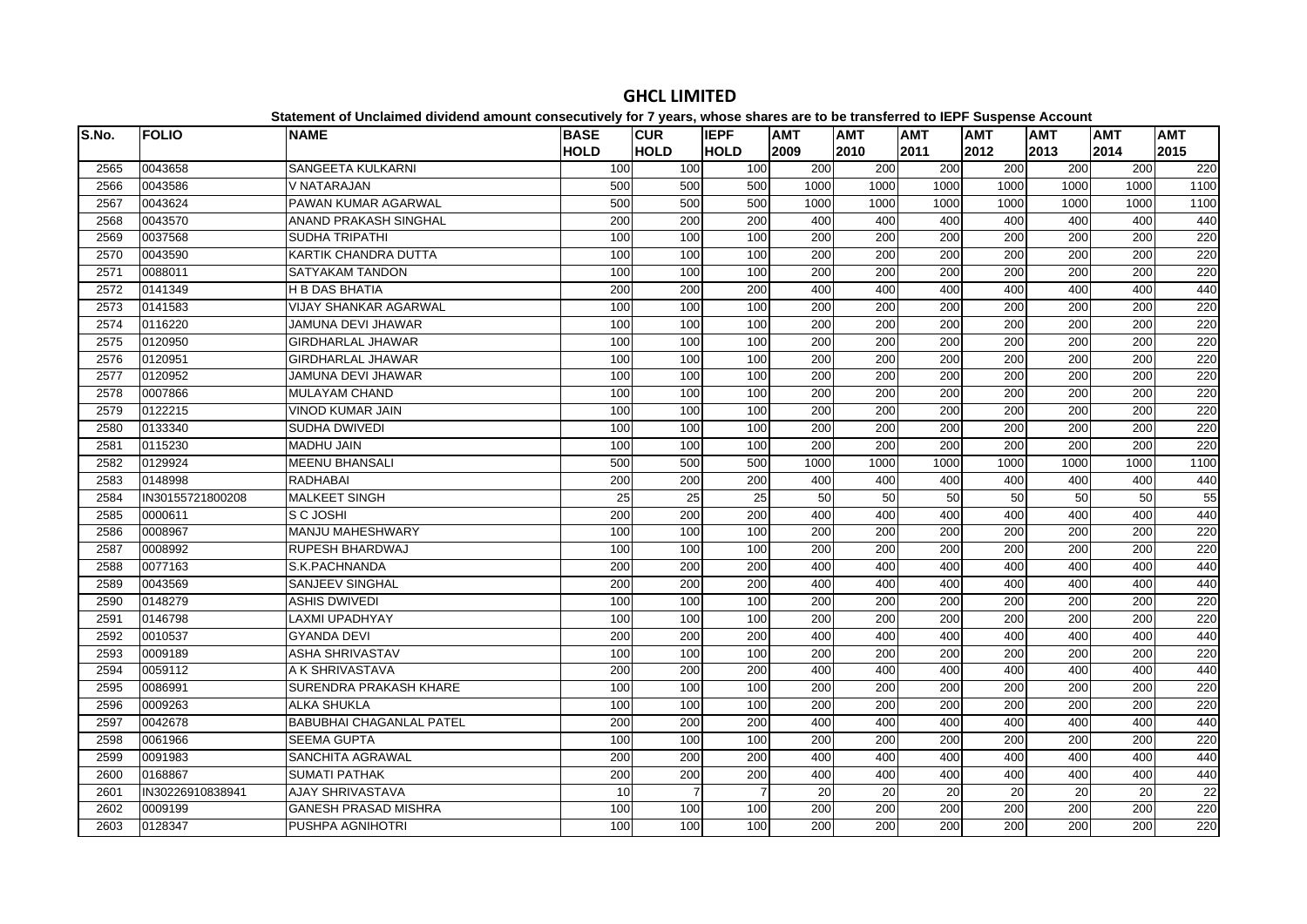| S.No. | <b>FOLIO</b>     | <b>NAME</b>                   | <b>BASE</b> | <b>CUR</b>     | <b>IEPF</b> | <b>AMT</b>       | <b>AMT</b>       | <b>AMT</b>       | <b>AMT</b>    | <b>AMT</b>     | <b>AMT</b>       | <b>AMT</b> |
|-------|------------------|-------------------------------|-------------|----------------|-------------|------------------|------------------|------------------|---------------|----------------|------------------|------------|
|       |                  |                               | <b>HOLD</b> | <b>HOLD</b>    | <b>HOLD</b> | 2009             | 2010             | 2011             | 2012          | 2013           | 2014             | 2015       |
| 2604  | 0017273          | <b>DINESH KUMAR</b>           | 200         | 200            | 200         | 400              | 400              | 400              | 400           | 400            | 400              | 440        |
| 2605  | 0009254          | <b>DINESH</b>                 | 100         | 100            | 100         | 200              | 200              | 200              | 200           | 200            | 200              | 220        |
| 2606  | 0157333          | <b>RINKU R BAHETI</b>         | 100         | 100            | 100         | 200              | 200              | 200              | 200           | 200            | 200              | 220        |
| 2607  | 0900189          | <b>GOPINATH PATEL</b>         | 100         | 100            | 100         | 200              | 200              | 200              | 200           | 200            | 200              | 220        |
| 2608  | 0008184          | <b>HIMACHAL ROY CHOUDHURY</b> | 100         | 100            | 100         | $\overline{200}$ | $\overline{200}$ | $\overline{200}$ | 200           | 200            | $\overline{200}$ | 220        |
| 2609  | 0008241          | <b>JAYANT K BHOSALE</b>       | 100         | 100            | 100         | 200              | 200              | 200              | 200           | 200            | 200              | 220        |
| 2610  | 0008183          | <b>ARUN KUMAR BHATT</b>       | 100         | 100            | 100         | 200              | 200              | 200              | 200           | 200            | 200              | 220        |
| 2611  | 0008195          | SANTOSH KUMAR SHUKLA          | 200         | 200            | 200         | 400              | 400              | 400              | 400           | 400            | 400              | 440        |
| 2612  | IN30088814193008 | MANJU DHIRENDRA KUMAR         | 100         | 100            | 100         | 200              | 200              | 200              | 200           | 200            | 200              | 220        |
| 2613  | 0008172          | RAMRISHI AGRAWAL              | 100         | 100            | 100         | 200              | 200              | 200              | 200           | 200            | 200              | 220        |
| 2614  | 0010629          | <b>ABDUL HAKIM KHAN</b>       | 200         | 200            | 200         | 400              | 400              | 400              | 400           | 400            | 400              | 440        |
| 2615  | 0001039          | <b>UMESH KUMAR AGRAWAL</b>    | 100         | 100            | 100         | 200              | 200              | 200              | 200           | 200            | 200              | 220        |
| 2616  | 0001040          | RAJESH KUMAR AGRAWAL          | 100         | 100            | 100         | 200              | 200              | 200              | 200           | 200            | 200              | 220        |
| 2617  | 0001041          | <b>MANJUSHA AGRAWAL</b>       | 100         | 100            | 100         | 200              | 200              | 200              | 200           | 200            | 200              | 220        |
| 2618  | 0010595          | JAGDEV SINGH SANDHU           | 500         | 500            | 500         | 1000             | 1000             | 1000             | 1000          | 1000           | 1000             | 1100       |
| 2619  | 0091359          | <b>CHANDRAKANT THACKER</b>    | 100         | 100            | 100         | 200              | 200              | 200              | 200           | 200            | 200              | 220        |
| 2620  | 0010637          | CHANDRAMA DEVI                | 400         | 400            | 400         | 800              | 800              | 800              | 800           | 800            | 800              | 880        |
| 2621  | 0010674          | <b>RAJANI KHARE</b>           | 100         | 100            | 100         | $\overline{200}$ | 200              | $\overline{200}$ | 200           | 200            | $\overline{200}$ | 220        |
| 2622  | 0050899          | <b>OMPRAKASH TIWARI</b>       | 300         | 300            | 300         | 600              | 600              | 600              | 600           | 600            | 600              | 660        |
| 2623  | 0124307          | DHARMADAS CHAKRABARTY         | 100         | 100            | 100         | 200              | 200              | 200              | 200           | 200            | 200              | 220        |
| 2624  | 0009192          | NIRANJAN KUMAR RAUT           | 100         | 100            | 100         | 200              | 200              | 200              | 200           | 200            | 200              | 220        |
| 2625  | 1202060000087521 | <b>SURESH KUMAR GUPTA</b>     | -1          | $\overline{1}$ |             | $\overline{2}$   | $\mathcal{P}$    | $\overline{2}$   | $\mathcal{P}$ | $\overline{2}$ | $\overline{2}$   | 2.2        |
| 2626  | 0047199          | <b>KN SEKAR</b>               | 200         | 200            | 200         | 400              | 400              | 400              | 400           | 400            | 400              | 440        |
| 2627  | 0051945          | <b>HEMANT AGARWAL</b>         | 200         | 200            | 200         | 400              | 400              | 400              | 400           | 400            | 400              | 440        |
| 2628  | 0107146          | VIJAYA LAXMI KONJARLA         | 100         | 100            | 100         | 200              | 200              | 200              | 200           | 200            | 200              | 220        |
| 2629  | 0158552          | <b>VINOD BANGAD</b>           | 100         | 100            | 100         | 200              | 200              | 200              | 200           | 200            | 200              | 220        |
| 2630  | 0160224          | <b>G GOVERDHAN</b>            | 100         | 100            | 100         | $\overline{200}$ | 200              | $\overline{200}$ | 200           | 200            | $\overline{200}$ | 220        |
| 2631  | 0902904          | DASARADHA RAMA RAO ALLURI     | 100         | 100            | 100         | 200              | 200              | 200              | 200           | 200            | 200              | 220        |
| 2632  | 0129119          | <b>RAJSHRI KARWA</b>          | 100         | 100            | 100         | 200              | 200              | 200              | 200           | 200            | 200              | 220        |
| 2633  | 0051986          | <b>DHIREN C MEHTA</b>         | 100         | 100            | 100         | 200              | 200              | 200              | 200           | 200            | 200              | 220        |
| 2634  | 0051987          | <b>ROHIT C MEHTA</b>          | 100         | 100            | 100         | 200              | 200              | 200              | 200           | 200            | 200              | 220        |
| 2635  | 0052015          | A R RAMACHANDRA PANICKER      | 200         | 200            | 200         | 400              | 400              | 400              | 400           | 400            | 400              | 440        |
| 2636  | 0052163          | MARAMGANTI VARADA CHARYULU    | 100         | 100            | 100         | 200              | 200              | $\overline{200}$ | 200           | 200            | $\overline{200}$ | 220        |
| 2637  | 0066719          | <b>DAVENDER PARAKH</b>        | 300         | 300            | 300         | 600              | 600              | 600              | 600           | 600            | 600              | 660        |
| 2638  | 0074252          | <b>DEENA GEORGE</b>           | 100         | 100            | 100         | 200              | 200              | 200              | 200           | 200            | 200              | 220        |
| 2639  | 0092965          | OMPRAKASH M. PURANMALKA       | 100         | 100            | 100         | 200              | 200              | 200              | 200           | 200            | 200              | 220        |
| 2640  | 0120123          | K SAVITHRI                    | 100         | 100            | 100         | 200              | 200              | 200              | 200           | 200            | 200              | 220        |
| 2641  | 0153494          | <b>GEETA SRIVASTAVA</b>       | 500         | 500            | 500         | 1000             | 1000             | 1000             | 1000          | 1000           | 1000             | 1100       |
| 2642  | 0168370          | <b>IRENE HARDING</b>          | 200         | 200            | 200         | 400              | 400              | 400              | 400           | 400            | 400              | 440        |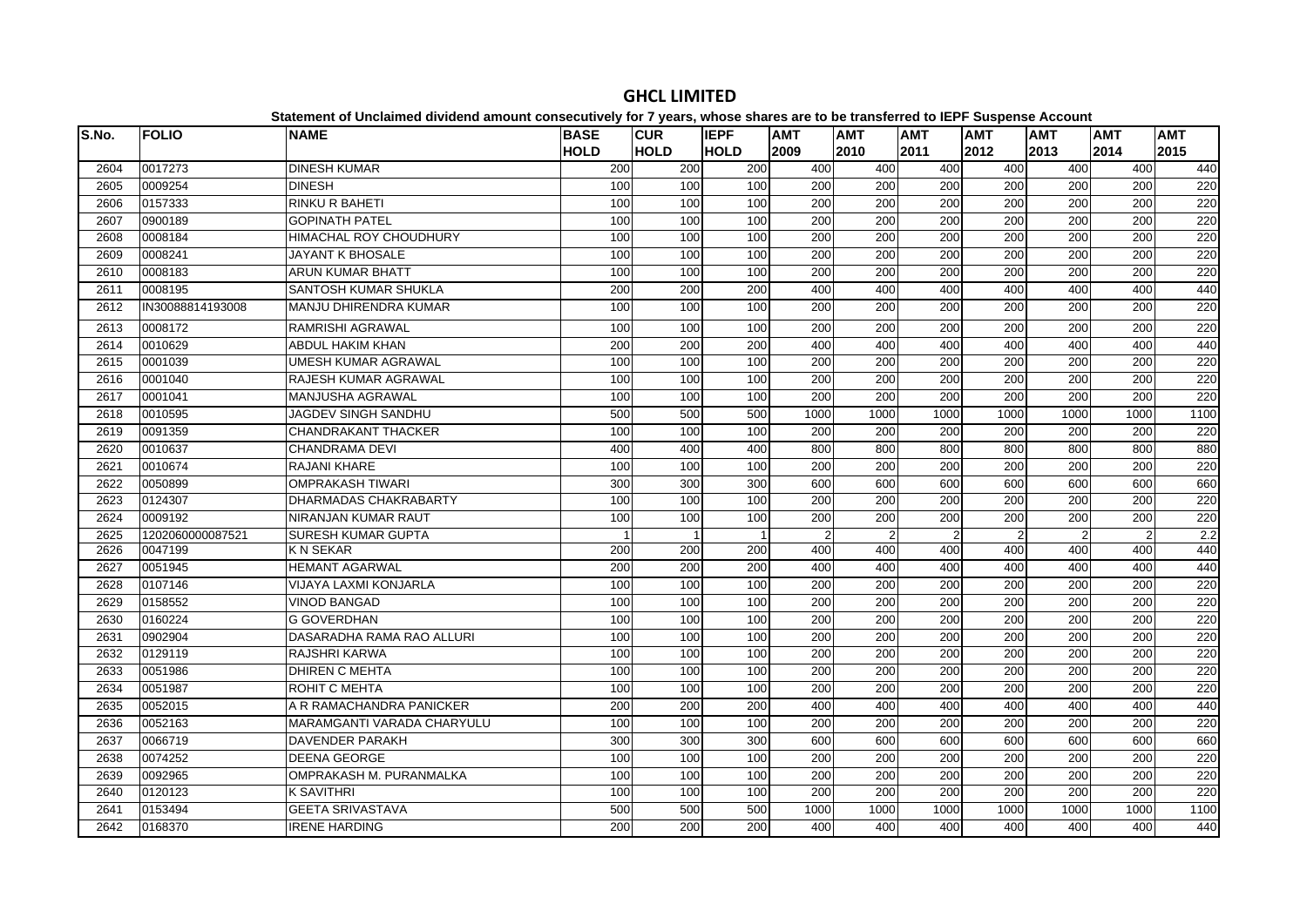| S.No. | <b>FOLIO</b>     | <b>NAME</b>                       | <b>BASE</b> | <b>CUR</b>  | <b>IEPF</b> | <b>AMT</b> | <b>AMT</b>       | <b>AMT</b>       | <b>AMT</b>       | <b>AMT</b>       | <b>AMT</b>       | <b>AMT</b> |
|-------|------------------|-----------------------------------|-------------|-------------|-------------|------------|------------------|------------------|------------------|------------------|------------------|------------|
|       |                  |                                   | <b>HOLD</b> | <b>HOLD</b> | <b>HOLD</b> | 2009       | 2010             | 2011             | 2012             | 2013             | 2014             | 2015       |
| 2643  | 0047012          | NAVEEN REDDY PODDUTURI            | 400         | 200         | 200         | 800        | 800              | 400              | 400              | 400              | 400              | 440        |
| 2644  | 0052562          | <b>KVRSPRASAD</b>                 | 100         | 100         | 100         | 200        | 200              | 200              | 200              | 200              | 200              | 220        |
| 2645  | 0051547          | <b>BINDU MOHANA KATRAGADDA</b>    | 200         | 200         | 200         | 400        | 400              | 400              | 400              | 400              | 400              | 440        |
| 2646  | 0100707          | T MADHUSUDHANA REDDY              | 200         | 200         | 200         | 400        | 400              | 400              | 400              | 400              | 400              | 440        |
| 2647  | 0001117          | SURYANARAYANA KOTIPALLI           | 100         | 100         | 100         | 200        | 200              | $\overline{200}$ | 200              | 200              | $\overline{200}$ | 220        |
| 2648  | 0051684          | <b>SEVA KARAN YADAV</b>           | 100         | 100         | 100         | 200        | 200              | $\overline{200}$ | 200              | 200              | 200              | 220        |
| 2649  | 0063373          | S.V.K. MOHAN                      | 100         | 100         | 100         | 200        | $\overline{200}$ | 200              | 200              | 200              | 200              | 220        |
| 2650  | 0068571          | SHRIKISHAN PALLOD                 | 100         | 100         | 100         | 200        | 200              | 200              | 200              | 200              | 200              | 220        |
| 2651  | 0052196          | MOHNI ALEXANDER                   | 500         | 500         | 500         | 1000       | 1000             | 1000             | 1000             | 1000             | 1000             | 1100       |
| 2652  | 0052112          | DOMAKONDA TUKARAM                 | 100         | 100         | 100         | 200        | 200              | 200              | 200              | 200              | 200              | 220        |
| 2653  | 0000425          | R PRASANNAKUMAR PILLAI            | 200         | 200         | 200         | 400        | 400              | 400              | 400              | 400              | 400              | 440        |
| 2654  | 0047415          | APPALAKUTTI VENKATA SUBRAHMANYA   | 200         | 200         | 200         | 400        | 400              | 400              | 400              | 400              | 400              | 440        |
| 2655  | 0051995          | R LALITHA                         | 100         | 100         | 100         | 200        | 200              | 200              | 200              | 200              | $\overline{200}$ | 220        |
| 2656  | 0052268          | <b>H C KUMAR</b>                  | 100         | 100         | 100         | 200        | 200              | 200              | 200              | 200              | 200              | 220        |
| 2657  | 0052261          | <b>RAVINDRA NATH GUPTA</b>        | 100         | 100         | 100         | 200        | 200              | 200              | 200              | 200              | 200              | 220        |
| 2658  | 0052290          | NARAYAN PRAHLAD                   | 100         | 100         | 100         | 200        | 200              | 200              | 200              | 200              | 200              | 220        |
| 2659  | 0077993          | Y.INNA REDDY                      | 100         | 100         | 100         | 200        | 200              | 200              | 200              | 200              | 200              | 220        |
| 2660  | 0126721          | <b>PASUMARTY MANJULA</b>          | 100         | 100         | 100         | 200        | 200              | 200              | 200              | 200              | 200              | 220        |
| 2661  | 0052071          | PASUPULATE BABURAO                | 100         | 100         | 100         | 200        | $\overline{200}$ | $\overline{200}$ | 200              | 200              | $\overline{200}$ | 220        |
| 2662  | 0052158          | GUDIBANDA SHAHARAO JAIKUMAR       | 100         | 100         | 100         | 200        | 200              | 200              | 200              | 200              | 200              | 220        |
| 2663  | 0051714          | ANAND KAMAL RAVI                  | 100         | 100         | 100         | 200        | 200              | 200              | 200              | 200              | 200              | 220        |
| 2664  | 0052080          | <b>MEESALA PRASAD</b>             | 100         | 100         | 100         | 200        | 200              | 200              | 200              | 200              | 200              | 220        |
| 2665  | 0052084          | <b>MENTAM FRANCIS XAVIER RAJU</b> | 100         | 100         | 100         | 200        | 200              | 200              | 200              | 200              | 200              | 220        |
| 2666  | 0093773          | S. MALLIKARJUN RAO                | 100         | 100         | 100         | 200        | 200              | 200              | 200              | 200              | 200              | 220        |
| 2667  | 0137664          | <b>VST INVESTMENTS LTD.</b>       | 100         | 100         | 100         | 200        | 200              | 200              | 200              | 200              | 200              | 220        |
| 2668  | 0051901          | <b>GOBOORI MURALIDHARR</b>        | 100         | 100         | 100         | 200        | 200              | 200              | 200              | 200              | 200              | 220        |
| 2669  | 0064679          | VIJAYA KUMAR REDDY VANGALA        | 100         | 100         | 100         | 200        | 200              | 200              | 200              | 200              | 200              | 220        |
| 2670  | 0077245          | <b>SURYA PRAKASH SHARMA</b>       | 100         | 100         | 100         | 200        | 200              | 200              | 200              | 200              | 200              | 220        |
| 2671  | 0051596          | V RAMASWAMY                       | 100         | 100         | 100         | 200        | 200              | 200              | 200              | 200              | 200              | 220        |
| 2672  | 0051605          | HARI RAO N N                      | 100         | 100         | 100         | 200        | 200              | 200              | 200              | 200              | 200              | 220        |
| 2673  | IN30051314845772 | SHYNU THANKAMMA PAPPACHAN         | 151         | 151         | 151         | 302        | 302              | 302              | $\overline{302}$ | 302              | 302              | 332.2      |
| 2674  | 0102501          | <b>M RAMANI</b>                   | 100         | 100         | 100         | 200        | 200              | 200              | 200              | 200              | 200              | 220        |
| 2675  | 0163818          | DHARMARAJA MUDALIAR K.R (J)       | 116         | 116         | 116         | 232        | 232              | 232              | 232              | $\overline{232}$ | 232              | 255.2      |
| 2676  | 0904431          | SYED KHAJA MUSTAFA HUSAIN         | 1000        | 1000        | 1000        | 2000       | 2000             | 2000             | 2000             | 2000             | 2000             | 2200       |
| 2677  | 0904432          | SHEHNAAZ HUSAIN                   | 1000        | 1000        | 1000        | 2000       | 2000             | 2000             | 2000             | 2000             | 2000             | 2200       |
| 2678  | 0134138          | <b>DILIP KUMAR SARAF</b>          | 100         | 100         | 100         | 200        | 200              | 200              | 200              | 200              | 200              | 220        |
| 2679  | 0046938          | KRISHNA MURTHY IMMADI             | 500         | 500         | 500         | 1000       | 1000             | 1000             | 1000             | 1000             | 1000             | 1100       |
| 2680  | 0046939          | VENKATA KISHTAIAH IMMADI          | 500         | 500         | 500         | 1000       | 1000             | 1000             | 1000             | 1000             | 1000             | 1100       |
| 2681  | 0047397          | <b>BADA SUSEELA RANI</b>          | 100         | 100         | 100         | 200        | 200              | 200              | 200              | 200              | 200              | 220        |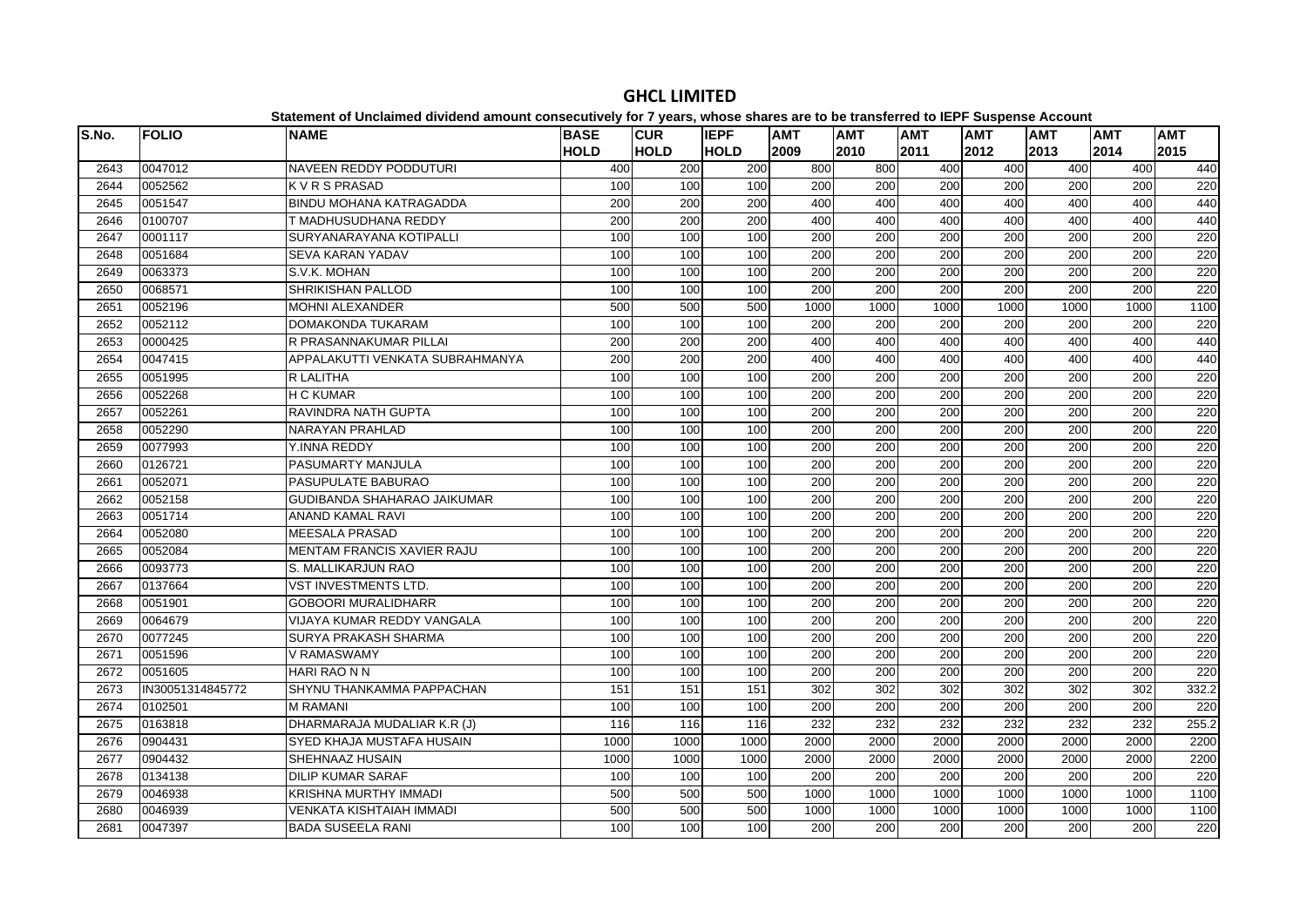| S.No. | <b>FOLIO</b>     | <b>NAME</b>                      | <b>BASE</b><br><b>HOLD</b> | <b>CUR</b><br><b>HOLD</b> | <b>IEPF</b><br><b>HOLD</b> | <b>AMT</b><br>2009 | <b>AMT</b><br>2010 | <b>AMT</b><br>2011 | <b>AMT</b><br>2012 | <b>AMT</b><br>2013 | <b>AMT</b><br>2014 | <b>AMT</b><br>2015 |
|-------|------------------|----------------------------------|----------------------------|---------------------------|----------------------------|--------------------|--------------------|--------------------|--------------------|--------------------|--------------------|--------------------|
| 2682  | 0144593          | P SHANKAR                        | 500                        | 500                       | 500                        | 1000               | 1000               | 1000               | 1000               | 1000               | 1000               | 1100               |
| 2683  | 0051813          | <b>MBLKUMARI</b>                 | 100                        | 100                       | 100                        | 200                | 200                | 200                | 200                | 200                | 200                | 220                |
| 2684  | 0032722          | <b>NUKALA ASHOK REDDY</b>        | 100                        | 100                       | 100                        | 200                | 200                | 200                | 200                | 200                | 200                | 220                |
| 2685  | 0051856          | KUNCHAM VENKATESHWAR RAO         | 100                        | 100                       | 100                        | 200                | 200                | $\overline{200}$   | 200                | 200                | 200                | 220                |
| 2686  | 0052037          | POTTA MUNI KUMAR                 | 100                        | 100                       | 100                        | 200                | 200                | 200                | 200                | 200                | 200                | 220                |
| 2687  | 0051922          | PRAHLAD RAI AGARWALA             | 300                        | 300                       | 300                        | 600                | 600                | 600                | 600                | 600                | 600                | 660                |
| 2688  | IN30226910395993 | V CHANDRA KALA                   | $\Delta$                   | $\overline{4}$            | Δ                          | 8                  | 8                  | 8                  | 8                  | 8                  | 8                  | 8.8                |
| 2689  | 0020213          | <b>K KRUPALAKSHMI</b>            | 100                        | 100                       | 100                        | 200                | 200                | 200                | 200                | 200                | 200                | 220                |
| 2690  | 0020408          | <b>B MEENA KUMARI</b>            | 100                        | 100                       | 100                        | 200                | 200                | 200                | 200                | 200                | 200                | 220                |
| 2691  | 0165800          | VASANTHA KUMAR M.S.              | 15                         | 15                        | 15                         | 30                 | 30                 | 30                 | 30                 | 30                 | 30                 | 33                 |
| 2692  | 0000417          | <b>MVKNRAO</b>                   | 200                        | 200                       | 200                        | 400                | 400                | 400                | 400                | 400                | 400                | 440                |
| 2693  | 0047324          | <b>VIDYA P BONGALE</b>           | 100                        | 100                       | 100                        | $\overline{200}$   | 200                | 200                | 200                | 200                | 200                | 220                |
| 2694  | 0052078          | <b>CHINTA RATNAM DANIEL</b>      | 200                        | 200                       | 200                        | 400                | 400                | 400                | 400                | 400                | 400                | 440                |
| 2695  | 0052081          | KODUMUR ABDUL RABBANI            | 100                        | 100                       | 100                        | 200                | 200                | 200                | 200                | 200                | 200                | 220                |
| 2696  | 0052132          | <b>KOTHA RAVINDER</b>            | 100                        | 100                       | 100                        | 200                | 200                | 200                | 200                | 200                | 200                | 220                |
| 2697  | 0123488          | <b>BHASKAR MONI PATRO</b>        | 100                        | 100                       | 100                        | 200                | 200                | 200                | 200                | 200                | 200                | 220                |
| 2698  | 0167393          | <b>M RAMADEVI</b>                | 500                        | 500                       | 500                        | 1000               | 1000               | 1000               | 1000               | 1000               | 1000               | 1100               |
| 2699  | 0047066          | KIZHAKEMATTUMMEL XAVIER PAPOO    | 300                        | 300                       | 300                        | 600                | 600                | 600                | 600                | 600                | 600                | 660                |
| 2700  | 0121786          | <b>MANIBEN PATEL</b>             | 100                        | 100                       | 100                        | 200                | 200                | 200                | 200                | 200                | 200                | 220                |
| 2701  | 0047245          | <b>VILASINI MURKE</b>            | 100                        | 100                       | 100                        | 200                | 200                | 200                | 200                | 200                | 200                | 220                |
| 2702  | 0046966          | <b>INDIRA PANIKKAR</b>           | 100                        | 100                       | 100                        | $\overline{200}$   | 200                | 200                | $\overline{200}$   | 200                | 200                | 220                |
| 2703  | 0037468          | K CHANDRA SEKHARA RAO            | 100                        | 100                       | 100                        | 200                | 200                | 200                | 200                | 200                | 200                | 220                |
| 2704  | 0130417          | PADMA MUKHI GUTTA                | 300                        | 300                       | 300                        | 600                | 600                | 600                | 600                | 600                | 600                | 660                |
| 2705  | 0141660          | <b>G HARINDRANATH</b>            | 200                        | 200                       | 200                        | 400                | 400                | 400                | 400                | 400                | 400                | 440                |
| 2706  | 0160194          | <b>RANGA SUMAN KONDAMURI</b>     | 200                        | 200                       | 200                        | 400                | 400                | 400                | 400                | 400                | 400                | 440                |
| 2707  | 0052126          | <b>VENNAMANENI RAJESHWER RAO</b> | 100                        | 100                       | 100                        | 200                | 200                | 200                | 200                | 200                | 200                | 220                |
| 2708  | IN30021412012438 | <b>ANAND SHAH</b>                | 50                         | 49                        | 49                         | 100                | 98                 | 98                 | 98                 | 98                 | 98                 | 107.8              |
| 2709  | 0104330          | M HARIHARA SUBRAMANIAN           | 100                        | 100                       | 100                        | 200                | 200                | 200                | 200                | 200                | 200                | 220                |
| 2710  | 0108498          | <b>SURESH BIYANI</b>             | 500                        | 500                       | 500                        | 1000               | 1000               | 1000               | 1000               | 1000               | 1000               | 1100               |
| 2711  | 0051753          | <b>BHUPATHIRAJU BHARATHI</b>     | 100                        | 100                       | 100                        | 200                | 200                | 200                | 200                | 200                | 200                | 220                |
| 2712  | 0115354          | <b>B V RAMDAS</b>                | 100                        | 100                       | 100                        | 200                | 200                | 200                | 200                | 200                | 200                | 220                |
| 2713  | 0091794          | MADHAVI V.                       | 100                        | 100                       | 100                        | 200                | 200                | 200                | 200                | 200                | 200                | 220                |
| 2714  | 0097884          | SQN. LDR. K. RAGHUKUMAR (RETD.)  | 100                        | 100                       | 100                        | 200                | 200                | 200                | 200                | 200                | 200                | 220                |
| 2715  | 0051805          | V D SELMOKAR                     | 200                        | $\overline{200}$          | 200                        | 400                | 400                | 400                | 400                | 400                | 400                | 440                |
| 2716  | 0051864          | POULOSE P V                      | 100                        | 100                       | 100                        | 200                | 200                | $\overline{200}$   | 200                | 200                | 200                | 220                |
| 2717  | 0051874          | <b>BHASKARA NARASIMHAN</b>       | 100                        | 100                       | 100                        | 200                | 200                | 200                | 200                | 200                | 200                | 220                |
| 2718  | 0047422          | ROMESH CHAND                     | 200                        | 200                       | 200                        | 400                | 400                | 400                | 400                | 400                | 400                | 440                |
| 2719  | 0047079          | T S R KRISHNA SASTRI             | 100                        | 100                       | 100                        | $\overline{200}$   | 200                | $\overline{200}$   | $\overline{200}$   | 200                | 200                | 220                |
| 2720  | 0051689          | <b>SUBBARAO GUNAPALLI</b>        | 100                        | 100                       | 100                        | 200                | 200                | 200                | 200                | 200                | 200                | 220                |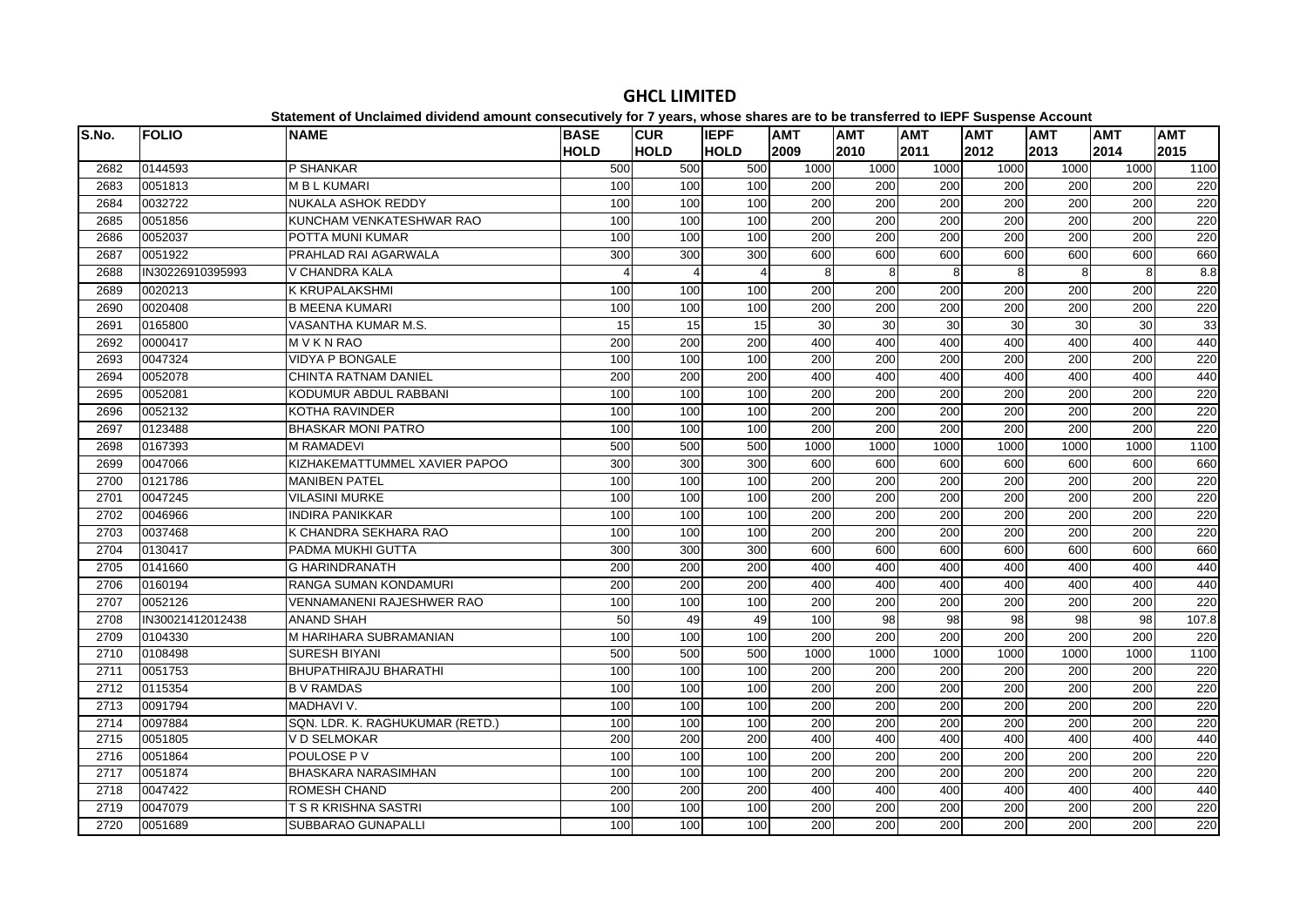| S.No. | <b>FOLIO</b>     | platomont or onolalmoa annaona amoant oonoooathoff for 1 foarof mnooo onaroo aro ta<br><b>NAME</b> | <b>BASE</b> | <b>CUR</b>       | <b>IEPF</b> | <b>AMT</b>       | <b>AMT</b>       | <b>AMT</b>       | <b>AMT</b> | <b>AMT</b>       | <b>AMT</b>       | <b>AMT</b> |
|-------|------------------|----------------------------------------------------------------------------------------------------|-------------|------------------|-------------|------------------|------------------|------------------|------------|------------------|------------------|------------|
|       |                  |                                                                                                    | <b>HOLD</b> | <b>HOLD</b>      | <b>HOLD</b> | 2009             | 2010             | 2011             | 2012       | 2013             | 2014             | 2015       |
| 2721  | 0047069          | NEMALA SUSHEELA                                                                                    | 100         | 100              | 100         | 200              | 200              | 200              | 200        | 200              | 200              | 220        |
| 2722  | 0051686          | <b>GOVINDBHAI PATEL</b>                                                                            | 100         | 100              | 100         | $\overline{200}$ | 200              | $\overline{200}$ | 200        | $\overline{200}$ | $\overline{200}$ | 220        |
| 2723  | 0033851          | DHANAPATHI RAO ADABALA                                                                             | 200         | 200              | 200         | 400              | 400              | 400              | 400        | 400              | 400              | 440        |
| 2724  | 0051825          | <b>SHYAM KUMAR SHARMA</b>                                                                          | 500         | 500              | 500         | 1000             | 1000             | 1000             | 1000       | 1000             | 1000             | 1100       |
| 2725  | 0052138          | JANGALAPALLI RADHA KRISHNA MURALI                                                                  | 100         | 100              | 100         | 200              | 200              | 200              | 200        | $\overline{200}$ | $\overline{200}$ | 220        |
| 2726  | 0000344          | MALLAPRAGADA KRISHNA MURTHI                                                                        | 100         | 100              | 100         | 200              | 200              | 200              | 200        | 200              | 200              | 220        |
| 2727  | 0165956          | SUNITHA ADIMOOLAM (J)                                                                              | 15          | 15               | 15          | 30               | 30               | 30               | 30         | 30               | 30               | 33         |
| 2728  | 0165957          | SAMATHA KHAMBAM (J)                                                                                | 15          | 15               | 15          | 30               | 30               | 30               | 30         | $\overline{30}$  | 30               | 33         |
| 2729  | 1205140000024680 | RADHAKRISHNA VAIDYA                                                                                | 100         | 100              | 100         | 200              | 200              | 200              | 200        | 200              | 200              | 220        |
| 2730  | 1203070000090482 | <b>ANKAM BAL RAJU</b>                                                                              | 10          | 10               | 10          | 20               | 20               | $\overline{20}$  | 20         | 20               | 20               | 22         |
| 2731  | 0001055          | ABDUL JAVEED KHAN                                                                                  | 200         | 200              | 200         | 400              | 400              | 400              | 400        | 400              | 400              | 440        |
| 2732  | 0059690          | RAJENNDRA PRASAD VELETI                                                                            | 100         | 100              | 100         | 200              | 200              | 200              | 200        | 200              | 200              | 220        |
| 2733  | 0051541          | NARAYAN REDDY GUDIPATI                                                                             | 300         | 300              | 300         | 600              | 600              | 600              | 600        | 600              | 600              | 660        |
| 2734  | 0033246          | SIVA NANDINI VEGILLA                                                                               | 100         | 100              | 100         | 200              | 200              | $\overline{200}$ | 200        | 200              | 200              | 220        |
| 2735  | 0010162          | NARAYAN PUNDALIK ISOKAR                                                                            | 100         | 100              | 100         | $\overline{200}$ | 200              | 200              | 200        | $\overline{200}$ | $\overline{200}$ | 220        |
| 2736  | 0051789          | KAJULURI NAGESWARA RAO                                                                             | 100         | 100              | 100         | 200              | 200              | 200              | 200        | 200              | 200              | 220        |
| 2737  | IN30066910126444 | L RAJENDER REDDY                                                                                   | 100         | 100              | 100         | 200              | $\overline{200}$ | $\overline{200}$ | 200        | 200              | 200              | 220        |
| 2738  | 0047426          | VENKATANARAYANA DRONAVALLI                                                                         | 200         | $\overline{200}$ | 200         | 400              | 400              | 400              | 400        | 400              | 400              | 440        |
| 2739  | 0059541          | UPPALAIAH ROPALU                                                                                   | 100         | 100              | 100         | 200              | 200              | 200              | 200        | 200              | 200              | 220        |
| 2740  | 0118503          | RAJESH KUMAR CHORARIA                                                                              | 100         | 100              | 100         | 200              | $\overline{200}$ | $\overline{200}$ | 200        | 200              | 200              | 220        |
| 2741  | 0065382          | M.RAMAMURTHY                                                                                       | 100         | 100              | 100         | 200              | 200              | 200              | 200        | 200              | 200              | 220        |
| 2742  | 0167677          | A V RAMANV CHERI                                                                                   | 200         | 200              | 200         | 400              | 400              | 400              | 400        | 400              | 400              | 440        |
| 2743  | 0047216          | RACHOOR HANUMAN                                                                                    | 100         | 100              | 100         | 200              | 200              | 200              | 200        | 200              | 200              | 220        |
| 2744  | 0047466          | VENKATA SUBBA RAO MANDAVA                                                                          | 100         | 100              | 100         | 200              | 200              | 200              | 200        | 200              | 200              | 220        |
| 2745  | 0051879          | <b>SANDEEP N PATEL</b>                                                                             | 100         | 100              | 100         | 200              | 200              | 200              | 200        | 200              | 200              | 220        |
| 2746  | 0047163          | SREENIVASULU JINKA K                                                                               | 100         | 100              | 100         | 200              | 200              | 200              | 200        | 200              | 200              | 220        |
| 2747  | 0012486          | REMA ABRAHAM                                                                                       | 300         | 300              | 300         | 600              | 600              | 600              | 600        | 600              | 600              | 660        |
| 2748  | 0135819          | <b>MT SREEKANTH</b>                                                                                | 100         | 100              | 100         | 200              | 200              | $\overline{200}$ | 200        | 200              | 200              | 220        |
| 2749  | 0121891          | <b>ALLAHM BAKSH C</b>                                                                              | 100         | 100              | 100         | 200              | 200              | 200              | 200        | 200              | 200              | 220        |
| 2750  | 0047440          | LAKSHMIRAMANA NEMALI                                                                               | 100         | 100              | 100         | 200              | 200              | $\overline{200}$ | 200        | 200              | $\overline{200}$ | 220        |
| 2751  | 0033878          | <b>UMA PATHY PALLINTI</b>                                                                          | 100         | 100              | 100         | 200              | 200              | 200              | 200        | 200              | 200              | 220        |
| 2752  | 1204470000027404 | <b>MURALI GANGARAPU</b>                                                                            | 25          | 21               | 21          | 50               | 50               | 50               | 50         | 50               | 50               | 55         |
| 2753  | 0051713          | <b>GARUDOJI AMBORE</b>                                                                             | 100         | 100              | 100         | 200              | $\overline{200}$ | $\overline{200}$ | 200        | $\overline{200}$ | $\overline{200}$ | 220        |
| 2754  | 0065214          | P. SUNEETA                                                                                         | 200         | 200              | 200         | 400              | 400              | 400              | 400        | 400              | 400              | 440        |
| 2755  | 0051707          | <b>RAVI SANKAR S</b>                                                                               | 100         | 100              | 100         | 200              | 200              | 200              | 200        | 200              | 200              | 220        |
| 2756  | 0012487          | HARIVANAM HANUMANTHACHAR                                                                           | 100         | 100              | 100         | 200              | 200              | 200              | 200        | 200              | 200              | 220        |
| 2757  | 0011246          | R RANGASWAMY GOWD                                                                                  | 100         | 100              | 100         | 200              | 200              | 200              | 200        | 200              | 200              | 220        |
| 2758  | 0011144          | ARAGA PURNIMA NAGARAJA                                                                             | 100         | 100              | 100         | 200              | 200              | 200              | 200        | 200              | 200              | 220        |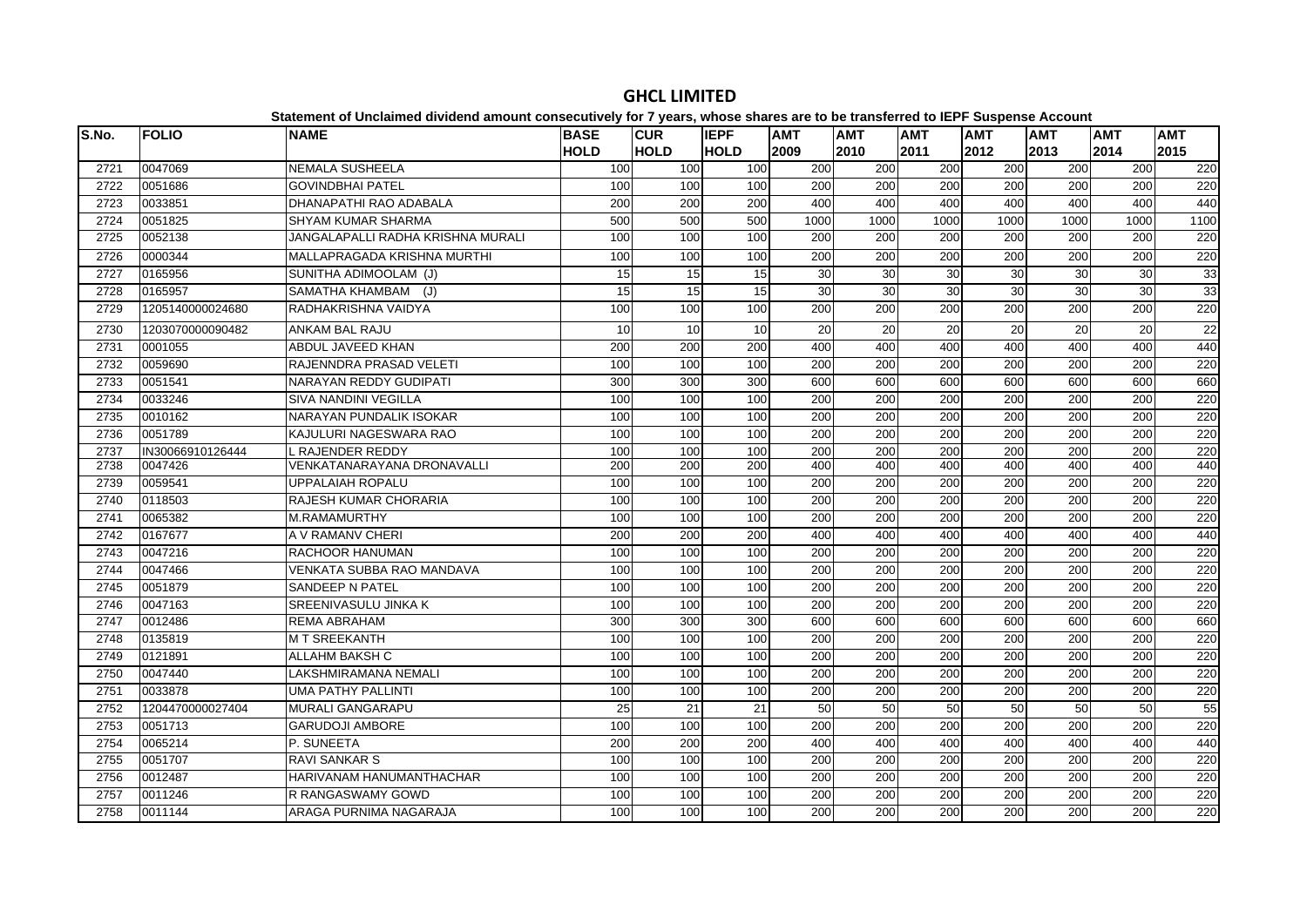| S.No. | <b>FOLIO</b>     | platomont of onolamiou antiuonu amount concooutivoly for Figure, impose onuros are to<br><b>NAME</b> | <b>BASE</b> | <b>CUR</b>      | <b>IEPF</b>      | <b>AMT</b>       | .<br><b>AMT</b> | <b>AMT</b>       | $-$<br><b>AMT</b> | <b>AMT</b> | <b>AMT</b>       | <b>AMT</b> |
|-------|------------------|------------------------------------------------------------------------------------------------------|-------------|-----------------|------------------|------------------|-----------------|------------------|-------------------|------------|------------------|------------|
|       |                  |                                                                                                      | <b>HOLD</b> | <b>HOLD</b>     | <b>HOLD</b>      | 2009             | 2010            | 2011             | 2012              | 2013       | 2014             | 2015       |
| 2759  | 0032582          | SAI BABU BHATTIPROLU                                                                                 | 100         | 100             | 100              | 200              | 200             | 200              | 200               | 200        | 200              | 220        |
| 2760  | 0032660          | CHAPARALA SITARATNAM                                                                                 | 1800        | 1800            | 1800             | 3600             | 3600            | 3600             | 3600              | 3600       | 3600             | 3960       |
| 2761  | 0032662          | <b>LAKSHMI RAO KOKA</b>                                                                              | 100         | 100             | 100              | 200              | 200             | 200              | 200               | 200        | 200              | 220        |
| 2762  | 0136647          | <b>ATLURU NAN BABY SAROJINI</b>                                                                      | 1100        | 1100            | 1100             | 2200             | 2200            | 2200             | 2200              | 2200       | 2200             | 2420       |
| 2763  | 0136655          | ATLURU MAYA RANI                                                                                     | 400         | 400             | 400              | 800              | 800             | 800              | 800               | 800        | 800              | 880        |
| 2764  | 0165189          | PIDIKITI SUNEETA DEVI                                                                                | 30          | 30              | 30               | 60               | 60              | 60               | 60                | 60         | 60               | 66         |
| 2765  | 0165295          | <b>VIJAYALAKSHMI P</b>                                                                               | 60          | $\overline{60}$ | $\overline{60}$  | 120              | 120             | 120              | 120               | 120        | 120              | 132        |
| 2766  | 0011316          | CHIRRAVURI VISWANATH                                                                                 | 200         | 200             | 200              | 400              | 400             | 400              | 400               | 400        | 400              | 440        |
| 2767  | 0099996          | YENDURI S. RAMACHANDRA RAO                                                                           | 300         | 300             | 300              | 600              | 600             | 600              | 600               | 600        | 600              | 660        |
| 2768  | 0000348          | K BALA GOPAL                                                                                         | 200         | 200             | 200              | 400              | 400             | 400              | 400               | 400        | 400              | 440        |
| 2769  | 0000361          | N SATYANARAYANA RAJU                                                                                 | 200         | 200             | 200              | 400              | 400             | 400              | 400               | 400        | 400              | 440        |
| 2770  | 0000376          | <b>G R KRISHNAMURTHY</b>                                                                             | 100         | 100             | 100              | 200              | 200             | 200              | 200               | 200        | 200              | 220        |
| 2771  | 0011397          | SATYANARAYANA VENIGALLA                                                                              | 200         | 200             | $\overline{200}$ | 400              | 400             | 400              | 400               | 400        | 400              | 440        |
| 2772  | 0011396          | <b>GOLI VEERA RAGHAVULU</b>                                                                          | 200         | 200             | 200              | 400              | 400             | 400              | 400               | 400        | 400              | 440        |
| 2773  | 0152398          | KODALI SRINIVASARAO                                                                                  | 100         | 100             | 100              | 200              | 200             | 200              | 200               | 200        | 200              | 220        |
| 2774  | 0011252          | PARTHASARTHI KOTNI                                                                                   | 100         | 100             | 100              | 200              | 200             | 200              | 200               | 200        | 200              | 220        |
| 2775  | 0015838          | TIRUMALA KANDURI SRINIVASA SRIDHAR                                                                   | 100         | 100             | 100              | $\overline{200}$ | 200             | 200              | 200               | 200        | $\overline{200}$ | 220        |
| 2776  | 0000355          | HANUMANTHA RAO GALLA                                                                                 | 200         | 200             | 200              | 400              | 400             | 400              | 400               | 400        | 400              | 440        |
| 2777  | 0000358          | R P DHORIA                                                                                           | 200         | 200             | 200              | 400              | 400             | 400              | 400               | 400        | 400              | 440        |
| 2778  | 0063493          | SUBRAHMANYAM TUMMALA                                                                                 | 200         | 200             | 200              | 400              | 400             | 400              | 400               | 400        | 400              | 440        |
| 2779  | 0147123          | YEKA VENKATA APPARAO                                                                                 | 100         | 100             | 100              | 200              | 200             | $\overline{200}$ | 200               | 200        | $\overline{200}$ | 220        |
| 2780  | 0064587          | A.S.S. RAO                                                                                           | 100         | 100             | 100              | 200              | 200             | 200              | 200               | 200        | 200              | 220        |
| 2781  | IN30061010428694 | MANDAVA PRAMEELA DEVI                                                                                | 100         | 100             | 100              | 200              | 200             | 200              | 200               | 200        | 200              | 220        |
| 2782  | 0165493          | <b>MURTHY R.G.K</b>                                                                                  | 15          | 15              | 15 <sup>1</sup>  | 30               | 30              | 30               | 30                | 30         | 30               | 33         |
| 2783  | IN30102221440339 | THOTA USHA RANI                                                                                      | 100         | 100             | 100              | 200              | 200             | 200              | 200               | 200        | 200              | 220        |
| 2784  | 0118268          | <b>MARELLA KALESHA</b>                                                                               | 100         | 100             | 100              | 200              | 200             | 200              | 200               | 200        | 200              | 220        |
| 2785  | 0047232          | PULELA ARUNA                                                                                         | 100         | 100             | 100              | 200              | 200             | 200              | 200               | 200        | 200              | 220        |
| 2786  | 0091385          | PALETI DAMAYANTHI                                                                                    | 100         | 100             | 100              | 200              | 200             | 200              | 200               | 200        | 200              | 220        |
| 2787  | 0165097          | <b>CHALAMA RAO B</b>                                                                                 | 90          | $\overline{90}$ | 90               | 180              | 180             | 180              | 180               | 180        | 180              | 198        |
| 2788  | 0164138          | SREENIVASA CHAKKRAPANI NAIDU                                                                         | 10          | $\overline{10}$ | $\overline{10}$  | 20               | 20              | 20               | 20                | 20         | 20               | 22         |
| 2789  | 0048218          | A V L NARASIMHAM                                                                                     | 200         | 200             | 200              | 400              | 400             | 400              | 400               | 400        | 400              | 440        |
| 2790  | 1301740000063228 | V.SAILAJA.                                                                                           | 80          | 30              | 30               | 160              | 60              | 60               | 60                | 60         | 60               | 66         |
| 2791  | 0050437          | <b>LAXMI YERRA</b>                                                                                   | 600         | 600             | 600              | 1200             | 1200            | 1200             | 1200              | 1200       | 1200             | 1320       |
| 2792  | IN30102221344398 | KOTTA MANGA RAJU                                                                                     | 50          | 50              | 50               | 100              | 100             | 100              | 100               | 100        | 100              | 110        |
| 2793  | 0032480          | <b>GAVARAYYA K</b>                                                                                   | 500         | 500             | 500              | 1000             | 1000            | 1000             | 1000              | 1000       | 1000             | 1100       |
| 2794  | 0050431          | D SATHYA ANURADHA                                                                                    | 200         | 200             | 200              | 400              | 400             | 400              | 400               | 400        | 400              | 440        |
| 2795  | 0164073          | THEEGALA SEETHARAMASWAMY NAIDU                                                                       | 35          | 35              | 35               | 70               | 70              | 70               | 70                | 70         | 70               | 77         |
| 2796  | 0047042          | RAVULA SUDHAKAR REDDY                                                                                | 100         | 100             | 100              | 200              | 200             | 200              | 200               | 200        | 200              | 220        |
| 2797  | 0050386          | RAVIWADA BABU RAO                                                                                    | 100         | 100             | 100              | 200              | 200             | 200              | 200               | 200        | $\overline{200}$ | 220        |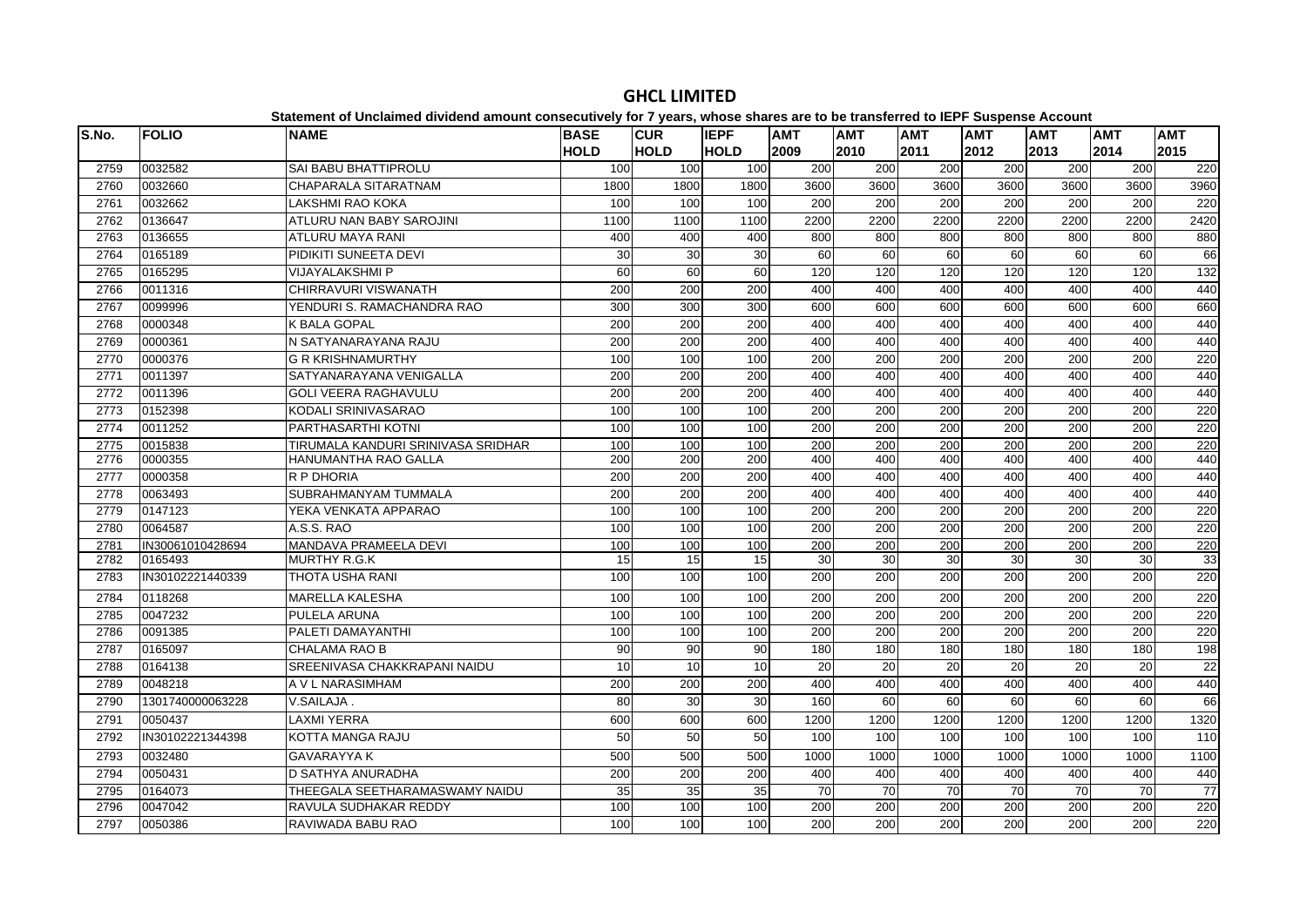| S.No. | <b>FOLIO</b> | <b>NAME</b>                                     | <b>BASE</b> | <b>CUR</b>  | <b>IEPF</b>     | <b>AMT</b>       | <b>AMT</b>       | <b>AMT</b>       | <b>AMT</b> | <b>AMT</b> | <b>AMT</b>       | <b>AMT</b> |
|-------|--------------|-------------------------------------------------|-------------|-------------|-----------------|------------------|------------------|------------------|------------|------------|------------------|------------|
|       |              |                                                 | <b>HOLD</b> | <b>HOLD</b> | <b>HOLD</b>     | 2009             | 2010             | 2011             | 2012       | 2013       | 2014             | 2015       |
| 2798  | 0107678      | ANJALI PRABHAKAR                                | 100         | 100         | 100             | 200              | 200              | 200              | 200        | 200        | 200              | 220        |
| 2799  | 0032503      | KORLEPARA NAGESWARA RAO                         | 200         | 200         | 200             | 400              | 400              | 400              | 400        | 400        | 400              | 440        |
| 2800  | 0050363      | <b>JANAPAREDDI DEVI</b>                         | 100         | 100         | 100             | 200              | 200              | 200              | 200        | 200        | 200              | 220        |
| 2801  | 0030705      | ANNAPOORNA PERUMALLA                            | 100         | 100         | 100             | 200              | 200              | 200              | 200        | 200        | 200              | 220        |
| 2802  | 0124219      | P ATCHUTA RAJU                                  | 100         | 100         | 100             | 200              | 200              | 200              | 200        | 200        | 200              | 220        |
| 2803  | 0165693      | MURALI LAKSHMI P (J)                            | 30          | 30          | $\overline{30}$ | 60               | 60               | 60               | 60         | 60         | 60               | 66         |
| 2804  | 0065124      | S. SAILAJA                                      | 100         | 100         | 100             | 200              | 200              | 200              | 200        | 200        | 200              | 220        |
| 2805  | 0125891      | K V S GOPALA KRISHNA                            | 100         | 100         | 100             | 200              | 200              | 200              | 200        | 200        | 200              | 220        |
| 2806  | 0132710      | PADMAVATHI GAVARA                               | 200         | 200         | 200             | 400              | 400              | 400              | 400        | 400        | 400              | 440        |
| 2807  | 0011230      | SAROJINI DEVI PINNAMNENI                        | 300         | 300         | 300             | 600              | 600              | 600              | 600        | 600        | 600              | 660        |
| 2808  | 0011232      | <b>KOTESWARA RAO</b>                            | 300         | 300         | 300             | 600              | 600              | 600              | 600        | 600        | 600              | 660        |
| 2809  | 0032432      | <b>M SHANTHIKALA</b>                            | 100         | 100         | 100             | 200              | 200              | 200              | 200        | 200        | 200              | 220        |
| 2810  | 0050391      | <b>GORTY SATYANARAYANA MURTY</b>                | 100         | 100         | 100             | 200              | 200              | 200              | 200        | 200        | 200              | 220        |
| 2811  | 0011330      | KOVURU VENKATESWARA RAO                         | 100         | 100         | 100             | 200              | 200              | 200              | 200        | 200        | 200              | 220        |
| 2812  | 0032711      | <b>M NARENDRA SINGH</b>                         | 100         | 100         | 100             | $\overline{200}$ | 200              | $\overline{200}$ | 200        | 200        | $\overline{200}$ | 220        |
| 2813  | 0011218      | SURYANARAYANA A                                 | 100         | 100         | 100             | 200              | 200              | 200              | 200        | 200        | 200              | 220        |
| 2814  | 0011760      | SATYANARAYANA MURTY                             | 100         | 100         | 100             | 200              | 200              | 200              | 200        | 200        | 200              | 220        |
| 2815  | 0051954      | <b>D V RATNAVATHI</b>                           | 100         | 100         | 100             | 200              | 200              | 200              | 200        | 200        | 200              | 220        |
| 2816  | 0051953      | C N REDDY KUMARI                                | 100         | 100         | 100             | 200              | 200              | 200              | 200        | 200        | 200              | 220        |
| 2817  | 0011181      | MUNUKUTLA VENKATA RAMAKRISHNA RAO               | 100         | 100         | 100             | 200              | 200              | 200              | 200        | 200        | 200              | 220        |
| 2818  | 0050119      | POLAVARAPU VEERA RAGHAVAIAH                     | 200         | 200         | 200             | 400              | 400              | 400              | 400        | 400        | 400              | 440        |
| 2819  | 0050443      | GARIMELLA SANGAYYA SOMAYAJULU                   | 100         | 100         | 100             | 200              | 200              | 200              | 200        | 200        | 200              | 220        |
| 2820  | 0011180      | RAMAREDDY NALLAMILLI                            | 200         | 200         | 200             | 400              | 400              | 400              | 400        | 400        | 400              | 440        |
| 2821  | 0011195      | <b>ADIREDDY TETALI</b>                          | 100         | 100         | 100             | 200              | 200              | 200              | 200        | 200        | 200              | 220        |
| 2822  | 0032482      | TETAKAYALA VENKATRAO                            | 100         | 100         | 100             | 200              | 200              | 200              | 200        | 200        | 200              | 220        |
| 2823  | 0032498      | RAJAPANTHULA VENKATESWARARAO                    | 100         | 100         | 100             | $\overline{200}$ | 200              | $\overline{200}$ | 200        | 200        | $\overline{200}$ | 220        |
| 2824  | 0011267      | <b>KOTTA SUDHAKAR</b>                           | 200         | 200         | 200             | 400              | 400              | 400              | 400        | 400        | 400              | 440        |
| 2825  | 0000406      | AVVRI VENKATA NAGESWARA RAO                     | 100         | 100         | 100             | 200              | 200              | 200              | 200        | 200        | 200              | 220        |
| 2826  | 0011281      | JUPALLISATYANARAYANA RAO                        | 200         | 200         | 200             | 400              | 400              | 400              | 400        | 400        | 400              | 440        |
| 2827  | 0032658      | <b>DANDA LALITHA KUMARI</b>                     | 100         | 100         | 100             | 200              | $\overline{200}$ | $\overline{200}$ | 200        | 200        | $\overline{200}$ | 220        |
| 2828  | 0011268      | KOTTA PRAKASA RAO                               | 200         | 200         | 200             | 400              | 400              | 400              | 400        | 400        | 400              | 440        |
| 2829  | 0011269      | KOTTAVENKATA SATYANARAYANAVARA<br><b>PRASAD</b> | 100         | 100         | 100             | 200              | 200              | 200              | 200        | 200        | 200              | 220        |
| 2830  | 0011270      | KOTTAVENKATA SUBBA RAO                          | 200         | 200         | 200             | 400              | 400              | 400              | 400        | 400        | 400              | 440        |
| 2831  | 0065177      | PADMA KOTWALA                                   | 100         | 100         | 100             | $\overline{200}$ | 200              | $\overline{200}$ | 200        | 200        | $\overline{200}$ | 220        |
| 2832  | 0051544      | KONDURY VENKATA RAMANAIAH                       | 100         | 100         | 100             | 200              | 200              | 200              | 200        | 200        | 200              | 220        |
| 2833  | 0157565      | K RAMAKRISHNA REDDY                             | 100         | 100         | 100             | 200              | 200              | 200              | 200        | 200        | 200              | 220        |
| 2834  | 0011227      | SAMBASIVA RAO NANNAPANEM                        | 100         | 100         | 100             | 200              | 200              | 200              | 200        | 200        | 200              | 220        |
| 2835  | 0011241      | Y V V SATYA PRASAD                              | 100         | 100         | 100             | 200              | 200              | 200              | 200        | 200        | 200              | 220        |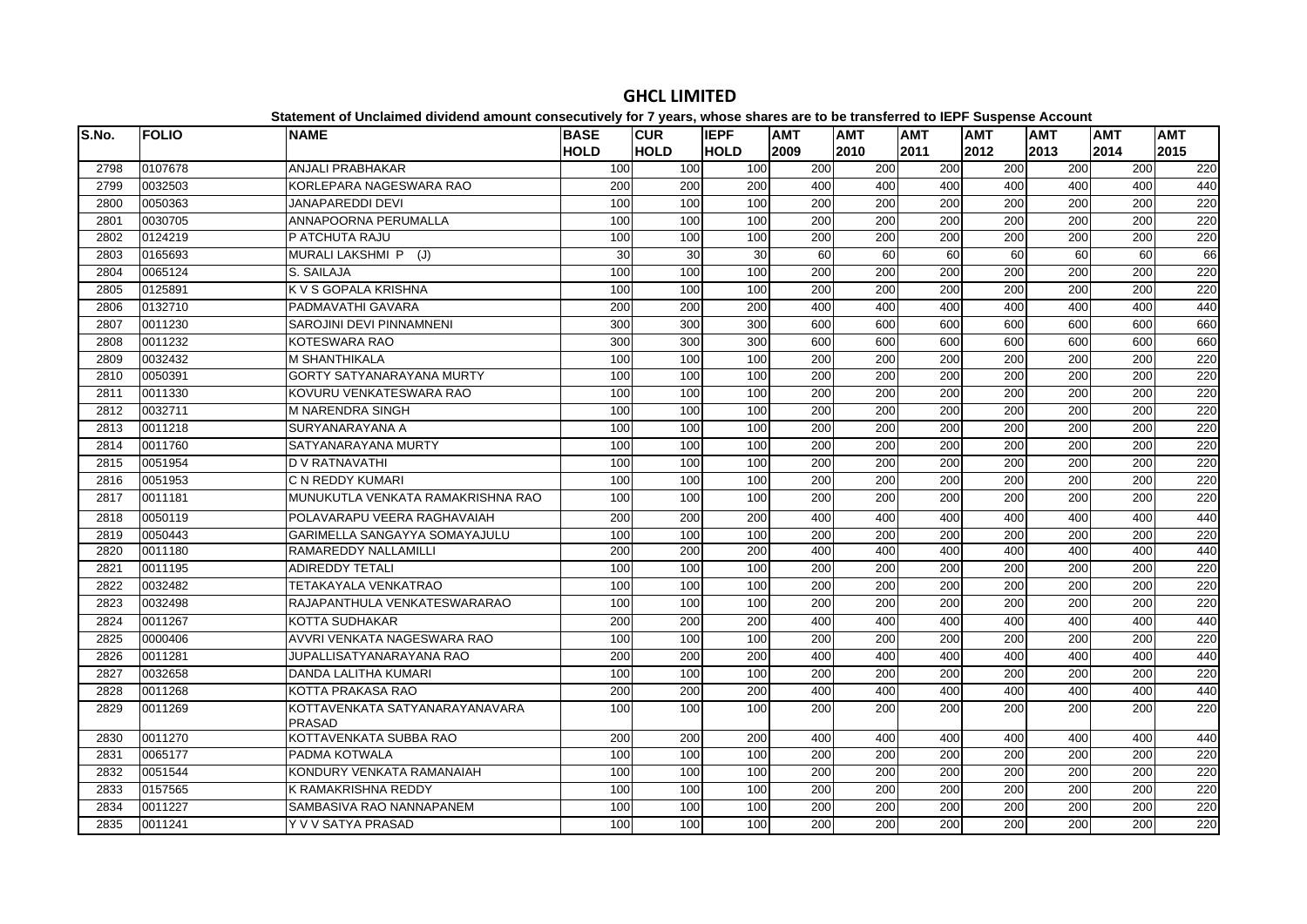| S.No. | <b>FOLIO</b>     | platomont of onolamiou antiuonu amount concooutivoly for Figure, impose onuros are to<br><b>NAME</b> | <b>BASE</b>    | <b>CUR</b>      | <b>IEPF</b>     | <b>AMT</b>      | .<br><b>AMT</b>  | <b>AMT</b>      | $-$<br><b>AMT</b>     | <b>AMT</b>              | <b>AMT</b>       | <b>AMT</b> |
|-------|------------------|------------------------------------------------------------------------------------------------------|----------------|-----------------|-----------------|-----------------|------------------|-----------------|-----------------------|-------------------------|------------------|------------|
|       |                  |                                                                                                      | <b>HOLD</b>    | <b>HOLD</b>     | <b>HOLD</b>     | 2009            | 2010             | 2011            | 2012                  | 2013                    | 2014             | 2015       |
| 2836  | 0065118          | <b>JAYASRI VENU</b>                                                                                  | 100            | 100             | 100             | 200             | 200              | 200             | 200                   | 200                     | 200              | 220        |
| 2837  | 0127539          | <b>MEDAPATI KASI REDDY</b>                                                                           | 100            | 100             | 100             | 200             | $\overline{200}$ | 200             | 200                   | 200                     | 200              | 220        |
| 2838  | 0047383          | RANINANDIVADA                                                                                        | 500            | 500             | 500             | 1000            | 1000             | 1000            | 1000                  | 1000                    | 1000             | 1100       |
| 2839  | 0052631          | <b>R RAJENDRAN</b>                                                                                   | 200            | 200             | 200             | 400             | 400              | 400             | 400                   | 400                     | 400              | 440        |
| 2840  | 0052632          | <b>RAJENDRAN R</b>                                                                                   | 100            | 100             | 100             | 200             | 200              | 200             | 200                   | 200                     | 200              | 220        |
| 2841  | 0085795          | <b>G.V. SREEDHAR</b>                                                                                 | 100            | 100             | 100             | 200             | 200              | 200             | 200                   | 200                     | 200              | 220        |
| 2842  | 0123859          | <b>HARDEEP SINGH</b>                                                                                 | 200            | 200             | 200             | 400             | 400              | 400             | 400                   | 400                     | 400              | 440        |
| 2843  | 0164261          | <b>WILLIAM CLAND SEA MEN</b>                                                                         | 20             | 20              | 20              | 40              | 40               | 40              | 40                    | 40                      | 40               | 44         |
| 2844  | 0165142          | <b>LATHA BADRI</b>                                                                                   | 60             | 60              | 60              | 120             | 120              | 120             | 120                   | 120                     | 120              | 132        |
| 2845  | 0165722          | <b>VARSHA V.THAKKAR</b>                                                                              | 15             | 15              | 15              | 30              | 30               | 30              | 30                    | 30                      | 30               | 33         |
| 2846  | 0168521          | PRECIOUS SECURITIES PVT LTD                                                                          |                | $\mathbf{1}$    |                 | $\overline{2}$  | 2                | $\overline{2}$  | 2                     | $\overline{2}$          | $\overline{2}$   | 2.2        |
| 2847  | IN30009510069472 | Ramesh Kumar Jain                                                                                    | $\overline{2}$ | $\overline{c}$  | $\overline{2}$  |                 | $\Delta$         | $\overline{4}$  | $\boldsymbol{\Delta}$ | $\overline{\mathbf{A}}$ | $\overline{4}$   | 4.4        |
| 2848  | 0028876          | <b>S NAGAMMA</b>                                                                                     | 100            | 100             | 100             | 200             | 200              | 200             | 200                   | 200                     | 200              | 220        |
| 2849  | 0052364          | MAVINAKERE CHANNABASAPPA RUDRAPPA                                                                    | 100            | 100             | 100             | 200             | 200              | 200             | 200                   | 200                     | 200              | 220        |
| 2850  | 0052406          | <b>B S RAJANNA</b>                                                                                   | 100            | 100             | 100             | 200             | 200              | 200             | 200                   | 200                     | 200              | 220        |
| 2851  | 0065985          | <b>ANJALI GUPTA</b>                                                                                  | 100            | 100             | 100             | 200             | 200              | 200             | 200                   | 200                     | 200              | 220        |
| 2852  | 0083535          | SAPNA MARY ANNE MANI                                                                                 | 200            | 200             | 200             | 400             | 400              | 400             | 400                   | 400                     | 400              | 440        |
| 2853  | 0093454          | K.N. GOPAL                                                                                           | 200            | 200             | 200             | 400             | 400              | 400             | 400                   | 400                     | 400              | 440        |
| 2854  | 0096651          | M.R.SURESH                                                                                           | 100            | 100             | 100             | 200             | 200              | 200             | 200                   | 200                     | 200              | 220        |
| 2855  | 0145738          | <b>ML SAI PRASAD</b>                                                                                 | 100            | 100             | 100             | 200             | 200              | 200             | 200                   | 200                     | 200              | 220        |
| 2856  | 0165008          | <b>EXECUTOR TO THE ESTATE OF</b>                                                                     | 18             | $\overline{18}$ | $\overline{18}$ | $\overline{36}$ | 36               | $\overline{36}$ | 36                    | $\overline{36}$         | 36               | 39.6       |
| 2857  | 0027539          | RAGHUNANDAN PRASAD GARG                                                                              | 200            | 200             | 200             | 400             | 400              | 400             | 400                   | 400                     | 400              | 440        |
| 2858  | 0028954          | <b>VASANTHI S RAO</b>                                                                                | 300            | 300             | 300             | 600             | 600              | 600             | 600                   | 600                     | 600              | 660        |
| 2859  | 0138451          | <b>MAKHAN</b>                                                                                        | 100            | 100             | 100             | 200             | 200              | 200             | 200                   | 200                     | 200              | 220        |
| 2860  | 0028424          | <b>ZHIRUNNISA V PATEL</b>                                                                            | 200            | 200             | 200             | 400             | 400              | 400             | 400                   | 400                     | 400              | 440        |
| 2861  | 0052542          | <b>MOHAMMED ZIAULLA</b>                                                                              | 100            | 100             | 100             | 200             | 200              | 200             | 200                   | 200                     | 200              | 220        |
| 2862  | 0151915          | <b>K S MEHTA</b>                                                                                     | 100            | 100             | 100             | 200             | 200              | 200             | 200                   | 200                     | $\overline{200}$ | 220        |
| 2863  | 0027983          | <b>BHOLA NATH</b>                                                                                    | 100            | 100             | 100             | 200             | 200              | 200             | 200                   | 200                     | 200              | 220        |
| 2864  | 0104303          | N V SASEENDRAN                                                                                       | 100            | 100             | 100             | 200             | 200              | 200             | 200                   | 200                     | 200              | 220        |
| 2865  | 0112794          | SHALU V RAO                                                                                          | 100            | 100             | 100             | 200             | 200              | 200             | 200                   | 200                     | 200              | 220        |
| 2866  | 0139469          | SANDHYA MANOJKUMAR                                                                                   | 200            | 200             | 200             | 400             | 400              | 400             | 400                   | 400                     | 400              | 440        |
| 2867  | 0031194          | <b>M SELVI</b>                                                                                       | 100            | 100             | 100             | 200             | $\overline{200}$ | 200             | 200                   | 200                     | $\overline{200}$ | 220        |
| 2868  | 0129059          | NARENDRA A DOSHI                                                                                     | 100            | 100             | 100             | 200             | 200              | 200             | 200                   | 200                     | 200              | 220        |
| 2869  | 0165941          | SHAHNILESH KUMARLLAI                                                                                 | 60             | 60              | 60              | 120             | 120              | 120             | 120                   | 120                     | 120              | 132        |
| 2870  | 0027880          | ASHALATHA B N                                                                                        | 100            | 100             | 100             | 200             | 200              | 200             | 200                   | 200                     | 200              | 220        |
| 2871  | 0028237          | RAMASAHAYA PANDA                                                                                     | 100            | 100             | 100             | 200             | 200              | 200             | 200                   | 200                     | 200              | 220        |
| 2872  | 0028238          | SADHANA PANDA                                                                                        | 100            | 100             | 100             | 200             | 200              | 200             | 200                   | 200                     | 200              | 220        |
| 2873  | 0030363          | <b>H S SESHADRI</b>                                                                                  | 200            | 200             | 200             | 400             | 400              | 400             | 400                   | 400                     | 400              | 440        |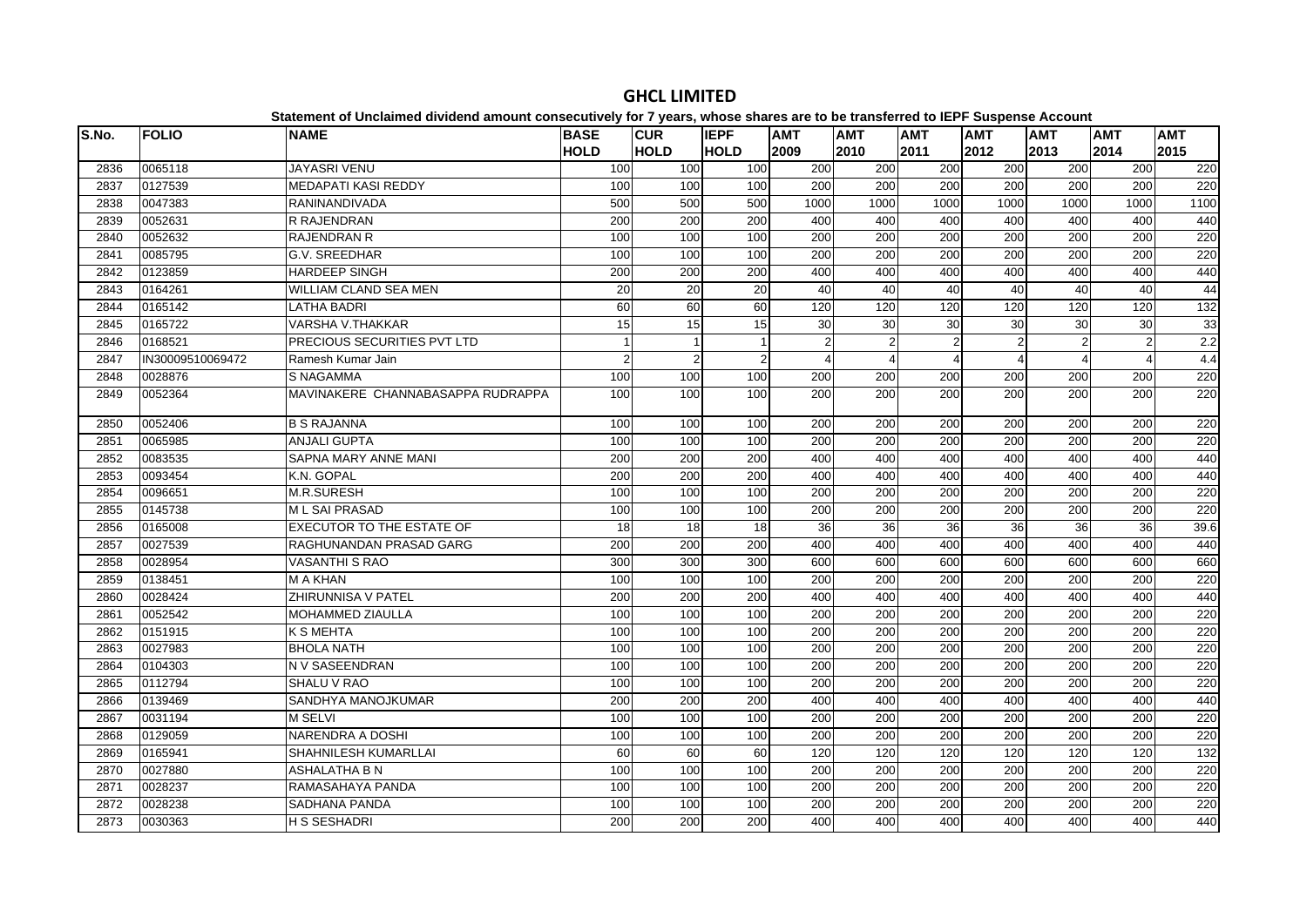| S.No. | <b>FOLIO</b>     | <b>NAME</b>                      | <b>BASE</b><br><b>HOLD</b> | <b>CUR</b><br><b>HOLD</b> | <b>IEPF</b><br><b>HOLD</b> | <b>AMT</b><br>2009 | <b>AMT</b><br>2010 | <b>AMT</b><br>2011 | <b>AMT</b><br>2012 | <b>AMT</b><br>2013 | <b>AMT</b><br>2014 | <b>AMT</b><br>2015 |
|-------|------------------|----------------------------------|----------------------------|---------------------------|----------------------------|--------------------|--------------------|--------------------|--------------------|--------------------|--------------------|--------------------|
| 2874  | 0052689          | <b>VEENA RAMAN KV</b>            | 100                        | 100                       | 100                        | 200                | 200                | 200                | 200                | 200                | 200                | 220                |
| 2875  | 0052683          | T M SHIVA SHANKAR                | 200                        | 200                       | 200                        | 400                | 400                | 400                | 400                | 400                | 400                | 440                |
| 2876  | 0028228          | R N SHIVA PRAKASH                | 100                        | 100                       | 100                        | 200                | 200                | 200                | 200                | 200                | 200                | 220                |
| 2877  | 0059038          | M G RAJASHEKHAR                  | 100                        | 100                       | 100                        | 200                | 200                | 200                | 200                | 200                | 200                | 220                |
| 2878  | 0028143          | P NARAYANA SWAMY                 | 100                        | 100                       | 100                        | 200                | 200                | 200                | 200                | 200                | 200                | 220                |
| 2879  | 0027696          | N CHANDRASEKHAR                  | 100                        | 100                       | 100                        | 200                | 200                | 200                | 200                | 200                | 200                | 220                |
| 2880  | 0045711          | N PASUPATHY PRASAD               | 100                        | 100                       | 100                        | $\overline{200}$   | 200                | $\overline{200}$   | 200                | 200                | $\overline{200}$   | 220                |
| 2881  | 0107651          | <b>R K SINGH BHADURIA</b>        | 100                        | 100                       | 100                        | 200                | 200                | 200                | 200                | 200                | 200                | 220                |
| 2882  | 0138581          | <b>SGT N MOHAPATRA</b>           | 100                        | 100                       | 100                        | 200                | 200                | 200                | 200                | 200                | 200                | 220                |
| 2883  | 0140174          | HEMALATHA KRISHNAMOORTHY         | 100                        | 100                       | 100                        | 200                | 200                | 200                | 200                | 200                | 200                | 220                |
| 2884  | 0027564          | A C ANANDAVARDHANA               | 300                        | 300                       | 300                        | 600                | 600                | 600                | 600                | 600                | 600                | 660                |
| 2885  | 0163986          | NAMAGIRI AMMAL<br>(J)            | $\Delta$                   | $\overline{4}$            | 4                          | 8                  | 8                  | 8                  | 8                  | 8                  | 8                  | 8.8                |
| 2886  | 0071257          | <b>B. BHATIA</b>                 | 100                        | 100                       | 100                        | 200                | 200                | 200                | 200                | 200                | 200                | 220                |
| 2887  | 0110780          | THE VYSYA BANK LTD               | 100                        | 100                       | 100                        | $\overline{200}$   | 200                | 200                | 200                | 200                | $\overline{200}$   | 220                |
| 2888  | 0149006          | SOUTHERN FIDELITY SECURITIES LTD | 100                        | 100                       | 100                        | 200                | 200                | 200                | 200                | 200                | 200                | 220                |
| 2889  | 0143717          | JYOTHI R BABU                    | 100                        | 100                       | 100                        | 200                | 200                | 200                | 200                | 200                | 200                | 220                |
| 2890  | 0165725          | <b>VIJAY M.THAKKAR</b>           | 15                         | 15                        | 15                         | 30                 | 30                 | 30                 | 30                 | 30                 | 30                 | 33                 |
| 2891  | 0052715          | <b>MALINI A G</b>                | 100                        | 100                       | 100                        | 200                | 200                | 200                | 200                | 200                | 200                | 220                |
| 2892  | 0052449          | PRAMOD G SHINDE                  | 100                        | 100                       | 100                        | 200                | 200                | 200                | 200                | 200                | 200                | 220                |
| 2893  | 0141385          | LAXMI NARAYAN BABU               | 700                        | 700                       | 700                        | 1400               | 1400               | 1400               | 1400               | 1400               | 1400               | 1540               |
| 2894  | 0028035          | <b>GOUR MOHAN NANDI</b>          | 100                        | 100                       | 100                        | 200                | 200                | 200                | 200                | 200                | 200                | 220                |
| 2895  | 0028187          | SETTIKERE NARAYANA SWAMY         | 500                        | 500                       | 500                        | 1000               | 1000               | 1000               | 1000               | 1000               | 1000               | 1100               |
| 2896  | 0090022          | <b>SYED KHADER</b>               | 100                        | 100                       | 100                        | 200                | $\overline{200}$   | 200                | 200                | 200                | 200                | 220                |
| 2897  | 0000898          | SURESH KUMAR K G                 | 200                        | 200                       | 200                        | 400                | 400                | 400                | 400                | 400                | 400                | 440                |
| 2898  | 0028845          | PONNAMMA VARUGHESE               | 100                        | 100                       | 100                        | 200                | 200                | 200                | 200                | 200                | 200                | 220                |
| 2899  | 0075774          | PUTHETTU ZACHRIAS MANI           | 100                        | 100                       | 100                        | 200                | 200                | 200                | 200                | 200                | 200                | 220                |
| 2900  | 0049602          | SAIBAL DE                        | 100                        | 100                       | 100                        | 200                | 200                | 200                | 200                | 200                | 200                | 220                |
| 2901  | 0158616          | PRIYANKA TANEJA                  | 100                        | 100                       | 100                        | 200                | 200                | 200                | 200                | 200                | 200                | 220                |
| 2902  | 0099051          | N. NALLASIVAM                    | 100                        | 100                       | 100                        | 200                | 200                | 200                | 200                | 200                | 200                | 220                |
| 2903  | 0107058          | <b>ANJANI ANJARIA</b>            | 100                        | 100                       | 100                        | 200                | 200                | 200                | 200                | 200                | 200                | 220                |
| 2904  | 0116053          | J SUJATA                         | 200                        | 200                       | 200                        | 400                | 400                | 400                | 400                | 400                | 400                | 440                |
| 2905  | 0141701          | <b>K G SRICHARAN</b>             | 100                        | 100                       | 100                        | 200                | $\overline{200}$   | $\overline{200}$   | 200                | 200                | 200                | 220                |
| 2906  | IN30051314077860 | <b>BALAJI NARAYAN</b>            | 10                         | 10                        | 10                         | $\overline{20}$    | 20                 | 20                 | 20                 | 20                 | 20                 | $\overline{22}$    |
| 2907  | 0026005          | ANAND MOHAN DESHPANDE            | 100                        | 100                       | 100                        | 200                | 200                | 200                | 200                | 200                | 200                | 220                |
| 2908  | 0028770          | PUTTARATANAMA                    | 100                        | 100                       | 100                        | 200                | 200                | 200                | 200                | 200                | 200                | 220                |
| 2909  | 0029848          | SOWMYA NARAYANAN SAMPATH KUMAR   | 100                        | 100                       | 100                        | 200                | 200                | 200                | 200                | 200                | 200                | 220                |
| 2910  | 0052600          | RAMACHANDRA MATHIVANTH KAMATH    | 500                        | 500                       | 500                        | 1000               | 1000               | 1000               | 1000               | 1000               | 1000               | 1100               |
| 2911  | 0042090          | K M SATHYANARAYANA               | 300                        | 300                       | 300                        | 600                | 600                | 600                | 600                | 600                | 600                | 660                |
| 2912  | 0052524          | <b>NAGESH RAO</b>                | 100                        | 100                       | 100                        | 200                | 200                | 200                | 200                | 200                | 200                | 220                |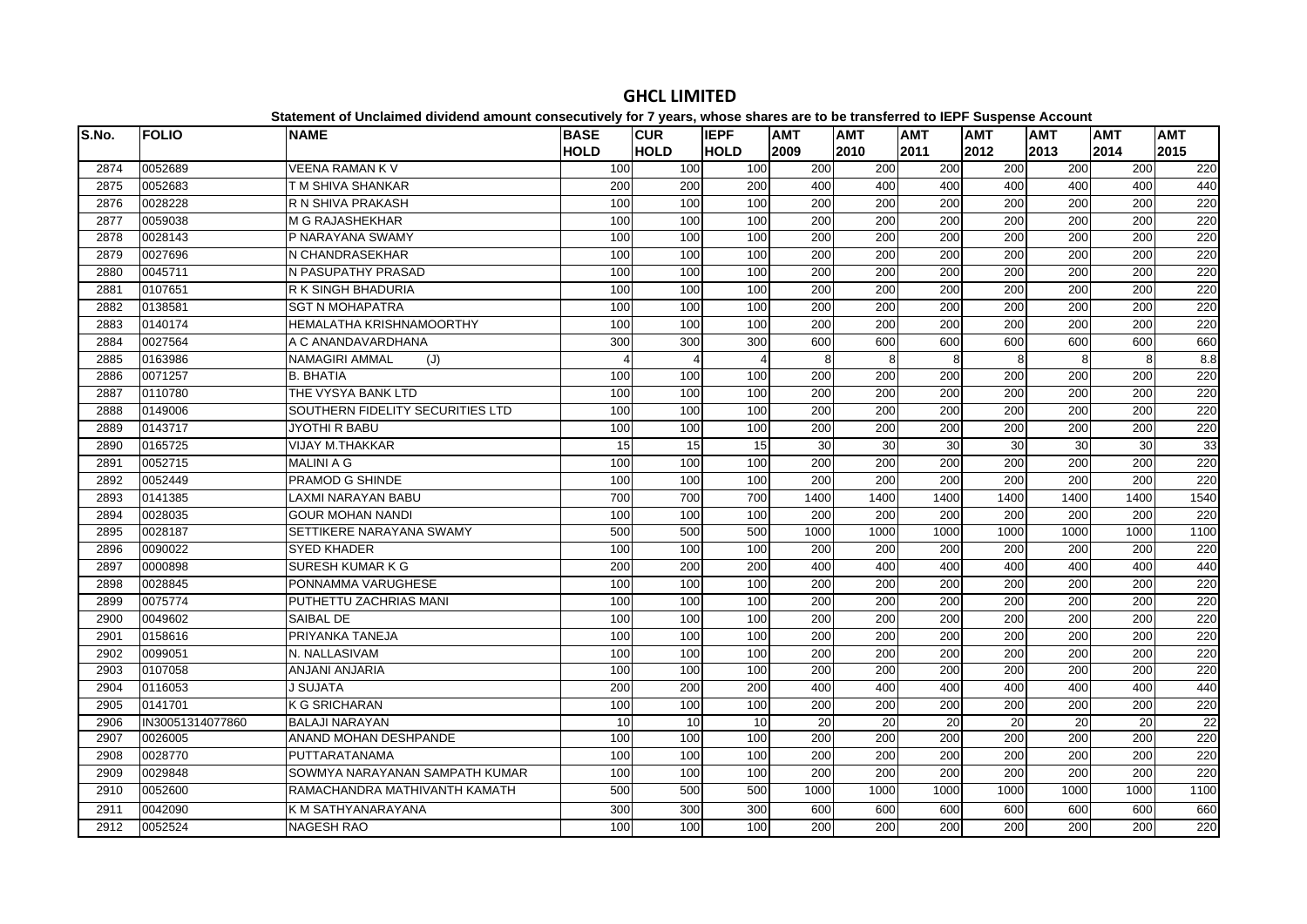| S.No. | <b>FOLIO</b>     | platomont or onolalmoa annaona amoant oonoodatroff for riffoaroj miooo onaroo aro t<br><b>NAME</b> | <b>BASE</b> | <b>CUR</b>              | <b>IEPF</b>           | <b>AMT</b>       | .<br><b>AMT</b> | <b>AMT</b>       | $- - -$<br><b>AMT</b> | <b>AMT</b> | <b>AMT</b>       | <b>AMT</b> |
|-------|------------------|----------------------------------------------------------------------------------------------------|-------------|-------------------------|-----------------------|------------------|-----------------|------------------|-----------------------|------------|------------------|------------|
|       |                  |                                                                                                    | <b>HOLD</b> | <b>HOLD</b>             | <b>HOLD</b>           | 2009             | 2010            | 2011             | 2012                  | 2013       | 2014             | 2015       |
| 2913  | 0165112          | <b>GOWRI G</b>                                                                                     | 60          | $\overline{60}$         | $\overline{60}$       | 120              | 120             | 120              | 120                   | 120        | 120              | 132        |
| 2914  | 0028334          | <b>LATHA PERIASAMY</b>                                                                             | 100         | 100                     | 100                   | 200              | 200             | 200              | 200                   | 200        | 200              | 220        |
| 2915  | 0052571          | A N SUBBARAJU                                                                                      | 200         | 200                     | 200                   | 400              | 400             | 400              | 400                   | 400        | 400              | 440        |
| 2916  | 0027685          | <b>VIJAYAN WALTER</b>                                                                              | 100         | 100                     | 100                   | 200              | 200             | 200              | 200                   | 200        | 200              | 220        |
| 2917  | 0074538          | KHURSHID UN-NISSA                                                                                  | 100         | 100                     | 100                   | 200              | 200             | 200              | 200                   | 200        | 200              | 220        |
| 2918  | 0097167          | PHILIPOSE MATTHAI                                                                                  | 100         | 100                     | 100                   | 200              | 200             | 200              | 200                   | 200        | 200              | 220        |
| 2919  | 0111262          | SHASHI SETHI                                                                                       | 100         | 100                     | 100                   | 200              | 200             | 200              | 200                   | 200        | 200              | 220        |
| 2920  | 0900559          | <b>VASANT AYYAPPAN</b>                                                                             | 200         | 200                     | 200                   | 400              | 400             | 400              | 400                   | 400        | 400              | 440        |
| 2921  | 0052451          | <b>GURUPRASAD C G</b>                                                                              | 100         | 100                     | 100                   | 200              | 200             | 200              | 200                   | 200        | 200              | 220        |
| 2922  | 0163976          | NATARAJAN SVS                                                                                      | 19          | 19                      | 19                    | 38               | 38              | $\overline{38}$  | 38                    | 38         | 38               | 41.8       |
| 2923  | 0052709          | SAROJ M SHETH                                                                                      | 100         | 100                     | 100                   | 200              | 200             | 200              | 200                   | 200        | 200              | 220        |
| 2924  | 0064908          | E.A. PADMANABHA REDDY                                                                              | 200         | 200                     | 200                   | 400              | 400             | 400              | 400                   | 400        | 400              | 440        |
| 2925  | 0099435          | <b>B. VIJAYA</b>                                                                                   | 100         | 100                     | 100                   | 200              | 200             | 200              | 200                   | 200        | 200              | 220        |
| 2926  | 0124050          | <b>ASHOK M SHAH</b>                                                                                | 200         | 200                     | 200                   | 400              | 400             | 400              | 400                   | 400        | 400              | 440        |
| 2927  | 0139357          | <b>RAJU HARAN</b>                                                                                  | 200         | 200                     | 200                   | 400              | 400             | 400              | 400                   | 400        | 400              | 440        |
| 2928  | 0139358          | <b>SUSHMA HARAN</b>                                                                                | 200         | 200                     | 200                   | 400              | 400             | 400              | 400                   | 400        | 400              | 440        |
| 2929  | 0140333          | SUNITA KHINVASRA                                                                                   | 100         | 100                     | 100                   | 200              | 200             | $\overline{200}$ | 200                   | 200        | $\overline{200}$ | 220        |
| 2930  | 0133883          | R J SHEKAR                                                                                         | 100         | 100                     | 100                   | 200              | 200             | 200              | 200                   | 200        | 200              | 220        |
| 2931  | 0165970          | SANKA VIJAYALAKSHMI                                                                                | 30          | 30                      | 30                    | 60               | 60              | 60               | 60                    | 60         | 60               | 66         |
| 2932  | 0028918          | P N VENKAT RAO                                                                                     | 1000        | 1000                    | 1000                  | 2000             | 2000            | 2000             | 2000                  | 2000       | 2000             | 2200       |
| 2933  | 0052609          | <b>CHANDRALATHA S UCHIL</b>                                                                        | 100         | 100                     | 100                   | 200              | 200             | 200              | 200                   | 200        | 200              | 220        |
| 2934  | 0110739          | <b>M S KALAMBI</b>                                                                                 | 100         | 100                     | 100                   | $\overline{200}$ | 200             | $\overline{200}$ | 200                   | 200        | $\overline{200}$ | 220        |
| 2935  | 0028240          | T THIMMAPPA                                                                                        | 100         | 100                     | 100                   | 200              | 200             | 200              | 200                   | 200        | 200              | 220        |
| 2936  | 0154046          | R SIVAGAMI                                                                                         | 100         | 100                     | 100                   | 200              | 200             | 200              | 200                   | 200        | 200              | 220        |
| 2937  | 0028411          | <b>R M GADGIL</b>                                                                                  | 500         | 500                     | 500                   | 1000             | 1000            | 1000             | 1000                  | 1000       | 1000             | 1100       |
| 2938  | 0097403          | K.V. RAJU                                                                                          | 100         | 100                     | 100                   | 200              | 200             | 200              | 200                   | 200        | 200              | 220        |
| 2939  | 0101955          | RAKESH KUMAR GUPTA                                                                                 | 100         | 100                     | 100                   | 200              | 200             | 200              | 200                   | 200        | 200              | 220        |
| 2940  | 0101956          | <b>PRAMILA GUPTA</b>                                                                               | 100         | 100                     | 100                   | 200              | 200             | 200              | 200                   | 200        | 200              | 220        |
| 2941  | 0113196          | <b>VIJAYPAL CHAUHAN</b>                                                                            | 100         | 100                     | 100                   | 200              | 200             | 200              | 200                   | 200        | 200              | 220        |
| 2942  | 0165902          | <b>BABYRAJAM</b>                                                                                   | 3           | 3                       | 3                     | 6                | 6               | 6                | 6                     | 6          | 6                | 6.6        |
| 2943  | 0028872          | <b>MK VEDAVALLI</b>                                                                                | 100         | 100                     | 100                   | 200              | 200             | 200              | 200                   | 200        | 200              | 220        |
| 2944  | 0028366          | JOHN R R DEVADASEN                                                                                 | 200         | 200                     | 200                   | 400              | 400             | 400              | 400                   | 400        | 400              | 440        |
| 2945  | 0126399          | <b>GOPALAN MAHESH</b>                                                                              | 100         | 100                     | 100                   | 200              | 200             | 200              | 200                   | 200        | 200              | 220        |
| 2946  | 0164382          | <b>THANKAMMA ABRAHAM</b>                                                                           |             | $\overline{\mathbf{A}}$ | $\boldsymbol{\Delta}$ | 8                | 8               | 8                | -8                    | 8          | 8                | 8.8        |
| 2947  | 0111196          | A RATHAN CHAND JAIN                                                                                | 100         | 100                     | 100                   | 200              | 200             | 200              | 200                   | 200        | 200              | 220        |
| 2948  | 0117431          | <b>S BALBINDER KAUR</b>                                                                            | 100         | 100                     | 100                   | 200              | 200             | 200              | 200                   | 200        | 200              | 220        |
| 2949  | 0118099          | <b>JASBIR SINGH</b>                                                                                | 100         | 100                     | 100                   | 200              | 200             | 200              | 200                   | 200        | 200              | 220        |
| 2950  | 0139470          | <b>MAYURA RAM</b>                                                                                  | 100         | 100                     | 100                   | 200              | 200             | 200              | 200                   | 200        | 200              | 220        |
| 2951  | IN30051315759378 | <b>ROXY PHILIP</b>                                                                                 | 100         | 100                     | 100                   | 200              | 200             | 200              | 200                   | 200        | 200              | 220        |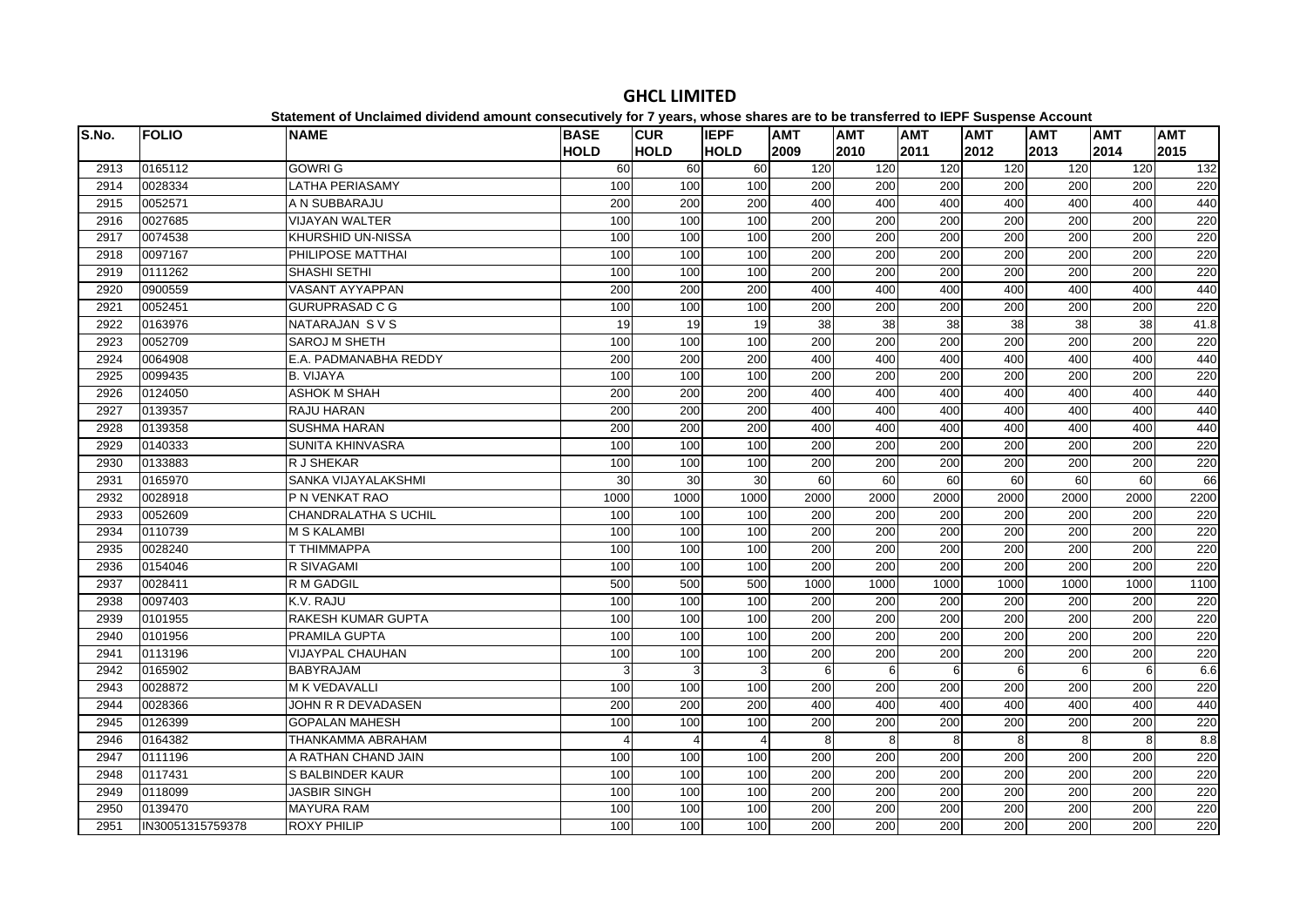| S.No. | <b>FOLIO</b>     | <b>NAME</b>                    | <b>BASE</b> | <b>CUR</b>  | <b>IEPF</b> | <b>AMT</b>       | <b>AMT</b>       | <b>AMT</b>       | <b>AMT</b>       | <b>AMT</b> | <b>AMT</b> | <b>AMT</b> |
|-------|------------------|--------------------------------|-------------|-------------|-------------|------------------|------------------|------------------|------------------|------------|------------|------------|
|       |                  |                                | <b>HOLD</b> | <b>HOLD</b> | <b>HOLD</b> | 2009             | 2010             | 2011             | 2012             | 2013       | 2014       | 2015       |
| 2952  | 0000826          | D S NARAYANA RAO               | 200         | 200         | 200         | 400              | 400              | 400              | 400              | 400        | 400        | 440        |
| 2953  | 0028061          | <b>SHAH GAUTAM Y</b>           | 100         | 100         | 100         | 200              | 200              | 200              | 200              | 200        | 200        | 220        |
| 2954  | 0025806          | <b>K K SUBBARAMAN</b>          | 400         | 400         | 400         | 800              | 800              | 800              | 800              | 800        | 800        | 880        |
| 2955  | 0052462          | <b>B NATARAJA</b>              | 100         | 100         | 100         | 200              | 200              | $\overline{200}$ | $\overline{200}$ | 200        | 200        | 220        |
| 2956  | 0112900          | <b>USHA RAMGOPAL</b>           | 100         | 100         | 100         | 200              | 200              | 200              | 200              | 200        | 200        | 220        |
| 2957  | 0121337          | PRASANNA CHANDRASEKHARAN       | 100         | 100         | 100         | 200              | 200              | $\overline{200}$ | $\overline{200}$ | 200        | 200        | 220        |
| 2958  | 0028060          | <b>S GURU MURTHY</b>           | 100         | 100         | 100         | 200              | 200              | 200              | 200              | 200        | 200        | 220        |
| 2959  | 0033177          | <b>G SUBRAHMANYA</b>           | 100         | 100         | 100         | 200              | 200              | 200              | 200              | 200        | 200        | 220        |
| 2960  | 0010842          | <b>K RAMACHANDRAN</b>          | 100         | 100         | 100         | 200              | 200              | 200              | 200              | 200        | 200        | 220        |
| 2961  | 0162379          | SHOBHA CHITTAL                 | 300         | 300         | 300         | 600              | 600              | 600              | 600              | 600        | 600        | 660        |
| 2962  | 0047744          | <b>ALOYSIUS FERNS</b>          | 200         | 200         | 200         | 400              | 400              | 400              | 400              | 400        | 400        | 440        |
| 2963  | 0103248          | DEVENDRA PAL SINGH GUJRAL      | 100         | 100         | 100         | 200              | 200              | 200              | 200              | 200        | 200        | 220        |
| 2964  | IN30021412284228 | <b>PARTHIBAN DURAISAMY</b>     | 9           | 9           | 9           | 18               | 18               | 18               | 18               | 18         | 18         | 19.8       |
| 2965  | 0024533          | <b>DULCIN QUADROS</b>          | 500         | 500         | 500         | 1000             | 1000             | 1000             | 1000             | 1000       | 1000       | 1100       |
| 2966  | 0165380          | THYAGA RAJ P.G                 | 60          | 60          | 60          | 120              | 120              | 120              | 120              | 120        | 120        | 132        |
| 2967  | 0169845          | P GOPA KUMAR                   | 100         | 100         | 100         | 200              | 200              | 200              | 200              | 200        | 200        | 220        |
| 2968  | 0028667          | S SUDHA                        | 100         | 100         | 100         | 200              | 200              | 200              | 200              | 200        | 200        | 220        |
| 2969  | 0052539          | <b>V B SUDARISANAN</b>         | 100         | 100         | 100         | 200              | 200              | 200              | 200              | 200        | 200        | 220        |
| 2970  | 0123088          | <b>V B CHANDRAMOULI</b>        | 200         | 200         | 200         | 400              | 400              | 400              | 400              | 400        | 400        | 440        |
| 2971  | 0165698          | <b>AMARNATH K</b>              | 30          | 30          | 30          | 60               | 60               | 60               | 60               | 60         | 60         | 66         |
| 2972  | 0052712          | <b>K J NAYAK</b>               | 200         | 200         | 200         | 400              | 400              | 400              | 400              | 400        | 400        | 440        |
| 2973  | 0031346          | <b>B R SUNANDAMMA</b>          | 100         | 100         | 100         | 200              | 200              | 200              | 200              | 200        | 200        | 220        |
| 2974  | 0031307          | S JUGRAJ JAIN SALECHA          | 200         | 200         | 200         | 400              | 400              | 400              | 400              | 400        | 400        | 440        |
| 2975  | 0031350          | N DATAR SINGH                  | 100         | 100         | 100         | 200              | 200              | 200              | 200              | 200        | 200        | 220        |
| 2976  | 0031315          | <b>K S CHANDRAMOHAN</b>        | 100         | 100         | 100         | 200              | $\overline{200}$ | $\overline{200}$ | $\overline{200}$ | 200        | 200        | 220        |
| 2977  | 0031353          | P M SUBRAMANI                  | 200         | 200         | 200         | 400              | 400              | 400              | 400              | 400        | 400        | 440        |
| 2978  | 0138370          | <b>NEETA THIMAYA</b>           | 100         | 100         | 100         | $\overline{200}$ | 200              | $\overline{200}$ | $\overline{200}$ | 200        | 200        | 220        |
| 2979  | 0086859          | R. NATARAJAN                   | 100         | 100         | 100         | 200              | 200              | 200              | 200              | 200        | 200        | 220        |
| 2980  | 0052738          | M G SATHYA NARAYANA MURTHY DEE | 100         | 100         | 100         | 200              | 200              | 200              | 200              | 200        | 200        | 220        |
| 2981  | 0028788          | K L MOHAMED BASHEER AHAMED     | 100         | 100         | 100         | 200              | 200              | 200              | 200              | 200        | 200        | 220        |
| 2982  | 0036561          | H P GOPAL KRISHNA SETTY        | 200         | 200         | 200         | 400              | 400              | 400              | 400              | 400        | 400        | 440        |
| 2983  | 0031096          | Y M DEVADAS                    | 100         | 100         | 100         | 200              | $\overline{200}$ | $\overline{200}$ | $\overline{200}$ | 200        | 200        | 220        |
| 2984  | 0903733          | M M D SOUZA                    | 200         | 200         | 200         | 400              | 400              | 400              | 400              | 400        | 400        | 440        |
| 2985  | 0033910          | <b>B NAGESH KUMAR</b>          | 200         | 200         | 200         | 400              | 400              | 400              | 400              | 400        | 400        | 440        |
| 2986  | 0134569          | T PRADEEP SHETTY               | 300         | 300         | 300         | 600              | 600              | 600              | 600              | 600        | 600        | 660        |
| 2987  | 0031113          | U DEVADAS NAYAK                | 100         | 100         | 100         | 200              | 200              | 200              | 200              | 200        | 200        | 220        |
| 2988  | 0111787          | P GOVINDA PRABHU               | 100         | 100         | 100         | 200              | 200              | 200              | 200              | 200        | 200        | 220        |
| 2989  | 0031114          | U RAMANANDA NAYAK              | 100         | 100         | 100         | 200              | 200              | 200              | 200              | 200        | 200        | 220        |
| 2990  | 0030943          | <b>MANGALORE PANDURANGAPAI</b> | 200         | 200         | 200         | 400              | 400              | 400              | 400              | 400        | 400        | 440        |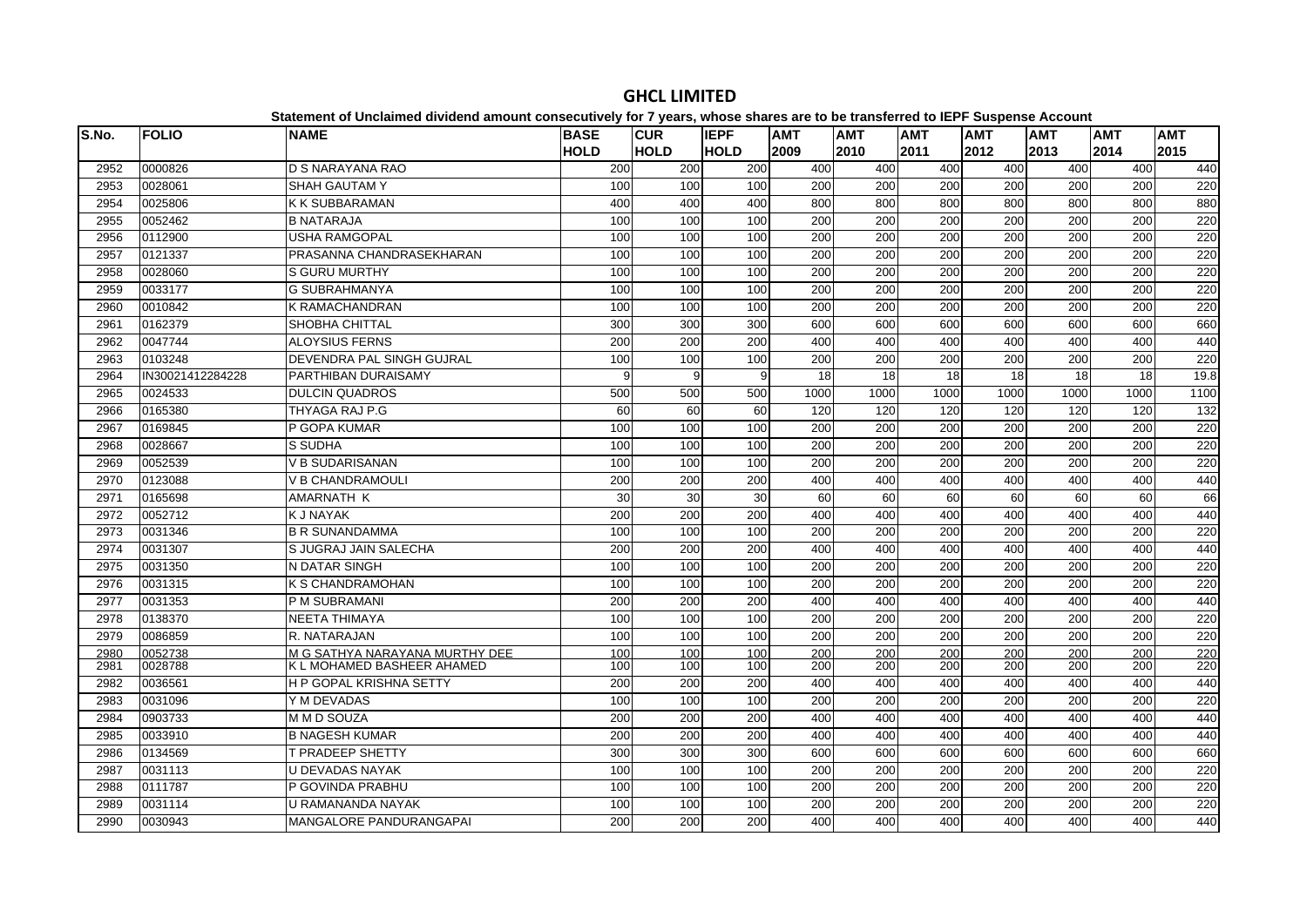| S.No. | <b>FOLIO</b>     | platomont of onolamiou antiuonu amount concooutivoly for Figure, impose onuros are to<br><b>NAME</b> | <b>BASE</b> | <b>CUR</b>      | <b>IEPF</b> | <b>AMT</b>       | .<br><b>AMT</b>  | <b>AMT</b>       | $-$<br><b>AMT</b> | <b>AMT</b>     | <b>AMT</b>       | <b>AMT</b>       |
|-------|------------------|------------------------------------------------------------------------------------------------------|-------------|-----------------|-------------|------------------|------------------|------------------|-------------------|----------------|------------------|------------------|
|       |                  |                                                                                                      | <b>HOLD</b> | <b>HOLD</b>     | <b>HOLD</b> | 2009             | 2010             | 2011             | 2012              | 2013           | 2014             | 2015             |
| 2991  | 0134570          | SARITHA SHETTY                                                                                       | 200         | 200             | 200         | 400              | 400              | 400              | 400               | 400            | 400              | 440              |
| 2992  | 0123543          | <b>CHANDA A RUPANI</b>                                                                               | 1000        | 1000            | 1000        | 2000             | 2000             | 2000             | 2000              | 2000           | 2000             | 2200             |
| 2993  | 0127520          | <b>JYOTSNA B RUPANI</b>                                                                              | 600         | 600             | 600         | 1200             | 1200             | 1200             | 1200              | 1200           | 1200             | 1320             |
| 2994  | 0127521          | <b>JYOTSNA B RUPANI</b>                                                                              | 400         | 400             | 400         | 800              | 800              | 800              | 800               | 800            | 800              | 880              |
| 2995  | 0031228          | DEEPAK RAJ RAO                                                                                       | 100         | 100             | 100         | 200              | 200              | 200              | 200               | 200            | 200              | 220              |
| 2996  | 0119891          | <b>K R SUBRAMANYA</b>                                                                                | 100         | 100             | 100         | $\overline{200}$ | 200              | $\overline{200}$ | 200               | 200            | $\overline{200}$ | 220              |
| 2997  | 0003105          | SHERDI SEVA SAHKARI MANDLY LTD                                                                       | 500         | 500             | 500         | 1000             | 1000             | 1000             | 1000              | 1000           | 1000             | 1100             |
| 2998  | 0031191          | K SADANANDA HOLLA                                                                                    | 100         | 100             | 100         | 200              | 200              | 200              | 200               | 200            | 200              | 220              |
| 2999  | 0106829          | <b>SHAIK NAWAB</b>                                                                                   | 500         | 500             | 500         | 1000             | 1000             | 1000             | 1000              | 1000           | 1000             | 1100             |
| 3000  | IN30113526082469 | <b>MOHAMMED IQBAL SIKANDER</b>                                                                       | 200         | 200             | 200         | 400              | 400              | 400              | 400               | 400            | 400              | 440              |
| 3001  | 0127696          | <b>KRISHNA L KURTAKOTI</b>                                                                           | 100         | 100             | 100         | 200              | 200              | 200              | 200               | 200            | 200              | 220              |
| 3002  | 0028126          | L V SATYANARAYANA                                                                                    | 100         | 100             | 100         | 200              | 200              | 200              | 200               | 200            | 200              | 220              |
| 3003  | IN30036010048332 | SHIMOGA SECURITIES PRIVATE LIMITED                                                                   |             | $\mathbf{1}$    |             | $\mathfrak{p}$   | 2                | $\overline{2}$   | $\overline{2}$    | $\overline{2}$ | $\overline{2}$   | $\overline{2.2}$ |
| 3004  | 0165943          | NARASIMHAPRASAD RN                                                                                   | 30          | 30              | 30          | 60               | 60               | 60               | 60                | 60             | 60               | 66               |
| 3005  | 0061268          | <b>B.L. GOPALA KRISHNA</b>                                                                           | 100         | 100             | 100         | 200              | 200              | 200              | 200               | 200            | 200              | 220              |
| 3006  | 0052509          | M R NAGARAJAPPA                                                                                      | 100         | 100             | 100         | 200              | 200              | 200              | 200               | 200            | 200              | 220              |
| 3007  | 0102319          | K HIRANNAIAH                                                                                         | 100         | 100             | 100         | 200              | 200              | 200              | 200               | 200            | 200              | 220              |
| 3008  | 0028380          | S SREEDHARA MURTHY                                                                                   | 100         | 100             | 100         | 200              | 200              | 200              | 200               | 200            | 200              | 220              |
| 3009  | IN30023912280179 | RAJU D                                                                                               | 20          | $\overline{20}$ | 20          | 40               | 40               | 40               | 40                | 40             | 40               | 44               |
| 3010  | 0130725          | <b>VEERANNA HAWLADAR</b>                                                                             | 100         | 100             | 100         | 200              | 200              | 200              | 200               | 200            | 200              | 220              |
| 3011  | 0151781          | KRISHNARAO VENKATRAO UGRANKAR                                                                        | 200         | 200             | 200         | 400              | 400              | 400              | 400               | 400            | 400              | 440              |
| 3012  | IN30089610340190 | PATTANASHETTY SHIDDALINGAPPA<br>VEERESHA                                                             | 10          | 10              | 10          | 20               | 20               | 20               | 20                | 20             | 20               | 22               |
| 3013  | 1201060001389984 | <b>SURESH K JOSHI</b>                                                                                | 10          | 10              | 10          | 20               | 20               | 20               | 20                | 20             | 20               | 22               |
| 3014  | 0078430          | CHINTAMANI NARASIMHA JOSHI                                                                           | 100         | 100             | 100         | 200              | 200              | 200              | 200               | 200            | 200              | 220              |
| 3015  | 1201090002336345 | SANJEEV P MANKIKAR.                                                                                  | 50          | 50              | 50          | 100              | 100              | 100              | 100               | 100            | 100              | 110              |
| 3016  | 0010396          | SUDHAKAR RAMAKRISHNA NAYAK                                                                           | 100         | 100             | 100         | $\overline{200}$ | $\overline{200}$ | $\overline{200}$ | 200               | 200            | $\overline{200}$ | 220              |
| 3017  | IN30113526270344 | RAMAKRISHNA VITHOB NAYAK                                                                             | 100         | 100             | 100         | 200              | 200              | 200              | 200               | 200            | 200              | 220              |
| 3018  | 0052759          | <b>SUBBA RAO</b>                                                                                     | 100         | 100             | 100         | 200              | 200              | 200              | 200               | 200            | 200              | 220              |
| 3019  | 0055077          | HARI PRASAD KEJRIWAL                                                                                 | 200         | 200             | 200         | 400              | 400              | 400              | 400               | 400            | 400              | 440              |
| 3020  | 0028938          | SHANTA V MAHENDRAKER                                                                                 | 100         | 100             | 100         | $\overline{200}$ | $\overline{200}$ | $\overline{200}$ | 200               | 200            | $\overline{200}$ | 220              |
| 3021  | 0901764          | REVANSIDDAPPA SATANOOR                                                                               | 500         | 500             | 500         | 1000             | 1000             | 1000             | 1000              | 1000           | 1000             | 1100             |
| 3022  | IN30051310377252 | P LAXMINARAYANA BHAT                                                                                 | 100         | 100             | 100         | 200              | 200              | 200              | 200               | 200            | 200              | 220              |
| 3023  | 0152220          | <b>NASEEM FATIMA</b>                                                                                 | 100         | 100             | 100         | 200              | 200              | 200              | 200               | 200            | 200              | 220              |
| 3024  | 0051849          | A R PATIL                                                                                            | 100         | 100             | 100         | 200              | $\overline{200}$ | 200              | 200               | 200            | 200              | 220              |
| 3025  | 0166053          | <b>GUNASEKAR SS</b>                                                                                  | 30          | 30              | 30          | 60               | 60               | 60               | 60                | 60             | 60               | 66               |
| 3026  | 1201060001353398 | <b>SUNIL KUMAR G</b>                                                                                 | 5           | 5               | 5           | 10               | 10               | 10               | 10                | 10             | 10               | 11               |
| 3027  | 0156458          | <b>INDIRABAI P HOSUR</b>                                                                             | 100         | 100             | 100         | 200              | 200              | 200              | 200               | 200            | 200              | 220              |
| 3028  | 0015668          | SANGAPPA C YELAMALI                                                                                  | 100         | 100             | 100         | 200              | 200              | 200              | 200               | 200            | 200              | 220              |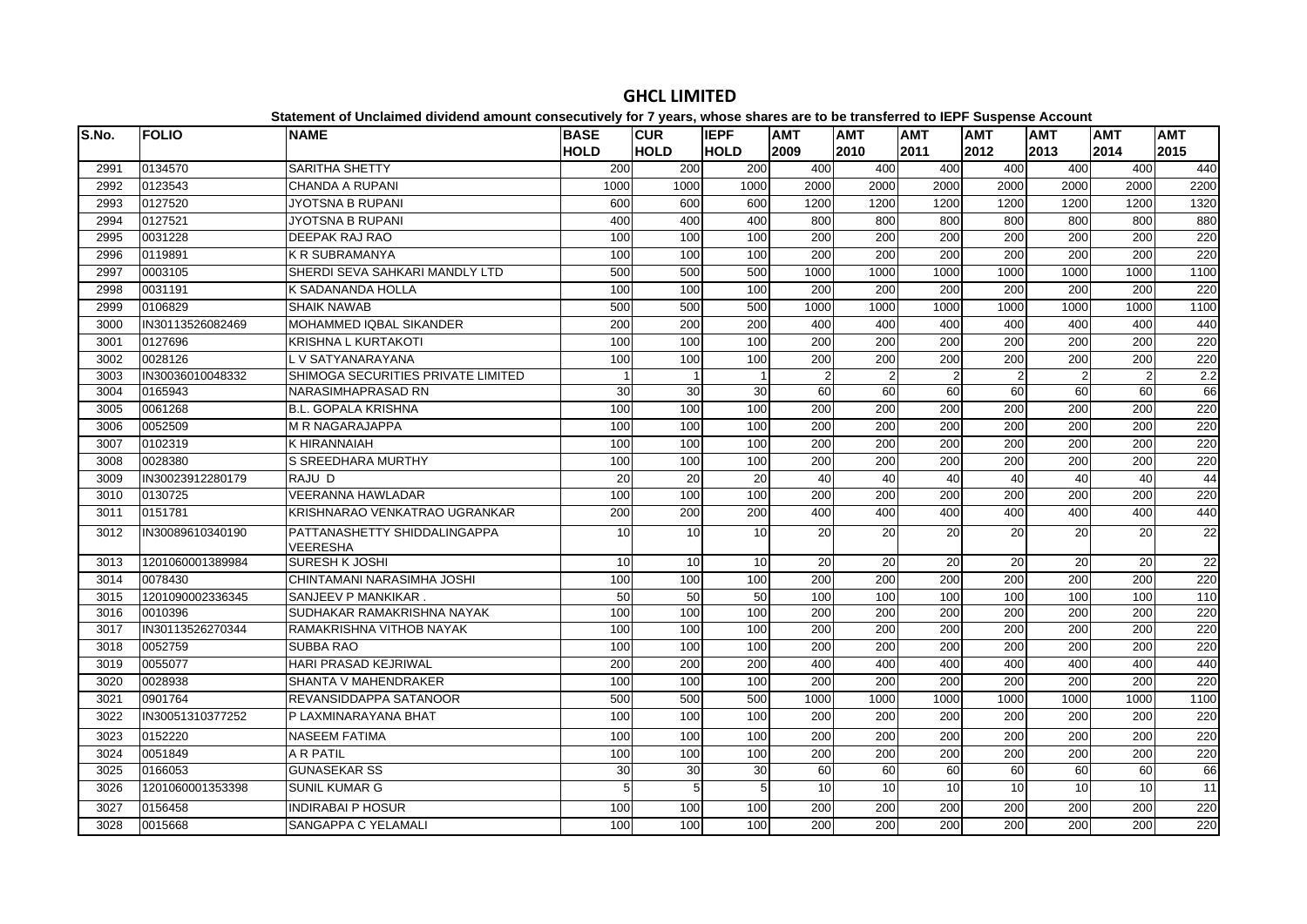| S.No. | <b>FOLIO</b> | <b>NAME</b>                     | <b>BASE</b>     | <b>CUR</b>  | <b>IEPF</b>     | <b>AMT</b>       | <b>AMT</b>       | <b>AMT</b>       | <b>AMT</b> | <b>AMT</b> | <b>AMT</b>       | <b>AMT</b> |
|-------|--------------|---------------------------------|-----------------|-------------|-----------------|------------------|------------------|------------------|------------|------------|------------------|------------|
|       |              |                                 | <b>HOLD</b>     | <b>HOLD</b> | <b>HOLD</b>     | 2009             | 2010             | 2011             | 2012       | 2013       | 2014             | 2015       |
| 3029  | 0143375      | <b>THOMAS MICHAEL</b>           | 100             | 100         | 100             | 200              | 200              | 200              | 200        | 200        | 200              | 220        |
| 3030  | 0029065      | SHARAD MURARI NAIK              | 100             | 100         | 100             | 200              | 200              | 200              | 200        | 200        | 200              | 220        |
| 3031  | 0028963      | <b>DODBASAPPA</b>               | 100             | 100         | 100             | 200              | 200              | 200              | 200        | 200        | 200              | 220        |
| 3032  | 0030316      | S LAKSHMI DEVI                  | 400             | 400         | 400             | 800              | 800              | 800              | 800        | 800        | 800              | 880        |
| 3033  | 0030828      | A AROCKIANATHAN                 | 200             | 200         | 200             | 400              | 400              | 400              | 400        | 400        | 400              | 440        |
| 3034  | 0048276      | A SHAHUL HAMEED                 | 200             | 200         | 200             | 400              | 400              | 400              | 400        | 400        | 400              | 440        |
| 3035  | 0068957      | M. VENKATA SUBBA RAO            | 100             | 100         | 100             | 200              | 200              | 200              | 200        | 200        | 200              | 220        |
| 3036  | 0092567      | <b>SUSHMA AGARWAL</b>           | 100             | 100         | 100             | 200              | 200              | 200              | 200        | 200        | 200              | 220        |
| 3037  | 0140009      | <b>T SUDARSAN</b>               | 100             | 100         | 100             | 200              | 200              | 200              | 200        | 200        | 200              | 220        |
| 3038  | 0147729      | N K ROY                         | 100             | 100         | 100             | 200              | 200              | 200              | 200        | 200        | 200              | 220        |
| 3039  | 0164137      | SUNDARAIYER K.C                 | 35              | 35          | 35              | 70               | $\overline{70}$  | $\overline{70}$  | 70         | 70         | 70               | 77         |
| 3040  | 0164329      | THIRUGNAMASAMBANDAM V           | 19              | 19          | 19              | 38               | 38               | 38               | 38         | 38         | 38               | 41.8       |
| 3041  | 0165246      | <b>SENTHILNATHAN KR</b>         | 15              | 15          | 15              | 30               | 30               | $\overline{30}$  | 30         | 30         | 30               | 33         |
| 3042  | 0165432      | <b>SUJATHA KUMAR</b><br>(J)     | 720             | 720         | 720             | 1440             | 1440             | 1440             | 1440       | 1440       | 1440             | 1584       |
| 3043  | 0165599      | <b>KAMALA S</b>                 | 15              | 15          | 15              | 30               | 30               | 30               | 30         | 30         | 30               | 33         |
| 3044  | 0165692      | <b>JAYSHREEBAN JOSHI</b><br>(J) | 120             | 120         | 120             | $\overline{240}$ | 240              | 240              | 240        | 240        | 240              | 264        |
| 3045  | 0165866      | GIRIJA S (J)                    | 15              | 15          | 15              | 30               | 30               | 30               | 30         | 30         | 30               | 33         |
| 3046  | 0054382      | PRAMILA CHANDHOK                | 100             | 100         | 100             | 200              | 200              | 200              | 200        | 200        | 200              | 220        |
| 3047  | 0130959      | <b>M S VAIDYANATHAN</b>         | 100             | 100         | 100             | 200              | 200              | 200              | 200        | 200        | 200              | 220        |
| 3048  | 0130960      | N MANJULA                       | 100             | 100         | 100             | 200              | 200              | 200              | 200        | 200        | 200              | 220        |
| 3049  | 0139270      | ANIL KUMAR BANERJEE             | 100             | 100         | 100             | 200              | 200              | 200              | 200        | 200        | 200              | 220        |
| 3050  | 0164059      | RATHNASABAPATHY K               | 15              | 15          | 15              | 30               | 30               | 30               | 30         | 30         | 30               | 33         |
| 3051  | 0164763      | <b>DINESH KUMAR SAROOGI</b>     | 22              | 22          | $\overline{22}$ | 44               | 44               | 44               | 44         | 44         | 44               | 48.4       |
| 3052  | 0165193      | PRABHA BOB                      | 30              | 30          | 30              | 60               | 60               | 60               | 60         | 60         | $\overline{60}$  | 66         |
| 3053  | 0030497      | V SHANMUGA NATHAN               | 100             | 100         | 100             | $\overline{200}$ | 200              | $\overline{200}$ | 200        | 200        | $\overline{200}$ | 220        |
| 3054  | 0165878      | <b>GUNACHANDAR</b>              | 30              | 30          | 30              | 60               | 60               | 60               | 60         | 60         | 60               | 66         |
| 3055  | 0016049      | E MANOHARAN                     | 300             | 300         | 300             | 600              | 600              | 600              | 600        | 600        | 600              | 660        |
| 3056  | 0030012      | <b>K P ANNAAMALAI</b>           | 100             | 100         | 100             | 200              | 200              | 200              | 200        | 200        | 200              | 220        |
| 3057  | 0110373      | <b>K NARAYANASWAMY</b>          | 200             | 200         | 200             | 400              | 400              | 400              | 400        | 400        | 400              | 440        |
| 3058  | 0111199      | <b>S RAMKUMAR</b>               | 100             | 100         | 100             | 200              | 200              | 200              | 200        | 200        | 200              | 220        |
| 3059  | 0128155      | PREMA KANNAN                    | 100             | 100         | 100             | 200              | 200              | 200              | 200        | 200        | 200              | 220        |
| 3060  | 0164174      | SOMASUNDARAM CHETTIAR S         | 30              | 30          | 30              | 60               | 60               | 60               | 60         | 60         | $\overline{60}$  | 66         |
| 3061  | 0164394      | VAITHEESWARAN K                 | $\overline{30}$ | 30          | 30              | 60               | 60               | 60               | 60         | 60         | $\overline{60}$  | 66         |
| 3062  | 0165572      | <b>VARADARAJAN K</b>            | 30              | 30          | 30              | 60               | 60               | 60               | 60         | 60         | 60               | 66         |
| 3063  | 0166118      | PRABAKAR V.N                    | 60              | 60          | 60              | 120              | 120              | 120              | 120        | 120        | 120              | 132        |
| 3064  | 0030322      | S NARASIMHA RAO                 | 200             | 200         | 200             | 400              | 400              | 400              | 400        | 400        | 400              | 440        |
| 3065  | 0059763      | M. SAROJINI V. PRABHU           | 200             | 200         | 200             | 400              | 400              | 400              | 400        | 400        | 400              | 440        |
| 3066  | 0112669      | <b>TERENCE SHENOY</b>           | 100             | 100         | 100             | $\overline{200}$ | $\overline{200}$ | $\overline{200}$ | 200        | 200        | $\overline{200}$ | 220        |
| 3067  | 0115750      | <b>KAMLA CHOITHRAM</b>          | 100             | 100         | 100             | 200              | 200              | 200              | 200        | 200        | $\overline{200}$ | 220        |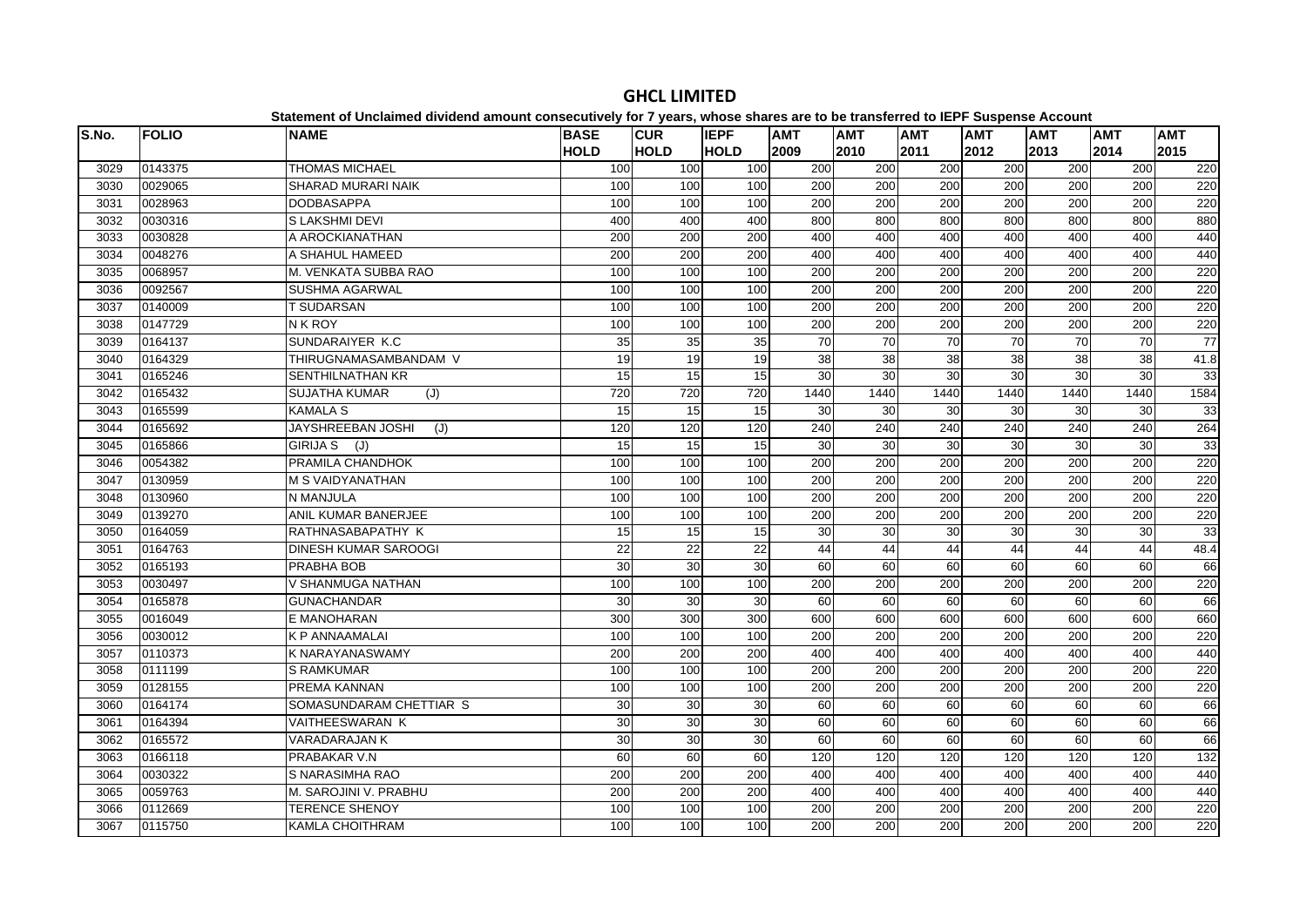| S.No. | <b>FOLIO</b> | <b>NAME</b>                 | <b>BASE</b> | <b>CUR</b>       | <b>IEPF</b>    | <b>AMT</b> | <b>AMT</b>     | <b>AMT</b>      | <b>AMT</b>       | <b>AMT</b>     | <b>AMT</b>     | <b>AMT</b>    |
|-------|--------------|-----------------------------|-------------|------------------|----------------|------------|----------------|-----------------|------------------|----------------|----------------|---------------|
|       |              |                             | <b>HOLD</b> | <b>HOLD</b>      | <b>HOLD</b>    | 2009       | 2010           | 2011            | 2012             | 2013           | 2014           | 2015          |
| 3068  | 0115752      | <b>CHOITH LALCHAND</b>      | 100         | 100              | 100            | 200        | 200            | 200             | 200              | 200            | 200            | 220           |
| 3069  | 0148529      | <b>KAMLA CHOITHRAM</b>      | 100         | 100              | 100            | 200        | 200            | 200             | 200              | 200            | 200            | 220           |
| 3070  | 0165172      | NAMDIV.KANTILAL RATHOD      | 60          | 60               | 60             | 120        | 120            | 120             | 120              | 120            | 120            | 132           |
| 3071  | 0166051      | NARAYANAMOORTHY MD          | 19          | 19               | 19             | 38         | 38             | $\overline{38}$ | $\overline{38}$  | 38             | 38             | 41.8          |
| 3072  | 0030623      | <b>R VIRENDRA</b>           | 100         | 100              | 100            | 200        | 200            | 200             | 200              | 200            | 200            | 220           |
| 3073  | 0053950      | THOMAS PRAKASH CHANDY       | 100         | 100              | 100            | 200        | 200            | 200             | 200              | 200            | 200            | 220           |
| 3074  | 0054502      | <b>MANOJ SHARMA</b>         | 100         | 100              | 100            | 200        | 200            | 200             | 200              | 200            | 200            | 220           |
| 3075  | 0054504      | <b>MAYURI L SHARMA</b>      | 100         | 100              | 100            | 200        | 200            | 200             | 200              | 200            | 200            | 220           |
| 3076  | 0065172      | <b>MARY VARGHESE</b>        | 100         | 100              | 100            | 200        | 200            | 200             | $\overline{200}$ | 200            | 200            | 220           |
| 3077  | 0163810      | DORAISAMY NADAR KPS         | 9           | 9                | 9              | 18         | 18             | 18              | 18               | 18             | 18             | 19.8          |
| 3078  | 0166136      | <b>RAMASAMY K</b>           | 30          | 30               | 30             | 60         | 60             | 60              | 60               | 60             | 60             | 66            |
| 3079  | 0030703      | S SARSWATHI                 | 200         | 200              | 200            | 400        | 400            | 400             | 400              | 400            | 400            | 440           |
| 3080  | 0099733      | C.G. BHASKAR                | 200         | 200              | 200            | 400        | 400            | 400             | 400              | 400            | 400            | 440           |
| 3081  | 0107490      | <b>R MASILAMANI</b>         | 100         | 100              | 100            | 200        | 200            | 200             | $\overline{200}$ | 200            | 200            | 220           |
| 3082  | 0118862      | P S SHANKAR RAO             | 100         | 100              | 100            | 200        | 200            | 200             | $\overline{200}$ | 200            | 200            | 220           |
| 3083  | 0030049      | N SARASVATHY                | 2000        | 2000             | 2000           | 4000       | 4000           | 4000            | 4000             | 4000           | 4000           | 4400          |
| 3084  | 0163787      | VELAYUDHAN MUDALIAR KR      |             | $\overline{4}$   |                | 8          | 8              | 8               | 8                | 8              | 8              | $\frac{8}{8}$ |
| 3085  | 0164002      | <b>MEENAKSHI AMMAL</b>      | 14          | 14               | 14             | 28         | 28             | 28              | 28               | 28             | 28             | 30.8          |
| 3086  | 0166054      | <b>MANIVANNAN</b>           | 30          | 30               | 30             | 60         | 60             | 60              | 60               | 60             | 60             | 66            |
| 3087  | 0098387      | M. SURESH KUMAR             | 100         | 100              | 100            | 200        | 200            | 200             | 200              | 200            | 200            | 220           |
| 3088  | 0163766      | ABDUL RASHEED T.S.M         | 9           | 9                | 9              | 18         | 18             | 18              | 18               | 18             | 18             | 19.8          |
| 3089  | 0164760      | SANTOSH KUMAR SAROOGI       | 4           | $\overline{4}$   | $\Delta$       | 8          | 8              | 8               | 8                | 8              | 8              | 8.8           |
| 3090  | 0165356      | <b>GAYATHRIK.N</b>          | 15          | 15               | 15             | 30         | 30             | 30              | $\overline{30}$  | 30             | 30             | 33            |
| 3091  | 0048074      | <b>M K RAMASWAMI</b>        | 400         | 400              | 400            | 800        | 800            | 800             | 800              | 800            | 800            | 880           |
| 3092  | 0163994      | NAVANEETHJA KRISHNA NAIDU V | 44          | 44               | 44             | 88         | 88             | 88              | 88               | 88             | 88             | 96.8          |
| 3093  | 0165230      | <b>RUKMANI B</b>            | 30          | 30               | 30             | 60         | 60             | 60              | 60               | 60             | 60             | 66            |
| 3094  | 0030553      | P P JAYARAJ                 | 100         | 100              | 100            | 200        | 200            | 200             | 200              | 200            | 200            | 220           |
| 3095  | 0164665      | RAMAKRISHNAN R              |             | 1                | $\overline{1}$ | 2          | $\overline{2}$ | $\overline{2}$  | $\overline{2}$   | $\overline{2}$ | $\overline{2}$ | 2.2           |
| 3096  | 0164673      | <b>SHANTHI R</b>            |             | $\overline{1}$   |                | 2          | 2              | $\overline{2}$  |                  | $\mathfrak{p}$ | 2              | 2.2           |
| 3097  | 0029904      | <b>J SHEELA</b>             | 100         | 100              | 100            | 200        | 200            | 200             | 200              | 200            | 200            | 220           |
| 3098  | 0047375      | R V RAVISHANKAR             | 200         | 200              | 200            | 400        | 400            | 400             | 400              | 400            | 400            | 440           |
| 3099  | 0048068      | K SANKARA NARAYANAN         | 100         | 100              | 100            | 200        | 200            | 200             | 200              | 200            | 200            | 220           |
| 3100  | 0050175      | JAGAN MOHANRAO U            | 200         | $\overline{200}$ | 200            | 400        | 400            | 400             | 400              | 400            | 400            | 440           |
| 3101  | 0086619      | <b>UDAYCHAND P. JAIN</b>    | 100         | 100              | 100            | 200        | 200            | 200             | 200              | 200            | 200            | 220           |
| 3102  | 0111912      | <b>G VASUDEVAN</b>          | 100         | 100              | 100            | 200        | 200            | 200             | 200              | 200            | 200            | 220           |
| 3103  | 0119620      | PARVATHY UDAYAKUMAR         | 100         | 100              | 100            | 200        | 200            | 200             | 200              | 200            | 200            | 220           |
| 3104  | 0135129      | K V SUBBA RAO               | 100         | 100              | 100            | 200        | 200            | 200             | 200              | 200            | 200            | 220           |
| 3105  | 0142777      | <b>V SUNANDA BAI</b>        | 200         | 200              | 200            | 400        | 400            | 400             | 400              | 400            | 400            | 440           |
| 3106  | 0165545      | <b>VENKATASAMY V</b>        | 15          | 15               | 15             | 30         | 30             | 30              | 30               | 30             | 30             | 33            |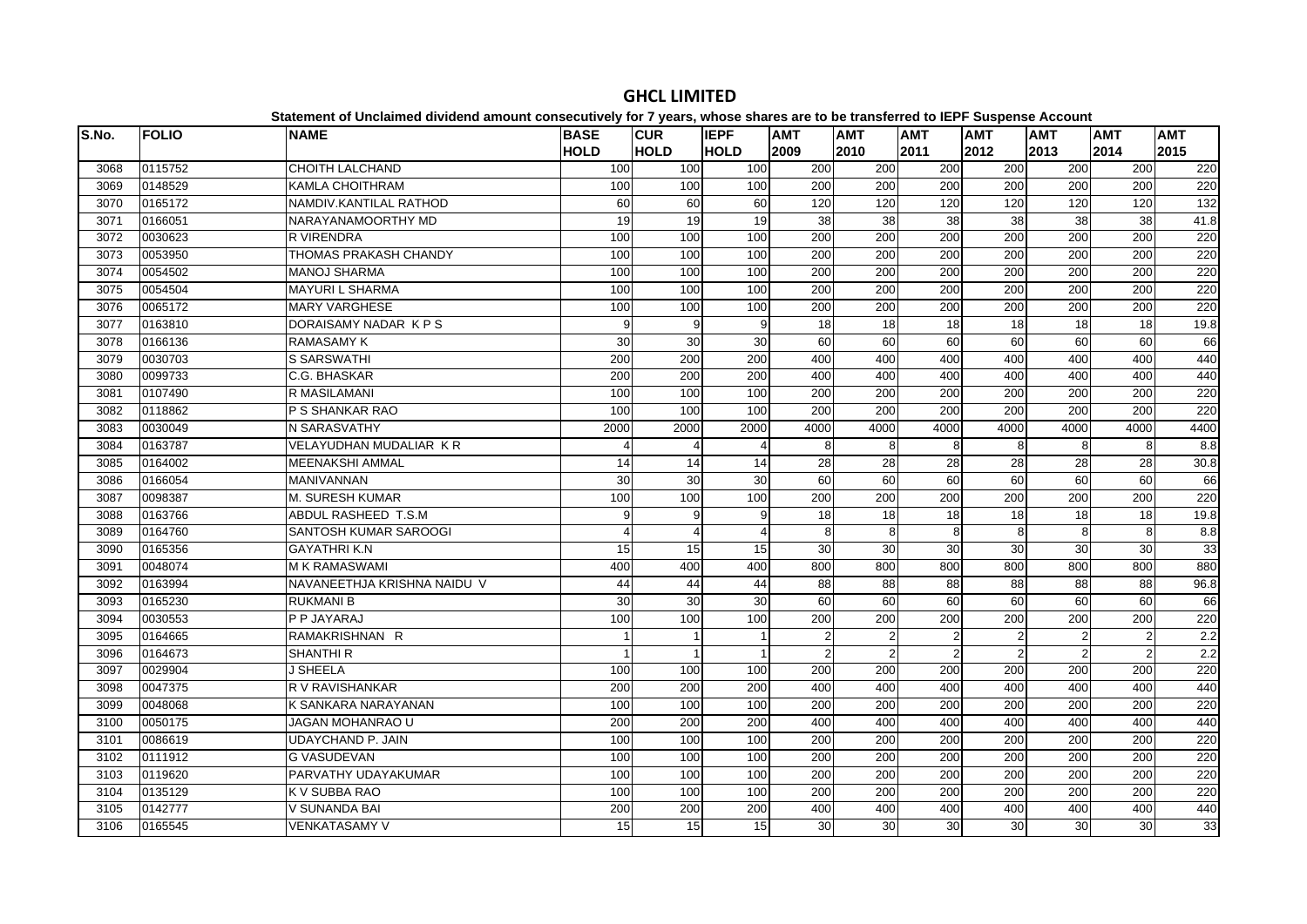| S.No. | <b>FOLIO</b> | <b>NAME</b>                     | <b>BASE</b>     | <b>CUR</b>      | <b>IEPF</b> | <b>AMT</b>       | <b>AMT</b>       | <b>AMT</b>       | <b>AMT</b> | <b>AMT</b> | <b>AMT</b>       | <b>AMT</b> |
|-------|--------------|---------------------------------|-----------------|-----------------|-------------|------------------|------------------|------------------|------------|------------|------------------|------------|
|       |              |                                 | <b>HOLD</b>     | <b>HOLD</b>     | <b>HOLD</b> | 2009             | 2010             | 2011             | 2012       | 2013       | 2014             | 2015       |
| 3107  | 0165671      | <b>MADHU BINANI</b>             | 30              | 30              | 30          | 60               | 60               | $\overline{60}$  | 60         | 60         | $\overline{60}$  | 66         |
| 3108  | 0166048      | <b>MOHAN KUMAR KG</b>           | 30              | 30              | 30          | 60               | 60               | 60               | 60         | 60         | 60               | 66         |
| 3109  | 0166097      | <b>KARTHIKEYAN K</b>            | 180             | 180             | 180         | 360              | 360              | 360              | 360        | 360        | 360              | 396        |
| 3110  | 0030157      | <b>B SHYAMSUNDAR</b>            | 200             | 200             | 200         | 400              | 400              | 400              | 400        | 400        | 400              | 440        |
| 3111  | 0115259      | P ANNAMALAI                     | 100             | 100             | 100         | 200              | $\overline{200}$ | $\overline{200}$ | 200        | 200        | $\overline{200}$ | 220        |
| 3112  | 0149144      | A S S V CHINNA SEVUGAN CHETTIAR | 200             | 200             | 200         | 400              | 400              | 400              | 400        | 400        | 400              | 440        |
| 3113  | 0163863      | KRISHNAMOORTHY IYER K           | 19              | 19              | 19          | 38               | 38               | 38               | 38         | 38         | 38               | 41.8       |
| 3114  | 0064198      | <b>WALTER FREDRICK GOMES</b>    | 100             | 100             | 100         | 200              | 200              | 200              | 200        | 200        | 200              | 220        |
| 3115  | 0077028      | S. VIJAYA LAKSHMI               | 100             | 100             | 100         | 200              | 200              | 200              | 200        | 200        | 200              | 220        |
| 3116  | 0108286      | <b>T RAMESH</b>                 | 100             | 100             | 100         | $\overline{200}$ | 200              | 200              | 200        | 200        | 200              | 220        |
| 3117  | 0112854      | ANAND PERIANAYAGAM              | 100             | 100             | 100         | $\overline{200}$ | $\overline{200}$ | 200              | 200        | 200        | $\overline{200}$ | 220        |
| 3118  | 0138558      | P N SUBRAMANIAN                 | 100             | 100             | 100         | $\overline{200}$ | 200              | $\overline{200}$ | 200        | 200        | $\overline{200}$ | 220        |
| 3119  | 0164207      | SIVAGNANAM KA                   | 19              | 19              | 19          | 38               | 38               | 38               | 38         | 38         | 38               | 41.8       |
| 3120  | 0165254      | <b>SHRINIVASAN S</b>            | $\overline{75}$ | 75              | 75          | 150              | 150              | 150              | 150        | 150        | 150              | 165        |
| 3121  | 0165656      | <b>MEENAKSHI BALA</b>           | 60              | 60              | 60          | 120              | 120              | 120              | 120        | 120        | 120              | 132        |
| 3122  | 0163898      | <b>KATHIJA BEEVI</b>            |                 | 4               | 4           | 8                | 8                | 8                | 8          | 8          | 8                | 8.8        |
| 3123  | 0030070      | <b>KL GOWRIBAI</b>              | 100             | 100             | 100         | $\overline{200}$ | 200              | $\overline{200}$ | 200        | 200        | $\overline{200}$ | 220        |
| 3124  | 0046555      | K K ANANTHA NARAYANAN           | 100             | 100             | 100         | 200              | 200              | 200              | 200        | 200        | 200              | 220        |
| 3125  | 0115503      | V CHANDRA PRABHA                | 100             | 100             | 100         | 200              | 200              | 200              | 200        | 200        | 200              | 220        |
| 3126  | 0054486      | R HARIHARAN                     | 100             | 100             | 100         | 200              | 200              | 200              | 200        | 200        | 200              | 220        |
| 3127  | 0164068      | RANGASAMI S (MINOR)             | 20              | 20              | 20          | 40               | 40               | 40               | 40         | 40         | 40               | 44         |
| 3128  | 0047965      | R. MOHANACHANDRAN               | 100             | 100             | 100         | 200              | 200              | 200              | 200        | 200        | 200              | 220        |
| 3129  | 0048141      | <b>KAUSHIK P SHAH</b>           | 300             | 300             | 300         | 600              | 600              | 600              | 600        | 600        | 600              | 660        |
| 3130  | 0165436      | YOGAMBAL SOMANATHAN             | 15              | 15              | 15          | 30               | 30               | 30               | 30         | 30         | 30               | 33         |
| 3131  | 0165717      | BALASUBRAMANIAN A               | 90              | 90              | 90          | 180              | 180              | 180              | 180        | 180        | 180              | 198        |
| 3132  | 0048362      | <b>JANAKI MENON</b>             | 100             | 100             | 100         | 200              | 200              | 200              | 200        | 200        | 200              | 220        |
| 3133  | 0118661      | UNIPRO FINANCE LIMITED          | 500             | 500             | 500         | 1000             | 1000             | 1000             | 1000       | 1000       | 1000             | 1100       |
| 3134  | 0138613      | <b>G B MANJU</b>                | 100             | 100             | 100         | 200              | 200              | 200              | 200        | 200        | 200              | 220        |
| 3135  | 0164210      | SUBRAMANIAN CHETTIAR S          | 19              | 19              | 19          | 38               | 38               | 38               | 38         | 38         | 38               | 41.8       |
| 3136  | 0041732      | RANGACHARI EMBAR V              | 200             | 200             | 200         | 400              | 400              | 400              | 400        | 400        | 400              | 440        |
| 3137  | 0164548      | SAMBASIVAM A                    | 3               | 3               | 3           | 6                | 6                | 6                | 6          | 6          | 6                | 6.6        |
| 3138  | 0165082      | <b>ARUNA SRIRAM</b>             | 30              | $\overline{30}$ | 30          | 60               | 60               | 60               | 60         | 60         | 60               | 66         |
| 3139  | 0029957      | N JAYABHARATHI                  | 100             | 100             | 100         | 200              | 200              | $\overline{200}$ | 200        | 200        | 200              | 220        |
| 3140  | 0036334      | <b>JARINA KADER</b>             | 100             | 100             | 100         | 200              | 200              | 200              | 200        | 200        | 200              | 220        |
| 3141  | 0036335      | <b>ABDUL KADER</b>              | 100             | 100             | 100         | 200              | 200              | 200              | 200        | 200        | 200              | 220        |
| 3142  | 0054386      | <b>SEVITI SIMHADRI</b>          | 100             | 100             | 100         | 200              | 200              | 200              | 200        | 200        | 200              | 220        |
| 3143  | 0061244      | MURALIKRISHNA ABBINENI          | 100             | 100             | 100         | 200              | 200              | 200              | 200        | 200        | 200              | 220        |
| 3144  | 0164333      | SOMASUNDARAM D                  | 29              | 29              | 29          | 58               | 58               | 58               | 58         | 58         | 58               | 63.8       |
| 3145  | 0164761      | MEHTA S.C                       | 30              | 30              | 30          | 60               | 60               | 60               | 60         | 60         | 60               | 66         |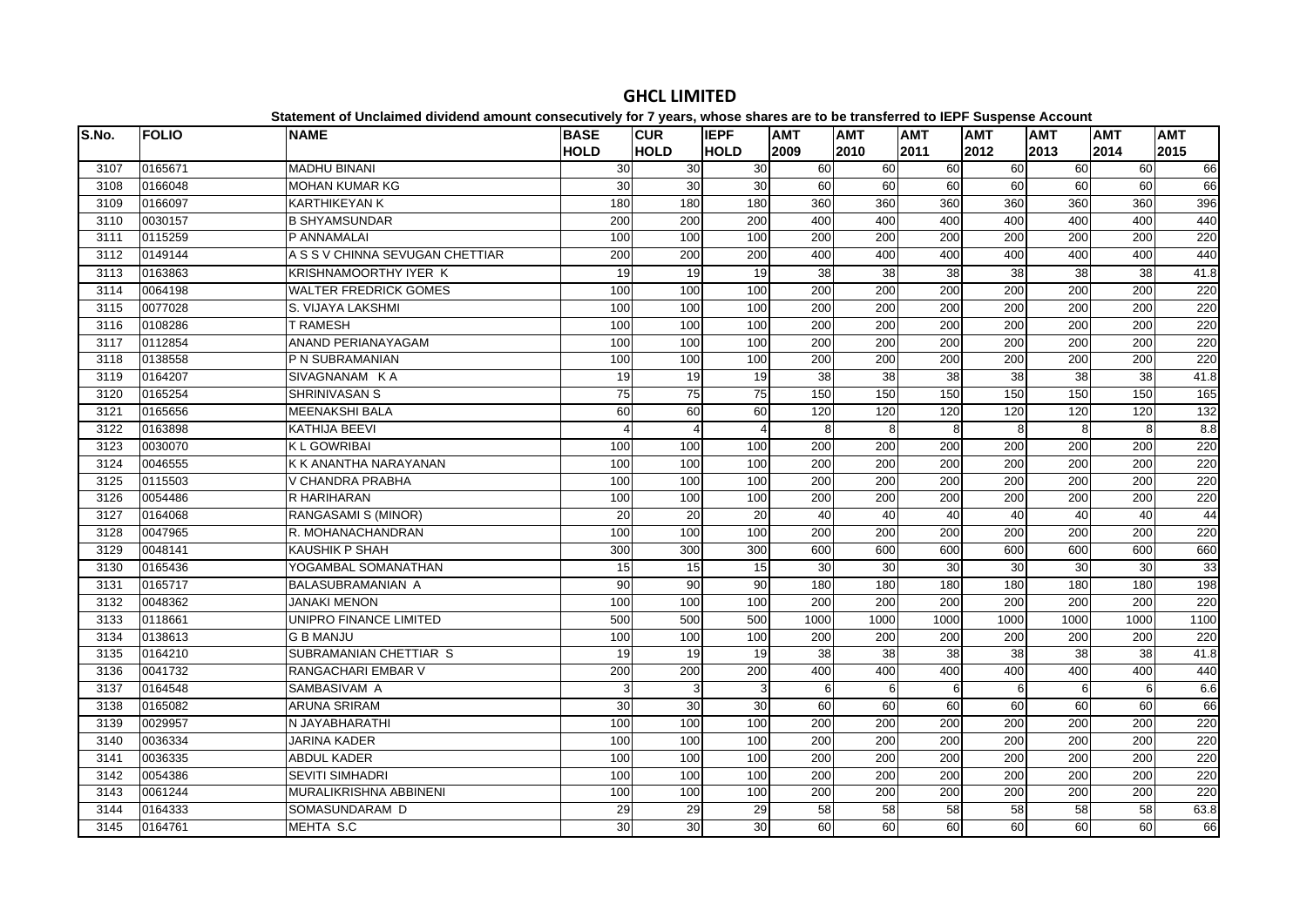| S.No. | <b>FOLIO</b>     | <b>NAME</b>                         | <b>BASE</b> | <b>CUR</b>      | <b>IEPF</b> | <b>AMT</b>       | <b>AMT</b>       | <b>AMT</b>       | <b>AMT</b>     | <b>AMT</b>     | <b>AMT</b>       | <b>AMT</b>       |
|-------|------------------|-------------------------------------|-------------|-----------------|-------------|------------------|------------------|------------------|----------------|----------------|------------------|------------------|
|       |                  |                                     | <b>HOLD</b> | <b>HOLD</b>     | <b>HOLD</b> | 2009             | 2010             | 2011             | 2012           | 2013           | 2014             | 2015             |
| 3146  | 0153904          | <b>SARAH OOMMEN</b>                 | 300         | 300             | 300         | 600              | 600              | 600              | 600            | 600            | 600              | 660              |
| 3147  | 0030022          | R SANTHANAKRISHNAN                  | 100         | 100             | 100         | 200              | 200              | 200              | 200            | 200            | 200              | 220              |
| 3148  | 0082420          | <b>NISHA THAMPY</b>                 | 100         | 100             | 100         | 200              | 200              | 200              | 200            | 200            | 200              | 220              |
| 3149  | 0090659          | R. JAYALAKSHMI                      | 100         | 100             | 100         | 200              | 200              | 200              | 200            | 200            | 200              | 220              |
| 3150  | 0103816          | <b>K K CHAKRAPANI</b>               | 100         | 100             | 100         | 200              | 200              | 200              | 200            | 200            | 200              | 220              |
| 3151  | 0125567          | <b>SELVI VICTOR</b>                 | 100         | 100             | 100         | 200              | 200              | 200              | 200            | 200            | 200              | 220              |
| 3152  | 0145067          | <b>LEELA JACOB</b>                  | 100         | 100             | 100         | 200              | 200              | 200              | 200            | 200            | 200              | 220              |
| 3153  | 0164569          | <b>DEVAYANAI S</b>                  |             | $\overline{1}$  |             | $\mathfrak{p}$   | 2                | $\overline{2}$   | $\overline{2}$ | $\overline{2}$ | $\overline{2}$   | 2.2              |
| 3154  | 0164664          | SANKARA KUMARASAMY T.C              | 15          | 15              | 15          | 30               | 30               | 30               | 30             | 30             | 30               | 33               |
| 3155  | 0900650          | USHA RAMESH KUMAR                   | 100         | 100             | 100         | 200              | 200              | 200              | 200            | 200            | 200              | 220              |
| 3156  | 0900753          | P SUDALAIMUTHU                      | 100         | 100             | 100         | 200              | 200              | 200              | 200            | 200            | 200              | 220              |
| 3157  | 0904489          | M J V L NARASIMHULU                 | 100         | 100             | 100         | 200              | 200              | 200              | 200            | 200            | 200              | 220              |
| 3158  | IN30021412060821 | <b>SESHENDRA NATH S</b>             | 90          | 90              | 90          | 180              | 180              | 180              | 180            | 180            | 180              | 198              |
| 3159  | 0165090          | <b>BANU SEETHARAMAN</b>             | 45          | 45              | 45          | 90               | 90               | 90               | 90             | 90             | 90               | 99               |
| 3160  | 0165849          | <b>RAMADASK</b>                     | 30          | 30              | 30          | 60               | 60               | 60               | 60             | 60             | 60               | 66               |
| 3161  | 0050192          | R GANESAN                           | 100         | 100             | 100         | 200              | 200              | 200              | 200            | 200            | 200              | 220              |
| 3162  | 0165909          | LAKSHMINARASIMHAN                   | 30          | 30              | 30          | 60               | 60               | 60               | 60             | 60             | 60               | 66               |
| 3163  | 0107240          | <b>IS SRIRAM</b>                    | 100         | 100             | 100         | 200              | 200              | 200              | 200            | 200            | 200              | 220              |
| 3164  | 0131253          | <b>VE SUNDHAR</b>                   | 100         | 100             | 100         | 200              | 200              | 200              | 200            | 200            | 200              | 220              |
| 3165  | 0050193          | M AMOS THIRUTHUVA DOSS              | 100         | 100             | 100         | 200              | 200              | 200              | 200            | 200            | 200              | 220              |
| 3166  | 0165130          | <b>KANNAN R</b>                     | 30          | 30              | 30          | 60               | 60               | 60               | 60             | 60             | 60               | 66               |
| 3167  | 0135950          | T ADIKESAVALU                       | 100         | 100             | 100         | 200              | 200              | 200              | 200            | 200            | 200              | 220              |
| 3168  | 0163755          | <b>ANNAPOORANI AMMAL</b><br>(J)     | 15          | 15              | 15          | 30               | 30               | 30               | 30             | 30             | 30               | 33               |
| 3169  | 0048199          | J VIJAYALAKSHMI                     | 100         | 100             | 100         | $\overline{200}$ | $\overline{200}$ | $\overline{200}$ | 200            | 200            | $\overline{200}$ | 220              |
| 3170  | 0048200          | P JAYAVEL                           | 100         | 100             | 100         | 200              | 200              | 200              | 200            | 200            | 200              | 220              |
| 3171  | 0061202          | N. SUTHARSANAN                      | 100         | 100             | 100         | 200              | 200              | 200              | 200            | 200            | 200              | 220              |
| 3172  | 0164026          | PICHAIKKUPPAN ALIAS VENKATACHALAM S | 39          | 39              | 39          | 78               | 78               | 78               | 78             | 78             | 78               | 85.8             |
| 3173  | 0164549          | KALYANA SUNDARAM K.A                | 3           | 3               | 3           | 6                | 6                | 6                | 6              | 6              | 6                | 6.6              |
| 3174  | 0165896          | RAMACHANDRAN P                      | 60          | $\overline{60}$ | 60          | 120              | 120              | 120              | 120            | 120            | 120              | 132              |
| 3175  | 0110502          | <b>ROHINI DEVI</b>                  | 100         | 100             | 100         | 200              | 200              | 200              | 200            | 200            | 200              | 220              |
| 3176  | 0113897          | <b>D RAMAMURTHY</b>                 | 100         | 100             | 100         | 200              | 200              | 200              | 200            | 200            | 200              | 220              |
| 3177  | 0133063          | <b>GEETHA BAGRI</b>                 | 200         | 200             | 200         | 400              | 400              | 400              | 400            | 400            | 400              | 440              |
| 3178  | 0165239          | <b>SAROJBEN S.PATEL</b>             | 60          | $\overline{60}$ | 60          | 120              | 120              | 120              | 120            | 120            | 120              | $\overline{132}$ |
| 3179  | 0165753          | <b>MITTALAL S</b>                   | 30          | 30              | 30          | 60               | 60               | 60               | 60             | 60             | $\overline{60}$  | 66               |
| 3180  | 0165813          | VIJAYA SHANTILAL SHAH               | 30          | 30              | 30          | 60               | 60               | 60               | 60             | 60             | 60               | 66               |
| 3181  | 0165975          | <b>MANASE G</b>                     | 30          | 30              | 30          | 60               | 60               | 60               | 60             | 60             | 60               | 66               |
| 3182  | 0165731          | RAJENDRA KUMAR JAIN                 | 30          | 30              | 30          | 60               | 60               | 60               | 60             | 60             | 60               | 66               |
| 3183  | 0165732          | LALIT KUMAR JAIN                    | 30          | 30              | 30          | 60               | 60               | 60               | 60             | 60             | 60               | 66               |
| 3184  | 0165733          | <b>MADANRAJ</b>                     | 30          | 30              | 30          | 60               | 60               | 60               | 60             | 60             | 60               | 66               |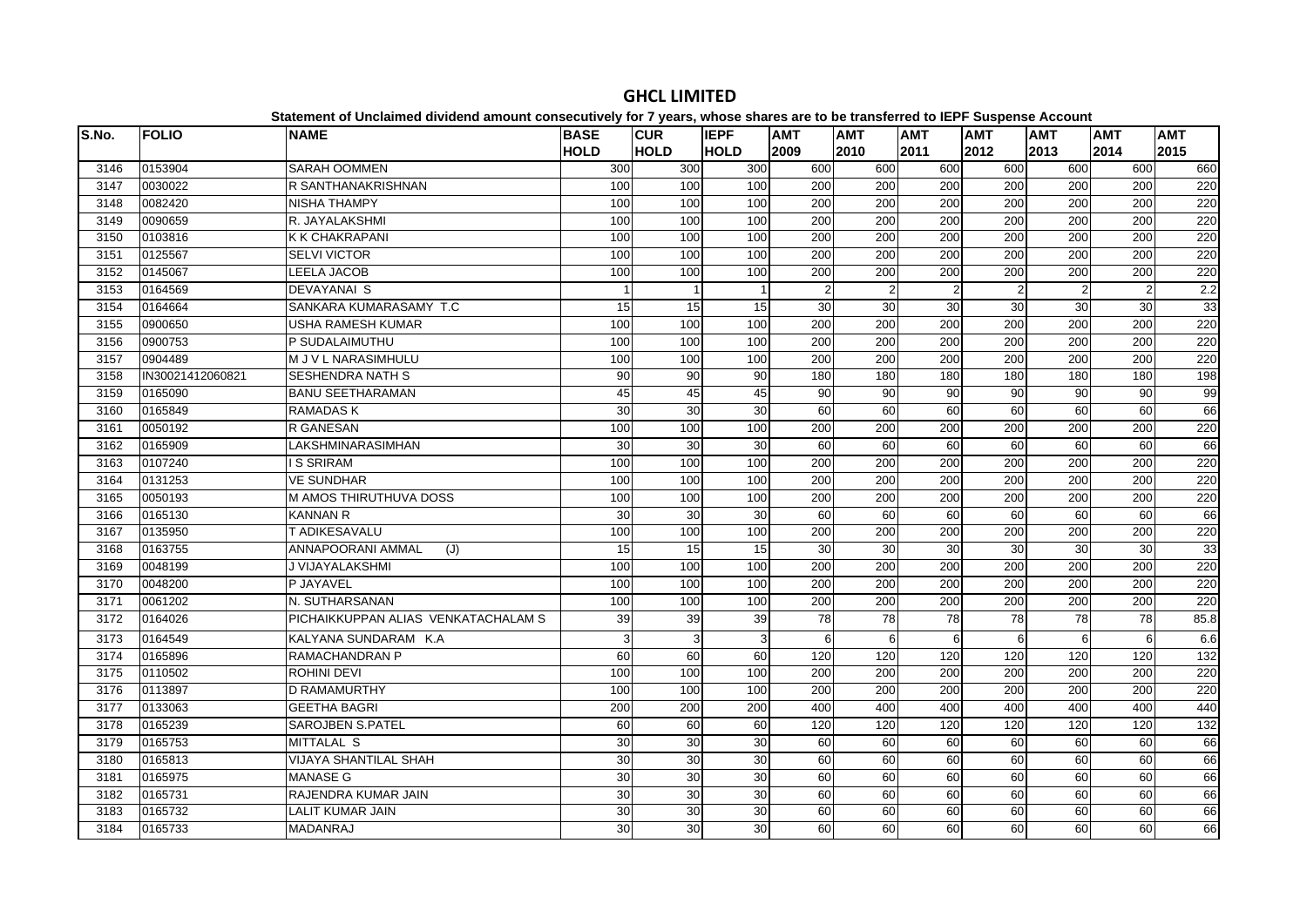| S.No. | <b>FOLIO</b>     | platomont or onolalmoa annaona amoant concectation non il young mnocolemance and t<br><b>NAME</b> | <b>BASE</b>    | <b>CUR</b>      | <b>IEPF</b> | <b>AMT</b>       | .<br><b>AMT</b>  | <b>AMT</b>       | $- -$<br><b>AMT</b> | <b>AMT</b>       | <b>AMT</b>       | <b>AMT</b> |
|-------|------------------|---------------------------------------------------------------------------------------------------|----------------|-----------------|-------------|------------------|------------------|------------------|---------------------|------------------|------------------|------------|
|       |                  |                                                                                                   | <b>HOLD</b>    | <b>HOLD</b>     | <b>HOLD</b> | 2009             | 2010             | 2011             | 2012                | 2013             | 2014             | 2015       |
| 3185  | 0165962          | PARVEEN JAIN D                                                                                    | 60             | 60              | 60          | 120              | 120              | 120              | 120                 | 120              | 120              | 132        |
| 3186  | 0166153          | PRABHAVATHY N                                                                                     | 90             | $\overline{90}$ | 90          | 180              | 180              | 180              | 180                 | 180              | 180              | 198        |
| 3187  | 0080959          | S. VISWANATHAN                                                                                    | 100            | 100             | 100         | 200              | 200              | 200              | 200                 | 200              | 200              | 220        |
| 3188  | 0082724          | T.S. RAJAGOPALAN                                                                                  | 100            | 100             | 100         | 200              | 200              | 200              | 200                 | 200              | 200              | 220        |
| 3189  | 0103302          | P SESHARATNAM                                                                                     | 100            | 100             | 100         | 200              | 200              | 200              | 200                 | 200              | 200              | 220        |
| 3190  | 0123591          | P V RAVI KISHORE                                                                                  | 100            | 100             | 100         | $\overline{200}$ | $\overline{200}$ | $\overline{200}$ | 200                 | $\overline{200}$ | $\overline{200}$ | 220        |
| 3191  | 0164674          | VALLAIAMMAL ACHI RM<br>(J)                                                                        | 164            | 164             | 164         | 328              | 328              | 328              | 328                 | 328              | 328              | 360.8      |
| 3192  | 0165400          | JAGADISH A                                                                                        | 30             | 30              | 30          | 60               | 60               | 60               | 60                  | 60               | 60               | 66         |
| 3193  | 0163534          | N CHIDAMBARAM                                                                                     | 100            | 100             | 100         | 200              | 200              | 200              | 200                 | 200              | 200              | 220        |
| 3194  | 0163609          | N CHIDAMBARAM                                                                                     | 200            | 200             | 200         | 400              | 400              | 400              | 400                 | 400              | 400              | 440        |
| 3195  | 0165908          | CHIDAMBARAM V                                                                                     | 30             | 30              | 30          | 60               | 60               | 60               | 60                  | 60               | 60               | 66         |
| 3196  | 0030198          | <b>GEETHA ELANGOVAN</b>                                                                           | 200            | 200             | 200         | 400              | 400              | 400              | 400                 | 400              | 400              | 440        |
| 3197  | 0163745          | <b>ANTHONY EDWIN ARCHER</b><br>(J)                                                                | 177            | 177             | 177         | 354              | 354              | 354              | 354                 | 354              | 354              | 389.4      |
| 3198  | 0164547          | GOPALAN A                                                                                         | 5 <sup>1</sup> | 5               | 5           | 10               | 10               | 10               | 10                  | 10               | 10               | 11         |
| 3199  | 0165263          | <b>SUBHASHREE K</b>                                                                               | 30             | 30              | 30          | 60               | 60               | 60               | 60                  | 60               | 60               | 66         |
| 3200  | 0048214          | <b>ARPAN SAHA</b>                                                                                 | 100            | 100             | 100         | 200              | 200              | 200              | 200                 | 200              | 200              | 220        |
| 3201  | 0050228          | P K GOPALAKRISHNAN                                                                                | 200            | 200             | 200         | 400              | 400              | 400              | 400                 | 400              | 400              | 440        |
| 3202  | 0029942          | <b>M S K BHAT</b>                                                                                 | 600            | 600             | 600         | 1200             | 1200             | 1200             | 1200                | 1200             | 1200             | 1320       |
| 3203  | 0146553          | <b>S RAVI SHANKAR</b>                                                                             | 100            | 100             | 100         | 200              | 200              | 200              | 200                 | 200              | 200              | 220        |
| 3204  | 0146615          | <b>J GAYATRI DEVI</b>                                                                             | 600            | 600             | 600         | 1200             | 1200             | 1200             | 1200                | 1200             | 1200             | 1320       |
| 3205  | IN30021413848392 | <b>KARTHIKEYAN P</b>                                                                              | 10             | 10              | 10          | 20               | 20               | 20               | 20                  | 20               | 20               | 22         |
| 3206  | 0029898          | <b>R HEMAVATHY</b>                                                                                | 100            | 100             | 100         | 200              | 200              | 200              | 200                 | 200              | 200              | 220        |
| 3207  | 0165542          | <b>MOHAN KUMAR M</b>                                                                              | 30             | 30              | 30          | 60               | 60               | 60               | 60                  | 60               | $\overline{60}$  | 66         |
| 3208  | 0164334          | <b>MAHADEVAN B</b>                                                                                | 43             | 43              | 43          | 86               | 86               | 86               | 86                  | 86               | 86               | 94.6       |
| 3209  | 0030024          | <b>V SUDARSHAN</b>                                                                                | 100            | 100             | 100         | 200              | 200              | 200              | 200                 | 200              | 200              | 220        |
| 3210  | 0127571          | USHA RAMA SHARMA                                                                                  | 100            | 100             | 100         | $\overline{200}$ | 200              | $\overline{200}$ | 200                 | $\overline{200}$ | $\overline{200}$ | 220        |
| 3211  | 0030548          | C R SHANMUGASUNDARAM                                                                              | 600            | 600             | 600         | 1200             | 1200             | 1200             | 1200                | 1200             | 1200             | 1320       |
| 3212  | 0054573          | C RADHA KRISHNAMA RAJU                                                                            | 500            | 500             | 500         | 1000             | 1000             | 1000             | 1000                | 1000             | 1000             | 1100       |
| 3213  | 0030337          | SHEBY JOY                                                                                         | 200            | 200             | 200         | 400              | 400              | 400              | 400                 | 400              | 400              | 440        |
| 3214  | 0079200          | V.I. SARAVANAN                                                                                    | 100            | 100             | 100         | 200              | 200              | 200              | 200                 | 200              | 200              | 220        |
| 3215  | 0099910          | A. RENUKADEVI                                                                                     | 100            | 100             | 100         | 200              | 200              | 200              | 200                 | 200              | 200              | 220        |
| 3216  | 0129952          | <b>ANAND DAVID</b>                                                                                | 100            | 100             | 100         | $\overline{200}$ | 200              | $\overline{200}$ | 200                 | 200              | $\overline{200}$ | 220        |
| 3217  | 0141216          | <b>M V RAJARAJAN</b>                                                                              | 100            | 100             | 100         | 200              | 200              | 200              | 200                 | 200              | 200              | 220        |
| 3218  | 0165995          | <b>TATIA FINANCE &amp;LEASING LTD.</b>                                                            | 150            | 150             | 150         | 300              | 300              | 300              | 300                 | 300              | 300              | 330        |
| 3219  | 0163905          | KOTHANDARAMULU NAIDU V                                                                            | 44             | 44              | 44          | 88               | 88               | 88               | 88                  | 88               | 88               | 96.8       |
| 3220  | 0051992          | <b>U HARISH RAO</b>                                                                               | 100            | 100             | 100         | 200              | 200              | 200              | 200                 | 200              | 200              | 220        |
| 3221  | 0164396          | RAMAN K.S                                                                                         | 57             | 57              | 57          | 114              | 114              | 114              | 114                 | 114              | 114              | 125.4      |
| 3222  | 0165808          | VENKATARAGHAVAN V.K. (J)                                                                          | 15             | 15              | 15          | 30               | 30               | 30               | 30                  | 30               | 30               | 33         |
| 3223  | 0165809          | <b>JAYALAKSHMI V</b><br>(J)                                                                       | 15             | 15              | 15          | 30               | $\overline{30}$  | 30               | 30                  | 30               | 30               | 33         |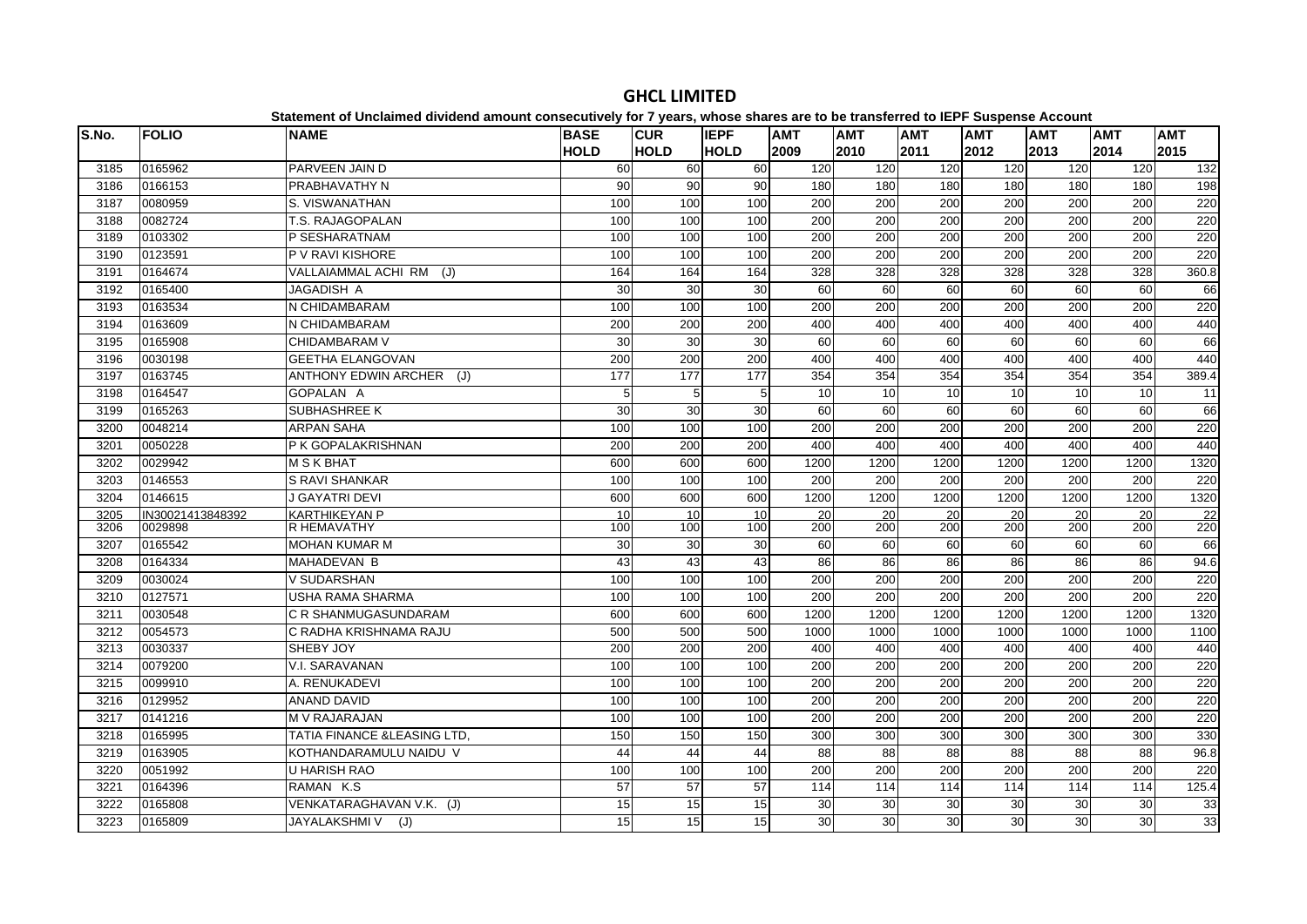| S.No. | <b>FOLIO</b>     | platomont of onolalmoa arriaona amoant oonoodatroff for Ffourof mnooo onaroo aro t<br><b>NAME</b> | <b>BASE</b>     | <b>CUR</b>      | <b>IEPF</b>    | <b>AMT</b>       | .<br><b>AMT</b> | <b>AMT</b>       | $- - -$<br><b>AMT</b> | <b>AMT</b> | <b>AMT</b>       | <b>AMT</b>      |
|-------|------------------|---------------------------------------------------------------------------------------------------|-----------------|-----------------|----------------|------------------|-----------------|------------------|-----------------------|------------|------------------|-----------------|
|       |                  |                                                                                                   | <b>HOLD</b>     | <b>HOLD</b>     | <b>HOLD</b>    | 2009             | 2010            | 2011             | 2012                  | 2013       | 2014             | 2015            |
| 3224  | 0165952          | <b>JAMUNA NARAYANA</b>                                                                            | 30              | 30              | 30             | 60               | 60              | 60               | 60                    | 60         | 60               | 66              |
| 3225  | 0047960          | A VASUDEVAN                                                                                       | 500             | 500             | 500            | 1000             | 1000            | 1000             | 1000                  | 1000       | 1000             | 1100            |
| 3226  | 0120275          | THIRUMALAI ANANTHANPILLAI B                                                                       | 100             | 100             | 100            | 200              | 200             | 200              | 200                   | 200        | 200              | 220             |
| 3227  | 0030524          | M K AYYAPPAN                                                                                      | 300             | 300             | 300            | 600              | 600             | 600              | 600                   | 600        | 600              | 660             |
| 3228  | 0092590          | <b>B. NIRMALA</b>                                                                                 | 100             | 100             | 100            | 200              | 200             | 200              | 200                   | 200        | 200              | 220             |
| 3229  | 0165658          | RAVICHANDRA V                                                                                     | $\overline{30}$ | 30              | 30             | 60               | 60              | 60               | 60                    | 60         | 60               | 66              |
| 3230  | 0138314          | S JAYA LAKSHMI                                                                                    | 100             | 100             | 100            | 200              | 200             | 200              | 200                   | 200        | 200              | 220             |
| 3231  | 0088343          | KRISHNA PARAMASIVAN                                                                               | 100             | 100             | 100            | 200              | 200             | 200              | 200                   | 200        | 200              | 220             |
| 3232  | 0165005          | NIRMALADEVI A                                                                                     | 17              | 17              | 17             | 34               | 34              | 34               | 34                    | 34         | 34               | 37.4            |
| 3233  | 0164335          | RAMASAMY R                                                                                        |                 | $\mathbf{1}$    |                | $\overline{2}$   | $\mathcal{P}$   | $\overline{2}$   | 2                     | 2          | $\overline{2}$   | 2.2             |
| 3234  | 0113267          | <b>R GOMATHI</b>                                                                                  | 100             | 100             | 100            | $\overline{200}$ | 200             | $\overline{200}$ | 200                   | 200        | $\overline{200}$ | 220             |
| 3235  | 0164220          | SIVAGURUNADHA PILLAI C                                                                            | 32              | 32              | 32             | 64               | 64              | 64               | 64                    | 64         | 64               | 70.4            |
| 3236  | 1203840000085908 | <b>BHANABHAI GOVANBHAI PATEL</b>                                                                  | 1000            | 1000            | 1000           | 2000             | 2000            | 2000             | 2000                  | 2000       | 2000             | 2200            |
| 3237  | 0164014          | <b>VENKATESAN PK</b>                                                                              | 35              | 35              | 35             | 70               | 70              | 70               | 70                    | 70         | 70               | $\overline{77}$ |
| 3238  | 0078563          | SARASWATI SUBRAMANIAN                                                                             | 100             | 100             | 100            | 200              | 200             | 200              | 200                   | 200        | 200              | 220             |
| 3239  | 0048410          | C S SRIDHAR                                                                                       | 100             | 100             | 100            | 200              | 200             | 200              | 200                   | 200        | 200              | 220             |
| 3240  | IN30059710101743 | JEEVAGAN. A                                                                                       | 50              | 40              | 40             | 100              | 100             | 100              | 80                    | 80         | 80               | 88              |
| 3241  | 0029834          | <b>G RAGOTHAMAN</b>                                                                               | 100             | 100             | 100            | 200              | 200             | 200              | 200                   | 200        | 200              | 220             |
| 3242  | 0164342          | RENGACHARY T.S.P                                                                                  | 20              | 20              | 20             | 40               | 40              | 40               | 40                    | 40         | 40               | 44              |
| 3243  | 0116611          | R SHIVANANDAM                                                                                     | 100             | 100             | 100            | 200              | 200             | 200              | 200                   | 200        | 200              | 220             |
| 3244  | 0163921          | <b>MANIKKA MUDALIAR</b>                                                                           | 121             | 121             | 121            | 242              | 242             | 242              | 242                   | 242        | 242              | 266.2           |
| 3245  | 1204470001105108 | SUJA P                                                                                            | 5               | 5               | 5              | 10               | 10              | 10               | 10                    | 10         | 10               | 11              |
| 3246  | 0120337          | A CHELLASAMY                                                                                      | 100             | 100             | 100            | 200              | 200             | 200              | 200                   | 200        | 200              | 220             |
| 3247  | 0164433          | SUNDARARAMAN K                                                                                    | 19              | 19              | 19             | 38               | 38              | 38               | 38                    | 38         | 38               | 41.8            |
| 3248  | 0165570          | <b>LATHA S</b>                                                                                    | 30              | $\overline{30}$ | 30             | 60               | 60              | 60               | 60                    | 60         | 60               | 66              |
| 3249  | 0165680          | <b>IYAPPAN S</b><br>(J)                                                                           | 90              | 90              | 90             | 180              | 180             | 180              | 180                   | 180        | 180              | 198             |
| 3250  | 0165740          | <b>KANNAN R</b>                                                                                   | 60              | 60              | 60             | 120              | 120             | 120              | 120                   | 120        | 120              | 132             |
| 3251  | 0165763          | <b>RAVI SHANKAR S</b>                                                                             | 30              | 30              | 30             | 60               | 60              | 60               | 60                    | 60         | 60               | 66              |
| 3252  | 0165773          | KALIAPERUMAL V                                                                                    | 90              | 90              | 90             | 180              | 180             | 180              | 180                   | 180        | 180              | 198             |
| 3253  | 0165960          | RAHILA BANU H                                                                                     | 30              | 30              | 30             | 60               | 60              | 60               | 60                    | 60         | 60               | 66              |
| 3254  | 0166047          | <b>NETHAJI</b>                                                                                    | 60              | 60              | 60             | 120              | 120             | 120              | 120                   | 120        | 120              | 132             |
| 3255  | 0165745          | DAHANALAKSHMI T                                                                                   | 240             | 240             | 240            | 480              | 480             | 480              | 480                   | 480        | 480              | 528             |
| 3256  | 0154880          | A THAMILARASI                                                                                     | 100             | 100             | 100            | 200              | 200             | 200              | 200                   | 200        | 200              | 220             |
| 3257  | 0163855          | JAYALAKSHMI AMMAL K                                                                               |                 | $\overline{4}$  | $\overline{4}$ | 8                | 8               | 8                | 8                     | 8          | 8                | 8.8             |
| 3258  | 0163887          | KRISHAMACHARI G                                                                                   | 14              | 14              | 14             | 28               | 28              | 28               | 28                    | 28         | 28               | 30.8            |
| 3259  | 0163892          | <b>KASTHURIAMMAL R</b><br>(J)                                                                     | 35              | 35              | 35             | 70               | 70              | $\overline{70}$  | 70                    | 70         | $\overline{70}$  | $\overline{77}$ |
| 3260  | 0163757          | ANGALAMMAI AMMAL                                                                                  | 35              | 35              | 35             | 70               | 70              | $\overline{70}$  | 70                    | 70         | 70               | $\overline{77}$ |
| 3261  | 0163799          | CHELLAMUTHU AMMAL                                                                                 | 35              | 35              | 35             | $\overline{70}$  | 70              | $\overline{70}$  | $\overline{70}$       | 70         | $\overline{70}$  | $\overline{77}$ |
| 3262  | 0164062          | RUDRAPATHI MDLR K                                                                                 | 10              | 10              | 10             | 20               | 20              | 20               | 20                    | 20         | 20               | 22              |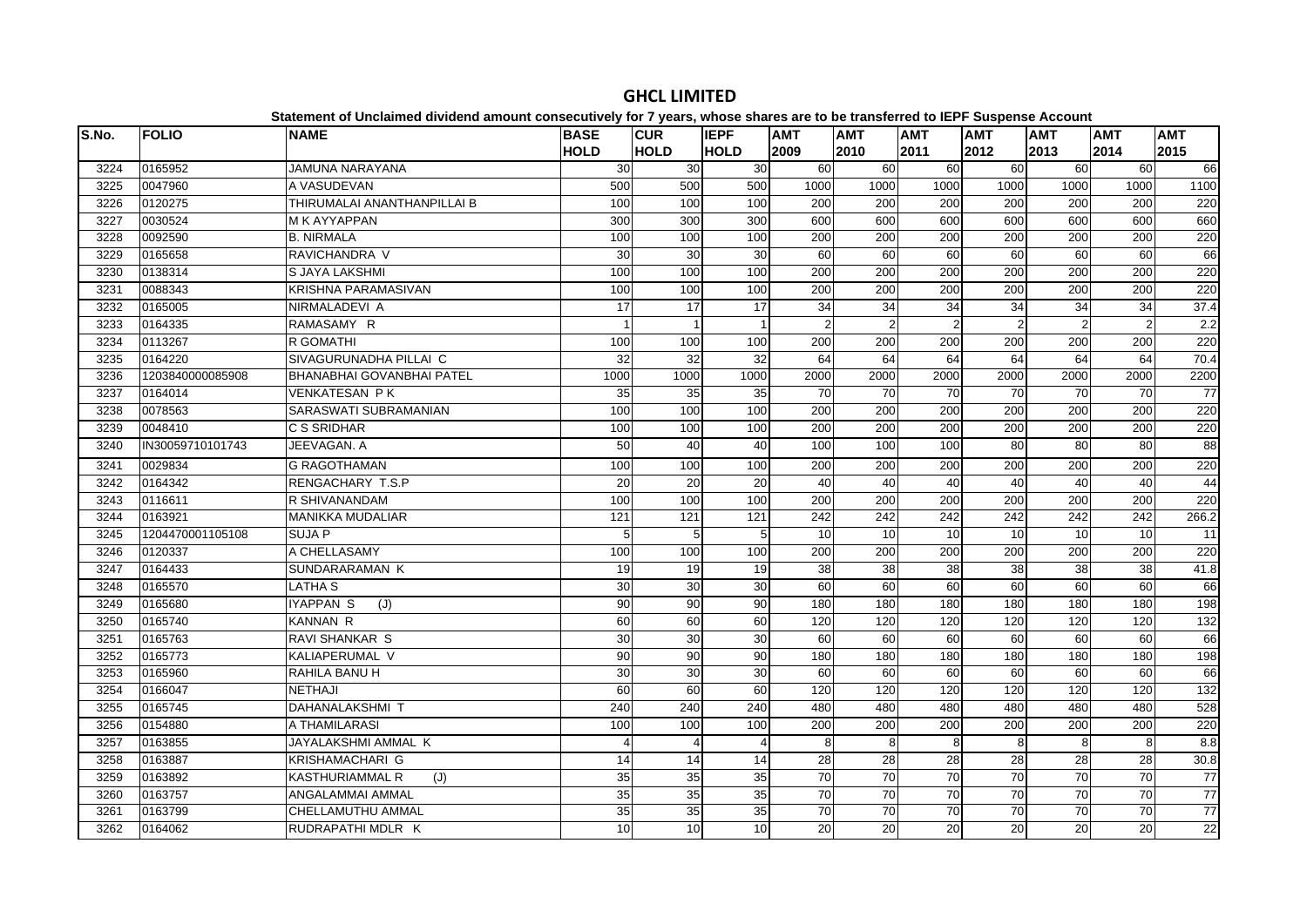| S.No. | <b>FOLIO</b> | <b>NAME</b>                 | <b>BASE</b><br><b>HOLD</b> | <b>CUR</b><br><b>HOLD</b> | <b>IEPF</b><br><b>HOLD</b> | <b>AMT</b><br>2009 | <b>AMT</b><br>2010 | <b>AMT</b><br>2011      | <b>AMT</b><br>2012 | <b>AMT</b><br>2013 | <b>AMT</b><br>2014 | <b>AMT</b><br>2015 |
|-------|--------------|-----------------------------|----------------------------|---------------------------|----------------------------|--------------------|--------------------|-------------------------|--------------------|--------------------|--------------------|--------------------|
| 3263  | 0163993      | PAVADAI MDLR N<br>(J)       | $\overline{25}$            | $\overline{25}$           | 25                         | 50                 | 50                 | 50                      | 50                 | 50                 | 50                 | 55                 |
| 3264  | 0164043      | SUBRAMANIA PILLAI S         | 19                         | 19                        | 19                         | 38                 | 38                 | 38                      | 38                 | 38                 | 38                 | 41.8               |
| 3265  | 0166397      | <b>KUMARK</b>               | 150                        | 150                       | 150                        | 300                | 300                | 300                     | 300                | 300                | 300                | 330                |
| 3266  | 0164540      | SHANMUGASUNDARAM O.R        | 43                         | 43                        | 43                         | 86                 | 86                 | 86                      | 86                 | 86                 | 86                 | 94.6               |
| 3267  | 0163736      | <b>ASIA AMMAL</b><br>(J)    |                            | $\overline{4}$            | 4                          | 8                  | 8                  | 8                       | 8                  | 8                  | 8                  | $\frac{8}{8}$      |
| 3268  | 0163854      | JOHARA BEEVI                |                            | $\overline{4}$            | Δ                          | 8                  | 8                  | 8                       | 8                  | 8                  | 8                  | $\frac{8}{8}$      |
| 3269  | 0163781      | <b>BABU RAO R S</b>         |                            | $\overline{4}$            |                            | 8                  | 8                  | 8                       | 8                  | 8                  | 8                  | $\frac{8}{8}$      |
| 3270  | 0165004      | DHEVI DAYALAN A.K.R         | 30                         | 30                        | 30                         | 60                 | 60                 | 60                      | 60                 | 60                 | 60                 | 66                 |
| 3271  | 0166170      | CHIDHAMBARAM A.K.R          | 15                         | 15                        | 15                         | 30                 | 30                 | 30                      | 30                 | 30                 | 30                 | 33                 |
| 3272  | 0164436      | MOHAMED IBRAHIM K           |                            | $\overline{7}$            | $\overline{7}$             | 14                 | 14                 | 14                      | 14                 | 14                 | 14                 | 15.4               |
| 3273  | 0110296      | <b>_ ALAMELVACHI</b>        | 100                        | 100                       | 100                        | 200                | 200                | 200                     | 200                | 200                | 200                | 220                |
| 3274  | 0164232      | THIAGARAJAN CHTR S          | 21                         | 21                        | 21                         | 42                 | 42                 | 42                      | 42                 | 42                 | 42                 | 46.2               |
| 3275  | 0163965      | MUTHURAMAN CHTR S           | 21                         | 21                        | 21                         | 42                 | 42                 | 42                      | 42                 | 42                 | 42                 | 46.2               |
| 3276  | 0164044      | <b>RENGASWAMY IYER P</b>    | Δ                          | $\overline{4}$            | $\boldsymbol{\Delta}$      | 8                  | 8                  | 8                       | 8                  | $\mathsf{R}$       | 8                  | 8.8                |
| 3277  | 0163919      | MOHAMED ISMAIL RWR S M      | 10                         | 10                        | 10                         | 20                 | 20                 | $\overline{20}$         | 20                 | 20                 | 20                 | 22                 |
| 3278  | 0163735      | AHAMED SA RWR K.A.<br>(J)   | 19                         | 19                        | 19                         | 38                 | $\overline{38}$    | $\overline{38}$         | 38                 | 38                 | 38                 | 41.8               |
| 3279  | 0164148      | <b>BEGUM SOURA BEEVI</b>    | 9                          | 9                         | 9                          | 18                 | 18                 | 18                      | 18                 | 18                 | 18                 | 19.8               |
| 3280  | 0163733      | <b>ALAMELU</b>              | 67                         | 67                        | 67                         | 134                | 134                | 134                     | 134                | 134                | 134                | 147.4              |
| 3281  | 0164553      | THIGARAJAN N.RM             |                            | $\overline{4}$            | $\overline{A}$             | 8                  | 8                  | 8                       | 8                  | 8                  | 8                  | 8.8                |
| 3282  | 0164379      | MUTHURAMAN CHTR Y.KR.M      | 354                        | 354                       | 354                        | 708                | 708                | 708                     | 708                | 708                | 708                | 778.8              |
| 3283  | 0041951      | NAMASIVAYAM NAMASIVAYAM     | 100                        | 100                       | 100                        | 200                | 200                | 200                     | 200                | 200                | 200                | 220                |
| 3284  | 0163734      | <b>ABDUL WAHAB SAHIB</b>    | 35                         | 35                        | 35                         | 70                 | $\overline{70}$    | $\overline{70}$         | 70                 | 70                 | 70                 | $\overline{77}$    |
| 3285  | 0163761      | ALAGAPPA CHETTIAR T.PL      |                            | $\overline{4}$            | $\Delta$                   | 8                  | 8                  | 8                       | 8                  | 8                  | 8                  | 8.8                |
| 3286  | 0164060      | RAJAGOPAL ACHARI S.K        | $\Delta$                   | $\overline{4}$            | 4                          | 8                  | 8                  | 8                       | 8                  | 8                  | 8                  | 8.8                |
| 3287  | 0164337      | RAMANATHAN L                | 16                         | 16                        | 16                         | 32                 | $\overline{32}$    | 32                      | 32                 | 32                 | $\overline{32}$    | 35.2               |
| 3288  | 0164492      | KATHIRESAN PL               | 10                         | 10                        | 10                         | 20                 | $\overline{20}$    | $\overline{20}$         | 20                 | 20                 | 20                 | 22                 |
| 3289  | 0165803      | <b>DHARMAR</b>              | 30                         | 30                        | $\overline{30}$            | 60                 | 60                 | 60                      | 60                 | 60                 | 60                 | 66                 |
| 3290  | 0164143      | SUBBA RAO D.N<br>(J)        | 20                         | 20                        | 20                         | 40                 | 40                 | 40                      | 40                 | 40                 | 40                 | 44                 |
| 3291  | 0165066      | RANGASAMY S                 | 35                         | 35                        | 35                         | 70                 | 70                 | 70                      | 70                 | 70                 | 70                 | $\overline{77}$    |
| 3292  | 0164169      | <b>SUBBIAH PATHER</b>       | 35                         | 35                        | 35                         | 70                 | 70                 | 70                      | 70                 | 70                 | 70                 | 77                 |
| 3293  | 0165416      | CHINNAVELAYUDDHAM           | 15                         | 15                        | 15                         | 30                 | $\overline{30}$    | $\overline{30}$         | 30                 | 30                 | 30                 | 33                 |
| 3294  | 0166110      | RENGANATHAN B.B (J)         | 45                         | 45                        | 45                         | 90                 | 90                 | $\overline{90}$         | 90                 | 90                 | 90                 | 99                 |
| 3295  | 0166111      | RENGANATHAB B.B (J)         | 31                         | 31                        | 31                         | 62                 | 62                 | 62                      | 62                 | 62                 | 62                 | 68.2               |
| 3296  | 0030842      | <b>G VENKATASUBRAMANIAN</b> | 100                        | 100                       | 100                        | 200                | 200                | 200                     | 200                | 200                | 200                | 220                |
| 3297  | 0164791      | MANI R                      |                            | $\mathbf{1}$              |                            | $\overline{2}$     | $\overline{2}$     | $\overline{\mathbf{c}}$ | $\overline{2}$     |                    | $\overline{2}$     | 2.2                |
| 3298  | 0163918      | AMMANI AMMAL A M            | 19                         | 19                        | 19                         | 38                 | $\overline{38}$    | 38                      | 38                 | 38                 | 38                 | 41.8               |
| 3299  | 0150329      | <b>M SARAVANAN</b>          | 100                        | 100                       | 100                        | 200                | $\overline{200}$   | 200                     | 200                | 200                | 200                | 220                |
| 3300  | 0081987      | PERICHIIAPPAN PR.           | 100                        | 100                       | 100                        | 200                | 200                | $\overline{200}$        | $\overline{200}$   | 200                | 200                | 220                |
| 3301  | 0153837      | <b>I RAJA KUMAR</b>         | 100                        | 100                       | 100                        | 200                | 200                | 200                     | 200                | 200                | 200                | 220                |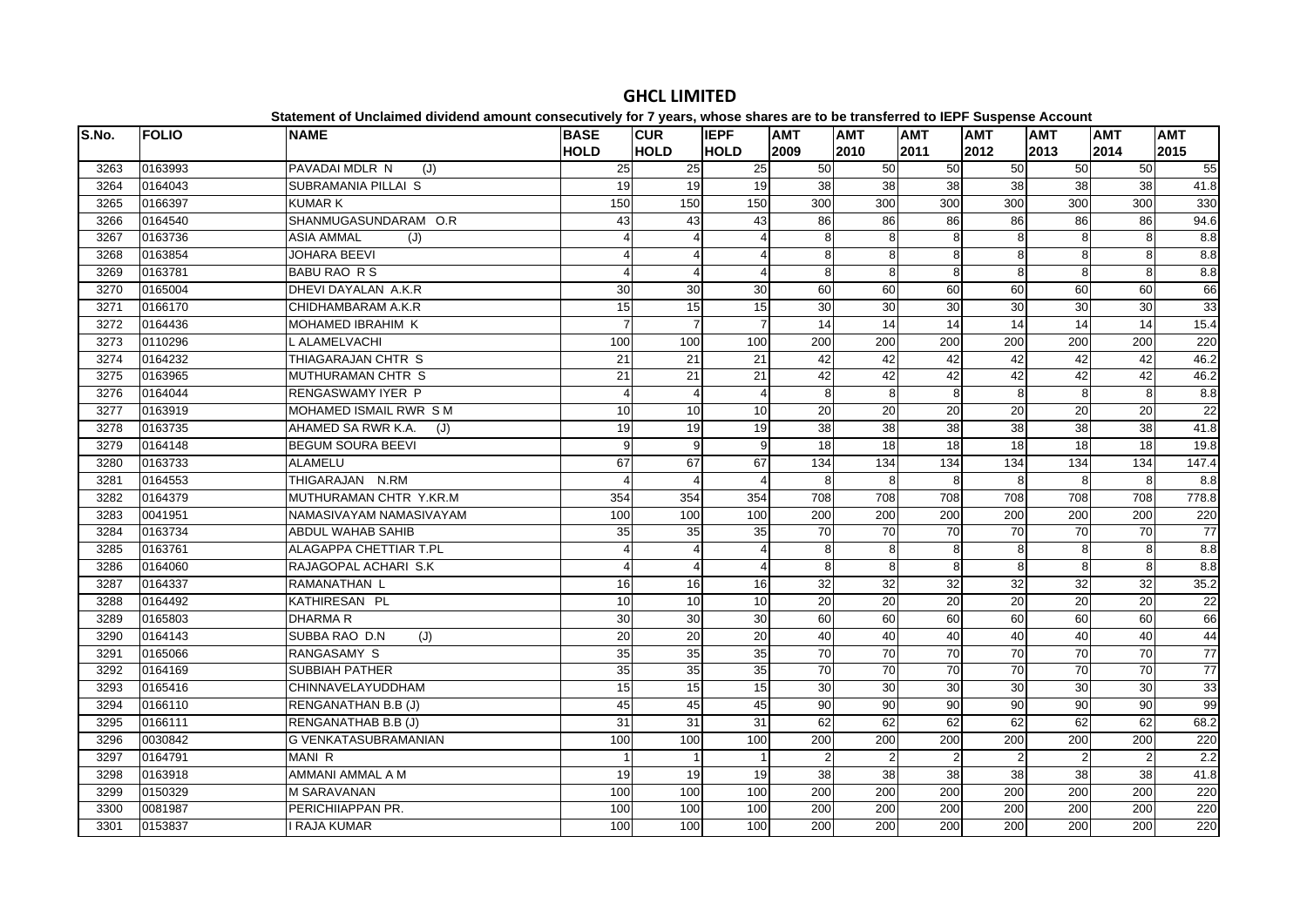| S.No. | <b>FOLIO</b> | <b>NAME</b>                 | <b>BASE</b><br><b>HOLD</b> | <b>CUR</b><br><b>HOLD</b> | <b>IEPF</b><br><b>HOLD</b> | <b>AMT</b><br>2009 | <b>AMT</b><br>2010 | <b>AMT</b><br>2011 | <b>AMT</b><br>2012 | <b>AMT</b><br>2013 | <b>AMT</b><br>2014 | <b>AMT</b><br>2015 |
|-------|--------------|-----------------------------|----------------------------|---------------------------|----------------------------|--------------------|--------------------|--------------------|--------------------|--------------------|--------------------|--------------------|
| 3302  | 0164706      | USHA K                      | 6                          | 6                         | 6                          | $\overline{12}$    | 12                 | 12                 | 12                 | 12                 | 12                 | 13.2               |
| 3303  | 0165296      | <b>VIJAYAPRASAD K</b>       | 3                          | 3                         | 3                          | $6\phantom{1}6$    | 6                  | 6                  | 6                  | 6                  | 6                  | 6.6                |
| 3304  | 0163759      | ABOOBUCKER M                |                            | $\overline{4}$            | $\Delta$                   | 8                  | 8                  | 8                  | 8                  | 8                  | 8                  | 8.8                |
| 3305  | 0163970      | NAGALINGAM PILLAI M         | 15                         | 15                        | 15                         | 30                 | 30                 | 30                 | 30                 | 30                 | 30                 | 33                 |
| 3306  | 0163975      | <b>KALYANI AMMAL</b><br>(J) | 19                         | 19                        | 19                         | 38                 | 38                 | 38                 | 38                 | 38                 | 38                 | 41.8               |
| 3307  | 0164339      | NADARAJAN L                 | 64                         | 64                        | 64                         | 128                | 128                | 128                | 128                | 128                | 128                | 140.8              |
| 3308  | 0164730      | <b>PALANISWAMY S</b>        | 3                          | 3                         | 3                          | 6                  | 6                  | 6                  | 6                  | 6                  | 6                  | 6.6                |
| 3309  | 0164899      | <b>BALASUBRAMANIAN M</b>    | 6                          | 6                         | 6                          | 12                 | 12                 | 12                 | 12                 | 12                 | 12                 | $13.2$             |
| 3310  | 0164823      | <b>MADHAVAN K</b>           | 6                          | 6                         | 6                          | 12                 | 12                 | $\overline{12}$    | 12                 | 12                 | 12                 | 13.2               |
| 3311  | 0164897      | KASINATHAN P.S.             | 3                          | 3                         | 3                          | 6                  | 6                  | 6                  | 6                  | 6                  | 6                  | 6.6                |
| 3312  | 0165199      | RADHA PS.                   |                            | $\mathbf{1}$              |                            | $\overline{2}$     |                    | 2                  | 2                  | $\overline{2}$     | $\overline{2}$     | 2.2                |
| 3313  | 0165237      | <b>SAROJA</b>               | $\mathbf{1}$               | $\mathbf{1}$              |                            | $\overline{2}$     | $\overline{2}$     | $\overline{2}$     | $\overline{2}$     | 2                  | $\overline{c}$     | 2.2                |
| 3314  | 0164482      | DHARAM SINGH R              | 35                         | 35                        | 35                         | 70                 | 70                 | $\overline{70}$    | 70                 | 70                 | 70                 | 77                 |
| 3315  | 0164838      | <b>VENKATESAN M.S</b>       | 3                          | 3                         | 3                          | 6                  | 6                  | 6                  | 6                  | 6                  | 6                  | 6.6                |
| 3316  | 0164901      | SRINIVASA RAGAVAN V         | 3                          | 3                         | 3                          | 6                  | 6                  | 6                  | 6                  | $6 \mid$           | 6                  | 6.6                |
| 3317  | 0165174      | NARASIMHAN M.V.L            |                            | $\mathbf{1}$              |                            | 2                  | $\mathcal{P}$      | $\overline{2}$     | 2                  | $\overline{2}$     | $\overline{2}$     | 2.2                |
| 3318  | 0165183      | PADMASANI V                 |                            | $\overline{1}$            |                            | $\overline{2}$     | $\overline{2}$     | $\overline{2}$     | $\overline{2}$     | $\overline{2}$     | $\overline{2}$     | 2.2                |
| 3319  | 0165287      | <b>USHA</b>                 | 3                          | 3                         | 3                          | 6                  | 6                  | 6                  | 6                  | 6                  | 6                  | 6.6                |
| 3320  | 0163825      | <b>VELLAIYAN CHTR SM</b>    | $\mathfrak{p}$             | $\overline{2}$            | $\overline{2}$             |                    |                    |                    |                    | Δ                  | $\Delta$           | 4.4                |
| 3321  | 0164028      | PITCHAPPA CHETTIAR S M      | 42                         | 42                        | 42                         | 84                 | 84                 | 84                 | 84                 | 84                 | 84                 | 92.4               |
| 3322  | 0123579      | P RANGARAJU                 | 100                        | 100                       | 100                        | 200                | 200                | 200                | 200                | 200                | 200                | 220                |
| 3323  | 0163840      | GANESAN SS                  | 90                         | 90                        | 90                         | 180                | 180                | 180                | 180                | 180                | 180                | 198                |
| 3324  | 0164645      | MUTHIAH CHTR S.T            | 180                        | 180                       | 180                        | 360                | 360                | 360                | 360                | 360                | 360                | 396                |
| 3325  | 0164493      | MUTHIAH CHTR AR             | 132                        | 132                       | 132                        | 264                | 264                | 264                | 264                | 264                | 264                | 290.4              |
| 3326  | 0165018      | <b>EKAMMAI ACHI</b>         | 162                        | 162                       | 162                        | 324                | 324                | 324                | 324                | 324                | 324                | 356.4              |
| 3327  | 0163997      | NATARAJAH CHETTIAR S        | 21                         | 21                        | 21                         | 42                 | 42                 | 42                 | 42                 | 42                 | 42                 | 46.2               |
| 3328  | 0163943      | MUTHUKARUPPAN CHTR M        | 65                         | 65                        | 65                         | 130                | 130                | 130                | 130                | 130                | 130                | 143                |
| 3329  | 0164024      | PALANIAPPA CHETTIAR M       | 66                         | 66                        | 66                         | 132                | $\overline{132}$   | $\overline{132}$   | 132                | $\overline{132}$   | 132                | 145.2              |
| 3330  | 0163904      | KASIVISWANATHA CHTR P.A.N   | 273                        | $\overline{273}$          | 273                        | 546                | 546                | 546                | 546                | 546                | 546                | 600.6              |
| 3331  | 0164080      | PALANIAPPAN P.RM.           | 213                        | 213                       | 213                        | 426                | 426                | 426                | 426                | 426                | 426                | 468.6              |
| 3332  | 0163805      | VELAYUDHAM CHTR PL V PL     | 35                         | 35                        | 35                         | 70                 | 70                 | 70                 | $\overline{70}$    | 70                 | 70                 | 77                 |
| 3333  | 0164031      | PERIAKARUPPAN RM ALIAS      | 39                         | 39                        | 39                         | 78                 | 78                 | $\overline{78}$    | $\overline{78}$    | 78                 | 78                 | 85.8               |
| 3334  | 0164231      | THENIMALAI CHTR N.RM        | 864                        | 864                       | 864                        | 1728               | 1728               | 1728               | 1728               | 1728               | 1728               | 1900.8             |
| 3335  | 0164494      | VANIKARAM S.L.N.LAKSHMANAN  | 53                         | 53                        | 53                         | 106                | 106                | 106                | 106                | 106                | 106                | 116.6              |
| 3336  | 0163897      | KARUPPAN CHTR KR K          | 177                        | 177                       | 177                        | 354                | 354                | 354                | 354                | 354                | 354                | 389.4              |
| 3337  | 0164361      | VISALAKSHI ACHI S.P         | 180                        | 180                       | 180                        | 360                | 360                | 360                | 360                | 360                | 360                | 396                |
| 3338  | 0164509      | NAGAMMAI ACHI V.R.S         | 30                         | 30                        | 30                         | 60                 | 60                 | 60                 | 60                 | 60                 | 60                 | 66                 |
| 3339  | 0164533      | PALANIAPPAN PL.S            | 60                         | 60                        | 60                         | 120                | 120                | 120                | 120                | 120                | 120                | 132                |
| 3340  | 0164302      | SIVALINGAM CHETTIAR N.L     | 117                        | 117                       | 117                        | 234                | 234                | 234                | 234                | 234                | 234                | 257.4              |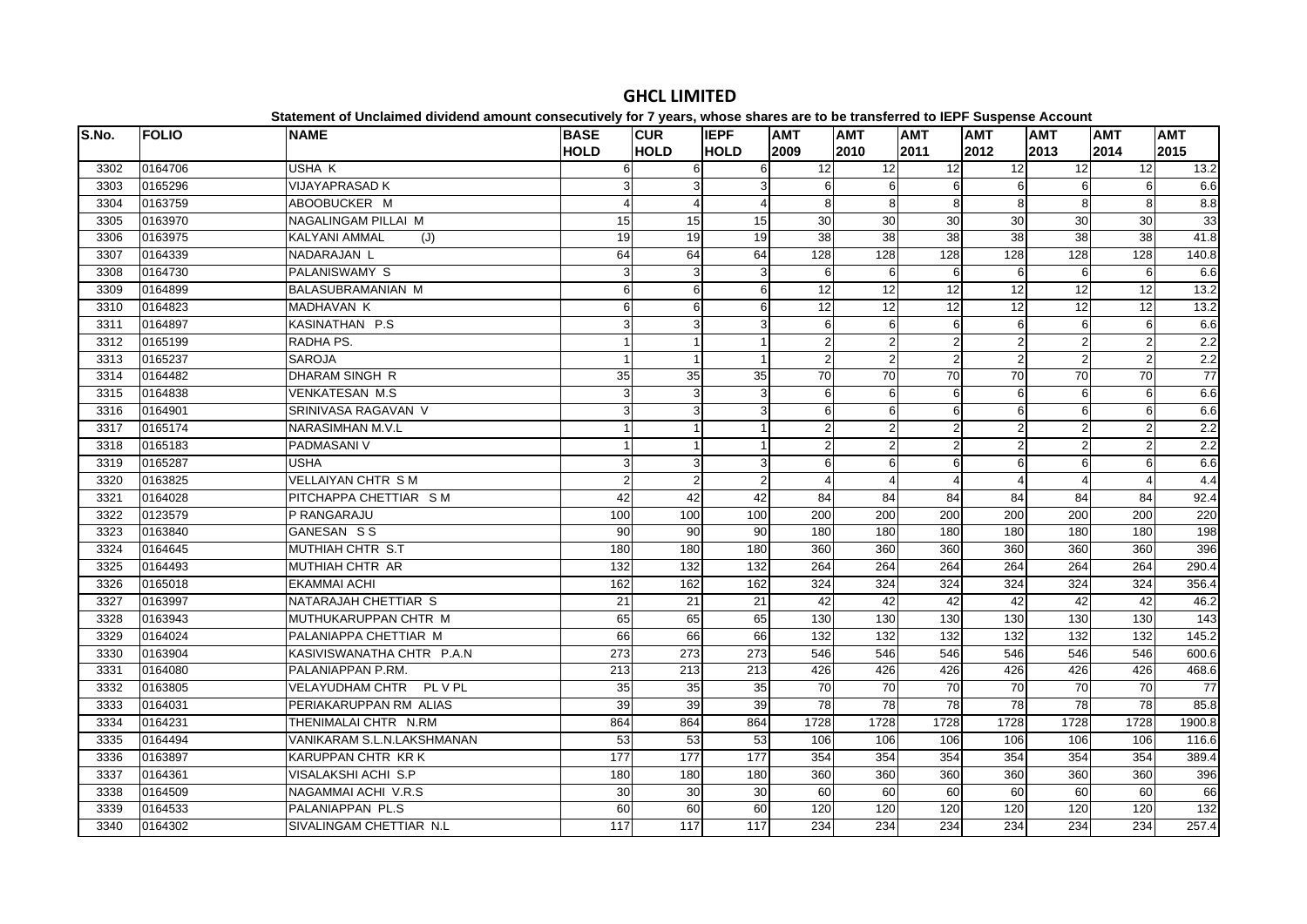| S.No. | <b>FOLIO</b> | <b>NAME</b>                     | <b>BASE</b>     | <b>CUR</b>      | <b>IEPF</b>     | <b>AMT</b>     | <b>AMT</b>     | <b>AMT</b>     | <b>AMT</b>        | <b>AMT</b>     | <b>AMT</b>      | <b>AMT</b> |
|-------|--------------|---------------------------------|-----------------|-----------------|-----------------|----------------|----------------|----------------|-------------------|----------------|-----------------|------------|
|       |              |                                 | <b>HOLD</b>     | <b>HOLD</b>     | <b>HOLD</b>     | 2009           | 2010           | 2011           | 2012              | 2013           | 2014            | 2015       |
| 3341  | 0165014      | THIRUNAVUKARSU N.L.N            | 66              | 66              | 66              | 132            | 132            | 132            | 132               | 132            | 132             | 145.2      |
| 3342  | 0164102      | RAMANATHAN L                    | 47              | 47              | 47              | 94             | 94             | 94             | 94                | 94             | 94              | 103.4      |
| 3343  | 0164142      | SOKKALINGAM CHTR V.L.S          | 102             | 102             | 102             | 204            | 204            | 204            | 204               | 204            | 204             | 224.4      |
| 3344  | 0164338      | MANICKAM L.C                    | 64              | 64              | 64              | 128            | 128            | 128            | $\overline{128}$  | 128            | 128             | 140.8      |
| 3345  | 0164350      | PALANIAPPA CHTR S.PL            | $\overline{13}$ | 13              | 13              | 26             | 26             | 26             | 26                | 26             | 26              | 28.6       |
| 3346  | 0164884      | <b>LAKSHMANAN SM</b>            | 32              | 32              | 32              | 64             | 64             | 64             | 64                | 64             | 64              | 70.4       |
| 3347  | 0164986      | NATARAJAN S                     | 15              | 15              | 15              | 30             | 30             | 30             | 30                | 30             | 30              | 33         |
| 3348  | 0164171      | SEVUGAN CHETTIAR P.S.A          | 180             | 180             | 180             | 360            | 360            | 360            | 360               | 360            | 360             | 396        |
| 3349  | 0164796      | MUTHURAMALINGAM G               | 19              | 19              | 19              | 38             | 38             | 38             | 38                | 38             | 38              | 41.8       |
| 3350  | 0163804      | CHOCKALINGAM CHETTIAR S P SS    | $\overline{21}$ | $\overline{21}$ | $\overline{21}$ | 42             | 42             | 42             | 42                | 42             | $\overline{42}$ | 46.2       |
| 3351  | 0164883      | ALAGAPPAN KR.YL                 | 360             | 360             | 360             | 720            | 720            | 720            | 720               | 720            | 720             | 792        |
| 3352  | 0165037      | RAMANATHAN M ALAIS M RAMASAMY   | 9               | 9               | 9               | 18             | 18             | 18             | 18                | 18             | 18              | 19.8       |
| 3353  | 0163848      | <b>INNASIAMMAL</b>              | 19              | 19              | 19              | 38             | 38             | 38             | 38                | 38             | 38              | 41.8       |
| 3354  | 0102381      | GANAPATHY KALYANARAMAN          | 100             | 100             | 100             | 200            | 200            | 200            | 200               | 200            | 200             | 220        |
| 3355  | 0165060      | SETHURAMAN RM.A                 | 58              | 58              | 58              | 116            | 116            | 116            | $\frac{116}{116}$ | 116            | 116             | 127.6      |
| 3356  | 0138290      | <b>DESIKAN PS</b>               | 100             | 100             | 100             | 200            | 200            | 200            | 200               | 200            | 200             | 220        |
| 3357  | 0164303      | PALANIAPPA CHTR N.L             | 117             | 117             | 117             | 234            | 234            | 234            | 234               | 234            | 234             | 257.4      |
| 3358  | 0164881      | SUBRAMANIAN SP.PR               | 65              | 65              | 65              | 130            | 130            | 130            | 130               | 130            | 130             | 143        |
| 3359  | 0163742      | PERIAKARUPPAN CHTR V E RM ARM   | 35              | 35              | 35              | 70             | 70             | 70             | 70                | 70             | 70              | 77         |
| 3360  | 0163934      | <b>MUTHUKARUPPAN CHTR</b>       | 354             | 354             | 354             | 708            | 708            | 708            | 708               | 708            | 708             | 778.8      |
| 3361  | 0165392      | PATTU KURUKKAL S                | 15              | 15              | 15              | 30             | 30             | 30             | 30                | 30             | 30              | 33         |
| 3362  | 0163842      | HAMID ENH                       | 19              | 19              | 19              | 38             | 38             | 38             | 38                | 38             | 38              | 41.8       |
| 3363  | 0164140      | <b>BEGAM SALHA UMMAH</b><br>(J) | 102             | 102             | 102             | 204            | 204            | 204            | 204               | 204            | 204             | 224.4      |
| 3364  | 0164156      | SEGU E.N.S                      |                 | $\mathbf{1}$    | -1              | $\overline{2}$ | $\overline{2}$ | $\overline{2}$ | $\overline{2}$    | $\overline{2}$ | $\overline{2}$  | 2.2        |
| 3365  | 0164193      | SADAKATHULLAH M.H.M             | 35              | 35              | 35              | 70             | 70             | 70             | 70                | 70             | 70              | 77         |
| 3366  | 0163843      | <b>HATHIZA BIVI</b><br>(J)      | 19              | 19 <sup>l</sup> | 19              | 38             | 38             | 38             | 38                | 38             | 38              | 41.8       |
| 3367  | 0163726      | AHAMMED MARAIKAR T.S            |                 | 4               | $\Delta$        | 8              | 8              | 8              | 8                 | 8              | $\mathbf{g}$    | 8.8        |
| 3368  | 0163744      | ARUNACHALAM CHETTIAR O.VR.SV    | 204             | 204             | 204             | 408            | 408            | 408            | 408               | 408            | 408             | 448.8      |
| 3369  | 0163936      | MUTHUKARUPPAN CHTR KR.KN.M      | 18              | 18              | $\overline{18}$ | 36             | 36             | 36             | 36                | 36             | 36              | 39.6       |
| 3370  | 0163953      | <b>MOHAMED HANIFA ST</b>        | 20              | 20              | 20              | 40             | 40             | 40             | 40                | 40             | 40              | 44         |
| 3371  | 0164551      | ARUNACHALAM CHTR O.A.PR.M       | 177             | 177             | 177             | 354            | 354            | 354            | 354               | 354            | 354             | 389.4      |
| 3372  | 0163871      | KOTHAI ACHI                     | 35              | 35              | 35              | 70             | 70             | 70             | 70                | 70             | 70              | 77         |
| 3373  | 0164236      | UNNAMALAI ACHI M                | 31              | 31              | 31              | 62             | 62             | 62             | 62                | 62             | 62              | 68.2       |
| 3374  | 0164318      | KRISHNAMOORTHY K.S.             |                 | $\overline{7}$  | $\overline{7}$  | 14             | 14             | 14             | 14                | 14             | 14              | 15.4       |
| 3375  | 0164083      | AMANATHA AMBALAM S              | 86              | 86              | 86              | 172            | 172            | 172            | 172               | 172            | 172             | 189.2      |
| 3376  | 0163741      | ABDUL KADAR M                   | 19              | 19              | 19              | 38             | 38             | 38             | 38                | 38             | 38              | 41.8       |
| 3377  | 0163778      | BALAKRISHNA CHETTIAR S          | 35              | 35              | 35              | 70             | 70             | 70             | 70                | 70             | 70              | 77         |
| 3378  | 0163877      | KRISHNASAMY CHTR M              | $\overline{2}$  | $\mathbf{2}$    | $\overline{2}$  |                | $\overline{4}$ | $\overline{4}$ | 4                 | $\overline{4}$ | $\overline{4}$  | 4.4        |
| 3379  | 0163935      | MUTHUSAMY CHTR T                | 35              | 35              | 35              | 70             | 70             | 70             | 70                | 70             | 70              | 77         |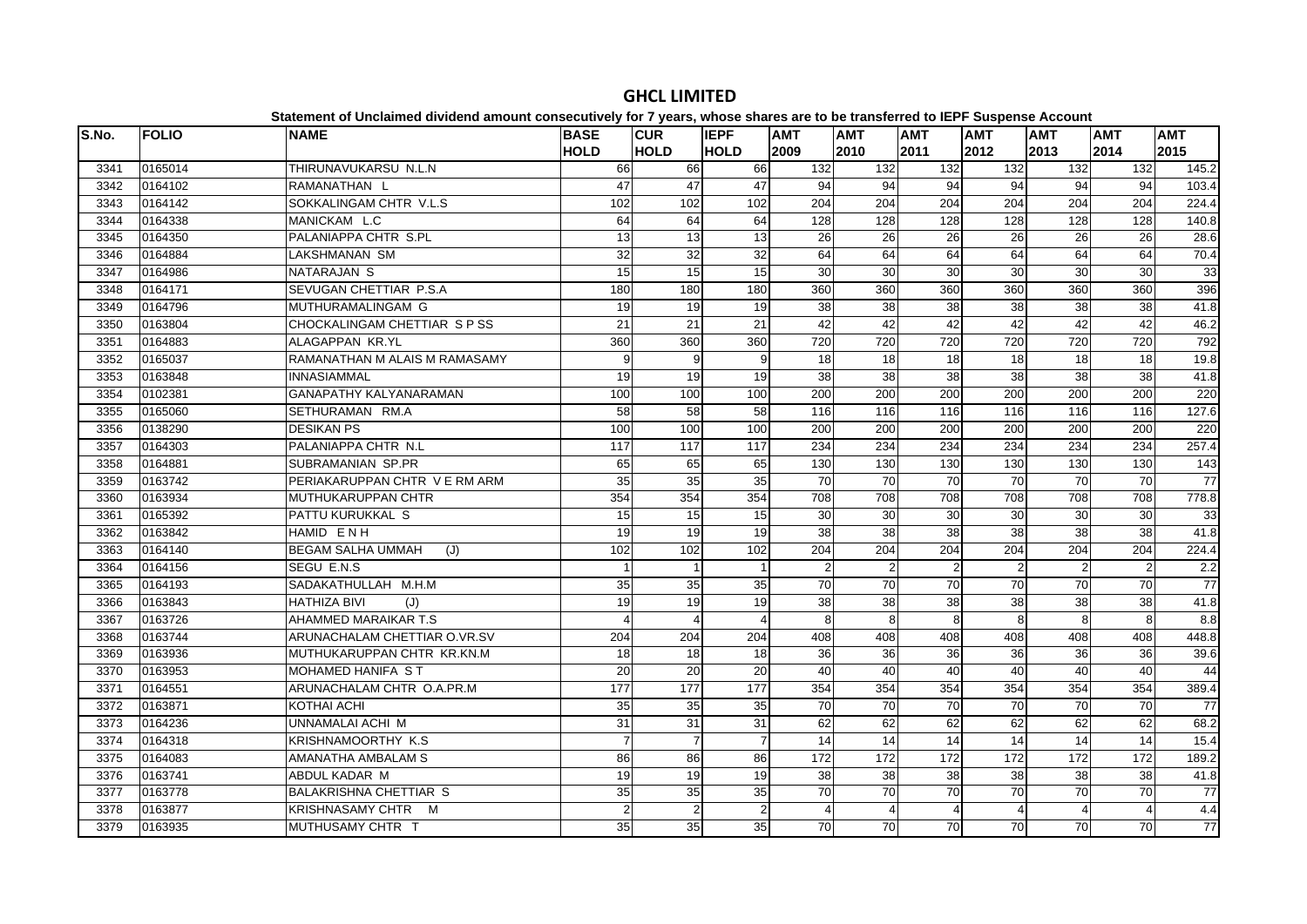| S.No. | <b>FOLIO</b> | <b>NAME</b>                   | <b>BASE</b>     | <b>CUR</b>      | <b>IEPF</b>    | <b>AMT</b>      | <b>AMT</b>      | <b>AMT</b>              | <b>AMT</b>      | <b>AMT</b>      | <b>AMT</b>      | <b>AMT</b>       |
|-------|--------------|-------------------------------|-----------------|-----------------|----------------|-----------------|-----------------|-------------------------|-----------------|-----------------|-----------------|------------------|
|       |              |                               | <b>HOLD</b>     | <b>HOLD</b>     | <b>HOLD</b>    | 2009            | 2010            | 2011                    | 2012            | 2013            | 2014            | 2015             |
| 3380  | 0163980      | SUNDARAM ON                   | 35              | 35              | 35             | $\overline{70}$ | $\overline{70}$ | 70                      | 70              | 70              | 70              | 77               |
| 3381  | 0164119      | SUNDARAM RAJAGOPALAN          | 35              | 35              | 35             | $\overline{70}$ | 70              | 70                      | 70              | 70              | 70              | 77               |
| 3382  | 0164153      | SUBBIAH GOUNDER K<br>(J)      | 20              | 20              | 20             | 40              | 40              | 40                      | 40              | 40              | 40              | 44               |
| 3383  | 0164277      | NARAYANASAMY K.R.A            | 35              | 35              | 35             | 70              | $\overline{70}$ | $\overline{70}$         | 70              | 70              | $\overline{70}$ | $\overline{77}$  |
| 3384  | 0164366      | SAROJA P                      | 9               | 9               | 9              | 18              | 18              | $\overline{18}$         | $\overline{18}$ | 18              | $\overline{18}$ | 19.8             |
| 3385  | 0164368      | VAITHILINGAM P.S              | 10              | 10              | 10             | 20              | 20              | 20                      | 20              | 20              | $\overline{20}$ | $\overline{22}$  |
| 3386  | 0164970      | <b>LAKSHMIR</b>               | 9               | 9               | 9              | 18              | $\overline{18}$ | $\overline{18}$         | $\frac{1}{8}$   | $\overline{18}$ | $\overline{18}$ | 19.8             |
| 3387  | 0164992      | <b>PADMAROJA G</b>            | 5               | 5               | 5              | 10              | 10              | 10                      | 10              | 10              | 10              | 11               |
| 3388  | 0164996      | RATHINASAMY NADAR V           | 15              | 15              | 15             | 30              | 30              | 30                      | 30              | 30              | 30              | 33               |
| 3389  | 0164956      | MOWLVI KHADER MOHAMED ROWTHER | 19              | 19              | 19             | 38              | 38              | 38                      | 38              | 38              | 38              | 41.8             |
| 3390  | 0106045      | <b>M ANNAPURNI</b>            | 200             | 200             | 200            | 400             | 400             | 400                     | 400             | 400             | 400             | 440              |
| 3391  | 0163750      | ABDUL MUTHALIBU S             | 35              | 35              | 35             | 70              | 70              | 70                      | 70              | 70              | 70              | 77               |
| 3392  | 0164180      | SUBRAMANIA IYER V.H           | 9               | 9               | 9              | 18              | 18              | $\overline{18}$         | 18              | 18              | $\overline{18}$ | 19.8             |
| 3393  | 0164295      | <b>GOMATHIAMMAL M</b>         | $\mathfrak{p}$  | $\overline{2}$  | $\overline{2}$ | $\Delta$        | $\Delta$        | $\overline{\mathbf{A}}$ | 4               | Δ               | $\overline{4}$  | 4.4              |
| 3394  | 0164564      | <b>INDIRA S.N.S</b>           | 45              | 45              | 45             | 90              | 90              | $\overline{90}$         | 90              | 90              | 90              | 99               |
| 3395  | 0165464      | MATHURA LAKSHMI B.S.          | 15              | 15              | 15             | 30              | 30              | 30                      | 30              | 30              | 30              | 33               |
| 3396  | 0164360      | RAMALINGAM S.M                | 30              | 30              | 30             | 60              | 60              | 60                      | 60              | 60              | 60              | 66               |
| 3397  | 0163838      | <b>GURUNATHAN CHETTIAR KN</b> | 10              | 10              | 10             | 20              | 20              | 20                      | 20              | 20              | 20              | 22               |
| 3398  | 0165989      | <b>GANESAN S</b>              | 16              | $\overline{16}$ | 16             | 32              | 32              | $\overline{32}$         | $\overline{32}$ | 32              | 32              | 35.2             |
| 3399  | 0163831      | <b>GOVINDARAJULU NAIDU S</b>  | 35              | 35              | 35             | 70              | 70              | 70                      | 70              | 70              | 70              | 77               |
| 3400  | 0163968      | <b>ASIMA BIBI</b>             | 35              | 35              | 35             | $\overline{70}$ | 70              | 70                      | 70              | 70              | 70              | 77               |
| 3401  | 0164209      | SANTHAMMAL                    | 19              | 19              | 19             | 38              | 38              | 38                      | 38              | 38              | 38              | 41.8             |
| 3402  | 0164297      | POONKALIAMMAL P               |                 | $\mathbf{1}$    | $\overline{1}$ | $\mathcal{P}$   | $\overline{2}$  | $\overline{2}$          | $\mathfrak{p}$  | $\overline{2}$  | $\overline{2}$  | 2.2              |
| 3403  | 0164308      | <b>KANNI AMMAL</b>            | 35              | 35              | 35             | $\overline{70}$ | $\overline{70}$ | $\overline{70}$         | $\overline{70}$ | 70              | $\overline{70}$ | $\overline{77}$  |
| 3404  | 0164128      | SIVARAMASUBRAMANIAN N         | 86              | 86              | 86             | 172             | 172             | 172                     | 172             | 172             | 172             | 189.2            |
| 3405  | 0164039      | PUSHPAM AMMAL M               | 23              | 23              | 23             | 46              | 46              | 46                      | 46              | 46              | 46              | 50.6             |
| 3406  | 0164343      | AYOTHI NAIDU A.S.             | $\overline{19}$ | $\overline{19}$ | 19             | 38              | 38              | 38                      | $\overline{38}$ | $\overline{38}$ | 38              | 41.8             |
| 3407  | 0163751      | ALAGIRISAMY IYER M.N.M        | 86              | 86              | 86             | 172             | 172             | 172                     | 172             | 172             | 172             | 189.2            |
| 3408  | 0163889      | SETHURAMAN CHTR P.RM.KM       | 83              | 83              | 83             | 166             | 166             | 166                     | 166             | 166             | 166             | 182.6            |
| 3409  | 0163946      | MEENAKSHI AMMAL<br>(J)        | $\overline{20}$ | 20              | 20             | 40              | 40              | 40                      | 40              | 40              | 40              | 44               |
| 3410  | 0164178      | SARANGAPANI CHTR K.P.R        | 35              | 35              | 35             | 70              | $\overline{70}$ | $\overline{70}$         | 70              | 70              | 70              | $\overline{77}$  |
| 3411  | 0164056      | RAMANATHAN CHTR PR.M.K.P      | 9               | 9               | 9              | 18              | 18              | 18                      | 18              | 18              | 18              | 19.8             |
| 3412  | 0144867      | S SENTHIL NATHAN              | 100             | 100             | 100            | 200             | 200             | 200                     | 200             | 200             | 200             | 220              |
| 3413  | 0163731      | ANNAMALAI NADAR A K A A       | 10              | 10              | 10             | 20              | 20              | 20                      | 20              | 20              | 20              | 22               |
| 3414  | 0163732      | ALAGAMMAL M                   |                 | $\mathbf{1}$    |                | 2               | $\overline{2}$  | $\overline{2}$          | $\mathfrak{p}$  | $\mathfrak{p}$  | $\overline{2}$  | $\overline{2.2}$ |
| 3415  | 0163739      | <b>KUPPAMMAL A</b>            | 35              | 35              | 35             | 70              | 70              | $\overline{70}$         | 70              | 70              | 70              | $\overline{77}$  |
| 3416  | 0163746      | <b>ABDUL RAHIM</b>            |                 | $\overline{4}$  | $\overline{4}$ | 8               | 8               | 8                       | 8               | 8               | 8               | 8.8              |
| 3417  | 0163748      | ALAGIRI RAMANNUJAM R          | 29              | 29              | 29             | 58              | 58              | 58                      | 58              | 58              | 58              | 63.8             |
| 3418  | 0163767      | ALAMELU                       | 3291            | 3291            | 3291           | 6582            | 6582            | 6582                    | 6582            | 6582            | 6582            | 7240.2           |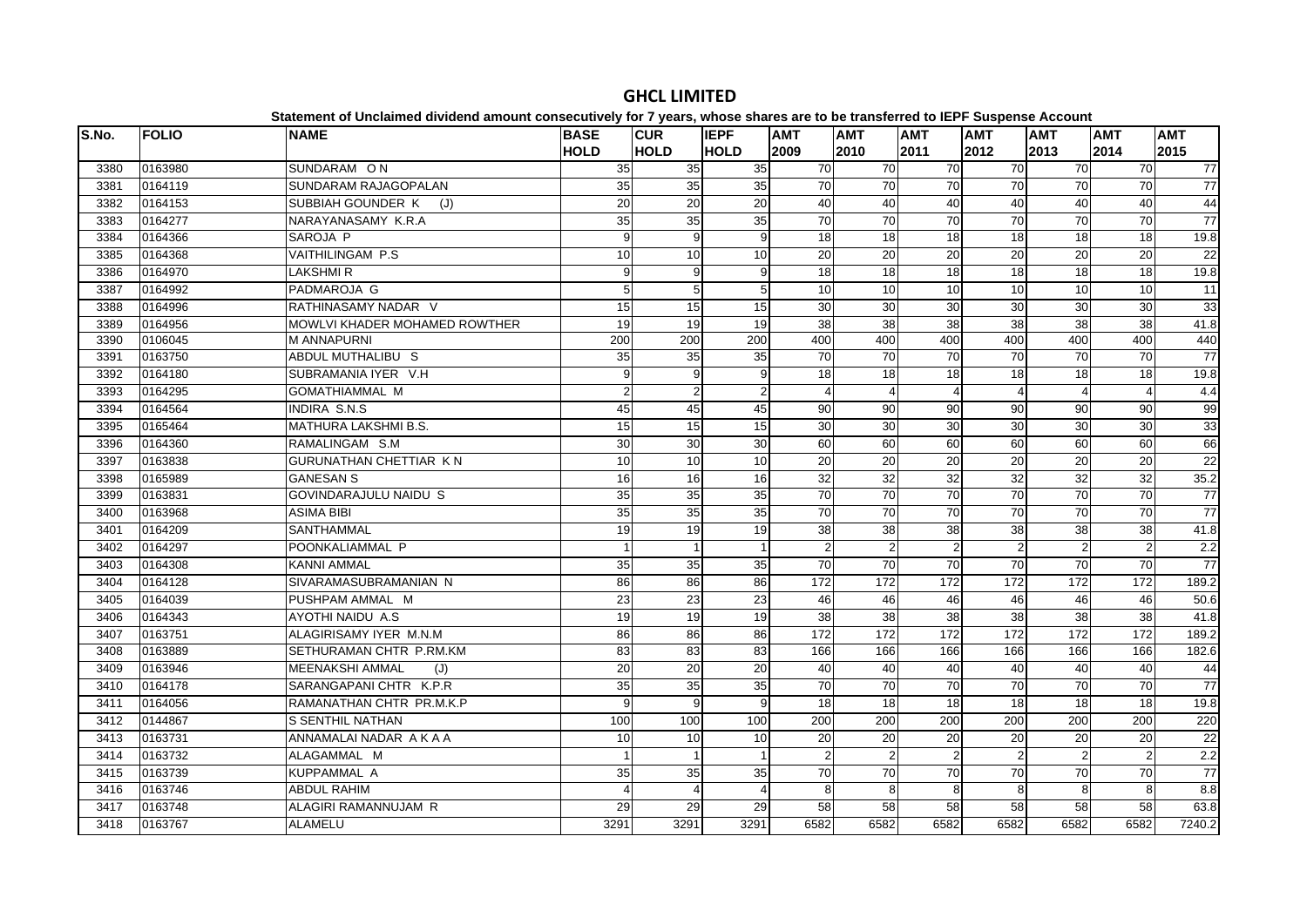# **Statement of Unclaimed dividend amount consecutively for 7 years, whose shares are to be transferred to IEPF Suspense Account**

| S.No. | <b>FOLIO</b> | <b>NAME</b>                    |                     |                            | <b>IEPF</b> | <b>AMT</b>    |                 |                    |                  |                    |                    | <b>AMT</b>      |
|-------|--------------|--------------------------------|---------------------|----------------------------|-------------|---------------|-----------------|--------------------|------------------|--------------------|--------------------|-----------------|
|       |              |                                | <b>BASE</b><br>HOLD | <b>ICUR</b><br><b>HOLD</b> | <b>HOLD</b> | 2009          | AMT<br>2010     | <b>AMT</b><br>2011 | AMT<br>2012      | <b>AMT</b><br>2013 | <b>AMT</b><br>2014 | 2015            |
| 3419  | 0163770      | VELUSAMY KONAR PMS             | 140                 | 140                        | 140         | 280           | 280             | 280                | 280              | 280                | 280                | 308             |
| 3420  | 0163771      | VENKATACHALAM CHTR AK          |                     |                            |             | 8             | 8               | 8                  | 8                | 8                  | 8                  | 8.8             |
| 3421  | 0163772      | VASUDEVA CHTR (MINOR)          | 19                  | 19                         | 19          | 38            | 38              | 38                 | 38               | 38                 | 38                 | 41.8            |
| 3422  | 0163777      | BAGURTHEEN SAHEB K             | 4                   | $\overline{4}$             |             | 8             | 8               | 8                  | 8                | 8                  | 8                  | 8.8             |
| 3423  | 0163779      | BASKARAN CHETTIAR A S K        | 19                  | 19                         | 19          | 38            | 38              | 38                 | 38               | 38                 | 38                 | 41.8            |
| 3424  | 0163782      | VELAYUDHA NADAR SVVV           | 10                  | 10                         | 10          | 20            | $\overline{20}$ | 20                 | 20               | 20                 | 20                 | $\overline{22}$ |
| 3425  | 0163784      | VYTHINATHA IYER V S            | 19                  | 19                         | 19          | 38            | $\overline{38}$ | 38                 | 38               | $\overline{38}$    | 38                 | 41.8            |
| 3426  | 0163788      | CHIDAMBARAM CHETTIAR M A       | $\Delta$            | $\overline{4}$             |             | 8             | 8               | 8                  | 8                | 8                  | 8                  | 8.8             |
| 3427  | 0163790      | CHIDAMBARAM CHETTIAR N V       | 19                  | 19                         | 19          | 38            | 38              | 38                 | 38               | 38                 | 38                 | 41.8            |
| 3428  | 0163793      | CHIDAMBARA NADAR PPP           | 35                  | 35                         | 35          | 70            | 70              | 70                 | 70               | $\overline{70}$    | 70                 | $\overline{77}$ |
| 3429  | 0163798      | CHITAMBALAM CHETTIAR S A C     | 334                 | 334                        | 334         | 668           | 668             | 668                | 668              | 668                | 668                | 734.8           |
| 3430  | 0163802      | CHINTHAMANI NAIDU S            | 9                   | 9                          | 9           | 18            | 18              | 18                 | 18               | 18                 | 18                 | 19.8            |
| 3431  | 0163808      | DORAISAMY CHETTIAR SV          | 80                  | 80                         | 80          | 160           | 160             | 160                | 160              | 160                | 160                | 176             |
| 3432  | 0163811      | DORAISAMI PILLAI K M           | 10                  | 10                         | 10          | 20            | 20              | 20                 | 20               | 20                 | 20                 | 22              |
| 3433  | 0163815      | <b>DEIVANAI AMMAL</b>          | $\overline{9}$      | 9                          | 9           | $\frac{1}{8}$ | $\overline{18}$ | 18                 | 18               | 18                 | $\overline{18}$    | 19.8            |
| 3434  | 0163819      | DEVARAJULU NAIDU N             | 5                   | 5                          | 5           | 10            | 10              | 10                 | 10               | 10                 | 10                 | 11              |
| 3435  | 0163821      | DHAKSHINAMURTHY A              | $\overline{3}$      | $\mathbf{3}$               | З           | 6             | 6               | 6                  | 6                | $6 \overline{6}$   | 6                  | 6.6             |
| 3436  | 0163823      | VARADARAJA KONAR E             | 70                  | $\overline{70}$            | 70          | 140           | 140             | 140                | 140              | 140                | 140                | 154             |
| 3437  | 0163827      | <b>ESAKIA PILLAI P</b>         |                     | $\overline{4}$             |             | 8             | 8               | 8                  | 8                | 8                  | 8                  | $\frac{8}{8}$   |
| 3438  | 0163830      | GERMANY V                      | 20                  | 20                         | 20          | 40            | 40              | 40                 | 40               | 40                 | 40                 | 44              |
| 3439  | 0163832      | <b>GURUSAMY PILLAI M</b>       | 4                   | $\overline{4}$             |             | 8             | 8               | 8                  | 8                | 8                  | 8                  | 8.8             |
| 3440  | 0163834      | <b>GOVINDARAJA MUDALIAR TN</b> | 19                  | 19                         | 19          | 38            | 38              | 38                 | 38               | 38                 | 38                 | 41.8            |
| 3441  | 0163836      | <b>GANAPATHI SIVA IYER</b>     | $\overline{10}$     | $\overline{10}$            | 10          | 20            | 20              | $\overline{20}$    | $\overline{20}$  | $\overline{20}$    | 20                 | 22              |
| 3442  | 0163844      | <b>IRULAYEE AMMAL</b>          | 4                   | $\overline{4}$             |             | 8             | 8               | 8                  | 8                | 8                  | 8                  | $\frac{8}{8}$   |
| 3443  | 0163845      | <b>IRULAPPA KONAR VK</b>       | 19                  | 19                         | 19          | 38            | $\overline{38}$ | 38                 | 38               | 38                 | 38                 | 41.8            |
| 3444  | 0163850      | JAGANNAYAKALU M S              | 19                  | 19                         | 19          | 38            | 38              | 38                 | 38               | 38                 | 38                 | 41.8            |
| 3445  | 0163852      | <b>YESUMANI</b>                | 19                  | 19                         | 19          | 38            | 38              | 38                 | 38               | $\overline{38}$    | 38                 | 41.8            |
| 3446  | 0163860      | KANGASABAPATHY CHTR SSN        | 9                   | 9                          | 9           | $\frac{1}{8}$ | 18              | 18                 | 18               | $\overline{18}$    | 18                 | 19.8            |
| 3447  | 0163861      | KAILASA KONAR S                | 19                  | 19                         | 19          | 38            | $\overline{38}$ | 38                 | 38               | 38                 | 38                 | 41.8            |
| 3448  | 0163864      | KULANDAYAMMAL                  | 9                   | 9                          | q           | 18            | 18              | 18                 | 18               | 18                 | 18                 | 19.8            |
| 3449  | 0163866      | NARAYANA PILLAI K              | 72                  | $\overline{72}$            | 72          | 144           | 144             | 144                | 144              | 144                | 144                | 158.4           |
| 3450  | 0163868      | KRISHNASAMI NAIDU M            | 40                  | 40                         | 40          | 80            | 80              | 80                 | 80               | 80                 | 80                 | 88              |
| 3451  | 0163872      | KADER SHERIFF SAHIB M          | 4                   | $\overline{4}$             |             | 8             | 8               | 8                  | 8                | 8                  | 8                  | 8.8             |
| 3452  | 0163873      | KARUPPIAH CHETTIAR S N         | 19                  | 19                         | 19          | 38            | 38              | 38                 | 38               | 38                 | 38                 | 41.8            |
| 3453  | 0163875      | ANGAMMAL                       | 9                   | 9                          | q           | 18            | 18              | 18                 | 18               | 18                 | 18                 | 19.8            |
| 3454  | 0163876      | KRISHNASAMY PILLAI N           | 47                  | 47                         | 47          | 94            | 94              | 94                 | 94               | 94                 | 94                 | 103.4           |
| 3455  | 0163879      | <b>VIDIA. KRISHNIER</b>        | 30                  | 30                         | 30          | 60            | 60              | 60                 | 60               | 60                 | 60                 | 66              |
| 3456  | 0163880      | KALIAMMAL S                    | 19                  | 19                         | 19          | 38            | 38              | 38                 | 38               | 38                 | 38                 | 41.8            |
| 3457  | 0163893      | KATHIRVELU PILLAI P            | 131                 | 131                        | 131         | 262           | 262             | 262                | $\overline{262}$ | 262                | 262                | 288.2           |

# **GHCL LIMITED**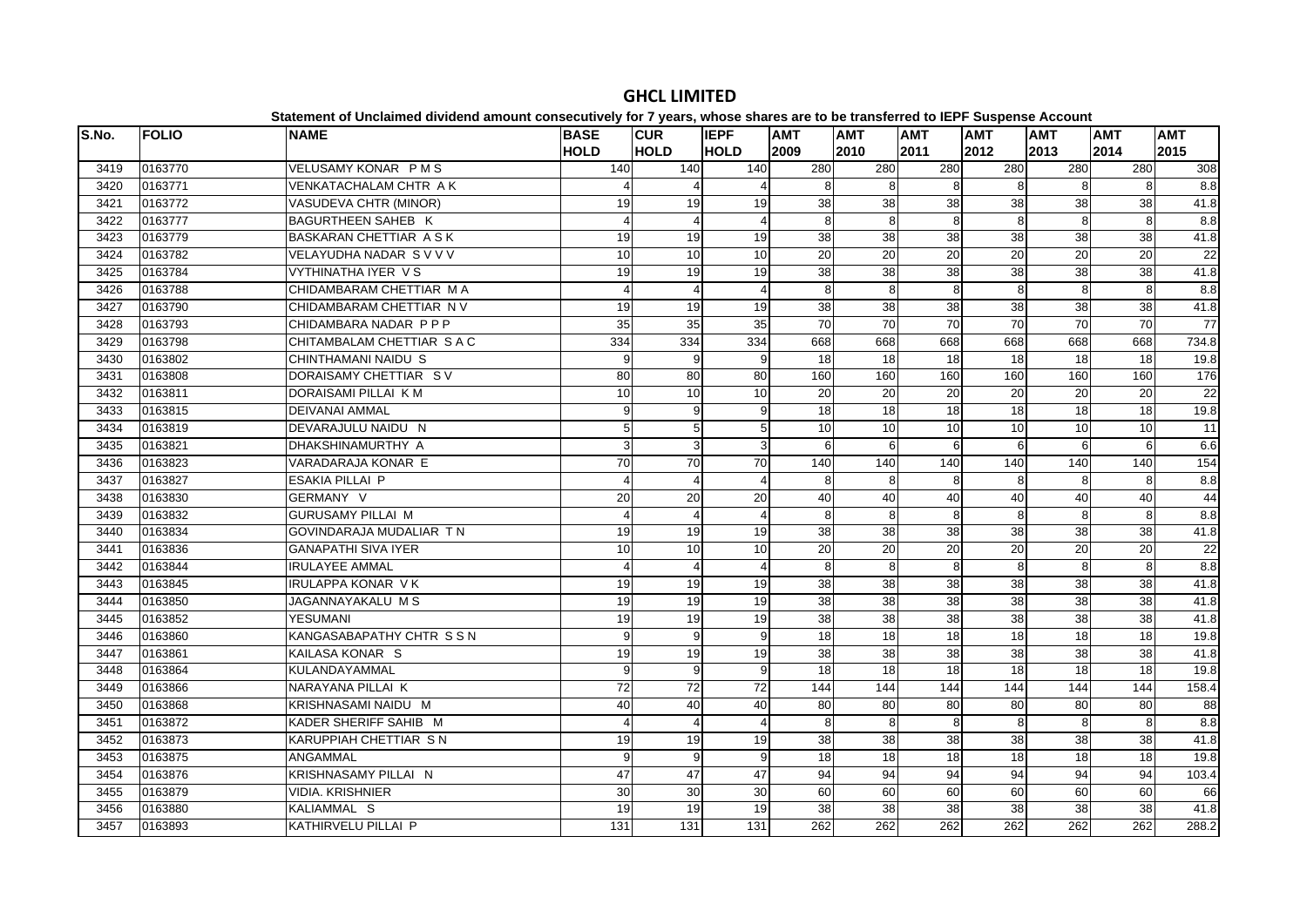#### **S.No. FOLIO NAME BASE HOLDCUR HOLDIEPF HOLDAMT 2009AMT 2010AMT 2011AMT 2012AMT 2013AMT 2014AMT 2015**3458 |0163896 |KRISHNAMOORTHY J.R | 45| 45| 45| 90| 90| 90| 90| 90 99 3459 0163899 KALYANASUNDARA PATTAR R 2 22 2 4 4 4 4 4 4 4 4 3460 0163906 VENKATSUBRAMANYAM V 19 19 19 38 38 38 38 38 38 41.83461 0163911 LANKARAMIER T K V S 16 16 16 32 32 32 32 32 32 35.23462 |0163912 |LAKSHMIKANTHAM M J | 6| 6| 6| 12| 12| 12| 12| 12| 13.2 3463 0163914 SARA BIBI K 4 4 4 4 4 8 8 8 8 8 8 8 8 8.8 3464 0163917 MOHAMED MANSOOR O K M (J) 9 9 9 18 18 18 18 18 18 19.8 3465 |0163920 |SUNDARAJAN CHTR M | 86| 86| 86| 172| 172| 172| 172| 172| 172| 189.2 3466 0163923 MARIPPA KONAR A 19 19 19 38 38 38 38 38 38 41.83467 0163926 MEENAKSHI AMMAL PM SM 35 35 35 35 70 70 70 70 70 70 70 70 70 3468 0163928 MUHAMMATHU IBRAHIM RWR 19 19 19 38 38 38 38 38 38 41.83469 0163929 MUMMATHU ABDUL KATHER 9 9 9 18 18 18 18 18 18 19.83470 0163933 MIRUTHINJAYA PATTAR M 86 86 86 172 172 172 172 172 172 189.23471 0163938 SATHASIVA NADAR T.M (J) 15 15 15 15 30 30 30 30 30 30 30 30 30 3472 0163940 MAHALINGAM PILLAI R.M 15 15 15 30 30 30 30 30 30 3333 3473 |0163945 |MEENAKSHI AMMAL | 10| 10| 10| 20| 20| 20| 20| 22 3474 0163947 MEENAKSHI ACHI 369 369 369 738 738 738 738 738 738 811.83475 |0163950 |MATHUKANI RWR I.M | 19| 19| 19| 38| 38| 38| 38| 38|  $41.8$ 3476 |0163952 |MUNISAMY NAIDU (J) | 19| 19| 38| 38| 38| 38| 38| 41.8 3477 0163959 MUTHIAH CHTR A M C 10 10 10 20 20 20 20 20 20 2222 3478 0163960 MANICKAVASAGA NADAR T M M K 24 24 24 48 48 48 48 48 48 52.83479 0163962 MURUGA KONAR E V M 20 20 20 20 40 40 40 40 40 40 40 40 40 40 3480 |0163963 |MANGAI ACHI S | 19| 19| 19| 38| 38| 38| 38| 38| 41.8 3481 0163966 MEENAKSHISUNDARAM N 20 20 20 40 40 40 40 40 40 443482 0163973 SUBRAMANIAN CHTR S P N 84 84 84 168 168 168 168 168 168 184.83483 |0163982 |NAYAGATHAMMAL C | 20| 20| 20| 40| 40| 40| 40| 40| 40 44 3484 |0163983 |GOVINDIER V.N | 10| 10| 10| 20| 20| 20| 20| 20| 22  $\overline{22}$ 3485 0163999 VEERAYEE AMMAL 19 19 19 38 38 38 38 38 38 41.83486 0164000 PALANIVELU PILLAI 1 1 2 2 2 2 2 2 2 2 3487 0164001 PONNAMMAL ALS SELLAMMAL 10 10 10 20 20 20 20 20 20 223488 |0164004 |PONNAMMAL | 9| 9| 9| 18| 18| 18| 18| 19.8 3489 0164009 PONNAMBALA MUDALIAR C 40 40 40 80 80 80 80 80 80 883490 0164015 PANDIYAN CHETTIAR M 9 9 9 18 18 18 18 18 18 19.819.8 3491 0164017 PADMANABHAN K 35 35 35 70 70 70 70 70 70 77 $\overline{77}$ 3492 |0164020 |PERISAMI SERVAI K | 60| 60| 60| 120| 120| 120| 120| 120| 120  $132$ 3493 0164022 PONNIAH P 9 9 9 18 18 18 18 18 18 19.8 $19.8$ 3494 |0164025 |SADAICHI AMMAL (J) | 35| 35| 35| 70| 70| 70| 70| 77| 77 3495 0164029 PERIASAMY K A 10 10 10 20 20 20 20 20 20 22 $\overline{22}$ 3496 0164041 RAMANATHA PILLAI A RM 24 24 24 48 48 48 48 48 48 52.8

# **GHCL LIMITED**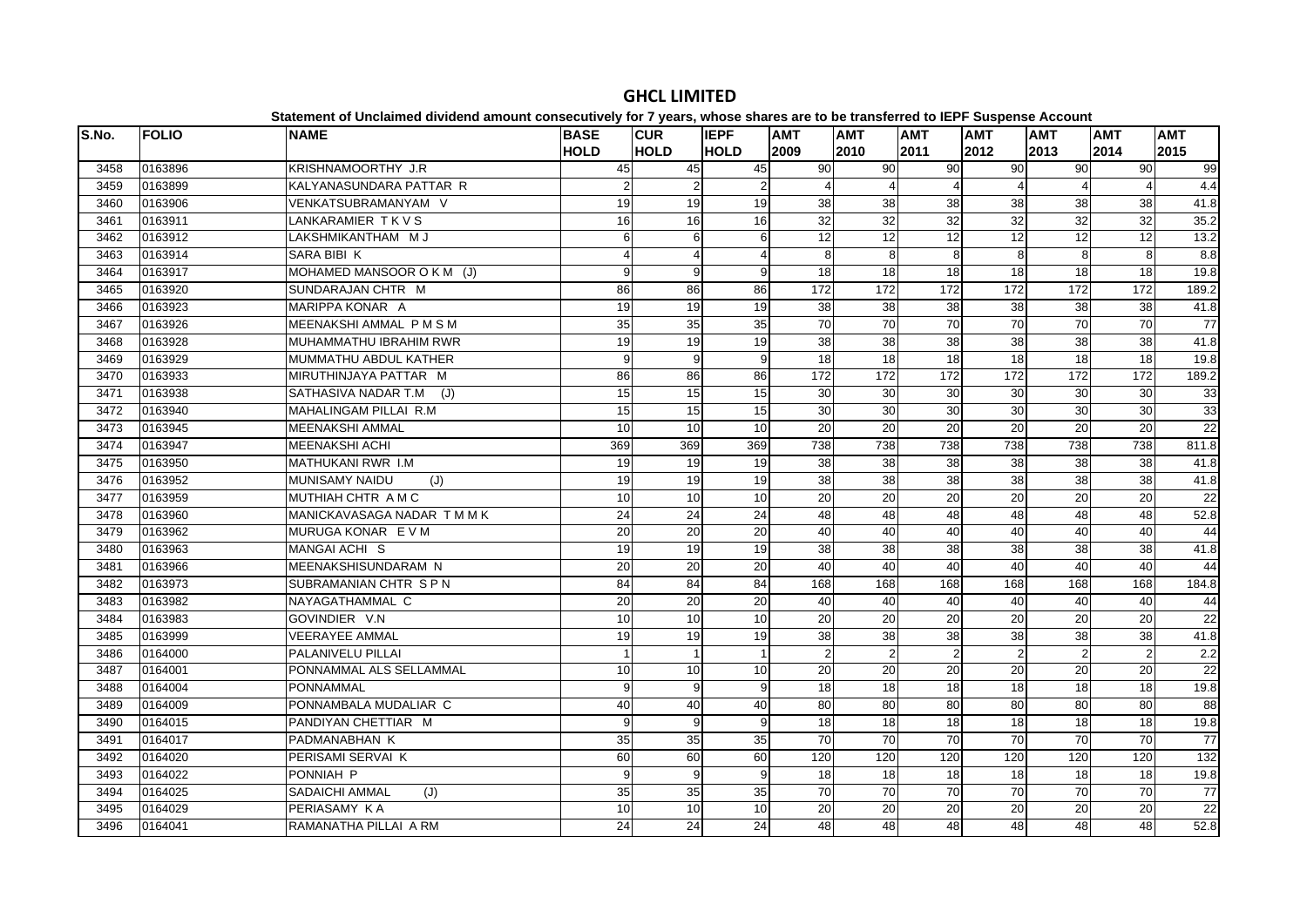| S.No. | <b>FOLIO</b> | <b>NAME</b>                         | <b>BASE</b>     | <b>CUR</b>      | <b>IEPF</b>    | <b>AMT</b>       | <b>AMT</b>       | <b>AMT</b>      | <b>AMT</b>       | <b>AMT</b>       | <b>AMT</b>       | <b>AMT</b>       |
|-------|--------------|-------------------------------------|-----------------|-----------------|----------------|------------------|------------------|-----------------|------------------|------------------|------------------|------------------|
|       |              |                                     | <b>HOLD</b>     | <b>HOLD</b>     | <b>HOLD</b>    | 2009             | 2010             | 2011            | 2012             | 2013             | 2014             | 2015             |
| 3497  | 0164042      | KASIVISVESAN S.V.K.R                | 86              | 86              | 86             | 172              | 172              | 172             | $\overline{172}$ | 172              | 172              | 189.2            |
| 3498  | 0164045      | RAJALAKSHMI AMMAL                   |                 | $\overline{4}$  | 4              | 8                | 8                | 8               | 8                | 8                | 8                | 8.8              |
| 3499  | 0164050      | RAMACHANDRAN M                      | 86              | 86              | 86             | 172              | 172              | 172             | 172              | 172              | 172              | 189.2            |
| 3500  | 0164051      | SOMALINGA V RAMALINGIER             | 19              | 19              | 19             | 38               | 38               | 38              | 38               | 38               | 38               | 41.8             |
| 3501  | 0164057      | <b>KAVETTI R RAMIER</b>             | 121             | 121             | 121            | $\overline{242}$ | $\overline{242}$ | 242             | $\overline{242}$ | 242              | $\overline{242}$ | 266.2            |
| 3502  | 0164058      | SOUNDARARAJAN R                     | 34              | 34              | 34             | 68               | 68               | 68              | 68               | 68               | 68               | 74.8             |
| 3503  | 0164063      | RAMASAMY PILLAI M.M                 | 9               | 9               | 9              | 18               | $\frac{1}{8}$    | 18              | 18               | 18               | $\frac{1}{8}$    | 19.8             |
| 3504  | 0164065      | RAMAKRISHNIER E A                   | 35              | 35              | 35             | 70               | 70               | 70              | 70               | 70               | 70               | 77               |
| 3505  | 0164067      | RAMASAMY CHTR A.R.M.K (J)           | 19              | 19              | 19             | 38               | 38               | 38              | 38               | 38               | 38               | 41.8             |
| 3506  | 0164069      | RAJAGOPALAIYER N.S.                 | 4               | $\overline{4}$  | 4              | 8                | 8                | 8               | 8                | 8                | 8                | 8.8              |
| 3507  | 0164072      | NEELAMEGAM N.RENGACHARIER           | 35              | 35              | 35             | 70               | 70               | $\overline{70}$ | 70               | 70               | $\overline{70}$  | 77               |
| 3508  | 0164074      | RAMASAMI SERVAI A                   | 45              | 45              | 45             | 90               | 90               | 90              | 90               | 90               | 90               | 99               |
| 3509  | 0164076      | <b>RAMALINGAM TV</b>                | 9               | 9               | 9              | $\overline{18}$  | 18               | $\frac{1}{8}$   | 18               | 18               | 18               | 19.8             |
| 3510  | 0164079      | RAKAYEE AMMAL VK                    | 10              | 10              | 10             | 20               | 20               | $\overline{20}$ | $\overline{20}$  | 20               | 20               | 22               |
| 3511  | 0164082      | RENGARAMANUJAM PILLAI A             | 5               | 5               | 5              | 10               | 10               | $\overline{10}$ | 10               | 10               | 10               | 11               |
| 3512  | 0164088      | RAJARAM B.S                         | 89              | 89              | 89             | 178              | 178              | 178             | 178              | 178              | 178              | 195.8            |
| 3513  | 0164089      | <b>RAMARATNAM G R</b>               | 5               | 5               | 5              | 10               | 10               | 10              | 10               | $\overline{10}$  | 10               | 11               |
| 3514  | 0164091      | RENGASAMY I                         | 96              | 96              | 96             | 192              | 192              | 192             | 192              | 192              | 192              | 211.2            |
| 3515  | 0164092      | <b>RAMAYEE AMMAL</b>                | 354             | 354             | 354            | 708              | 708              | 708             | 708              | 708              | 708              | 778.8            |
| 3516  | 0164095      | RAMU M                              | 75              | 75              | 75             | 150              | 150              | 150             | 150              | 150              | 150              | 165              |
| 3517  | 0164100      | RAGHAVAN T.R                        | 15              | 15              | 15             | 30               | 30               | 30              | 30               | 30               | 30               | 33               |
| 3518  | 0164109      | RAMAMOORTHY L.A                     | 9               | 9               | 9              | $\overline{18}$  | $\overline{18}$  | 18              | $\overline{18}$  | $\overline{18}$  | $\overline{18}$  | 19.8             |
| 3519  | 0164112      | RAJENDRAN APV                       | 12              | $\overline{12}$ | 12             | 24               | $\overline{24}$  | 24              | 24               | 24               | $\overline{24}$  | 26.4             |
| 3520  | 0164115      | SUNDARARAJA RAO S<br>(J)            | 86              | 86              | 86             | 172              | 172              | 172             | 172              | 172              | 172              | 189.2            |
| 3521  | 0164117      | <b>SYED SABJAN SAHEE</b>            |                 | $\overline{4}$  | $\overline{4}$ | 8                | 8                | 8               | 8                | 8                | 8                | 8.8              |
| 3522  | 0164123      | BEGAM AMIR BIBI ALS AYISHABIBI      | 10              | 10              | 10             | 20               | 20               | $\overline{20}$ | 20               | 20               | 20               | 22               |
| 3523  | 0164125      | SEENI PATHAR M                      | 4               | $\overline{4}$  | 4              | 8                | 8                | 8               | 8                | 8                | 8                | $\overline{8.8}$ |
| 3524  | 0164127      | SREENIVASA POTHI L                  |                 | $\overline{4}$  | 4              | 8                | 8                | 8               | 8                | 8                | 8                | 8.8              |
| 3525  | 0164129      | SUKUNTHAKUNTHALAMBAL                | 70              | 70              | 70             | 140              | 140              | 140             | 140              | 140              | 140              | 154              |
| 3526  | 0164130      | SANNASI KONAR A.K                   | 19              | 19              | 19             | 38               | 38               | 38              | 38               | 38               | 38               | 41.8             |
| 3527  | 0164131      | SUBRAMANIYA IYER N                  | 9               | 9               | 9              | 18               | 18               | 18              | 18               | 18               | $\frac{1}{8}$    | 19.8             |
| 3528  | 0164132      | SUBRAMANIAN CHTR M.N                | 86              | 86              | 86             | 172              | 172              | 172             | $\overline{172}$ | $\overline{172}$ | $\overline{172}$ | 189.2            |
| 3529  | 0164136      | CHOCKALINGAM PILLAI RM.S.S.S        | $\overline{70}$ | $\overline{70}$ | 70             | 140              | 140              | 140             | 140              | 140              | 140              | 154              |
| 3530  | 0164145      | <b>RAJAMMAL</b>                     | 25              | 25              | 25             | 50               | 50               | 50              | 50               | 50               | 50               | 55               |
| 3531  | 0164146      | <b>BEGAM SAIYATHU PATHINAL BIVI</b> | 15              | 15              | 15             | 30               | 30               | 30              | 30               | 30               | 30               | 33               |
| 3532  | 0164149      | VISALAKSHI AMMAL S                  | 10              | 10              | 10             | 20               | 20               | $\overline{20}$ | 20               | 20               | 20               | 22               |
| 3533  | 0164150      | <b>SUBBISH YEKALI</b>               | 19              | 19              | 19             | 38               | 38               | 38              | 38               | 38               | 38               | 41.8             |
| 3534  | 0164151      | SYED GULAM ASAM ALI SAHIB (J)       | $\overline{35}$ | 35              | 35             | 70               | $\overline{70}$  | 70              | $\overline{70}$  | $\overline{70}$  | $\overline{70}$  | 77               |
| 3535  | 0164152      | SUBRAMANIA PATTAR M                 | 51              | 51              | 51             | 102              | 102              | 102             | 102              | 102              | 102              | 112.2            |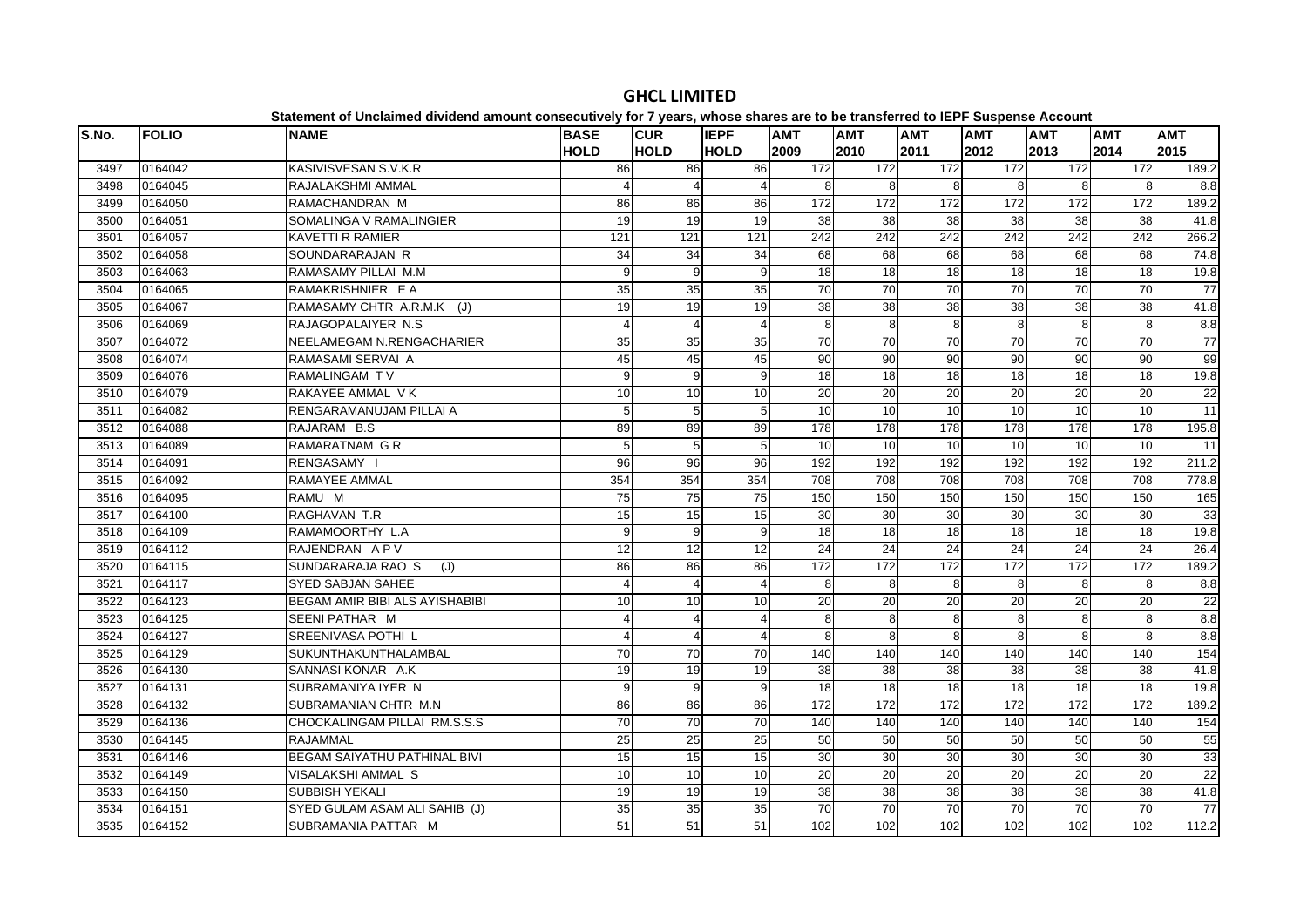#### **S.No. FOLIO NAME BASE HOLDCUR HOLDIEPF HOLDAMT 2009AMT 2010AMT 2011AMT 2012AMT 2013AMT 2014AMT 2015**3536 0164154 SAMUNDRATHTHAMMAL 10 10 10 20 20 20 20 20 20 22 $\overline{22}$ 3537 0164158 SAVITHIRI AMMAL K 19 19 19 38 38 38 38 38 38 41.83538 0164161 SOLAIAPPA THEVAR S 9 9 9 18 18 18 18 18 18 19.83539 0164164 SHAMSHUDEEN SAHEE M 2 2 2 2 2 4 4 4 4 4 4 4 4 4 3540 0164167 SUBRAMANIA MUDIALIAR S.S | 70 | 70 | 140 | 140 | 140 | 140 | 154 3541 0164179 BEGUM SEENI SYED AMMAL 19 19 19 38 38 38 38 38 38 41.83542 |0164182 |ISMAL AMMAL (J) | 9| 9| 9| 18| 18| 18| 18| 19.8 3543 0164184 SHANMUGA VELAYUDAM M (J) 19 19 19 38 38 38 38 38 38 41.8 3544 |0164190 |SHANMUGAVELU KONAR B.K.C.M | 86| 86| 86| 172| 172| 172| 172| 172| 189.2 3545 0164191 SIVA BHAGYAM 63 63 63 126 126 126 126 126 126 138.63546 0164194 SAKKARAKANNU PILLAI N 9 9 9 18 18 18 18 18 18 19.83547 0164197 SUBRAMANIAN T S 35 35 35 70 70 70 70 70 70 773548 |0164201 |SHEIK DAWOOD F | 10| 10| 10| 20| 20| 20| 20| 20| 22 3549 l0164206 lSUBBIAH PILLAI M 6l 6l 6l 12l 12l 12l 12l 12l 13.2 3550 0164217 SUNDARAJAN CHTR A M C 10 10 10 20 20 20 20 20 20 223551 0164218 PARASUMANNA RM SANKARAIER 4 4 4 4 4 8 8 8 8 8 8 8 8 8.8 3552 0164219 SHANMUGAM M 19 19 19 38 38 38 38 38 38 41.83553 0164221 THIRUMALAI M.S 19 19 19 38 38 38 38 38 38 41.8 $41.8$ 3554 0164222 THIAGARAJA MUDALIAR C 19 19 19 38 38 38 38 38 38 41.83555 0164225 MUTHUKRISHNA KONAR T 20 20 20 40 40 40 40 40 40 4444 3556 0164226 THANGIAH PILLAI P.S 20 20 20 40 40 40 40 40 40 443557 0164228 THIRUMALAI T.S 29 29 29 58 58 58 58 58 58 63.83558 |0164234 UTHUAMI AMMAL C.M 30 | 30 | 30 | 60 | 60 | 60 | 60 | 66 | 66 3559 0164238 CHANDRA PUSHPAM AMMAL V 4 44 4 8 8 8 8 8 8 8 8 8.8 3560 0164241 VENKATACHALA THEVER S 4 4 4 4 4 4 8 8 8 8 8 8 8 8.8 3561 |0164246 |VEERA RAGHAVA KONAR V | 35| 35| 35| 70| 70| 70| 70| 70| 70  $\overline{77}$ 3562 0164247 VENKATA KUPPU G.S (J) 9 9 9 18 18 18 18 18 18 19.8 3563 0164248 VENKATARAMIER T.K.V.S 17 17 17 34 34 34 34 34 34 37.43564 0164249 VASUDEVAN N.C 17 17 17 34 34 34 34 34 34 37.43565 0164251 MUNIAMMAL V 4 4 4 4 4 8 8 8 8 8 8 8 8.8 3566 0164252 VENKATACHALAPATHY T.N 33 33 33 66 66 66 66 66 66 72.63567 0164253 VEERAPATHIRA MDLR K.E 5 5 5 10 10 10 10 10 10 113568 0164255 VEERAPPAN R.M 13 13 13 26 26 26 26 26 26 28.628.6 3569 0164259 VENKATRAM L.N.S 7 7 7 14 14 14 14 14 14 15.4 $15.4$ 3570 0164263 SARASWATHI AMMAL K 13 13 13 26 26 26 26 26 26 28.628.6 3571 0164271 GOMATHIAMMAL 35 35 35 70 70 70 70 70 70 77 $\overline{77}$ 3572 0164272 ARUMUGAM S.M 4 4 4 4 4 8 8 8 8 8 8 8 8.8 3573 0164274 SHAHUL HAMEED S.M 19 19 19 38 38 38 38 38 38 41.83574 0164281 BALUSAMY CHETTIAR A 4 4 4 4 4 8 8 8 8 8 8 8 8 8.8

# **GHCL LIMITED**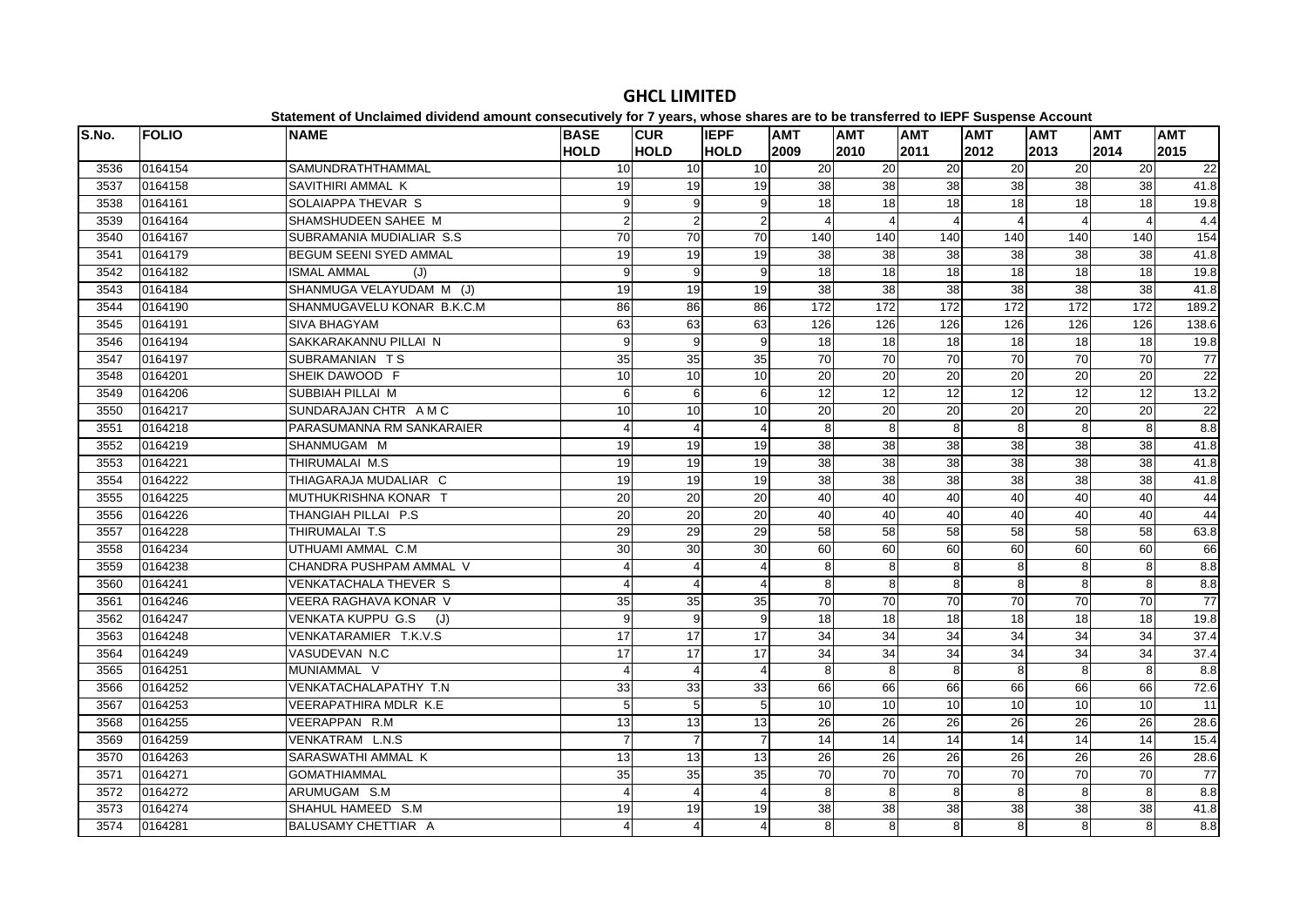| S.No. | <b>FOLIO</b> | platomont of onolalmoa arriaona amoant oonoodatroff for Ffourof mnooo onaroo aro t<br><b>NAME</b> | <b>BASE</b>           | <b>CUR</b>      | <b>IEPF</b>     | <b>AMT</b>      | <b>AMT</b>      | <b>AMT</b>            | . . <b></b><br><b>AMT</b> | <b>AMT</b>       | <b>AMT</b>      | <b>AMT</b>       |
|-------|--------------|---------------------------------------------------------------------------------------------------|-----------------------|-----------------|-----------------|-----------------|-----------------|-----------------------|---------------------------|------------------|-----------------|------------------|
|       |              |                                                                                                   | <b>HOLD</b>           | <b>HOLD</b>     | <b>HOLD</b>     | 2009            | 2010            | 2011                  | 2012                      | 2013             | 2014            | 2015             |
| 3575  | 0164290      | RAMASAMY NADAR N.A.A.P                                                                            | 12                    | $\overline{12}$ | $\overline{12}$ | $\overline{24}$ | $\overline{24}$ | $\overline{24}$       | 24                        | 24               | 24              | 26.4             |
| 3576  | 0164293      | SUBRAMANIAN K.K                                                                                   | 50                    | 50              | 50              | 100             | 100             | 100                   | 100                       | 100              | 100             | $\frac{110}{10}$ |
| 3577  | 0164311      | MAHAMMED ABDUL KHADER S                                                                           |                       | $\overline{4}$  | 4               | 8               | 8               | 8                     | 8                         | 8                | 8               | 8.8              |
| 3578  | 0164317      | POORNACHARY K.S.                                                                                  |                       | $\overline{7}$  |                 | 14              | 14              | 14                    | 14                        | 14               | 14              | 15.4             |
| 3579  | 0164321      | SUBBIER M.K                                                                                       | 3                     | 3               | 3               | 6               | 6               | 6                     | 6                         | 6                | 6               | 6.6              |
| 3580  | 0164322      | RAMACHARY M.K                                                                                     | 3l                    | $\overline{3}$  | 3 <sup>1</sup>  | 6               | 6               | 6                     | 6                         | $6 \overline{6}$ | 6               | 6.6              |
| 3581  | 0164323      | NAGALAMMAL V                                                                                      | 3                     | $\overline{3}$  | 3 <sup>1</sup>  | 6               | 6               | $6\phantom{1}6$       | 6                         | 6                | 6               | 6.6              |
| 3582  | 0164328      | RAMARAJAN T                                                                                       | 10                    | 10              | 10              | 20              | 20              | 20                    | 20                        | 20               | 20              | 22               |
| 3583  | 0164331      | MOHIDEEN SHERIFF M                                                                                | 10                    | 10              | 10              | 20              | 20              | 20                    | 20                        | 20               | 20              | 22               |
| 3584  | 0164346      | <b>BALAKRISHNAN S.S.</b>                                                                          | 46                    | 46              | 46              | 92              | 92              | 92                    | 92                        | 92               | 92              | 101.2            |
| 3585  | 0164347      | ABDUL AZEEZ M.K                                                                                   | 35                    | 35              | 35              | 70              | 70              | 70                    | 70                        | 70               | 70              | 77               |
| 3586  | 0164353      | MAHALAKSHMI TR.K                                                                                  | 18                    | 18              | 18              | 36              | 36              | 36                    | 36                        | 36               | 36              | 39.6             |
| 3587  | 0164378      | SRINIVASAN CHETTIAR M                                                                             | 23                    | 23              | 23              | 46              | 46              | 46                    | 46                        | 46               | 46              | 50.6             |
| 3588  | 0164381      | SOMASUNDARAM G                                                                                    | $\boldsymbol{\Delta}$ | $\overline{4}$  | $\overline{4}$  | 8               | 8               | 8                     | 8                         | 8                | œ.              | 8.8              |
| 3589  | 0164384      | KUBENDRA BAI O.P                                                                                  | 14                    | 14              | 14              | 28              | 28              | 28                    | 28                        | 28               | 28              | 30.8             |
| 3590  | 0164387      | PITCHAIYANDI                                                                                      | 50                    | 50              | 50              | 100             | 100             | 100                   | 100                       | 100              | 100             | 110              |
| 3591  | 0164390      | LALITHAMBAL R                                                                                     | 10                    | 10              | 10              | 20              | 20              | 20                    | 20                        | 20               | $\overline{20}$ | $\overline{22}$  |
| 3592  | 0164391      | PITCHAIAMMAL J                                                                                    | 6                     | 6               | 6               | 12              | 12              | $\overline{12}$       | $\overline{12}$           | 12               | $\overline{12}$ | 13.2             |
| 3593  | 0164399      | RAJALAKSHMI AMMAL M                                                                               | 149                   | 149             | 149             | 298             | 298             | 298                   | 298                       | 298              | 298             | 327.8            |
| 3594  | 0164400      | MUTHURATHINAM PILLAI M (J)                                                                        | 150                   | 150             | 150             | 300             | 300             | 300                   | 300                       | 300              | 300             | 330              |
| 3595  | 0164401      | MOHAMED SALIA M                                                                                   | 19                    | 19              | 19              | 38              | 38              | 38                    | 38                        | 38               | 38              | 41.8             |
| 3596  | 0164403      | THULASIRAM M                                                                                      | $\overline{18}$       | 18              | 18              | $\overline{36}$ | 36              | 36                    | $\overline{36}$           | 36               | $\overline{36}$ | 39.6             |
| 3597  | 0164404      | CHELLAMMAL S                                                                                      | $\overline{7}$        | $\overline{7}$  | 7               | 14              | 14              | 14                    | 14                        | 14               | 14              | 15.4             |
| 3598  | 0164406      | <b>KANAKASBAPTHY M</b>                                                                            |                       | $\overline{4}$  | Δ               | 8               | <sub>8</sub>    | 8                     | 8                         | 8                | 8               | 8.8              |
| 3599  | 0164411      | ABDUL RAZAK N                                                                                     | 4                     | $\overline{4}$  | $\overline{4}$  | 8               | 8               | 8                     | 8                         | 8                | 8               | 8.8              |
| 3600  | 0164417      | R KAVERI AMMAL<br>(J)                                                                             | 5                     | $\overline{5}$  | 5 <sub>5</sub>  | 10              | 10              | 10                    | 10                        | 10               | 10              | 11               |
| 3601  | 0164421      | KAVERI AMMAL R                                                                                    | 6                     | $6 \overline{}$ | 6               | $\overline{12}$ | 12              | 12                    | $\overline{12}$           | 12               | 12              | 13.2             |
| 3602  | 0164427      | <b>VEERANAKONE V.C.P</b>                                                                          | 43                    | 43              | 43              | 86              | $\overline{86}$ | 86                    | 86                        | 86               | 86              | 94.6             |
| 3603  | 0164428      | POOLA BAI D<br>(J)                                                                                | 19                    | 19              | 19              | 38              | 38              | 38                    | 38                        | 38               | 38              | 41.8             |
| 3604  | 0164434      | SRERANGANACHIYAR AMMAL S                                                                          | 2                     | $\overline{2}$  | $\overline{2}$  |                 |                 | $\boldsymbol{\Delta}$ | $\sqrt{2}$                | Δ                | $\overline{4}$  | 4.4              |
| 3605  | 0164439      | VASAN K.J.S                                                                                       | 10                    | 10              | 10              | 20              | 20              | 20                    | 20                        | 20               | 20              | 22               |
| 3606  | 0164441      | SYED AHAMED IBRAHIM M                                                                             | 9                     | 9               | 9               | 18              | 18              | $\overline{18}$       | 18                        | 18               | $\frac{1}{8}$   | 19.8             |
| 3607  | 0164442      | ABDUL WAHAB P.K                                                                                   | 10                    | $\overline{10}$ | 10              | 20              | 20              | $\overline{20}$       | 20                        | 20               | 20              | 22               |
| 3608  | 0164444      | KANTHIMATHI RAJASEKARAN                                                                           | $\overline{2}$        | $\overline{2}$  | $\overline{2}$  |                 |                 | $\Delta$              |                           | $\Lambda$        | $\overline{4}$  | 4.4              |
| 3609  | 0164449      | NAGENDRAN D                                                                                       | 20                    | $\overline{20}$ | 20              | 40              | 40              | 40                    | 40                        | 40               | 40              | 44               |
| 3610  | 0164453      | RAJASEKARAN S.R<br>(J)                                                                            | 19                    | 19              | 19              | 38              | 38              | 38                    | 38                        | 38               | 38              | 41.8             |
| 3611  | 0164454      | SIVALINGAM PILLAI K                                                                               | 73                    | 73              | 73              | 146             | 146             | 146                   | 146                       | 146              | 146             | 160.6            |
| 3612  | 0164455      | SOLAI ALAGU K                                                                                     | 72                    | 72              | $\overline{72}$ | 144             | 144             | 144                   | 144                       | 144              | 144             | 158.4            |
| 3613  | 0164456      | CHOCKALINGAM PILLAI K                                                                             | $\overline{73}$       | $\overline{73}$ | 73              | 146             | 146             | 146                   | 146                       | 146              | 146             | 160.6            |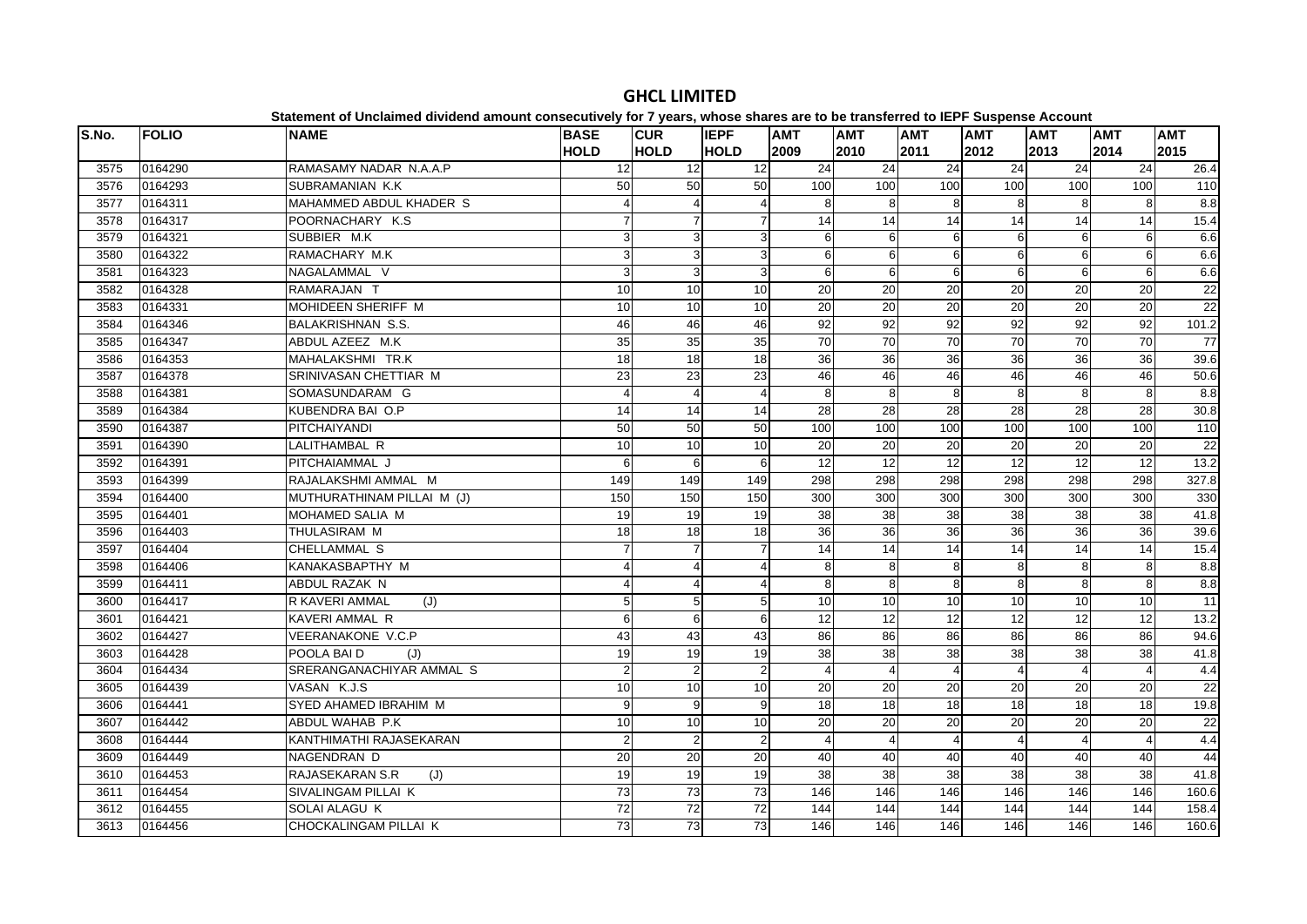| S.No. | <b>FOLIO</b> | <b>NAME</b>                | <b>BASE</b>    | <b>CUR</b>                | <b>IEPF</b>     | <b>AMT</b>     | <b>AMT</b>      | <b>AMT</b>      | <b>AMT</b>      | <b>AMT</b>      |                       | <b>AMT</b> |
|-------|--------------|----------------------------|----------------|---------------------------|-----------------|----------------|-----------------|-----------------|-----------------|-----------------|-----------------------|------------|
|       |              |                            | <b>HOLD</b>    | <b>HOLD</b>               | <b>HOLD</b>     | 2009           | 2010            | 2011            | 2012            | 2013            | <b>AMT</b><br>2014    | 2015       |
| 3614  | 0164465      | CHANDRA T.K                | 15             | 15                        | 15              | 30             | 30              | 30              | 30              | 30              | 30                    | 33         |
| 3615  | 0164466      | KAMALA B.S                 |                | $\overline{4}$            | 4               | 8              | 8               | 8               | 8               | 8               | 8                     | 8.8        |
| 3616  | 0164474      | SANKARAN N.S.R             | 8              | $\,8\,$                   | 8               | 16             | 16              | 16              | 16              | 16              | 16                    | 17.6       |
| 3617  | 0164491      | ALAGARSAMY G               | 17             | 17                        | 17              | 34             | 34              | 34              | 34              | 34              | 34                    | 37.4       |
| 3618  | 0164495      | THANGIAH P                 | 43             | 43                        | 43              | 86             | 86              | 86              | 86              | 86              | 86                    | 94.6       |
| 3619  | 0164496      | PICHAI P                   | 43             | 43                        | 43              | 86             | 86              | 86              | 86              | 86              | 86                    | 94.6       |
| 3620  | 0164497      | DEIVASIGAMANI NADAR A.P    |                | $\overline{7}$            | $\overline{7}$  | 14             | $\overline{14}$ | $\overline{14}$ | 14              | 14              | 14                    | 15.4       |
| 3621  | 0164502      | <b>SURIYAKANTI</b>         | 3              | 3                         | 3               | 6              | 6               | 6               | 6               | 6               | 6                     | 6.6        |
| 3622  | 0164505      | VELAMMAL R                 | 10             | 10                        | 10              | 20             | 20              | 20              | 20              | 20              | 20                    | 22         |
| 3623  | 0164517      | MUTHULAKSHMI AMMAL<br>(J)  | 3              | $\mathbf{3}$              | 3               | 6              | 6               | 6               | 6               | 6               | $6\phantom{1}6$       | 6.6        |
| 3624  | 0164518      | KOTHANDARAMAN R            | 35             | 35                        | 35              | 70             | 70              | 70              | 70              | 70              | 70                    | 77         |
| 3625  | 0164519      | KANNATHAL ACHI RM          | 1554           | 1554                      | 1554            | 3108           | 3108            | 3108            | 3108            | 3108            | 3108                  | 3418.8     |
| 3626  | 0164520      | PALANIAPPAN M              | 2              | $\overline{\mathbf{c}}$   | $\overline{2}$  |                |                 |                 |                 |                 | $\overline{4}$        | 4.4        |
| 3627  | 0164521      | ANDAL ACHI PL              | $\mathfrak{p}$ | $\mathbf 2$               | $\overline{2}$  |                |                 |                 |                 | $\Lambda$       | $\boldsymbol{\Delta}$ | 4.4        |
| 3628  | 0164526      | JAGANATHAN CHETTIAR M      | 37             | 37                        | $\overline{37}$ | 74             | 74              | 74              | 74              | 74              | 74                    | 81.4       |
| 3629  | 0164534      | KUMARAVEL K                | 72             | $\overline{72}$           | $\overline{72}$ | 144            | 144             | 144             | 144             | 144             | 144                   | 158.4      |
| 3630  | 0164535      | SINGARAMMAL<br>(J)         | $\overline{9}$ | 9                         | $\overline{9}$  | 18             | 18              | 18              | 18              | 18              | 18                    | 19.8       |
| 3631  | 0164536      | (J)<br><b>JANAKI AMMAL</b> | 9              | 9                         | 9               | $\frac{1}{8}$  | 18              | $\overline{18}$ | 18              | 18              | 18                    | 19.8       |
| 3632  | 0164543      | PONNAIYA PILLAI M          | 9              | 9                         | $\overline{9}$  | 18             | 18              | 18              | 18              | 18              | 18                    | 19.8       |
| 3633  | 0164562      | MUTHULAKSHMI AMMAL         | 3              | $\ensuremath{\mathsf{3}}$ | 3               | 6              | 6               | 6               | 6               | 6               | 6                     | 6.6        |
| 3634  | 0164565      | MEENAKSHISUNDARAM M.S (J)  | 19             | 19                        | 19              | 38             | 38              | 38              | 38              | 38              | 38                    | 41.8       |
| 3635  | 0164570      | <b>VENKATAKRISHNAN M.B</b> | 6              | 6                         | 6               | 12             | $\overline{12}$ | $\overline{12}$ | 12              | 12              | 12                    | 13.2       |
| 3636  | 0164579      | SUBRAMANIAN CHTR SP.RM     | 30             | 30                        | 30              | 60             | 60              | 60              | 60              | 60              | 60                    | 66         |
| 3637  | 0164581      | NAGAPPAN SP.RM             | 87             | $\overline{87}$           | 87              | 174            | 174             | 174             | 174             | 174             | 174                   | 191.4      |
| 3638  | 0164607      | PAPPAMMAL                  | 19             | 19                        | 19              | 38             | 38              | $\overline{38}$ | 38              | 38              | 38                    | 41.8       |
| 3639  | 0164609      | SULOCHANA M.V              | 10             | 10                        | 10              | 20             | 20              | 20              | 20              | 20              | 20                    | 22         |
| 3640  | 0164610      | SYED ALADIN S              |                | $\overline{7}$            | $\overline{7}$  | 14             | 14              | 14              | $\overline{14}$ | 14              | 14                    | 15.4       |
| 3641  | 0164611      | SIKKANDER RWR S            | $6 \mid$       | 6                         | 6               | 12             | 12              | 12              | 12              | 12              | $\overline{12}$       | 13.2       |
| 3642  | 0164622      | RAMACHARY P.S              |                | $\mathbf{1}$              |                 | $\mathfrak{p}$ | $\mathcal{P}$   | $\mathcal{P}$   | $\mathcal{P}$   | $\overline{2}$  | $\overline{2}$        | 2.2        |
| 3643  | 0164627      | <b>BANK OF MADURA LTD</b>  | 180            | 180                       | 180             | 360            | 360             | 360             | 360             | 360             | 360                   | 396        |
| 3644  | 0164628      | ALI AKBAR M                | 30             | 30                        | 30              | 60             | 60              | 60              | 60              | 60              | 60                    | 66         |
| 3645  | 0164658      | RATTINAM M                 | 17             | 17                        | 17              | 34             | $\overline{34}$ | $\overline{34}$ | 34              | $\overline{34}$ | 34                    | 37.4       |
| 3646  | 0164676      | NAGASAMY R                 | 13             | 13                        | 13              | 26             | $\overline{26}$ | 26              | 26              | 26              | $\overline{26}$       | 28.6       |
| 3647  | 0164677      | KANAGARAJAN K.P            | 8              | 8                         | 8               | 16             | 16              | 16              | 16              | 16              | 16                    | 17.6       |
| 3648  | 0164679      | LAKSHMIKANDAN P            |                | $\overline{7}$            | $\overline{7}$  | 14             | 14              | 14              | 14              | 14              | $\overline{14}$       | 15.4       |
| 3649  | 0164690      | SEENI MOHAMED N.P          | 133            | 133                       | 133             | 266            | 266             | 266             | 266             | 266             | 266                   | 292.6      |
| 3650  | 0164700      | SANKARACHARI L.N.S         | 12             | 12                        | 12              | 24             | 24              | 24              | 24              | 24              | 24                    | 26.4       |
| 3651  | 0164718      | ALAGUSUNDARAM P            | 3              | 3                         | 3               | 6              | 6               | 6               | 6               | $6 \mid$        | 6                     | 6.6        |
| 3652  | 0164719      | DHANAMANI A                | 3              | 3                         | 3               | 6              | 6               | 6               | 6               | $6 \mid$        | 6                     | 6.6        |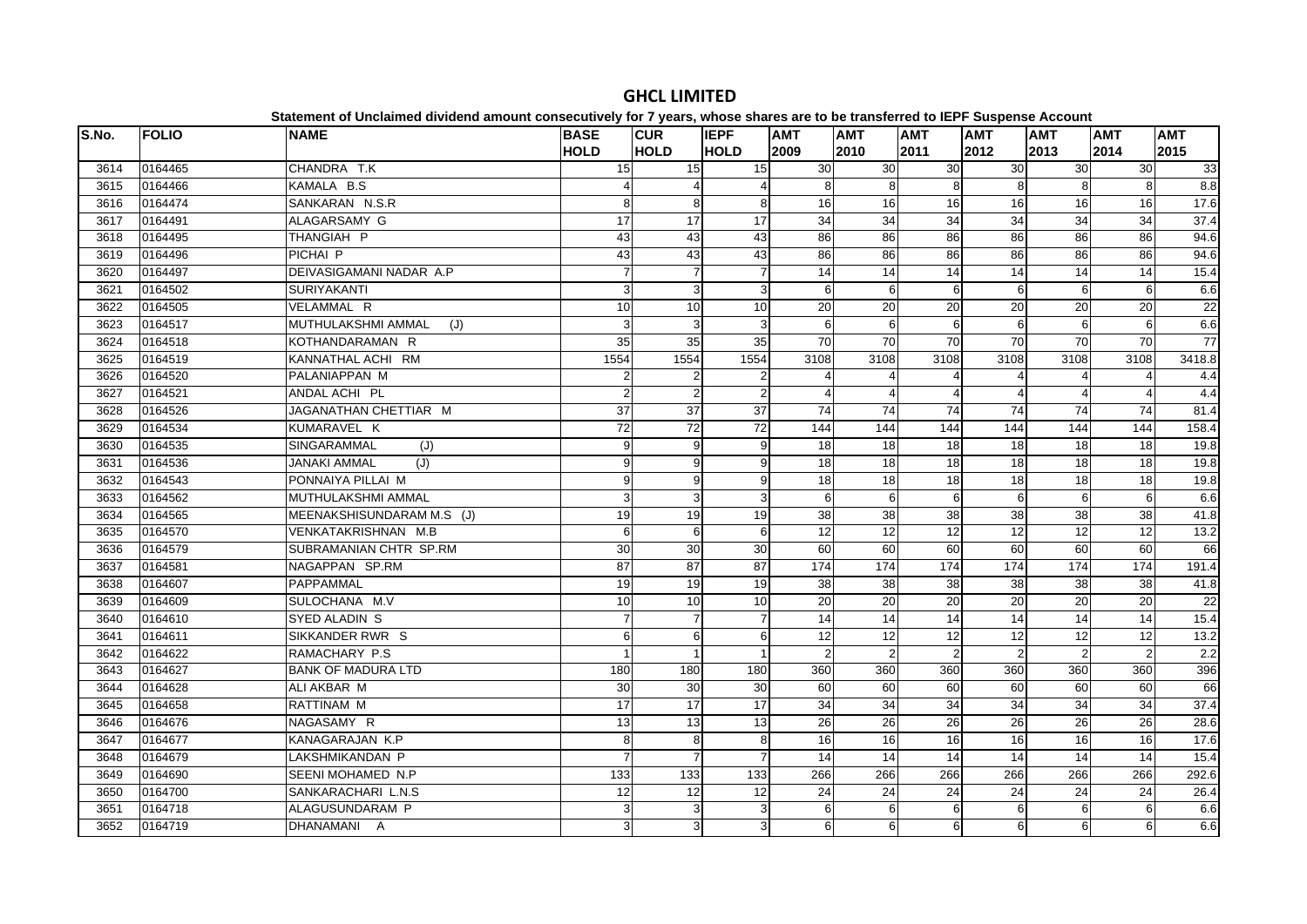| S.No. | <b>FOLIO</b> | platomont or onolalmoa arriaona amoant oonoooatriorj for 1 jouroj mnooo onaroo aro t<br><b>NAME</b> | <b>BASE</b>    | <b>CUR</b>     | <b>IEPF</b>     | <b>AMT</b>      | <b>AMT</b>      | <b>AMT</b>      | <b>AMT</b>             | $\sim$ 0.000 $\sim$ 0.000 $\sim$ 0.000 $\sim$ 0.000 $\sim$<br><b>AMT</b> | <b>AMT</b>            | <b>AMT</b> |
|-------|--------------|-----------------------------------------------------------------------------------------------------|----------------|----------------|-----------------|-----------------|-----------------|-----------------|------------------------|--------------------------------------------------------------------------|-----------------------|------------|
|       |              |                                                                                                     | <b>HOLD</b>    | <b>HOLD</b>    | <b>HOLD</b>     | 2009            | 2010            | 2011            | 2012                   | 2013                                                                     | 2014                  | 2015       |
| 3653  | 0164720      | KUMARESAN O                                                                                         | 18             | 18             | 18              | 36              | 36              | 36              | 36                     | 36                                                                       | 36                    | 39.6       |
| 3654  | 0164765      | <b>SURENDRAKUMAR NAHAR</b>                                                                          | 30             | 30             | 30              | 60              | 60              | 60              | 60                     | 60                                                                       | 60                    | 66         |
| 3655  | 0164775      | PANDIARAJAN K.N.                                                                                    | 21             | 21             | 21              | 42              | 42              | 42              | 42                     | 42                                                                       | 42                    | 46.2       |
| 3656  | 0164799      | <b>JAYALAKSHMIR</b>                                                                                 | $6 \mid$       | 6              | 6               | 12              | 12              | 12              | 12                     | 12                                                                       | 12                    | 13.2       |
| 3657  | 0164800      | <b>GOPALAKRISHNAN R</b>                                                                             | 6              | 6              | 6               | 12              | 12              | 12              | 12                     | 12                                                                       | 12                    | 13.2       |
| 3658  | 0164801      | SHANMUGAPRIYA R                                                                                     | 6              | 6              | 6               | 12              | 12              | 12              | $\overline{12}$        | 12                                                                       | 12                    | 13.2       |
| 3659  | 0164805      | PRAKASH M.S.C                                                                                       |                | $\mathbf{1}$   |                 | $\overline{2}$  | $\overline{2}$  | $\overline{2}$  | $\overline{2}$         | 2                                                                        | $\overline{2}$        | 2.2        |
| 3660  | 0164806      | CHANDRASEKARAN M.S                                                                                  | 15             | 15             | 15              | 30              | 30              | 30              | 30                     | 30                                                                       | 30                    | 33         |
| 3661  | 0164807      | SUJITHA M.S.C                                                                                       |                | $\mathbf{1}$   |                 | 2               | 2               | $\overline{2}$  |                        | $\overline{2}$                                                           | $\overline{2}$        | 2.2        |
| 3662  | 0164817      | SAROJA B                                                                                            | 75             | 75             | 75              | 150             | 150             | 150             | 150                    | 150                                                                      | 150                   | 165        |
| 3663  | 0164834      | RAJAMOHAN N S                                                                                       |                | $\mathbf{1}$   |                 | $\overline{2}$  | $\overline{2}$  | $\overline{2}$  | $\overline{2}$         | $\overline{2}$                                                           | $\overline{2}$        | 2.2        |
| 3664  | 0164835      | RAMESH BABU N S                                                                                     |                | $\mathbf{1}$   |                 | $\overline{2}$  | $\overline{2}$  | $\overline{2}$  | $\overline{2}$         | $\overline{2}$                                                           | $\overline{c}$        | 2.2        |
| 3665  | 0164839      | MOTHILAL T.R                                                                                        | $\overline{3}$ | 3              | 3               | 6               | 6               | 6               | 6                      | 6                                                                        | 6                     | 6.6        |
| 3666  | 0164850      | <b>BALASUBRAMANIAN K</b>                                                                            | 67             | 67             | 67              | 134             | 134             | 134             | 134                    | 134                                                                      | 134                   | 147.4      |
| 3667  | 0164851      | <b>RATHINAM K</b>                                                                                   | 54             | 54             | 54              | 108             | 108             | 108             | 108                    | 108                                                                      | 108                   | 118.8      |
| 3668  | 0164853      | AHMED IBRAHIM F                                                                                     | 33             | 33             | 33              | 66              | 66              | 66              | 66                     | 66                                                                       | 66                    | 72.6       |
| 3669  | 0164854      | AMJAD IBRAHIM F                                                                                     | 5              | $\sqrt{5}$     | $5\overline{)}$ | 10              | 10              | $\overline{10}$ | 10                     | 10                                                                       | 10                    | 11         |
| 3670  | 0164860      | SUNDAR T.R                                                                                          | $\overline{2}$ | $\overline{2}$ | $\overline{2}$  |                 |                 |                 | $\boldsymbol{\Lambda}$ | Δ                                                                        | $\overline{A}$        | 4.4        |
| 3671  | 0164861      | MANICKAM CHTR SP.V                                                                                  | 45             | 45             | 45              | 90              | 90              | 90              | 90                     | 90                                                                       | $\overline{90}$       | 99         |
| 3672  | 0164863      | KANAGAVEL D                                                                                         | 21             | 21             | 21              | 42              | 42              | 42              | 42                     | 42                                                                       | 42                    | 46.2       |
| 3673  | 0164866      | SUBRAMANIAN M.S                                                                                     |                | $\overline{1}$ |                 | $\overline{2}$  | 2               | $\sqrt{2}$      | 2                      | $\overline{2}$                                                           | $\overline{2}$        | 2.2        |
| 3674  | 0164868      | <b>BURKKAN BIBI S</b>                                                                               | 48             | 48             | $\overline{48}$ | 96              | 96              | 96              | 96                     | 96                                                                       | 96                    | 105.6      |
| 3675  | 0164873      | THANGAVEL P                                                                                         | 9              | 9              | 9               | 18              | $\overline{18}$ | 18              | 18                     | 18                                                                       | $\overline{18}$       | 19.8       |
| 3676  | 0164876      | RAMAN <sub>V</sub>                                                                                  | 19             | 19             | 19              | 38              | 38              | 38              | 38                     | 38                                                                       | 38                    | 41.8       |
| 3677  | 0164891      | <b>MEENAKSHI SUNDARAM S</b>                                                                         |                | $\mathbf{1}$   |                 | $\mathfrak{p}$  | 2               | $\overline{2}$  |                        | $\overline{2}$                                                           | $\overline{2}$        | 2.2        |
| 3678  | 0164894      | BALASUBRAMANIAN P.N                                                                                 | 2              | $\overline{2}$ | $\overline{2}$  |                 |                 |                 | 4                      | 4                                                                        | $\overline{4}$        | 4.4        |
| 3679  | 0164904      | JOTHI T.M                                                                                           | 3              | $\overline{3}$ | $\mathsf{3}$    | 6               | 6               | 6               | 6                      | $6 \overline{6}$                                                         | 6                     | 6.6        |
| 3680  | 0164912      | BASKARAN TR                                                                                         | $\overline{2}$ | $\overline{2}$ | $\overline{2}$  |                 |                 | $\overline{4}$  |                        | Δ                                                                        | $\boldsymbol{\Delta}$ | 4.4        |
| 3681  | 0164943      | RAMACHANDRAN N                                                                                      | 35             | 35             | 35              | 70              | 70              | $\overline{70}$ | 70                     | 70                                                                       | 70                    | 77         |
| 3682  | 0164950      | REGURAMAN K.B                                                                                       | 90             | 90             | 90              | 180             | 180             | 180             | 180                    | 180                                                                      | 180                   | 198        |
| 3683  | 0164957      | SETHURAMAN CHTR M.D.T                                                                               | 9              | 9              | 9               | 18              | 18              | 18              | 18                     | 18                                                                       | $\overline{18}$       | 19.8       |
| 3684  | 0164983      | DHARMARAJ SANTHOSHAM                                                                                | 1053           | 1053           | 1053            | 2106            | 2106            | 2106            | 2106                   | 2106                                                                     | 2106                  | 2316.6     |
| 3685  | 0164991      | <b>BAGAVANDOSS N</b>                                                                                | 35             | 35             | 35              | $\overline{70}$ | 70              | $\overline{70}$ | 70                     | 70                                                                       | $\overline{70}$       | 77         |
| 3686  | 0164999      | <b>CHANDRASEKARAN R</b>                                                                             | 8              | 8              | 8               | 16              | 16              | 16              | 16                     | 16                                                                       | 16                    | 17.6       |
| 3687  | 0165021      | <b>ELANGO V</b>                                                                                     | $\Delta$       | $\overline{4}$ | $\overline{4}$  | 8               | 8               | 8               | 8                      | 8                                                                        | 8                     | 8.8        |
| 3688  | 0165039      | ANANTHARAMAN V                                                                                      | 15             | 15             | 15              | 30              | 30              | 30              | 30                     | 30                                                                       | 30                    | 33         |
| 3689  | 0165041      | SWAMINATHAN S                                                                                       | 30             | 30             | 30              | 60              | 60              | 60              | 60                     | 60                                                                       | 60                    | 66         |
| 3690  | 0165050      | RASMITTA R                                                                                          | 6              | 6              | 6               | 12              | $\overline{12}$ | $\overline{12}$ | 12                     | 12                                                                       | 12                    | 13.2       |
| 3691  | 0165072      | SATYABAMA G                                                                                         | 177            | 177            | 177             | 354             | 354             | 354             | 354                    | 354                                                                      | 354                   | 389.4      |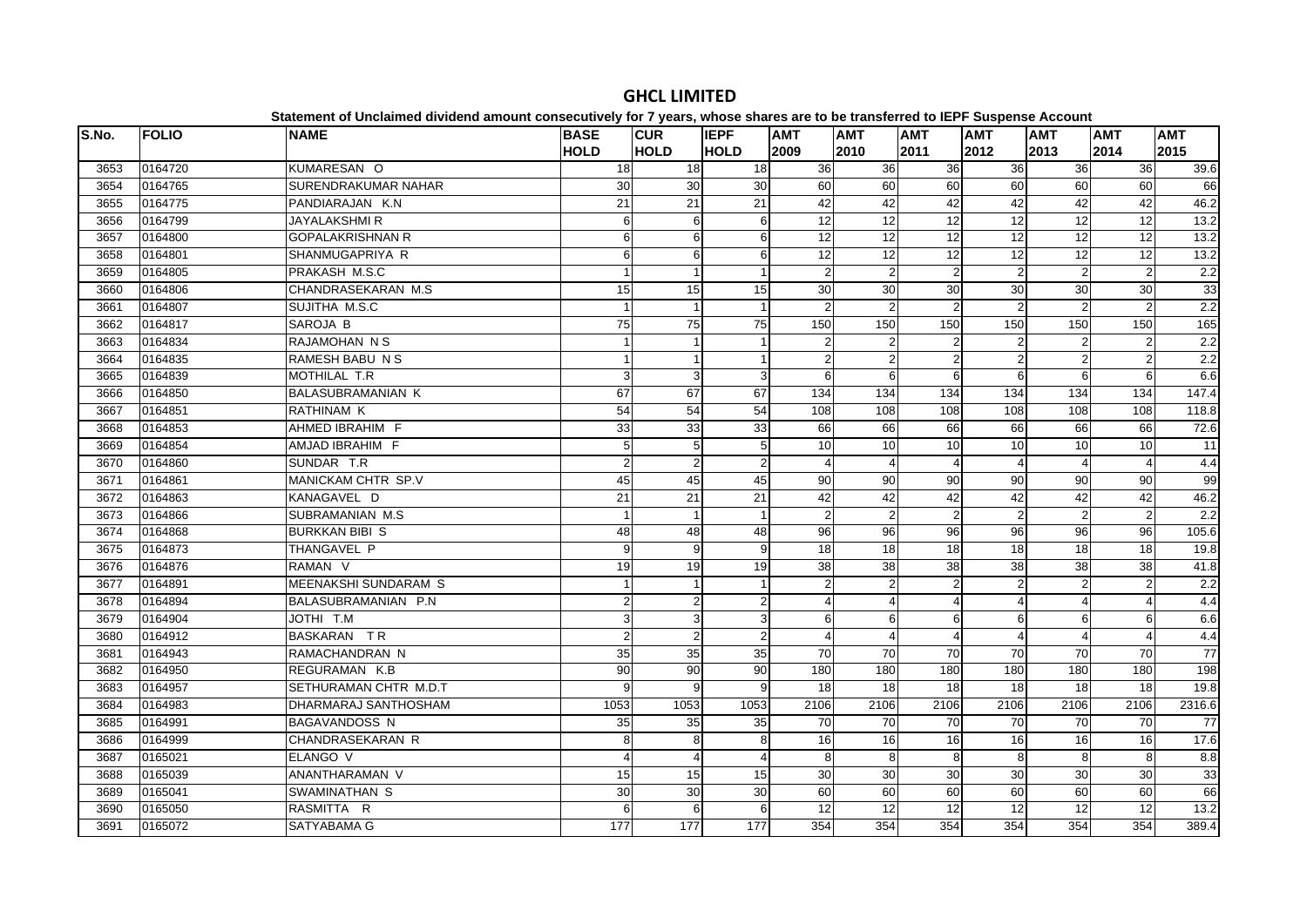| S.No. | <b>FOLIO</b> | <b>NAME</b>                | <b>BASE</b><br><b>HOLD</b> | <b>CUR</b><br><b>HOLD</b> | <b>IEPF</b><br><b>HOLD</b> | <b>AMT</b><br>2009 | <b>AMT</b><br>2010 | <b>AMT</b><br>2011      | <b>AMT</b><br>2012 | <b>AMT</b><br>2013 | <b>AMT</b><br>2014 | <b>AMT</b><br>2015 |
|-------|--------------|----------------------------|----------------------------|---------------------------|----------------------------|--------------------|--------------------|-------------------------|--------------------|--------------------|--------------------|--------------------|
| 3692  | 0165085      | <b>BALASUBRAMANIAN T.</b>  | 30                         | 30                        | 30                         | 60                 | 60                 | 60                      | 60                 | 60                 | 60                 | 66                 |
| 3693  | 0165086      | <b>BALASUBRAMANIAN RM.</b> | 30                         | 30                        | 30                         | 60                 | 60                 | 60                      | 60                 | 60                 | 60                 | 66                 |
| 3694  | 0165150      | MANJULA P.R                | $\overline{2}$             | $\overline{2}$            | $\overline{2}$             | $\overline{A}$     |                    | $\overline{4}$          |                    |                    | $\overline{4}$     | 4.4                |
| 3695  | 0165157      | MEENAKSHI SUNDARAM G       | $\mathfrak{p}$             | $\boldsymbol{2}$          | $\overline{2}$             |                    |                    | $\overline{\mathbf{A}}$ | Δ                  | Δ                  | $\overline{4}$     | 4.4                |
| 3696  | 0165173      | NARAYANA MOORTHY T.K.      |                            | $\mathbf{1}$              |                            |                    | 2                  | $\overline{2}$          | $\mathfrak{p}$     | $\overline{2}$     | $\overline{2}$     | $\overline{2.2}$   |
| 3697  | 0165260      | SRINIVASAN T.M             |                            | $\mathbf{1}$              |                            | $\overline{2}$     | $\overline{2}$     | $\overline{2}$          | $\overline{2}$     | $\overline{2}$     | $\overline{2}$     | $\overline{2.2}$   |
| 3698  | 0165268      | <b>SUNDARI</b>             | 10                         | 10                        | 10                         | 20                 | $\overline{20}$    | 20                      | 20                 | $\overline{20}$    | $\overline{20}$    | 22                 |
| 3699  | 0165273      | <b>SYED ALADIN S</b>       | 3                          | 3                         | 3                          | 6                  | $6 \overline{6}$   | 6                       | 6                  | 6                  | 6                  | 6.6                |
| 3700  | 0165297      | <b>VIJAYALAKSHMI T.M</b>   |                            | $\mathbf{1}$              |                            | $\overline{2}$     | $\overline{2}$     | $\overline{2}$          | $\overline{2}$     | $\overline{2}$     | $\overline{2}$     | 2.2                |
| 3701  | 0165328      | RAJAN T.K.T                | 15                         | 15                        | 15                         | 30                 | 30                 | 30                      | 30                 | 30                 | 30                 | 33                 |
| 3702  | 0165385      | <b>ANNAMALAI RM</b>        | 15                         | 15                        | 15                         | 30                 | 30                 | 30                      | 30                 | 30                 | 30                 | 33                 |
| 3703  | 0165430      | RAVI G                     | 4                          | $\overline{4}$            | 4                          | 8                  | 8                  | 8                       | 8                  | 8                  | 8                  | 8.8                |
| 3704  | 0165438      | <b>GNANAPRAKASAM A</b>     | 15                         | 15                        | 15                         | 30                 | 30                 | 30                      | 30                 | 30                 | 30                 | 33                 |
| 3705  | 0165487      | <b>KARUPPAYEE K</b>        | 15                         | 15                        | 15                         | 30                 | $\overline{30}$    | 30                      | 30                 | 30                 | 30                 | 33                 |
| 3706  | 0165492      | <b>INBA ARASI P</b>        | 15                         | 15                        | 15                         | 30                 | 30                 | 30                      | 30                 | 30                 | 30                 | 33                 |
| 3707  | 0165547      | LAKSHMIKANTHAM O.S<br>(J)  | 15                         | 15                        | 15                         | 30                 | $\overline{30}$    | 30                      | 30                 | 30                 | 30                 | 33                 |
| 3708  | 0165551      | <b>MALATHI M.S</b>         | 60                         | 60                        | 60                         | 120                | 120                | 120                     | 120                | $\overline{120}$   | 120                | 132                |
| 3709  | 0165575      | <b>INDRANIS</b>            | 15                         | 15                        | 15                         | 30                 | 30                 | 30                      | 30                 | 30                 | 30                 | 33                 |
| 3710  | 0165779      | SUBRAMANIAN N              | 30                         | 30                        | 30                         | 60                 | 60                 | 60                      | 60                 | 60                 | 60                 | 66                 |
| 3711  | 0165830      | MUTHU CHETTIAR T           | 30                         | 30                        | 30                         | 60                 | 60                 | 60                      | 60                 | 60                 | 60                 | 66                 |
| 3712  | 0165860      | LOHANATHAN KS              | 60                         | 60                        | 60                         | 120                | 120                | 120                     | 120                | 120                | 120                | 132                |
| 3713  | 0166086      | <b>BADHRI NARAYANAN</b>    | 12                         | $\overline{12}$           | 12                         | 24                 | 24                 | 24                      | $\overline{24}$    | 24                 | $\overline{24}$    | 26.4               |
| 3714  | 0166103      | <b>ANNAMALAI CHETTIA R</b> | 15                         | 15                        | 15                         | 30                 | 30                 | 30                      | 30                 | 30                 | 30                 | 33                 |
| 3715  | 0166188      | PREMA K.P.P.               | 55                         | 55                        | 55                         | 110                | 110                | 110                     | 110                | 110                | 110                | 121                |
| 3716  | 0164189      | SANGU PILLAI A             | 79                         | 79                        | 79                         | 158                | 158                | 158                     | 158                | 158                | 158                | 173.8              |
| 3717  | 0164300      | SUBRAMANIA PILLAI K        | 12                         | 12                        | 12                         | 24                 | 24                 | $\overline{24}$         | 24                 | 24                 | 24                 | 26.4               |
| 3718  | 0165064      | KUPPUSAMY T.K.             | 150                        | 150                       | 150                        | 300                | 300                | 300                     | 300                | $\overline{300}$   | $\overline{300}$   | 330                |
| 3719  | 0165354      | <b>SRILAKSHMIN</b>         | 15                         | 15                        | 15                         | 30                 | 30                 | $\overline{30}$         | $\overline{30}$    | 30                 | 30                 | 33                 |
| 3720  | 0030759      | <b>S PALANI SAMY</b>       | 100                        | 100                       | 100                        | 200                | 200                | 200                     | 200                | 200                | 200                | 220                |
| 3721  | 0163730      | ALAGARSWAMY NAIDU VK       | 19                         | 19                        | 19                         | 38                 | 38                 | 38                      | 38                 | 38                 | 38                 | 41.8               |
| 3722  | 0163791      | SUNDARARAMAN R C           | 19                         | 19                        | 19                         | 38                 | 38                 | 38                      | 38                 | 38                 | 38                 | 41.8               |
| 3723  | 0163869      | KANAKASABAPATHY MDLR<br>R  | 20                         | 20                        | 20                         | 40                 | 40                 | 40                      | 40                 | 40                 | 40                 | 44                 |
| 3724  | 0163882      | KUPPUSAMY MDLR M           | 4                          | $\overline{4}$            | 4                          | 8                  | 8                  | 8                       | 8                  | 8                  | 8                  | 8.8                |
| 3725  | 0163987      | NEELAMBAL                  | 19                         | 19                        | 19                         | 38                 | 38                 | 38                      | 38                 | 38                 | 38                 | 41.8               |
| 3726  | 0163988      | NALLATHAMBI S.N.M.N        | $\overline{20}$            | 20                        | 20                         | 40                 | 40                 | 40                      | 40                 | 40                 | 40                 | 44                 |
| 3727  | 0164027      | SITHANATHA MDLR SNP        | 15                         | 15                        | 15                         | 30                 | 30                 | 30                      | 30                 | 30                 | 30                 | 33                 |
| 3728  | 0164114      | RAMAMANI VALLITHAYAR       | 15                         | 15                        | 15                         | 30                 | 30                 | 30                      | 30                 | 30                 | 30                 | 33                 |
| 3729  | 0164177      | <b>SYED SARDAR MIYAN</b>   | 15                         | 15                        | 15                         | 30                 | 30                 | $\overline{30}$         | $\overline{30}$    | 30                 | 30                 | 33                 |
| 3730  | 0164183      | SITHANADHA MUDALIAR S.N.M  | 20                         | 20                        | 20                         | 40                 | 40                 | 40                      | 40                 | 40                 | 40                 | 44                 |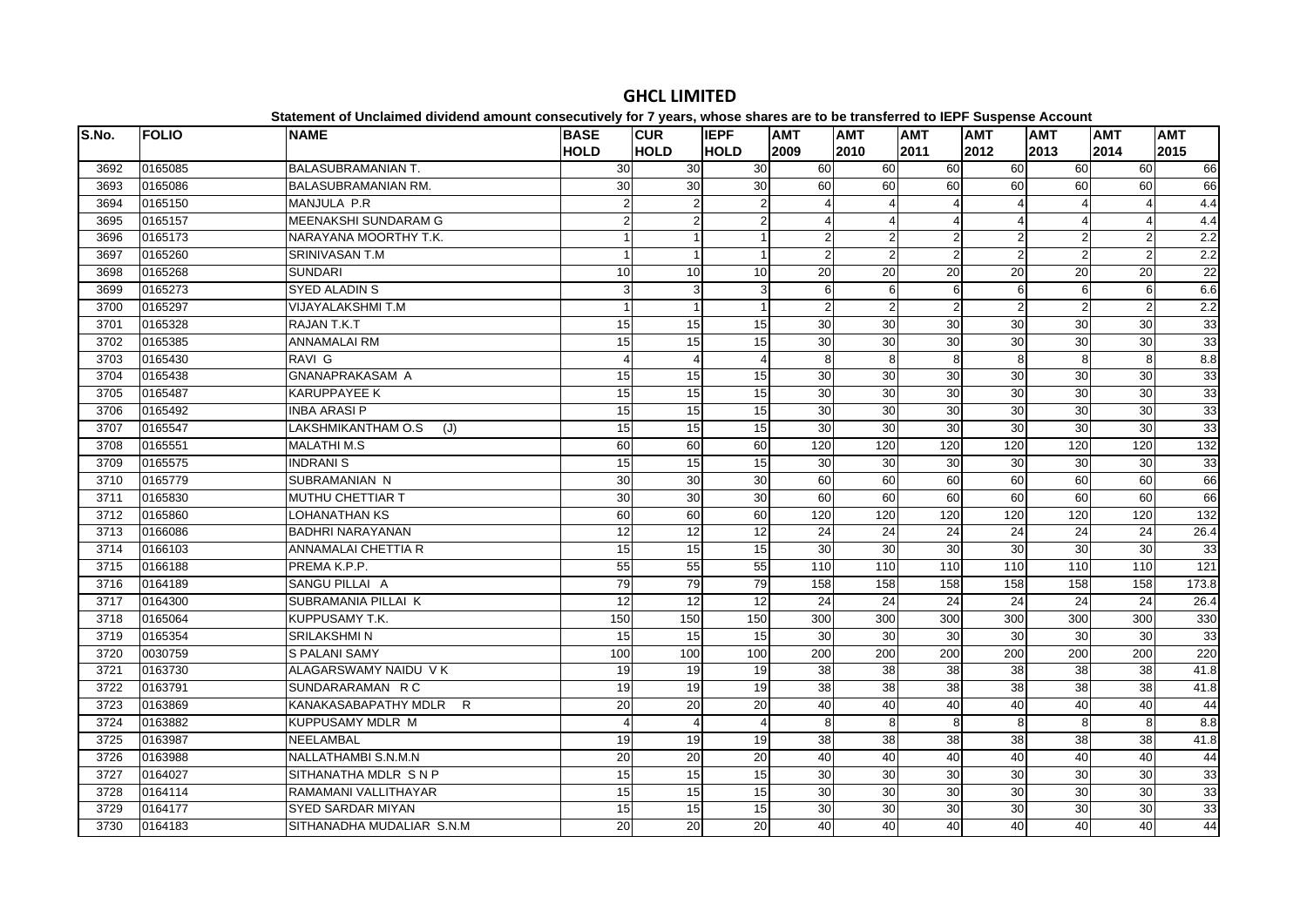| S.No. | <b>FOLIO</b> | <b>NAME</b>              | <b>BASE</b><br><b>HOLD</b> | <b>CUR</b><br><b>HOLD</b> | <b>IEPF</b><br><b>HOLD</b> | <b>AMT</b><br>2009 | <b>AMT</b><br>2010    | <b>AMT</b><br>2011 | <b>AMT</b><br>2012     | <b>AMT</b><br>2013 | <b>AMT</b><br>2014 | <b>AMT</b><br>2015 |
|-------|--------------|--------------------------|----------------------------|---------------------------|----------------------------|--------------------|-----------------------|--------------------|------------------------|--------------------|--------------------|--------------------|
| 3731  | 0164205      | PEERMAHAMMED KV<br>(J)   | 9                          | 9                         | 9                          | 18                 | 18                    | 18                 | 18                     | 18 <sup>1</sup>    | 18                 | 19.8               |
| 3732  | 0164223      | THIRUMENI MUDALIAR M (J) | 173                        | 173                       | 173                        | 346                | 346                   | 346                | 346                    | 346                | 346                | 380.6              |
| 3733  | 0164307      | DHAKSHINAMOORTHY K       |                            | $\overline{4}$            | $\overline{4}$             | 8                  | 8                     | 8                  | 8                      | 8                  | 8                  | 8.8                |
| 3734  | 0164365      | CHOCKLINGAM S.T          | 51                         | 51                        | 51                         | 102                | 102                   | 102                | 102                    | 102                | 102                | 112.2              |
| 3735  | 0164388      | MEENAMBAL P.S.           | 21                         | 21                        | 21                         | 42                 | 42                    | 42                 | 42                     | 42                 | 42                 | 46.2               |
| 3736  | 0164424      | MANICKAM M               |                            | $\overline{1}$            |                            | $\overline{2}$     | $\overline{2}$        | $\overline{2}$     | $\overline{2}$         | $\overline{2}$     | $\overline{2}$     | 2.2                |
| 3737  | 0164490      | RENGARAJU G              | 18                         | $\frac{1}{8}$             | 18                         | 36                 | 36                    | 36                 | $\overline{36}$        | 36                 | 36                 | 39.6               |
| 3738  | 0164554      | <b>SULTHAN BIBI</b>      |                            | $\overline{4}$            | 4                          | 8                  | 8                     | 8                  | 8                      | 8                  | 8                  | 8.8                |
| 3739  | 0164555      | RATNASABAPATHY MDLR P    | 15                         | 15                        | 15                         | 30                 | 30                    | 30                 | 30                     | 30                 | 30                 | 33                 |
| 3740  | 0164612      | MOHAMED GANIS            | $\overline{9}$             | 9                         | 9                          | 18                 | 18                    | 18                 | 18                     | 18                 | 18                 | 19.8               |
| 3741  | 0164624      | ALAMELU ACHI KN.RM       | $\overline{a}$             | $\overline{a}$            | $\overline{2}$             |                    | $\boldsymbol{\Delta}$ |                    |                        | 4                  | $\overline{4}$     | 4.4                |
| 3742  | 0164691      | MARIAM BEEBEE B          | $\overline{a}$             | $\overline{2}$            | $\overline{2}$             |                    | 4                     | 4                  | $\boldsymbol{\Lambda}$ | $\Delta$           | $\overline{4}$     | 4.4                |
| 3743  | 0164721      | <b>GOPALAKRISHNAN K</b>  | 15                         | 15                        | 15                         | 30                 | 30                    | 30                 | 30                     | 30                 | 30                 | 33                 |
| 3744  | 0164724      | JEHANGIRSHA H            | 30                         | 30                        | 30                         | 60                 | 60                    | 60                 | 60                     | 60                 | 60                 | 66                 |
| 3745  | 0164725      | <b>HUMERA BANU</b>       | 30                         | 30                        | 30                         | 60                 | 60                    | 60                 | 60                     | 60                 | 60                 | 66                 |
| 3746  | 0164770      | <b>KAMARAJAN N</b>       | 6                          | 6                         | 6                          | 12                 | 12                    | 12                 | 12                     | 12                 | 12                 | 13.2               |
| 3747  | 0164772      | <b>KAMESWARI AMMAL</b>   |                            | $\overline{7}$            | $\overline{7}$             | 14                 | $\overline{14}$       | $\overline{14}$    | 14                     | 14                 | $\overline{14}$    | 15.4               |
| 3748  | 0164774      | KATHASEKARAN N           | 19                         | 19                        | 19                         | 38                 | 38                    | $\overline{38}$    | 38                     | 38                 | $\overline{38}$    | 41.8               |
| 3749  | 0164869      | SAMSUNISHA BEGAM K.V.P   |                            | $\mathbf{1}$              |                            | $\overline{2}$     | 2                     | $\overline{2}$     | 2                      | $\overline{2}$     | $\overline{2}$     | 2.2                |
| 3750  | 0164900      | DASTAGIR A.G             | 3                          | 3                         | 3                          | 6                  | 6                     | 6                  | 6                      | 6                  | 6                  | 6.6                |
| 3751  | 0164994      | MEENAMBAL P.S.           | 39                         | 39                        | 39                         | 78                 | 78                    | 78                 | 78                     | 78                 | 78                 | 85.8               |
| 3752  | 0165128      | <b>KANNAN P</b>          | 30                         | 30                        | 30                         | 60                 | 60                    | 60                 | 60                     | 60                 | 60                 | 66                 |
| 3753  | 0165129      | <b>KANNAPPAN RM</b>      |                            | $\mathbf{1}$              |                            | $\mathfrak{p}$     | $\overline{2}$        | $\overline{2}$     | $\mathcal{P}$          | $\overline{2}$     | $\overline{2}$     | 2.2                |
| 3754  | 0165204      | RAJAN K.J                | 15                         | 15                        | 15                         | 30                 | 30                    | 30                 | 30                     | 30                 | 30                 | 33                 |
| 3755  | 0165350      | NATANA SUNDARAM K.M      | 15                         | 15                        | 15                         | $\overline{30}$    | 30                    | 30                 | 30                     | $\overline{30}$    | 30                 | 33                 |
| 3756  | 0165376      | MURUGAN M                | 15                         | 15                        | 15                         | 30                 | 30                    | 30                 | $\overline{30}$        | 30                 | 30                 | 33                 |
| 3757  | 0165393      | DOMINIC SAVIO G          | 15                         | 15                        | 15                         | 30                 | $\overline{30}$       | $\overline{30}$    | 30                     | $\overline{30}$    | 30                 | 33                 |
| 3758  | 0165401      | <b>REUBEN G.P</b>        | 15                         | 15                        | 15                         | 30                 | 30                    | 30                 | $\overline{30}$        | 30                 | 30                 | 33                 |
| 3759  | 0165406      | UMAYAL C                 | 15                         | 15                        | 15                         | 30                 | 30                    | 30                 | 30                     | 30                 | 30                 | 33                 |
| 3760  | 0165485      | JAYA R                   | 15                         | 15                        | 15                         | 30                 | 30                    | 30                 | 30                     | 30                 | 30                 | 33                 |
| 3761  | 0165494      | <b>MARISELVI K</b>       | 15                         | 15                        | 15                         | 30                 | 30                    | 30                 | 30                     | 30                 | 30                 | 33                 |
| 3762  | 0165504      | <b>ASHOK KUMAR S</b>     | 15                         | 15                        | 15                         | 30                 | 30                    | 30                 | 30                     | 30                 | 30                 | 33                 |
| 3763  | 0165557      | SUDHANVASANTHARAJ J.R    | 15                         | 15                        | 15                         | 30                 | 30                    | 30                 | 30                     | $\overline{30}$    | 30                 | 33                 |
| 3764  | 0165596      | <b>VENKATESAN R</b>      | 15                         | 15                        | 15                         | 30                 | 30                    | 30                 | 30                     | 30                 | 30                 | 33                 |
| 3765  | 0165926      | <b>RAJESH KRJ</b>        | 15                         | 15                        | 15                         | 30                 | 30                    | 30                 | 30                     | 30                 | 30                 | 33                 |
| 3766  | 0166016      | <b>ALAGAMMAI PL</b>      | 15                         | 15                        | 15                         | 30                 | 30                    | 30                 | 30                     | 30                 | 30                 | 33                 |
| 3767  | 0166200      | R.GOVINDARAJAN           | $\overline{3}$             | $\mathbf{3}$              | 3                          | 6                  | 6                     | 6                  | 6                      | 6                  | 6                  | 6.6                |
| 3768  | 0172555      | R M VALLIAPPAN           | 1950                       | 1950                      | 1950                       | 3900               | 3900                  | 3900               | 3900                   | 3900               | 3900               | 4290               |
| 3769  | 0163765      | <b>ANPAMMAL</b>          | 4                          | $\overline{4}$            | $\overline{4}$             | 8                  | 8                     | 8                  | 8                      | 8                  | 8                  | 8.8                |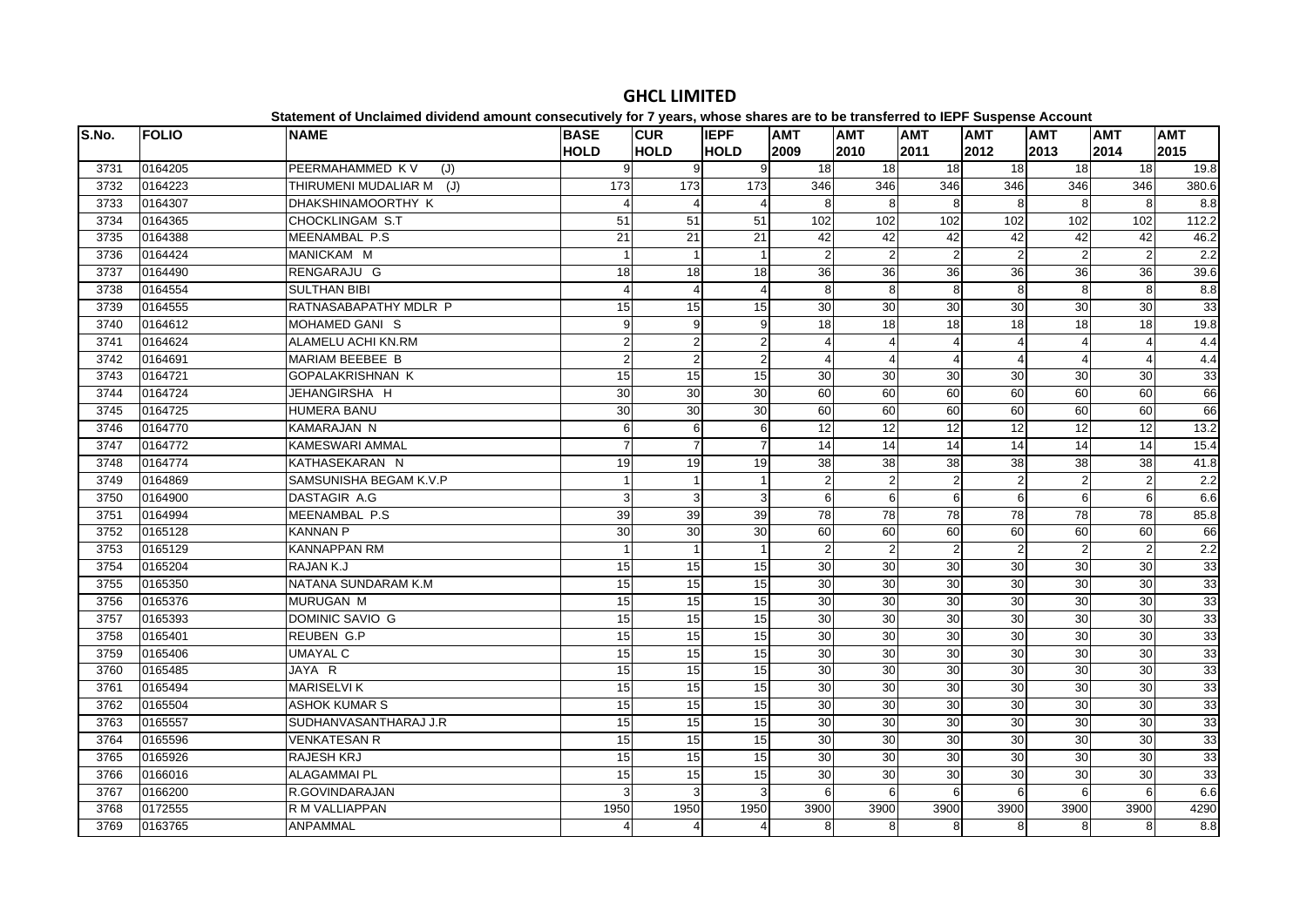| S.No. | <b>FOLIO</b> | <b>NAME</b>                   | <b>BASE</b><br><b>HOLD</b> | <b>CUR</b><br><b>HOLD</b> | <b>IEPF</b><br><b>HOLD</b> | <b>AMT</b><br>2009 | <b>AMT</b><br>2010 | <b>AMT</b><br>2011    | <b>AMT</b><br>2012 | <b>AMT</b><br>2013 | <b>AMT</b><br>2014    | <b>AMT</b><br>2015 |
|-------|--------------|-------------------------------|----------------------------|---------------------------|----------------------------|--------------------|--------------------|-----------------------|--------------------|--------------------|-----------------------|--------------------|
| 3770  | 0163768      | <b>VENKATASAMY NAIDU K</b>    |                            | 4                         |                            | 8                  | 8                  | 8                     | 8                  | 8                  | 8                     | 8.8                |
| 3771  | 0163888      | <b>KUPPUSAMY IYER L</b>       | 30                         | 30                        | 30                         | 60                 | 60                 | 60                    | 60                 | 60                 | 60                    | 66                 |
| 3772  | 0163998      | NARAYANASAMY NAIDU P          | 10                         | 10                        | 10                         | 20                 | 20                 | 20                    | 20                 | 20                 | 20                    | 22                 |
| 3773  | 0164046      | RAMANATHAN G.V.<br>(J)        | 19                         | 19                        | 19                         | 38                 | 38                 | 38                    | 38                 | 38                 | 38                    | 41.8               |
| 3774  | 0164075      | RAJAGOPAL S                   |                            | $\mathbf{1}$              |                            | $\overline{2}$     | $\overline{2}$     | $\overline{2}$        | $\overline{2}$     | $\overline{2}$     | $\overline{c}$        | 2.2                |
| 3775  | 0164103      | SUNDARARAJAN G                | 19                         | 19                        | 19                         | $\overline{38}$    | $\overline{38}$    | 38                    | 38                 | 38                 | 38                    | 41.8               |
| 3776  | 0164105      | RAJAGOPAL NAIDU V             | 44                         | 44                        | 44                         | 88                 | $\overline{88}$    | $\overline{88}$       | 88                 | $\overline{88}$    | 88                    | 96.8               |
| 3777  | 0164116      | NARAYANASAMI S                | 19                         | 19                        | 19                         | 38                 | 38                 | 38                    | 38                 | 38                 | 38                    | 41.8               |
| 3778  | 0164267      | NAIR M.M                      | $\overline{2}$             | $\overline{2}$            | $\overline{2}$             |                    | Δ                  | $\boldsymbol{\Delta}$ |                    |                    | $\overline{4}$        | 4.4                |
| 3779  | 0164291      | RAKKAYEE AMMAL ALIAS RAJAMMAL | 10                         | 10                        | 10 <sup>1</sup>            | 20                 | 20                 | 20                    | 20                 | 20                 | 20                    | 22                 |
| 3780  | 0164459      | THIAGARAJAN TRUST S           | 1053                       | 1053                      | 1053                       | 2106               | 2106               | 2106                  | 2106               | 2106               | 2106                  | 2316.6             |
| 3781  | 0164461      | ALAMELU ACHI TRUST S          | 1258                       | 1258                      | 1258                       | 2516               | 2516               | 2516                  | 2516               | 2516               | 2516                  | 2767.6             |
| 3782  | 0164598      | MEENAKSHI THIAGARAJAN TRUST   | 828                        | 828                       | 828                        | 1656               | 1656               | 1656                  | 1656               | 1656               | 1656                  | 1821.6             |
| 3783  | 0164605      | ALAMELU T                     | 2428                       | 2428                      | 2428                       | 4856               | 4856               | 4856                  | 4856               | 4856               | 4856                  | 5341.6             |
| 3784  | 0164649      | <b>KESAVARAM S</b>            |                            | $\mathbf{1}$              |                            | $\overline{2}$     | $\overline{2}$     | $\overline{2}$        | $\mathcal{P}$      | $\overline{2}$     | $\overline{2}$        | 2.2                |
| 3785  | 0164650      | SUBBURAM D                    | 15                         | 15                        | 15                         | 30                 | 30                 | 30                    | 30                 | 30                 | 30                    | 33                 |
| 3786  | 0164663      | AYYAGANAPATHY M               | $\mathbf{1}$               | $\mathbf{1}$              |                            | $\overline{2}$     | $\overline{2}$     | $\overline{2}$        | $\overline{2}$     | $\overline{2}$     | $\overline{2}$        | 2.2                |
| 3787  | 0164728      | SUBRAMANIAN V.H               |                            | 4                         | 4                          | 8                  | 8                  | 8                     | 8                  | 8                  | $\infty$              | 8.8                |
| 3788  | 0164769      | PALANI V                      |                            | $\overline{4}$            |                            | 8                  | 8                  | 8                     | 8                  | 8                  | $\overline{8}$        | 8.8                |
| 3789  | 0164827      | SUBBIAH S                     | 60                         | 60                        | 60                         | 120                | 120                | 120                   | 120                | 120                | 120                   | 132                |
| 3790  | 0164829      | RAVI A                        | $\overline{1}$             | $\mathbf{1}$              |                            | $\overline{2}$     | $\overline{2}$     | $\overline{2}$        | $\overline{2}$     | $\overline{2}$     | $\overline{2}$        | 2.2                |
| 3791  | 0164830      | MUTHULAKSHMI A                |                            | $\mathbf{1}$              |                            | $\overline{2}$     | $\overline{2}$     | $\overline{2}$        | $\overline{2}$     | $\mathbf{2}$       | $\overline{2}$        | 2.2                |
| 3792  | 0164831      | JAYACHANDRAN A                |                            | $\overline{1}$            |                            | $\overline{2}$     | $\overline{2}$     | $\overline{2}$        | $\overline{2}$     | $\overline{2}$     | $\overline{2}$        | 2.2                |
| 3793  | 0164832      | SUBBULAKSHMI A                |                            | $\mathbf{1}$              |                            | $\overline{2}$     | $\mathfrak{p}$     | $\overline{2}$        | 2                  | $\overline{2}$     | 2                     | 2.2                |
| 3794  | 0164840      | MUTHIAH P                     | 3                          | 3                         | 3                          | 6                  | 6                  | 6                     | 6                  | 6                  | 6                     | 6.6                |
| 3795  | 0164911      | <b>UMA MAHESWARI S</b>        | 15                         | 15                        | 15                         | 30                 | 30                 | 30                    | 30                 | 30                 | 30                    | 33                 |
| 3796  | 0165106      | <b>GANESAN R.</b>             | 15                         | 15                        | 15                         | 30                 | 30                 | 30                    | 30                 | 30                 | $30\,$                | 33                 |
| 3797  | 0165141      | LATHA S.                      | $\boldsymbol{\Delta}$      | $\overline{4}$            | $\overline{4}$             | 8                  | 8                  | 8                     | 8                  | 8                  | $\overline{8}$        | 8.8                |
| 3798  | 0165331      | RAVICHANDRAN C                | 15                         | 15                        | 15                         | 30                 | 30                 | 30                    | 30                 | 30                 | 30                    | 33                 |
| 3799  | 0165337      | SINGH V.D                     | 30                         | $\overline{30}$           | 30                         | 60                 | 60                 | 60                    | 60                 | 60                 | 60                    | 66                 |
| 3800  | 0165415      | <b>RAJENDRAN R</b>            | 30                         | 30                        | 30                         | 60                 | 60                 | 60                    | 60                 | 60                 | 60                    | 66                 |
| 3801  | 0165463      | <b>KRISHNAN S</b>             | 30                         | 30                        | 30                         | 60                 | 60                 | 60                    | 60                 | 60                 | 60                    | 66                 |
| 3802  | 0165529      | <b>NATHAMAL MANTRI</b>        | 30                         | 30                        | 30                         | 60                 | 60                 | 60                    | 60                 | 60                 | 60                    | 66                 |
| 3803  | 0165667      | RENGANATHAN K.K               | 76                         | 76                        | 76                         | 152                | 152                | 152                   | 152                | 152                | 152                   | 167.2              |
| 3804  | 0165899      | <b>NARAYANIS</b>              | 15                         | 15                        | 15                         | 30                 | 30                 | 30                    | 30                 | 30                 | 30                    | 33                 |
| 3805  | 0164477      | <b>GOWRI AMMAL</b>            | 10                         | 10                        | 10                         | 20                 | 20                 | 20                    | 20                 | 20                 | 20                    | 22                 |
| 3806  | 0164698      | NARAYANAN R                   | 9                          | $\boldsymbol{9}$          | 9                          | 18                 | 18                 | 18                    | 18                 | 18                 | 18                    | 19.8               |
| 3807  | 0164407      | <b>RAMANATHAN S</b>           | $\overline{2}$             | $\overline{2}$            | $\overline{2}$             |                    |                    | $\boldsymbol{\Delta}$ |                    | $\Delta$           | $\boldsymbol{\Delta}$ | 4.4                |
| 3808  | 0164538      | SUNDARARAMAN L.N.S            | 70                         | 70                        | 70                         | 140                | 140                | 140                   | 140                | 140                | 140                   | 154                |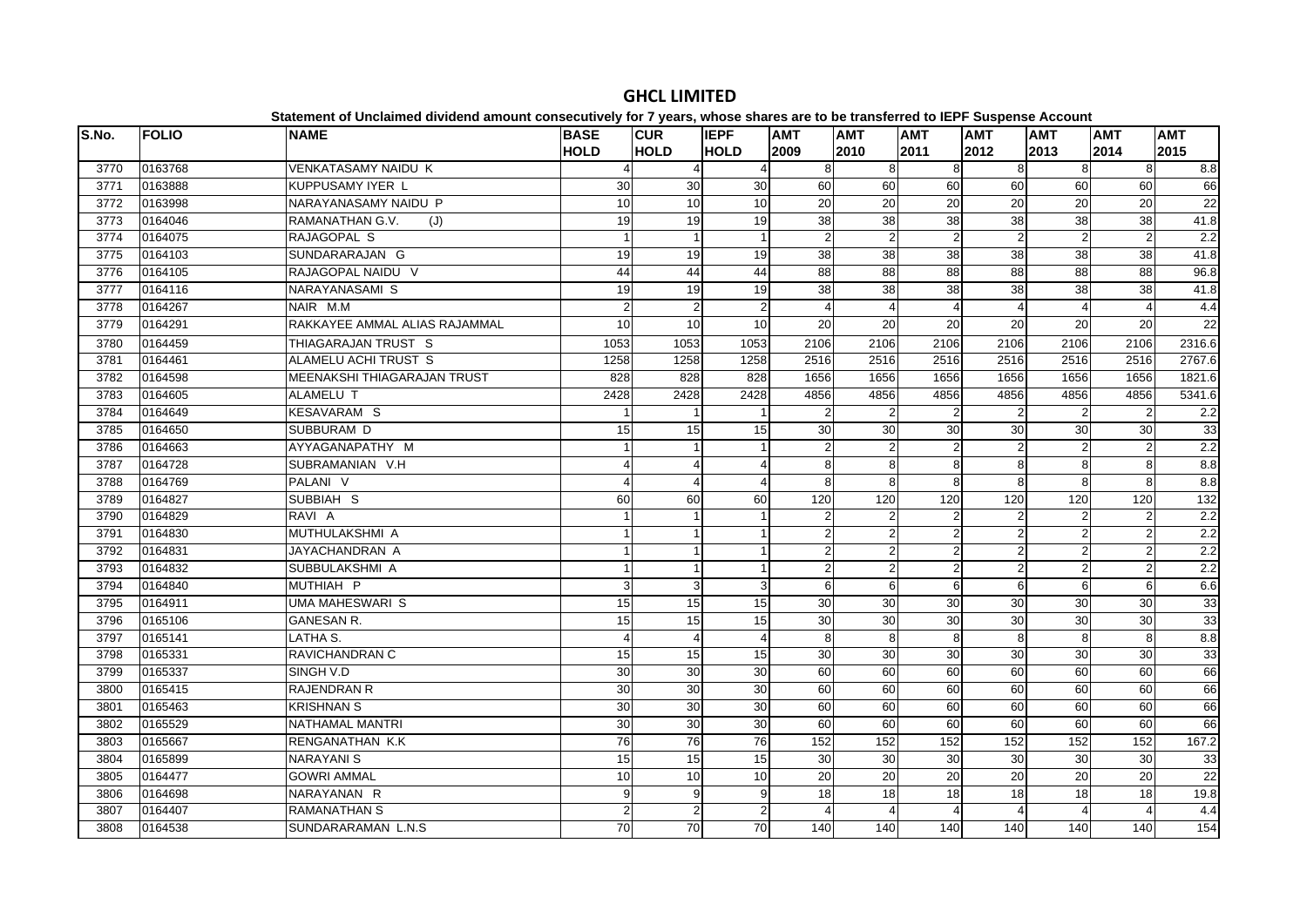| S.No. | <b>FOLIO</b> | platomont or onolalmoa annaona amoam oonoooativoly ior i youroj milooo ona<br><b>NAME</b> | <b>BASE</b>    | <b>CUR</b>                | <b>IEPF</b>    | <b>AMT</b>      | <b>AMT</b>      | <b>AMT</b>              | $- -$<br><b>AMT</b> | <b>AMT</b>       | <b>AMT</b>      | <b>AMT</b>       |
|-------|--------------|-------------------------------------------------------------------------------------------|----------------|---------------------------|----------------|-----------------|-----------------|-------------------------|---------------------|------------------|-----------------|------------------|
|       |              |                                                                                           | <b>HOLD</b>    | <b>HOLD</b>               | <b>HOLD</b>    | 2009            | 2010            | 2011                    | 2012                | 2013             | 2014            | 2015             |
| 3809  | 0164625      | SUNDARAM R                                                                                |                |                           |                |                 |                 |                         |                     | $\overline{2}$   | $\overline{2}$  | $\overline{2.2}$ |
| 3810  | 0164647      | SEETHARAMAN C.V                                                                           |                | 3                         | 3              | 6               | 6               | 6                       | 6                   | $6 \overline{6}$ | $\overline{6}$  | 6.6              |
| 3811  | 0164729      | RAMESH BABU C.S                                                                           |                | $\mathbf{1}$              |                | $\mathfrak{p}$  | 2               | $\overline{2}$          | $\overline{2}$      | $\overline{2}$   | $\overline{c}$  | 2.2              |
| 3812  | 0164812      | <b>MEENAKSAHI V</b>                                                                       |                | $\overline{1}$            |                | $\mathfrak{p}$  |                 | $\overline{2}$          |                     | $\mathbf{2}$     | $\overline{2}$  | 2.2              |
| 3813  | 0164814      | SEVUGARAJAN V                                                                             |                | $\mathbf{1}$              |                | $\overline{2}$  | 2               | $\overline{2}$          | 2                   | $\overline{2}$   | $\overline{2}$  | 2.2              |
| 3814  | 0164845      | <b>SUBRAMANIAN R</b>                                                                      | 3              | 3                         | 3              | 6               | 6               | 6                       | 6                   | $6 \mid$         | 6               | 6.6              |
| 3815  | 0164889      | THULASIRAM S                                                                              | $\overline{2}$ | $\overline{2}$            | $\overline{2}$ |                 |                 | $\boldsymbol{\Delta}$   |                     | 4                | $\overline{4}$  | 4.4              |
| 3816  | 0164902      | <b>VASANTHA S</b>                                                                         | $\overline{3}$ | $\mathbf{3}$              | 3              | 6               | 6               | 6                       | 6                   | 6                | 6               | 6.6              |
| 3817  | 0164913      | <b>ATHILAKSHMI S</b>                                                                      |                | $\mathbf{1}$              |                | $\mathfrak{p}$  | $\overline{2}$  | $\overline{2}$          | $\overline{2}$      | $\overline{2}$   | $\overline{2}$  | 2.2              |
| 3818  | 0164917      | <b>BASHEER AHMED</b>                                                                      | 2              | $\overline{2}$            | $\overline{2}$ |                 |                 | $\overline{\mathbf{4}}$ | 4                   | 4                | $\overline{4}$  | 4.4              |
| 3819  | 0165075      | ABUBUCKER B.                                                                              |                | $\mathbf{1}$              |                | $\overline{2}$  | $\overline{2}$  | $\sqrt{2}$              | $\overline{2}$      | $\overline{2}$   | $\sqrt{2}$      | 2.2              |
| 3820  | 0165179      | <b>NEELAVATHI K.T</b>                                                                     |                | $\mathbf{1}$              |                | $\overline{2}$  | 2               | $\overline{2}$          | $\overline{2}$      | $\overline{2}$   | 2               | 2.2              |
| 3821  | 0165249      | SETHURAMALINGAM P.O.                                                                      | 15             | 15                        | 15             | 30              | 30              | 30                      | 30                  | 30               | 30              | 33               |
| 3822  | 0165289      | <b>VALLIAMMAI RM</b>                                                                      |                | $\overline{1}$            |                | $\mathfrak{p}$  | 2               | $\overline{2}$          | 2                   | $\overline{2}$   | $\overline{2}$  | 2.2              |
| 3823  | 0165330      | RAMANUJAM K                                                                               | 15             | 15                        | 15             | 30              | 30              | 30                      | 30                  | 30               | 30              | 33               |
| 3824  | 0165766      | KHEMKA R.K                                                                                | 30             | 30                        | 30             | 60              | 60              | 60                      | 60                  | 60               | 60              | 66               |
| 3825  | 0164846      | SORNAVALLI ACHI C.N.K                                                                     | 3              | $\ensuremath{\mathsf{3}}$ | 3              | 6               | 6               | 6                       | 6                   | 6                | $6\phantom{1}6$ | 6.6              |
| 3826  | 0163780      | <b>BALAKRISHNA NAIDU R</b>                                                                |                | $\overline{7}$            | $\overline{7}$ | 14              | 14              | 14                      | 14                  | 14               | 14              | 15.4             |
| 3827  | 0164008      | PARASURAMA IYER V<br>(J)                                                                  | 10             | 10                        | 10             | 20              | 20              | 20                      | 20                  | 20               | 20              | 22               |
| 3828  | 0164340      | LAKSHMI T                                                                                 | 37             | 37                        | 37             | 74              | 74              | 74                      | 74                  | 74               | $\overline{74}$ | 81.4             |
| 3829  | 0164596      | <b>ALAMELU THIGARAJAN TRUST</b>                                                           | 828            | 828                       | 828            | 1656            | 1656            | 1656                    | 1656                | 1656             | 1656            | 1821.6           |
| 3830  | 0164880      | RAJU R                                                                                    | 9              | 9                         | 9              | $\overline{18}$ | $\overline{18}$ | $\frac{1}{8}$           | $\overline{18}$     | 18               | $\frac{1}{8}$   | 19.8             |
| 3831  | 0119446      | A MAHESH                                                                                  | 100            | 100                       | 100            | 200             | 200             | 200                     | 200                 | 200              | 200             | 220              |
| 3832  | 0163740      | <b>GANAPATHY A</b>                                                                        | 35             | 35                        | 35             | 70              | 70              | $\overline{70}$         | 70                  | 70               | 70              | 77               |
| 3833  | 0163749      | ABDUR RAHUMAN KHAN H.G                                                                    | 19             | 19                        | 19             | 38              | 38              | 38                      | 38                  | 38               | 38              | 41.8             |
| 3834  | 0163858      | KUMARASAMY PILLAI R                                                                       | 15             | 15                        | 15             | 30              | 30              | 30                      | 30                  | 30               | 30              | 33               |
| 3835  | 0164081      | RAMUDU S.K                                                                                |                | $\mathbf{1}$              |                | $\overline{2}$  | $\overline{2}$  | $\overline{2}$          | $\overline{2}$      | $\overline{2}$   | $\overline{2}$  | 2.2              |
| 3836  | 0164270      | KANNATHAL ACHI V                                                                          |                | $\mathbf{1}$              |                | $\mathfrak{p}$  | $\mathcal{P}$   | $\mathfrak{p}$          |                     | $\overline{2}$   | $\overline{2}$  | 2.2              |
| 3837  | 0164250      | VENKATESAN K                                                                              | 19             | 19                        | 19             | 38              | 38              | 38                      | 38                  | 38               | 38              | 41.8             |
| 3838  | 0164352      | MEENAKSHI AMMAL G                                                                         | 19             | 19                        | 19             | 38              | 38              | 38                      | 38                  | 38               | 38              | 41.8             |
| 3839  | 0164590      | VEERASAMY A                                                                               | 6              | 6                         | 6              | 12              | 12              | 12                      | 12                  | 12               | 12              | 13.2             |
| 3840  | 0164878      | RAMAKRISHNAN G                                                                            | 38             | $\overline{38}$           | 38             | 76              | 76              | 76                      | 76                  | 76               | 76              | 83.6             |
| 3841  | 0030869      | <b>B CHELLAMMAL</b>                                                                       | 100            | 100                       | 100            | 200             | 200             | 200                     | 200                 | 200              | 200             | 220              |
| 3842  | 0030871      | A BALUSAMY                                                                                | 100            | 100                       | 100            | 200             | 200             | 200                     | 200                 | 200              | 200             | 220              |
| 3843  | 0163776      | <b>BALUSAMY IYER</b>                                                                      | 137            | 137                       | 137            | 274             | 274             | 274                     | 274                 | 274              | 274             | 301.4            |
| 3844  | 0163841      | SARANGAPANY CH (J)                                                                        | $\Lambda$      | $\overline{4}$            | $\overline{4}$ | 8               | 8               | 8                       | 8                   | 8                | 8               | 8.8              |
| 3845  | 0163865      | RAKKAYEE AMMAL                                                                            | 65             | 65                        | 65             | 130             | 130             | 130                     | 130                 | 130              | 130             | 143              |
| 3846  | 0164084      | <b>RAJANGATHAMMAL</b>                                                                     | 19             | 19                        | 19             | 38              | 38              | $\overline{38}$         | 38                  | 38               | 38              | 41.8             |
| 3847  | 0164110      | DHANALAKSHMI AMMAL G.R (J)                                                                | 5              | 5                         | 5 <sup>1</sup> | 10              | 10              | 10                      | 10                  | 10               | 10              | 11               |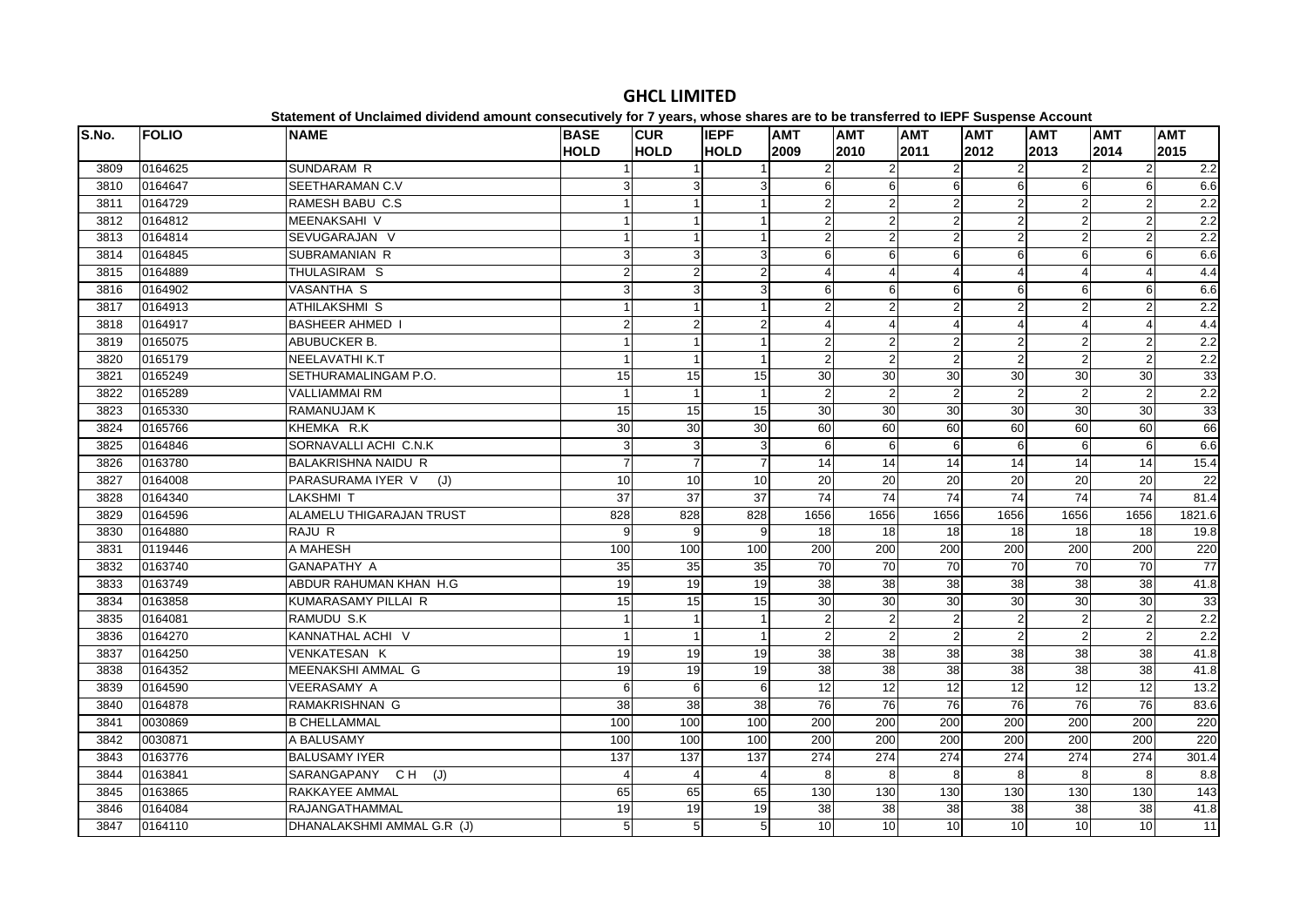| 2012<br>2011<br>2013<br>2015<br>2014<br>0164187<br><b>BEGUM SAIYATHU SULAIKA AMMAL</b><br>8<br>3848<br>8<br>8<br>8<br>8<br>50<br>50<br>0164256<br>VENKATAPERUMAL NAIDU RM.K (J)<br>$\overline{25}$<br>25<br>25<br>50<br>50<br>50<br>50<br>3849<br>0164332<br>$\overline{2}$<br>$\sqrt{2}$<br>2 <sub>2</sub><br>3850<br>SUBRAMANIAN A<br>$\overline{A}$<br>$\boldsymbol{\Delta}$<br>$\Delta$<br>16<br>16<br>32<br>32<br>32<br>0164362<br>ESWARLAL S.R.B.M<br>16<br>32<br>32<br>32<br>3851<br>34<br>$\overline{34}$<br>$\overline{34}$<br>34<br>0164372<br>NALLARAJU R<br>17<br>17<br>17<br>34<br>34<br>3852<br>17<br>17<br>$\overline{17}$<br>$\overline{34}$<br>$\overline{34}$<br>34<br>$\overline{34}$<br>$\overline{34}$<br>$\overline{34}$<br>3853<br>0164395<br>SANTHANA KRISHNAN P<br>0164435<br>ALWARAMMAL M<br>$\mathbf 2$<br>$\overline{2}$<br>$\overline{4}$<br>3854<br>$\overline{2}$<br>5<br>$\mathbf 5$<br>5 <sub>5</sub><br>10<br>10<br>10<br>10<br>3855<br>0164464<br><b>VAIRAMANI A.S</b><br>10<br>10<br>$\overline{12}$<br>24<br>3856<br>0164498<br>DURAIRAJ A.P.T<br>12<br>12<br>24<br>24<br>24<br>24<br>24 | <b>CUR</b><br><b>IEPF</b><br><b>AMT</b><br><b>AMT</b> | <b>BASE</b> | <b>NAME</b> | <b>FOLIO</b> | S.No. |
|-------------------------------------------------------------------------------------------------------------------------------------------------------------------------------------------------------------------------------------------------------------------------------------------------------------------------------------------------------------------------------------------------------------------------------------------------------------------------------------------------------------------------------------------------------------------------------------------------------------------------------------------------------------------------------------------------------------------------------------------------------------------------------------------------------------------------------------------------------------------------------------------------------------------------------------------------------------------------------------------------------------------------------------------------------------------------------------------------------------------------------|-------------------------------------------------------|-------------|-------------|--------------|-------|
|                                                                                                                                                                                                                                                                                                                                                                                                                                                                                                                                                                                                                                                                                                                                                                                                                                                                                                                                                                                                                                                                                                                               | <b>HOLD</b><br><b>HOLD</b><br>2009<br>2010            | <b>HOLD</b> |             |              |       |
|                                                                                                                                                                                                                                                                                                                                                                                                                                                                                                                                                                                                                                                                                                                                                                                                                                                                                                                                                                                                                                                                                                                               |                                                       |             |             |              |       |
|                                                                                                                                                                                                                                                                                                                                                                                                                                                                                                                                                                                                                                                                                                                                                                                                                                                                                                                                                                                                                                                                                                                               |                                                       |             |             |              |       |
|                                                                                                                                                                                                                                                                                                                                                                                                                                                                                                                                                                                                                                                                                                                                                                                                                                                                                                                                                                                                                                                                                                                               |                                                       |             |             |              |       |
|                                                                                                                                                                                                                                                                                                                                                                                                                                                                                                                                                                                                                                                                                                                                                                                                                                                                                                                                                                                                                                                                                                                               |                                                       |             |             |              |       |
|                                                                                                                                                                                                                                                                                                                                                                                                                                                                                                                                                                                                                                                                                                                                                                                                                                                                                                                                                                                                                                                                                                                               |                                                       |             |             |              |       |
|                                                                                                                                                                                                                                                                                                                                                                                                                                                                                                                                                                                                                                                                                                                                                                                                                                                                                                                                                                                                                                                                                                                               |                                                       |             |             |              |       |
|                                                                                                                                                                                                                                                                                                                                                                                                                                                                                                                                                                                                                                                                                                                                                                                                                                                                                                                                                                                                                                                                                                                               |                                                       |             |             |              |       |
|                                                                                                                                                                                                                                                                                                                                                                                                                                                                                                                                                                                                                                                                                                                                                                                                                                                                                                                                                                                                                                                                                                                               |                                                       |             |             |              |       |
|                                                                                                                                                                                                                                                                                                                                                                                                                                                                                                                                                                                                                                                                                                                                                                                                                                                                                                                                                                                                                                                                                                                               |                                                       |             |             |              |       |
| 0164795<br>UMA MAHESWARI L.S<br>3<br>6<br>6<br>3857<br>3<br>3<br>6<br>6<br>6<br>6                                                                                                                                                                                                                                                                                                                                                                                                                                                                                                                                                                                                                                                                                                                                                                                                                                                                                                                                                                                                                                             |                                                       |             |             |              |       |
| $\overline{2}$<br>$\overline{2}$<br>0164803<br>$\overline{2}$<br>$\overline{2}$<br>$\overline{2}$<br>3858<br>PADMINI S.M<br>$\mathbf{1}$<br>$\mathbf{1}$<br>$\overline{2}$                                                                                                                                                                                                                                                                                                                                                                                                                                                                                                                                                                                                                                                                                                                                                                                                                                                                                                                                                    |                                                       |             |             |              |       |
| 24<br>$\overline{24}$<br>0164828<br>KRISHNAMURTHY S.B<br>$\overline{12}$<br>12<br>24<br>$\overline{24}$<br>24<br>24<br>3859<br>12                                                                                                                                                                                                                                                                                                                                                                                                                                                                                                                                                                                                                                                                                                                                                                                                                                                                                                                                                                                             |                                                       |             |             |              |       |
| 0164842<br><b>VISWANATHAN V.S</b><br>$\ensuremath{\mathsf{3}}$<br>6<br>6<br>3860<br>3<br>3<br>6<br>6<br>6<br>6                                                                                                                                                                                                                                                                                                                                                                                                                                                                                                                                                                                                                                                                                                                                                                                                                                                                                                                                                                                                                |                                                       |             |             |              |       |
| 30<br>0164874<br>SUBBIAH CHETTIAR<br>30<br>30<br>60<br>60<br>60<br>60<br>60<br>60<br>3861                                                                                                                                                                                                                                                                                                                                                                                                                                                                                                                                                                                                                                                                                                                                                                                                                                                                                                                                                                                                                                     |                                                       |             |             |              |       |
| 3<br>0164892<br>KUPPAMMAL V.V<br>6<br>6<br>3862<br>3<br>3<br>6<br>6<br>6<br>6                                                                                                                                                                                                                                                                                                                                                                                                                                                                                                                                                                                                                                                                                                                                                                                                                                                                                                                                                                                                                                                 |                                                       |             |             |              |       |
| $\overline{2}$<br>0164940<br>PARVATHI AMMAL P.S<br>2 <sup>1</sup><br>$\overline{4}$<br>3863<br>$\overline{2}$<br>$\overline{4}$<br>$\overline{4}$<br>4<br>$\overline{4}$<br>$\boldsymbol{\Delta}$                                                                                                                                                                                                                                                                                                                                                                                                                                                                                                                                                                                                                                                                                                                                                                                                                                                                                                                             |                                                       |             |             |              |       |
| 15<br>15<br>0164958<br>NITHIAVATHY B<br>15<br>30<br>30<br>30<br>30<br>30<br>30<br>3864                                                                                                                                                                                                                                                                                                                                                                                                                                                                                                                                                                                                                                                                                                                                                                                                                                                                                                                                                                                                                                        |                                                       |             |             |              |       |
| CHITRA DEVI S<br>30<br>$\overline{30}$<br>0164959<br>15<br>15<br>30<br>30<br>30<br>30<br>3865<br>15                                                                                                                                                                                                                                                                                                                                                                                                                                                                                                                                                                                                                                                                                                                                                                                                                                                                                                                                                                                                                           |                                                       |             |             |              |       |
| $\overline{18}$<br>$\overline{18}$<br>36<br>36<br>36<br>36<br>36<br>0164960<br>MANGAYARKARASI R<br>18<br>36<br>3866                                                                                                                                                                                                                                                                                                                                                                                                                                                                                                                                                                                                                                                                                                                                                                                                                                                                                                                                                                                                           |                                                       |             |             |              |       |
| 3867<br>0165261<br>SRINIVASAN A.S.<br>$\overline{2}$<br>$\overline{2}$<br>$\overline{2}$<br>$\overline{4}$<br>$\overline{4}$<br>$\boldsymbol{\Delta}$<br>$\Delta$<br>$\boldsymbol{\Delta}$                                                                                                                                                                                                                                                                                                                                                                                                                                                                                                                                                                                                                                                                                                                                                                                                                                                                                                                                    |                                                       |             |             |              |       |
| 0165310<br>KOTHANDARAMAN M.R.<br>15<br>15<br>30<br>30<br>30<br>30<br>30<br>30<br>15<br>3868                                                                                                                                                                                                                                                                                                                                                                                                                                                                                                                                                                                                                                                                                                                                                                                                                                                                                                                                                                                                                                   |                                                       |             |             |              |       |
| 0165341<br>15<br>15<br>15<br>30<br>30<br>30<br>30<br>30<br>30<br>3869<br>SRINIVASAN T.V                                                                                                                                                                                                                                                                                                                                                                                                                                                                                                                                                                                                                                                                                                                                                                                                                                                                                                                                                                                                                                       |                                                       |             |             |              |       |
| 15<br>15<br>30<br>30<br>$\overline{30}$<br>30<br>0165613<br><b>HEMAMALINI K.D</b><br>15<br>$\overline{30}$<br>30<br>3870                                                                                                                                                                                                                                                                                                                                                                                                                                                                                                                                                                                                                                                                                                                                                                                                                                                                                                                                                                                                      |                                                       |             |             |              |       |
| <b>KARUPPIAH PILLAI PL</b><br>$\overline{30}$<br>60<br>60<br>60<br>0165845<br>30<br>30<br>60<br>60<br>60<br>3871                                                                                                                                                                                                                                                                                                                                                                                                                                                                                                                                                                                                                                                                                                                                                                                                                                                                                                                                                                                                              |                                                       |             |             |              |       |
| 3872<br>0030847<br>V THYAGARAJAN<br>100<br>100<br>100<br>200<br>200<br>200<br>200<br>200<br>200                                                                                                                                                                                                                                                                                                                                                                                                                                                                                                                                                                                                                                                                                                                                                                                                                                                                                                                                                                                                                               |                                                       |             |             |              |       |
| 0163764<br>ARUMUGAM PILLAI S<br>$\overline{14}$<br>28<br>$\overline{28}$<br>28<br>28<br>28<br>3873<br>14<br>28<br>14                                                                                                                                                                                                                                                                                                                                                                                                                                                                                                                                                                                                                                                                                                                                                                                                                                                                                                                                                                                                          |                                                       |             |             |              |       |
| $\overline{2}$<br>0163792<br>$\overline{1}$<br>$\overline{2}$<br>$\overline{2}$<br>$\overline{2}$<br>3874<br><b>NAGAMMAL</b><br>$\overline{2}$<br>$\overline{2}$                                                                                                                                                                                                                                                                                                                                                                                                                                                                                                                                                                                                                                                                                                                                                                                                                                                                                                                                                              |                                                       |             |             |              |       |
| 0163807<br>DORAISAMI PILLAI P<br>20<br>20<br>$\overline{20}$<br>3875<br>10<br>10<br>10<br>20<br>20<br>20                                                                                                                                                                                                                                                                                                                                                                                                                                                                                                                                                                                                                                                                                                                                                                                                                                                                                                                                                                                                                      |                                                       |             |             |              |       |
| KULATHOORAN PILLAI A P<br>30<br>30<br>0163884<br>15<br>15<br>15<br>30<br>30<br>30<br>30<br>3876                                                                                                                                                                                                                                                                                                                                                                                                                                                                                                                                                                                                                                                                                                                                                                                                                                                                                                                                                                                                                               |                                                       |             |             |              |       |
| 0163955<br>MUTHUSMY NAIDU G<br>19<br>19<br>19<br>38<br>38<br>38<br>38<br>38<br>38<br>3877<br>(J)                                                                                                                                                                                                                                                                                                                                                                                                                                                                                                                                                                                                                                                                                                                                                                                                                                                                                                                                                                                                                              |                                                       |             |             |              |       |
| $\overline{20}$<br>0163969<br>10<br>20<br>20<br>20<br>20<br>20<br>3878<br>NACHIYARAMMAL S<br>10<br>10                                                                                                                                                                                                                                                                                                                                                                                                                                                                                                                                                                                                                                                                                                                                                                                                                                                                                                                                                                                                                         |                                                       |             |             |              |       |
| 13<br>$\overline{26}$<br>26<br>26<br>$\overline{26}$<br>26<br>0163992<br>13<br>26<br>3879<br><b>NAGARATHINAM R</b><br>13                                                                                                                                                                                                                                                                                                                                                                                                                                                                                                                                                                                                                                                                                                                                                                                                                                                                                                                                                                                                      |                                                       |             |             |              |       |
| $\overline{20}$<br>0164202<br>SANKARANARAYANAN T<br>10<br>$\overline{10}$<br>10<br>$\overline{20}$<br>20<br>20<br>20<br>$\overline{20}$<br>3880                                                                                                                                                                                                                                                                                                                                                                                                                                                                                                                                                                                                                                                                                                                                                                                                                                                                                                                                                                               |                                                       |             |             |              |       |
| 172<br>172<br>0164227<br>VIJAYAKUMAR M.T<br>86<br>86<br>86<br>172<br>172<br>172<br>172<br>3881                                                                                                                                                                                                                                                                                                                                                                                                                                                                                                                                                                                                                                                                                                                                                                                                                                                                                                                                                                                                                                |                                                       |             |             |              |       |
| 35<br>70<br>0164309<br>35<br>35<br>70<br>70<br>70<br>70<br>70<br>3882<br>RAMACHARY S.N                                                                                                                                                                                                                                                                                                                                                                                                                                                                                                                                                                                                                                                                                                                                                                                                                                                                                                                                                                                                                                        |                                                       |             |             |              |       |
| MUTHUKRISHNAN M<br>39<br>39<br>78<br>78<br>$\overline{78}$<br>3883<br>0164310<br>39<br>78<br>78<br>78                                                                                                                                                                                                                                                                                                                                                                                                                                                                                                                                                                                                                                                                                                                                                                                                                                                                                                                                                                                                                         |                                                       |             |             |              |       |
| 0164330<br>SUNDARARAJ P<br>19<br>38<br>38<br>38<br>38<br>38<br>38<br>3884<br>19<br>19                                                                                                                                                                                                                                                                                                                                                                                                                                                                                                                                                                                                                                                                                                                                                                                                                                                                                                                                                                                                                                         |                                                       |             |             |              |       |
| $\overline{78}$<br>39<br>39<br>39<br>78<br>78<br>$\overline{78}$<br>78<br>78<br>0164341<br>SUBBAMMAL R<br>3885                                                                                                                                                                                                                                                                                                                                                                                                                                                                                                                                                                                                                                                                                                                                                                                                                                                                                                                                                                                                                |                                                       |             |             |              |       |
| 19<br>3886<br>0164410<br><b>GOVINDAMMAL</b><br>19<br>19<br>38<br>38<br>38<br>38<br>38<br>38                                                                                                                                                                                                                                                                                                                                                                                                                                                                                                                                                                                                                                                                                                                                                                                                                                                                                                                                                                                                                                   |                                                       |             |             |              |       |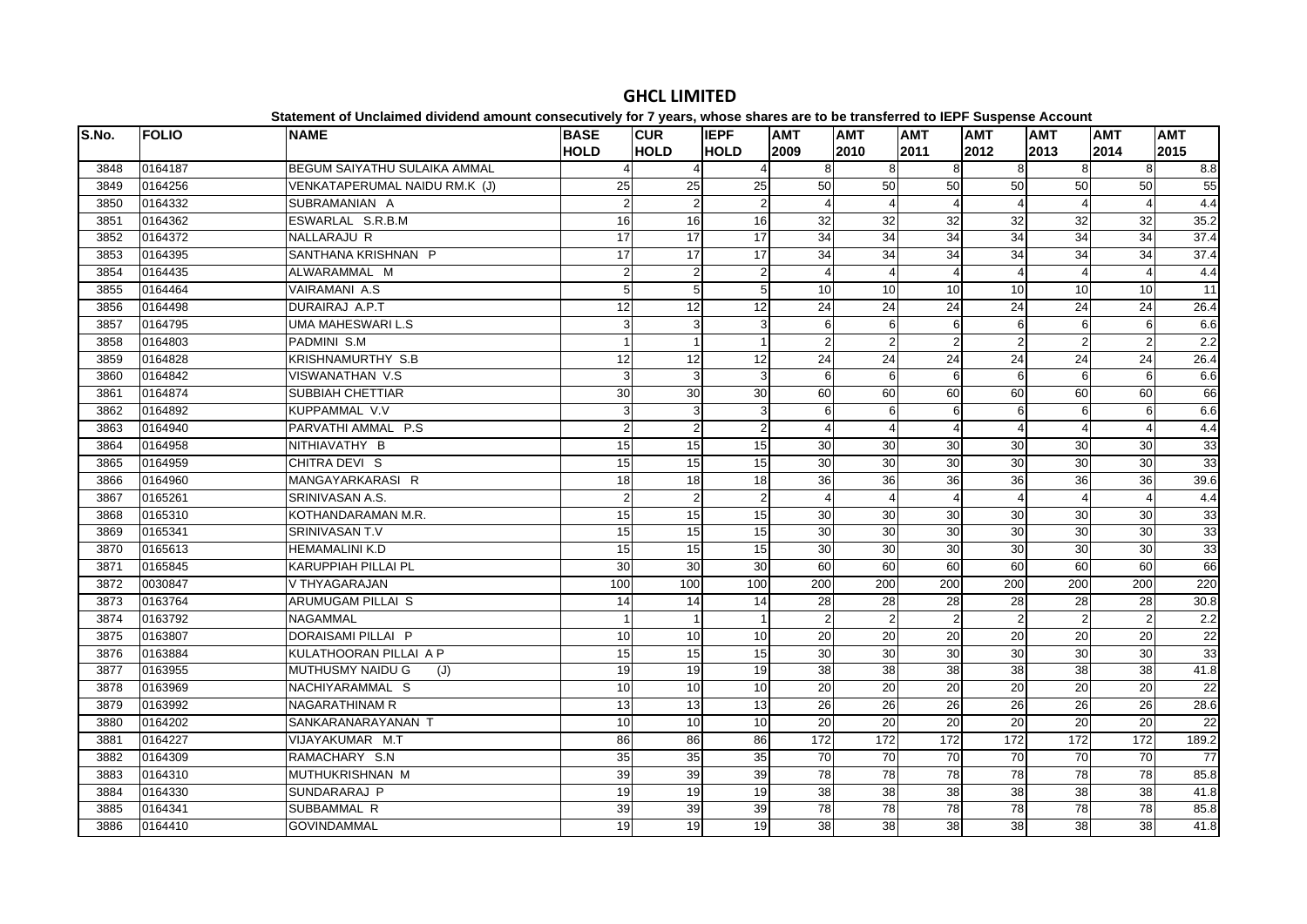| S.No. | <b>FOLIO</b> | <b>NAME</b>                      | <b>BASE</b>     | <b>CUR</b>      | <b>IEPF</b>           | <b>AMT</b>      | <b>AMT</b>      | <b>AMT</b>      | <b>AMT</b>      | <b>AMT</b>      | <b>AMT</b>       | <b>AMT</b>       |
|-------|--------------|----------------------------------|-----------------|-----------------|-----------------------|-----------------|-----------------|-----------------|-----------------|-----------------|------------------|------------------|
|       |              |                                  | <b>HOLD</b>     | <b>HOLD</b>     | <b>HOLD</b>           | 2009            | 2010            | 2011            | 2012            | 2013            | 2014             | 2015             |
| 3887  | 0164418      | PANCHALIAMMAL                    | 6               | 6               | 6                     | 12              | 12              | $\overline{12}$ | $\overline{12}$ | 12              | $\overline{12}$  | 13.2             |
| 3888  | 0164419      | RUKMANIAMMAL                     | 6               | 6               | 6                     | $\overline{12}$ | $\overline{12}$ | $\overline{12}$ | $\overline{12}$ | 12              | 12               | 13.2             |
| 3889  | 0164420      | <b>RAJAMMAL</b>                  |                 | 6<br>6          | 6                     | 12              | 12              | 12              | 12              | 12              | 12               | 13.2             |
| 3890  | 0164525      | <b>MABEL VIEYRA</b><br>(J)       | 20              | 20              | 20                    | 40              | 40              | 40              | 40              | 40              | 40               | 44               |
| 3891  | 0164585      | CHANDRASEKARAN P                 |                 | $\overline{4}$  | 4                     | 8               | 8               | 8               | 8               | 8               | 8                | 8.8              |
| 3892  | 0164587      | SEETHALAKSHMI S                  |                 | $\overline{c}$  | $\overline{2}$        |                 |                 | $\overline{4}$  |                 | Δ               | $\overline{4}$   | 4.4              |
| 3893  | 0164636      | SARADA P                         | 9               | 9               | 9                     | 18              | 18              | $\overline{18}$ | 18              | 18              | $\overline{18}$  | 19.8             |
| 3894  | 0164822      | SANKARANARAYANAN K.H             |                 | $\mathbf{1}$    | 1                     | $\mathcal{P}$   | 2               | $\overline{2}$  | $\overline{2}$  | $\overline{2}$  | $\overline{2}$   | 2.2              |
| 3895  | 0164833      | CHRISTIA DAVAMANI                | 10              | 10              | 10                    | 20              | 20              | $\overline{20}$ | 20              | 20              | 20               | 22               |
| 3896  | 0164867      | SARASWATHI P                     |                 | $\overline{1}$  |                       | 2               | 2               | $\overline{2}$  | $\overline{2}$  | $\overline{2}$  | 2                | 2.2              |
| 3897  | 0164875      | <b>DHANALAKSHMI S</b>            | 19              | 19              | 19                    | 38              | $\overline{38}$ | 38              | 38              | $\overline{38}$ | $\overline{38}$  | 41.8             |
| 3898  | 0164936      | ANDALAMMAL                       | 19              | 19              | 19                    | 38              | 38              | 38              | 38              | 38              | 38               | 41.8             |
| 3899  | 0165034      | <b>AYYAPPAN R</b>                | 15              | 15              | 15                    | 30              | 30              | 30              | 30              | 30              | 30               | 33               |
| 3900  | 0165058      | KARUPPIAH RM                     | $\overline{75}$ | 75              | 75                    | 150             | 150             | 150             | 150             | 150             | 150              | 165              |
| 3901  | 0165148      | <b>MANGALAM LAKSHMI P</b>        |                 | $\mathbf{1}$    |                       | $\overline{c}$  | 2               | $\overline{2}$  | $\overline{2}$  | 2               | 2                | $\overline{2.2}$ |
| 3902  | 0165200      | RADHAKRISHNAN R.                 | 3               | 3               | 3                     | 6               | $6 \mid$        | 6               | 6               | 6               | $6 \overline{6}$ | 6.6              |
| 3903  | 0165320      | <b>MURUGESAN R</b>               | 30              | 30              | 30                    | 60              | 60              | 60              | 60              | 60              | 60               | 66               |
| 3904  | 0166071      | PUSHPALITHA R                    | 15              | 15              | 15                    | 30              | 30              | 30              | 30              | 30              | 30               | 33               |
| 3905  | 0163754      | <b>SORNAM</b>                    |                 | $\overline{4}$  | $\boldsymbol{\Delta}$ | 8               | 8               | 8               | 8               | 8               | 8                | 8.8              |
| 3906  | 0163758      | ABDUL AZEEZ                      | 9               | 9               | 9                     | 18              | 18              | 18              | 18              | 18              | 18               | 19.8             |
| 3907  | 0163813      | <b>DHANALAKSHMI AMMAL</b><br>(J) | 4               | $\overline{4}$  |                       | 8               | 8               | 8               | 8               | 8               | 8                | 8.8              |
| 3908  | 0163883      | KULANDAIVELU PILLAI V            |                 | $\overline{4}$  |                       | 8               | 8               | 8               | 8               | 8               | 8                | 8.8              |
| 3909  | 0164162      | SUBRAMANIA PILLAI S.V            |                 | $\overline{4}$  |                       | 8               | 8               | 8               | 8               | 8               | 8                | 8.8              |
| 3910  | 0164163      | SUBBIAH PILLAI K                 | $\Delta$        | $\overline{4}$  | $\Delta$              | 8               | 8               | 8               | 8               | 8               | 8                | $\frac{8}{8}$    |
| 3911  | 0164165      | <b>SYED HUSSAIN L</b>            | 12              | $\overline{12}$ | 12                    | 24              | 24              | $\overline{24}$ | $\overline{24}$ | 24              | 24               | 26.4             |
| 3912  | 0164166      | SUNDARAM CHTR T<br>(J)           | 97              | 97              | 97                    | 194             | 194             | 194             | 194             | 194             | 194              | 213.4            |
| 3913  | 0164445      | ARUNACHALAM A.V.<br>(J)          | 9               | 9               | 9                     | 18              | 18              | $\overline{18}$ | $\overline{18}$ | 18              | $\overline{18}$  | 19.8             |
| 3914  | 0164652      | <b>SIVALINGAM L</b>              |                 | 1               |                       | 2               | $\overline{2}$  | $\overline{2}$  | $\mathcal{P}$   | $\overline{2}$  | $\overline{2}$   | 2.2              |
| 3915  | 0164688      | SUBBIAH R.M                      | 3               | 3               | $\overline{3}$        | 6               | 6               | 6               | 6               | 6               | 6                | 6.6              |
| 3916  | 0164716      | PITCHAPILLAI M                   |                 | $\overline{4}$  |                       | 8               | 8               | 8               | 8               | 8               | 8                | 8.8              |
| 3917  | 0164731      | RAJU V                           | 15              | 15              | 15                    | 30              | 30              | 30              | 30              | 30              | $30\,$           | 33               |
| 3918  | 0164781      | SANKARANARAYANAN J               | $\overline{25}$ | 25              | 25                    | 50              | 50              | 50              | 50              | 50              | 50               | 55               |
| 3919  | 0164782      | JAGANATHAN A                     |                 | $\overline{1}$  |                       | $\overline{2}$  | $\overline{2}$  | $\overline{2}$  | $\overline{2}$  | $\overline{2}$  | $\overline{2}$   | 2.2              |
| 3920  | 0164783      | RADHAKRISHNAN A                  |                 | $\mathbf{1}$    |                       | $\mathcal{P}$   | 2               | $\overline{2}$  | $\overline{2}$  | $\overline{2}$  | $\overline{2}$   | 2.2              |
| 3921  | 0164784      | RENGASAMY A                      |                 | $\overline{1}$  |                       | $\overline{2}$  | $\overline{2}$  | $\sqrt{2}$      | $\overline{2}$  | $\overline{2}$  | $\sqrt{2}$       | 2.2              |
| 3922  | 0164818      | <b>KAMACHI AMMAL</b>             | 3               | 3               | 3                     | 6               | 6               | 6               | 6               | 6               | 6                | 6.6              |
| 3923  | 0164848      | MURUGESAN R                      | 15              | 15              | 15                    | 30              | 30              | 30              | 30              | 30              | 30               | 33               |
| 3924  | 0164870      | MARIAMMAL K                      | 10              | 10              | 10                    | 20              | 20              | $\overline{20}$ | 20              | 20              | 20               | $\overline{22}$  |
| 3925  | 0164877      | <b>VALLIAMMAL T</b>              |                 | $\overline{4}$  | 4                     | 8               | 8               | 8               | 8               | 8               | 8                | 8.8              |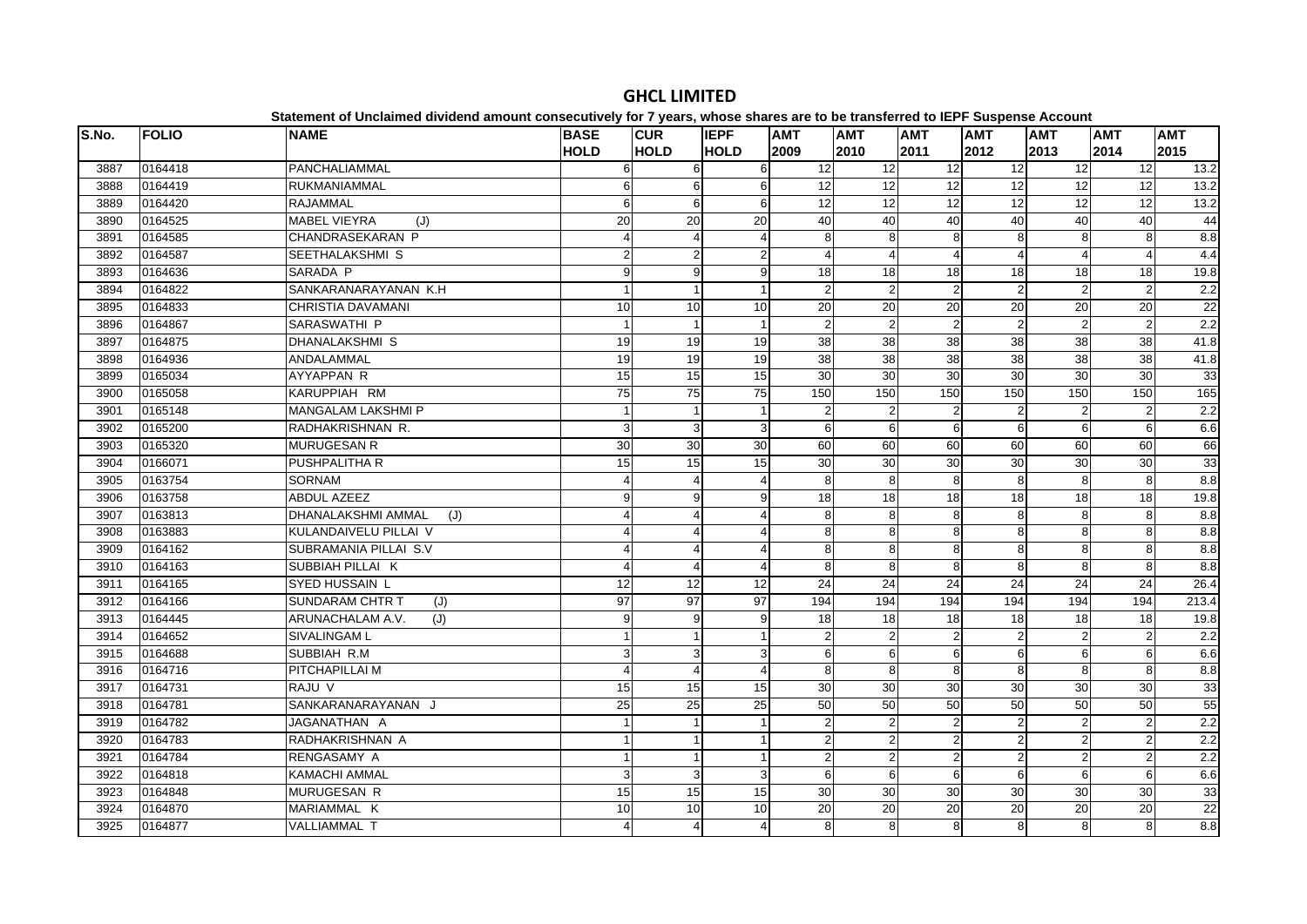| S.No.<br><b>FOLIO</b><br><b>NAME</b><br><b>BASE</b><br><b>CUR</b><br><b>IEPF</b><br><b>AMT</b><br><b>AMT</b><br><b>AMT</b><br><b>AMT</b><br><b>AMT</b><br><b>AMT</b><br><b>HOLD</b><br><b>HOLD</b><br><b>HOLD</b><br>2009<br>2011<br>2012<br>2014<br>2010<br>2013<br>0164909<br>RADHA KRISHNAN A.T<br>3926<br>3<br>6<br>6<br>3<br>3<br>6<br>6<br>6<br>6<br>15<br>0164955<br>RAMASAMY J<br>15<br>15<br>30<br>30<br>30<br>30<br>30<br>30<br>3927<br>0164972<br><b>RAMADASS P</b><br>15<br>15<br>15<br>30<br>30<br>30<br>30<br>30<br>30<br>3928<br>$\overline{70}$<br>70<br>$\overline{70}$<br>$\overline{70}$<br>0164974<br><b>GANAPATHY RAMASUBRAMANIAN S</b><br>35<br>35<br>35<br>70<br>70<br>3929<br>10<br>0164997<br>MANICKAVASAGAM G<br>5<br>5<br>10<br>10<br>10<br>10<br>10<br>3930<br>5 | <b>AMT</b><br>2015<br>6.6<br>33<br>33<br>77 |
|----------------------------------------------------------------------------------------------------------------------------------------------------------------------------------------------------------------------------------------------------------------------------------------------------------------------------------------------------------------------------------------------------------------------------------------------------------------------------------------------------------------------------------------------------------------------------------------------------------------------------------------------------------------------------------------------------------------------------------------------------------------------------------------------|---------------------------------------------|
|                                                                                                                                                                                                                                                                                                                                                                                                                                                                                                                                                                                                                                                                                                                                                                                              |                                             |
|                                                                                                                                                                                                                                                                                                                                                                                                                                                                                                                                                                                                                                                                                                                                                                                              |                                             |
|                                                                                                                                                                                                                                                                                                                                                                                                                                                                                                                                                                                                                                                                                                                                                                                              |                                             |
|                                                                                                                                                                                                                                                                                                                                                                                                                                                                                                                                                                                                                                                                                                                                                                                              |                                             |
|                                                                                                                                                                                                                                                                                                                                                                                                                                                                                                                                                                                                                                                                                                                                                                                              |                                             |
|                                                                                                                                                                                                                                                                                                                                                                                                                                                                                                                                                                                                                                                                                                                                                                                              | 11                                          |
| 0165118<br>JAYALAKSHMIAMMAL R<br>$\overline{2}$<br>$\overline{2}$<br>$\overline{a}$<br>3931<br>$\mathbf{1}$                                                                                                                                                                                                                                                                                                                                                                                                                                                                                                                                                                                                                                                                                  | $\overline{2.2}$                            |
| 0165187<br>PANDIARAJAN P.<br>2<br>$\overline{2}$<br>$\overline{2}$<br>3932<br>2                                                                                                                                                                                                                                                                                                                                                                                                                                                                                                                                                                                                                                                                                                              | 2.2                                         |
| 0165188<br>$\overline{2}$<br>$\overline{2}$<br>3933<br>PANDIARAJAN P.<br>$\mathfrak{p}$<br>$\overline{2}$<br>2<br>$\overline{2}$<br>$\overline{1}$                                                                                                                                                                                                                                                                                                                                                                                                                                                                                                                                                                                                                                           | $\overline{2.2}$                            |
| 3934<br>0165259<br>SRIKANTH P.R.<br>$\overline{2}$<br>$2 \vert$<br>$\overline{2}$<br>$\overline{1}$<br>$\overline{2}$<br>2<br>$\overline{2}$<br>1                                                                                                                                                                                                                                                                                                                                                                                                                                                                                                                                                                                                                                            | 2.2                                         |
| 0165329<br>15<br>30<br>30<br>30<br>RAJA D<br>15<br>30<br>30<br>30<br>3935<br>15                                                                                                                                                                                                                                                                                                                                                                                                                                                                                                                                                                                                                                                                                                              | 33                                          |
| 15<br>30<br>0165346<br>15<br>30<br>30<br>30<br>30<br>30<br>15<br>3936<br>THANGAVALUE P                                                                                                                                                                                                                                                                                                                                                                                                                                                                                                                                                                                                                                                                                                       | 33                                          |
| 15<br>$\overline{30}$<br>30<br>30<br>0166023<br>15<br>30<br>30<br>$\overline{30}$<br><b>NAGAPPAN OL</b><br>15<br>3937                                                                                                                                                                                                                                                                                                                                                                                                                                                                                                                                                                                                                                                                        | $\overline{33}$                             |
| $\overline{15}$<br>$\overline{30}$<br>0166073<br><b>PONDIVEL RAJAN</b><br>15<br>15<br>30<br>30<br>30<br>30<br>30<br>3938                                                                                                                                                                                                                                                                                                                                                                                                                                                                                                                                                                                                                                                                     | 33                                          |
| 0163942<br>MOHAMED JAMALDEEN<br>10<br>10<br>10<br>20<br>20<br>20<br>20<br>20<br>20<br>3939                                                                                                                                                                                                                                                                                                                                                                                                                                                                                                                                                                                                                                                                                                   | 22                                          |
| œ.<br>0164122<br><b>SOLAI CHTR</b><br>3940<br>$\overline{4}$<br>8<br>8<br>8<br>8<br>8<br>$\overline{4}$                                                                                                                                                                                                                                                                                                                                                                                                                                                                                                                                                                                                                                                                                      | 8.8                                         |
| $\overline{2}$<br>2<br>3941<br>0164203<br>SUBBIAH CHETTIAR R<br>2<br>$\overline{2}$<br>$\mathfrak{p}$<br>$\mathfrak{p}$<br>$\overline{1}$                                                                                                                                                                                                                                                                                                                                                                                                                                                                                                                                                                                                                                                    | 2.2                                         |
| 19<br>38<br>$\overline{38}$<br>$\overline{38}$<br>$\overline{38}$<br>38<br>3942<br>0164240<br><b>VENKATACHARY M.R.</b><br>19<br>19<br>38                                                                                                                                                                                                                                                                                                                                                                                                                                                                                                                                                                                                                                                     | 41.8                                        |
| 0164794<br>VATHSALA K.S.<br>6<br>6<br>3943<br>3<br>3<br>6<br>6<br>6<br>6                                                                                                                                                                                                                                                                                                                                                                                                                                                                                                                                                                                                                                                                                                                     | 6.6                                         |
| 35<br>$\overline{70}$<br>70<br>0163756<br>MUNA AYYATHURAI KONAR (J)<br>35<br>35<br>70<br>70<br>70<br>70<br>3944                                                                                                                                                                                                                                                                                                                                                                                                                                                                                                                                                                                                                                                                              | 77                                          |
| 0163783<br><b>VANNIA KONAR TN</b><br>114<br>228<br>228<br>228<br>228<br>3945<br>114<br>114<br>228<br>228                                                                                                                                                                                                                                                                                                                                                                                                                                                                                                                                                                                                                                                                                     | 250.8                                       |
| 354<br>$\overline{177}$<br>$\overline{177}$<br>354<br>354<br>354<br>354<br>354<br>0163816<br>DEIVENDRA KONAR V N<br>177<br>3946                                                                                                                                                                                                                                                                                                                                                                                                                                                                                                                                                                                                                                                              | 389.4                                       |
| 3947<br>0164160<br>SUPPIAH M<br>8<br>8<br>8<br>8<br>8<br>8<br>$\overline{4}$                                                                                                                                                                                                                                                                                                                                                                                                                                                                                                                                                                                                                                                                                                                 | 8.8                                         |
| 32<br>32<br>32<br>0164204<br>SUNDARAJAN V<br>16<br>16<br>32<br>$\overline{32}$<br>32<br>16<br>3948                                                                                                                                                                                                                                                                                                                                                                                                                                                                                                                                                                                                                                                                                           | 35.2                                        |
| 0164412<br>RAJALAKSHMI AMMAL M.K<br>19<br>19<br>19<br>38<br>38<br>38<br>$\overline{38}$<br>38<br>38<br>3949                                                                                                                                                                                                                                                                                                                                                                                                                                                                                                                                                                                                                                                                                  | 41.8                                        |
| $\overline{88}$<br>88<br>3950<br>0164416<br>SOUNDRA NARAYANAN E<br>44<br>44<br>44<br>88<br>88<br>88<br>88                                                                                                                                                                                                                                                                                                                                                                                                                                                                                                                                                                                                                                                                                    | 96.8                                        |
| $\overline{70}$<br>0164512<br><b>RUTH DANIEL</b><br>35<br>35<br>70<br>70<br>70<br>70<br>70<br>3951<br>35                                                                                                                                                                                                                                                                                                                                                                                                                                                                                                                                                                                                                                                                                     | 77                                          |
| $\overline{2}$<br>0164786<br>RAMATHILAKAM<br>$\overline{2}$<br>$\overline{2}$<br>$\overline{2}$<br>3952<br>$\overline{1}$<br>$\overline{2}$<br>$\overline{2}$                                                                                                                                                                                                                                                                                                                                                                                                                                                                                                                                                                                                                                | 2.2                                         |
| 0164862<br>AMARAVATHI M<br>14<br>$\overline{28}$<br>28<br>28<br>28<br>3953<br>14<br>14<br>28<br>28                                                                                                                                                                                                                                                                                                                                                                                                                                                                                                                                                                                                                                                                                           | 30.8                                        |
| 19<br>19<br>19<br>38<br>38<br>38<br>38<br>38<br>0164968<br>RAJAMANNAR K<br>38<br>3954                                                                                                                                                                                                                                                                                                                                                                                                                                                                                                                                                                                                                                                                                                        | 41.8                                        |
| 16<br>3955<br>0165013<br><b>BALACHANDRAN V</b><br>8<br>8<br>8<br>16<br>16<br>16<br>16<br>16                                                                                                                                                                                                                                                                                                                                                                                                                                                                                                                                                                                                                                                                                                  | 17.6                                        |
| 15<br>0165027<br>SUNDARAMBAL PATTABIRAMAN<br>15<br>30<br>30<br>30<br>30<br>30<br>3956<br>15<br>30                                                                                                                                                                                                                                                                                                                                                                                                                                                                                                                                                                                                                                                                                            | 33                                          |
| 30<br>30<br>60<br>60<br>60<br>60<br>0165102<br>DEENADAYALLU P.<br>30<br>60<br>60<br>3957                                                                                                                                                                                                                                                                                                                                                                                                                                                                                                                                                                                                                                                                                                     | 66                                          |
| $\overline{11}$<br>22<br>22<br>22<br>22<br>22<br>0163857<br><b>KRISHNASWAMY NAIDU N</b><br>11<br>11<br>22<br>3958                                                                                                                                                                                                                                                                                                                                                                                                                                                                                                                                                                                                                                                                            | 24.2                                        |
| 0164023<br>PAPPAMMAL<br>$6 \overline{6}$<br>3959<br>3<br>3<br>3<br>6<br>6<br>6<br>6<br>6                                                                                                                                                                                                                                                                                                                                                                                                                                                                                                                                                                                                                                                                                                     | 6.6                                         |
| 0164186<br>PERIYANAYAKEE S<br>9<br>9<br>18<br>18<br>18<br>18<br>18<br>18<br>3960<br>(J)<br>9                                                                                                                                                                                                                                                                                                                                                                                                                                                                                                                                                                                                                                                                                                 | 19.8                                        |
| 19<br>38<br>38<br>$\overline{38}$<br>38<br>3961<br>0164473<br>SHAIK DAWOOT M<br>19<br>19<br>38<br>38                                                                                                                                                                                                                                                                                                                                                                                                                                                                                                                                                                                                                                                                                         | 41.8                                        |
| 0164588<br>RAJALAKSHMI V P<br>$2 \overline{)}$<br>$\overline{2}$<br>3962<br>$\mathbf{1}$<br>$\overline{2}$<br>$\overline{2}$<br>2<br>$\mathfrak{p}$                                                                                                                                                                                                                                                                                                                                                                                                                                                                                                                                                                                                                                          | 2.2                                         |
| 27<br>27<br>27<br>54<br>54<br>54<br>54<br>54<br>54<br>3963<br>0164809<br>MUTHUSAMY THEVER M                                                                                                                                                                                                                                                                                                                                                                                                                                                                                                                                                                                                                                                                                                  | 59.4                                        |
| 3964<br>0164810<br>PERIANAN M<br>24<br>24<br>48<br>48<br>48<br>48<br>48<br>24<br>48                                                                                                                                                                                                                                                                                                                                                                                                                                                                                                                                                                                                                                                                                                          | 52.8                                        |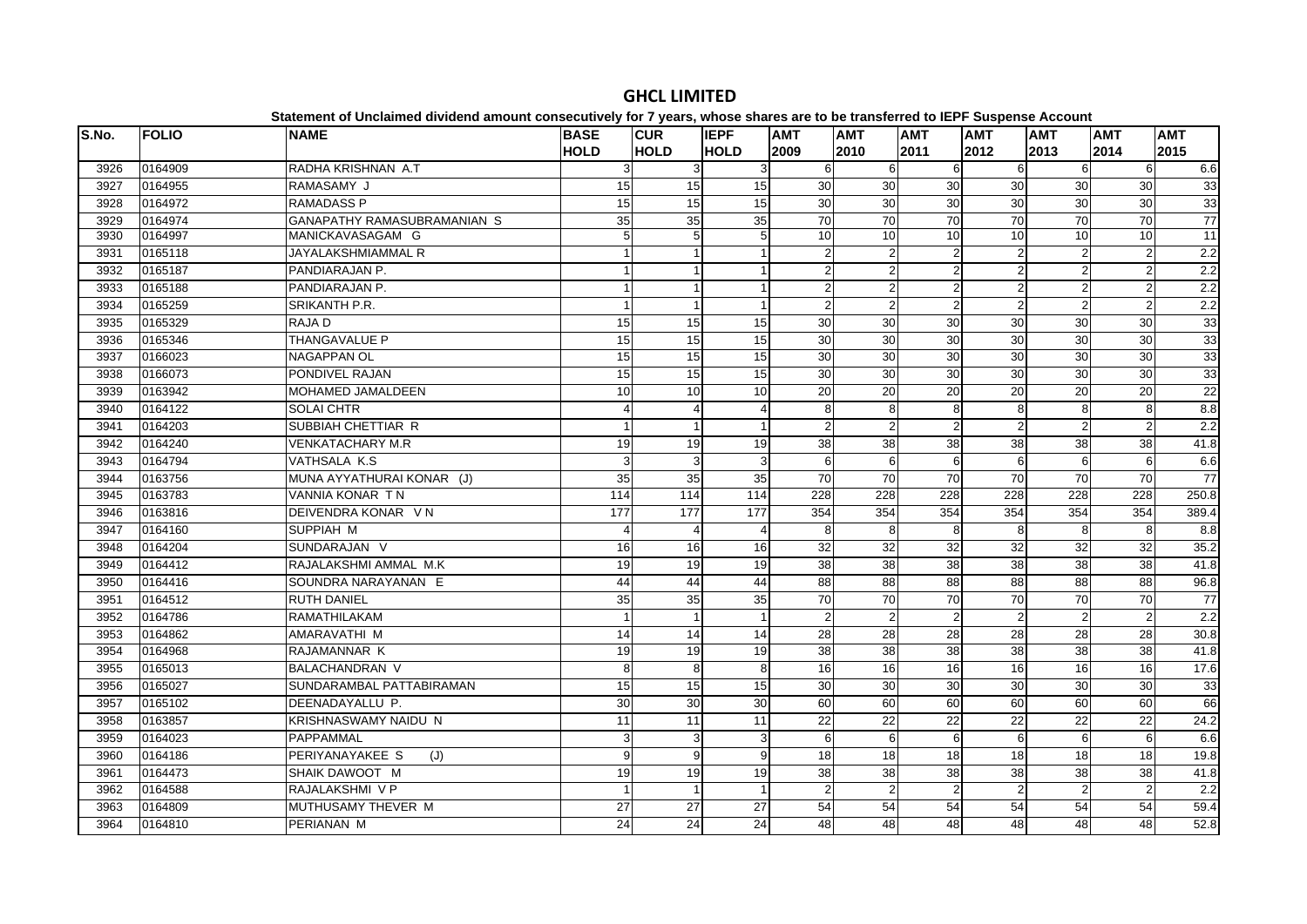| S.No. | <b>FOLIO</b> | <b>NAME</b>               | <b>BASE</b>    | <b>CUR</b>                | <b>IEPF</b>     | <b>AMT</b>      | <b>AMT</b>       | <b>AMT</b>      | <b>AMT</b>      | <b>AMT</b>       | <b>AMT</b>      | <b>AMT</b>       |
|-------|--------------|---------------------------|----------------|---------------------------|-----------------|-----------------|------------------|-----------------|-----------------|------------------|-----------------|------------------|
|       |              |                           | <b>HOLD</b>    | <b>HOLD</b>               | <b>HOLD</b>     | 2009            | 2010             | 2011            | 2012            | 2013             | 2014            | 2015             |
| 3965  | 0164816      | <b>GANAPATHI AMMAL</b>    | 19             | 19 <sup>l</sup>           | 19              | 38              | 38               | 38              | $\overline{38}$ | 38               | 38              | 41.8             |
| 3966  | 0165011      | RAMALINGA THEVAR K        | 12             | 12                        | 12              | $\overline{24}$ | $\overline{24}$  | 24              | $\overline{24}$ | 24               | $\overline{24}$ | 26.4             |
| 3967  | 0165083      | AYYACHAMY A.              | 3              | 3                         | $\overline{3}$  | 6               | 6                | 6               | 6               | $6 \overline{6}$ | $6\phantom{a}$  | 6.6              |
| 3968  | 0165265      | SUGATHAN V.S.             | 30             | 30                        | 30              | 60              | 60               | 60              | 60              | 60               | 60              | 66               |
| 3969  | 0165439      | CHANDRA F                 | 15             | 15                        | 15              | 30              | 30               | 30              | 30              | 30               | 30              | 33               |
| 3970  | 0165440      | PACKIA LAKSHIMI R         | 15             | 15                        | 15              | 30              | $\overline{30}$  | 30              | 30              | $\overline{30}$  | 30              | 33               |
| 3971  | 0163954      | MARUTHAVALLI THAYARAMMAL  | 19             | 19                        | 19              | $\overline{38}$ | 38               | 38              | $\overline{38}$ | $\overline{38}$  | 38              | 41.8             |
| 3972  | 0164726      | SAROJA V                  | 9              | $9\,$                     | 9               | 18              | 18               | 18              | 18              | 18               | 18              | 19.8             |
| 3973  | 0164843      | <b>GANAPATHY S</b>        | 3              | 3                         | 3               | 6               | 6                | 6               | 6               | $6 \mid$         | $6\phantom{1}6$ | 6.6              |
| 3974  | 0164905      | LAKSHMI GANAPATHY CS      | 3              | 3                         | 3               | 6               | 6                | 6               | 6               | 6                | 6               | 6.6              |
| 3975  | 0165135      | <b>KRISHNAN G</b>         |                | $\mathbf{1}$              |                 | $\overline{2}$  | 2                | $\overline{2}$  | $\overline{2}$  | $\overline{2}$   | $\overline{2}$  | 2.2              |
| 3976  | 0165234      | SANKAR G                  |                | $\mathbf{1}$              |                 | $\overline{2}$  | $\overline{2}$   | $\overline{2}$  | $\overline{2}$  | $\overline{2}$   | $\overline{2}$  | 2.2              |
| 3977  | 0165342      | SUNDARA MOORTHY V         | 15             | 15                        | 15              | 30              | 30               | 30              | 30              | 30               | 30              | 33               |
| 3978  | 0163939      | MARIAPPAN M               | 9              | 9                         | 9               | 18              | 18               | 18              | 18              | 18               | $\frac{1}{8}$   | 19.8             |
| 3979  | 0164147      | SANTIAGU M                | 19             | 19                        | 19              | 38              | 38               | 38              | 38              | 38               | 38              | 41.8             |
| 3980  | 0164402      | ALWAR M                   | 17             | 17                        | 17              | 34              | 34               | 34              | 34              | 34               | 34              | 37.4             |
| 3981  | 0164469      | MANGAYARKARASI            | $\overline{3}$ | 3                         | 3               | 6               | $6 \overline{6}$ | 6               | 6               | 6                | 6               | 6.6              |
| 3982  | 0164821      | VARATHARAJAN R            | $\overline{3}$ | 3                         | 3               | 6               | 6                | 6               | 6               | 6                | 6               | 6.6              |
| 3983  | 0164906      | RAMARATHINAM V            | 3              | 3                         | 3               | 6               | 6                | 6               | 6               | $6 \mid$         | 6               | 6.6              |
| 3984  | 0165084      | BAGHYALAKSHMI V.          |                | $\mathbf{1}$              |                 | $\overline{2}$  | 2                | $\overline{2}$  | $\overline{2}$  | $\overline{2}$   | $\overline{2}$  | 2.2              |
| 3985  | 0165158      | <b>MEENALOCHANI B.</b>    |                | $\mathbf{1}$              |                 | $\overline{2}$  | 2                | $\overline{c}$  | 2               | $\overline{2}$   | $\overline{2}$  | 2.2              |
| 3986  | 0165206      | RAJALAKSHMI V.            |                | $\overline{1}$            |                 | $\overline{2}$  | $\overline{2}$   | $\overline{2}$  | $\overline{2}$  | $\overline{2}$   | $\overline{2}$  | $\overline{2.2}$ |
| 3987  | 0165486      | PACKIAM I                 | 15             | 15                        | 15              | 30              | 30               | 30              | 30              | 30               | 30              | 33               |
| 3988  | 0164662      | NAGANATHAN S.S.           | 8              | 8                         | 8               | 16              | 16               | 16              | 16              | 16               | 16              | 17.6             |
| 3989  | 0164918      | <b>RUKMANI N</b>          | 3              | $\ensuremath{\mathsf{3}}$ | 3               | 6               | 6                | 6               | 6               | 6                | $6\phantom{1}6$ | 6.6              |
| 3990  | 0163794      | CHINTAMANI S.M.S          | $\overline{9}$ | $\overline{9}$            | 9               | 18              | 18               | $\overline{18}$ | 18              | 18               | 18              | 19.8             |
| 3991  | 0163867      | KARUPPIAH PILLAI N S      | 15             | 15                        | 15              | 30              | $\overline{30}$  | $\overline{30}$ | 30              | $\overline{30}$  | $\overline{30}$ | 33               |
| 3992  | 0163881      | KAMATCHI K                | 70             | 70                        | $\overline{70}$ | 140             | 140              | 140             | 140             | 140              | 140             | 154              |
| 3993  | 0163902      | <b>KRISHNAVENI</b><br>(J) | 27             | 27                        | 27              | 54              | 54               | 54              | 54              | 54               | 54              | 59.4             |
| 3994  | 0163984      | NATARAJAN UP              | 19             | 19                        | 19              | 38              | 38               | 38              | 38              | 38               | 38              | 41.8             |
| 3995  | 0164007      | PITCHAIKUTTY CHTR VSS     | 10             | 10                        | 10              | 20              | 20               | 20              | 20              | 20               | 20              | 22               |
| 3996  | 0164120      | RATHINAM CHTR M           | 19             | 19                        | 19              | 38              | 38               | 38              | 38              | 38               | 38              | 41.8             |
| 3997  | 0164121      | <b>SHANMUGAM CHTR</b>     | Δ              | $\overline{4}$            | $\overline{4}$  | 8               | 8                | 8               | 8               | 8                | 8               | 8.8              |
| 3998  | 0164157      | RAJALAKSHMI S             | 19             | 19                        | 19              | 38              | 38               | 38              | 38              | 38               | 38              | 41.8             |
| 3999  | 0164282      | SANTHA N.K                | 9              | 9                         | 9               | 18              | 18               | 18              | 18              | 18               | 18              | 19.8             |
| 4000  | 0164283      | SETHU R.M                 | 3              | $\overline{3}$            | 3               | 6               | 6                | 6               | 6               | 6                | 6               | 6.6              |
| 4001  | 0164299      | PARVATHI AMMAL P.S        | $\overline{a}$ | $\overline{2}$            | $\overline{2}$  |                 | 4                | 4               | 4               | $\overline{4}$   | $\overline{4}$  | 4.4              |
| 4002  | 0164320      | PALANICHAMY KONE K        |                | $\mathbf{1}$              |                 | $\overline{c}$  | 2                | $\overline{2}$  | $\overline{2}$  | $\overline{2}$   | $\overline{2}$  | 2.2              |
| 4003  | 0164356      | SOMASUNDARAM S.N          | 10             | 10                        | 10 <sup>1</sup> | 20              | 20               | 20              | 20              | 20               | 20              | 22               |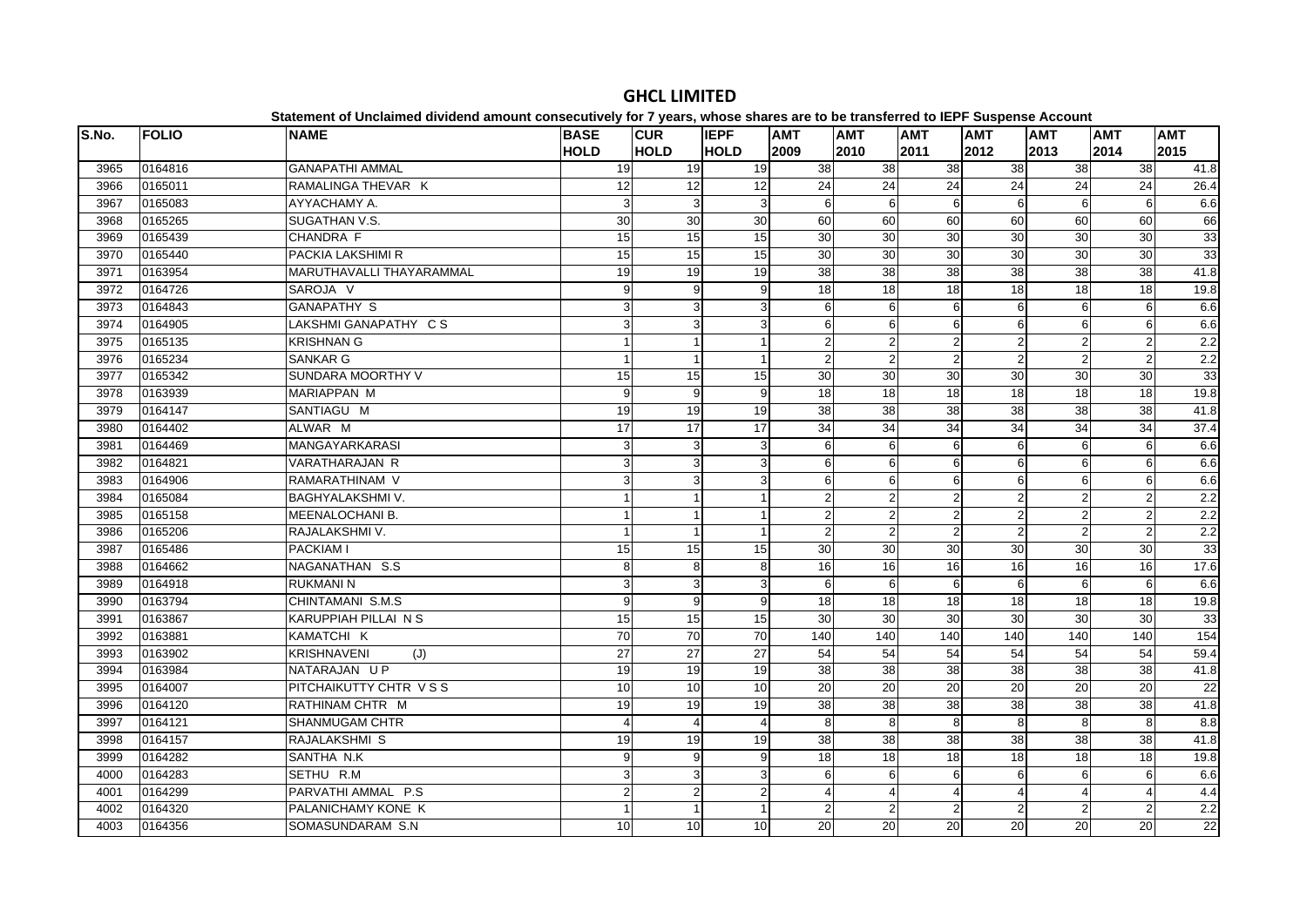|       |              | <u>advision of onormous annuonu amount concountery for rigidal and condition are no so mandemously in a coopenior Account</u> |                            |                           |                            |                    |                    |                         |                    |                    |                    |                    |
|-------|--------------|-------------------------------------------------------------------------------------------------------------------------------|----------------------------|---------------------------|----------------------------|--------------------|--------------------|-------------------------|--------------------|--------------------|--------------------|--------------------|
| S.No. | <b>FOLIO</b> | <b>NAME</b>                                                                                                                   | <b>BASE</b><br><b>HOLD</b> | <b>CUR</b><br><b>HOLD</b> | <b>IEPF</b><br><b>HOLD</b> | <b>AMT</b><br>2009 | <b>AMT</b><br>2010 | <b>AMT</b><br>2011      | <b>AMT</b><br>2012 | <b>AMT</b><br>2013 | <b>AMT</b><br>2014 | <b>AMT</b><br>2015 |
| 4004  | 0164408      | RAMAKODI O.S                                                                                                                  |                            | 3                         | 3                          |                    | 6                  | 6                       | 6                  | 6                  | 6                  | 6.6                |
| 4005  | 0164504      | SUBRAMANIAN N                                                                                                                 | 35                         | 35                        | 35                         | 70                 | 70                 | 70                      | 70                 | $\overline{70}$    | 70                 | $\overline{77}$    |
| 4006  | 0164648      | RAJENDRAN T.N                                                                                                                 |                            |                           |                            |                    |                    | $\sqrt{2}$              |                    | 2                  | $\overline{2}$     | 2.2                |
| 4007  | 0164907      | THILAGAM OK                                                                                                                   | $\mathfrak{p}$             | $\sqrt{2}$                | $\overline{2}$             |                    |                    | $\overline{4}$          |                    |                    | $\overline{4}$     | 4.4                |
| 4008  | 0165006      | <b>JANAKI B</b>                                                                                                               |                            | $\mathbf{1}$              |                            | 2                  | $\overline{2}$     | $\overline{2}$          | $\overline{2}$     | $\mathfrak{p}$     | $\overline{2}$     | 2.2                |
| 4009  | 0165160      | MEENA C.M.                                                                                                                    | 15                         | 15                        | 15                         | 30                 | 30                 | 30                      | 30                 | 30                 | 30                 | 33                 |
| 4010  | 0165194      | PREMULAL O.K                                                                                                                  |                            | $\mathbf{1}$              |                            | $\overline{2}$     | $\overline{2}$     | $\overline{2}$          | $\overline{2}$     | 2                  | $\overline{2}$     | 2.2                |
| 4011  | 0165524      | AMMAYAPPAR S.P.P.R                                                                                                            | 15                         | 15                        | 15                         | 30                 | 30                 | 30                      | 30                 | 30                 | 30                 | 33                 |
| 4012  | 0165598      | <b>VAIRAVAN ST</b>                                                                                                            | 30                         | 30                        | 30                         | 60                 | 60                 | 60                      | 60                 | 60                 | 60                 | 66                 |
| 4013  | 0165644      | NIRANJAMADAR G                                                                                                                | 30                         | 30                        | 30                         | 60                 | 60                 | 60                      | 60                 | 60                 | 60                 | 66                 |
| 4014  | 0165769      | RAVI N                                                                                                                        | $\overline{30}$            | 30                        | 30                         | 60                 | 60                 | 60                      | 60                 | 60                 | 60                 | 66                 |
| 4015  | 0164066      | RAMASAMY CHTR N.RM.M.RM                                                                                                       | 432                        | 432                       | 432                        | 864                | 864                | 864                     | 864                | 864                | 864                | 950.4              |
| 4016  | 0164371      | MUTHIAH CHTR SP.A                                                                                                             | 17                         | 17                        | 17                         | 34                 | 34                 | $\overline{34}$         | 34                 | 34                 | 34                 | 37.4               |
| 4017  | 0164239      | VENKATACHALA KONAR VR.PL                                                                                                      | 19                         | 19                        | 19                         | 38                 | $\overline{38}$    | 38                      | 38                 | 38                 | 38                 | 41.8               |
| 4018  | 0163762      | ALAGARSAMY NAIDU N                                                                                                            |                            | $\overline{4}$            | $\Delta$                   | 8                  | 8                  | $\overline{8}$          | 8                  | $\mathsf{R}$       | 8                  | $\frac{8}{8}$      |
| 4019  | 0164237      | RAMASAMY V                                                                                                                    | 70                         | $\overline{70}$           | 70                         | 140                | 140                | 140                     | 140                | 140                | 140                | 154                |
| 4020  | 0164306      | CHINNA MEERA RWR                                                                                                              | 51                         | 51                        | 51                         | 102                | 102                | 102                     | 102                | 102                | 102                | 112.2              |
| 4021  | 0163829      | ELUMALAI ALIAS VENKATACHALA KONAR S                                                                                           | 45                         | 45                        | 45                         | 90                 | 90                 | $\overline{90}$         | $\overline{90}$    | 90                 | 90                 | 99                 |
| 4022  | 0163961      | MATHURAVALLI AMMAL                                                                                                            | 30                         | 30                        | 30                         | 60                 | 60                 | 60                      | 60                 | 60                 | 60                 | 66                 |
| 4023  | 0163785      | KATHIRESAN V                                                                                                                  | 10                         | 10                        | 10                         | 20                 | 20                 | 20                      | 20                 | 20                 | 20                 | 22                 |
| 4024  | 0164278      | SANTHANAM A<br>(J)                                                                                                            | 16                         | 16                        | 16                         | 32                 | 32                 | 32                      | 32                 | 32                 | 32                 | 35.2               |
| 4025  | 0163927      | <b>MUTHIAH PILLAI M R</b>                                                                                                     | 35                         | 35                        | 35                         | 70                 | $\overline{70}$    | $\overline{70}$         | 70                 | 70                 | 70                 | $\overline{77}$    |
| 4026  | 0164235      | UTHANDAKRISHNA MUDALIAR S.R                                                                                                   | 35                         | 35                        | 35                         | 70                 | $\overline{70}$    | 70                      | $\overline{70}$    | 70                 | 70                 | 77                 |
| 4027  | 0163775      | RAJAMANI C<br>(J)                                                                                                             | 19                         | 19                        | 19                         | 38                 | 38                 | 38                      | 38                 | 38                 | 38                 | 41.8               |
| 4028  | 0165131      | KARTHIK C.                                                                                                                    |                            | $\overline{1}$            | $\overline{1}$             | $\mathcal{P}$      | $\overline{2}$     | $\overline{2}$          |                    | $\overline{2}$     | $\overline{2}$     | 2.2                |
| 4029  | 0164432      | <b>VELAMMAL S</b><br>(J)                                                                                                      | 10                         | 10                        | 10                         | 20                 | 20                 | 20                      | 20                 | 20                 | 20                 | 22                 |
| 4030  | 0164824      | PITCHAI <sub>S</sub>                                                                                                          | 3                          | $\sqrt{3}$                | $\overline{3}$             | 6                  | 6                  | 6                       | 6                  | 6                  | $6 \mid$           | 6.6                |
| 4031  | 0164919      | PAPPA P                                                                                                                       | 3                          | 3                         | 3                          | 6                  | 6                  | 6                       | 6                  | 6                  | $6 \mid$           | 6.6                |
| 4032  | 0165303      | <b>BALAKRISHNAN K</b>                                                                                                         | 15                         | 15                        | 15                         | 30                 | 30                 | 30                      | 30                 | 30                 | 30                 | 33                 |
| 4033  | 0165580      | MEENAKSHI SUNDARAM C                                                                                                          |                            | $\overline{4}$            | Δ                          | 8                  | 8                  | 8                       | 8                  | 8                  | 8                  | $\frac{8}{8}$      |
| 4034  | 0164431      | PADMA<br>(J)                                                                                                                  | 9                          | 9                         | $\overline{9}$             | 18                 | 18                 | 18                      | 18                 | 18                 | 18                 | 19.8               |
| 4035  | 0164886      | SUBRAMANIAN P.L                                                                                                               | $\overline{2}$             | $\overline{c}$            | $\overline{2}$             |                    |                    | $\boldsymbol{\Delta}$   |                    |                    | $\overline{4}$     | 4.4                |
| 4036  | 0164887      | THENAMMAI P.L                                                                                                                 | $\mathfrak{p}$             | $\overline{2}$            | $\overline{2}$             | $\Delta$           |                    | $\overline{\mathbf{A}}$ | $\Delta$           | $\Delta$           | $\overline{4}$     | 4.4                |
| 4037  | 0164280      | MUNIAPPAN CHTR R.M<br>(J)                                                                                                     | 15                         | 15                        | 15                         | 30                 | 30                 | 30                      | 30                 | 30                 | 30                 | 33                 |
| 4038  | 0164852      | <b>RATHINAM N</b>                                                                                                             | 19                         | 19                        | 19                         | 38                 | $\overline{38}$    | $\overline{38}$         | 38                 | 38                 | 38                 | 41.8               |
| 4039  | 0163978      | NARAYANAN CHTR N V C                                                                                                          | 19                         | 19                        | 19                         | 38                 | 38                 | 38                      | 38                 | 38                 | 38                 | 41.8               |
| 4040  | 0163786      | KUMAR ALIAS MUTHUSRINIVASAN                                                                                                   | 19                         | 19                        | $\overline{19}$            | $\overline{38}$    | 38                 | 38                      | 38                 | 38                 | $\overline{38}$    | 41.8               |
| 4041  | 0164423      | KANNAIYASAMY V.K<br>(J)                                                                                                       | 8                          | 8                         | 8                          | $\overline{16}$    | 16                 | 16                      | 16                 | 16                 | 16                 | 17.6               |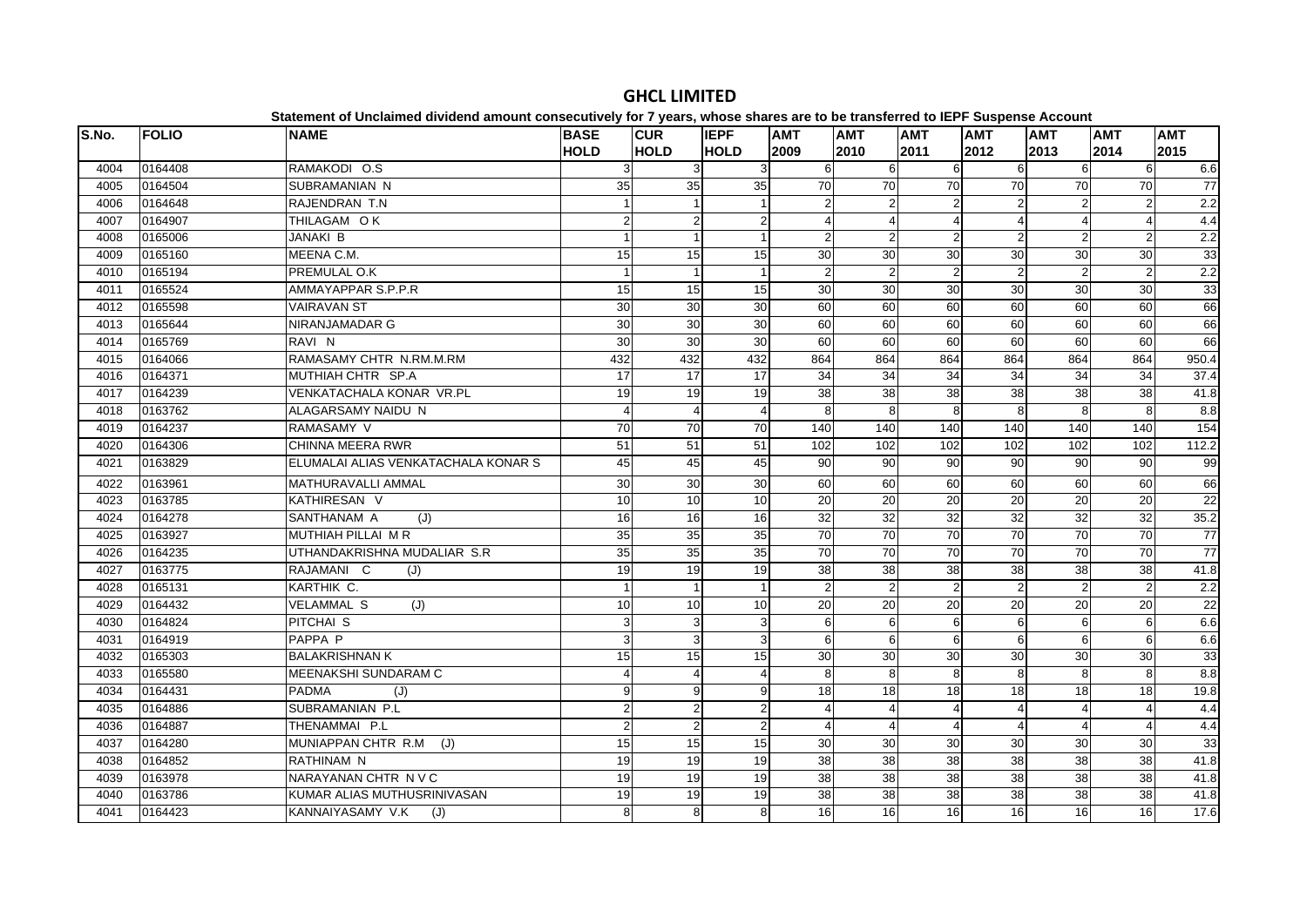| S.No. | <b>FOLIO</b> | <b>NAME</b>                | <b>BASE</b>           | <b>CUR</b>      | <b>IEPF</b>      | <b>AMT</b>      | <b>AMT</b>     | <b>AMT</b>      | <b>AMT</b>      | <b>AMT</b>     | <b>AMT</b>        | <b>AMT</b> |
|-------|--------------|----------------------------|-----------------------|-----------------|------------------|-----------------|----------------|-----------------|-----------------|----------------|-------------------|------------|
|       |              |                            | <b>HOLD</b>           | <b>HOLD</b>     | <b>HOLD</b>      | 2009            | 2010           | 2011            | 2012            | 2013           | 2014              | 2015       |
| 4042  | 0046012      | JAYAMMAL SUBBANNAN         | 100                   | 100             | 100              | 200             | 200            | 200             | 200             | 200            | 200               | 220        |
| 4043  | 0164107      | RAMANATHAN E               | 6                     | 6               | 6                | $\overline{12}$ | 12             | $\overline{12}$ | 12              | 12             | 12                | $13.2$     |
| 4044  | 0164552      | PUDUKKOTTAI CORPN P LTD    | 150                   | 150             | 150              | 300             | 300            | 300             | 300             | 300            | 300               | 330        |
| 4045  | 0164616      | PUDUKKOTTAI CORPN P LTD    | 78                    | 78              | 78               | 156             | 156            | 156             | 156             | 156            | 156               | 171.6      |
| 4046  | 0164524      | KALIAPERUMAL R             | 9                     | 9               | 9                | 18              | 18             | $\frac{1}{8}$   | 18              | 18             | 18                | 19.8       |
| 4047  | 0164790      | THIAGARAJAN S.P.M          | $\boldsymbol{\Delta}$ | $\overline{4}$  | 4                | 8               | 8              | 8               | 8               | 8              | $\overline{8}$    | 8.8        |
| 4048  | 0163985      | NARAYANASAMY REDDIAR K V S | 15                    | 15              | 15               | 30              | 30             | 30              | 30              | 30             | 30                | 33         |
| 4049  | 0164542      | <b>ASODHAIAMMAL</b><br>(J) | 8                     | 8               | 8                | 16              | 16             | 16              | 16              | 16             | 16                | 17.6       |
| 4050  | 0164557      | SUBBA REDDIAR S.V          | 36                    | 36              | 36               | 72              | 72             | 72              | 72              | 72             | 72                | 79.2       |
| 4051  | 0163967      | NALLAMADA KONAR            | 93                    | $\overline{93}$ | 93               | 186             | 186            | 186             | 186             | 186            | 186               | 204.6      |
| 4052  | 0163989      | NAGARATHINA NADAR O.T.S.V  | $\overline{57}$       | 57              | 57               | 114             | 114            | 114             | 114             | 114            | $\frac{114}{114}$ | 125.4      |
| 4053  | 0164173      | SIVALINGAM CHETTIAR M.R.   | 39                    | 39              | 39               | 78              | 78             | 78              | 78              | 78             | 78                | 85.8       |
| 4054  | 0164446      | <b>KUMARAPPAN S</b>        |                       | $\mathbf{1}$    |                  | $\overline{2}$  | $\overline{2}$ | $\overline{2}$  |                 | $\overline{2}$ | $\overline{2}$    | 2.2        |
| 4055  | 0165368      | ANANTHA KRISHNAN K         | 45                    | 45              | 45               | 90              | 90             | 90              | 90              | 90             | 90                | 99         |
| 4056  | 0165523      | <b>KESAVAN K</b>           | 45                    | 45              | 45               | 90              | 90             | 90              | 90              | 90             | 90                | 99         |
| 4057  | 0164980      | <b>GURUSAMY M</b>          | 10                    | $\overline{10}$ | 10               | 20              | 20             | $\overline{20}$ | 20              | 20             | $\overline{20}$   | 22         |
| 4058  | 0165661      | CHANDRASEKARAN K           | 30                    | 30              | 30               | 60              | 60             | 60              | 60              | 60             | 60                | 66         |
| 4059  | 0071221      | CHANDRA JAIN               | 100                   | 100             | 100              | 200             | 200            | 200             | 200             | 200            | 200               | 220        |
| 4060  | 0071222      | <b>JASHU JAIN</b>          | 100                   | 100             | 100              | 200             | 200            | 200             | 200             | 200            | 200               | 220        |
| 4061  | 0164012      | <b>BALAMMAL KSA</b>        | 102                   | 102             | 102              | 204             | 204            | 204             | 204             | 204            | 204               | 224.4      |
| 4062  | 0164133      | SETHALAKSHMI AMMAL T.K     |                       | $\overline{4}$  | 4                | 8               | 8              | 8               | 8               | 8              | 8                 | 8.8        |
| 4063  | 0164198      | SUBBARAJULU G              | 24                    | $\overline{24}$ | $\overline{24}$  | 48              | 48             | 48              | 48              | 48             | 48                | 52.8       |
| 4064  | 0164286      | <b>GURUSAMY K</b>          | 31                    | 31              | 31               | 62              | 62             | 62              | 62              | 62             | 62                | 68.2       |
| 4065  | 0164287      | SANKARALINGAM P.S.G        | 48                    | 48              | 48               | 96              | 96             | 96              | 96              | 96             | 96                | 105.6      |
| 4066  | 0164314      | SUNDARAMAHALINGAM N.S.     | 116                   | 116             | 116              | 232             | 232            | 232             | 232             | 232            | 232               | 255.2      |
| 4067  | 0164513      | NATARAJAN P.S.K.N          | 19                    | 19              | 19               | 38              | 38             | 38              | 38              | 38             | 38                | 41.8       |
| 4068  | 0164514      | <b>MUNIRAJ N</b>           | 19                    | 19              | 19               | $\overline{38}$ | 38             | 38              | $\overline{38}$ | 38             | 38                | 41.8       |
| 4069  | 0164977      | SIVASANKARANAYANAR M       | 23                    | 23              | 23               | 46              | 46             | 46              | 46              | 46             | 46                | 50.6       |
| 4070  | 0165476      | SANKARA SUBBIAH R          | 30                    | 30              | 30               | 60              | 60             | 60              | 60              | 60             | 60                | 66         |
| 4071  | 0163789      | GANAPATHY NADAR M          | 19                    | 19              | 19               | 38              | 38             | 38              | 38              | 38             | 38                | 41.8       |
| 4072  | 0164978      | GURUSAMY M                 | 23                    | 23              | 23               | 46              | 46             | 46              | 46              | 46             | 46                | 50.6       |
| 4073  | 0164979      | RENGANAYAKI MARISAMY M     | 24                    | 24              | 24               | 48              | 48             | 48              | 48              | 48             | 48                | 52.8       |
| 4074  | 0164500      | MANOHARAN R                | 15                    | 15              | 15               | 30              | 30             | 30              | 30              | 30             | 30                | 33         |
| 4075  | 0165585      | <b>LAKSHMI BAI R</b>       | 15                    | 15              | 15               | 30              | 30             | 30              | 30              | 30             | 30                | 33         |
| 4076  | 0165593      | <b>PRAKASH R</b>           | 15                    | $\overline{15}$ | 15               | 30              | 30             | 30              | 30              | 30             | 30                | 33         |
| 4077  | 0163958      | MUTHU RAJ R                | 6                     | 6               | $6 \overline{6}$ | 12              | 12             | 12              | 12              | 12             | 12                | 13.2       |
| 4078  | 0164778      | KRISHNASWAMY NAIDU V.A     | 4                     | 4               | 4                | 8               | 8              | 8               | 8               | 8              | 8                 | 8.8        |
| 4079  | 0164779      | VENKATASAMY NAIDU V.A      |                       | $\overline{4}$  | Δ                | 8               | 8              | 8               | 8               | 8              | 8                 | 8.8        |
| 4080  | 0164159      | SIVABAGYAM AMMAL<br>(J)    | 24                    | 24              | 24               | 48              | 48             | 48              | 48              | 48             | 48                | 52.8       |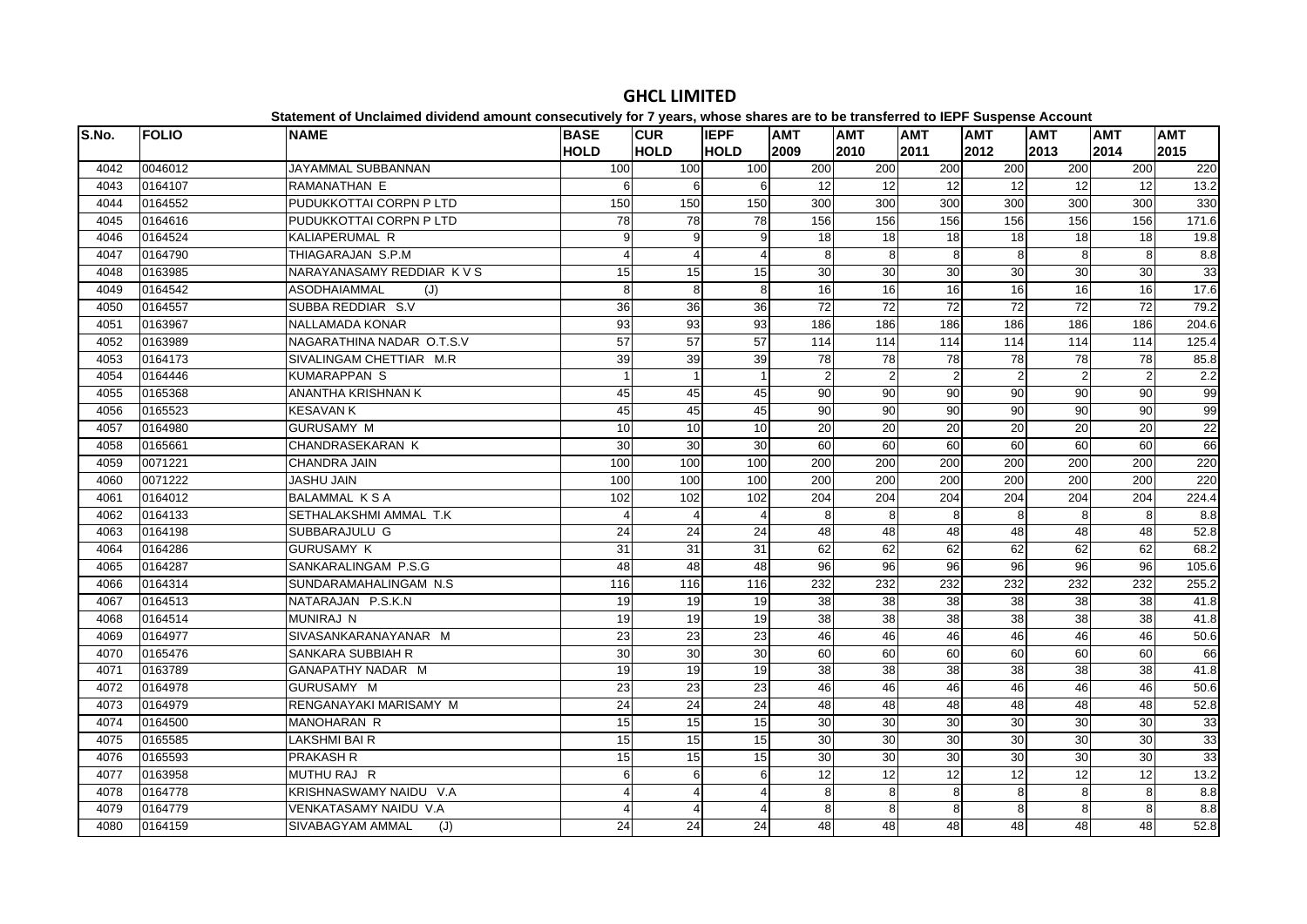| S.No. | <b>FOLIO</b>     | <b>NAME</b>                      | <b>BASE</b><br><b>HOLD</b> | <b>CUR</b><br><b>HOLD</b> | <b>IEPF</b><br><b>HOLD</b> | <b>AMT</b><br>2009 | <b>AMT</b><br>2010 | <b>AMT</b><br>2011 | <b>AMT</b><br>2012 | <b>AMT</b><br>2013 | <b>AMT</b><br>2014 | <b>AMT</b><br>2015 |
|-------|------------------|----------------------------------|----------------------------|---------------------------|----------------------------|--------------------|--------------------|--------------------|--------------------|--------------------|--------------------|--------------------|
| 4081  | 0164764          | <b>OMPARKASH JAIN</b>            | $\overline{28}$            | 28                        | $\overline{28}$            | 56                 | 56                 | 56                 | 56                 | 56                 | 56                 | 61.6               |
| 4082  | 0030860          | S SUBBUSWAMY IYER                | 100                        | 100                       | 100                        | 200                | 200                | 200                | 200                | 200                | 200                | 220                |
| 4083  | 0030861          | S KAMALAMBAL                     | 100                        | 100                       | 100                        | 200                | 200                | 200                | 200                | 200                | 200                | 220                |
| 4084  | IN30177412046051 | <b>VENKATESHWARAN M</b>          | 10                         | $\overline{10}$           | 10                         | 20                 | 20                 | $\overline{20}$    | $\overline{20}$    | $\overline{20}$    | 20                 | 22                 |
| 4085  | 0163972          | NATARAJAN CHTR K S (J)           | 9                          | 9                         | 9                          | 18                 | 18                 | 18                 | 18                 | 18                 | 18                 | 19.8               |
| 4086  | 0163878          | <b>KOLANDAVELU PILLAI</b>        | 15                         | 15                        | 15                         | 30                 | 30                 | 30                 | 30                 | 30                 | 30                 | 33                 |
| 4087  | 0902760          | VENUGOPAL NARAYANA SWAMY         | 100                        | 100                       | 100                        | 200                | 200                | 200                | 200                | 200                | 200                | 220                |
| 4088  | 0164908          | <b>AVUDAIAPPAN G</b>             | 3                          | 3                         | 3                          | 6                  | 6                  | 6                  | 6                  | 6                  | 6                  | 6.6                |
| 4089  | 0164260          | KAKKUMPERUMAL PILLAI P.S         | 19                         | $\overline{19}$           | 19                         | 38                 | 38                 | 38                 | 38                 | 38                 | 38                 | 41.8               |
| 4090  | 0119380          | <b>K SREEKANTESWARAN</b>         | 100                        | 100                       | 100                        | 200                | 200                | 200                | 200                | 200                | 200                | 220                |
| 4091  | 0163907          | PAERCHOLLI LAKSHMANAPERUMAL RAJA | $\boldsymbol{\Delta}$      | $\overline{4}$            | $\overline{4}$             | 8                  | 8                  | 8                  | 8                  | 8                  | 8                  | 8.8                |
| 4092  | 0164732          | ANNAMALAI AMMAL S                | 35                         | 35                        | 35                         | $\overline{70}$    | $\overline{70}$    | $\overline{70}$    | 70                 | 70                 | $\overline{70}$    | 77                 |
| 4093  | 0052916          | SABEERA SALIM                    | 100                        | 100                       | 100                        | 200                | 200                | 200                | 200                | 200                | 200                | 220                |
| 4094  | 0164224          | <b>RENGANATHAN S</b>             | 35                         | 35                        | 35                         | 70                 | 70                 | 70                 | 70                 | 70                 | 70                 | 77                 |
| 4095  | 0163924          | SHENBAGAVALLI AMMAL TM           | 19                         | 19                        | 19                         | 38                 | 38                 | 38                 | 38                 | 38                 | 38                 | 41.8               |
| 4096  | 0164389          | VASANTHA K.S.                    | 3                          | 3                         | 3                          | 6                  | 6                  | 6                  | 6                  | 6                  | 6                  | 6.6                |
| 4097  | 0164398          | <b>VENKATARAMAN S</b>            | 19                         | 19                        | 19                         | 38                 | 38                 | 38                 | 38                 | 38                 | 38                 | 41.8               |
| 4098  | 0164516          | MUTHULAKSHMI AMMAL<br>(J)        |                            | $\mathbf{1}$              |                            | $\overline{2}$     | $\overline{2}$     | $\overline{2}$     |                    | $\overline{2}$     | $\overline{2}$     | 2.2                |
| 4099  | 0163737          | APPASWAMY TV                     | 35                         | 35                        | 35                         | 70                 | 70                 | 70                 | 70                 | 70                 | 70                 | 77                 |
| 4100  | 0164094          | RAMANATHAN CHTR SP PL RM         | 9                          | 9                         | 9                          | 18                 | 18                 | $\overline{18}$    | 18                 | 18                 | 18                 | 19.8               |
| 4101  | 0164651          | LAKSHMANAN AR                    |                            | $\mathbf{1}$              |                            | $\overline{2}$     | $\overline{2}$     | $\overline{2}$     | $\overline{2}$     | $\overline{2}$     | $\overline{2}$     | 2.2                |
| 4102  | 0164916          | <b>NALLAMMAI ACHI</b>            |                            | 1                         |                            | 2                  |                    | $\overline{2}$     |                    | $\overline{2}$     | 2                  | 2.2                |
| 4103  | 0164415          | LETCHUMANAN CHTR VR.KR.L         | 84                         | 84                        | 84                         | 168                | 168                | 168                | 168                | 168                | 168                | 184.8              |
| 4104  | 0164301          | RAMASAMY A.N                     | 9                          | 9                         | 9                          | 18                 | $\overline{18}$    | $\overline{18}$    | 18                 | 18                 | $\overline{18}$    | 19.8               |
| 4105  | 0164033          | PALANIAPPA CHTR N.K.R            | 150                        | 150                       | 150                        | 300                | $\overline{300}$   | 300                | $\overline{300}$   | 300                | 300                | 330                |
| 4106  | 0164229          | THIRUPATHY CHETTIAR N.KR         | 70                         | $\overline{70}$           | 70                         | 140                | 140                | 140                | 140                | 140                | 140                | 154                |
| 4107  | 0164199          | SOMASUNDARAM CHETTIAR N.KR       | 10                         | 10                        | 10                         | 20                 | 20                 | $\overline{20}$    | 20                 | 20                 | 20                 | 22                 |
| 4108  | 0163948          | MUTHIAH CHTR M.M.M               | 9                          | 9                         | 9                          | 18                 | 18                 | 18                 | 18                 | 18                 | 18                 | 19.8               |
| 4109  | 0163991          | NAGAPPA CHTR PL.NK.M.L           | 6                          | 6                         | 6                          | $\overline{12}$    | 12                 | 12                 | 12                 | 12                 | $\overline{12}$    | $13.2$             |
| 4110  | 0164021          | PALANIAPPA CHETTIAR L            | 6                          | 6                         | $6 \mid$                   | 12                 | 12                 | 12                 | 12                 | 12                 | 12                 | 13.2               |
| 4111  | 0164212          | SORNANATHAN CHETTIAR V           | 8                          | 8                         | 8                          | 16                 | 16                 | 16                 | 16                 | 16                 | 16                 | 17.6               |
| 4112  | 0164213          | SUBRAMANIAN CHTR AL.SP.PL.ST.PL  | 17                         | 17                        | 17                         | 34                 | 34                 | 34                 | 34                 | 34                 | 34                 | 37.4               |
| 4113  | 0164479          | LAKSHMANAN CHTR S.L              | 112                        | 112                       | 112                        | 224                | 224                | 224                | 224                | 224                | 224                | 246.4              |
| 4114  | 0163856          | <b>JEGANATHAN S P</b>            | 40                         | 40                        | 40                         | 80                 | 80                 | 80                 | 80                 | 80                 | 80                 | 88                 |
| 4115  | 0164141          | SELLIAH M.S.S                    | 35                         | 35                        | 35                         | 70                 | 70                 | $\overline{70}$    | $\overline{70}$    | 70                 | $\overline{70}$    | 77                 |
| 4116  | 0164195          | SOCKALINGAM CHETTIAR RM          | 19                         | 19                        | 19                         | 38                 | 38                 | 38                 | 38                 | 38                 | 38                 | 41.8               |
| 4117  | 0165338          | SIVALINGAM M                     | 15                         | 15                        | 15                         | 30                 | 30                 | 30                 | 30                 | 30                 | 30                 | 33                 |
| 4118  | 0166131          | <b>SIVAANANTHI</b>               | 15                         | 15                        | 15                         | 30                 | 30                 | 30                 | 30                 | 30                 | 30                 | 33                 |
| 4119  | 0166132          | <b>SIVA SETHUMEENA</b>           | 15                         | 15                        | 15                         | 30                 | 30                 | 30                 | 30                 | 30                 | 30                 | 33                 |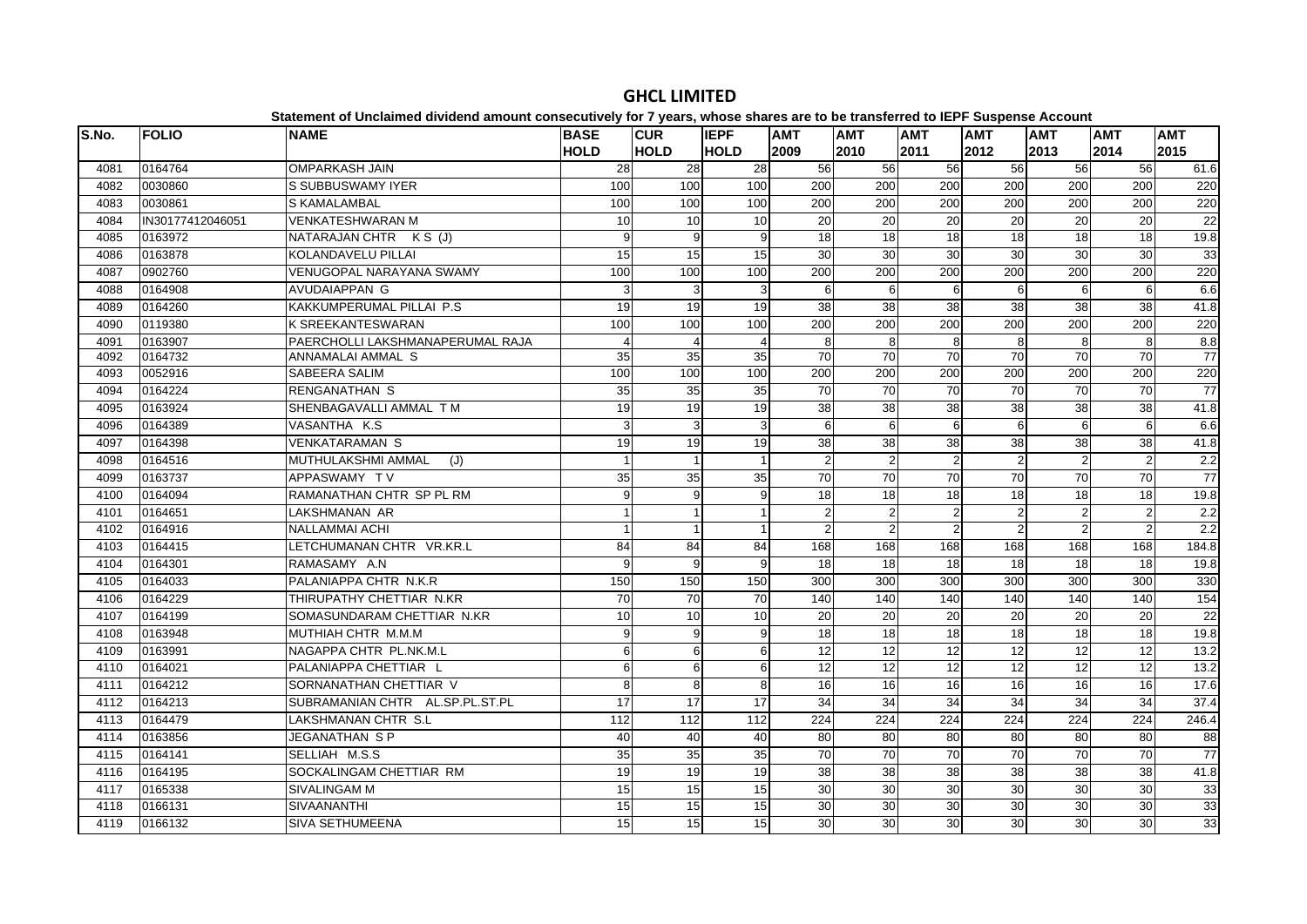| S.No. | <b>FOLIO</b>     | <b>NAME</b>                  | <b>BASE</b><br><b>HOLD</b> | <b>CUR</b><br><b>HOLD</b> | <b>IEPF</b><br><b>HOLD</b> | <b>AMT</b><br>2009 | <b>AMT</b><br>2010 | <b>AMT</b><br>2011 | <b>AMT</b><br>2012 | <b>AMT</b><br>2013 | <b>AMT</b><br>2014 | <b>AMT</b><br>2015 |
|-------|------------------|------------------------------|----------------------------|---------------------------|----------------------------|--------------------|--------------------|--------------------|--------------------|--------------------|--------------------|--------------------|
| 4120  | 0166133          | <b>SIVA MANICKAM</b>         | 15                         | 15 <sup>1</sup>           | 15                         | 30                 | 30                 | 30                 | 30                 | 30                 | 30                 | 33                 |
| 4121  | 0164018          | PERIYANAN CHTR T.K.M.M       | 354                        | 354                       | 354                        | 708                | 708                | 708                | 708                | 708                | 708                | 778.8              |
| 4122  | 0164176          | SUBRAMANIAN CHTR M.S.O.SP.PL | 81                         | 81                        | 81                         | 162                | 162                | 162                | 162                | 162                | 162                | 178.2              |
| 4123  | 0163900          | KALIMUTHU AMMAL<br>(J)       | 19                         | 19                        | 19                         | 38                 | 38                 | 38                 | 38                 | 38                 | 38                 | 41.8               |
| 4124  | IN30017510383444 | <b>ISMAIL. M</b>             | 175                        | $\frac{175}{2}$           | $\frac{1}{175}$            | 350                | 350                | 350                | 350                | 350                | 350                | 385                |
| 4125  | 0164631          | RAMANATHAN PL                | 88                         | 88                        | 88                         | 176                | 176                | 176                | 176                | 176                | 176                | 193.6              |
| 4126  | 0164053          | RAMASWAMI CHETTIAR T.V.RM    | 19                         | 19                        | 19                         | 38                 | 38                 | 38                 | 38                 | 38                 | 38                 | 41.8               |
| 4127  | 0163727          | AHAMMADU G.M                 | 4                          | 4                         | 4                          | 8                  | 8                  | 8                  | 8                  | 8                  | 8                  | 8.8                |
| 4128  | 0163729          | ALLAH PITCHAI G S            | q                          | 9                         | 9                          | 18                 | 18                 | 18                 | 18                 | 18                 | 18                 | 19.8               |
| 4129  | 0163839          | <b>GNANAMBAL</b>             | 31                         | 3                         | 3                          | 6                  | 6                  | 6                  | 6                  | 6                  | 6                  | 6.6                |
| 4130  | 0163846          | <b>IBRAMSA PR A</b>          | 9                          | 9                         | 9                          | 18                 | 18                 | 18                 | 18                 | 18                 | $\frac{1}{8}$      | 19.8               |
| 4131  | 0163847          | <b>IBRAHIM MOHAMED MKP</b>   | $\boldsymbol{\Delta}$      | $\overline{4}$            | $\overline{4}$             | 8                  | 8                  | 8                  | 8                  | 8                  | 8                  | 8.8                |
| 4132  | 0163853          | HOUTH MOHAMED M.K.S          | 19                         | 19                        | 19                         | 38                 | 38                 | 38                 | 38                 | 38                 | 38                 | 41.8               |
| 4133  | 0163915          | MEERA PILLAI P R C           | 19                         | 19                        | 19                         | 38                 | 38                 | 38                 | 38                 | 38                 | 38                 | 41.8               |
| 4134  | 0164233          | <b>UDUMAN T.M</b>            | 9                          | 9                         | 9                          | 18                 | 18                 | $\overline{18}$    | 18                 | 18                 | $\overline{18}$    | 19.8               |
| 4135  | 0164568          | ABDUL SAMAD T.S.M.A          | 10                         | 10                        | 10                         | 20                 | 20                 | 20                 | 20                 | 20                 | 20                 | 22                 |
| 4136  | 0165437          | DEVARAJ G                    | 15                         | 15                        | 15                         | 30                 | 30                 | 30                 | 30                 | 30                 | 30                 | 33                 |
| 4137  | 0165531          | FAROOQ A.R                   | 30                         | 30                        | 30                         | 60                 | 60                 | 60                 | 60                 | 60                 | $\overline{60}$    | 66                 |
| 4138  | 0165520          | CHANDRA R                    | 30                         | 30                        | 30                         | 60                 | 60                 | 60                 | 60                 | 60                 | 60                 | 66                 |
| 4139  | 0164048          | LAKSMIPATHY NAIDU M (J)      | 9                          | 9                         | 9                          | 18                 | 18                 | 18                 | 18                 | 18                 | $\overline{18}$    | 19.8               |
| 4140  | 0163814          | NARAYANAMMA L<br>(J)         | 35                         | 35                        | 35                         | 70                 | 70                 | 70                 | 70                 | 70                 | 70                 | 77                 |
| 4141  | 0164530          | <b>PADMAVATHI</b>            | 61                         | 61                        | 61                         | 122                | 122                | $\overline{122}$   | 122                | 122                | 122                | 134.2              |
| 4142  | IN30169610208719 | SUBRAMANI.M                  | 300                        | 300                       | 300                        | 600                | 600                | 600                | 600                | 600                | 600                | 660                |
| 4143  | 0165981          | DEVARAJ KB (J)               | 30                         | 30                        | 30                         | 60                 | 60                 | 60                 | 60                 | 60                 | 60                 | 66                 |
| 4144  | 0165918          | <b>SURESH D</b>              | 30                         | 30                        | 30                         | 60                 | 60                 | 60                 | 60                 | 60                 | 60                 | 66                 |
| 4145  | 0164527          | JAGANNATHAN S.P              | 10                         | 10                        | 10                         | 20                 | 20                 | 20                 | 20                 | 20                 | 20                 | 22                 |
| 4146  | 0164528          | CHINNAPYAN S.P               | 9                          | 9                         | 9                          | 18                 | 18                 | $\frac{1}{8}$      | 18                 | 18                 | $\frac{1}{8}$      | 19.8               |
| 4147  | 0164529          | SHANMUGAM S.P                | q                          | 9                         | 9                          | $\overline{18}$    | $\overline{18}$    | $\overline{18}$    | $\overline{18}$    | 18                 | $\frac{1}{8}$      | 19.8               |
| 4148  | 0032182          | L M DAKSHINAMOORTHY          | 100                        | 100                       | 100                        | 200                | 200                | 200                | 200                | 200                | 200                | 220                |
| 4149  | 0166123          | <b>VALLIAMMAI</b>            | 30                         | 30                        | 30                         | 60                 | 60                 | 60                 | 60                 | 60                 | 60                 | 66                 |
| 4150  | 0109308          | R RAJALAKSHMI                | 200                        | 200                       | 200                        | 400                | 400                | 400                | 400                | 400                | 400                | 440                |
| 4151  | 0164139          | <b>SEETHAMMAL</b>            | 10                         | 10                        | 10                         | 20                 | 20                 | 20                 | 20                 | 20                 | 20                 | 22                 |
| 4152  | 0163795          | CHIKKA CHETTIAR K V          | 10                         | 10                        | 10                         | 20                 | 20                 | 20                 | $\overline{20}$    | 20                 | 20                 | 22                 |
| 4153  | 0164257          | VARADARAJU CHTR K.V.S        | 6                          | $6\phantom{a}$            | $6 \overline{6}$           | 12                 | $\overline{12}$    | $\overline{12}$    | 12                 | 12                 | 12                 | 13.2               |
| 4154  | 0164354          | ADINARAYANA CHETTY S         | 10                         | 10                        | 10                         | 20                 | 20                 | 20                 | 20                 | 20                 | 20                 | 22                 |
| 4155  | 0000427          | POLA ABRAHAM JOHNSON         | 200                        | 200                       | 200                        | 400                | 400                | 400                | 400                | 400                | 400                | 440                |
| 4156  | 0164487          | KARUPPIAH AMBALAM A.S.M      | 389                        | 389                       | 389                        | 778                | 778                | 778                | 778                | 778                | 778                | 855.8              |
| 4157  | 0078775          | <b>R.RANGA RAJAN</b>         | 100                        | 100                       | 100                        | 200                | 200                | 200                | 200                | 200                | 200                | 220                |
| 4158  | 0030464          | D DAKSHANA MOORTHY           | 100                        | 100                       | 100                        | 200                | 200                | 200                | 200                | 200                | 200                | 220                |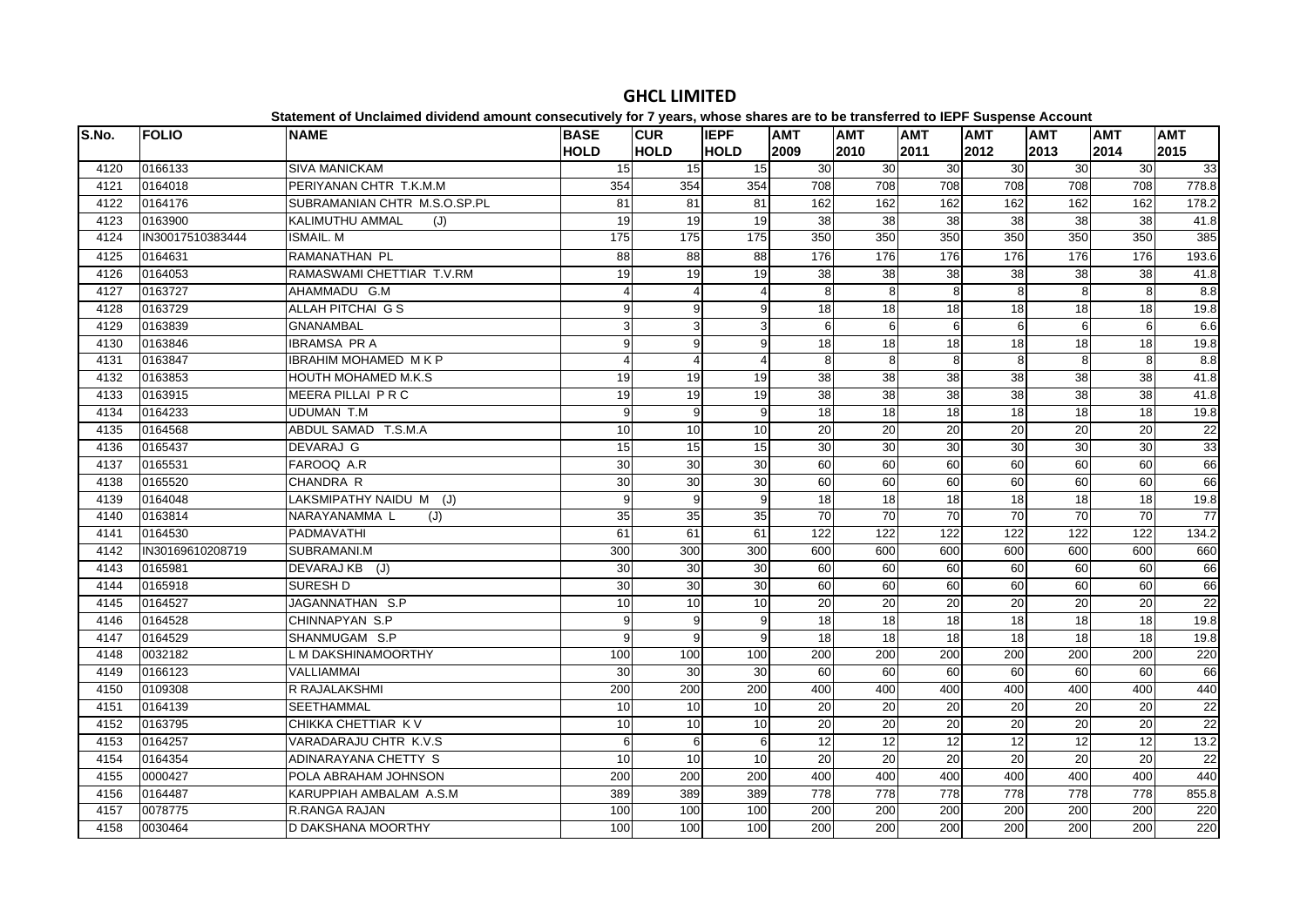| S.No. | <b>FOLIO</b>     | <b>NAME</b>                | <b>BASE</b><br><b>HOLD</b> | <b>CUR</b><br><b>HOLD</b> | <b>IEPF</b><br><b>HOLD</b> | <b>AMT</b><br>2009    | <b>AMT</b><br>2010 | <b>AMT</b><br>2011      | <b>AMT</b><br>2012 | <b>AMT</b><br>2013 | <b>AMT</b><br>2014      | <b>AMT</b><br>2015 |
|-------|------------------|----------------------------|----------------------------|---------------------------|----------------------------|-----------------------|--------------------|-------------------------|--------------------|--------------------|-------------------------|--------------------|
| 4159  | 0164019          | PERUMANA SUBRAYA PILLAI S  | 19                         | 19                        | 19 <sup>l</sup>            | 38                    | 38                 | 38                      | 38                 | 38                 | 38                      | 41.8               |
| 4160  | 0165480          | <b>KRISHNAVENI</b>         | 3                          | 3                         | 3                          | 6                     | 6                  | 6                       | 6                  | 6                  | 6                       | 6.6                |
| 4161  | 0097404          | LALITHA BALASUBRAMANIAM    | 100                        | 100                       | 100                        | 200                   | 200                | 200                     | 200                | 200                | 200                     | 220                |
| 4162  | 0117285          | R SUBRAMANIAN              | 100                        | 100                       | 100                        | $\overline{200}$      | 200                | 200                     | 200                | 200                | $\overline{200}$        | 220                |
| 4163  | 0119528          | R RAGUPATHY                | 100                        | 100                       | 100                        | 200                   | 200                | 200                     | 200                | 200                | 200                     | 220                |
| 4164  | 0163803          | CHEENIVEERI CHTR K V C     | 3                          | 3                         | 3                          | 6                     | 6                  | 6                       | 6                  | 6                  | 6                       | 6.6                |
| 4165  | 0164038          | PALANISWAMY CHTR KS        | 6                          | $6 \overline{6}$          | 6                          | 12                    | 12                 | $\overline{12}$         | 12                 | 12                 | $\overline{12}$         | 13.2               |
| 4166  | 0165505          | KALAISELVI Y               | 30                         | 30                        | 30                         | 60                    | 60                 | 60                      | 60                 | 60                 | 60                      | 66                 |
| 4167  | IN30017510303019 | KRISHNA MOORTHI. N         |                            | $\mathbf{1}$              |                            | $\mathfrak{p}$        | 2                  | $\overline{2}$          |                    | $\overline{2}$     | $\overline{2}$          | 2.2                |
| 4168  | 0111429          | R REVATHI                  | 100                        | 100                       | 100                        | 200                   | 200                | 200                     | 200                | 200                | 200                     | 220                |
| 4169  | 0164188          | SUBRAMANIAN K.V.S.         | 6                          | 6                         | 6                          | 12                    | 12                 | 12                      | 12                 | 12                 | 12                      | 13.2               |
| 4170  | 1204470001112128 | <b>RAVIKUMAR E</b>         | $\overline{2}$             | $\mathbf 2$               | $\overline{2}$             | $\boldsymbol{\Delta}$ | Δ                  | $\overline{\mathbf{A}}$ |                    | Δ                  | $\overline{\mathbf{A}}$ | 4.4                |
| 4171  | IN30039411789673 | <b>M R PERIYASAMY</b>      | 10                         | 10                        | 10                         | 20                    | 20                 | 20                      | 20                 | 20                 | 20                      | 22                 |
| 4172  | 0164013          | PALANICHAMY KAVUNDER       | 20                         | 20                        | 20                         | 40                    | 40                 | 40                      | 40                 | 40                 | 40                      | 44                 |
| 4173  | 0164061          | PARVATHI AMMAL             | 20                         | $\overline{20}$           | $\overline{20}$            | 40                    | 40                 | 40                      | 40                 | 40                 | 40                      | 44                 |
| 4174  | 0164532          | PARASURAMAN K.S            | 45                         | 45                        | 45                         | 90                    | 90                 | 90                      | 90                 | 90                 | 90                      | 99                 |
| 4175  | 0116537          | <b>H SRINIVASAN</b>        | 100                        | 100                       | 100                        | 200                   | 200                | 200                     | 200                | 200                | 200                     | 220                |
| 4176  | 0129803          | N. SAJJAD                  | 100                        | 100                       | 100                        | 200                   | 200                | 200                     | 200                | 200                | 200                     | 220                |
| 4177  | 0164111          | RAMANATHAN R               | 18                         | 18                        | 18                         | 36                    | 36                 | 36                      | 36                 | 36                 | 36                      | 39.6               |
| 4178  | 0030379          | N RAJALAKSMI               | 100                        | 100                       | 100                        | 200                   | 200                | 200                     | 200                | 200                | 200                     | 220                |
| 4179  | 0112855          | P SIVAPRAKASAM             | 100                        | 100                       | 100                        | $\overline{200}$      | 200                | $\overline{200}$        | 200                | 200                | $\overline{200}$        | 220                |
| 4180  | 1203280000112110 | NOUSHAD, U                 | 30                         | 50                        | 30                         | 60                    | 60                 | 100                     | 100                | 100                | 100                     | 110                |
| 4181  | 0046035          | <b>M VISWANATHAN</b>       | 100                        | 100                       | 100                        | 200                   | 200                | 200                     | 200                | 200                | 200                     | 220                |
| 4182  | 0163809          | DHANDAYUTHAPANI CHTR KK(J) | 10                         | 10                        | 10                         | 20                    | 20                 | 20                      | 20                 | 20                 | 20                      | 22                 |
| 4183  | 0164298          | SHANMUGASUNDARAM C.S.      | 30                         | 30                        | 30                         | 60                    | 60                 | 60                      | 60                 | 60                 | 60                      | 66                 |
| 4184  | 0165251          | <b>SHANTHA</b>             | 5                          | 5                         | $5\overline{)}$            | 10                    | 10                 | $\overline{10}$         | 10                 | 10                 | $\overline{10}$         | 11                 |
| 4185  | 0061364          | N.S. VISWANATHAN           | 100                        | 100                       | 100                        | 200                   | 200                | 200                     | 200                | 200                | $\overline{200}$        | 220                |
| 4186  | 0102908          | <b>M SUNDARAM</b>          | 100                        | 100                       | 100                        | 200                   | 200                | 200                     | 200                | 200                | 200                     | 220                |
| 4187  | 0119152          | L INBAM                    | 100                        | 100                       | 100                        | 200                   | 200                | 200                     | 200                | 200                | 200                     | 220                |
| 4188  | 0165886          | <b>VIYAKUMAR G</b><br>(J)  | 15                         | $\overline{15}$           | 15                         | 30                    | 30                 | 30                      | 30                 | 30                 | 30                      | 33                 |
| 4189  | 0164689          | PONNUSWAMY P               | 9                          | 9                         | 9                          | 18                    | $\overline{18}$    | $\overline{18}$         | 18                 | 18                 | 18                      | 19.8               |
| 4190  | 0047077          | <b>M RAMAYYA</b>           | 200                        | $\overline{200}$          | 200                        | 400                   | 400                | 400                     | 400                | 400                | 400                     | 440                |
| 4191  | 0165787          | UMAMAHESHVARAN K.R         | 30                         | 30                        | 30                         | 60                    | 60                 | 60                      | 60                 | 60                 | 60                      | 66                 |
| 4192  | 0165983          | <b>RAMASAMY V</b>          | 30                         | 30                        | 30                         | 60                    | 60                 | 60                      | 60                 | 60                 | 60                      | 66                 |
| 4193  | IN30021411573822 | <b>ANAND KV</b>            | 70                         | $\overline{70}$           | 70                         | 140                   | 140                | 140                     | 140                | 140                | 140                     | 154                |
| 4194  | 0143817          | <b>K R RAJA</b>            | 100                        | 100                       | 100                        | 200                   | 200                | 200                     | 200                | 200                | 200                     | 220                |
| 4195  | 0143818          | <b>BANU RAJA</b>           | 200                        | 200                       | 200                        | 400                   | 400                | 400                     | 400                | 400                | 400                     | 440                |
| 4196  | 0130567          | V M SRINIVASAN             | 100                        | 100                       | 100                        | 200                   | 200                | 200                     | 200                | 200                | 200                     | 220                |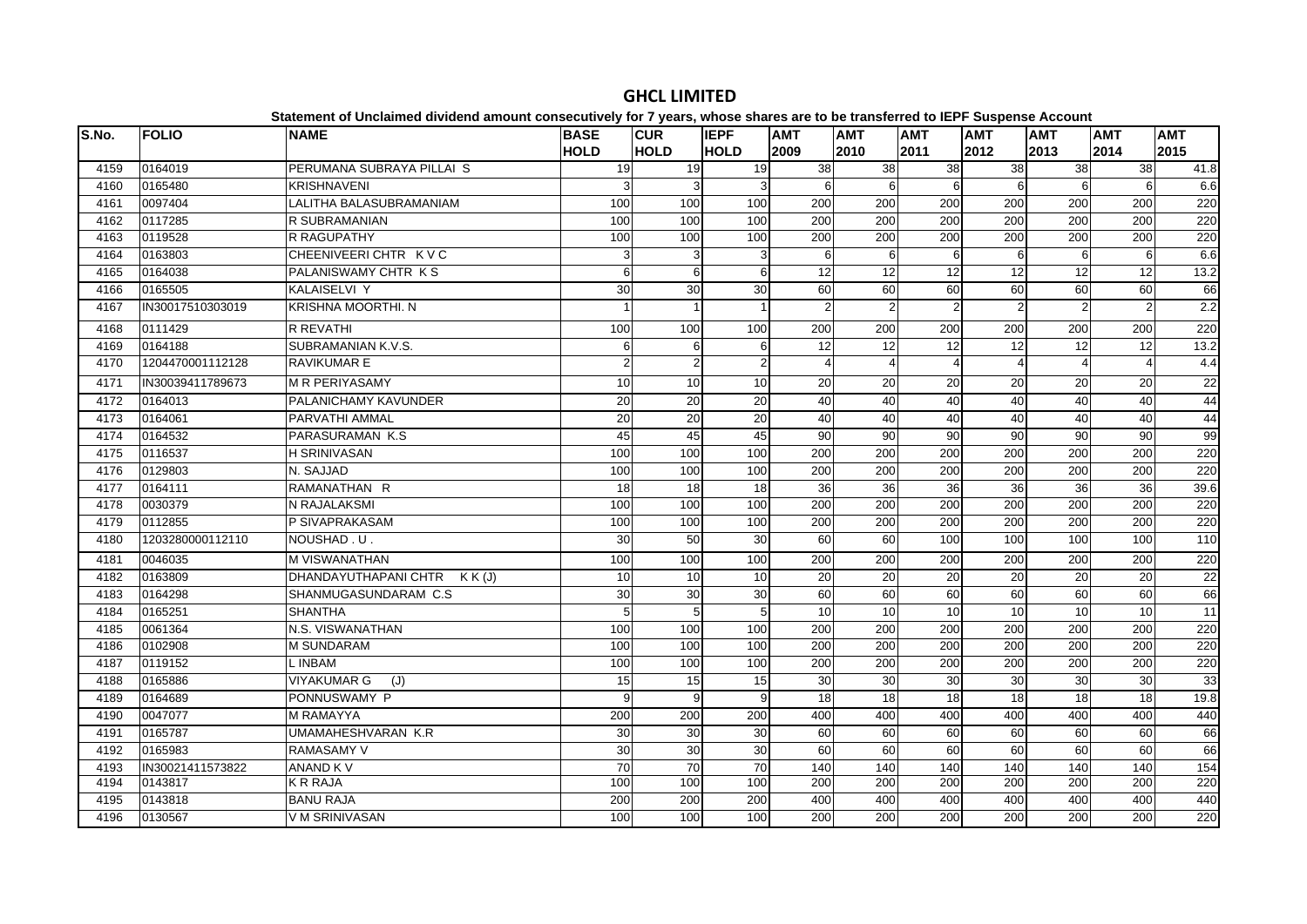| S.No.        | <b>FOLIO</b>       | <b>NAME</b>                       | <b>BASE</b>    | <b>CUR</b>      | <b>IEPF</b>     | <b>AMT</b>      | <b>AMT</b>       | <b>AMT</b>       | <b>AMT</b> | <b>AMT</b>      | <b>AMT</b>            | <b>AMT</b>      |
|--------------|--------------------|-----------------------------------|----------------|-----------------|-----------------|-----------------|------------------|------------------|------------|-----------------|-----------------------|-----------------|
|              |                    |                                   | <b>HOLD</b>    | <b>HOLD</b>     | <b>HOLD</b>     | 2009            | 2010             | 2011             | 2012       | 2013            | 2014                  | 2015            |
| 4197         | 0165352            | LAKSHMANAN T                      | 15             | 15              | 15              | 30              | 30               | 30               | 30         | 30              | 30                    | 33              |
| 4198         | 0164437            | ABDUL AZEEZ K                     |                | $\overline{7}$  | $\overline{7}$  | 14              | 14               | 14               | 14         | 14              | 14                    | 15.4            |
| 4199         | 0045975            | T N SIVARAJAN                     | 100            | 100             | 100             | 200             | 200              | 200              | 200        | 200             | 200                   | 220             |
| 4200         | 0079784            | N.P. PADMANABHAN                  | 100            | 100             | 100             | 200             | 200              | 200              | 200        | 200             | 200                   | 220             |
| 4201         | 0164685            | SANTHA KUMAR N                    | 21             | 21              | 21              | 42              | 42               | 42               | 42         | 42              | 42                    | 46.2            |
| 4202         | 1203970000048065   | P. PUSHPA RAJ                     | 5              | 5               | 5 <sup>5</sup>  | 10              | 10               | 10               | 10         | 10              | 10                    | $\overline{11}$ |
| 4203         | 0111656            | V GOVINDARAJAN                    | 100            | 100             | 100             | 200             | 200              | 200              | 200        | 200             | 200                   | 220             |
| 4204         | 0142068            | N MURALI                          | 100            | 100             | 100             | 200             | 200              | 200              | 200        | 200             | 200                   | 220             |
| 4205         | 0163874            | <b>KAMAKSHI AMMAL</b>             | 35             | 35              | 35              | $\overline{70}$ | 70               | $\overline{70}$  | 70         | $\overline{70}$ | 70                    | 77              |
| 4206         | 0019769            | <b>GIRIJA KESERKER</b>            | 100            | 100             | 100             | 200             | 200              | 200              | 200        | 200             | 200                   | 220             |
| 4207         | 0164099            | RADHAKRISHNAN B                   | 20             | 20              | 20              | 40              | 40               | 40               | 40         | 40              | 40                    | 44              |
| 4208         | 0164245            | RAJALAKSHMI AMMAL                 | 35             | 35              | 35              | $\overline{70}$ | 70               | $\overline{70}$  | 70         | 70              | $\overline{70}$       | 77              |
| 4209         | 0164370            | SEETHARAMAN S                     | 9              | 9               | $\overline{9}$  | 18              | 18               | 18               | 18         | 18              | 18                    | 19.8            |
| 4210         | 0164392            | RAMASAMY K                        | 45             | 45              | 45              | 90              | 90               | 90               | 90         | 90              | 90                    | 99              |
| 4211         | 0163812            | JOYCE SANTHAM AMMAL               |                | $\overline{4}$  | $\overline{4}$  | 8               | 8                | 8                | 8          | 8               | 8                     | 8.8             |
| 4212         | 0046043            | <b>FRANCIS PEREIRA</b>            | 100            | 100             | 100             | 200             | 200              | 200              | 200        | 200             | 200                   | 220             |
| 4213         | 0046057            | T ANBU KAMARAJ                    | 300            | 300             | 300             | 600             | 600              | 600              | 600        | 600             | 600                   | 660             |
| 4214         | 0048744            | <b>REKHA SHIPURKAR</b>            | 300            | 300             | 300             | 600             | 600              | 600              | 600        | 600             | 600                   | 660             |
| 4215         | 0099602            | <b>PASCAL RODRIGUS</b>            | 200            | 200             | 200             | 400             | 400              | 400              | 400        | 400             | 400                   | 440             |
| 4216         | 0114476            | P T SHOBHANA                      | 100            | 100             | 100             | 200             | 200              | 200              | 200        | 200             | 200                   | 220             |
| 4217         | IN30021411536410   | V K NARAYANAN                     | $\mathfrak{p}$ | $\overline{2}$  | $\mathfrak{p}$  | 4               | 4                | 4                | -4         | 4               | $\boldsymbol{\Delta}$ | 4.4             |
| 4218         | IN30023910149075   | KAKKATTUMMAL KUNNOTH ABDUL SALEEM | 200            | 200             | 200             | 400             | 400              | 400              | 400        | 400             | 400                   | 440             |
|              |                    |                                   |                |                 |                 |                 |                  |                  |            |                 |                       |                 |
| 4219         | 0046136            | C V KRISHNAN NAIR                 | 100            | 100             | 100             | 200             | 200              | 200              | 200        | 200             | 200                   | 220             |
| 4220         | 1304140000264500   | <b>SURENDRAN P</b>                |                | 200             |                 | 400             | 400              | 400              | 400        |                 | 400                   | 2.2             |
| 4221<br>4222 | 0079644<br>0112399 | JEEJA N.<br>K A MOHAMMED KUNHI    | 200<br>100     | 100             | 200             | 200             | 200              | 200              | 200        | 400             | 200                   | 440<br>220      |
|              |                    |                                   |                |                 | 100             |                 |                  |                  |            | 200             |                       |                 |
| 4223         | 0046161            | R BHAVANI BAI                     | 100            | 100             | 100             | 200             | 200              | 200              | 200        | 200             | 200                   | 220             |
| 4224         | 0163903            | <b>KRISHNAN T G</b>               | 35             | 35              | 35              | 70              | 70               | 70               | 70         | 70              | 70                    | 77              |
| 4225         | 0164085            | <b>RAMA SHENOY N</b>              | 70             | $\overline{70}$ | $\overline{70}$ | 140             | 140              | 140              | 140        | 140             | 140                   | 154             |
| 4226         | 1201580000199732   | ANIL K M                          | 55             | 55              | 55              | 110             | 110              | 110              | 110        | 110             | $\frac{110}{110}$     | 121             |
| 4227         | 0046106            | VINCENT DE PAUL T G               | 100            | 100             | 100             | 200             | 200              | 200              | 200        | 200             | 200                   | 220             |
| 4228         | 0046072            | <b>MURALI DHARAN C</b>            | 100            | 100             | 100             | 200             | $\overline{200}$ | $\overline{200}$ | 200        | 200             | $\overline{200}$      | 220             |
| 4229         | 0046102            | <b>TK SARASWATHY</b>              | 300            | 300             | 300             | 600             | 600              | 600              | 600        | 600             | 600                   | 660             |
| 4230         | 0065245            | K.K.K. MOIDEEN                    | 100            | 100             | 100             | 200             | 200              | 200              | 200        | 200             | 200                   | 220             |
| 4231         | 0083264            | V. THANKAMANI                     | 100            | 100             | 100             | 200             | $\overline{200}$ | $\overline{200}$ | 200        | 200             | $\overline{200}$      | 220             |
| 4232         | 0051572            | SUDHA SHARMA                      | 100            | 100             | 100             | 200             | 200              | 200              | 200        | 200             | 200                   | 220             |
| 4233         | 0123948            | P M SATHEESAN                     | 100            | 100             | 100             | 200             | 200              | 200              | 200        | 200             | 200                   | 220             |
| 4234         | 0164488            | RAMA AIYER A.S.K                  | 195            | 195             | 195             | 390             | 390              | 390              | 390        | 390             | 390                   | 429             |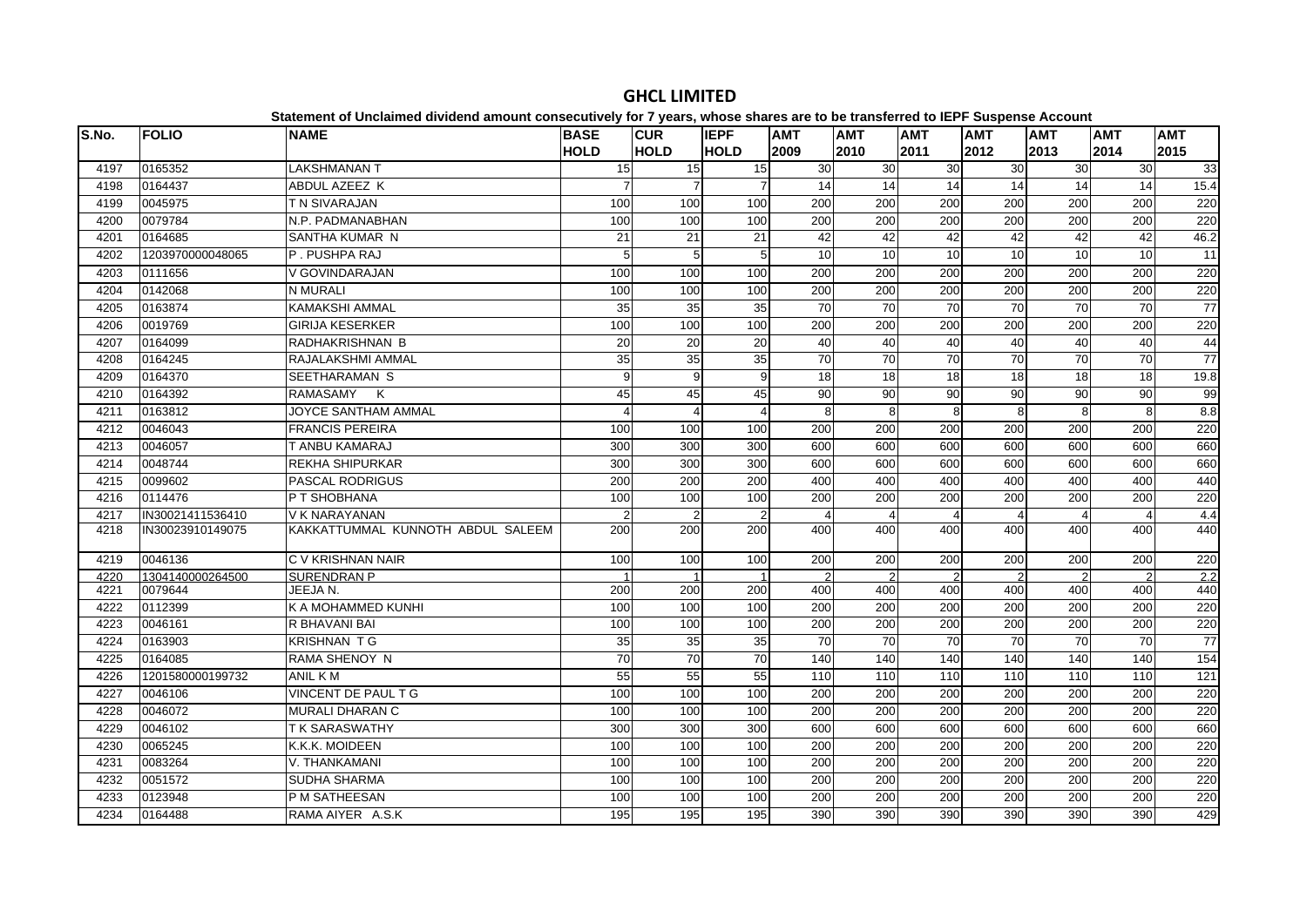| S.No. | <b>FOLIO</b>     | <b>NAME</b>                  | <b>BASE</b><br><b>HOLD</b> | <b>CUR</b><br><b>HOLD</b> | <b>IEPF</b><br><b>HOLD</b> | <b>AMT</b><br>2009 | <b>AMT</b><br>2010 | <b>AMT</b><br>2011 | <b>AMT</b><br>2012 | <b>AMT</b><br>2013 | <b>AMT</b><br>2014 | <b>AMT</b><br>2015 |
|-------|------------------|------------------------------|----------------------------|---------------------------|----------------------------|--------------------|--------------------|--------------------|--------------------|--------------------|--------------------|--------------------|
| 4235  | 0057322          | P M SHIVSHANKARAN NAMBISAN   | 100                        | 100                       | 100                        | 200                | 200                | 200                | 200                | $\overline{200}$   | $\overline{200}$   | 220                |
| 4236  | 0115299          | <b>MTK MUHAMED</b>           | 200                        | 200                       | 200                        | 400                | 400                | 400                | 400                | 400                | 400                | 440                |
| 4237  | 0120579          | <b>MTK MUHAMED</b>           | 100                        | 100                       | 100                        | 200                | 200                | 200                | 200                | 200                | 200                | 220                |
| 4238  | 0148535          | LOGA N SUBBA RAMAN           | 4000                       | 4000                      | 4000                       | 8000               | 8000               | 8000               | 8000               | 8000               | 8000               | 8800               |
| 4239  | 0164792          | RAMA V. KUMAR                |                            | $\mathbf{1}$              |                            | $\overline{2}$     | $\overline{2}$     | $\overline{2}$     | $\overline{2}$     | $\overline{2}$     | $\overline{2}$     | 2.2                |
| 4240  | 0129255          | <b>ANTHONIACHAN T A</b>      | 100                        | 100                       | 100                        | 200                | 200                | 200                | 200                | 200                | 200                | 220                |
| 4241  | 0046093          | <b>BABOO P A</b>             | 100                        | 100                       | 100                        | $\overline{200}$   | 200                | $\overline{200}$   | 200                | $\overline{200}$   | $\overline{200}$   | 220                |
| 4242  | 0046565          | <b>JOHNSON K C</b>           | 100                        | 100                       | 100                        | 200                | 200                | 200                | 200                | 200                | 200                | 220                |
| 4243  | 0029295          | <b>GEETHA</b>                | 100                        | 100                       | 100                        | 200                | 200                | 200                | 200                | 200                | 200                | 220                |
| 4244  | IN30163740917422 | MOHAMMED SIDHIQUE K K        | 250                        | 250                       | 250                        | 500                | 500                | 500                | 500                | 500                | 500                | 550                |
| 4245  | 0110580          | <b>ANTONY PL</b>             | 100                        | 100                       | 100                        | 200                | 200                | 200                | 200                | 200                | 200                | 220                |
| 4246  | 0046809          | <b>MEGH SINGH</b>            | 100                        | 100                       | 100                        | 200                | 200                | 200                | 200                | 200                | 200                | 220                |
| 4247  | 0119616          | RANI CHERIAN                 | 100                        | 100                       | 100                        | 200                | 200                | 200                | 200                | 200                | 200                | 220                |
| 4248  | 0029204          | SAKERCHAND DOSSABHAI         | 200                        | $\overline{200}$          | 200                        | 400                | 400                | 400                | 400                | 400                | 400                | 440                |
| 4249  | 0096963          | <b>NALIN D. SAMPAT</b>       | 100                        | 100                       | 100                        | 200                | 200                | 200                | 200                | 200                | 200                | 220                |
| 4250  | 0166028          | <b>GEETHA S SHENOY</b>       | 60                         | 60                        | 60                         | 120                | 120                | 120                | 120                | 120                | 120                | 132                |
| 4251  | 0107989          | <b>GANESH PRASAD</b>         | 100                        | 100                       | 100                        | 200                | 200                | 200                | 200                | 200                | 200                | 220                |
| 4252  | 0088434          | <b>MAHESH CHANDER</b>        | 200                        | 200                       | 200                        | 400                | 400                | 400                | 400                | 400                | 400                | 440                |
| 4253  | 0121278          | <b>B VENKITESWARA PRASAD</b> | 100                        | 100                       | 100                        | 200                | 200                | 200                | 200                | 200                | 200                | 220                |
| 4254  | 0046735          | <b>KUMUD MUSADDI</b>         | 100                        | 100                       | 100                        | 200                | 200                | 200                | 200                | 200                | 200                | 220                |
| 4255  | 0164078          | RUKMANI ACHI T               | 230                        | 230                       | 230                        | 460                | 460                | 460                | 460                | 460                | 460                | 506                |
| 4256  | 0012395          | A G MENON                    | 100                        | 100                       | 100                        | 200                | $\overline{200}$   | $\overline{200}$   | 200                | 200                | $\overline{200}$   | 220                |
| 4257  | 0029279          | <b>MERCY THOMAS</b>          | 100                        | 100                       | 100                        | 200                | $\overline{200}$   | $\overline{200}$   | 200                | 200                | $\overline{200}$   | 220                |
| 4258  | 0046631          | P M THOMAS                   | 100                        | 100                       | 100                        | 200                | 200                | 200                | 200                | 200                | 200                | 220                |
| 4259  | 0133205          | <b>R K MENON</b>             | 200                        | 200                       | 200                        | 400                | 400                | 400                | 400                | 400                | 400                | 440                |
| 4260  | 0080971          | ALEYAS M. VARGHESE           | 100                        | 100                       | 100                        | 200                | 200                | 200                | 200                | 200                | 200                | 220                |
| 4261  | 0098604          | <b>GEORGE KANIPPILLY</b>     | 100                        | 100                       | 100                        | 200                | 200                | 200                | 200                | 200                | 200                | 220                |
| 4262  | 0115525          | <b>NOBY WILLIAMS</b>         | 100                        | 100                       | 100                        | 200                | 200                | 200                | 200                | 200                | 200                | 220                |
| 4263  | 1202390000154276 | ARUNA RADHAKRISHNAN.         | 200                        | 200                       | 200                        | 400                | 400                | 400                | 400                | 400                | 400                | 440                |
| 4264  | 0902257          | <b>V VARGHESE IPE</b>        | 100                        | 100                       | 100                        | $\overline{200}$   | 200                | $\overline{200}$   | 200                | 200                | $\overline{200}$   | 220                |
| 4265  | 0097476          | <b>V.G. BALAN KUTTY</b>      | 100                        | 100                       | 100                        | 200                | 200                | 200                | 200                | 200                | 200                | 220                |
| 4266  | 0119047          | <b>ARVIND KUMAR</b>          | 200                        | 200                       | 200                        | 400                | 400                | 400                | 400                | 400                | 400                | 440                |
| 4267  | 0901550          | <b>RASSI KURUVILLA</b>       | 100                        | 100                       | 100                        | 200                | 200                | 200                | 200                | 200                | 200                | 220                |
| 4268  | 0046221          | <b>KMGPILLAI</b>             | 100                        | 100                       | 100                        | 200                | 200                | 200                | 200                | 200                | 200                | 220                |
| 4269  | 0046311          | <b>MANIAPPAN U P</b>         | 100                        | 100                       | 100                        | 200                | 200                | 200                | 200                | 200                | 200                | 220                |
| 4270  | 0131300          | <b>G SAVITHRI</b>            | 300                        | 300                       | 300                        | 600                | 600                | 600                | 600                | 600                | 600                | 660                |
| 4271  | 0057731          | <b>VENUGOPAL GOPINATH</b>    | 200                        | 200                       | 200                        | 400                | 400                | 400                | 400                | 400                | 400                | 440                |
| 4272  | 0107421          | LATHIKA RAMACHANDRAN         | 200                        | 200                       | 200                        | 400                | 400                | 400                | 400                | 400                | 400                | 440                |
| 4273  | 0164787          | RAJARAM M.N                  | 11                         | $\overline{11}$           | 11                         | 22                 | 22                 | 22                 | 22                 | 22                 | 22                 | 24.2               |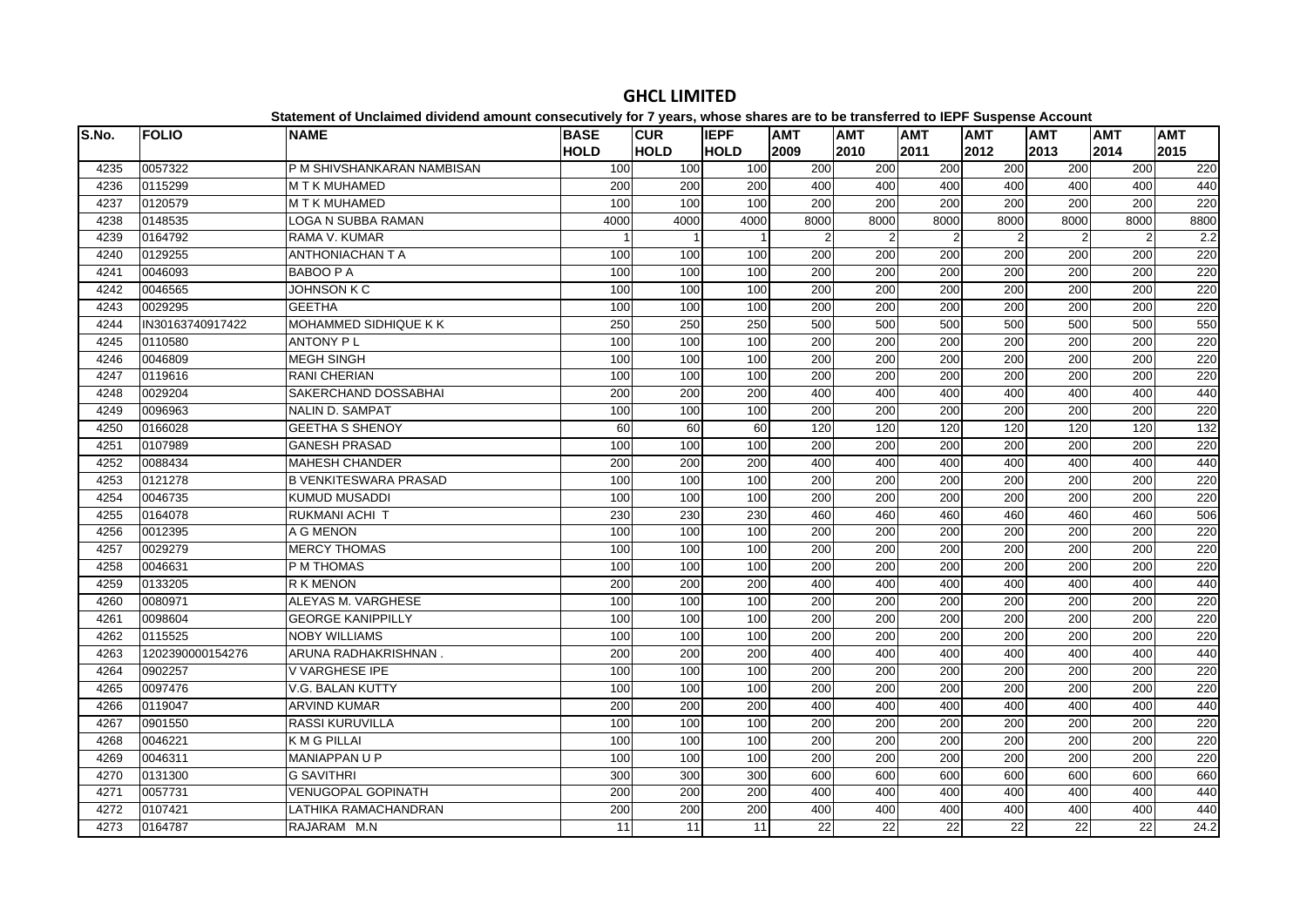| S.No. | <b>FOLIO</b>     | platomont of onolamiou arriaona amount concooutriory for Figuarcy mnoco charge are<br><b>NAME</b> | <b>BASE</b> | <b>CUR</b>              | <b>IEPF</b> | <b>AMT</b>       | <b>AMT</b>       | <b>AMT</b>       | $- -$<br><b>AMT</b> | <b>AMT</b> | <b>AMT</b> | <b>AMT</b>      |
|-------|------------------|---------------------------------------------------------------------------------------------------|-------------|-------------------------|-------------|------------------|------------------|------------------|---------------------|------------|------------|-----------------|
|       |                  |                                                                                                   | <b>HOLD</b> | <b>HOLD</b>             | <b>HOLD</b> | 2009             | 2010             | 2011             | 2012                | 2013       | 2014       | 2015            |
| 4274  | 0164788          | RAJENA DEVI R                                                                                     | 6           | 6                       | 6           | 12               | 12               | 12               | 12                  | 12         | 12         | 13.2            |
| 4275  | 0164789          | DINAKARAN M.R                                                                                     |             | $\overline{\mathbf{A}}$ |             | 8                | $\mathsf{R}$     | 8                | 8                   | 8          | 8          | 8.8             |
| 4276  | 0145624          | K B JIBY                                                                                          | 300         | 300                     | 300         | 600              | 600              | 600              | 600                 | 600        | 600        | 660             |
| 4277  | 0904532          | P V ABRAHAM                                                                                       | 300         | 100                     | 100         | 600              | 200              | 200              | 200                 | 200        | 200        | 220             |
| 4278  | 0072198          | K. REMA DEVI                                                                                      | 100         | 100                     | 100         | 200              | 200              | 200              | 200                 | 200        | 200        | 220             |
| 4279  | 0050223          | KOTTURUTHIL KUNJUMMEN GEORGE                                                                      | 100         | 100                     | 100         | $\overline{200}$ | $\overline{200}$ | $\overline{200}$ | $\overline{200}$    | 200        | 200        | 220             |
| 4280  | 0000831          | JOSEPH V GEORGE                                                                                   | 200         | 200                     | 200         | 400              | 400              | 400              | 400                 | 400        | 400        | 440             |
| 4281  | 0046598          | <b>JIMMI JOSEPH</b>                                                                               | 200         | 200                     | 200         | 400              | 400              | 400              | 400                 | 400        | 400        | 440             |
| 4282  | 0046744          | PALACKAL JIMMY JOSEPH                                                                             | 100         | 100                     | 100         | 200              | 200              | 200              | 200                 | 200        | 200        | 220             |
| 4283  | IN30023911363190 | <b>JAYA BENNY</b>                                                                                 | 25          | 25                      | 25          | 50               | 50               | 50               | 50                  | 50         | 50         | 55              |
| 4284  | 0114910          | PREETA RAJAN                                                                                      | 300         | 300                     | 300         | 600              | 600              | 600              | 600                 | 600        | 600        | 660             |
| 4285  | 0089535          | <b>ILIN DINAH ABRAHAM</b>                                                                         | 100         | 100                     | 100         | 200              | 200              | 200              | 200                 | 200        | 200        | 220             |
| 4286  | 0091647          | <b>ASHOK T. MATHEW</b>                                                                            | 100         | 100                     | 100         | 200              | 200              | 200              | 200                 | 200        | 200        | 220             |
| 4287  | 0027837          | <b>VARKEY ABRAHAM</b>                                                                             | 200         | 200                     | 200         | 400              | 400              | 400              | 400                 | 400        | 400        | 440             |
| 4288  | 0902230          | T N THANKAPPAN ACHARY                                                                             | 1000        | 1000                    | 1000        | 2000             | 2000             | 2000             | 2000                | 2000       | 2000       | 2200            |
| 4289  | 0088543          | <b>NINAN NINAN</b>                                                                                | 100         | 100                     | 100         | 200              | 200              | 200              | 200                 | 200        | 200        | 220             |
| 4290  | 1203280000077936 | <b>JOSE VARGHESE.</b>                                                                             | 25          | 25                      | 25          | 50               | 50               | 50               | 50                  | 50         | 50         | 55              |
| 4291  | 1203280000132129 | ABDUL SALAM.                                                                                      | 25          | 13                      | 13          | 50               | 50               | 50               | 50                  | 50         | 50         | 55              |
| 4292  | 0046795          | SUBRAMANIAM MECHERIMADOM HARIHARAN                                                                | 200         | 200                     | 200         | 400              | 400              | 400              | 400                 | 400        | 400        | 440             |
| 4293  | 0046842          | GIRIJA ANANTHANARAYANAN SITAMMAL                                                                  | 200         | 200                     | 200         | 400              | 400              | 400              | 400                 | 400        | 400        | 440             |
| 4294  | 1203280000102497 | SANTHOSH KUMAR.                                                                                   | 55          | 43                      | 43          | 110              | 110              | 110              | 110                 | 110        | 110        | 121             |
| 4295  | 0163851          | <b>JANAKI AMMAL</b>                                                                               | 19          | 19                      | 19          | 38               | 38               | 38               | 38                  | 38         | 38         | 41.8            |
| 4296  | 0052858          | <b>SIVA KUMAR D</b>                                                                               | 200         | 200                     | 200         | 400              | 400              | 400              | 400                 | 400        | 400        | 440             |
| 4297  | 0138664          | K V RAMASWAMY REDDIAR                                                                             | 100         | 100                     | 100         | 200              | 200              | $\overline{200}$ | 200                 | 200        | 200        | 220             |
| 4298  | 0114600          | SHEELA RAI                                                                                        | 300         | 300                     | 300         | 600              | 600              | 600              | 600                 | 600        | 600        | 660             |
| 4299  | 0103453          | <b>VARGHESE</b>                                                                                   | 100         | 100                     | 100         | 200              | 200              | 200              | 200                 | 200        | 200        | 220             |
| 4300  | 0071746          | K.K. MATHEW                                                                                       | 100         | 100                     | 100         | 200              | 200              | $\overline{200}$ | 200                 | 200        | 200        | 220             |
| 4301  | 0052914          | <b>S NISHAD</b>                                                                                   | 100         | 100                     | 100         | 200              | 200              | 200              | 200                 | 200        | 200        | 220             |
| 4302  | 0164780          | <b>LAKSHMI SUNDARESAN</b>                                                                         | 30          | 30                      | 30          | 60               | 60               | 60               | 60                  | 60         | 60         | 66              |
| 4303  | 0052767          | <b>H KALYANI</b>                                                                                  | 100         | 100                     | 100         | 200              | 200              | 200              | 200                 | 200        | 200        | 220             |
| 4304  | 0903141          | <b>GEORGE CHARIPPURATHU MATHAI</b>                                                                | 100         | 100                     | 100         | 200              | 200              | $\overline{200}$ | $\overline{200}$    | 200        | 200        | 220             |
| 4305  | 0052840          | <b>VARGHESE GEORGE</b>                                                                            | 100         | 100                     | 100         | 200              | 200              | 200              | 200                 | 200        | 200        | 220             |
| 4306  | 0052797          | SARASWATHY MENON                                                                                  | 100         | 100                     | 100         | 200              | 200              | 200              | 200                 | 200        | 200        | 220             |
| 4307  | 0125980          | <b>NARENDRA DAS B</b>                                                                             | 100         | 100                     | 100         | 200              | 200              | 200              | 200                 | 200        | 200        | 220             |
| 4308  | 0164064          | RUDRANI P                                                                                         | 35          | 35                      | 35          | 70               | 70               | $\overline{70}$  | $\overline{70}$     | 70         | 70         | $\overline{77}$ |
| 4309  | 0052879          | THANKAMMA RAGALATHIKA                                                                             | 200         | 200                     | 200         | 400              | 400              | 400              | 400                 | 400        | 400        | 440             |
| 4310  | 0060678          | KATAMREDDY LATHA                                                                                  | 100         | 100                     | 100         | 200              | 200              | 200              | 200                 | 200        | 200        | 220             |
| 4311  | 0901039          | <b>MATHEW GEORGE</b>                                                                              | 400         | 400                     | 400         | 800              | 800              | 800              | 800                 | 800        | 800        | 880             |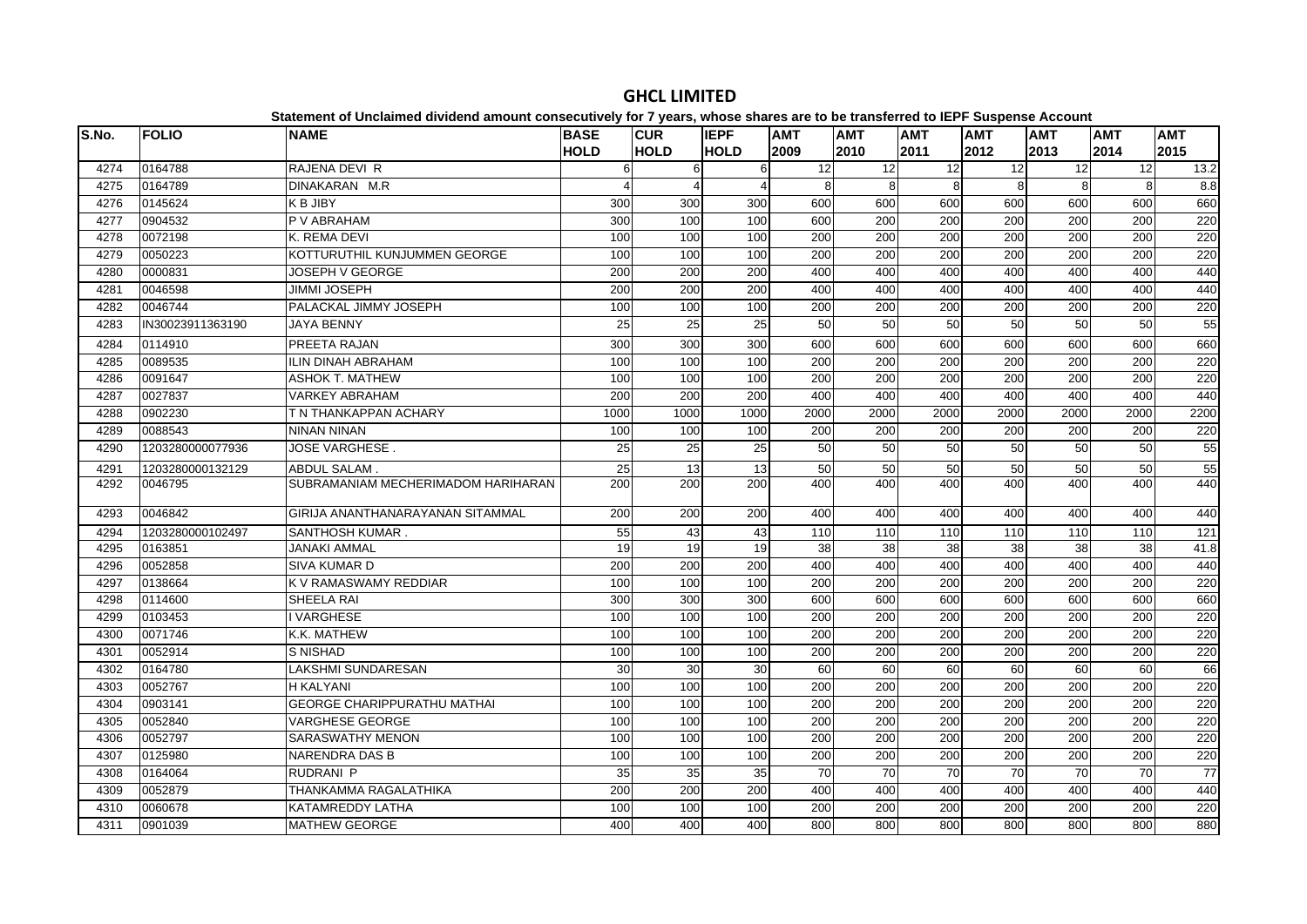| S.No. | <b>FOLIO</b>     | platomont of onolamiou antiuonu amount concooutivoly for Figure, impose onuros are to<br><b>NAME</b> | <b>BASE</b> | <b>CUR</b>  | <b>IEPF</b> | <b>AMT</b>       | .<br><b>AMT</b>  | <b>AMT</b> | $- - -$<br><b>AMT</b> | <b>AMT</b>       | <b>AMT</b>       | <b>AMT</b> |
|-------|------------------|------------------------------------------------------------------------------------------------------|-------------|-------------|-------------|------------------|------------------|------------|-----------------------|------------------|------------------|------------|
|       |                  |                                                                                                      | <b>HOLD</b> | <b>HOLD</b> | <b>HOLD</b> | 2009             | 2010             | 2011       | 2012                  | 2013             | 2014             | 2015       |
| 4312  | 0111990          | <b>P P POTHEN</b>                                                                                    | 100         | 100         | 100         | 200              | 200              | 200        | 200                   | 200              | 200              | 220        |
| 4313  | 0143130          | E SHAMSUDDIN                                                                                         | 100         | 100         | 100         | 200              | 200              | 200        | 200                   | 200              | 200              | 220        |
| 4314  | 0049645          | <b>SAMIR KUMAR MITRA</b>                                                                             | 100         | 100         | 100         | 200              | 200              | 200        | 200                   | 200              | 200              | 220        |
| 4315  | 0055990          | AMAL KUMAR DAS                                                                                       | 100         | 100         | 100         | 200              | 200              | 200        | 200                   | 200              | 200              | 220        |
| 4316  | 0056352          | <b>ABHIJIT GHOSH</b>                                                                                 | 100         | 100         | 100         | 200              | 200              | 200        | 200                   | 200              | 200              | 220        |
| 4317  | 0056980          | <b>SANTOSH GUPTA</b>                                                                                 | 100         | 100         | 100         | $\overline{200}$ | $\overline{200}$ | 200        | 200                   | $\overline{200}$ | 200              | 220        |
| 4318  | 0057590          | KAMALA PRASAD RATHI                                                                                  | 100         | 100         | 100         | 200              | 200              | 200        | 200                   | 200              | 200              | 220        |
| 4319  | 0091736          | SUBIR MAJUMDAR                                                                                       | 300         | 300         | 300         | 600              | 600              | 600        | 600                   | 600              | 600              | 660        |
| 4320  | 0098751          | <b>GYAN CHAND MANPURIA</b>                                                                           | 500         | 500         | 500         | 1000             | 1000             | 1000       | 1000                  | 1000             | 1000             | 1100       |
| 4321  | 0110249          | SAIFUDDIN F PAGRIWALA                                                                                | 100         | 100         | 100         | 200              | 200              | 200        | 200                   | 200              | 200              | 220        |
| 4322  | 0114085          | SANJAY AGARWAL                                                                                       | 100         | 100         | 100         | 200              | 200              | 200        | 200                   | 200              | 200              | 220        |
| 4323  | 0115591          | PROBHAT KUMAR BOSE                                                                                   | 100         | 100         | 100         | 200              | 200              | 200        | 200                   | 200              | 200              | 220        |
| 4324  | 0119518          | <b>LALIT J DHRUV</b>                                                                                 | 100         | 100         | 100         | 200              | 200              | 200        | 200                   | 200              | 200              | 220        |
| 4325  | 0120865          | <b>T P CHATURVEDI</b>                                                                                | 100         | 100         | 100         | 200              | 200              | 200        | 200                   | 200              | 200              | 220        |
| 4326  | 0121244          | SIKHA BHATTACHARYYA                                                                                  | 100         | 100         | 100         | 200              | 200              | 200        | 200                   | 200              | 200              | 220        |
| 4327  | 0133890          | <b>BASANT PRASAD CHAURASIA</b>                                                                       | 200         | 200         | 200         | 400              | 400              | 400        | 400                   | 400              | 400              | 440        |
| 4328  | 0140807          | <b>SANJAY TANEJA</b>                                                                                 | 100         | 100         | 100         | 200              | 200              | 200        | 200                   | 200              | 200              | 220        |
| 4329  | 0144274          | RAGHUBIR BHUWALKA                                                                                    | 500         | 500         | 500         | 1000             | 1000             | 1000       | 1000                  | 1000             | 1000             | 1100       |
| 4330  | 0164606          | MITTER A.N                                                                                           | 186         | 186         | 186         | $\overline{372}$ | 372              | 372        | 372                   | 372              | $\overline{372}$ | 409.2      |
| 4331  | 0165115          | <b>JAYARAMAN S</b>                                                                                   | 60          | 60          | 60          | 120              | 120              | 120        | 120                   | 120              | 120              | 132        |
| 4332  | 0165138          | LAKSHMI JAYARAMAN                                                                                    | 120         | 120         | 120         | 240              | 240              | 240        | 240                   | 240              | 240              | 264        |
| 4333  | 0900506          | <b>JHARNA BANERJEE</b>                                                                               | 600         | 600         | 600         | 1200             | 1200             | 1200       | 1200                  | 1200             | 1200             | 1320       |
| 4334  | IN30061010177864 | ING VYSYA BANK LIMITED                                                                               | 2000        | 2000        | 2000        | 4000             | 4000             | 4000       | 4000                  | 4000             | 4000             | 4400       |
| 4335  | 0123305          | RAJESH KUMAR AGARWAL                                                                                 | 500         | 500         | 500         | 1000             | 1000             | 1000       | 1000                  | 1000             | 1000             | 1100       |
| 4336  | 0125446          | <b>SNEHAMOY ROY</b>                                                                                  | 500         | 500         | 500         | 1000             | 1000             | 1000       | 1000                  | 1000             | 1000             | 1100       |
| 4337  | 0049983          | <b>SANAT KUMAR GHOSH</b>                                                                             | 200         | 200         | 200         | 400              | 400              | 400        | 400                   | 400              | 400              | 440        |
| 4338  | 0115849          | RAJENDRA KUMAR GUPTA                                                                                 | 100         | 100         | 100         | 200              | 200              | 200        | 200                   | 200              | $\overline{200}$ | 220        |
| 4339  | 0078730          | <b>JAMUNA ROY</b>                                                                                    | 500         | 500         | 500         | 1000             | 1000             | 1000       | 1000                  | 1000             | 1000             | 1100       |
| 4340  | 0117472          | <b>SAROJ DEVI JAIN</b>                                                                               | 100         | 100         | 100         | 200              | 200              | 200        | 200                   | 200              | 200              | 220        |
| 4341  | 0169087          | <b>ARUN PANDEY</b>                                                                                   | 100         | 100         | 100         | 200              | 200              | 200        | 200                   | 200              | 200              | 220        |
| 4342  | 0169289          | <b>ARUN PANDEY</b>                                                                                   | 100         | 100         | 100         | 200              | 200              | 200        | 200                   | 200              | 200              | 220        |
| 4343  | 0095163          | <b>SWARNA RANI SAHA</b>                                                                              | 100         | 100         | 100         | 200              | $\overline{200}$ | 200        | 200                   | 200              | $\overline{200}$ | 220        |
| 4344  | 0140001          | SANJAY KUMAR BAJAJ                                                                                   | 100         | 100         | 100         | 200              | 200              | 200        | 200                   | 200              | 200              | 220        |
| 4345  | 0170282          | <b>CHITRANI GHOSH</b>                                                                                | 100         | 100         | 100         | 200              | 200              | 200        | 200                   | 200              | 200              | 220        |
| 4346  | 0034384          | <b>BASIL AMIN</b>                                                                                    | 300         | 300         | 300         | 600              | 600              | 600        | 600                   | 600              | 600              | 660        |
| 4347  | 0054068          | NAVIN CHANDRA AGARWALA                                                                               | 100         | 100         | 100         | 200              | 200              | 200        | 200                   | 200              | 200              | 220        |
| 4348  | 0083606          | <b>JOYDEB RANA</b>                                                                                   | 100         | 100         | 100         | 200              | 200              | 200        | 200                   | 200              | 200              | 220        |
| 4349  | 0108097          | NIRMALA DHANUKA                                                                                      | 100         | 100         | 100         | 200              | 200              | 200        | 200                   | 200              | 200              | 220        |
| 4350  | 0108098          | SHYAM SUNDER DHANUKA                                                                                 | 100         | 100         | 100         | 200              | 200              | 200        | 200                   | 200              | 200              | 220        |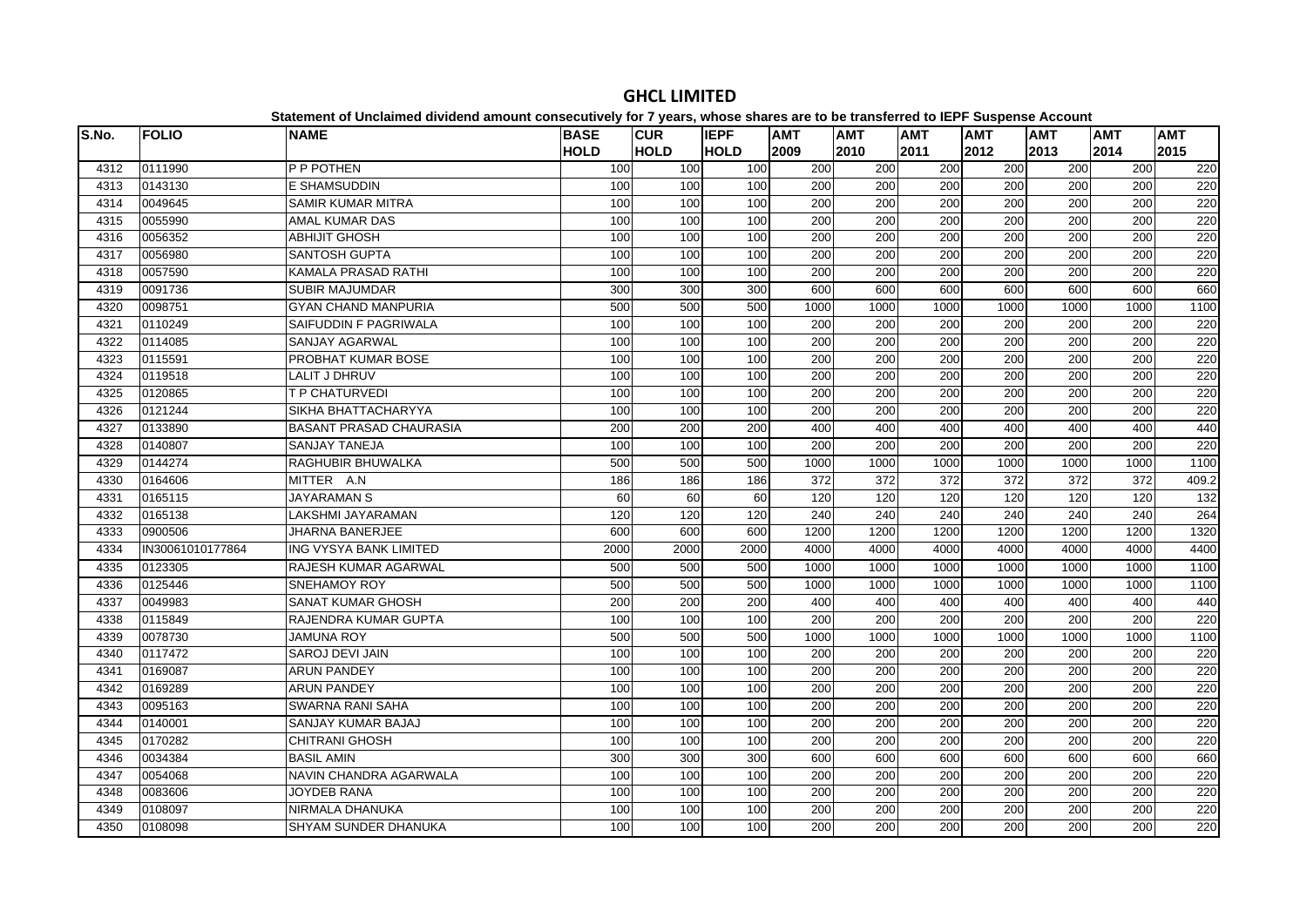| S.No. | <b>FOLIO</b> | <b>NAME</b>                | <b>BASE</b> | <b>CUR</b>  | <b>IEPF</b> | <b>AMT</b>       | <b>AMT</b>       | <b>AMT</b>       | <b>AMT</b>       | <b>AMT</b> | <b>AMT</b> | <b>AMT</b> |
|-------|--------------|----------------------------|-------------|-------------|-------------|------------------|------------------|------------------|------------------|------------|------------|------------|
|       |              |                            | <b>HOLD</b> | <b>HOLD</b> | <b>HOLD</b> | 2009             | 2010             | 2011             | 2012             | 2013       | 2014       | 2015       |
| 4351  | 0108099      | <b>URMILA DHANUKA</b>      | 100         | 100         | 100         | 200              | 200              | 200              | 200              | 200        | 200        | 220        |
| 4352  | 0111532      | PRABIR KUMAR GUPTA         | 200         | 200         | 200         | 400              | 400              | 400              | 400              | 400        | 400        | 440        |
| 4353  | 0133070      | SIDDHARTHA JAJODIA         | 700         | 700         | 700         | 1400             | 1400             | 1400             | 1400             | 1400       | 1400       | 1540       |
| 4354  | 0081435      | <b>BISWANATH BASU</b>      | 100         | 100         | 100         | 200              | 200              | 200              | $\overline{200}$ | 200        | 200        | 220        |
| 4355  | 0049848      | RANJIT ROY CHOWDHURY       | 400         | 400         | 400         | 800              | 800              | 800              | 800              | 800        | 800        | 880        |
| 4356  | 0049849      | MANISHA ROY CHOWDHURY      | 400         | 400         | 400         | 800              | 800              | 800              | 800              | 800        | 800        | 880        |
| 4357  | 0056178      | RADHA KRISHNA KAJARIA      | 200         | 200         | 200         | 400              | 400              | 400              | 400              | 400        | 400        | 440        |
| 4358  | 0056832      | <b>SOMESH GANERIWAL</b>    | 100         | 100         | 100         | 200              | 200              | 200              | 200              | 200        | 200        | 220        |
| 4359  | 0081030      | RAJESH KUMAR DALMIA        | 100         | 100         | 100         | 200              | 200              | 200              | 200              | 200        | 200        | 220        |
| 4360  | 0103502      | OM PRAKASH CHANDAK         | 100         | 100         | 100         | 200              | 200              | 200              | 200              | 200        | 200        | 220        |
| 4361  | 0104147      | <b>USHA SETH</b>           | 100         | 100         | 100         | $\overline{200}$ | $\overline{200}$ | $\overline{200}$ | 200              | 200        | 200        | 220        |
| 4362  | 0122950      | <b>JAYSUKH MEHTA</b>       | 100         | 100         | 100         | 200              | 200              | 200              | 200              | 200        | 200        | 220        |
| 4363  | 0126896      | <b>RAJESH KAMDAR</b>       | 200         | 200         | 200         | 400              | 400              | 400              | 400              | 400        | 400        | 440        |
| 4364  | 0147531      | PRADIP KUMAR GOENKA        | 100         | 100         | 100         | 200              | 200              | 200              | 200              | 200        | 200        | 220        |
| 4365  | 0147736      | <b>PARIMAL SAHA</b>        | 100         | 100         | 100         | 200              | 200              | 200              | $\overline{200}$ | 200        | 200        | 220        |
| 4366  | 0094520      | <b>ASHOK KUMAR GUPTA</b>   | 100         | 100         | 100         | 200              | 200              | 200              | $\overline{200}$ | 200        | 200        | 220        |
| 4367  | 0138443      | <b>CAROL IRENE MUNRO</b>   | 100         | 100         | 100         | 200              | 200              | 200              | 200              | 200        | 200        | 220        |
| 4368  | 0143643      | SHARBARI BASU              | 200         | 200         | 200         | 400              | 400              | 400              | 400              | 400        | 400        | 440        |
| 4369  | 0054220      | PREM MOY DAS               | 100         | 100         | 100         | 200              | 200              | $\overline{200}$ | 200              | 200        | 200        | 220        |
| 4370  | 0056359      | <b>HAMIDUR RAHMAN</b>      | 100         | 100         | 100         | 200              | 200              | 200              | $\overline{200}$ | 200        | 200        | 220        |
| 4371  | 0057531      | RAVI SHANKAR MISHRA        | 100         | 100         | 100         | 200              | 200              | 200              | 200              | 200        | 200        | 220        |
| 4372  | 0113227      | KRISHNA KUMAR JHUNJHUNWALA | 300         | 300         | 300         | 600              | 600              | 600              | 600              | 600        | 600        | 660        |
| 4373  | 0150158      | <b>ANIRBAN RAY</b>         | 100         | 100         | 100         | 200              | $\overline{200}$ | 200              | $\overline{200}$ | 200        | 200        | 220        |
| 4374  | 0053597      | <b>KALI PADA SEN</b>       | 500         | 500         | 500         | 1000             | 1000             | 1000             | 1000             | 1000       | 1000       | 1100       |
| 4375  | 0014037      | <b>MA RAIPET</b>           | 200         | 200         | 200         | 400              | 400              | 400              | 400              | 400        | 400        | 440        |
| 4376  | 0116273      | <b>MIRA BASAK</b>          | 200         | 200         | 200         | 400              | 400              | 400              | 400              | 400        | 400        | 440        |
| 4377  | 0120944      | <b>MIRA BASAK</b>          | 100         | 100         | 100         | 200              | 200              | $\overline{200}$ | $\overline{200}$ | 200        | 200        | 220        |
| 4378  | 0071410      | JAI KANWARI DHAREWA        | 100         | 100         | 100         | 200              | 200              | $\overline{200}$ | 200              | 200        | 200        | 220        |
| 4379  | 0120374      | <b>MADHU AGARWAL</b>       | 100         | 100         | 100         | 200              | 200              | 200              | 200              | 200        | 200        | 220        |
| 4380  | 0049205      | KARUNA MADHAB BANIK        | 100         | 100         | 100         | 200              | 200              | 200              | 200              | 200        | 200        | 220        |
| 4381  | 0056090      | <b>ZERINA HOSSAIN</b>      | 100         | 100         | 100         | 200              | 200              | 200              | $\overline{200}$ | 200        | 200        | 220        |
| 4382  | 0056508      | <b>BISWANATH ADHYA</b>     | 100         | 100         | 100         | 200              | 200              | 200              | $\overline{200}$ | 200        | 200        | 220        |
| 4383  | 0056620      | TARAKNATH ADHYA            | 200         | 200         | 200         | 400              | 400              | 400              | 400              | 400        | 400        | 440        |
| 4384  | 0140141      | SANDHYA ROY                | 100         | 100         | 100         | 200              | 200              | 200              | 200              | 200        | 200        | 220        |
| 4385  | 0901770      | ARJUN KUMAR BAJAJ          | 100         | 100         | 100         | 200              | 200              | $\overline{200}$ | $\overline{200}$ | 200        | 200        | 220        |
| 4386  | 0077694      | UTPAL SANYAL               | 100         | 100         | 100         | 200              | 200              | 200              | $\overline{200}$ | 200        | 200        | 220        |
| 4387  | 0117419      | <b>AKHIL KUMAR</b>         | 900         | 900         | 900         | 1800             | 1800             | 1800             | 1800             | 1800       | 1800       | 1980       |
| 4388  | 0164258      | VENKATAKRISHNAN V          | 19          | 19          | 19          | 38               | 38               | $\overline{38}$  | 38               | 38         | 38         | 41.8       |
| 4389  | 0049662      | <b>HAR CHARAN DASS</b>     | 500         | 500         | 500         | 1000             | 1000             | 1000             | 1000             | 1000       | 1000       | 1100       |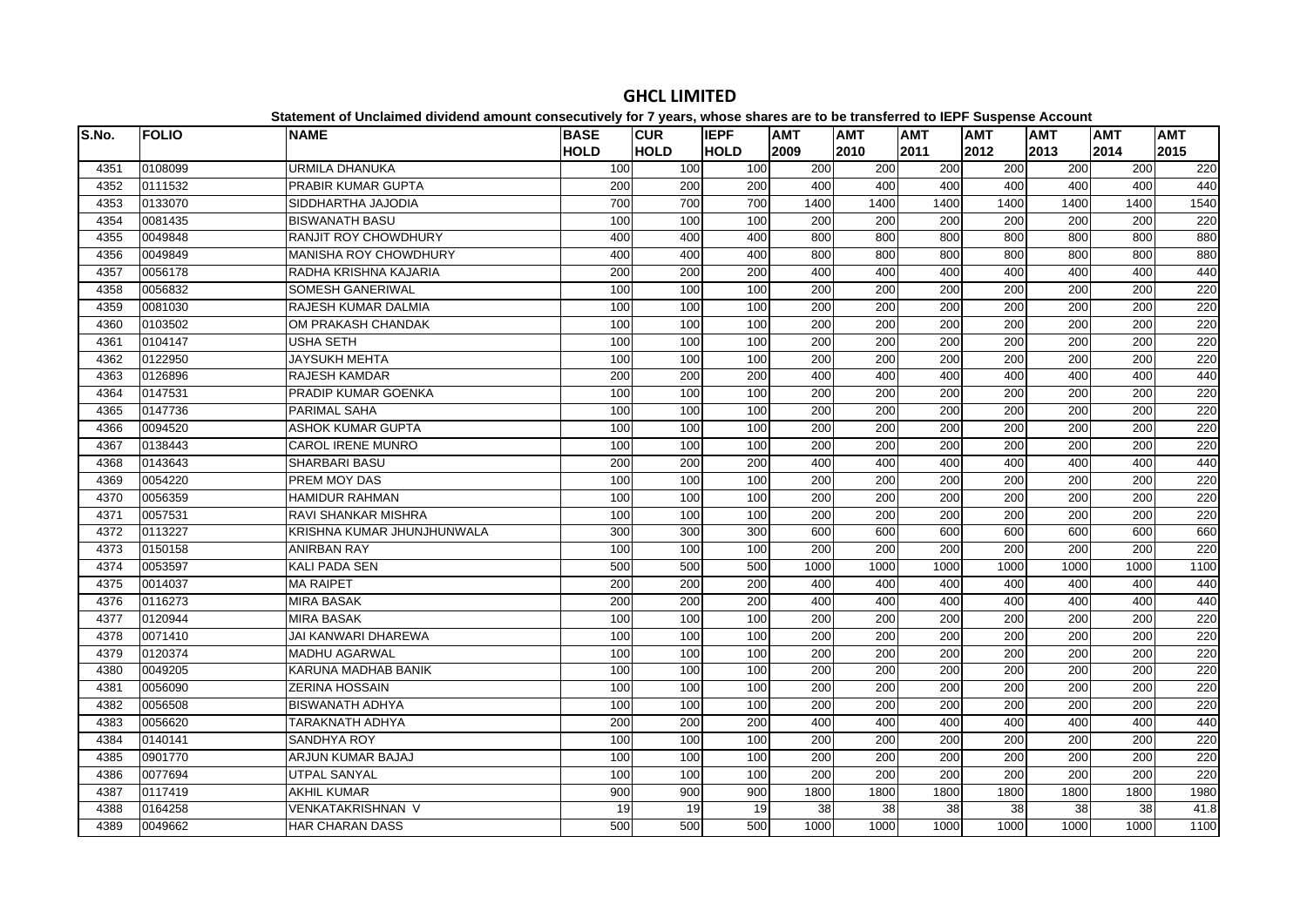| S.No. | <b>FOLIO</b> | platomont or onolalmoa arriaona amoant oonoodatroff for 1 foarof mnooo onaroo aro t<br><b>NAME</b> | <b>BASE</b> | <b>CUR</b>  | <b>IEPF</b> | <b>AMT</b>       | <b>AMT</b>       | <b>AMT</b>       | $- -$<br><b>AMT</b> | <b>AMT</b> | <b>AMT</b> | <b>AMT</b> |
|-------|--------------|----------------------------------------------------------------------------------------------------|-------------|-------------|-------------|------------------|------------------|------------------|---------------------|------------|------------|------------|
|       |              |                                                                                                    | <b>HOLD</b> | <b>HOLD</b> | <b>HOLD</b> | 2009             | 2010             | 2011             | 2012                | 2013       | 2014       | 2015       |
| 4390  | 0099251      | <b>SABRA RAFIQ</b>                                                                                 | 400         | 400         | 400         | 800              | 800              | 800              | 800                 | 800        | 800        | 880        |
| 4391  | 0105211      | <b>VIJAY CHELLIAH</b>                                                                              | 200         | 200         | 200         | 400              | 400              | 400              | 400                 | 400        | 400        | 440        |
| 4392  | 0125877      | <b>JNAN RANJAN BASU</b>                                                                            | 200         | 200         | 200         | 400              | 400              | 400              | 400                 | 400        | 400        | 440        |
| 4393  | 0133781      | RAJENDRA PRASAD SINGH                                                                              | 200         | 200         | 200         | 400              | 400              | 400              | 400                 | 400        | 400        | 440        |
| 4394  | 0146134      | <b>VINAY ISSAR</b>                                                                                 | 100         | 100         | 100         | 200              | 200              | 200              | 200                 | 200        | 200        | 220        |
| 4395  | 0132336      | <b>M SHAMSUDDIN</b>                                                                                | 100         | 100         | 100         | 200              | 200              | 200              | 200                 | 200        | 200        | 220        |
| 4396  | 0053365      | <b>SUJOY GUPTA</b>                                                                                 | 100         | 100         | 100         | 200              | 200              | 200              | 200                 | 200        | 200        | 220        |
| 4397  | 0090966      | CAMELLIA AGENCIES P. LTD.                                                                          | 300         | 300         | 300         | 600              | 600              | 600              | 600                 | 600        | 600        | 660        |
| 4398  | 0123096      | <b>NANDITA BASU</b>                                                                                | 200         | 200         | 200         | 400              | 400              | 400              | 400                 | 400        | 400        | 440        |
| 4399  | 0156143      | <b>RENUKA DEVI</b>                                                                                 | 200         | 200         | 200         | 400              | 400              | 400              | 400                 | 400        | 400        | 440        |
| 4400  | 0053693      | BHASKARBHAI VIJAYBHAI PATEL                                                                        | 100         | 100         | 100         | 200              | 200              | 200              | 200                 | 200        | 200        | 220        |
| 4401  | 0053698      | CHHOTABHAI KASHIBHAI PATEL                                                                         | 100         | 100         | 100         | 200              | 200              | 200              | 200                 | 200        | 200        | 220        |
| 4402  | 0094240      | ASHOK KUMAR BHARTIA                                                                                | 100         | 100         | 100         | 200              | 200              | 200              | 200                 | 200        | 200        | 220        |
| 4403  | 0134010      | <b>SUSHILA JAIN</b>                                                                                | 100         | 100         | 100         | $\overline{200}$ | $\overline{200}$ | $\overline{200}$ | 200                 | 200        | 200        | 220        |
| 4404  | 0140632      | <b>DIV SINGH</b>                                                                                   | 2200        | 2200        | 2200        | 4400             | 4400             | 4400             | 4400                | 4400       | 4400       | 4840       |
| 4405  | 0049263      | <b>PANNALAL SURI</b>                                                                               | 300         | 300         | 300         | 600              | 600              | 600              | 600                 | 600        | 600        | 660        |
| 4406  | 0128714      | LOVE KUSH EXPORTS LTD                                                                              | 500         | 500         | 500         | 1000             | 1000             | 1000             | 1000                | 1000       | 1000       | 1100       |
| 4407  | 0057245      | <b>RANJIT KUMER DAS</b>                                                                            | 200         | 200         | 200         | 400              | 400              | 400              | 400                 | 400        | 400        | 440        |
| 4408  | 0049365      | ANIMA BHATTACHARJEE                                                                                | 200         | 200         | 200         | 400              | 400              | 400              | 400                 | 400        | 400        | 440        |
| 4409  | 0050081      | <b>MADAN MOHAN CHANDRA</b>                                                                         | 200         | 200         | 200         | 400              | 400              | 400              | 400                 | 400        | 400        | 440        |
| 4410  | 0054278      | <b>BALAI LALL SINHA</b>                                                                            | 200         | 200         | 200         | 400              | 400              | 400              | 400                 | 400        | 400        | 440        |
| 4411  | 0109661      | RAGHAV BAJORIA                                                                                     | 300         | 300         | 300         | 600              | 600              | 600              | 600                 | 600        | 600        | 660        |
| 4412  | 0109662      | <b>KRISHNA GOPAL BAJORIA</b>                                                                       | 100         | 100         | 100         | 200              | 200              | 200              | $\overline{200}$    | 200        | 200        | 220        |
| 4413  | 0109663      | <b>GIRDHAR GOPAL BAJORIA</b>                                                                       | 300         | 300         | 300         | 600              | 600              | 600              | 600                 | 600        | 600        | 660        |
| 4414  | 0112006      | <b>KRISHNA GOPAL BAJORIA</b>                                                                       | 300         | 300         | 300         | 600              | 600              | 600              | 600                 | 600        | 600        | 660        |
| 4415  | 0130603      | <b>DEBASISH GHOSH</b>                                                                              | 100         | 100         | 100         | 200              | 200              | 200              | 200                 | 200        | 200        | 220        |
| 4416  | 0133604      | <b>PRAYAG SINGH</b>                                                                                | 100         | 100         | 100         | 200              | 200              | 200              | 200                 | 200        | 200        | 220        |
| 4417  | 0049488      | <b>S RAMAKRISHNAN</b>                                                                              | 100         | 100         | 100         | $\overline{200}$ | 200              | $\overline{200}$ | $\overline{200}$    | 200        | 200        | 220        |
| 4418  | 0056921      | <b>SANJAY TAINWALA</b>                                                                             | 300         | 300         | 300         | 600              | 600              | 600              | 600                 | 600        | 600        | 660        |
| 4419  | 0098598      | K. PARVATHY                                                                                        | 100         | 100         | 100         | 200              | 200              | 200              | 200                 | 200        | 200        | 220        |
| 4420  | 0112760      | <b>VIRENDRA SINGH BAID</b>                                                                         | 100         | 100         | 100         | 200              | 200              | 200              | 200                 | 200        | 200        | 220        |
| 4421  | 0112761      | USHA BAID                                                                                          | 100         | 100         | 100         | 200              | 200              | 200              | 200                 | 200        | 200        | 220        |
| 4422  | 0123754      | <b>H R CHOUDHARY</b>                                                                               | 100         | 100         | 100         | $\overline{200}$ | 200              | $\overline{200}$ | $\overline{200}$    | 200        | 200        | 220        |
| 4423  | 0135953      | PARTHA SARATHI GHOSH                                                                               | 500         | 500         | 500         | 1000             | 1000             | 1000             | 1000                | 1000       | 1000       | 1100       |
| 4424  | 0141211      | <b>PIALI GHOSAL</b>                                                                                | 100         | 100         | 100         | 200              | 200              | 200              | 200                 | 200        | 200        | 220        |
| 4425  | 0148948      | <b>RAVI KUMAR AGARWAL</b>                                                                          | 100         | 100         | 100         | 200              | 200              | 200              | 200                 | 200        | 200        | 220        |
| 4426  | 0053870      | ARUN KUMAR MAJUMDER                                                                                | 100         | 100         | 100         | 200              | 200              | 200              | 200                 | 200        | 200        | 220        |
| 4427  | 0146739      | <b>JAYA BAL</b>                                                                                    | 200         | 200         | 200         | 400              | 400              | 400              | 400                 | 400        | 400        | 440        |
| 4428  | 0056002      | <b>DILIP RANJAN GHOSH</b>                                                                          | 100         | 100         | 100         | 200              | 200              | 200              | 200                 | 200        | 200        | 220        |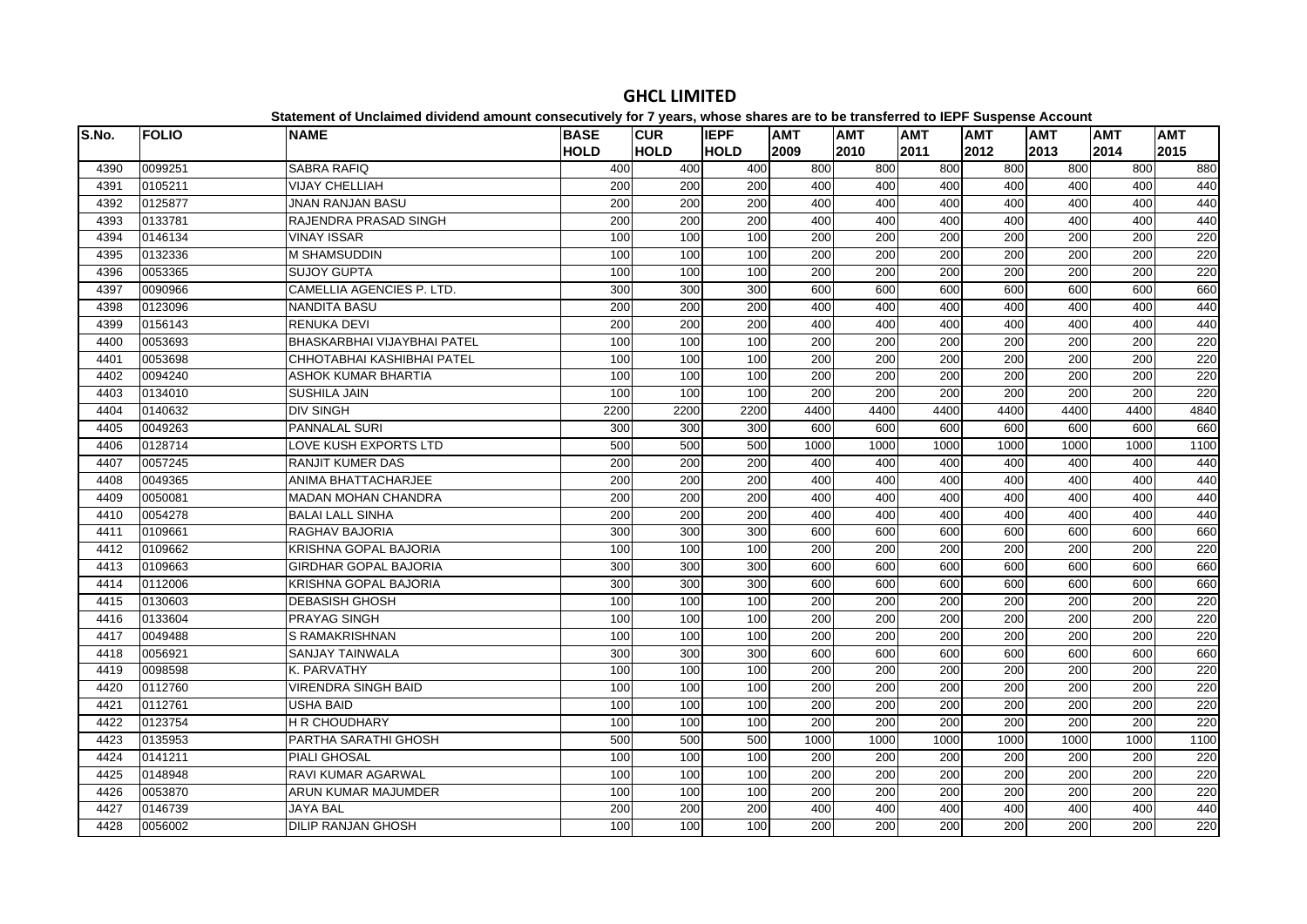| S.No. | <b>FOLIO</b> | <b>NAME</b>                   | <b>BASE</b>      | <b>CUR</b>  | <b>IEPF</b> | <b>AMT</b> | <b>AMT</b>       | <b>AMT</b> | <b>AMT</b>       | <b>AMT</b> | <b>AMT</b> | <b>AMT</b> |
|-------|--------------|-------------------------------|------------------|-------------|-------------|------------|------------------|------------|------------------|------------|------------|------------|
|       |              |                               | <b>HOLD</b>      | <b>HOLD</b> | <b>HOLD</b> | 2009       | 2010             | 2011       | 2012             | 2013       | 2014       | 2015       |
| 4429  | 0049771      | <b>UDIT NARAYAN PRASAD</b>    | 100              | 100         | 100         | 200        | 200              | 200        | 200              | 200        | 200        | 220        |
| 4430  | 0057296      | DEBENDRA KUMAR CHATTERJEE     | 100              | 100         | 100         | 200        | 200              | 200        | 200              | 200        | 200        | 220        |
| 4431  | 0049265      | <b>SUDHIR KUMAR HALDER</b>    | 100              | 100         | 100         | 200        | 200              | 200        | 200              | 200        | 200        | 220        |
| 4432  | 0057565      | <b>DIPAK KUMAR DHAR</b>       | 200              | 200         | 200         | 400        | 400              | 400        | 400              | 400        | 400        | 440        |
| 4433  | 0144630      | <b>BALDEO PRASAD JAIN</b>     | 100              | 100         | 100         | 200        | 200              | 200        | 200              | 200        | 200        | 220        |
| 4434  | 0056899      | <b>HIRENDRA MOHAN GHATAK</b>  | $\overline{300}$ | 300         | 300         | 600        | 600              | 600        | 600              | 600        | 600        | 660        |
| 4435  | 0062582      | LIPIKA A.S.                   | 100              | 100         | 100         | 200        | 200              | 200        | 200              | 200        | 200        | 220        |
| 4436  | 0057604      | ARUP PALCHAUDHURY             | 100              | 100         | 100         | 200        | 200              | 200        | 200              | 200        | 200        | 220        |
| 4437  | 0057605      | <b>GOURI PALCHAUDHURY</b>     | 100              | 100         | 100         | 200        | 200              | 200        | 200              | 200        | 200        | 220        |
| 4438  | 0057608      | <b>MOHAMMED ALI</b>           | 100              | 100         | 100         | 200        | 200              | 200        | 200              | 200        | 200        | 220        |
| 4439  | 0107233      | SANDIP KUMAR DAS              | 100              | 100         | 100         | 200        | 200              | 200        | 200              | 200        | 200        | 220        |
| 4440  | 0152997      | <b>SANGH MITRA</b>            | 600              | 600         | 600         | 1200       | 1200             | 1200       | 1200             | 1200       | 1200       | 1320       |
| 4441  | 0068274      | SAILENDRA KRISHNA CHAKRABARTI | 100              | 100         | 100         | 200        | 200              | 200        | 200              | 200        | 200        | 220        |
| 4442  | 0119148      | <b>SULTAN ALAM</b>            | 100              | 100         | 100         | 200        | 200              | 200        | 200              | 200        | 200        | 220        |
| 4443  | 0145650      | <b>TAPAS GANGULY</b>          | 100              | 100         | 100         | 200        | 200              | 200        | 200              | 200        | 200        | 220        |
| 4444  | 0111000      | <b>SHIV KUMAR AGARWAL</b>     | 100              | 100         | 100         | 200        | $\overline{200}$ | 200        | $\overline{200}$ | 200        | 200        | 220        |
| 4445  | 0049712      | <b>MALABIKA CHATTERJEE</b>    | 100              | 100         | 100         | 200        | 200              | 200        | 200              | 200        | 200        | 220        |
| 4446  | 0053187      | <b>NABENDU ROY</b>            | 100              | 100         | 100         | 200        | 200              | 200        | 200              | 200        | 200        | 220        |
| 4447  | 0061864      | ANILKRISHNA CHOWDHURY         | 100              | 100         | 100         | 200        | 200              | 200        | 200              | 200        | 200        | 220        |
| 4448  | 0118463      | <b>JYOTI DHANUKA</b>          | 100              | 100         | 100         | 200        | 200              | 200        | 200              | 200        | 200        | 220        |
| 4449  | 0170219      | <b>GANANATH ROY</b>           | 100              | 100         | 100         | 200        | 200              | 200        | 200              | 200        | 200        | 220        |
| 4450  | 0056652      | TOPAN DAS SHWEARAMAN          | 100              | 100         | 100         | 200        | $\overline{200}$ | 200        | 200              | 200        | 200        | 220        |
| 4451  | 0096921      | ANIRUDDHA BHATTACHARYA        | 100              | 100         | 100         | 200        | 200              | 200        | 200              | 200        | 200        | 220        |
| 4452  | 0049556      | <b>ATMARAM GOLANI</b>         | 100              | 100         | 100         | 200        | 200              | 200        | 200              | 200        | 200        | 220        |
| 4453  | 0100205      | AMIYA SARKAR                  | 100              | 100         | 100         | 200        | $\overline{200}$ | 200        | 200              | 200        | 200        | 220        |
| 4454  | 0012206      | <b>VIMLA CHAND</b>            | 200              | 200         | 200         | 400        | 400              | 400        | 400              | 400        | 400        | 440        |
| 4455  | 0065952      | <b>KETAYUN KAVARANA</b>       | 100              | 100         | 100         | 200        | 200              | 200        | 200              | 200        | 200        | 220        |
| 4456  | 0095603      | <b>VIMAL ARYA</b>             | 100              | 100         | 100         | 200        | 200              | 200        | 200              | 200        | 200        | 220        |
| 4457  | 0136642      | <b>SUNDAR BANERJEE</b>        | 100              | 100         | 100         | 200        | 200              | 200        | $\overline{200}$ | 200        | 200        | 220        |
| 4458  | 0053593      | <b>SUKHAMAY CHAUDHURI</b>     | 200              | 200         | 200         | 400        | 400              | 400        | 400              | 400        | 400        | 440        |
| 4459  | 0092818      | PRAN KRISHNA DAWN             | 600              | 600         | 600         | 1200       | 1200             | 1200       | 1200             | 1200       | 1200       | 1320       |
| 4460  | 0101887      | <b>MADHUSUDAN BHARARIA</b>    | 100              | 100         | 100         | 200        | 200              | 200        | 200              | 200        | 200        | 220        |
| 4461  | 0124200      | <b>SEKHAR SANYAL</b>          | 100              | 100         | 100         | 200        | 200              | 200        | 200              | 200        | 200        | 220        |
| 4462  | 0050019      | <b>KANAI LAL GHOSH</b>        | 100              | 100         | 100         | 200        | 200              | 200        | 200              | 200        | 200        | 220        |
| 4463  | 0121408      | <b>SUMON CHAUDHURI</b>        | 100              | 100         | 100         | 200        | 200              | 200        | 200              | 200        | 200        | 220        |
| 4464  | 0056862      | <b>ARCHANA TAGORE</b>         | 200              | 200         | 200         | 400        | 400              | 400        | 400              | 400        | 400        | 440        |
| 4465  | 0056684      | <b>USHA MUKHERJEE</b>         | 400              | 400         | 400         | 800        | 800              | 800        | 800              | 800        | 800        | 880        |
| 4466  | 0056685      | TARAPADA MUKHERJEE            | 400              | 400         | 400         | 800        | 800              | 800        | 800              | 800        | 800        | 880        |
| 4467  | 0057254      | TATHAGATA MUKHERJEE           | 200              | 200         | 200         | 400        | 400              | 400        | 400              | 400        | 400        | 440        |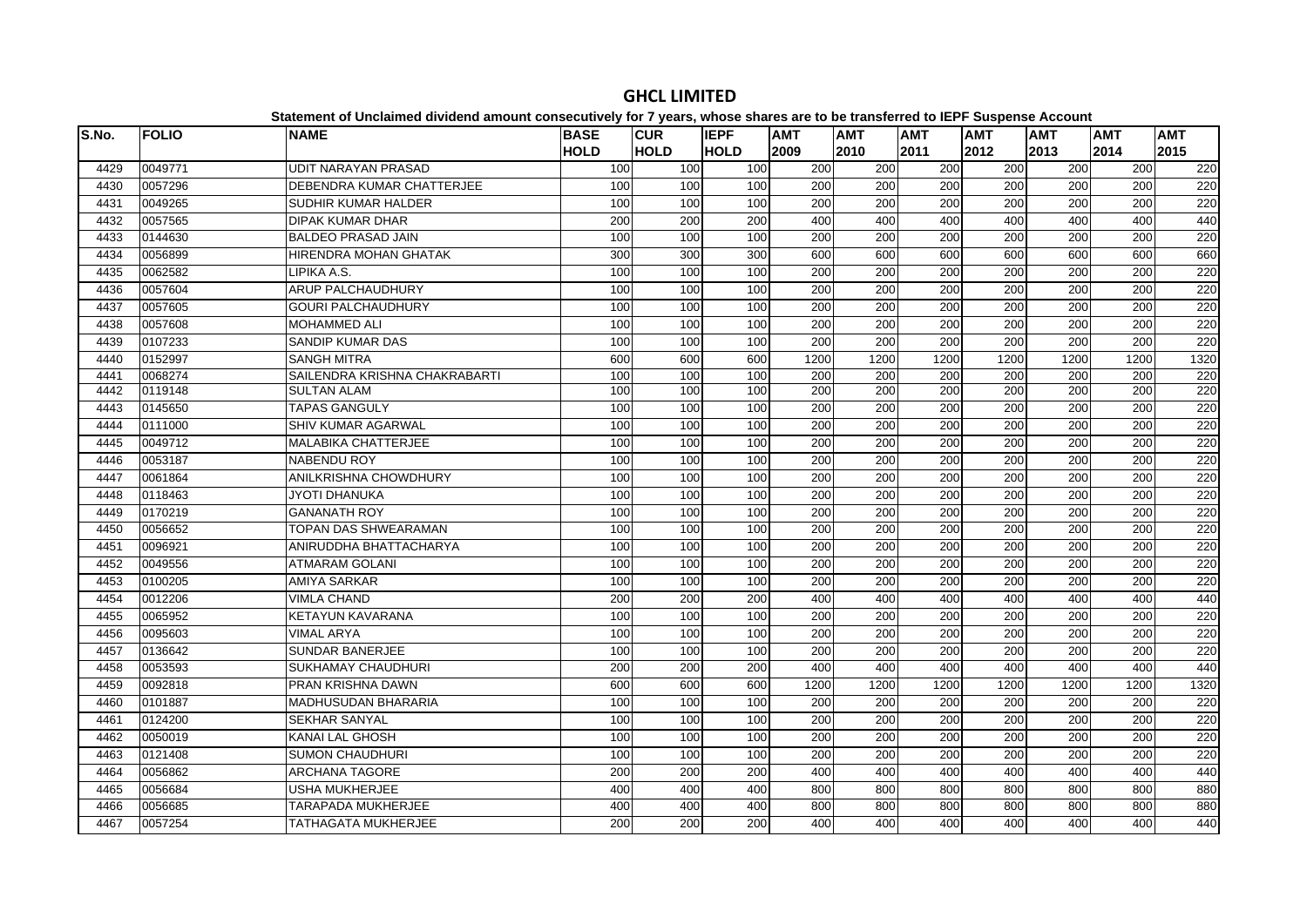| S.No. | <b>FOLIO</b> | <b>NAME</b>                          | <b>BASE</b>      | <b>CUR</b>  | <b>IEPF</b> | <b>AMT</b>       | <b>AMT</b> | <b>AMT</b> | $-$<br><b>AMT</b> | <b>AMT</b>       | <b>AMT</b> | <b>AMT</b> |
|-------|--------------|--------------------------------------|------------------|-------------|-------------|------------------|------------|------------|-------------------|------------------|------------|------------|
|       |              |                                      | <b>HOLD</b>      | <b>HOLD</b> | <b>HOLD</b> | 2009             | 2010       | 2011       | 2012              | 2013             | 2014       | 2015       |
| 4468  | 0084865      | <b>NIRMAL KUMAR SAHA</b>             | 100              | 100         | 100         | 200              | 200        | 200        | 200               | 200              | 200        | 220        |
| 4469  | 0099320      | <b>RAMESH CHANDER GUPTA</b>          | 100              | 100         | 100         | 200              | 200        | 200        | 200               | $\overline{200}$ | 200        | 220        |
| 4470  | 0138963      | <b>DALIA NATH</b>                    | 100              | 100         | 100         | 200              | 200        | 200        | 200               | 200              | 200        | 220        |
| 4471  | 0151497      | <b>PARTHA PRATIM KANJILAL</b>        | 100              | 100         | 100         | 200              | 200        | 200        | $\overline{200}$  | 200              | 200        | 220        |
| 4472  | 0054152      | <b>MANDIRA ROYE</b>                  | 300              | 300         | 300         | 600              | 600        | 600        | 600               | 600              | 600        | 660        |
| 4473  | 0053611      | <b>ISHWAR CHANDRA JHA</b>            | 300              | 300         | 300         | 600              | 600        | 600        | 600               | 600              | 600        | 660        |
| 4474  | 0120200      | PRADEEP KUMAR PRASAD                 | 100              | 100         | 100         | 200              | 200        | 200        | 200               | 200              | 200        | 220        |
| 4475  | 0049514      | <b>ARUP RATAN BISWAS</b>             | 200              | 200         | 200         | 400              | 400        | 400        | 400               | 400              | 400        | 440        |
| 4476  | 0000413      | <b>P BASU THAKUR</b>                 | 200              | 200         | 200         | 400              | 400        | 400        | 400               | 400              | 400        | 440        |
| 4477  | 0053641      | <b>SHAM LAL SONI</b>                 | 500              | 500         | 500         | 1000             | 1000       | 1000       | 1000              | 1000             | 1000       | 1100       |
| 4478  | 0067251      | NIRMAL KUMAR CHAKRABARTI             | 100              | 100         | 100         | 200              | 200        | 200        | 200               | 200              | 200        | 220        |
| 4479  | 0079820      | <b>RANJIT KUMAR BASU</b>             | 100              | 100         | 100         | 200              | 200        | 200        | 200               | 200              | 200        | 220        |
| 4480  | 0092246      | AMAR N. DANI U/G/O N.C. DANI         | 1000             | 1000        | 1000        | 2000             | 2000       | 2000       | 2000              | 2000             | 2000       | 2200       |
| 4481  | 0092247      | JIGNA N. DANI U/G/O N.C. DANI        | 1000             | 1000        | 1000        | 2000             | 2000       | 2000       | 2000              | 2000             | 2000       | 2200       |
| 4482  | 0094086      | HETAL R. DANI U/G/O RAJNIKANT C DANI | 800              | 800         | 800         | 1600             | 1600       | 1600       | 1600              | 1600             | 1600       | 1760       |
| 4483  | 0141074      | AMAR CHAND MANIAR                    | 500              | 500         | 500         | 1000             | 1000       | 1000       | 1000              | 1000             | 1000       | 1100       |
| 4484  | 0903680      | <b>RAM KISHORE JOSHI</b>             | 100              | 100         | 100         | 200              | 200        | 200        | 200               | $\overline{200}$ | 200        | 220        |
| 4485  | 0100248      | RAJENDRA KUMAR KATHOTIYA             | $\overline{200}$ | 200         | 200         | 400              | 400        | 400        | 400               | 400              | 400        | 440        |
| 4486  | 0134248      | PARASNATH TEXTILES LTD               | 200              | 200         | 200         | 400              | 400        | 400        | 400               | 400              | 400        | 440        |
| 4487  | 0108690      | ARUN KUMAR AGARWALA                  | 100              | 100         | 100         | 200              | 200        | 200        | 200               | 200              | 200        | 220        |
| 4488  | 0053457      | <b>SUBHRA KAR</b>                    | 100              | 100         | 100         | 200              | 200        | 200        | 200               | 200              | 200        | 220        |
| 4489  | 0057471      | <b>JOY DEV BISWAS</b>                | 100              | 100         | 100         | 200              | 200        | 200        | 200               | $\overline{200}$ | 200        | 220        |
| 4490  | 0138950      | <b>SAMPA PRAMANIK</b>                | 100              | 100         | 100         | 200              | 200        | 200        | 200               | 200              | 200        | 220        |
| 4491  | 0057306      | <b>KALPANA SAHA</b>                  | 100              | 100         | 100         | 200              | 200        | 200        | 200               | 200              | 200        | 220        |
| 4492  | 0159334      | SRINIVAS RAMBOTHU                    | 100              | 100         | 100         | 200              | 200        | 200        | 200               | 200              | 200        | 220        |
| 4493  | 0114681      | <b>RINA DAS</b>                      | 100              | 100         | 100         | 200              | 200        | 200        | $\overline{200}$  | 200              | 200        | 220        |
| 4494  | 0104247      | <b>TARIT KUMAR NANDI</b>             | 100              | 100         | 100         | 200              | 200        | 200        | 200               | 200              | 200        | 220        |
| 4495  | 0144401      | <b>SUNIT KUMAR GHOSH</b>             | 100              | 100         | 100         | 200              | 200        | 200        | $\overline{200}$  | 200              | 200        | 220        |
| 4496  | 0105491      | SUVAMAY CHAKRABORTY                  | 100              | 100         | 100         | $\overline{200}$ | 200        | 200        | 200               | $\overline{200}$ | 200        | 220        |
| 4497  | 0056507      | SUBHRA ROY SARKAR                    | 100              | 100         | 100         | 200              | 200        | 200        | 200               | 200              | 200        | 220        |
| 4498  | 0056451      | <b>GOPI RAM SHAH</b>                 | 100              | 100         | 100         | 200              | 200        | 200        | 200               | 200              | 200        | 220        |
| 4499  | 0056547      | <b>UJJAL KUMAR DAS</b>               | 100              | 100         | 100         | 200              | 200        | 200        | 200               | 200              | 200        | 220        |
| 4500  | 0063609      | PROBHAT KUMAR BANERJEE               | 600              | 600         | 600         | 1200             | 1200       | 1200       | 1200              | 1200             | 1200       | 1320       |
| 4501  | 0114771      | NIRANJAN AGARWAL                     | 300              | 300         | 300         | 600              | 600        | 600        | 600               | 600              | 600        | 660        |
| 4502  | 0134916      | <b>SHASHI AGARWAL</b>                | 200              | 200         | 200         | 400              | 400        | 400        | 400               | 400              | 400        | 440        |
| 4503  | 0126657      | <b>MALI BACHHAWAT</b>                | 100              | 100         | 100         | 200              | 200        | 200        | 200               | 200              | 200        | 220        |
| 4504  | 0134076      | <b>SAIKAT MISRA</b>                  | 100              | 100         | 100         | 200              | 200        | 200        | 200               | 200              | 200        | 220        |
| 4505  | 0149291      | <b>NILIMA DUTTA</b>                  | 300              | 300         | 300         | 600              | 600        | 600        | 600               | 600              | 600        | 660        |
|       |              |                                      |                  |             |             |                  |            |            |                   |                  |            |            |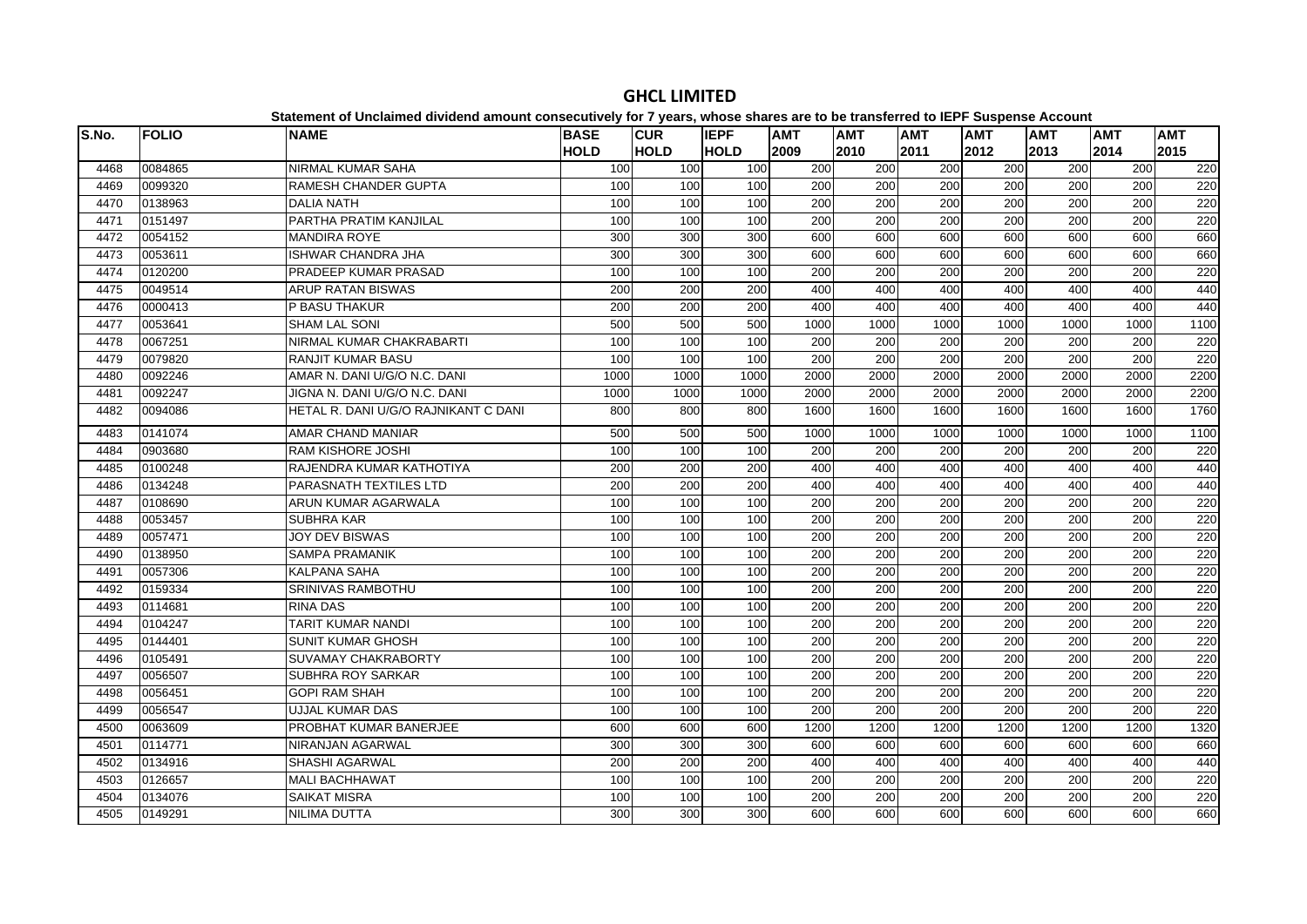| S.No. | <b>FOLIO</b>     | platomont of onoralmoa arriaona amount oonoodatroff for Ffourof hnood onaroo aro t<br><b>NAME</b> | <b>BASE</b>     | <b>CUR</b>  | <b>IEPF</b>     | <b>AMT</b> | <b>AMT</b>       | <b>AMT</b>       | $- -$<br><b>AMT</b> | <b>AMT</b> | <b>AMT</b> | <b>AMT</b> |
|-------|------------------|---------------------------------------------------------------------------------------------------|-----------------|-------------|-----------------|------------|------------------|------------------|---------------------|------------|------------|------------|
|       |                  |                                                                                                   | <b>HOLD</b>     | <b>HOLD</b> | <b>HOLD</b>     | 2009       | 2010             | 2011             | 2012                | 2013       | 2014       | 2015       |
| 4506  | 0057201          | RAMANANDA MUKHERJEE                                                                               | 100             | 100         | 100             | 200        | 200              | 200              | 200                 | 200        | 200        | 220        |
| 4507  | 0132983          | <b>DEEPA BAJAJ</b>                                                                                | 100             | 100         | 100             | 200        | $\overline{200}$ | 200              | $\overline{200}$    | 200        | 200        | 220        |
| 4508  | 0056750          | <b>PIYUSH KANTI DHAR</b>                                                                          | 100             | 100         | 100             | 200        | 200              | 200              | 200                 | 200        | 200        | 220        |
| 4509  | 0056495          | BIRENDRA MOHON MUKHERJEE                                                                          | 100             | 100         | 100             | 200        | 200              | 200              | 200                 | 200        | 200        | 220        |
| 4510  | 0139735          | <b>RAJESH KUMAR JINDAL</b>                                                                        | 100             | 100         | 100             | 200        | $\overline{200}$ | $\overline{200}$ | 200                 | 200        | 200        | 220        |
| 4511  | 0077740          | <b>NIKESH KUMAR SINHA</b>                                                                         | 100             | 100         | 100             | 200        | 200              | $\overline{200}$ | 200                 | 200        | 200        | 220        |
| 4512  | 0057251          | <b>SAMBHU RAUT</b>                                                                                | 100             | 100         | 100             | 200        | 200              | 200              | 200                 | 200        | 200        | 220        |
| 4513  | 0057264          | <b>DEV RANJAN BOSE</b>                                                                            | 100             | 100         | 100             | 200        | 200              | 200              | 200                 | 200        | 200        | 220        |
| 4514  | 0117197          | SAILAJA KANTA MUKHERJEE                                                                           | 100             | 100         | 100             | 200        | 200              | 200              | 200                 | 200        | 200        | 220        |
| 4515  | 0164126          | SUNDARAJULU NAIDU KA                                                                              | 19              | 19          | 19              | 38         | 38               | 38               | 38                  | 38         | 38         | 41.8       |
| 4516  | 0140328          | <b>MRITYUNJOY PAL</b>                                                                             | 100             | 100         | 100             | 200        | 200              | 200              | 200                 | 200        | 200        | 220        |
| 4517  | 0127132          | <b>TARAPADA MONDAL</b>                                                                            | 100             | 100         | 100             | 200        | 200              | 200              | 200                 | 200        | 200        | 220        |
| 4518  | 0159362          | <b>CHITRA MODI</b>                                                                                | 200             | 200         | 200             | 400        | 400              | 400              | 400                 | 400        | 400        | 440        |
| 4519  | 0055838          | <b>SUSIL KUMAR MUKERJI</b>                                                                        | 200             | 200         | 200             | 400        | 400              | 400              | 400                 | 400        | 400        | 440        |
| 4520  | 0087095          | <b>SAMIR KUMAR DAS</b>                                                                            | 100             | 100         | 100             | 200        | 200              | 200              | 200                 | 200        | 200        | 220        |
| 4521  | 0143434          | <b>BISHWANATH PRASAD KESHARI</b>                                                                  | 100             | 100         | 100             | 200        | 200              | 200              | 200                 | 200        | 200        | 220        |
| 4522  | 0020182          | NANDA DULAL DEY                                                                                   | 200             | 200         | 200             | 400        | 400              | 400              | 400                 | 400        | 400        | 440        |
| 4523  | 0118105          | <b>BYOMKESH BAGCHI</b>                                                                            | 500             | 500         | 500             | 1000       | 1000             | 1000             | 1000                | 1000       | 1000       | 1100       |
| 4524  | 0101684          | <b>SURENDRA KUMAR SONI</b>                                                                        | 100             | 100         | 100             | 200        | 200              | 200              | 200                 | 200        | 200        | 220        |
| 4525  | 0145725          | SUKHENDUBIKAS PAL                                                                                 | 200             | 200         | 200             | 400        | 400              | 400              | 400                 | 400        | 400        | 440        |
| 4526  | 0054043          | <b>MANJU DEVI MISHRA</b>                                                                          | 100             | 100         | 100             | 200        | 200              | 200              | 200                 | 200        | 200        | 220        |
| 4527  | 0145417          | <b>LALIT KUMAR SHARMA</b>                                                                         | 100             | 100         | 100             | 200        | 200              | 200              | 200                 | 200        | 200        | 220        |
| 4528  | 0123604          | TUHIN KR DATTA                                                                                    | 100             | 100         | 100             | 200        | 200              | 200              | 200                 | 200        | 200        | 220        |
| 4529  | 0147118          | KAJAL KUMAR SAMANTA                                                                               | 200             | 200         | 200             | 400        | 400              | 400              | 400                 | 400        | 400        | 440        |
| 4530  | 1204470003001561 | <b>SUMANA GHOSH</b>                                                                               | 25              | 25          | $\overline{25}$ | 50         | 50               | 50               | 50                  | 50         | 50         | 55         |
| 4531  | 0171480          | <b>MANJU GHATAK</b>                                                                               | 100             | 100         | 100             | 200        | 200              | 200              | 200                 | 200        | 200        | 220        |
| 4532  | 0008407          | RAMACHANDRA BHAT VENUGOPAL KRISHNA                                                                | 100             | 100         | 100             | 200        | 200              | 200              | 200                 | 200        | 200        | 220        |
| 4533  | 0091852          | KSHITISCHANDRA GHOSH                                                                              | 100             | 100         | 100             | 200        | 200              | 200              | 200                 | 200        | 200        | 220        |
| 4534  | IN30125028417177 | <b>HANUMAN DAS MOHTA</b>                                                                          | 100             | 100         | 100             | 200        | 200              | 200              | $\overline{200}$    | 200        | 200        | 220        |
| 4535  | 0108466          | <b>SUBHA BRATA MONDAL</b>                                                                         | 100             | 100         | 100             | 200        | 200              | 200              | 200                 | 200        | 200        | 220        |
| 4536  | 0056544          | SUKHENDRANATH MONDAL                                                                              | 100             | 100         | 100             | 200        | 200              | 200              | 200                 | 200        | 200        | 220        |
| 4537  | 0164010          | PERUMAL NAIDU R                                                                                   | $\overline{19}$ | 19          | 19              | 38         | $\overline{38}$  | 38               | 38                  | 38         | 38         | 41.8       |
| 4538  | 0036460          | <b>RAJ KUMAR DAS</b>                                                                              | 200             | 200         | 200             | 400        | 400              | 400              | 400                 | 400        | 400        | 440        |
| 4539  | 0153956          | <b>TAPAN KUMAR DE</b>                                                                             | 100             | 100         | 100             | 200        | 200              | 200              | 200                 | 200        | 200        | 220        |
| 4540  | 0057389          | <b>SARITA JAIN</b>                                                                                | 100             | 100         | 100             | 200        | 200              | $\overline{200}$ | $\overline{200}$    | 200        | 200        | 220        |
| 4541  | 0141493          | <b>RATNA BHOWMICK</b>                                                                             | 100             | 100         | 100             | 200        | 200              | 200              | 200                 | 200        | 200        | 220        |
| 4542  | 0056249          | <b>ANIL KUMAR SAHA</b>                                                                            | 100             | 100         | 100             | 200        | 200              | 200              | 200                 | 200        | 200        | 220        |
| 4543  | 0109214          | <b>AMITA HAZRA</b>                                                                                | 100             | 100         | 100             | 200        | $\overline{200}$ | 200              | 200                 | 200        | 200        | 220        |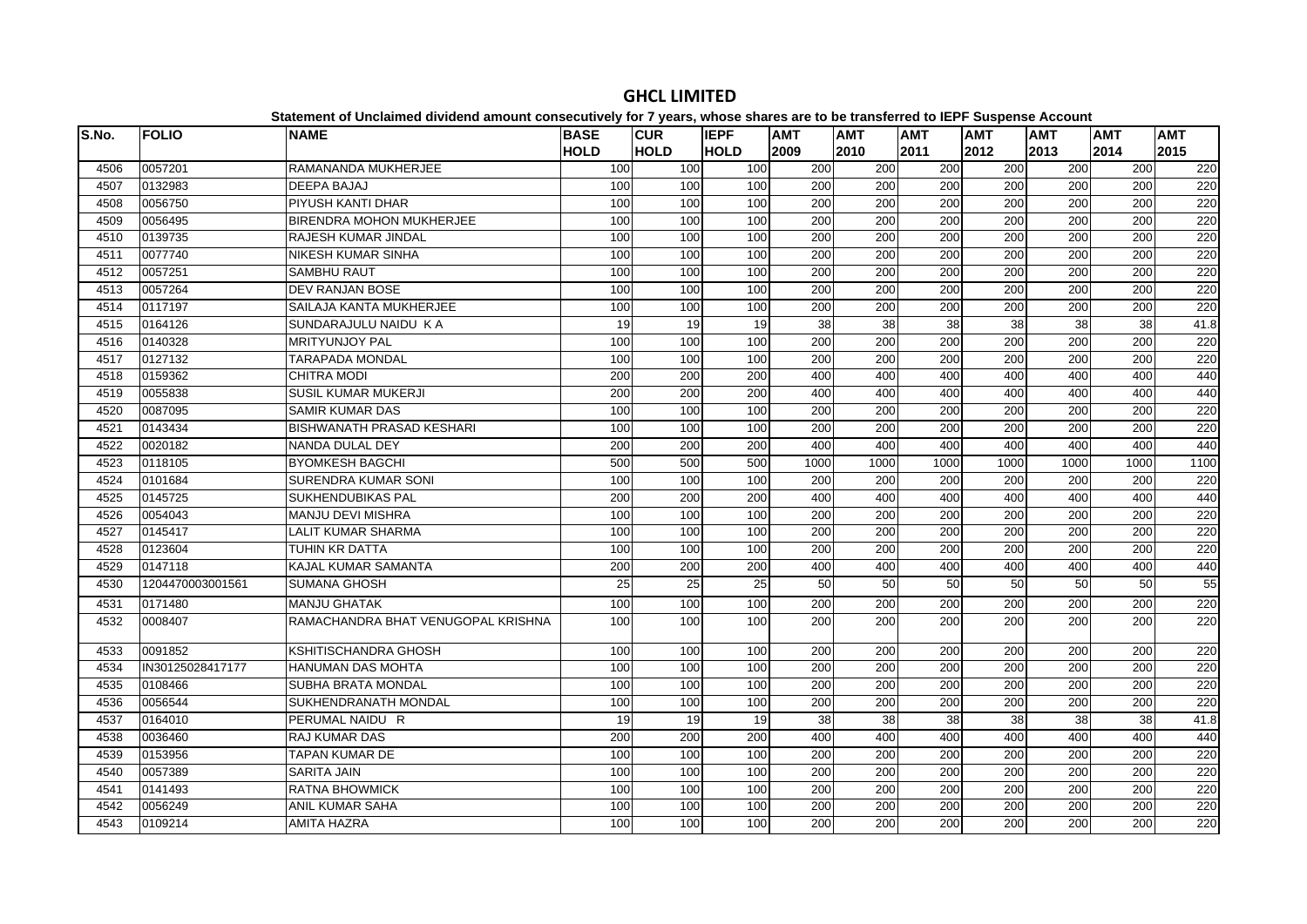| S.No. | <b>FOLIO</b>     | platomont or onolalmoa arriaona amoam concocativoly for r-youroj mnoco charce are t<br><b>NAME</b> | <b>BASE</b>      | <b>CUR</b>       | <b>IEPF</b> | <b>AMT</b>       | .<br><b>AMT</b>  | <b>AMT</b>       | $- -$<br><b>AMT</b> | <b>AMT</b> | <b>AMT</b> | <b>AMT</b> |
|-------|------------------|----------------------------------------------------------------------------------------------------|------------------|------------------|-------------|------------------|------------------|------------------|---------------------|------------|------------|------------|
|       |                  |                                                                                                    | <b>HOLD</b>      | <b>HOLD</b>      | <b>HOLD</b> | 2009             | 2010             | 2011             | 2012                | 2013       | 2014       | 2015       |
| 4544  | IN30021411783653 | DIPANKAR MAITY                                                                                     | 150              | 75               | 75          | 300              | 300              | 300              | 300                 | 300        | 150        | 165        |
| 4545  | 0053320          | <b>HARAPRASAD SINHA</b>                                                                            | 100              | 100              | 100         | 200              | 200              | 200              | 200                 | 200        | 200        | 220        |
| 4546  | 0115023          | <b>JAYANTA SARKAR</b>                                                                              | 100              | 100              | 100         | 200              | 200              | 200              | 200                 | 200        | 200        | 220        |
| 4547  | 0053434          | ARUN CHANDRA BANERJEE                                                                              | 200              | 200              | 200         | 400              | 400              | 400              | 400                 | 400        | 400        | 440        |
| 4548  | IN30287120395295 | Tapan Saha                                                                                         | 100              | 56               | 56          | 200              | 200              | 166              | 166                 | 112        | 112        | 123.2      |
| 4549  | 1202890000272052 | <b>BIBHUTI BHUSHAN MISHRA</b>                                                                      | 192              | 192              | 192         | 384              | 384              | 384              | 384                 | 384        | 384        | 422.4      |
| 4550  | 0113234          | <b>KRISHNA DEORA</b>                                                                               | 400              | 400              | 400         | 800              | 800              | 800              | 800                 | 800        | 800        | 880        |
| 4551  | 0120299          | PAWAN KM AGARWAL                                                                                   | 200              | 200              | 200         | 400              | 400              | 400              | 400                 | 400        | 400        | 440        |
| 4552  | 0121612          | <b>KRISHNA DEORA</b>                                                                               | 100              | 100              | 100         | 200              | 200              | 200              | 200                 | 200        | 200        | 220        |
| 4553  | 0068916          | <b>MOHAMMAD UNNISA</b>                                                                             | 200              | 200              | 200         | 400              | 400              | 400              | 400                 | 400        | 400        | 440        |
| 4554  | 0089330          | <b>KEDAR MAL AGARWAL</b>                                                                           | 100              | 100              | 100         | 200              | 200              | 200              | 200                 | 200        | 200        | 220        |
| 4555  | 0140531          | ANJANA CHAKRABORTY                                                                                 | 100              | 100              | 100         | 200              | 200              | 200              | 200                 | 200        | 200        | 220        |
| 4556  | 0147825          | <b>RANJIT KUMAR BASAK</b>                                                                          | 100              | 100              | 100         | 200              | 200              | 200              | 200                 | 200        | 200        | 220        |
| 4557  | 0145448          | <b>DHRUBASIS PRAMANIK</b>                                                                          | $\overline{200}$ | $\overline{200}$ | 200         | 400              | 400              | 400              | 400                 | 400        | 400        | 440        |
| 4558  | 0123041          | PRASANTA KUMAR SAHA                                                                                | 100              | 100              | 100         | 200              | 200              | 200              | $\overline{200}$    | 200        | 200        | 220        |
| 4559  | 0100748          | TARUN KRISHNA DATTA                                                                                | 100              | 100              | 100         | 200              | 200              | 200              | 200                 | 200        | 200        | 220        |
| 4560  | 0148481          | <b>BINOY BHUSAN CHOWDHURY</b>                                                                      | 100              | 100              | 100         | 200              | 200              | 200              | 200                 | 200        | 200        | 220        |
| 4561  | 0053750          | <b>BINAPANI DEY</b>                                                                                | 100              | 100              | 100         | 200              | 200              | 200              | 200                 | 200        | 200        | 220        |
| 4562  | 0117177          | SUMITRA CHANDRA DAS                                                                                | 200              | 200              | 200         | 400              | 400              | 400              | 400                 | 400        | 400        | 440        |
| 4563  | 0053421          | <b>RUPA SARKAR</b>                                                                                 | 100              | 100              | 100         | 200              | 200              | $\overline{200}$ | $\overline{200}$    | 200        | 200        | 220        |
| 4564  | 0134937          | SABITA GHOSH                                                                                       | 100              | 100              | 100         | 200              | 200              | 200              | 200                 | 200        | 200        | 220        |
| 4565  | 0056368          | <b>BANSI BADAN SANA</b>                                                                            | 200              | 200              | 200         | 400              | 400              | 400              | 400                 | 400        | 400        | 440        |
| 4566  | 0120567          | P MOHAN RAO                                                                                        | 100              | 100              | 100         | 200              | 200              | 200              | $\overline{200}$    | 200        | 200        | 220        |
| 4567  | 0120568          | RADHA MOHAN                                                                                        | 100              | 100              | 100         | 200              | 200              | 200              | 200                 | 200        | 200        | 220        |
| 4568  | 0142063          | NILESH KUMAR TIWARY                                                                                | 100              | 100              | 100         | 200              | 200              | 200              | $\overline{200}$    | 200        | 200        | 220        |
| 4569  | 0045790          | BODDU VENKAT NARASINGHA RAO                                                                        | 400              | 400              | 400         | 800              | 800              | 800              | 800                 | 800        | 800        | 880        |
| 4570  | 0166705          | <b>PROMILA CHARAK</b>                                                                              | 200              | 200              | 200         | 400              | 400              | 400              | 400                 | 400        | 400        | 440        |
| 4571  | 0020174          | RAMESH CHARAN PATTNAYAK                                                                            | 100              | 100              | 100         | $\overline{200}$ | 200              | $\overline{200}$ | $\overline{200}$    | 200        | 200        | 220        |
| 4572  | 0019794          | <b>KRUPASINDHU MAHAPATRA</b>                                                                       | 100              | 100              | 100         | 200              | 200              | 200              | 200                 | 200        | 200        | 220        |
| 4573  | 0019839          | <b>HARIHAR MISRA</b>                                                                               | 200              | 200              | 200         | 400              | 400              | 400              | 400                 | 400        | 400        | 440        |
| 4574  | 0133242          | <b>MALINI SHARMA</b>                                                                               | 100              | 100              | 100         | 200              | 200              | 200              | 200                 | 200        | 200        | 220        |
| 4575  | 0045805          | <b>BIJAYALAXMI JENA</b>                                                                            | 100              | 100              | 100         | 200              | 200              | 200              | 200                 | 200        | 200        | 220        |
| 4576  | 0050325          | <b>KVNAIR</b>                                                                                      | 100              | 100              | 100         | $\overline{200}$ | 200              | $\overline{200}$ | 200                 | 200        | 200        | 220        |
| 4577  | 0054841          | <b>VIMAL M PARMAR</b>                                                                              | 100              | 100              | 100         | 200              | 200              | 200              | 200                 | 200        | 200        | 220        |
| 4578  | 0041291          | RANCHHODBHAI DAHYABHAI                                                                             | 100              | 100              | 100         | 200              | 200              | $\overline{200}$ | $\overline{200}$    | 200        | 200        | 220        |
| 4579  | 0020253          | J USHA RANI                                                                                        | 100              | 100              | 100         | 200              | 200              | 200              | 200                 | 200        | 200        | 220        |
| 4580  | 0073271          | <b>BHAGWATI PRASAD CHIRANIA</b>                                                                    | 300              | 300              | 300         | 600              | 600              | 600              | 600                 | 600        | 600        | 660        |
| 4581  | 0010783          | PREMESWAR LAL SHARMA                                                                               | 100              | 100              | 100         | $\overline{200}$ | $\overline{200}$ | $\overline{200}$ | 200                 | 200        | 200        | 220        |
| 4582  | 0010773          | <b>SARAT KUMAR MOHANTY</b>                                                                         | 100              | 100              | 100         | 200              | $\overline{200}$ | 200              | 200                 | 200        | 200        | 220        |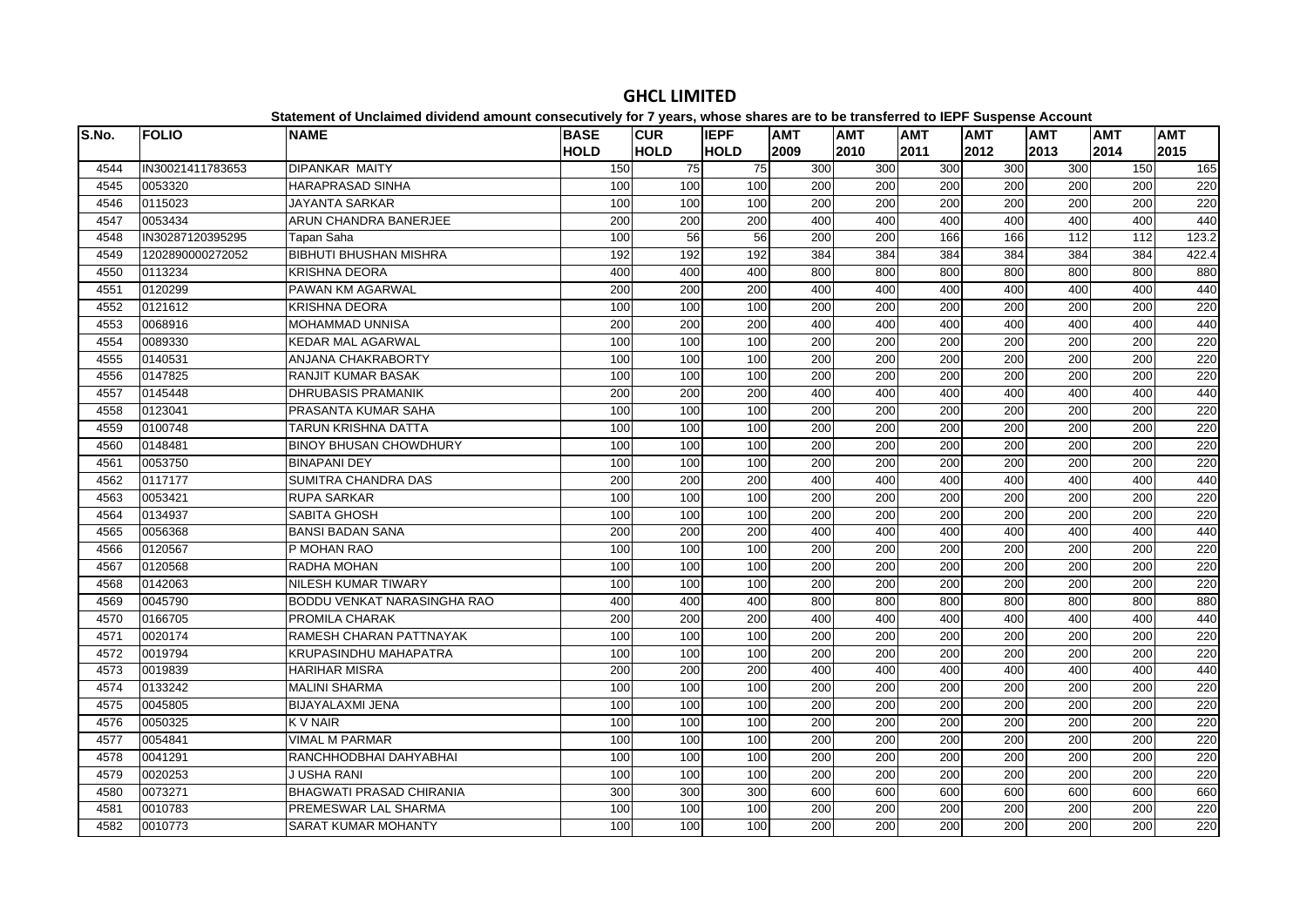| S.No. | <b>FOLIO</b> | <b>NAME</b>                  | <b>BASE</b>      | <b>CUR</b>  | <b>IEPF</b> | <b>AMT</b>       | <b>AMT</b>       | <b>AMT</b>       | <b>AMT</b>       | <b>AMT</b> | <b>AMT</b> | <b>AMT</b> |
|-------|--------------|------------------------------|------------------|-------------|-------------|------------------|------------------|------------------|------------------|------------|------------|------------|
|       |              |                              | <b>HOLD</b>      | <b>HOLD</b> | <b>HOLD</b> | 2009             | 2010             | 2011             | 2012             | 2013       | 2014       | 2015       |
| 4583  | 0010689      | N D REMONY                   | 100              | 100         | 100         | 200              | 200              | 200              | 200              | 200        | 200        | 220        |
| 4584  | 0010697      | RABINDRA NATH SHARMA         | 100              | 100         | 100         | 200              | 200              | 200              | 200              | 200        | 200        | 220        |
| 4585  | 0119205      | <b>RAMESH KUMAR AGARWAL</b>  | 200              | 200         | 200         | 400              | 400              | 400              | 400              | 400        | 400        | 440        |
| 4586  | 0010752      | <b>SAROJINI MOHANTY</b>      | 100              | 100         | 100         | 200              | 200              | 200              | 200              | 200        | 200        | 220        |
| 4587  | 0145740      | <b>KANWAL JIT KAUR</b>       | 100              | 100         | 100         | 200              | 200              | 200              | 200              | 200        | 200        | 220        |
| 4588  | 0008692      | <b>SPKELA</b>                | 100              | 100         | 100         | 200              | 200              | 200              | 200              | 200        | 200        | 220        |
| 4589  | 0008851      | <b>DWIJADAS BHATTACHARYA</b> | 700              | 700         | 700         | 1400             | 1400             | 1400             | 1400             | 1400       | 1400       | 1540       |
| 4590  | 0008852      | LABANYA BHATTACHARYA         | 700              | 700         | 700         | 1400             | 1400             | 1400             | 1400             | 1400       | 1400       | 1540       |
| 4591  | 0008787      | <b>BADAN CH BORDOLOI</b>     | 100              | 100         | 100         | 200              | 200              | 200              | 200              | 200        | 200        | 220        |
| 4592  | 0021673      | PRIYA BARUAH                 | 100              | 100         | 100         | 200              | 200              | 200              | 200              | 200        | 200        | 220        |
| 4593  | 0000906      | MOZAMMEL HOQUE               | 200              | 200         | 200         | 400              | 400              | 400              | 400              | 400        | 400        | 440        |
| 4594  | 0138297      | <b>BASANT KR.CHANDAK</b>     | 200              | 200         | 200         | 400              | 400              | 400              | 400              | 400        | 400        | 440        |
| 4595  | 0008621      | RAJENDRA PRASAD CHAUDHURI    | 100              | 100         | 100         | 200              | 200              | $\overline{200}$ | 200              | 200        | 200        | 220        |
| 4596  | 0008523      | <b>DEBEN KALITA</b>          | 200              | 200         | 200         | 400              | 400              | 400              | 400              | 400        | 400        | 440        |
| 4597  | 0008761      | <b>SISIR KANTI RAY</b>       | 100              | 100         | 100         | 200              | 200              | 200              | 200              | 200        | 200        | 220        |
| 4598  | 0114561      | <b>SNEH DEVI SURANA</b>      | 100              | 100         | 100         | $\overline{200}$ | $\overline{200}$ | 200              | 200              | 200        | 200        | 220        |
| 4599  | 0079028      | <b>ASHOK KUMAR KARNANY</b>   | 100              | 100         | 100         | 200              | 200              | $\overline{200}$ | $\overline{200}$ | 200        | 200        | 220        |
| 4600  | 0076788      | <b>GHANARAM BORAH</b>        | 100              | 100         | 100         | 200              | 200              | 200              | 200              | 200        | 200        | 220        |
| 4601  | 0057169      | DANVEER SINGH BANTHIA        | 100              | 100         | 100         | 200              | 200              | 200              | 200              | 200        | 200        | 220        |
| 4602  | 0120745      | SUBHASH KUMAR JAIN           | 100              | 100         | 100         | 200              | 200              | 200              | 200              | 200        | 200        | 220        |
| 4603  | 0008560      | PRADIP KUMAR TAMULI          | 100              | 100         | 100         | 200              | 200              | 200              | 200              | 200        | 200        | 220        |
| 4604  | 0008634      | JASWANT SINGH RAIT           | 100              | 100         | 100         | 200              | $\overline{200}$ | $\overline{200}$ | 200              | 200        | 200        | 220        |
| 4605  | 0057626      | A K RANA                     | 300              | 300         | 300         | 600              | 600              | 600              | 600              | 600        | 600        | 660        |
| 4606  | 0010112      | SHIVA MOHAN PRASAD           | 100              | 100         | 100         | 200              | 200              | 200              | 200              | 200        | 200        | 220        |
| 4607  | 0021488      | <b>TAPAN KUMAR SAHA</b>      | 100              | 100         | 100         | 200              | 200              | $\overline{200}$ | 200              | 200        | 200        | 220        |
| 4608  | 0021663      | SHREE LAL PANDIT             | 100              | 100         | 100         | 200              | 200              | 200              | 200              | 200        | 200        | 220        |
| 4609  | 0021685      | RAMENDRA PRASAD VIDYARTHY    | 100              | 100         | 100         | 200              | 200              | 200              | 200              | 200        | 200        | 220        |
| 4610  | 0021778      | <b>BRAHM DAYAL ROY</b>       | 200              | 200         | 200         | 400              | 400              | 400              | 400              | 400        | 400        | 440        |
| 4611  | 0021779      | SATYENDRA KUMAR PANDEY       | 100              | 100         | 100         | 200              | 200              | 200              | 200              | 200        | 200        | 220        |
| 4612  | 0021789      | <b>BHAWANATH PRASAD</b>      | 200              | 200         | 200         | 400              | 400              | 400              | 400              | 400        | 400        | 440        |
| 4613  | 0021790      | <b>AJOY SINGH</b>            | 1000             | 1000        | 1000        | 2000             | 2000             | 2000             | 2000             | 2000       | 2000       | 2200       |
| 4614  | 0021791      | <b>GAYATRI SINGH</b>         | 1000             | 1000        | 1000        | 2000             | 2000             | 2000             | 2000             | 2000       | 2000       | 2200       |
| 4615  | 0065166      | SURENDRA KUMAR RAI           | 100              | 100         | 100         | 200              | 200              | 200              | 200              | 200        | 200        | 220        |
| 4616  | 0080065      | <b>NEETA SINHA</b>           | 100              | 100         | 100         | 200              | 200              | 200              | 200              | 200        | 200        | 220        |
| 4617  | 0084613      | <b>USHA SINHA</b>            | 200              | 200         | 200         | 400              | 400              | 400              | 400              | 400        | 400        | 440        |
| 4618  | 0089958      | <b>RAJIV KUMAR</b>           | 100              | 100         | 100         | 200              | 200              | 200              | 200              | 200        | 200        | 220        |
| 4619  | 0093566      | <b>AJAY KUMAR</b>            | 200              | 200         | 200         | 400              | 400              | 400              | 400              | 400        | 400        | 440        |
| 4620  | 0107312      | <b>RANI AGRAWAL</b>          | $\overline{200}$ | 200         | 200         | 400              | 400              | 400              | 400              | 400        | 400        | 440        |
| 4621  | 0112382      | RAJESHWAR PRASAD VERMA       | 400              | 400         | 400         | 800              | 800              | 800              | 800              | 800        | 800        | 880        |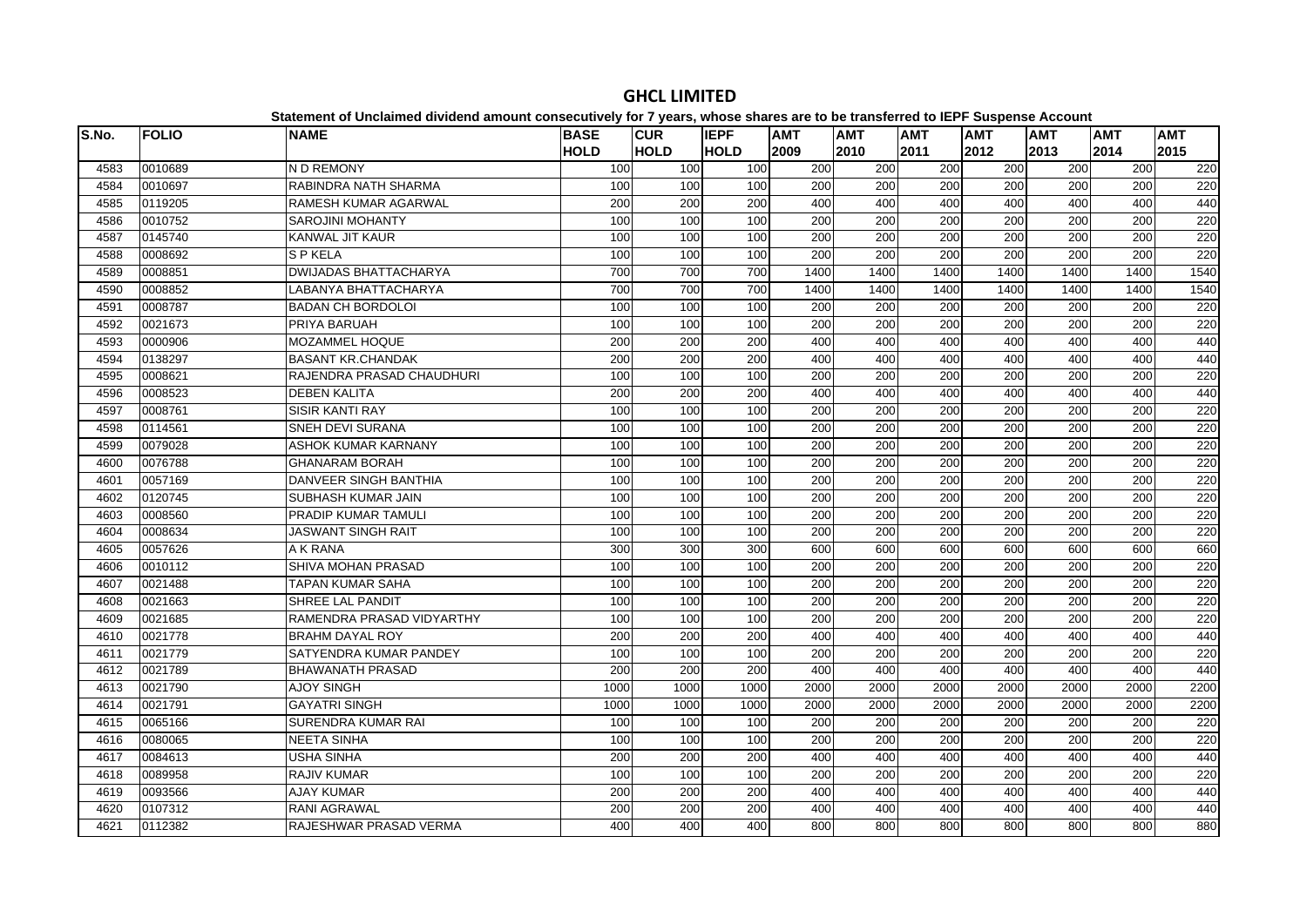| S.No. | <b>FOLIO</b>     | <b>NAME</b>                   | <b>BASE</b> | <b>CUR</b>      | <b>IEPF</b> | <b>AMT</b>       | <b>AMT</b>       | <b>AMT</b>       | <b>AMT</b>       | <b>AMT</b> | <b>AMT</b> | <b>AMT</b> |
|-------|------------------|-------------------------------|-------------|-----------------|-------------|------------------|------------------|------------------|------------------|------------|------------|------------|
|       |                  |                               | <b>HOLD</b> | <b>HOLD</b>     | <b>HOLD</b> | 2009             | 2010             | 2011             | 2012             | 2013       | 2014       | 2015       |
| 4622  | 0119625          | <b>MAN MOHAN AGRAWAL</b>      | 100         | 100             | 100         | 200              | 200              | 200              | 200              | 200        | 200        | 220        |
| 4623  | 0125816          | <b>GOPAL PRASAD DOKANIA</b>   | 100         | 100             | 100         | 200              | 200              | 200              | 200              | 200        | 200        | 220        |
| 4624  | 0135168          | <b>ARUN KUMAR JOSHI</b>       | 100         | 100             | 100         | 200              | 200              | 200              | 200              | 200        | 200        | 220        |
| 4625  | 0135820          | PANKAJ KUMAR                  | 200         | 200             | 200         | 400              | 400              | 400              | 400              | 400        | 400        | 440        |
| 4626  | 0136754          | SANGEETA                      | 200         | 200             | 200         | 400              | 400              | 400              | 400              | 400        | 400        | 440        |
| 4627  | 0143605          | <b>RSH FINANCE PVT LTD</b>    | 100         | 100             | 100         | 200              | $\overline{200}$ | $\overline{200}$ | 200              | 200        | 200        | 220        |
| 4628  | 0148153          | JAGANNATH PRASAD CHOUDHARY    | 100         | 100             | 100         | 200              | 200              | 200              | 200              | 200        | 200        | 220        |
| 4629  | 0021400          | RATNA KALA                    | 100         | 100             | 100         | 200              | 200              | 200              | 200              | 200        | 200        | 220        |
| 4630  | 0136187          | HARIHAR SWAROOP SINHA         | 100         | 100             | 100         | 200              | 200              | 200              | $\overline{200}$ | 200        | 200        | 220        |
| 4631  | 0010913          | <b>SATRUGHAN PRASAD</b>       | 100         | 100             | 100         | 200              | 200              | 200              | 200              | 200        | 200        | 220        |
| 4632  | 0021608          | ANAMUL HAQUE SIDDIQUE         | 100         | 100             | 100         | 200              | 200              | 200              | 200              | 200        | 200        | 220        |
| 4633  | 0133939          | <b>MD JAVED IQBAL</b>         | 100         | 100             | 100         | 200              | 200              | 200              | 200              | 200        | 200        | 220        |
| 4634  | 0021477          | <b>KULVANT SINGH DHILLON</b>  | 100         | 100             | 100         | 200              | 200              | $\overline{200}$ | $\overline{200}$ | 200        | 200        | 220        |
| 4635  | 0021604          | <b>MALTI PRASAD</b>           | 100         | 100             | 100         | 200              | 200              | 200              | 200              | 200        | 200        | 220        |
| 4636  | 0049484          | <b>ANJANA SARKAR</b>          | 100         | 100             | 100         | $\overline{200}$ | $\overline{200}$ | 200              | 200              | 200        | 200        | 220        |
| 4637  | 0021583          | <b>BRAJ NANDAN SHARMA</b>     | 100         | 100             | 100         | 200              | 200              | $\overline{200}$ | $\overline{200}$ | 200        | 200        | 220        |
| 4638  | 0021647          | RAJEEVA KUMAR                 | 500         | 500             | 500         | 1000             | 1000             | 1000             | 1000             | 1000       | 1000       | 1100       |
| 4639  | 0021771          | SHYAM SUNDAR PRASAD           | 300         | 300             | 300         | 600              | 600              | 600              | 600              | 600        | 600        | 660        |
| 4640  | 0061574          | <b>SYED ABDUL MALIK</b>       | 200         | 200             | 200         | 400              | 400              | 400              | 400              | 400        | 400        | 440        |
| 4641  | 0065991          | <b>RANJEET KUMAR AGRAWAL</b>  | 100         | 100             | 100         | $\overline{200}$ | 200              | 200              | $\overline{200}$ | 200        | 200        | 220        |
| 4642  | IN30112716961123 | <b>NEERAJ SINHA</b>           | 500         | 500             | 500         | 1000             | 1000             | 1000             | 1000             | 1000       | 1000       | 1100       |
| 4643  | 0010837          | <b>ACHINT KUMAR</b>           | 100         | 100             | 100         | 200              | 200              | 200              | 200              | 200        | 200        | 220        |
| 4644  | 0021508          | LAKSHMAN PRASAD               | 100         | 100             | 100         | $\overline{200}$ | 200              | $\overline{200}$ | 200              | 200        | 200        | 220        |
| 4645  | 0021716          | <b>DEEPAK BANKER</b>          | 100         | 100             | 100         | 200              | 200              | 200              | 200              | 200        | 200        | 220        |
| 4646  | 0021777          | <b>MUKUL KUMAR SINGH</b>      | 100         | 100             | 100         | $\overline{200}$ | $\overline{200}$ | $\overline{200}$ | $\overline{200}$ | 200        | 200        | 220        |
| 4647  | 0021560          | <b>BINAY KUMAR SINGH</b>      | 100         | 100             | 100         | 200              | 200              | 200              | 200              | 200        | 200        | 220        |
| 4648  | IN30039416282948 | <b>ARVIND PANDEY</b>          | 50          | $\overline{50}$ | 50          | 100              | 100              | 100              | 100              | 100        | 100        | 110        |
| 4649  | 0065879          | KRISHNA NANDAN PRASAD         | 100         | 100             | 100         | 200              | 200              | 200              | 200              | 200        | 200        | 220        |
| 4650  | 0094913          | RADHESHYAM AGRAWAL            | 100         | 100             | 100         | 200              | 200              | 200              | 200              | 200        | 200        | 220        |
| 4651  | 0021610          | C LAKSHMANAN                  | 100         | 100             | 100         | 200              | 200              | $\overline{200}$ | $\overline{200}$ | 200        | 200        | 220        |
| 4652  | 0035744          | <b>GOPAL KRISHNA DAS</b>      | 100         | 100             | 100         | 200              | 200              | 200              | 200              | 200        | 200        | 220        |
| 4653  | 0140209          | <b>CHANDRA SHEKHAR PRASAD</b> | 200         | 200             | 200         | 400              | 400              | 400              | 400              | 400        | 400        | 440        |
| 4654  | 0116479          | <b>SUNILA CHOUDHARY</b>       | 100         | 100             | 100         | 200              | 200              | 200              | 200              | 200        | 200        | 220        |
| 4655  | 0097939          | <b>CHANDRA PRABHA SINGH</b>   | 100         | 100             | 100         | 200              | 200              | 200              | 200              | 200        | 200        | 220        |
| 4656  | 0163194          | <b>MAHENDRA NATH BANKA</b>    | 100         | 100             | 100         | $\overline{200}$ | $\overline{200}$ | $\overline{200}$ | $\overline{200}$ | 200        | 200        | 220        |
| 4657  | 0099757          | SUSHILA DEVI JAIN             | 100         | 100             | 100         | 200              | 200              | 200              | 200              | 200        | 200        | 220        |
| 4658  | 0116287          | SHIV NARAYAN JHUNJHUNWALA     | 100         | 100             | 100         | 200              | 200              | 200              | 200              | 200        | 200        | 220        |
| 4659  | 0116288          | VEENA JHUNJHUNWALA            | 100         | 100             | 100         | 200              | 200              | 200              | 200              | 200        | 200        | 220        |
| 4660  | 0134059          | <b>TARA SINGH</b>             | 400         | 400             | 400         | 800              | 800              | 800              | 800              | 800        | 800        | 880        |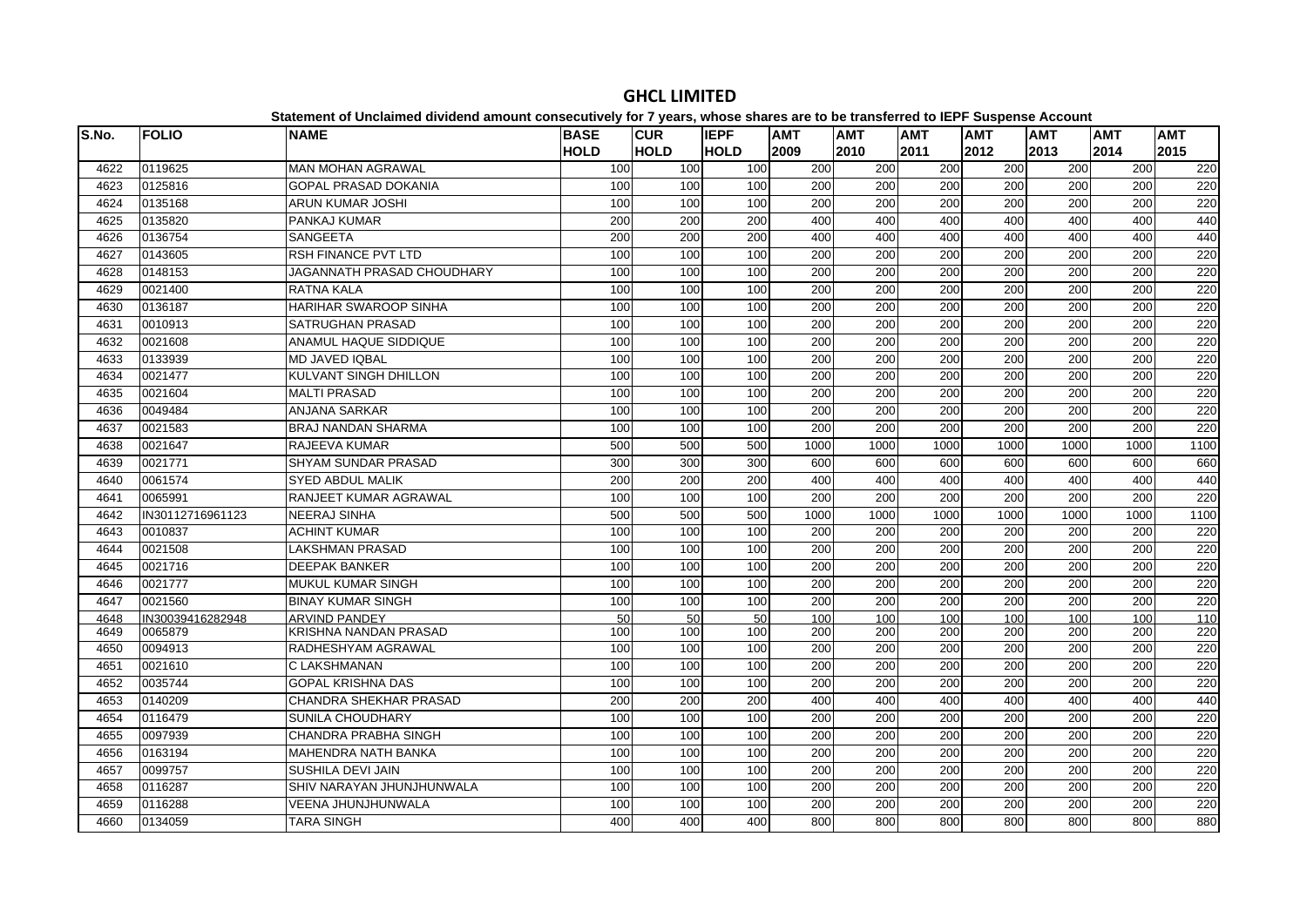| S.No. | <b>FOLIO</b>     | <b>NAME</b>                   | <b>BASE</b> | <b>CUR</b>      | <b>IEPF</b> | <b>AMT</b>       | <b>AMT</b>       | <b>AMT</b>       | <b>AMT</b> | <b>AMT</b> | <b>AMT</b>       | <b>AMT</b> |
|-------|------------------|-------------------------------|-------------|-----------------|-------------|------------------|------------------|------------------|------------|------------|------------------|------------|
|       |                  |                               | <b>HOLD</b> | <b>HOLD</b>     | <b>HOLD</b> | 2009             | 2010             | 2011             | 2012       | 2013       | 2014             | 2015       |
| 4661  | 0141581          | <b>GOVIND KUMAR TULASIYAN</b> | 200         | 200             | 200         | 400              | 400              | 400              | 400        | 400        | 400              | 440        |
| 4662  | 0117784          | SATYANARAIN JHUNJHUNWALA      | 600         | 600             | 600         | 1200             | 1200             | 1200             | 1200       | 1200       | 1200             | 1320       |
| 4663  | 0119979          | <b>UMA DEVI</b>               | 200         | 200             | 200         | 400              | 400              | 400              | 400        | 400        | 400              | 440        |
| 4664  | 0011806          | <b>RAMDEO LAL BARANWAL</b>    | 100         | 100             | 100         | $\overline{200}$ | $\overline{200}$ | $\overline{200}$ | 200        | 200        | $\overline{200}$ | 220        |
| 4665  | 0122961          | <b>SEEMA SINGH</b>            | 100         | 100             | 100         | 200              | 200              | 200              | 200        | 200        | 200              | 220        |
| 4666  | 1203450000018069 | <b>BIJAY JHA</b>              | 25          | $\overline{25}$ | 25          | 50               | 50               | 50               | 50         | 50         | 50               | 55         |
| 4667  | IN30058910139803 | <b>MD SHAKIL AHMED</b>        | 100         | 100             | 100         | 200              | 200              | 200              | 200        | 200        | 200              | 220        |
| 4668  | 0143476          | <b>BIMAL KUMAR JAIN</b>       | 100         | 100             | 100         | 200              | 200              | 200              | 200        | 200        | 200              | 220        |
| 4669  | 0085550          | <b>MANOJ KUMAR</b>            | 100         | 100             | 100         | 200              | 200              | 200              | 200        | 200        | 200              | 220        |
| 4670  | 0108530          | <b>ASHOK KUMAR</b>            | 100         | 100             | 100         | 200              | $\overline{200}$ | 200              | 200        | 200        | 200              | 220        |
| 4671  | 0021628          | <b>MADAN GOPAL SINHA</b>      | 100         | 100             | 100         | 200              | 200              | 200              | 200        | 200        | 200              | 220        |
| 4672  | 0115028          | <b>BIPUL C CHOWDHURY</b>      | 100         | 100             | 100         | $\overline{200}$ | 200              | $\overline{200}$ | 200        | 200        | $\overline{200}$ | 220        |
| 4673  | 0120159          | <b>MEDHA NAND MISHRA</b>      | 100         | 100             | 100         | 200              | 200              | 200              | 200        | 200        | 200              | 220        |
| 4674  | IN30021411558434 | <b>KIRAN PANDEY</b>           | 30          | 30              | 30          | 60               | 60               | 60               | 60         | 60         | 60               | 66         |
| 4675  | 0008432          | <b>SHALIGRAM SINGH</b>        | 100         | 100             | 100         | 200              | 200              | 200              | 200        | 200        | 200              | 220        |
| 4676  | 0008482          | SUBIR KUMAR NANDI             | 100         | 100             | 100         | 200              | 200              | 200              | 200        | 200        | 200              | 220        |
| 4677  | 0049419          | <b>RAMBHA SINGH</b>           | 100         | 100             | 100         | 200              | $\overline{200}$ | 200              | 200        | 200        | 200              | 220        |
| 4678  | 0058279          | SANGEETA SINGH                | 100         | 100             | 100         | 200              | 200              | 200              | 200        | 200        | 200              | 220        |
| 4679  | 0044897          | MANJEET KAUR AHLUWALIA        | 200         | 200             | 200         | 400              | 400              | 400              | 400        | 400        | 400              | 440        |
| 4680  | 0044898          | <b>HARPAL SINGH AHLUWALIA</b> | 200         | 200             | 200         | 400              | 400              | 400              | 400        | 400        | 400              | 440        |
| 4681  | 0020317          | NAWAL KISHORE PRASAD          | 200         | 200             | 200         | 400              | 400              | 400              | 400        | 400        | 400              | 440        |
| 4682  | 0071733          | M.J.RATNAM                    | 200         | 200             | 200         | 400              | 400              | 400              | 400        | 400        | 400              | 440        |
| 4683  | 0157296          | NIRMALA SHARMA                | 100         | 100             | 100         | 200              | $\overline{200}$ | 200              | 200        | 200        | 200              | 220        |
| 4684  | 0020247          | K SHANTA PAI                  | 100         | 100             | 100         | 200              | 200              | 200              | 200        | 200        | 200              | 220        |
| 4685  | 0072197          | <b>KESRI PHIROZ KAPADIA</b>   | 100         | 100             | 100         | 200              | 200              | 200              | 200        | 200        | 200              | 220        |
| 4686  | 0081204          | PALLVI ARORA                  | 100         | 100             | 100         | 200              | 200              | 200              | 200        | 200        | 200              | 220        |
| 4687  | 0020156          | P SANJEEV                     | 100         | 100             | 100         | 200              | 200              | 200              | 200        | 200        | 200              | 220        |
| 4688  | 0058678          | M. SUBBARAMAN                 | 200         | 200             | 200         | 400              | 400              | 400              | 400        | 400        | 400              | 440        |
| 4689  | 0102383          | <b>DINA NATH BANERJEE</b>     | 100         | 100             | 100         | 200              | 200              | 200              | 200        | 200        | 200              | 220        |
| 4690  | 0149294          | SAROJA ASTHANA                | 400         | 400             | 400         | 800              | 800              | 800              | 800        | 800        | 800              | 880        |
| 4691  | 0020268          | <b>ARCHI TRIVEDI</b>          | 100         | 100             | 100         | 200              | $\overline{200}$ | 200              | 200        | 200        | 200              | 220        |
| 4692  | 0020269          | <b>BARUN KUMAR TRIVEDI</b>    | 100         | 100             | 100         | 200              | 200              | 200              | 200        | 200        | 200              | 220        |
| 4693  | IN30174010263415 | PRADEEP KUMAR TANTY           | 50          | 50              | 50          | 100              | 100              | 100              | 100        | 100        | 100              | 110        |
| 4694  | 0075141          | <b>KALYANI ROY</b>            | 300         | 300             | 300         | 600              | 600              | 600              | 600        | 600        | 600              | 660        |
| 4695  | 0135882          | <b>ASHWANI KUMAR</b>          | 200         | 200             | 200         | 400              | 400              | 400              | 400        | 400        | 400              | 440        |
| 4696  | 0010883          | <b>SUSHIL KUMAR BISHNOI</b>   | 100         | 100             | 100         | 200              | 200              | 200              | 200        | 200        | 200              | 220        |
| 4697  | 0095551          | <b>CHANDRA VILAS SINGH</b>    | 200         | 100             | 100         | 400              | 400              | $\overline{200}$ | 200        | 200        | $\overline{200}$ | 220        |
| 4698  | 0113477          | <b>KIRAN BALA TIWARY</b>      | 100         | 100             | 100         | 200              | 200              | 200              | 200        | 200        | 200              | 220        |
| 4699  | 0113538          | <b>JITENDRA KUMAR</b>         | 100         | 100             | 100         | 200              | 200              | 200              | 200        | 200        | 200              | 220        |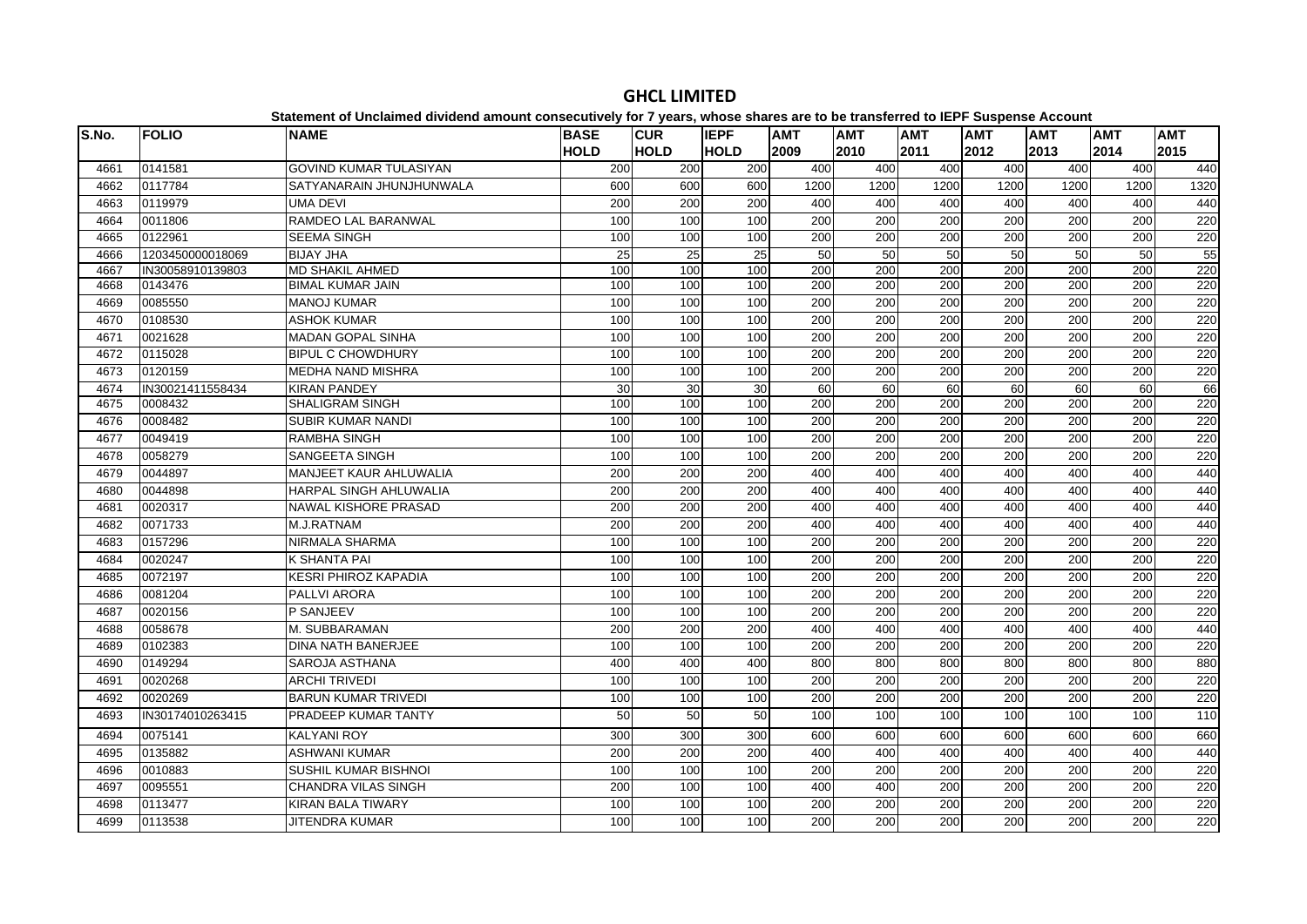|       |                  | Unanimon or Unividimoa dividona amount consociativoj tor il yours, whose shares are to be transicrica to iEFT Ousponse Account |                            |                           |                            |                    |                    |                    |                    |                    |                    |                    |
|-------|------------------|--------------------------------------------------------------------------------------------------------------------------------|----------------------------|---------------------------|----------------------------|--------------------|--------------------|--------------------|--------------------|--------------------|--------------------|--------------------|
| S.No. | <b>FOLIO</b>     | <b>NAME</b>                                                                                                                    | <b>BASE</b><br><b>HOLD</b> | <b>CUR</b><br><b>HOLD</b> | <b>IEPF</b><br><b>HOLD</b> | <b>AMT</b><br>2009 | <b>AMT</b><br>2010 | <b>AMT</b><br>2011 | <b>AMT</b><br>2012 | <b>AMT</b><br>2013 | <b>AMT</b><br>2014 | <b>AMT</b><br>2015 |
| 4700  | 0146142          | UTTAM MAHESHWARI                                                                                                               | 100                        | 100                       | 100                        | 200                | 200                | 200                | 200                | 200                | 200                | 220                |
| 4701  | 1202990001545050 | <b>PUJA KUJARA</b>                                                                                                             | 10                         | 10                        | 10                         | 20                 | 20                 | $\overline{20}$    | 20                 | 20                 | 20                 | $\overline{22}$    |
| 4702  | 1202990001546341 | <b>MANISHA SANDILAYA</b>                                                                                                       | 10                         | 10                        | 10                         | 20                 | 20                 | $\overline{20}$    | 20                 | 20                 | 20                 | 22                 |
| 4703  | 1204880000091121 | <b>VIJAY KEDIA</b>                                                                                                             | 50                         | 50                        | 50                         | 100                | 100                | 100                | 100                | 100                | 100                | 110                |
| 4704  | IN30133017628928 | <b>ASHOK AGARWAL</b>                                                                                                           | 10                         | 10                        | 10                         | 20                 | $\overline{20}$    | 20                 | $\overline{20}$    | 20                 | 20                 | 22                 |
| 4705  | 0010895          | <b>RAKESH JAIN</b>                                                                                                             | 100                        | 100                       | 100                        | $\overline{200}$   | $\overline{200}$   | $\overline{200}$   | $\overline{200}$   | 200                | 200                | 220                |
| 4706  | 0103193          | <b>BHAWNA SINGH</b>                                                                                                            | 200                        | 200                       | 200                        | 400                | 400                | 400                | 400                | 400                | 400                | 440                |
| 4707  | IN30112715797887 | <b>HEMANT KUMAR SINHA</b>                                                                                                      | 5                          | 5                         | 5 <sup>1</sup>             | 10                 | 10                 | 10                 | 10                 | 10                 | 10                 | 11                 |
| 4708  | 0010851          | UDDIPAK CHAKRABARTI                                                                                                            | 100                        | 100                       | 100                        | 200                | 200                | 200                | 200                | 200                | 200                | 220                |
| 4709  | 0056128          | <b>VIKRAM KUMAR GOEL</b>                                                                                                       | 200                        | 200                       | 200                        | 400                | 400                | 400                | 400                | 400                | 400                | 440                |
| 4710  | IN30088814359257 | <b>ALKA SINHA</b>                                                                                                              | 100                        | 100                       | 100                        | 200                | 200                | 200                | 200                | 200                | 200                | 220                |
| 4711  | 0149807          | <b>PRABHAT KUMAR</b>                                                                                                           | 200                        | 200                       | 200                        | 400                | 400                | 400                | 400                | 400                | 400                | 440                |
| 4712  | 0056727          | ARBIND KUMAR AGRAWAL                                                                                                           | 100                        | 100                       | 100                        | 200                | 200                | 200                | 200                | 200                | 200                | 220                |
| 4713  | 0055420          | REHANA J FANASWALLA                                                                                                            | 200                        | 200                       | 200                        | 400                | 400                | 400                | 400                | 400                | 400                | 440                |
| 4714  | 0099922          | INDUBEN JASWANTLAL MEHTA                                                                                                       | 100                        | 100                       | 100                        | 200                | 200                | 200                | 200                | 200                | 200                | 220                |
| 4715  | 0101738          | <b>ASHOK BHARWANI</b>                                                                                                          | 200                        | $\overline{200}$          | 200                        | 400                | 400                | 400                | 400                | 400                | 400                | 440                |
| 4716  | 0106678          | SANGEETA DE                                                                                                                    | 200                        | 200                       | 200                        | 400                | 400                | 400                | 400                | 400                | 400                | 440                |
| 4717  | 0149000          | <b>SALEEMA TAJ</b>                                                                                                             | 1500                       | 1500                      | 1500                       | 3000               | 3000               | 3000               | 3000               | 3000               | 3000               | 3300               |
| 4718  | 0900087          | <b>SHAMIMA SHUAIB</b>                                                                                                          | 6000                       | 6000                      | 6000                       | 12000              | 12000              | 12000              | 12000              | 12000              | 12000              | 13200              |
| 4719  | 0900107          | <b>MATIN FATMA MOEEN AMJADALI SIDDIQI</b>                                                                                      | 1000                       | 1000                      | 1000                       | 2000               | 2000               | 2000               | 2000               | 2000               | 2000               | 2200               |
| 4720  | 0900892          | SHEIKH MUSHTAQ AHMED                                                                                                           | 1000                       | 1000                      | 1000                       | 2000               | 2000               | 2000               | 2000               | 2000               | 2000               | 2200               |
| 4721  | 0901557          | FAROOQ HASSAN KHAN                                                                                                             | 200                        | 200                       | 200                        | 400                | 400                | 400                | 400                | 400                | 400                | 440                |
| 4722  | 0901758          | JOSEPH THADATHIL VARUGHESE                                                                                                     | 200                        | 200                       | 200                        | 400                | 400                | 400                | 400                | 400                | 400                | 440                |
| 4723  | 0901774          | <b>HARI LAL PRASAD</b>                                                                                                         | 100                        | 100                       | 100                        | $\overline{200}$   | 200                | $\overline{200}$   | 200                | 200                | 200                | 220                |
| 4724  | 0902614          | <b>MOIDEEN KUTTY MATHARI</b>                                                                                                   | 500                        | 500                       | 500                        | 1000               | 1000               | 1000               | 1000               | 1000               | 1000               | 1100               |
| 4725  | 0902699          | <b>BISHWADEVA MISRA</b>                                                                                                        | 200                        | 200                       | 200                        | 400                | 400                | 400                | 400                | 400                | 400                | 440                |
| 4726  | 0903370          | NAINTARA SHAHAY                                                                                                                | 100                        | 100                       | 100                        | 200                | 200                | 200                | 200                | 200                | 200                | 220                |
| 4727  | 0904456          | RAMA ARUN PRADHAN                                                                                                              | 300                        | 300                       | 300                        | 600                | 600                | 600                | 600                | 600                | 600                | 660                |
| 4728  | 0003206          | BHAGVANBHAI MALSURBHAI KHANBHALYA                                                                                              | 100                        | 100                       | 100                        | 200                | 200                | 200                | 200                | 200                | 200                | 220                |
| 4729  | 0029682          | PRAKASH CHANDRA GOYAL                                                                                                          | 100                        | 100                       | 100                        | 200                | 200                | 200                | 200                | 200                | 200                | 220                |
| 4730  | 0033431          | <b>BHUPENDER SEETAL</b>                                                                                                        | 200                        | 200                       | 200                        | 400                | 400                | 400                | 400                | 400                | 400                | 440                |
| 4731  | 0033442          | KEWAL KRISHAN GUPTA                                                                                                            | 100                        | 100                       | 100                        | 200                | $\overline{200}$   | $\overline{200}$   | $\overline{200}$   | 200                | 200                | 220                |
| 4732  | 0100575          | <b>MANAS KUMAR ADHYA</b>                                                                                                       | 100                        | 100                       | 100                        | 200                | 200                | 200                | 200                | 200                | 200                | 220                |
| 4733  | 0100576          | <b>DIPIKA DAS</b>                                                                                                              | 200                        | 200                       | 200                        | 400                | 400                | 400                | 400                | 40 <sub>C</sub>    | 400                | 440                |
| 4734  | 0100583          | <b>MANILAL REVARAM PANCHAL</b>                                                                                                 | 100                        | 100                       | 100                        | 200                | 200                | 200                | 200                | 200                | 200                | 220                |
| 4735  | 0100903          | <b>BRIJBHUSHAN KAPILDEO TIWARI</b>                                                                                             | 100                        | 100                       | 100                        | 200                | 200                | 200                | $\overline{200}$   | 200                | 200                | 220                |
| 4736  | 0101668          | ARVINBHAI KARSHANBHAI GOHIL                                                                                                    | 100                        | 100                       | 100                        | 200                | 200                | 200                | 200                | 200                | 200                | 220                |
| 4737  | 0102025          | <b>RENU SINGH</b>                                                                                                              | 100                        | 100                       | 100                        | 200                | 200                | 200                | 200                | 200                | 200                | 220                |
| 4738  | 0102590          | NIRANJANA SUBHASH SHAH                                                                                                         | 100                        | 100                       | 100                        | 200                | 200                | $\overline{200}$   | $\overline{200}$   | 200                | 200                | 220                |